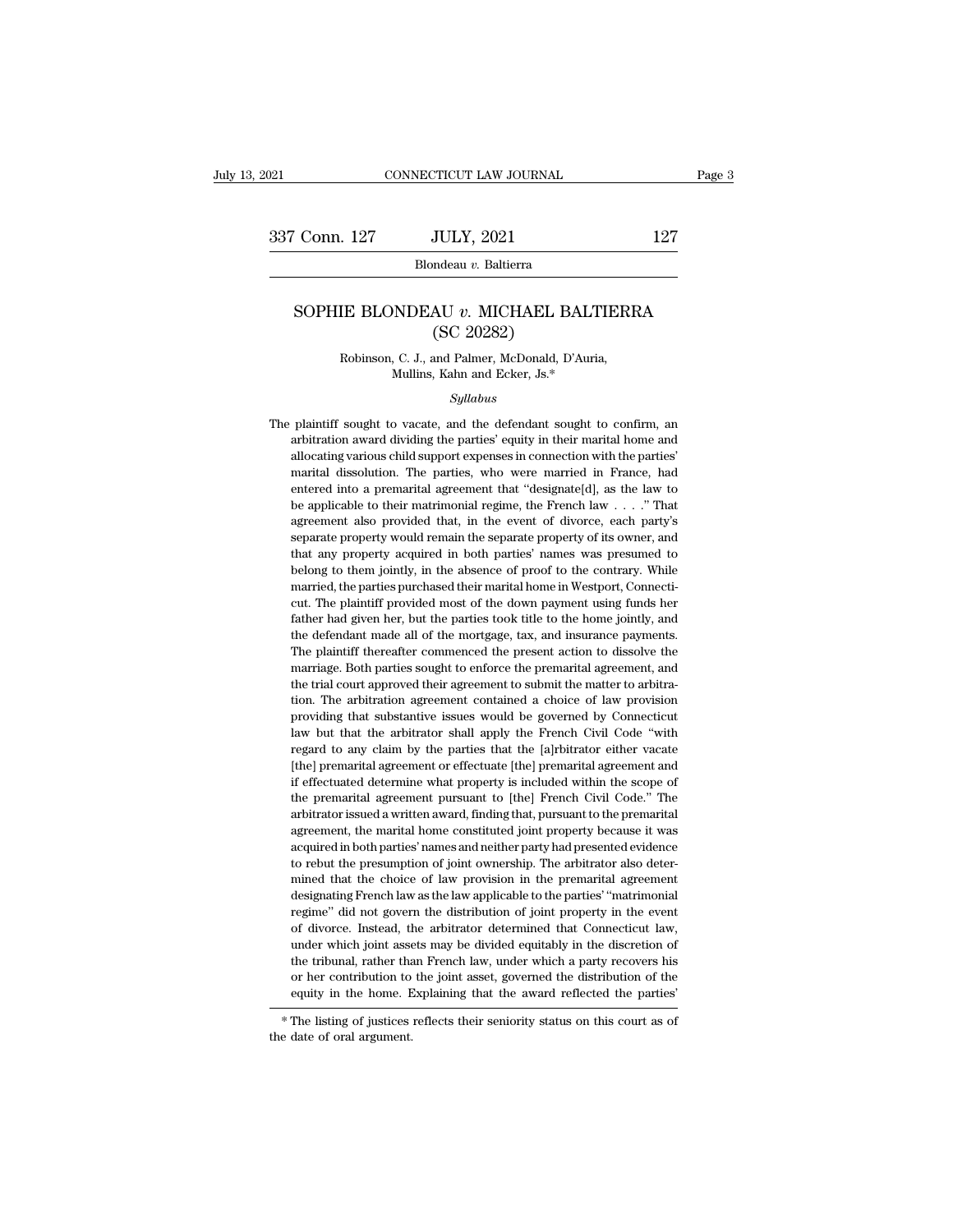# $\begin{tabular}{c} CONNECTICUT LAW JOURNAL \end{tabular} \begin{tabular}{c} \hline \textit{July 13, 2021} \\ \hline \end{tabular}$  128 JULY, 2021 337 Conn. 127 Blondeau v. Baltierra

## Blondeau *v.* Baltierra

 $\noindent\textbf{JULY, 2021} \quad \textbf{337 Conn. 127} \quad \text{Blondeau } v. \text{ Baltimore} \quad \text{Boltierra} \quad \text{respective contributions to the home and protected the defendant from vagaries of the real estate market, the arbitrary awarded the marital.}$  $\frac{JULY, 2021}{Blondeau \ v. \ Baltierra}$ <br>  $\frac{JULY, 2021}{Blondeau \ v. \ Baltierra}$ <br>  $\frac{JULY, 2021}{Blondeau \ v. \ Baltierra}$ <br>  $\frac{JPLY, 2021}{Broldeau \ v. \ Baltierra}$ <br>  $\frac{JPLY, 2021}{Broldeau \ v. \ Baltierra}$ <br>  $\frac{JPLY, 2021}{Broldeau \ v. \ Baltiera}$ <br>  $\frac{JPLY, 2021}{Broldeau \ v. \ Baltiera}$ **HOME TO SET ASSET SET ASSET SET ASSET SHOWS BUT ALLOW BUNDER SEPARATE SPECTAL SHOWS**<br> **Home to the plaintiff but ordered that she pay the defendant from**<br>
the vagaries of the real estate market, the arbitrator awarded th Blondeau v. Baltierra<br>for the defendant from<br>the vagaries of the real estate market, the arbitrator awarded the marital<br>home to the plaintiff but ordered that she pay the defendant \$212,000<br>for his share of the equity. The Blondeau v. Baltierra<br>
respective contributions to the home and protected the defendant from<br>
the vagaries of the real estate market, the arbitrator awarded the marital<br>
home to the plaintiff but ordered that she pay the d respective contributions to the home and protected the defendant from<br>the vagaries of the real estate market, the arbitrator awarded the marital<br>home to the plaintiff but ordered that she pay the defendant \$212,000<br>for his represents of the real estate market, the arbitrator awarded the marital home to the plaintiff but ordered that she pay the defendant \$212,000 for his share of the equity. The arbitrator also issued orders regarding the pa home to the plaintiff but ordered that she pay the defendant \$212,000 for his share of the equity. The arbitrator also issued orders regarding the payment of child support, as well as other expenses related to the care of for his share of the equity. The arbitrator also issued orders regarding the payment of child support, as well as other expenses related to the care of the parties' children. The trial court denied the defendant's applicat For a some of child support, as well as other expenses related to the care of the payment of child support, as well as other expenses related to the care of the parties' children. The trial court denied the defendant's app care of the parties' children. The trial court denied the defendant's application to confirm the arbitration award and granted the plaintiff's motion to vacate the award, concluding that the arbitrator had exceeded her aut application to confirm the arbitration award and granted the plaintiff's motion to vacate the award, concluding that the arbitrator had exceeded her authority under the arbitration agreement and manifestly disregarded the motion to vacate the award, concluding that the arbitrator had exceeded<br>her authority under the arbitration agreement and manifestly disre-<br>garded the law by ignoring the clear choice of law provisions in the<br>premarital ag her authority under the arbitration agreement and manifestly disregarded the law by ignoring the clear choice of law provisions in the premarital agreement and by dividing the equity in the marital home pursuant to Connect gremarital agreement and by dividing the equity in the marital home<br>pursuant to Connecticut law rather than French law. The trial court<br>also concluded that the arbitration award improperly included issues<br>relating to chil

- promultant as of connecticut law rather than French law. The trial court also concluded that the arbitration award improperly included issues relating to child support. On the defendant's appeal, *held*: here was no merit also concluded that the arbitration award improperly included issues relating to child support. On the defendant's appeal, *held*:<br>here was no merit to the plaintiff's claim that this court lacked appellate jurisdiction o relating to child support. On the defendant's appeal, *held*:<br>here was no merit to the plaintiff's claim that this court lacked appellate<br>jurisdiction on the ground that there was no final judgment from which<br>to appeal in below was no merit to the plaintiff's claim that this court lacked appellate jurisdiction on the ground that there was no final judgment from which to appeal insofar as the statute ( $\S$  52-423) providing a right of appeal invisite tion on the ground that there was no final judgment from which<br>to appeal insofar as the statute (§ 52-423) providing a right of appeal<br>from an order vacating an arbitration award is inapplicable to arbitration<br>aw for a married insofar as the statute (§ 52-423) providing a right of appeal<br>from an order vacating an arbitration award is inapplicable to arbitration<br>awards that include issues related to child support; § 52-423 expressl from an order vacating an arbitration award is inapplicable to arbitration awards that include issues related to child support;  $\S 52-423$  expressly confers on parties the right to appeal from orders related to the judici awards that include issues related to child support;  $\S$  52-423 expressly confers on parties the right to appeal from orders related to the judicial enforcement of arbitration awards, the fact that the arbitration at issu awards that include issues related to child support;  $\S$  52-423 expressly confers on parties the right to appeal from orders related to the judicial enforcement of arbitration awards, the fact that the arbitration at issu enforcement of arbitration awards, the fact that the arbitration at issue<br>involved a marital dissolution was of no consequence, and the statute<br>(§ 46b-66 (c)) limiting the applicability of § 52-423 with respect to orders<br> involved a marital dissolution was of no consequence, and the statute ( $\S$  46b-66 (c)) limiting the applicability of  $\S$  52-423 with respect to orders vacating or confirming an arbitration award that include issues relate (§ 46b-66 (c)) limiting the applicability of § 52-423 with respect to orders vacating or confirming an arbitration award that include issues related to child support did not place a categorical condition on a party's righ subsect matter in a matter matter and that include issues related to child support did not place a categorical condition on a party's right to appeal from such orders but, rather, limited the enforceable scope of the arbit
- be child support did not place a categorical condition on a party's right<br>to child support did not place a categorical condition on a party's right<br>to appeal from such orders but, rather, limited the enforceable scope<br>of to appeal from such orders but, rather, limited the enforceable scope of the arbitration agreement and award.<br>he defendant could not prevail on his claim that the trial court lacked subject matter jurisdiction to consider of the arbitration agreement and award.<br>
the defendant could not prevail on his claim that the trial court lacked<br>
subject matter jurisdiction to consider the plaintiff's motion to vacate<br>
on the ground that the plaintiff the defendant could not prevail on his claim that the trial court lacked subject matter jurisdiction to consider the plaintiff's motion to vacate on the ground that the plaintiff failed to identify a factual basis for tha subject matter jurisdiction to consider the plaintiff's motion to vacate<br>on the ground that the plaintiff failed to identify a factual basis for<br>that motion within the statutory (§ 52-420 (b)) limitation period; the<br>defen on the ground that the plaintiff failed to identify a factual basis for that motion within the statutory (§ 52-420 (b)) limitation period; the defendant conceded that the plaintiff filed the motion within the limitation p or are defendant concerned defendant concerned special did not articulate<br>in § 52-420 requirements in § 62-420 requirements of the defendant concerned by the defendant concerned to the defendant concerned to the defendant defendant conceded that the plaintiff filed the motion within the limitation period specified in § 52-420 (b), and, although the plaintiff's motion did not articulate a specific factual basis for vacating the award, nothi tion period specified in § 52-420 (b), and, although the plaintiff's motion did not articulate a specific factual basis for vacating the award, nothing in § 52-420 requires the movant to set forth the factual basis for hi
- did not articulate a specific factual basis for vacating the award, nothing in § 52-420 requires the movant to set forth the factual basis for his or her motion.<br>The defendant could not prevail on his claim that the trial in § 52-420 requires the movant to set forth the factual basis for his or her motion.<br>The defendant could not prevail on his claim that the trial court lacked<br>subject matter jurisdiction to consider the plaintiff's argumen is a matrix of collection to the support and between rendered motion.<br>The defendant could not prevail on his claim that the trial court lacked<br>subject matter jurisdiction to consider the plaintiff's arguments in her<br>motion the defendant could not prevail on his claim that the trial court lacked subject matter jurisdiction to consider the plaintiff's arguments in her motion to vacate pertaining to child support on the grounds that the plaint subject matter jurisdiction to consider the plaintiff's arguments in her motion to vacate pertaining to child support on the grounds that the plaintiff was not aggrieved by that portion of the award and that the issue of expressly confers on any party to the litigation to vacate pertaining to child support on the grounds that the plaintiff was not aggrieved by that portion of the award and that the issue of child support had been rendered plaintiff was not aggrieved by that portion of the award and that the plaintiff was not aggrieved by that portion of the award and that the sissue of child support had been rendered moot by the parties' pendente lite stipu plantant was not aggreed by that pontom of the anticial data data discussion of child support had been rendered moot by the parties' pendente lite stipulations addressing that issue: the plain language of the statute (§ 5 lite stipulations addressing that issue: the plain language of the statute (§ 52-418 (a)) authorizing the court to vacate an arbitration award expressly confers on any party to the litigation the right to move to vacate t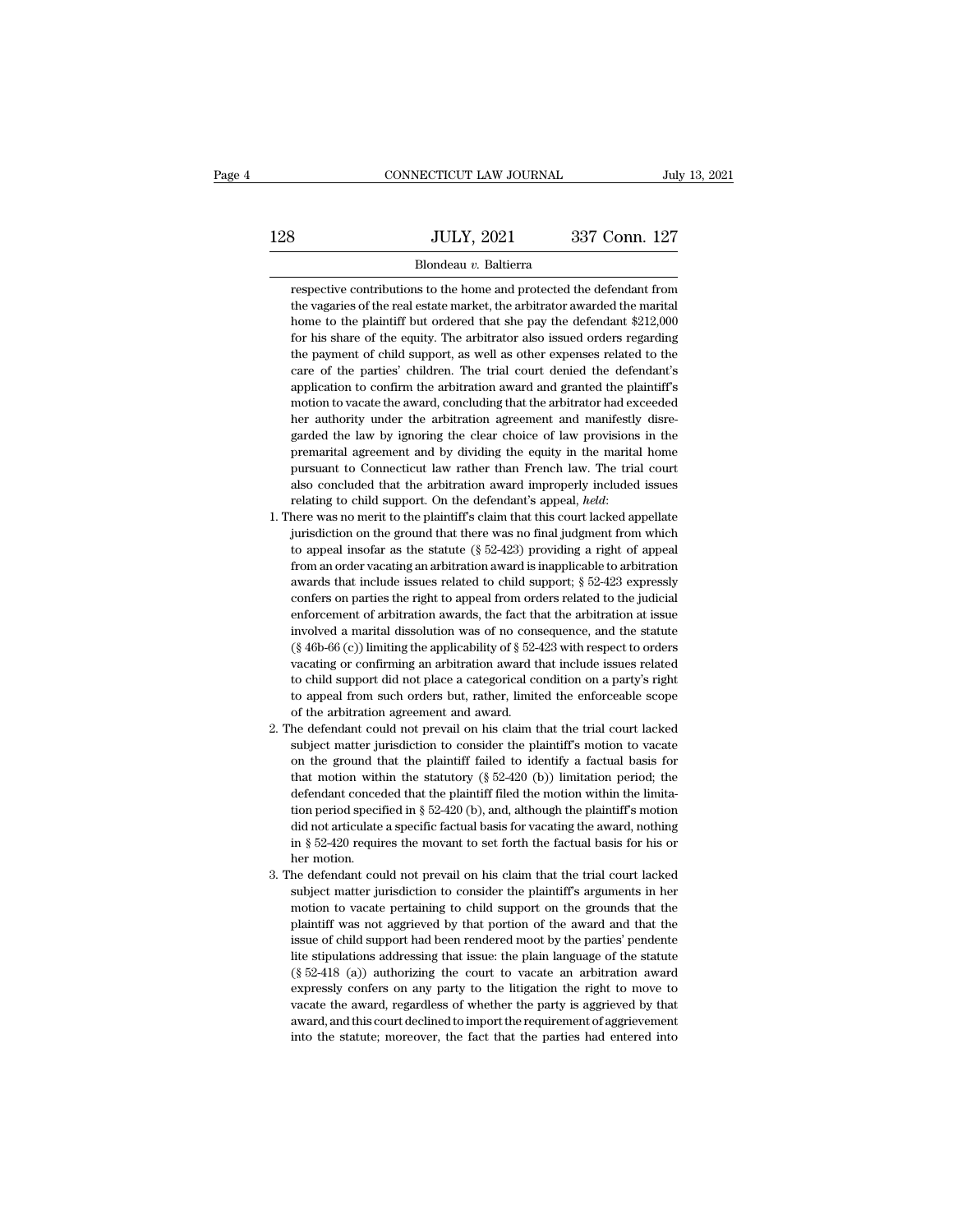France 2013<br>
29 Blondeau v. Baltierra<br>
29 Blondeau v. Baltierra<br>
29 Blondeau v. Baltierra<br>
29 Pendente lite stipulations regarding the issue of child support did not<br>
2014 The interval support did not<br>
2015 The support did France Conn. 127 JULY, 2021 129<br>Blondeau v. Baltierra<br>pendente lite stipulations regarding the issue of child support did not<br>render that issue moot, as pendente lite orders are not permanent but<br>terminate with the conclus The contract of litigation of litigation of the conclusion of the conclusion of the conclusion of litigation, and, accordingly, the court was still obligated to make a final child support determination. Blondeau v. Baltierra<br>
pendente lite stipulations regarding the issue of child support did n<br>
render that issue moot, as pendente lite orders are not permanent b<br>
terminate with the conclusion of litigation, and, according Blondeau  $v$ . Baltierra<br>
pendente lite stipulations regarding the issue of child support did not<br>
render that issue moot, as pendente lite orders are not permanent but<br>
terminate with the conclusion of litigation, and, ac pendente lite stipulations regarding the issue of child support did not render that issue moot, as pendente lite orders are not permanent but terminate with the conclusion of litigation, and, accordingly, the court was sti

- pendent interestigations regarding the issue of child support that not render that issue moot, as pendente lite orders are not permanent but terminate with the conclusion of litigation, and, accordingly, the court was stil tender that issue moot, as pendeme me orders are not permanent but<br>terminate with the conclusion of litigation, and, accordingly, the court<br>was still obligated to make a final child support determination.<br>the trial court i refining with the conclusion of higation, and, accordingly, the control was still obligated to make a final child support determination.<br>The trial court incorrectly concluded that the arbitrator's award exceeded<br>the scope was still obligated to make a final child support determination.<br>4. The trial court incorrectly concluded that the arbitrator's award exceeded<br>the scope of the parties' submission; the issue on appeal was not whether<br>the the scope of the parties' submission; the issue on appeal was not whether the arbitrator resolved the issues presented correctly but simply whether the issues had been submitted to the arbitrator to decide, which they clea the arbitrator resolved the issues presented correctly but simply whether<br>the issues had been submitted to the arbitrator to decide, which they<br>clearly had been; moreover, in light of the arbitrator's having clearly<br>fulfil diameter issues had been, moreover, in light of the arbitrator's having clearly fulfilled her obligation to interpret and to apply the arbitration agreement, this court would not substitute its own interpretation for that
- 5. The trial court incorrectly concluded that the arbitrator manifestly disrediffilled her obligation to interpret and to apply the arbitration agreement, this court would not substitute its own interpretation for that of the arbitrator.<br>The trial court incorrectly concluded that the arbitrator man rained net obigation to interpret and to apply the arbitration agreement, this court would not substitute its own interpretation for that of the arbitrator.<br>he trial court incorrectly concluded that the arbitrator manifest declared that french law governed that the arbitrator manifestly disregarded the choice of law provision in the premarital agreement by distributing the equity in the marital home in accordance with Connecticut law; in lig the trial court incorrectly concluded that the arbitrator manifestly disregarded the choice of law provision in the premarital agreement by distributing the equity in the marital home in accordance with Connecticut law; in divorce of separate property in the distribution of joint property.<br>
distributing the equity in the marital home in accordance with Connecticut law; in light of the ambiguities in the premarital agreement, which declared t garded the choce of law provision in the premarial agreement by distributing the equity in the marital home in accordance with Connecticut law; in light of the ambiguities in the premarital agreement, which declared that F distributing the equity in the marital nonce in accordance with connectate event control declared that French law governed the parties' "matrimonial regime" without defining that term, and which provided for the distributi cal law, in light of alc antologiates in the permanial agreement, which<br>declared that French law governed the parties' "matrimonial regime"<br>without defining that term, and which provided for the distribution upon<br>divorce o declared that French law governed the parties' "matrimonial regime" without defining that term, and which provided for the distribution upon divorce of separate property and property for which ownership could not be establ make that will also which provided for the distribution to poind<br>invorce of separate property and property for which ownership could<br>not be established but not for the distribution of joint property, this<br>court could not c unvoice of separate property and property for which ownership count<br>not be established but not for the distribution of joint property, this<br>court could not conclude that any error that the arbitrator may have<br>made in distr From the established court could not commade in distribution<br>egregious or patent principles that wou<br>under the highly despot in the trial court correction made in distributing the equity in the marital home amounted to an egregious or patently irrational rejection of clearly controlling legal principles that would permit a court to vacate the arbitration award under the hig made in usariousing the equity in the marital nome amounted to an<br>egregious or patently irrational rejection of clearly controlling legal<br>principles that would permit a court to vacate the arbitration award<br>under the high
- egregious of patently firational rejection of clearly controlling regar<br>principles that would permit a court to vacate the arbitration award<br>under the highly deferential standard governing the manifest disregard<br>of law inq principles that would permit a court to vacale the anonration award<br>under the highly deferential standard governing the manifest disregard<br>of law inquiry.<br>he trial court correctly determined that the arbitrator's award inc of law inquiry.<br>
the trial court correctly determined that the arbitrator's award included<br>
issues related to child support in violation of  $\S$  46b-66 (c) and the statute<br>  $(\S$  52-408) generally governing agreements to ar or law inquiry.<br>
the trial court correctly determined that the arbitrator's award included<br>
issues related to child support in violation of  $\S$  46b-66 (c) and the statute<br>
( $\S$  52-408) generally governing agreements to ar issues related to child support in violation of § 46b-66 (c) and the statute (§ 52-408) generally governing agreements to arbitrate, but this court concluded that the portion of the award related to the health care, child (§ 52-408) generally governing agreements to arbitrate, but this court<br>concluded that the portion of the award related to the health care,<br>childcare, and extracurricular activity expenses of the parties' children<br>was seve concluded that the portion of the award related to the health care, childcare, and extracurricular activity expenses of the parties' children was severable from the remainder of the award: in light of the well established concluded that are potion of all award related to the heatin care, childcare, and extracurricular activity expenses of the parties' children was severable from the remainder of the award: in light of the well established p related to the trial court, which must by law consider the child support statutes to protect the rights of children who are not parties to the dissolution matter, this court concluded that a party cannot waive the statutor was severable from the femalider of the award. In fight of the wen<br>established purpose of the child support statutes to protect the rights<br>of children who are not parties to the dissolution matter, this court<br>concluded tha established puppose of the clinit support statutes to protect the rights of children who are not parties to the dissolution matter, this court concluded that a party cannot waive the statutory prohibition against the arbit on clinical who are not parties to the ussolution matter, this court<br>concluded that a party cannot waive the statutory prohibition against<br>the arbitration of issues related to child support, as that issue is reserved<br>for t concluded that a party cannot warve the statutory promintion against<br>the arbitration of issues related to child support, as that issue is reserved<br>for the trial court, which must by law consider the child support guide-<br>li the arbitration of issues related to child support, as that issue is reserved<br>for the trial court, which must by law consider the child support guide-<br>lines; accordingly, this court remanded the case with direction to rend for the trial court, which hust by law consider the child support gude-<br>lines; accordingly, this court remanded the case with direction to render<br>judgment granting the plaintiff's motion to vacate the arbitration award<br>ins **respects**. judgment granting the plaintiff's motion to vacate the arbitration award<br>insofar as it included orders related to child support but denying the<br>motion to vacate the award in all other respects, and denying the applica-<br>ti motion to vacate the award in an other respects, and deriying the application to confirm that portion of the arbitration award relating to child support but granting the application to confirm the award in all other respe support but granting the application to confirm the award relating to child<br>support but granting the application to confirm the award in all other<br>respects.<br>Argued January 21—officially released September 24, 2020<sup>\*\*</sup><br>\*\* S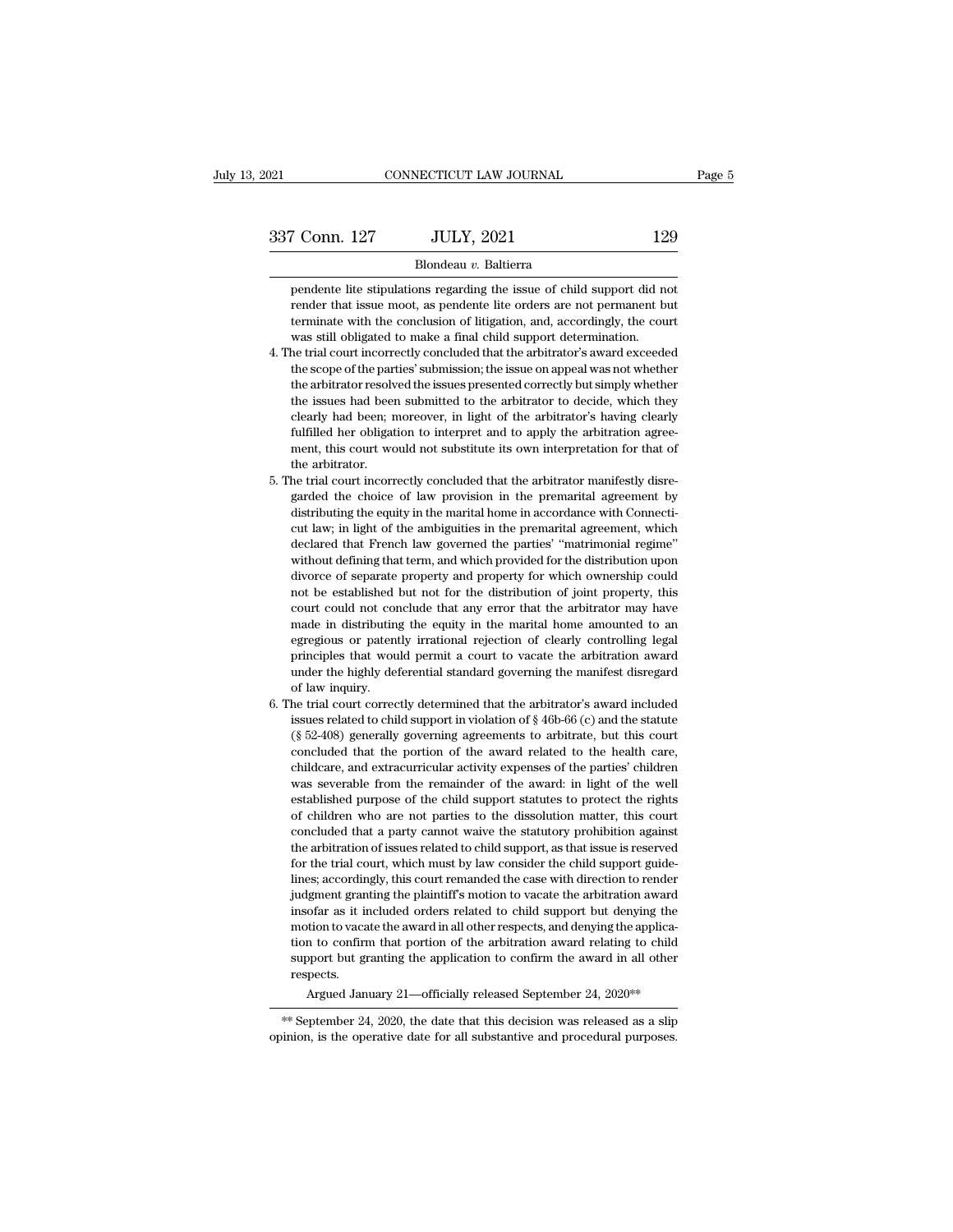| 6 |     | CONNECTICUT LAW JOURNAL | July 13, 2021 |
|---|-----|-------------------------|---------------|
|   | 130 | <b>JULY, 2021</b>       | 337 Conn. 127 |
|   |     | Blondeau v. Baltierra   |               |
|   |     | Procedural History      |               |

*Procedural History*<br>Action for the dissolution of a marriage, and for other<br>relief, brought to the Superior Court in the judicial dis-<br>trict of Stamford-Norwalk, where the court, *Colin*, *J*.,<br>approved the parties' agree 130 JULY, 2021 337 Conn. 127<br>Blondeau v. Baltierra<br>Procedural History<br>Action for the dissolution of a marriage, and for other<br>relief, brought to the Superior Court in the judicial dis-<br>trict of Stamford-Norwalk, where the Procedural History<br>
Action for the dissolution of a marriage, and for other<br>
relief, brought to the Superior Court in the judicial dis-<br>
trict of Stamford-Norwalk, where the court, *Colin*, *J*.,<br>
approved the parties' agr Action for the dissolution of a marriage, and for other<br>relief, brought to the Superior Court in the judicial dis-<br>trict of Stamford-Norwalk, where the court, *Colin*, *J*.,<br>approved the parties' agreement to engage in ar Action for the dissolution of a marriage, and for other<br>relief, brought to the Superior Court in the judicial dis-<br>trict of Stamford-Norwalk, where the court, *Colin*, *J.*,<br>approved the parties' agreement to engage in ar relief, brought to the Superior Court in the judicial district of Stamford-Norwalk, where the court, *Colin*, *J.*, approved the parties' agreement to engage in arbitration; thereafter, the defendant filed an application t trict of Stamford-Norwalk, where the court, *Colin*, *J.*,<br>approved the parties' agreement to engage in arbitration;<br>thereafter, the defendant filed an application to confirm<br>the arbitration award, and the plaintiff filed approved the parties' agreement to engage in arbitration;<br>thereafter, the defendant filed an application to confirm<br>the arbitration award, and the plaintiff filed a motion<br>to vacate the arbitration award; subsequently, the thereafter, the defendant filed an application to confirm<br>the arbitration award, and the plaintiff filed a motion<br>to vacate the arbitration award; subsequently, the case<br>was tried to the court, *Heller*, *J*.; judgment den *I. Cohen, for the appellant (defendant)* and *I. I.*; judgment defendant's application to confirm and graplaintiff's motion to vacate, from which the expended. *Reversed in part*; *judgment direct Peter J. Zarella,* w *Seoteralant's application to confirm and granting the*<br> *Scott T. Baversed in part; judgment directed.*<br> *Peter J. Zarella,* with whom, on the brief, was *Gary*<br> *Cohen*, for the appellant (defendant).<br> *Scott T. Garosshe* 

plaintiff's motion to vacate, from which the defendant<br>appealed. *Reversed in part; judgment directed.*<br>*Peter J. Zarella,* with whom, on the brief, was *Gary*<br>*I. Cohen*, for the appellant (defendant).<br>*Scott T. Garosshen* appealed. *Reversed in p*<br> *Peter J. Zarella*, with<br> *I. Cohen*, for the appella<br> *Scott T. Garosshen*,<br> *Bartschi* and, on the brique plaintiff (appellee). Scott T. Garosshen, with whom were Kenneth J.<br>
urtschi and, on the brief, Michael T. Meehan, for the<br>
aintiff (appellee).<br>  $\frac{opinion}{\text{Poinion}}$ <br>
ECKER, J. This appeal requires the resolution of a<br>
ries of jurisdictional and me

## *Opinion*

Scott T. Garosshen, with whom were Kenneth J.<br>Bartschi and, on the brief, Michael T. Meehan, for the<br>plaintiff (appellee).<br> $o_{pinion}$ <br>ECKER, J. This appeal requires the resolution of a<br>series of jurisdictional and merits rela Bartschi and, on the brief, *Michael T. Meehan*, for the<br>plaintiff (appellee).<br> $\overline{O}$ <br>ECKER, J. This appeal requires the resolution of a<br>series of jurisdictional and merits related issues aris-<br>ing from the arbitration o opinion<br>
opinion<br>
ECKER, J. This appeal requires the resolution of a<br>
series of jurisdictional and merits related issues aris-<br>
ing from the arbitration of a marital dissolution action<br>
involving an unusual choice of law p **ECKER, J. This appeal requires the resolution of a**<br>series of jurisdictional and merits related issues aris-<br>ing from the arbitration of a marital dissolution action<br>involving an unusual choice of law provision contained<br> ECKER, J. This appeal requires the resolution of a<br>series of jurisdictional and merits related issues aris-<br>ing from the arbitration of a marital dissolution action<br>involving an unusual choice of law provision contained<br>in ECKER, J. This appeal requires the resolution of a<br>series of jurisdictional and merits related issues aris-<br>ing from the arbitration of a marital dissolution action<br>involving an unusual choice of law provision contained<br>in series of jurisdictional and merits related issues arising from the arbitration of a marital dissolution action<br>involving an unusual choice of law provision contained<br>in the parties' arbitration agreement. The dispute focu ing from the arbitration of a marital dissolution action<br>involving an unusual choice of law provision contained<br>in the parties' arbitration agreement. The dispute focuses<br>primarily on the validity of the arbitrator's award involving an unusual choice of law provision contained<br>in the parties' arbitration agreement. The dispute focuses<br>primarily on the validity of the arbitrator's award divid-<br>ing the equity in the parties' marital home and a in the parties' arbitration agreement. The dispute focuses<br>primarily on the validity of the arbitrator's award divid-<br>ing the equity in the parties' marital home and assign-<br>ing responsibility for certain expenses related primarily on the validity of the arbitrator's award divid-<br>ing the equity in the parties' marital home and assign-<br>ing responsibility for certain expenses related to child<br>support. The defendant, Michael Baltierra, appeals ing the equity in the parties' marital home and assigning responsibility for certain expenses related to child<br>support. The defendant, Michael Baltierra, appeals from<br>the judgment of the trial court granting the motion of<br> ing responsibility for certain expenses related to child<br>support. The defendant, Michael Baltierra, appeals from<br>the judgment of the trial court granting the motion of<br>the plaintiff, Sophie Blondeau, to vacate the arbitrasupport. The defendant, Michael Baltierra, appeals from<br>the judgment of the trial court granting the motion of<br>the plaintiff, Sophie Blondeau, to vacate the arbitra-<br>tion award and denying the defendant's corresponding<br>app the judgment of the trial court granting the motion of<br>the plaintiff, Sophie Blondeau, to vacate the arbitra-<br>tion award and denying the defendant's corresponding<br>application to confirm the award. The trial court's deci-<br>s the plaintiff, Sophie Blondeau, to vacate the arbitration award and denying the defendant's corresponding application to confirm the award. The trial court's decision rests on its determination that (1) the arbitrator exce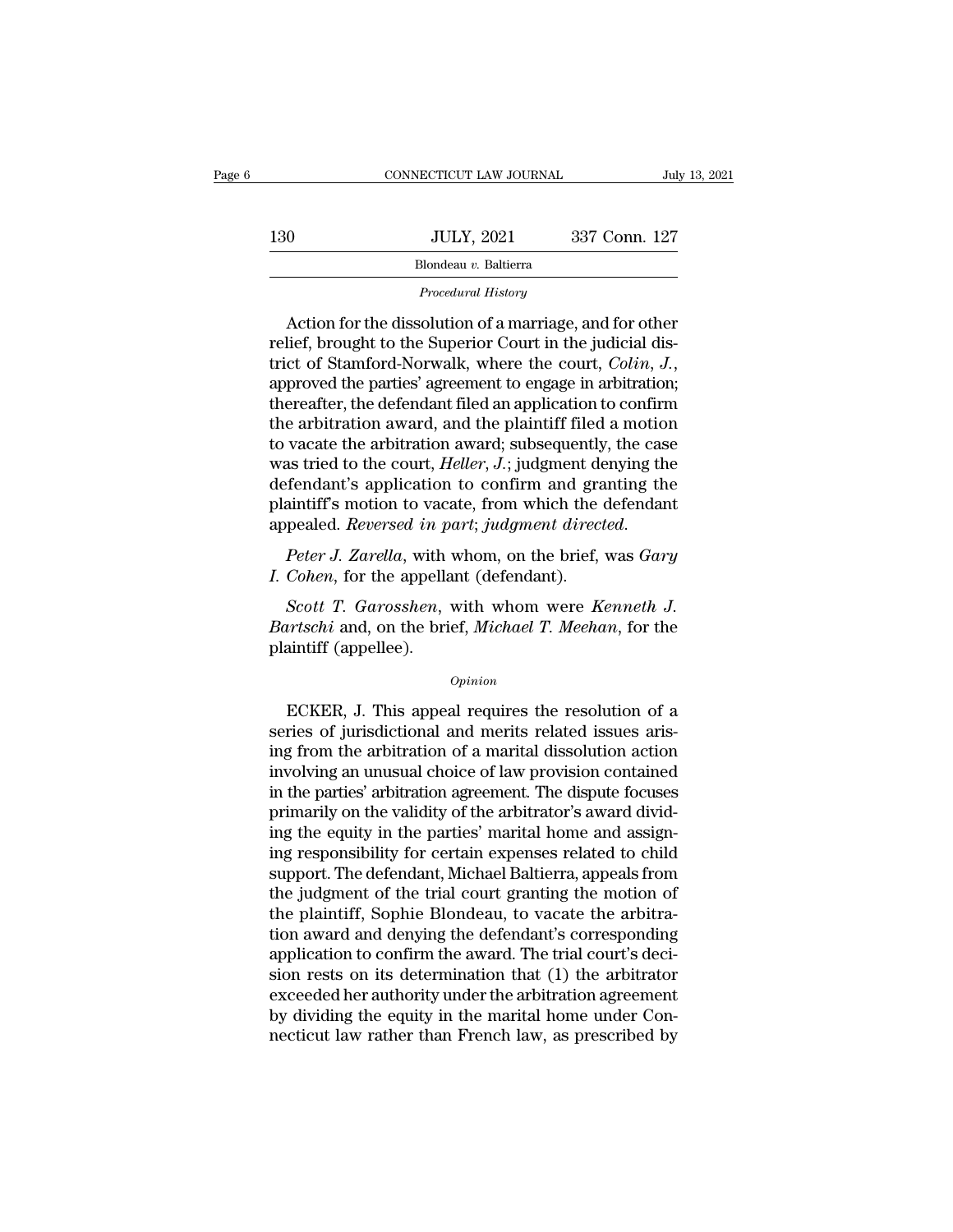| 2021          | CONNECTICUT LAW JOURNAL                                                                                                                                                    | Page 7 |
|---------------|----------------------------------------------------------------------------------------------------------------------------------------------------------------------------|--------|
|               |                                                                                                                                                                            |        |
| 337 Conn. 127 | <b>JULY, 2021</b>                                                                                                                                                          | 131    |
|               | Blondeau v. Baltierra                                                                                                                                                      |        |
|               | the parties' premarital agreement, $(2)$ the arbitrator, for<br>the same reasons, also manifestly disregarded the law<br>controlling her decision making and (2) the award |        |

337 Conn. 127 JULY, 2021 131<br>Blondeau v. Baltierra<br>the parties' premarital agreement, (2) the arbitrator, for<br>the same reasons, also manifestly disregarded the law<br>controlling her decision making, and (3) the award<br>improp 337 Conn. 127 JULY, 2021 131<br>Blondeau v. Baltierra<br>the parties' premarital agreement, (2) the arbitrator, for<br>the same reasons, also manifestly disregarded the law<br>controlling her decision making, and (3) the award<br>improp 337 Conn. 127 JULY, 2021 131<br>
Blondeau v. Baltierra<br>
the parties' premarital agreement, (2) the arbitrator, for<br>
the same reasons, also manifestly disregarded the law<br>
controlling her decision making, and (3) the award<br>
i Blondeau v. Baltierra<br>
the parties' premarital agreement, (2) the arbitrator, for<br>
the same reasons, also manifestly disregarded the law<br>
controlling her decision making, and (3) the award<br>
improperly included issues rela Blondeau  $v$ . Baltierra<br>the parties' premarital agreement, (2) the arbitrator, for<br>the same reasons, also manifestly disregarded the law<br>controlling her decision making, and (3) the award<br>improperly included issues relate the parties' premarital agreement, (2) the arbitrator, for<br>the same reasons, also manifestly disregarded the law<br>controlling her decision making, and (3) the award<br>improperly included issues related to child support.<br>We co the same reasons, also manifestly disregarded the law<br>controlling her decision making, and (3) the award<br>improperly included issues related to child support.<br>We conclude that the arbitrator did not exceed her<br>authority und controlling her decision making, and (3) the award<br>improperly included issues related to child support.<br>We conclude that the arbitrator did not exceed her<br>authority under the arbitration agreement or manifestly<br>disregard t improperly included issues related<br>We conclude that the arbitrator di<br>authority under the arbitration agree<br>disregard the law, but we agree with<br>the inclusion of issues related to ch<br>award was improper. Accordingly, v<br>the e conclude that the arbitration during exceed her<br>thority under the arbitration agreement or manifestly<br>sregard the law, but we agree with the trial court that<br>e inclusion of issues related to child support in the<br>vard was addronly under the arbitration agreement or mannestry<br>disregard the law, but we agree with the trial court that<br>the inclusion of issues related to child support in the<br>award was improper. Accordingly, we reverse in part<br>th

dant were married to child support in the award was improper. Accordingly, we reverse in part<br>the judgment of the trial court.<br>The following facts and procedural history are rele-<br>vant to the issues on appeal. The plaintif the inclusion of issues related to child support in the<br>award was improper. Accordingly, we reverse in part<br>the judgment of the trial court.<br>The following facts and procedural history are rele-<br>vant to the issues on appeal award was improper. Accordingly, we reverse in part<br>the judgment of the trial court.<br>The following facts and procedural history are rele-<br>vant to the issues on appeal. The plaintiff and the defen-<br>dant were married on June The following facts and procedural history are relevant to the issues on appeal. The plaintiff and the defendant were married on June 23, 1999, in Paris, France.<br>The parties executed a premarital agreement providing in rel The following facts and procedural history are relevant to the issues on appeal. The plaintiff and the defendant were married on June 23, 1999, in Paris, France.<br>The parties executed a premarital agreement providing in re vant to the issues on appeal. The plaintiff and the defen-<br>dant were married on June 23, 1999, in Paris, France.<br>The parties executed a premarital agreement providing<br>in relevant part that "the future spouses  $\ldots$  desigdant were married on June 23, 1999, in Paris, France.<br>The parties executed a premarital agreement providing<br>in relevant part that "the future spouses  $\dots$  desig-<br>nate, as the law to be applicable to their matrimonial<br>regi The parties executed a premarital agreement providing<br>in relevant part that "the future spouses  $\ldots$  designate, as the law to be applicable to their matrimonial<br>regime, the French law, as being the law of the state<br>of th in relevant part that "the future spouses  $\ldots$  designate, as the law to be applicable to their matrimonial regime, the French law, as being the law of the state of the wife's nationality.  $\ldots$  The [f]uture [s]pouses dec nate, as the law to be applicable to their matrimonial<br>regime, the French law, as being the law of the state<br>of the wife's nationality. . . . The [f]uture [s]pouses<br>declare that they are adopting as the basis for their<br>un regime, the French law, as being the law of the state<br>of the wife's nationality. . . . The [f]uture [s]pouses<br>declare that they are adopting as the basis for their<br>union the regime of the separation of property, as such<br>i of the wife's nationality. . . . . The [f]uture [s]pouses<br>declare that they are adopting as the basis for their<br>union the regime of the separation of property, as such<br>is established by Articles 1536 to 1543 of the [Frenc declare that they are adopting as the basis for their<br>union the regime of the separation of property, as such<br>is established by Articles 1536 to 1543 of the [French]<br>Civil Code . . . . " The premarital agreement also prounion the regime of the separation of property, as such<br>is established by Articles 1536 to 1543 of the [French]<br>Civil Code . . . . " The premarital agreement also pro-<br>vided that "[e]ach one of the spouses shall establish is established by Articles 1536 to 1543 of the [French]<br>Civil Code . . . ." The premarital agreement also pro-<br>vided that "[e]ach one of the spouses shall establish<br>the ownership of his or her property by all means of<br>pro Civil Code . . . ." The premarital agreement also provided that "[e]ach one of the spouses shall establish the ownership of his or her property by all means of proof provided by the [l]aw. However, unless there is legal p vided that "[e]ach one of the spouses shall establish<br>the ownership of his or her property by all means of<br>proof provided by the [l]aw. However, unless there is<br>legal proof to the contrary  $\ldots$  [r]eal property and<br>busine names."<sup>1</sup> bor provided by the  $\mu$ aw. However, threess there is<br>gal proof to the contrary  $\ldots$  [r]eal property and<br>siness assets shall be presumed to belong to the one<br>the spouses in whose name the acquisition is made,<br>d to both, during the solution of the contrary  $\cdot \cdot$  (Figure property and business assets shall be presumed to belong to the one of the spouses in whose name the acquisition is made, and to both, if the acquisition is made in both

business assets shall be presulted to belong to the one<br>of the spouses in whose name the acquisition is made,<br>and to both, if the acquisition is made in both of their<br>names."<br>The plaintiff and the defendant had three child of the spotses in whose name the acquisition is made,<br>and to both, if the acquisition is made in both of their<br>names."<sup>1</sup><br>The plaintiff and the defendant had three children<br>during their marriage. In 2008, the parties purc The plaintiff and the defendant had three children<br>uring their marriage. In 2008, the parties purchased a<br>ome in Westport with title held jointly in both of their<br>ames. The plaintiff commenced the present action<br> $\frac{1}{2}$ during their marriage. In 2008, the parties purchased a<br>home in Westport with title held jointly in both of their<br>names. The plaintiff commenced the present action<br><sup>1</sup>All references in this opinion to the premarital agreem home in Westport with title held<br>names. The plaintiff commend<br> $\frac{1}{1}$ All references in this opinion to the precritied English translation of the agreement<br>accuracy of this translation is uncontested.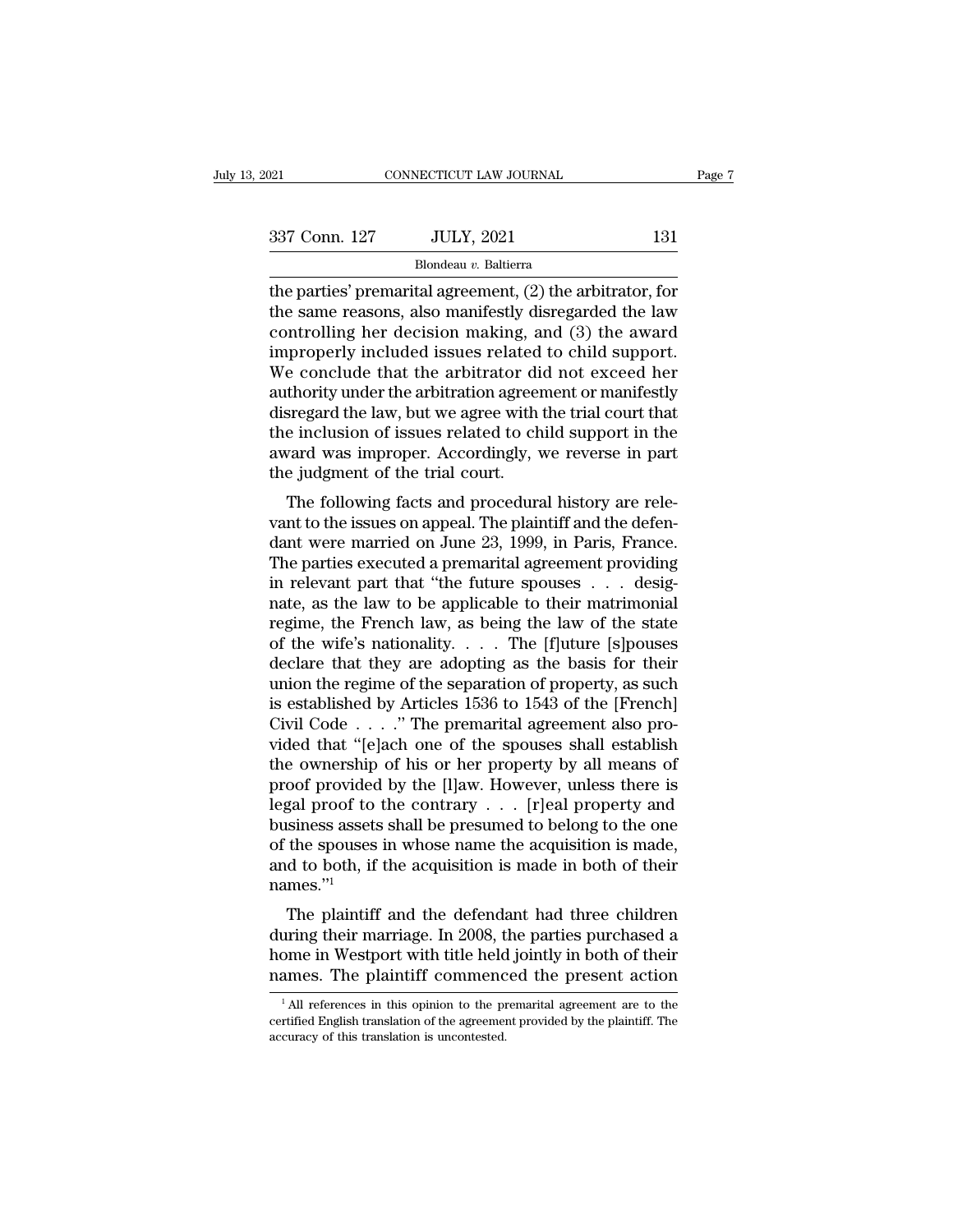|     | CONNECTICUT LAW JOURNAL | July 13, 2021 |  |
|-----|-------------------------|---------------|--|
|     |                         |               |  |
| 132 | <b>JULY, 2021</b>       | 337 Conn. 127 |  |
|     | Blondeau v. Baltierra   |               |  |

CONNECTICUT LAW JOURNAL July 13, 2021<br>132 JULY, 2021 337 Conn. 127<br>Blondeau v. Baltierra<br>to dissolve the marriage in January, 2016. Both parties<br>sought to enforce the premarital agreement. On August<br>21, 2017, the parties e Sought to enforce the premarital agreement. On August 1, 2017, the parties executed a binding agreement to arbitrate the dissolution action, which the trial court  $337$  Conn. 127<br>Blondeau v. Baltierra<br>to dissolve the marriage in January, 2016. Both parties<br>sought to enforce the premarital agreement. On August<br>31, 2017, the parties executed a binding agreement to<br>arbitrate the disso  $\begin{array}{r} \hline \text{Blondeau } v. \text{ Baltimore} \end{array}$  as a 337 Conn. 127<br>
to dissolve the marriage in January, 2016. Both parties<br>
sought to enforce the premarital agreement. On August<br>
31, 2017, the parties executed a binding agreement to<br>
ar Blondeau v. Baltierra<br>
to dissolve the marriage in January, 2016. Both parties<br>
sought to enforce the premarital agreement. On August<br>
31, 2017, the parties executed a binding agreement to<br>
arbitrate the dissolution actio Blondeau v. Baltierra<br>to dissolve the marriage in January, 2016. Both parties<br>sought to enforce the premarital agreement. On August<br>31, 2017, the parties executed a binding agreement to<br>arbitrate the dissolution action, w to dissolve the marriage in January, 2016. Both parties<br>sought to enforce the premarital agreement. On August<br>31, 2017, the parties executed a binding agreement to<br>arbitrate the dissolution action, which the trial court<br>a sought to enforce the premarital agreement. On August 31, 2017, the parties executed a binding agreement to arbitrate the dissolution action, which the trial court approved. The parties agreed to appoint a retired judge of 31, 2017, the parties executed a binding agreement to<br>arbitrate the dissolution action, which the trial court<br>approved. The parties agreed to appoint a retired judge<br>of the Superior Court, Lynda B. Munro, as the arbitrator arbitrate the dissolution action, which the trial court<br>approved. The parties agreed to appoint a retired judge<br>of the Superior Court, Lynda B. Munro, as the arbitrator.<br>Among its provisions, the arbitration agreement proapproved. The parties agreed to appoint a retired judge<br>of the Superior Court, Lynda B. Munro, as the arbitrator.<br>Among its provisions, the arbitration agreement pro-<br>vided: "The parties agree to be guided by the laws . . of the Superior Court, Lynda B. Munro, as the arbitrator.<br>Among its provisions, the arbitration agreement provided: "The parties agree to be guided by the laws . . .<br>of Connecticut during the arbitration process and with<br>r Among its provisions, the arbitration agreement provided: "The parties agree to be guided by the laws  $\ldots$  of Connecticut during the arbitration process and with respect to the substantive issues submitted for resolution vided: "The parties agree to be guided by the laws . . . of Connecticut during the arbitration process and with<br>respect to the substantive issues submitted for resolu-<br>tion by the [a]rbitrator, except that the [a]rbitrator of Connecticut during the arbitration process and with<br>respect to the substantive issues submitted for resolu-<br>tion by the [a]rbitrator, except that the [a]rbitrator shall<br>be guided by the French Civil Code with regard to respect to the substantive issues submitted for resolution by the [a]rbitrator, except that the [a]rbitrator shall<br>be guided by the French Civil Code with regard to any<br>claim by the parties that the [a]rbitrator either vac tion by the [a]rbitrator, except that the [a]rbitrator shall<br>be guided by the French Civil Code with regard to any<br>claim by the parties that the [a]rbitrator either vacate<br>their premarital agreement or effectuate their pre be guided by the French Civil Code with regard to any<br>claim by the parties that the [a]rbitrator either vacate<br>their premarital agreement or effectuate their premari-<br>tal agreement and if effectuated determine what propert claim by the parties that the [a]rbitrator either vacate<br>their premarital agreement or effectuate their premari-<br>tal agreement and if effectuated determine what property<br>is included within the scope of the premarital agree their premarital agreement or effectuate their premari-<br>tal agreement and if effectuated determine what property<br>is included within the scope of the premarital agreement<br>pursuant to [the] French Civil Code." The arbitratio tal agreement and if effectuated determine what property<br>is included within the scope of the premarital agreement<br>pursuant to [the] French Civil Code." The arbitration<br>agreement further provided: "The parties shall arbitra is included within the scope of the premarital agreement<br>pursuant to [the] French Civil Code." The arbitration<br>agreement further provided: "The parties shall arbitrate<br>the dissolution of marriage action, including, but not pursuant to [the] French Civil Code." The arbitration<br>agreement further provided: "The parties shall arbitrate<br>the dissolution of marriage action, including, but not<br>limited to issues of . . . property division for both<br>as agreement further provided: "The parties shall arbitrate<br>the dissolution of marriage action, including, but not<br>limited to issues of . . . property division for both<br>assets and liabilities, [and] . . . determine the validi the dissolution of marriage action, including, but not<br>limited to issues of  $\ldots$  property division for both<br>assets and liabilities, [and]  $\ldots$  determine the validity<br>and effectuation of the parties' premarital agreement Sets and liabilities,  $[and] \dots$  determine the validity<br>sets and liabilities,  $[and] \dots$  determine the validity<br>deffectuation of the parties' premarital agreement;<br>differentiated determine what property is included<br>thin the sco and effectuation of the parties' premarital agreement;<br>and if effectuated determine what property is included<br>within the scope of the premarital agreement pursuant<br>to [the] French Civil Code . . . ."<br>After arbitration hea

and encetation of the parties premarial agreement,<br>and if effectuated determine what property is included<br>within the scope of the premarital agreement pursuant<br>to [the] French Civil Code  $\ldots$ ."<br>After arbitration hearings matrix in the scope of the premarital agreement pursuant<br>to [the] French Civil Code  $\dots$ ."<br>After arbitration hearings, the arbitrator issued the<br>written arbitration award. As we discuss in greater<br>detail later in this opi to [the] French Civil Code  $\dots$ ."<br>After arbitration hearings, the arbitrator issued the<br>written arbitration award. As we discuss in greater<br>detail later in this opinion, the arbitrator's award desig-<br>nated the parties' We After arbitration hearings, the arbitrator issued the<br>written arbitration award. As we discuss in greater<br>detail later in this opinion, the arbitrator's award desig-<br>nated the parties' Westport home as joint property and<br> After arbitration hearings, the arbitrator issued the<br>written arbitration award. As we discuss in greater<br>detail later in this opinion, the arbitrator's award desig-<br>nated the parties' Westport home as joint property and<br> written arbitration award. As we discuss in greater<br>detail later in this opinion, the arbitrator's award desig-<br>nated the parties' Westport home as joint property and<br>then applied Connecticut law to determine how the<br>equi detail later in this opinion, the arbitrator's award designated the parties' Westport home as joint property and then applied Connecticut law to determine how the equity in the home would be distributed between the parties nated the parties' Westport home as joint property and<br>then applied Connecticut law to determine how the<br>equity in the home would be distributed between the<br>parties. See part III A of this opinion. The arbitrator<br>awarded parties. See part III A of this opinion. The arbitrator awarded the home to the plaintiff and ordered her to pay the defendant \$212,000, an amount representing approximately 40 percent of the equity in the home.<sup>2</sup> The ar approximately 40 percent of the equity in the home.<sup>2</sup>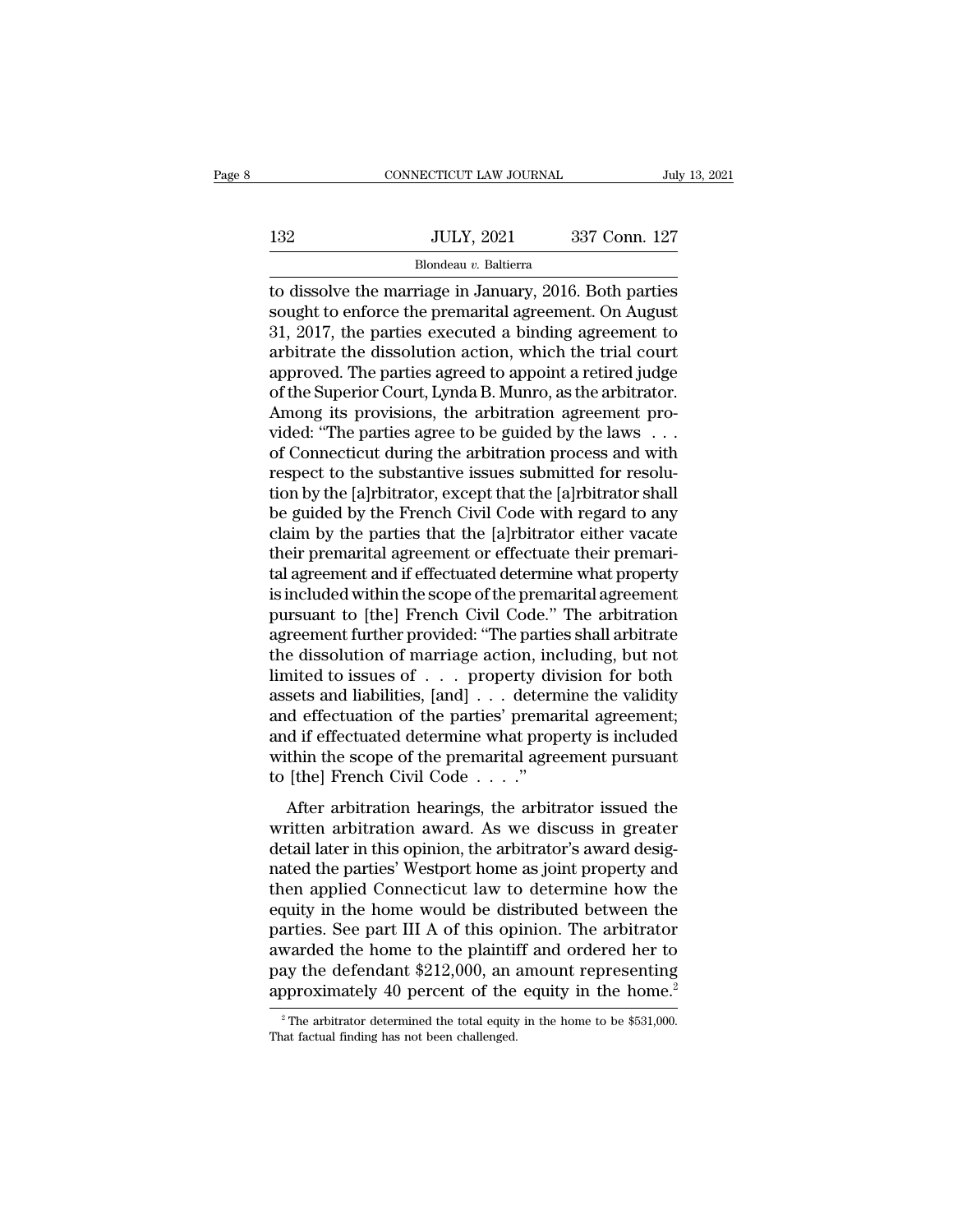| 2021          | CONNECTICUT LAW JOURNAL                                                                                                                                                     |     | Page 9 |
|---------------|-----------------------------------------------------------------------------------------------------------------------------------------------------------------------------|-----|--------|
|               |                                                                                                                                                                             |     |        |
| 337 Conn. 127 | <b>JULY, 2021</b>                                                                                                                                                           | 133 |        |
|               | Blondeau v. Baltierra                                                                                                                                                       |     |        |
|               | The arbitrator also issued orders regarding the payment<br>of child care expenses, health insurance and expenses<br>for the children, and ordered the defendant to maintain |     |        |

337 Conn. 127 JULY, 2021 133<br>Blondeau v. Baltierra<br>The arbitrator also issued orders regarding the payment<br>of child care expenses, health insurance and expenses<br>for the children, and ordered the defendant to maintain<br>life For the children, and ordered the children.<br>
For the children, and ordered the defendant to maintain<br>
differentiative for the defendant to maintain<br>
different of the defendant to maintain<br>
different of the benefit of the 337 Conn. 127 JULY, 2021<br>Blondeau v. Baltierra<br>The arbitrator also issued orders regarding the payr<br>of child care expenses, health insurance and experient of the children, and ordered the defendant to main<br>life insurance Blondeau v. Baltierra<br>
Reachburntiff and Source and Expenses<br>
or the children, and ordered the defendant to maintain<br>
e insurance for the benefit of the children.<br>
On January 4, 2018, the plaintiff submitted a motion<br>
r "a The arbitrator also issued orders regarding the payment<br>of child care expenses, health insurance and expenses<br>for the children, and ordered the defendant to maintain<br>life insurance for the benefit of the children.<br>On Janua

of child care expenses, health insurance and expenses<br>for the children, and ordered the defendant to maintain<br>life insurance for the benefit of the children.<br>On January 4, 2018, the plaintiff submitted a motion<br>for "articu for the children, and ordered the defendant to maintain<br>life insurance for the benefit of the children.<br>On January 4, 2018, the plaintiff submitted a motion<br>for "articulation/clarification/reargument" of the arbi-<br>tration life insurance for the benefit of the children.<br>On January 4, 2018, the plaintiff submitted a motion<br>for "articulation/clarification/reargument" of the arbi-<br>tration award, in which she argued, inter alia, that the<br>arbitra On January 4, 2018, the plaintiff submitted a motion<br>for "articulation/clarification/reargument" of the arbitration award, in which she argued, inter alia, that the<br>arbitration award violated the terms of the premarital<br>ag On January 4, 2018, the plaintiff submitted a motion<br>for "articulation/clarification/reargument" of the arbitration award, in which she argued, inter alia, that the<br>arbitration award violated the terms of the premarital<br>ag for "articulation/clarification/reargument" of the arbitration award, in which she argued, inter alia, that the arbitration award violated the terms of the premarital agreement by ordering the plaintiff to pay to the defe tration award, in which she argued, inter alia, that the<br>arbitration award violated the terms of the premarital<br>agreement by ordering the plaintiff to pay to the defen-<br>dant \$212,000 of the equity in the home. Specifically arbitration award violated the terms of the premarital<br>agreement by ordering the plaintiff to pay to the defen-<br>dant \$212,000 of the equity in the home. Specifically, the<br>plaintiff argued that the arbitrator should have ap agreement by ordering the plaintiff to pay to the defendant \$212,000 of the equity in the home. Specifically, the plaintiff argued that the arbitrator should have applied French law to determine that she owned, as separate dant \$212,000 of the equity in the home. Specifically, the plaintiff argued that the arbitrator should have applied French law to determine that she owned, as separate property, equity equal to her original contribution of motion.<sup>3</sup> operty, equity equal to her original contribution of<br>29,000 used to purchase the home, which would have<br>sulted in a substantially lower amount subject to equi-<br>ble distribution. The arbitrator denied the plaintiff's<br>otion.  $$429,000$  used to purchase the home, which would have<br>resulted in a substantially lower amount subject to equi-<br>table distribution. The arbitrator denied the plaintiff's<br>motion.<sup>3</sup><br>On January 9, 2018, the defendant filed

resulted in a substantially lower amount subject to equi-<br>table distribution. The arbitrator denied the plaintiff's<br>motion.<sup>3</sup><br>On January 9, 2018, the defendant filed an applica-<br>tion to confirm the arbitration award. Two table distribution. The arbitrator denied the plaintiff's<br>motion.<sup>3</sup><br>On January 9, 2018, the defendant filed an applica-<br>tion to confirm the arbitration award. Two days later, on<br>January 11, 2018, the plaintiff filed a mot motion.<sup>3</sup><br>On January 9, 2018, the defendant filed an application to confirm the arbitration award. Two days later, on<br>January 11, 2018, the plaintiff filed a motion to vacate<br>the award. On December 17, 2018, the trial co On January 9, 2018, the defendant filed an application to confirm the arbitration award. Two days later, on January 11, 2018, the plaintiff filed a motion to vacate the award. On December 17, 2018, the trial court granted On January 9, 2018, the defendant filed an application to confirm the arbitration award. Two days later, on January 11, 2018, the plaintiff filed a motion to vacate the award. On December 17, 2018, the trial court granted tion to confirm the arbitration award. Two days later, on<br>January 11, 2018, the plaintiff filed a motion to vacate<br>the award. On December 17, 2018, the trial court granted<br>the plaintiff's motion to vacate the arbitration ion award. Two days later, on<br>
ntiff filed a motion to vacate<br>
7, 2018, the trial court granted<br>
vacate the arbitration award<br>
's application to confirm the<br>
ed that, pursuant to General<br>
"the arbitrator exceeded her<br>
ue a January 11, 2018, the plaintiff filed a motion to vacate<br>the award. On December 17, 2018, the trial court granted<br>the plaintiff's motion to vacate the arbitration award<br>and denied the defendant's application to confirm th the award. On December 17, 2018, the trial court granted<br>the plaintiff's motion to vacate the arbitration award<br>and denied the defendant's application to confirm the<br>award. The court concluded that, pursuant to General<br>St the plaintiff's motion to vacate the arbitration award<br>and denied the defendant's application to confirm the<br>award. The court concluded that, pursuant to General<br>Statutes § 52-418 (a) (4),<sup>4</sup> "the arbitrator exceeded her<br> and denied the defendant's application to confirm the<br>award. The court concluded that, pursuant to General<br>Statutes § 52-418 (a) (4),<sup>4</sup> "the arbitrator exceeded her<br>powers and failed to issue an arbitration award that<br>co conformed to the parties' arbitration agreement. . . . The arbitration agreement directed the arbitrator to 'determine the validity and effectuation of the parties'  $\frac{3}{\pi}$ The arbitrator corrected a scrivener's error t

The arbitration agreement directed the arbitrator to<br>
"determine the validity and effectuation of the parties"<br>
"The arbitrator corrected a scrivener's error that the plaintiff had identi-<br>
fied in her motion.<br>
"General S The contribution of the parties'<br>
The arbitrator corrected a scrivener's error that the plaintiff had identi-<br>
fied in her motion.<br>
<sup>4</sup> General Statutes § 52-418 (a) provides in relevant part: "Upon the applica-<br>
tion of a The arbitrator corrected a scrivener's error that the plaintiff had identified in her motion.<br>
<sup>3</sup> The arbitrator corrected a scrivener's error that the plaintiff had identified in her motion.<br>
<sup>4</sup> General Statutes § 52-4 <sup>3</sup> The arbitrator corrected a scrivener's error that the plaintiff had identified in her motion.<br><sup>4</sup> General Statutes § 52-418 (a) provides in relevant part: "Upon the application of any party to an arbitration, the supe Fied in her motion.<br>
<sup>4</sup> General Statutes § 52-418 (a) provides in relevant part: "Upon the application of any party to an arbitration, the superior court for the judicial district in which one of the parties resides  $\dots$ <sup>4</sup> General Statutes § 52-418 (a) provides in relevant part: "Upon the applicion of any party to an arbitration, the superior court for the judicial dist in which one of the parties resides . . . shall make an order vacat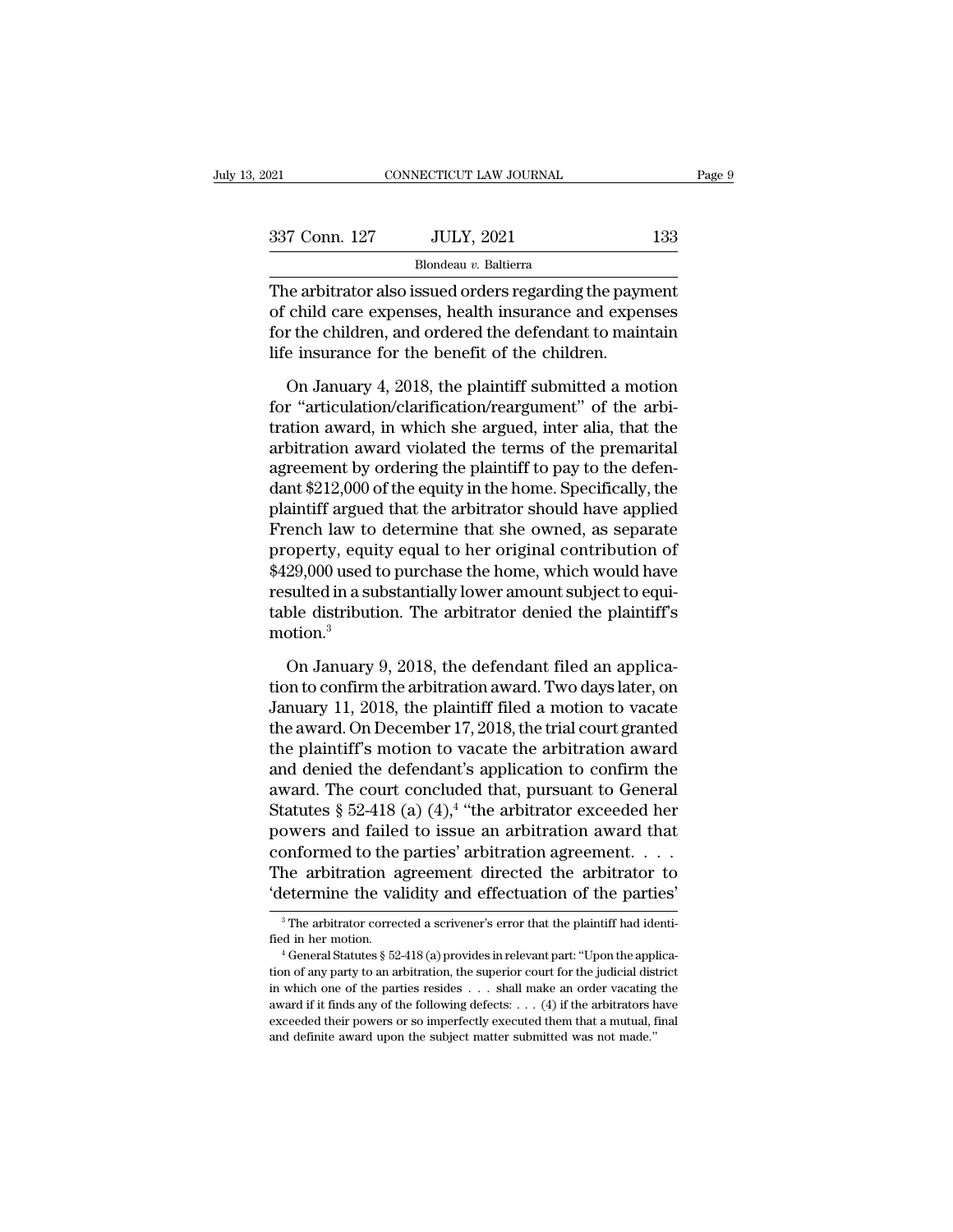|     | CONNECTICUT LAW JOURNAL | July 13, 2021 |
|-----|-------------------------|---------------|
|     |                         |               |
| 134 | <b>JULY, 2021</b>       | 337 Conn. 127 |
|     | Blondeau v. Baltierra   |               |

FREE CONNECTICUT LAW JOURNAL July 13, 2021<br>
134 JULY, 2021 337 Conn. 127<br>
Blondeau v. Baltierra<br>
premarital agreement; and if effectuated determine<br>
what property is included within the scope of the pre- $134$  JULY, 2021 337 Conn. 127<br>Blondeau  $v$ . Baltierra<br>premarital agreement; and if effectuated determine<br>what property is included within the scope of the pre-<br>marital agreement pursuant to [the] French Civil Code.<br>The e  $\frac{134}{\text{Blondeau } v. \text{ Baltimore}}$ <br>Blondeau  $v. \text{ Baltimore}}$ <br>Dendeau  $v. \text{ Baltimore}}$ <br>Dendeau  $v. \text{ Baltimore}}$ <br>Dendeau  $v. \text{ Baltimore}}$ <br>Dendeau  $v. \text{Buffer}$ <br>Dendeau and if effectuated determine<br>what property is included within the scope of the pre-<br>marital agreem  $JULY, 2021$   $337$  Conn. 127<br>
Blondeau v. Baltierra<br>
premarital agreement; and if effectuated determine<br>
what property is included within the scope of the pre-<br>
marital agreement pursuant to [the] French Civil Code.'<br>
The Blondeau  $v$ . Baltierra<br>
premarital agreement; and if effectuated determine<br>
what property is included within the scope of the pre-<br>
marital agreement pursuant to [the] French Civil Code.'<br>
The arbitrator instead applied  $\overline{\text{premartial}}$  agreement; and if effectuated determine<br>what property is included within the scope of the pre-<br>marital agreement pursuant to [the] French Civil Code.'<br>The arbitrator instead applied Connecticut law and<br>awarde premarital agreement; and if effectuated determine<br>what property is included within the scope of the pre-<br>marital agreement pursuant to [the] French Civil Code.'<br>The arbitrator instead applied Connecticut law and<br>awarded a what property is included within the scope of the pre-<br>marital agreement pursuant to [the] French Civil Code.'<br>The arbitrator instead applied Connecticut law and<br>awarded a property distribution payment to the defen-<br>dant t marital agreement pursuant to [the] French Civil Code.'<br>The arbitrator instead applied Connecticut law and<br>awarded a property distribution payment to the defen-<br>dant that contravened the provisions of the arbitration<br>agree The arbitrator instead applied Connecticut law and<br>awarded a property distribution payment to the defen-<br>dant that contravened the provisions of the arbitration<br>agreement." (Citation omitted.) The trial court also con-<br>clu awarded a property distribution payment to the defen-<br>dant that contravened the provisions of the arbitration<br>agreement." (Citation omitted.) The trial court also con-<br>cluded that "the arbitration award failed to effectuat dant that contravened the provisions of the arbitration<br>agreement." (Citation omitted.) The trial court also con-<br>cluded that "the arbitration award failed to effectuate<br>the parties' premarital agreement, which provided th agreement." (Citation omitted.) The trial court also concluded that "the arbitration award failed to effectuate<br>the parties' premarital agreement, which provided that<br>each party's separate property would remain his or her<br> cluded that "the arbitration award failed to effectuate<br>the parties' premarital agreement, which provided that<br>each party's separate property would remain his or her<br>separate property in the event of a dissolution of the<br>m the parties' premarital agreement, which provided that<br>each party's separate property would remain his or her<br>separate property in the event of a dissolution of the<br>marriage," and that "the arbitration award violated Geneach party's separate property would remain his or her separate property in the event of a dissolution of the marriage," and that "the arbitration award violated General Statutes  $\S$  46b-66 (c) and 52-408 (c), which speci separate property in the event of a dissolu<br>marriage," and that "the arbitration award vi<br>eral Statutes §§ 46b-66 (c) and 52-408 (c), wh<br>cally prohibit the arbitration of issues relat<br>support." The defendant appealed, and al Statutes §§ 46b-66 (c) and 52-408 (c), which specifi-<br>lly prohibit the arbitration of issues relating to child<br>pport." The defendant appealed, and we transferred<br>e appeal to this court pursuant to General Statutes<br>51-1 cally prohibit the arbitration of issues relating to child<br>support." The defendant appealed, and we transferred<br>the appeal to this court pursuant to General Statutes<br> $\S 51-199$  (c) and Practice Book  $\S 65-1$ .<br>On appeal, t

support." The defendant appealed, and we transferred<br>the appeal to this court pursuant to General Statutes<br>§ 51-199 (c) and Practice Book § 65-1.<br>On appeal, the defendant claims that (1) the trial<br>court lacked subject matt the appeal to this court pursuant to General Statutes  $\S 51-199$  (c) and Practice Book  $\S 65-1$ .<br>On appeal, the defendant claims that (1) the trial court lacked subject matter jurisdiction to consider<br>the plaintiff's moti  $\S$  51-199 (c) and Practice Book  $\S$  65-1.<br>On appeal, the defendant claims that (1) the trial<br>court lacked subject matter jurisdiction to consider<br>the plaintiff's motion to vacate the arbitration award<br>because it was unti On appeal, the defendant claims that (1) the trial<br>court lacked subject matter jurisdiction to consider<br>the plaintiff's motion to vacate the arbitration award<br>because it was untimely, (2) the trial court lacked sub-<br>ject m On appeal, the defendant claims that (1) the trial<br>court lacked subject matter jurisdiction to consider<br>the plaintiff's motion to vacate the arbitration award<br>because it was untimely, (2) the trial court lacked sub-<br>ject court lacked subject matter jurisdiction to consider<br>the plaintiff's motion to vacate the arbitration award<br>because it was untimely, (2) the trial court lacked sub-<br>ject matter jurisdiction to consider the plaintiff's argu the plaintiff's motion to vacate the arbitration award<br>because it was untimely, (2) the trial court lacked sub-<br>ject matter jurisdiction to consider the plaintiff's argu-<br>ments regarding child support because the plaintif because it was untimely, (2) the trial court lacked sub-<br>ject matter jurisdiction to consider the plaintiff's argu-<br>ments regarding child support because the plaintiff was<br>not aggrieved and her arguments were moot, (3) th ject matter jurisdiction to consider the plaintiff's arguments regarding child support because the plaintiff was<br>not aggrieved and her arguments were moot, (3) the<br>trial court improperly vacated the arbitration award<br>under ments regarding child support because the plaintiff was<br>not aggrieved and her arguments were moot, (3) the<br>trial court improperly vacated the arbitration award<br>under § 52-418 (a) (4) because the arbitration agreement<br>exce not aggrieved and her arguments were moot, (3) the<br>trial court improperly vacated the arbitration award<br>under § 52-418 (a) (4) because the arbitrator neither<br>exceeded her authority under the arbitration agreement<br>nor mani trial court improperly vacated the arbitration award<br>under § 52-418 (a) (4) because the arbitrator neither<br>exceeded her authority under the arbitration agreement<br>nor manifestly disregarded the law, and (4) the trial<br>court under  $\S$  52-418 (a) (4) because the arbitrator neither<br>exceeded her authority under the arbitration agreement<br>nor manifestly disregarded the law, and (4) the trial<br>court improperly vacated the arbitration award on the<br>gr exceeded her authority under the arbitration agreement<br>nor manifestly disregarded the law, and (4) the trial<br>court improperly vacated the arbitration award on the<br>ground that the award arbitrated issues related to child<br>su nor manifestly disregarded the law, and (4) the trial<br>court improperly vacated the arbitration award on the<br>ground that the award arbitrated issues related to child<br>support in violation of § 46b-66 (c) or, alternatively, t court improperly vacated the arbitration award on the<br>ground that the award arbitrated issues related to child<br>support in violation of § 46b-66 (c) or, alternatively, that<br>the portion of the award containing orders related ment.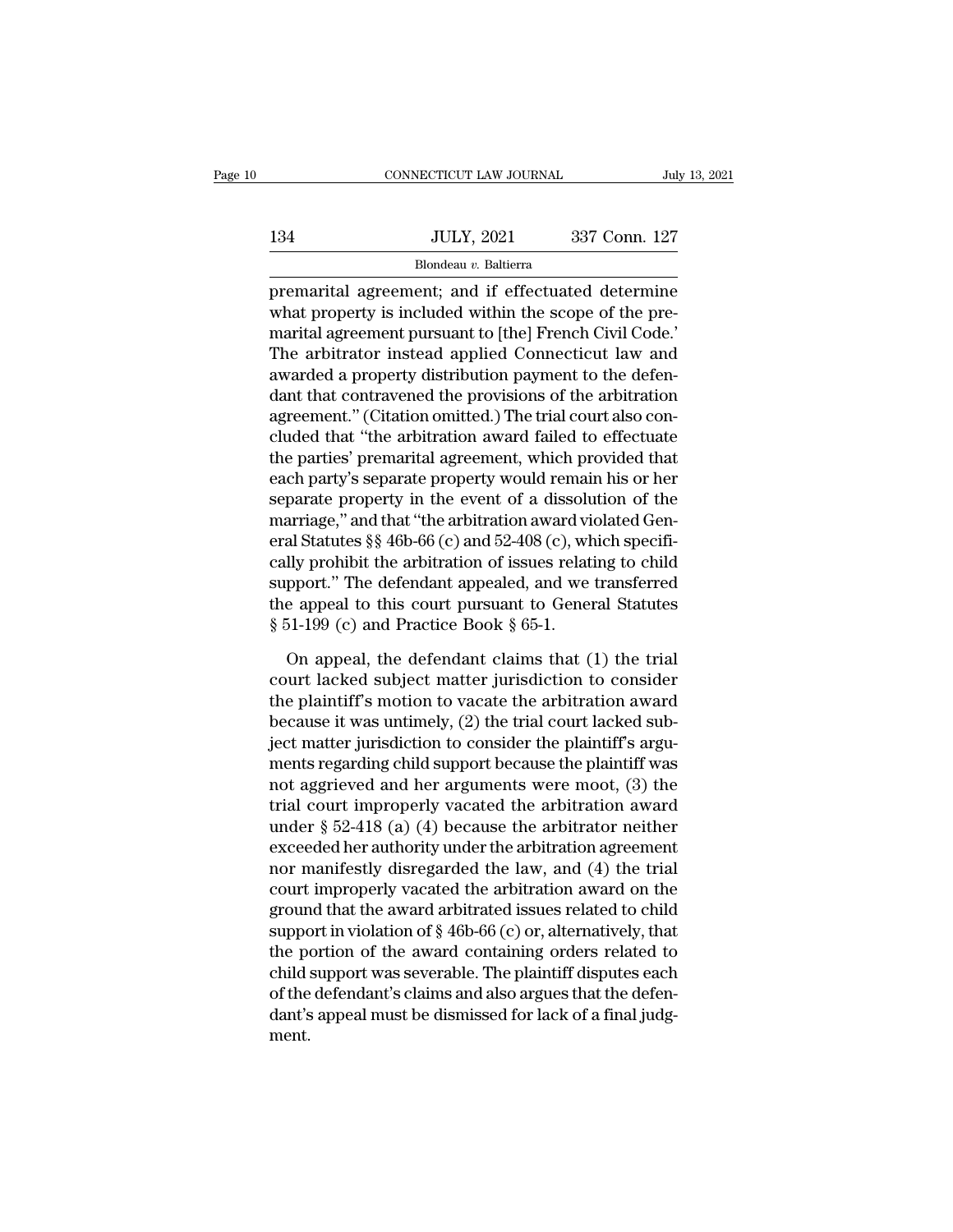| 2021          | CONNECTICUT LAW JOURNAL                               |     | Page 11 |
|---------------|-------------------------------------------------------|-----|---------|
|               |                                                       |     |         |
| 337 Conn. 127 | <b>JULY, 2021</b>                                     | 135 |         |
|               | Blondeau v. Baltierra                                 |     |         |
|               |                                                       |     |         |
|               | <b>APPELLATE JURISDICTION</b>                         |     |         |
|               | We must first address the plaintiff's contention that |     |         |

T Conn. 127 JULY, 2021 135<br>
Blondeau v. Baltierra<br>
I<br>
APPELLATE JURISDICTION<br>
We must first address the plaintiff's contention that<br>
e lack appellate jurisdiction over the present appeal. Blondeau v. Baltierra<br>
I<br>
APPELLATE JURISDICTION<br>
We must first address the plaintiff's contention that<br>
we lack appellate jurisdiction over the present appeal.<br>
The plaintiff claims that there is no final judgment from<br>
w I<br>
I<br>
APPELLATE JURISDICTION<br>
We must first address the plaintiff's contention that<br>
we lack appellate jurisdiction over the present appeal.<br>
The plaintiff claims that there is no final judgment from<br>
which to appeal becau I<br>
APPELLATE JURISDICTION<br>
We must first address the plaintiff's contention that<br>
we lack appellate jurisdiction over the present appeal.<br>
The plaintiff claims that there is no final judgment from<br>
which to appeal because APPELLATE JURISDICTION<br>We must first address the plaintiff's contention that<br>we lack appellate jurisdiction over the present appeal.<br>The plaintiff claims that there is no final judgment from<br>which to appeal because Genera We must first address the plaintiff's contention that<br>we lack appellate jurisdiction over the present appeal.<br>The plaintiff claims that there is no final judgment from<br>which to appeal because General Statutes  $\S~52-423$ ,<sup></sup> We must first address the plaintiff's contention that<br>we lack appellate jurisdiction over the present appeal.<br>The plaintiff claims that there is no final judgment from<br>which to appeal because General Statutes  $\S 52-423$ ,<sup></sup> we lack appellate jurisdiction over the present appeal.<br>The plaintiff claims that there is no final judgment from<br>which to appeal because General Statutes  $\S~52-423$ ,<sup>5</sup> which<br>provides a statutory right of appeal from an merit. ovides a statutory right of appeal from an order vacat-<br>g an arbitration award, is inapplicable to arbitration<br>vards that include "issues related to child support"<br>irsuant to §46b-66 (c).<sup>6</sup> This argument is without<br>erit.<br> ing an arbitrations award, is inapplicable to arbitration<br>
awards that include "issues related to child support"<br>
pursuant to  $\S 46b-66$  (c).<sup>6</sup> This argument is without<br>
merit.<br>
Underlying our analysis is the fundamental

awards that include "issues related to child support"<br>pursuant to  $\S 46b-66$  (c).<sup>6</sup> This argument is without<br>merit.<br>Underlying our analysis is the fundamental precept<br>that "[t]he right of appeal is purely statutory. It i pursuant to  $\S$  46b-66 (c).<sup>6</sup> This argument is without<br>merit.<br>Underlying our analysis is the fundamental precept<br>that "[t]he right of appeal is purely statutory. It is<br>accorded only if the conditions fixed by statute and merit.<br>
Underlying our analysis is the fundamental precept<br>
that "[t]he right of appeal is purely statutory. It is<br>
accorded only if the conditions fixed by statute and the<br>
rules of court for taking and prosecuting the a Underlying our analysis is the fundamental precept<br>that "[t]he right of appeal is purely statutory. It is<br>accorded only if the conditions fixed by statute and the<br>rules of court for taking and prosecuting the appeal are<br>m Underlying our analysis is the fundamental precept<br>that "[t]he right of appeal is purely statutory. It is<br>accorded only if the conditions fixed by statute and the<br>rules of court for taking and prosecuting the appeal are<br>me that "[t]he right of appeal is purely statutory. It is<br>accorded only if the conditions fixed by statute and the<br>rules of court for taking and prosecuting the appeal are<br>met.... The statutory right to appeal is limited to<br> accorded only if the conditions fixed by statute and the rules of court for taking and prosecuting the appeal are met. . . . The statutory right to appeal is limited to appeals by aggrieved parties from final judgments." rules of court for taking and prosecuting the appeal are<br> *Michael S.*, 258 Conn. 7. The statutory right to appeal is limited to<br>
appeals by aggrieved parties from final judgments."<br> *Michael S.*, 258 Conn. 621, 625, 784 A met.... The statutory right to appeal is limited to<br>appeals by aggrieved parties from final judgments."<br>(Citations omitted.) *State* v. *Curcio*, 191 Conn. 27, 30,<br>463 A.2d 566 (1983). "The lack of a final judgment is a<br>j appeals by aggrieved parties from final judgments."<br>(Citations omitted.) *State* v. *Curcio*, 191 Conn. 27, 30,<br>463 A.2d 566 (1983). "The lack of a final judgment is a<br>jurisdictional defect that mandates dismissal." In re (Citations omitted.) *State v. Curcio*, 191 Conn. 27, 30, 463 A.2d 566 (1983). "The lack of a final judgment is a jurisdictional defect that mandates dismissal." *In re Michael S.*, 258 Conn. 621, 625, 784 A.2d 317 (2001) 463 A.2d 566 (1983). "The lack of a final judgment is a<br>jurisdictional defect that mandates dismissal." In re<br>Michael S., 258 Conn. 621, 625, 784 A.2d 317 (2001).<br>This limitation would not appear to present an obstacle<br>to jurisdictional defect that mandates dismissal." In re<br>Michael S., 258 Conn. 621, 625, 784 A.2d 317 (2001).<br>This limitation would not appear to present an obstacle<br>to the defendant's ability to obtain appellate review in<br>t *Michael S.*, 258 Conn. 621, 625, 784 A.2d 317 (2001).<br>This limitation would not appear to present an obstacle<br>to the defendant's ability to obtain appellate review in<br>the present case because  $\S 52-423$  expressly confers ie present case because § 52-423 expressiy conters on<br>arties the right to appeal from orders related to the<br>idicial enforcement of arbitration awards: "An appeal<br>ay be taken from an order confirming, vacating, modi-<br><sup>5</sup> Ge parties the right to appeal from orders related to the judicial enforcement of arbitration awards: "An appeal may be taken from an order confirming, vacating, modi-<br>  $\frac{1}{6}$  General Statutes § 52-423 provides: "An appea

judicial enforcement of arbitration awards: "An appeal<br>may be taken from an order confirming, vacating, modi-<br><sup>5</sup> General Statutes § 52-423 provides: "An appeal may be taken from an<br>order confirming, vacating, modifying o

Thay be taken from an order community, vacating, modi-<br>  $\frac{1}{2}$ <br>  $\frac{1}{2}$ <br>  $\frac{1}{2}$ <br>  $\frac{1}{2}$ <br>  $\frac{1}{2}$ <br>  $\frac{1}{2}$ <br>  $\frac{1}{2}$ <br>  $\frac{1}{2}$ <br>  $\frac{1}{2}$ <br>  $\frac{1}{2}$ <br>  $\frac{1}{2}$ <br>  $\frac{1}{2}$ <br>  $\frac{1}{2}$ <br>  $\frac{1}{2}$ <br>  $\frac{1}{2}$ <br> <sup>5</sup> General Statutes § 52-423 provides: "An appeal may be taken from an order confirming, vacating, modifying or correcting an award, or from a judgment or decree upon an award, as in ordinary civil actions." <br><sup>6</sup> General order confirming, vacating, modifying or correcting an award, or from a judgment or decree upon an award, as in ordinary civil actions."<br>  $\,^6$  General Statutes  $\,^8$  46b-66 (c) provides in relevant part: "The provision independent or decree upon an award, as in ordinary civil actions."<br>  $\degree$  General Statutes § 46b-66 (c) provides in relevant part: "The provisions<br>
of chapter 909 shall be applicable to any agreement to arbitrate in an ac General Statutes § 46b-66 (c) provides in relevant part: "The provisions of chapter 909 shall be applicable to any agreement to arbitrate in an action for dissolution of marriage under this chapter, provided  $\ldots$  such ag of chapter 909 shall be applicable to any agreement to arbitrate in an action for dissolution of marriage under this chapter, provided  $\ldots$  such agreement and an arbitration pursuant to such agreement shall not include i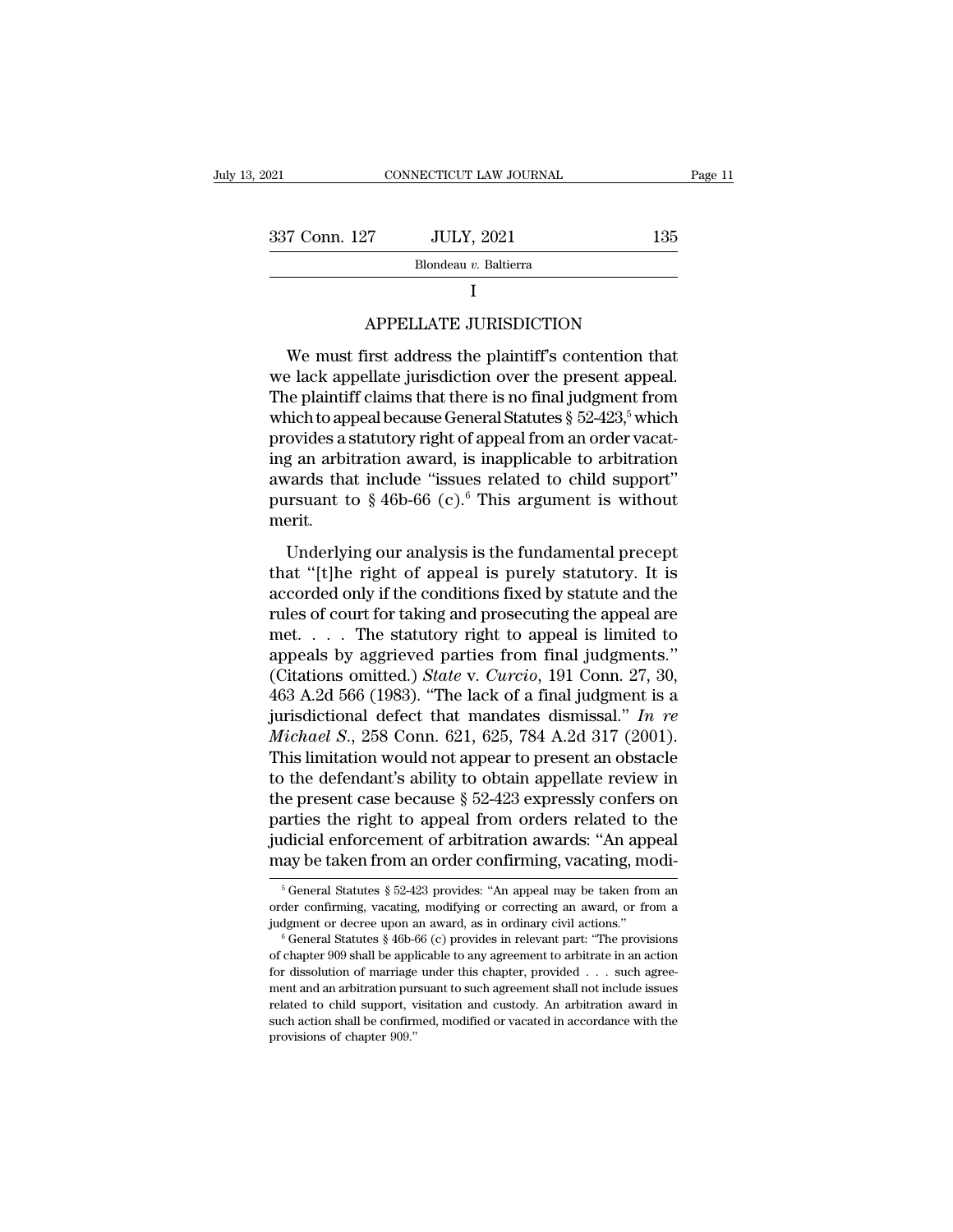|     | CONNECTICUT LAW JOURNAL | July 13, 2021 |  |
|-----|-------------------------|---------------|--|
|     |                         |               |  |
| 136 | <b>JULY, 2021</b>       | 337 Conn. 127 |  |
|     | Blondeau v. Baltierra   |               |  |

FRI CONNECTICUT LAW JOURNAL July 13, 2021<br>136 JULY, 2021 337 Conn. 127<br>1990 Blondeau v. Baltierra<br>1991 Statutes 8, 52, 423 We have explained that "It the 136 JULY, 2021 337 Conn. 127<br>Blondeau v. Baltierra<br>fying or correcting an award, or from a judgment or<br>decree upon an award, as in ordinary civil actions.''<br>General Statutes § 52-423. We have explained that "[t]he<br>final ju  $\frac{JULY, 2021}{Blondeau v. Baltimore}$   $\frac{337 \text{ Conn. } 127}{337 \text{ Conn. } 127}$ <br>fying or correcting an award, or from a judgment or decree upon an award, as in ordinary civil actions."<br>General Statutes § 52-423. We have explained that "[t]he f Final judgment in an arbitration proceeding is ordinary<br>tying or correcting an award, or from a judgment or<br>decree upon an award, as in ordinary civil actions."<br>General Statutes § 52-423. We have explained that "[t]he<br>fin Blondeau v. Baltierra<br>
fying or correcting an award, or from a judgment or<br>
decree upon an award, as in ordinary civil actions."<br>
General Statutes § 52-423. We have explained that "[t]he<br>
final judgment in an arbitration Blondeau v. Baltierra<br>fying or correcting an award, or from a judgment or<br>decree upon an award, as in ordinary civil actions."<br>General Statutes § 52-423. We have explained that "[t]he<br>final judgment in an arbitration proce Ecree upon an award, as in ordinary Civil actions.<br>
Eneral Statutes § 52-423. We have explained that "[t]he<br>
inal judgment in an arbitration proceeding is ordinarily<br>
order of the court vacating, modifying or confirming<br>
e General statutes y 52-425. We have explained that [t]<br>final judgment in an arbitration proceeding is ordinarily<br>an order of the court vacating, modifying or confirming<br>the arbitrator's award." *Daginella* v. Foremost Ins.

mar judgment in an arbitration proceeding is ordinarily<br>an order of the court vacating, modifying or confirming<br>the arbitrator's award." *Daginella* v. Foremost Ins. Co.,<br>197 Conn. 26, 30, 495 A.2d 709 (1985).<br>The fact th an order of the court vacating, modifying of community<br>the arbitrator's award." *Daginella v. Foremost Ins. Co.*,<br>197 Conn. 26, 30, 495 A.2d 709 (1985).<br>The fact that the arbitration at issue involves a mari-<br>tal dissolut the arbitration s award. *Daymeta v. Polemost Ins.* Co.,<br>197 Conn. 26, 30, 495 A.2d 709 (1985).<br>The fact that the arbitration at issue involves a mari-<br>tal dissolution is of no consequence. Section 46b-66 (c)<br>provides in r The fact that the arbitration at issue involves a mari-<br>tal dissolution is of no consequence. Section 46b-66 (c)<br>provides in relevant part: "The provisions of chapter<br>909 [which include the right to appeal conferred by  $\S$ The fact that the arbitration at issue involves a marital dissolution is of no consequence. Section 46b-66 (c) provides in relevant part: "The provisions of chapter 909 [which include the right to appeal conferred by  $\S$  tal dissolution is of no consequence. Section 46b-66 (c)<br>provides in relevant part: "The provisions of chapter<br>909 [which include the right to appeal conferred by  $\S$  52-<br>423] shall be applicable to any agreement to arbit provides in relevant part: "The provisions of chapter  $909$  [which include the right to appeal conferred by  $\S$  52-<br>423] shall be applicable to any agreement to arbitrate in an action for dissolution of marriage under thi 909 [which include the right to appeal conferred by  $\S$  52-<br>423] shall be applicable to any agreement to arbitrate in<br>an action for dissolution of marriage under this chapter,<br>provided  $\ldots$  such agreement and an arbitrat 423] shall be applicable to any agreement to arbitrate in<br>an action for dissolution of marriage under this chapter,<br>provided  $\ldots$  such agreement and an arbitration pur-<br>suant to such agreement shall not include issues re 909.'' ovided . . . such agreement and an arbitration pur-<br>ant to such agreement shall not include issues related<br>child support, visitation and custody. An arbitration<br>vard in such action shall be confirmed, modified or<br>cated in stand to such agreement shan not include issues related<br>to child support, visitation and custody. An arbitration<br>award in such action shall be confirmed, modified or<br>vacated in accordance with the provisions of chapter<br>90

to child support, visitation and custody. An arbitration<br>award in such action shall be confirmed, modified or<br>vacated in accordance with the provisions of chapter<br>909."<br>The plaintiff's jurisdictional argument seizes on th award in such action shall be committed, modified or<br>vacated in accordance with the provisions of chapter<br>909."<br>The plaintiff's jurisdictional argument seizes on the<br>proviso in § 46b-66 (c) stating that the arbitration st Follow The plaintiff's jurisdictional argument seizes on the<br>proviso in § 46b-66 (c) stating that the arbitration stat-<br>utes, including the right to appeal under § 52-423 of<br>chapter 909, are applicable in a marital dissol The plaintiff's jurisdictional argument seizes on the<br>proviso in § 46b-66 (c) stating that the arbitration stat-<br>utes, including the right to appeal under § 52-423 of<br>chapter 909, are applicable in a marital dissolution<br>a The plaintiff's jurisdictional argument seizes on the<br>proviso in § 46b-66 (c) stating that the arbitration stat-<br>utes, including the right to appeal under § 52-423 of<br>chapter 909, are applicable in a marital dissolution<br>a proviso in § 46b-66 (c) stating that the arbitration statures, including the right to appeal under § 52-423 of chapter 909, are applicable in a marital dissolution action "provided . . . such agreement and an arbitration utes, including the right to appeal under  $\S$  52-423 of<br>chapter 909, are applicable in a marital dissolution<br>action "provided . . . such agreement and an arbitra-<br>tion pursuant to such agreement shall not include issues<br>r chapter 909, are applicable in a marital dissolution<br>action "provided  $\ldots$  such agreement and an arbitra-<br>tion pursuant to such agreement shall not include issues<br>related to child support, visitation and custody." The<br>pl action "provided . . . such agreement and an arbitration pursuant to such agreement shall not include issues<br>related to child support, visitation and custody." The<br>plaintiff contends, in other words, that § 46b-66 (c) contion pursuant to such agreement shall not include issues<br>related to child support, visitation and custody." The<br>plaintiff contends, in other words, that § 46b-66 (c) con-<br>tains a condition precedent categorically excluding related to child support, visitation and custody." The<br>plaintiff contends, in other words, that § 46b-66 (c) con-<br>tains a condition precedent categorically excluding<br>from the scope of cases subject to appeal any trial cour plaintiff contends, in other words, that § 46b-66 (c) contains a condition precedent categorically excluding<br>from the scope of cases subject to appeal any trial court<br>order vacating or confirming an arbitration award that<br> tains a condition precedent categorically excluding<br>from the scope of cases subject to appeal any trial court<br>order vacating or confirming an arbitration award that<br>includes "issues related to child support, visitation and from the scope of cases subject to appeal any trial court<br>order vacating or confirming an arbitration award that<br>includes "issues related to child support, visitation and<br>custody." We reject the plaintiff's strained const order vacating or confirming an arbitration award that<br>includes "issues related to child support, visitation and<br>custody." We reject the plaintiff's strained construction<br>of the statute. The restriction contained in § 46bincludes "issues related to<br>custody." We reject the pla<br>of the statute. The restrict<br>does not operate as a cate<br>right of appeal but, instea<br>able scope of the parties<br>award under chapter 909.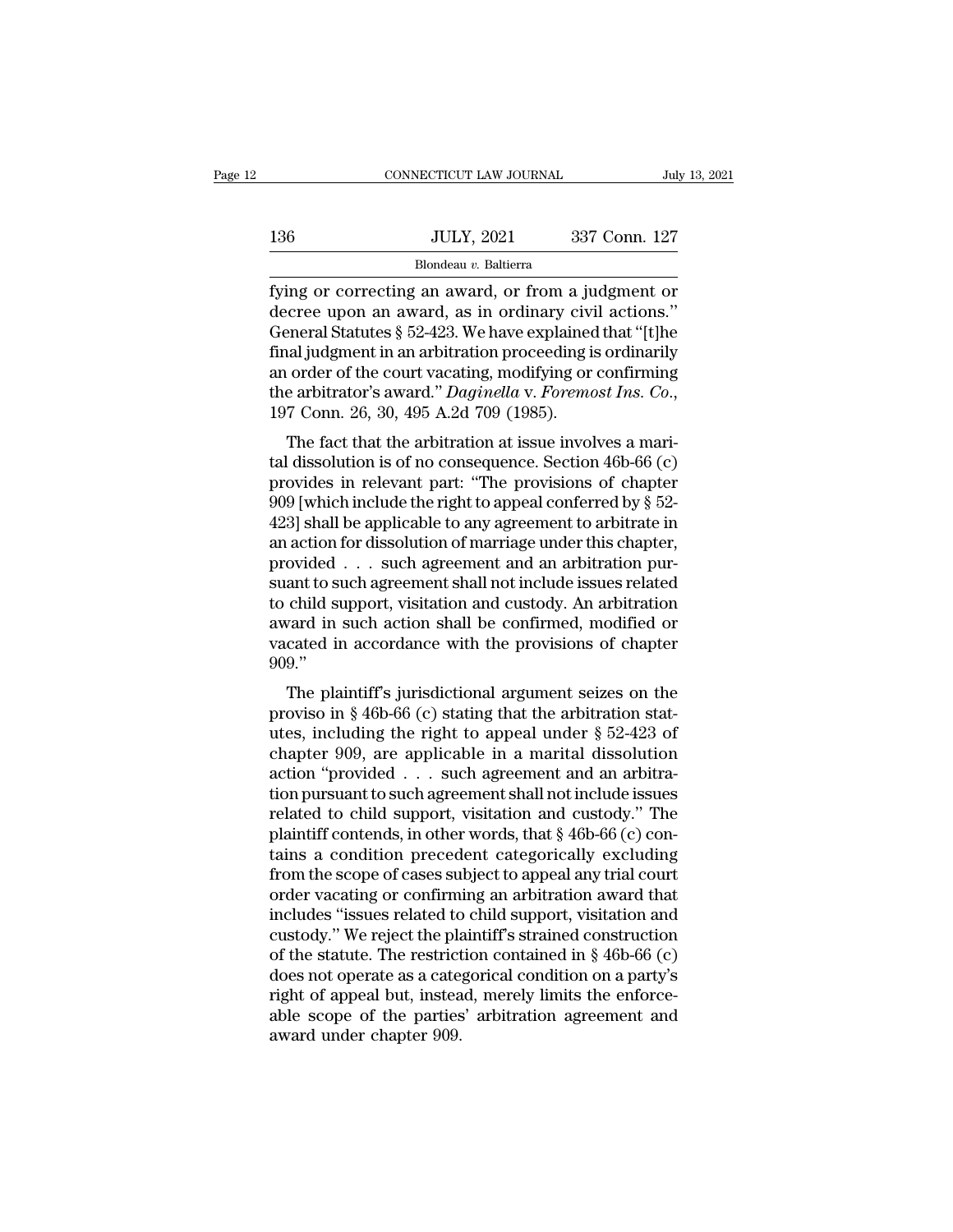CONNECTICUT LAW JOURNAL<br>
T Conn. 127 JULY, 2021 137<br>
Blondeau v. Baltierra<br>
Our review of this issue is conducted under the famil-<br>
Trules of statutory construction. "[I]ssues of statutory<br>
netruction raise questions of la 337 Conn. 127 JULY, 2021 137<br>Blondeau v. Baltierra<br>Our review of this issue is conducted under the familiar rules of statutory construction. "[I]ssues of statutory<br>construction raise questions of law, over which we exer-<br>c 337 Conn. 127 JULY, 2021 137<br>Blondeau v. Baltierra<br>Our review of this issue is conducted under the familiar<br>rules of statutory construction. "[I]ssues of statutory<br>construction raise questions of law, over which we exer-<br> 337 Conn. 127 JULY, 2021 137<br>Blondeau v. Baltierra<br>Our review of this issue is conducted under the familiar rules of statutory construction. "[I]ssues of statutory<br>construction raise questions of law, over which we exer-<br> Blondeau v. Baltierra<br>
Dur review of this issue is conducted under the famil-<br>
iar rules of statutory construction. "[I]ssues of statutory<br>
construction raise questions of law, over which we exer-<br>
cise plenary review. . Blondeau v. Baltierra<br>
Our review of this issue is conducted under the famil-<br>
iar rules of statutory construction. "[I]ssues of statutory<br>
construction raise questions of law, over which we exer-<br>
cise plenary review. . Our review of this issue is conducted under the familiar rules of statutory construction. "[I]ssues of statutory construction raise questions of law, over which we exercise plenary review.  $\dots$  The process of statutory in iar rules of statutory construction. "[I]ssues of statutory<br>construction raise questions of law, over which we exer-<br>cise plenary review. . . . . The process of statutory<br>interpretation involves the determination of the m construction raise questions of law, over which we exercise plenary review.  $\ldots$  The process of statutory interpretation involves the determination of the meaning of the statutory language as applied to the facts of the cise plenary review. . . . . The process of statutory<br>interpretation involves the determination of the mean-<br>ing of the statutory language as applied to the facts of<br>the case, including the question of whether the languag interpretation involves the determination of the meaning of the statutory language as applied to the facts of the case, including the question of whether the language does so apply.  $\dots$  When construing a statute, [o]ur f ing of the statutory language as applied to the facts of<br>the case, including the question of whether the language<br>does so apply. . . . When construing a statute, [o]ur<br>fundamental objective is to ascertain and give effect the case, including the question of whether the language<br>does so apply. . . . When construing a statute, [o]ur<br>fundamental objective is to ascertain and give effect to<br>the apparent intent of the legislature. . . . In othe does so apply. . . . When construing a statute, [o]ur<br>fundamental objective is to ascertain and give effect to<br>the apparent intent of the legislature. . . . In other<br>words, we seek to determine, in a reasoned manner,<br>the fundamental objective is to ascertain and give effect to<br>the apparent intent of the legislature.  $\dots$  In other<br>words, we seek to determine, in a reasoned manner,<br>the meaning of the statutory language as applied to the<br>fac the apparent intent of the legislature. . . . In other words, we seek to determine, in a reasoned manner, the meaning of the statutory language as applied to the facts of [the] case, including the question of whether the words, we seek to determine, in a reasoned manner,<br>the meaning of the statutory language as applied to the<br>facts of [the] case, including the question of whether<br>the language actually does apply. . . . In seeking to<br>deter the meaning of the statutory language as applied to the facts of [the] case, including the question of whether the language actually does apply. . . . In seeking to determine that meaning, General Statutes  $\S 1$ -2z direct facts of [the] case, including the question of whether<br>the language actually does apply. . . . In seeking to<br>determine that meaning, General Statutes  $\S 1-2z$  directs<br>us first to consider the text of the statute itself an the language actually does apply. . . . In seeking to<br>determine that meaning, General Statutes § 1-2z directs<br>us first to consider the text of the statute itself and its<br>relationship to other statutes. If, after examining determine that meaning, General Statutes  $\S$  1-2z directs<br>us first to consider the text of the statute itself and its<br>relationship to other statutes. If, after examining such<br>text and considering such relationship, the me us first to consider the text of the statute itself and its<br>relationship to other statutes. If, after examining such<br>text and considering such relationship, the meaning of<br>such text is plain and unambiguous and does not yi xt and considering such relationship, the meaning of<br>ch text is plain and unambiguous and does not yield<br>surd or unworkable results, extratextual evidence of<br>e meaning of the statute shall not be considered."<br>internal quot such text is plain and unambiguous and does not yield<br>absurd or unworkable results, extratextual evidence of<br>the meaning of the statute shall not be considered."<br>(Internal quotation marks omitted.) *Boisvert* v. *Gavis*,<br>

absurd or unworkable results, extratextual evidence of<br>the meaning of the statute shall not be considered."<br>(Internal quotation marks omitted.) *Boisvert* v. *Gavis*,<br>332 Conn. 115, 141–42, 210 A.3d 1 (2019).<br>The plain lan the meaning of the statute shall not be considered."<br>
(Internal quotation marks omitted.) *Boisvert* v. *Gavis*,<br>
332 Conn. 115, 141–42, 210 A.3d 1 (2019).<br>
The plain language of § 46b-66 (c), read in a vacuum,<br>
perhaps c (Internal quotation marks omitted.) *Boisvert* v. *Gavis*,<br>332 Conn. 115, 141–42, 210 A.3d 1 (2019).<br>The plain language of § 46b-66 (c), read in a vacuum,<br>perhaps could be viewed to support the plaintiff's con-<br>struction. 332 Conn. 115, 141–42, 210 A.3d 1 (2019).<br>
The plain language of § 46b-66 (c), read in a vacuum,<br>
perhaps could be viewed to support the plaintiff's con-<br>
struction. But context matters in statutory construction,<br>
as do p ruction. But context matters in statutory construction,<br>s do practical consequences, and these considerations<br>ad quickly and definitively to a contrary result. The<br>ertinent context here is found in  $\S 52-408^7$  of chapter as do practical consequences, and these considerations<br>lead quickly and definitively to a contrary result. The<br>pertinent context here is found in  $\S 52-408^7$  of chapter<br> $\frac{1}{7}$  General Statutes  $\S 52-408$  provides: "An

lead quickly and definitively to a contrary result. The pertinent context here is found in  $\S 52-408^7$  of chapter  $\frac{1}{10}$  ceneral Statutes  $\S 52-408$  provides: "An agreement in any written contract, or in a separate w pertinent context here is found in § 52-408<sup>7</sup> of chapter  $\frac{1}{7}$  General Statutes § 52-408 provides: "An agreement in any written contract, or in a separate writing executed by the parties to any written contract, to s pertifiem context fiere is found in  $\S$  52-406 of chapter<br>
<sup>7</sup> General Statutes  $\S$  52-408 provides: "An agreement in any written con-<br>
tract, or in a separate writing executed by the parties to any written contract,<br>
to <sup>7</sup> General Statutes § 52-408 provides: "An agreement in any written contract, or in a separate writing executed by the parties to any written contract, to settle by arbitration any controversy thereafter arising out of s any controversy which may arise between them in the future. The future of the parties to any written contract, to settle by arbitration any controversy thereafter arising out of such contract, or out of the failure or refu to settle by arbitration any controversy thereafter arising out of such contract, or out of the failure or refusal to perform the whole or any part thereof, or a written provision in the articles of association or bylaws o tract, or out of the failure or refusal to perform the whole or any part thereof, or a written provision in the articles of association or bylaws of an association or corporation of which both parties are members to arbitr thereof, or a written provision in the articles of association or bylaws of an association or corporation of which both parties are members to arbitrate any controversy which may arise between them in the future, or an agr an association or corporation of which both parties are members to arbitrate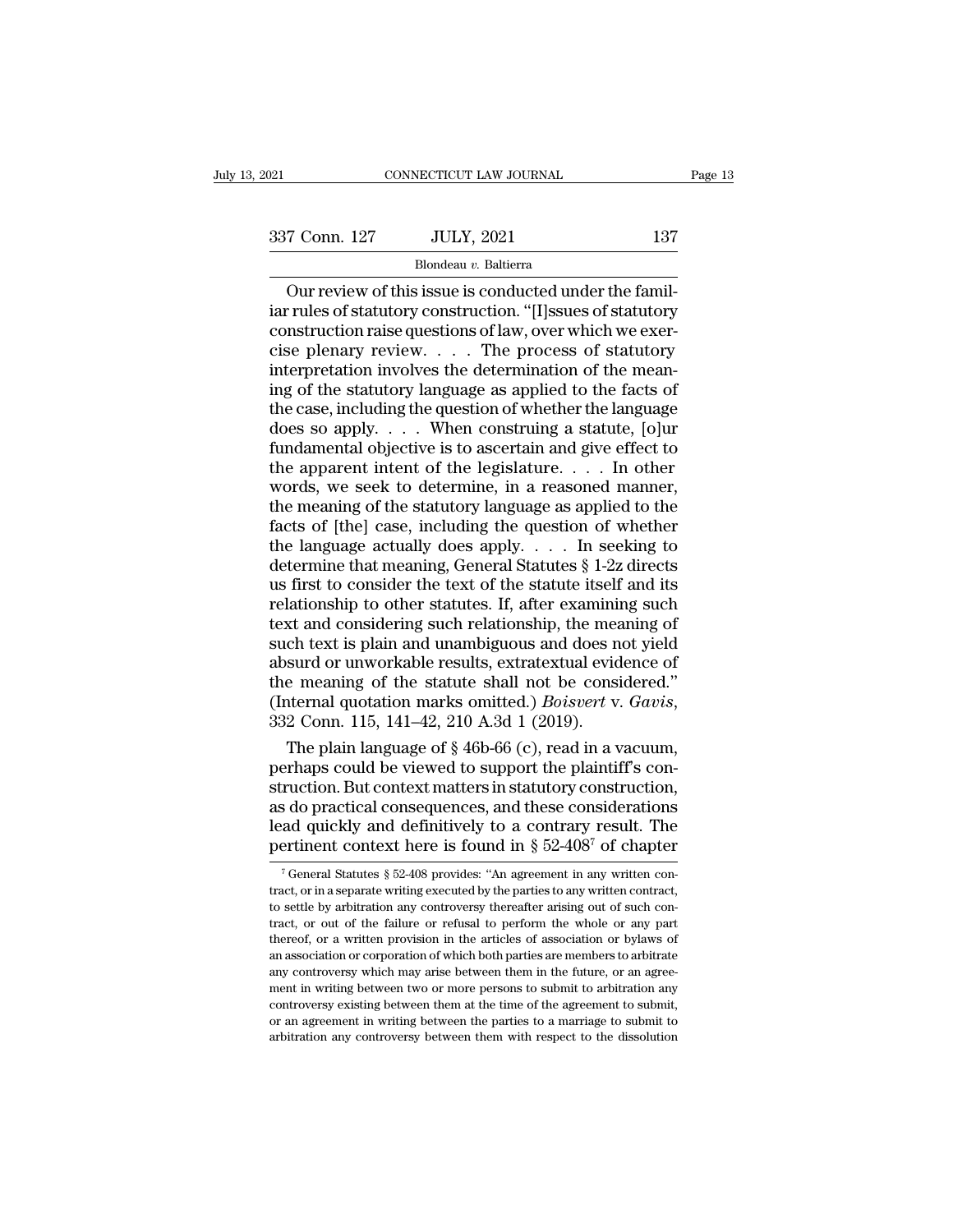# $\begin{tabular}{c} CONNECTICUT LAW JOURNAL \end{tabular} \begin{tabular}{c} \hline \textit{July 13, 2021} \\ \hline \end{tabular}$  138 JULY, 2021 337 Conn. 127 Blondeau v. Baltierra Blondeau *v.* Baltierra

CONNECTICUT LAW JOURNAL July 13, 2021<br>138 JULY, 2021 337 Conn. 127<br>Blondeau v. Baltierra<br>909, which "explains what agreements to arbitrate are<br>governed by its provisions." *LaFrance* v. *Lodmell*, 322<br>Conn. 828, 827, 144, 138 JULY, 2021 337 Conn. 127<br>Blondeau v. Baltierra<br>909, which "explains what agreements to arbitrate are<br>governed by its provisions." *LaFrance* v. *Lodmell*, 322<br>Conn. 828, 837, 144 A.3d 373 (2016); see id., 838 (reading<br> JULY, 2021 337 Conn. 127<br>Blondeau v. Baltierra<br>909, which "explains what agreements to arbitrate are<br>governed by its provisions." *LaFrance* v. *Lodmell*, 322<br>Conn. 828, 837, 144 A.3d 373 (2016); see id., 838 (reading<br>§§ 4  $$\text{JULY, 2021}$ \over \text{Blondeau } v$$ . Baltierra<br>
909, which "explains what agreements to arbitrate are<br>
governed by its provisions." *LaFrance* v. *Lodmell*, 322<br>
Conn. 828, 837, 144 A.3d 373 (2016); see id., 838 (reading<br>  $\S \$ 46b$ Blondeau v. Baltierra<br>
909, which "explains what agreements to arbitrate are<br>
governed by its provisions." *LaFrance* v. *Lodmell*, 322<br>
Conn. 828, 837, 144 A.3d 373 (2016); see id., 838 (reading<br>  $\$ § 46b-66 (c) and 52-Biondeal *v*. Balterra<br>
909, which "explains what agreements to arbitrate are<br>
governed by its provisions." *LaFrance v. Lodmell*, 322<br>
Conn. 828, 837, 144 A.3d 373 (2016); see id., 838 (reading<br>
§§ 46b-66 (c) and 52-408 909, which "explains what agreements to arbitrate are<br>governed by its provisions."  $LaFrance$  v.  $Lodmell$ , 322<br>Conn. 828, 837, 144 A.3d 373 (2016); see id., 838 (reading<br>§§ 46b-66 (c) and 52-408 "to operate harmoniously"<br>because governed by its provisions." *LaFrance v. Lodmell*, 322<br>Conn. 828, 837, 144 A.3d 373 (2016); see id., 838 (reading<br>§§ 46b-66 (c) and 52-408 "to operate harmoniously"<br>because they "are designed to relate to the same subject Conn. 828, 837, 144 A.3d 373 (2016); see id., 838 (reading  $\S$   $\S$  46b-66 (c) and 52-408 "to operate harmoniously" because they "are designed to relate to the same subject matter"). Section 52-408 provides in relevant par §§ 46b-66 (c) and 52-408 "to operate harmoniously"<br>because they "are designed to relate to the same subject<br>matter"). Section 52-408 provides in relevant part that<br>"an agreement in writing between the parties to a mar-<br>ria because they "are designed to relate to the same subject<br>matter"). Section 52-408 provides in relevant part that<br>"an agreement in writing between the parties to a mar-<br>riage to submit to arbitration any controversy between matter"). Section 52-408 provides in relevant part that<br>"an agreement in writing between the parties to a mar-<br>riage to submit to arbitration any controversy between<br>them with respect to the dissolution of their marriage,<br> "an agreement in writing between the parties to a marriage to submit to arbitration any controversy between them with respect to the dissolution of their marriage, except issues related to child support, visitation and cu riage to submit to arbitration<br>them with respect to the different with respect to the different<br>except issues related to chines<br>custody, shall be valid, in<br>except when there exists s<br>equity for the avoidance of<br>(Emphasis a Ein that respect to the did support, visitation and<br>complete issues related to child support, visitation and<br>stody, shall be valid, irrevocable and enforceable,<br>cept when there exists sufficient cause at law or in<br>uity for custody, shall be valid, irrevocable and enforceable,<br>except when there exists sufficient cause at law or in<br>equity for the avoidance of written contracts generally."<br>(Emphasis added.)<br>The plain language of  $\S 52-408$  dem

except when there exists sufficient cause at law or in<br>equity for the avoidance of written contracts generally."<br>(Emphasis added.)<br>The plain language of § 52-408 demonstrates that the<br>exception for "issues related to child equity for the avoidance of written contracts generally."<br>
(Emphasis added.)<br>
The plain language of  $\S$  52-408 demonstrates that the<br>
exception for "issues related to child support, visitation<br>
and custody" operates as a (Emphasis added.)<br>The plain language of § 52-408 demonstrates that the<br>exception for "issues related to child support, visitation<br>and custody" operates as a limitation on the enforceable<br>scope of the parties' agreement to The plain language of  $\S$  52-408 demonstrates that the exception for "issues related to child support, visitation and custody" operates as a limitation on the enforceable scope of the parties' agreement to arbitrate and, The plain language of § 52-408 demonstrates that the exception for "issues related to child support, visitation and custody" operates as a limitation on the enforceable scope of the parties' agreement to arbitrate and, by exception for "issues related to child support, visitation<br>and custody" operates as a limitation on the enforceable<br>scope of the parties' agreement to arbitrate and, by<br>extension, the arbitration award, rather than as a c and custody" operates as a limitation on the enforceable<br>scope of the parties' agreement to arbitrate and, by<br>extension, the arbitration award, rather than as a condi-<br>tion precedent to the applicability of chapter 909 it scope of the parties' agreement to arbitrate and, by<br>extension, the arbitration award, rather than as a condi-<br>tion precedent to the applicability of chapter 909 itself.<br>See *LaFrance* v. *Lodmell*, supra, 322 Conn. 836 ( extension, the arbitration award, rather than as a condition precedent to the applicability of chapter  $909$  itself.<br>See *LaFrance* v. *Lodmell*, supra, 322 Conn. 836 (recognizing that legislature "use[d] limiting languag tion precedent to the applicability of chapter 909 itself.<br>See *LaFrance* v. *Lodmell*, supra, 322 Conn. 836 (recognizing that legislature "use[d] limiting language . . . in<br>§ 46b-66 (c), when it provided that 'such agree See *LaFrance* v. *Lodmell*, supra, 322 Conn. 836 (recognizing that legislature "use[d] limiting language  $\ldots$  in § 46b-66 (c), when it provided that 'such agreement and an arbitration pursuant to such agreement shall no mizing that legislature "use[d] limiting language  $\ldots$  in<br>§ 46b-66 (c), when it provided that 'such agreement and<br>an arbitration pursuant to such agreement shall not<br>include issues related to child support, visitation an  $\S$  46b-66 (c), when it provided that 'such agreement and<br>an arbitration pursuant to such agreement shall not<br>include issues related to child support, visitation and<br>custody''). Stated another way, a fair and equitable<br>ag an arbitration pursuant to such agreement shall not<br>include issues related to child support, visitation and<br>custody'''). Stated another way, a fair and equitable<br>agreement to arbitrate a marital dissolution action is<br>"val include issues related to child support, visitation and<br>custody' "). Stated another way, a fair and equitable<br>agreement to arbitrate a marital dissolution action is<br>"valid, irrevocable and enforceable," except insofar as<br>i custody'"). Stated another way, a fair and equitable<br>agreement to arbitrate a marital dissolution action is<br>"valid, irrevocable and enforceable," except insofar as<br>it includes "issues related to child support, visitation<br>a agreement to arbitrate a marital dissolution action is<br>
"valid, irrevocable and enforceable," except insofar as<br>
it includes "issues related to child support, visitation<br>
and custody"; General Statutes § 52-408; which "mus and custody"; General Statutes § 52-408; which "must<br>be resolved only by a court." *Kirwan* v. *Kirwan*, 185<br>Conn. App. 713, 733, 197 A.3d 1000 (2018). Thus, "if a<br>court finds an agreement to arbitrate fair and equitable, be resolved only by a court." *Kirwan* v. *Kirwan*, 185<br>Conn. App. 713, 733, 197 A.3d 1000 (2018). Thus, "if a<br>court finds an agreement to arbitrate fair and equitable,<br>of their marriage, except issues related to child sup

Conn. App. 713, 733, 197 A.3d 1000 (2018). Thus, "if a court finds an agreement to arbitrate fair and equitable, of their marriage, except issues related to child support, visitation and custody, shall be valid, irrevocabl court finds an a<br>of their marriage, executedy, shall be va<br>exists sufficient cau<br>contracts generally."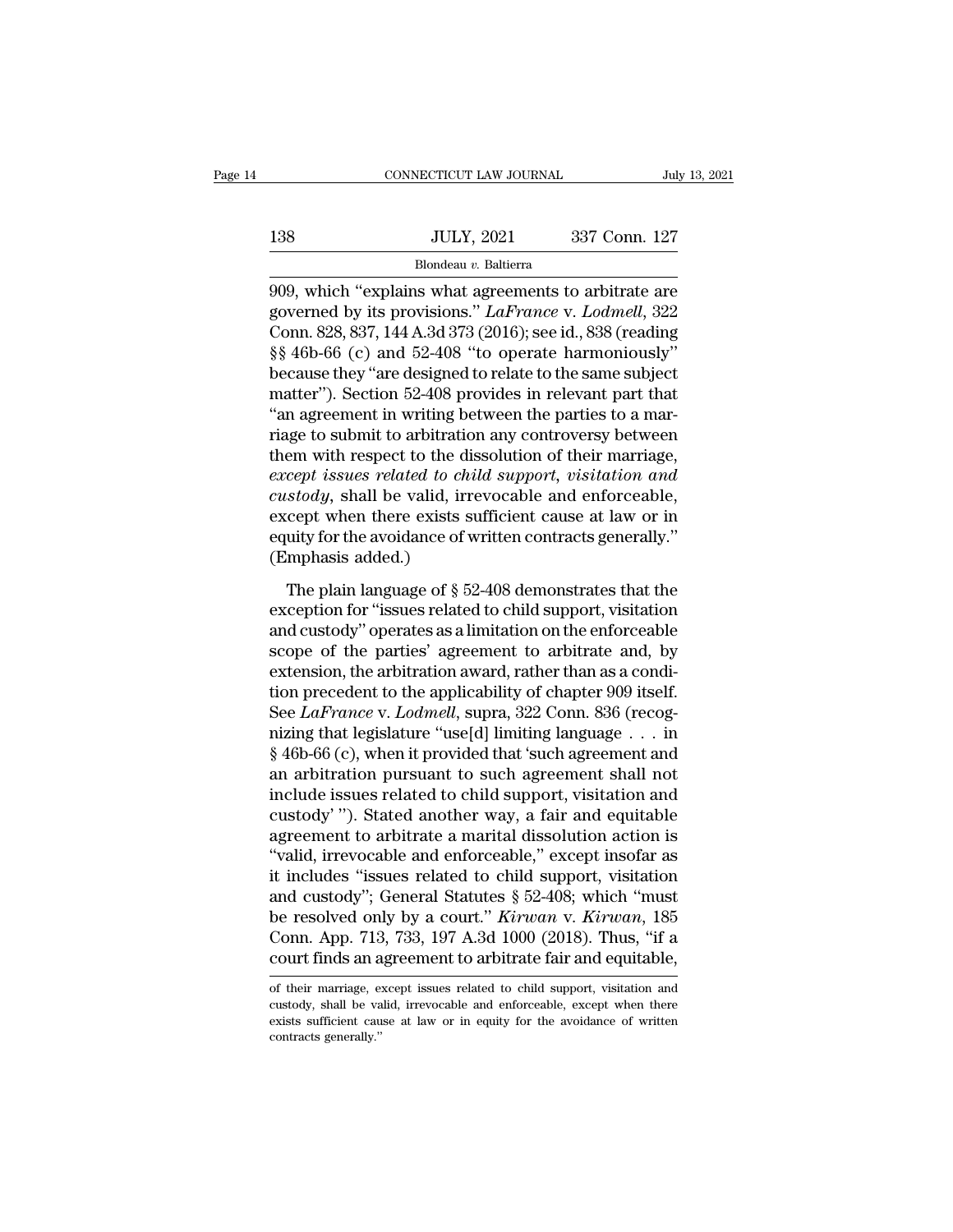| 2021                             | CONNECTICUT LAW JOURNAL                                                                                                                                                 | Page 15 |
|----------------------------------|-------------------------------------------------------------------------------------------------------------------------------------------------------------------------|---------|
|                                  |                                                                                                                                                                         |         |
| 337 Conn. 127                    | <b>JULY, 2021</b>                                                                                                                                                       | 139     |
|                                  | Blondeau v. Baltierra                                                                                                                                                   |         |
| LaFrance v. Lodmell, supra, 838. | it will be subject to the provisions of chapter 909." <sup>8</sup>                                                                                                      |         |
|                                  | This construction comports with common sense. To<br>construe $\S$ 46b-66 (c) to impose, as a condition prece-<br>dont to the emplicability of chapter 000 the evolucion |         |

Blondeau v. Baltierra<br>
Blondeau v. Baltierra<br>
it will be subject to the provisions of chapter 909."<sup>8</sup><br> *LaFrance v. Lodmell*, supra, 838.<br>
This construction comports with common sense. To<br>
construe § 46b-66 (c) to impose Blondeau v. Baltierra<br>it will be subject to the provisions of chapter  $909.^{"8}$ <br>*LaFrance* v. *Lodmell*, supra, 838.<br>This construction comports with common sense. To<br>construe § 46b-66 (c) to impose, as a condition prece-<br> it will be subject to the provisions of chapter  $909.^{n8}$ <br>*LaFrance* v. *Lodmell*, supra, 838.<br>This construction comports with common sense. To<br>construe § 46b-66 (c) to impose, as a condition prece-<br>dent to the applicabi LaFrance v. Lodmell, supra, 838.<br>
This construction comports with common sense. To<br>
construe § 46b-66 (c) to impose, as a condition prece-<br>
dent to the applicability of chapter 909, the exclusion<br>
of issues related to chil This construction comports with common sense. To<br>construe  $\S$  46b-66 (c) to impose, as a condition prece-<br>dent to the applicability of chapter 909, the exclusion<br>of issues related to child support, custody, and visita-<br>ti This construction comports with common sense. To<br>construe  $\S$  46b-66 (c) to impose, as a condition prece-<br>dent to the applicability of chapter 909, the exclusion<br>of issues related to child support, custody, and visita-<br>ti construe  $\S$  46b-66 (c) to impose, as a condition precedent to the applicability of chapter 909, the exclusion of issues related to child support, custody, and visitation, as the plaintiff suggests, would yield absurd and dent to the applicability of chapter 909, the exclusion<br>of issues related to child support, custody, and visita-<br>tion, as the plaintiff suggests, would yield absurd and<br>unworkable results. Under the plaintiff's proposed in of issues related to child support, custody, and visitation, as the plaintiff suggests, would yield absurd and<br>unworkable results. Under the plaintiff's proposed inter-<br>pretation of the statute, the parties could have a pe tion, as the plaintiff suggests, would yield absurd and<br>unworkable results. Under the plaintiff's proposed inter-<br>pretation of the statute, the parties could have a per-<br>fectly valid and binding arbitration agreement unde unworkable results. Under the plaintiff's proposed inter-<br>pretation of the statute, the parties could have a per-<br>fectly valid and binding arbitration agreement under<br>§ 52-408 but nonetheless be unable to obtain judicial<br>r pretation of the statute, the parties could have a perfectly valid and binding arbitration agreement under  $\S$  52-408 but nonetheless be unable to obtain judicial relief to confirm, vacate, correct, or modify the subsequen fectly valid and binding arbitration agreement under<br>§ 52-408 but nonetheless be unable to obtain judicial<br>relief to confirm, vacate, correct, or modify the subse-<br>quent arbitration award under chapter 909 if it errone-<br>ou  $\S$  52-408 but nonetheless be unable to obtain judicial<br>relief to confirm, vacate, correct, or modify the subse-<br>quent arbitration award under chapter 909 if it errone-<br>ously included even a single, isolated order related relief to confirm, vacate, correct, or modify the subsequent arbitration award under chapter 909 if it errone-<br>ously included even a single, isolated order related to<br>child support, visitation, or custody. A party in that<br> quent arbitration award under chapter 909 if it errone-<br>ously included even a single, isolated order related to<br>child support, visitation, or custody. A party in that<br>circumstance would be left in limbo and without legal<br>r ously included even a single, isolated order related to<br>child support, visitation, or custody. A party in that<br>circumstance would be left in limbo and without legal<br>recourse, contractually bound to arbitrate the dissolu-<br> on action but unable to enforce, modify or vacate the ubsequent arbitration award.<sup>9</sup> We do not believe that the legislature intended such a bizarre result. See id.,  $\frac{1}{8}$  We recognize that, in *LaFrance*, we stated th tion action but unable to enforce, modify or vacate the subsequent arbitration award.<sup>9</sup> We do not believe that the legislature intended such a bizarre result. See id., <sup>8</sup> We recognize that, in *LaFrance*, we stated that

subsequent arbitration award.<sup>9</sup> We do not believe that<br>the legislature intended such a bizarre result. See id.,<br><sup>8</sup>We recognize that, in *LaFrance*, we stated that, "before chapter 909 can<br>apply to an agreement to arbitra the legislature intended such a bizarre result. See id.,<br><sup>8</sup>We recognize that, in *LaFrance*, we stated that, "before chapter 909 can<br>apply to an agreement to arbitrate between parties to a marriage, it must<br>meet the requ the legislature intended such a bizarre result. See id.,<br>
<sup>8</sup>We recognize that, in *LaFrance*, we stated that, "before chapter 909 can<br>
apply to an agreement to arbitrate between parties to a marriage, it must<br>
meet the r <sup>8</sup> We recognize that, in *LaFrance*, we stated that, "before chapter 909 can apply to an agreement to arbitrate between parties to a marriage, it must meet the requirements set forth in § 46b-66 (c)." *LaFrance* v. *Lodm* apply to an agreement to arbitrate between parties to a marriage, it must<br>meet the requirements set forth in § 46b-66 (c)." *LaFrance* v. *Lodmell*, supra,<br>322 Conn. 837. At the same time, however, we stated that §§ 46b-6 meet the requirements set forth in § 46b-66 (c)." *LaFrance* v. *Lodmell*, supra, 322 Conn. 837. At the same time, however, we stated that §§ 46b-66 (c) and 52-408 must be "read . . . to operate harmoniously. Indeed, it i 322 Conn. 837. At the same time, however, we stated that §§ 46b-66 (c) and 52-408 must be "read . . . to operate harmoniously. Indeed, it is important to note that the relevant provisions within §§ 46b-66 (c) and 52-408 w 52–408 must be "read . . . to operate harmoniously. Indeed, it is important to note that the relevant provisions within §§ 46b-66 (c) and 52–408 were both adopted by the legislature in 2005. See Public Acts 2005, No. 05-2 to note that the relevant provisions within §§ 46b-66 (c) and 52-408 were both adopted by the legislature in 2005. See Public Acts 2005, No. 05-258, §§ 1 and 2." *LaFrance* v. *Lodmell*, supra, 838. We therefore construed both adopted by the legislature in 2005. See Public Acts 2005, No. 05-258,  $\S$  1 and 2." *LaFrance* v. *Lodmell*, supra, 838. We therefore construed  $\S$  46b-66 (c) to provide that, "if a court finds an agreement to arbitr §§ 1 and 2." *LaFrance* v. *Lodmell*, supra, 838. We therefore construed § 46b-66 (c) to provide that, "if a court finds an agreement to arbitrate fair and equitable, it will be subject to the provisions of chapter 909. I 66 (c) to provide that, "if a court finds an agreement to arbitrate fair and equitable, it will be subject to the provisions of chapter 909. In turn, § 52-408 includes agreements to arbitrate between parties to a marriage equitable, it will be subject to the provisions of chapter 909. In turn, § 52-408 includes agreements to arbitrate between parties to a marriage in those agreements to arbitrate that are governed by chapter 909, subject t 408 includes agreements to arbitrate between parties to a marriage in those agreements to arbitrate that are governed by chapter 909, subject to the court's finding that the agreement to arbitrate is fair and equitable." agreements to arbitrate that are governed by chapter 909, subject to the court's finding that the agreement to arbitrate is fair and equitable." Id. In the present case, it is undisputed that the parties' agreement to arb fair and equitable; therefore, pursuant to LaFrance, we conclude that it is

the present case, it is undisputed that the parties' agreement to arbitrate is fair and equitable; therefore, pursuant to  $LaFrance$ , we conclude that it is "subject to the provisions of chapter 909." Id. "The plaintiff ignores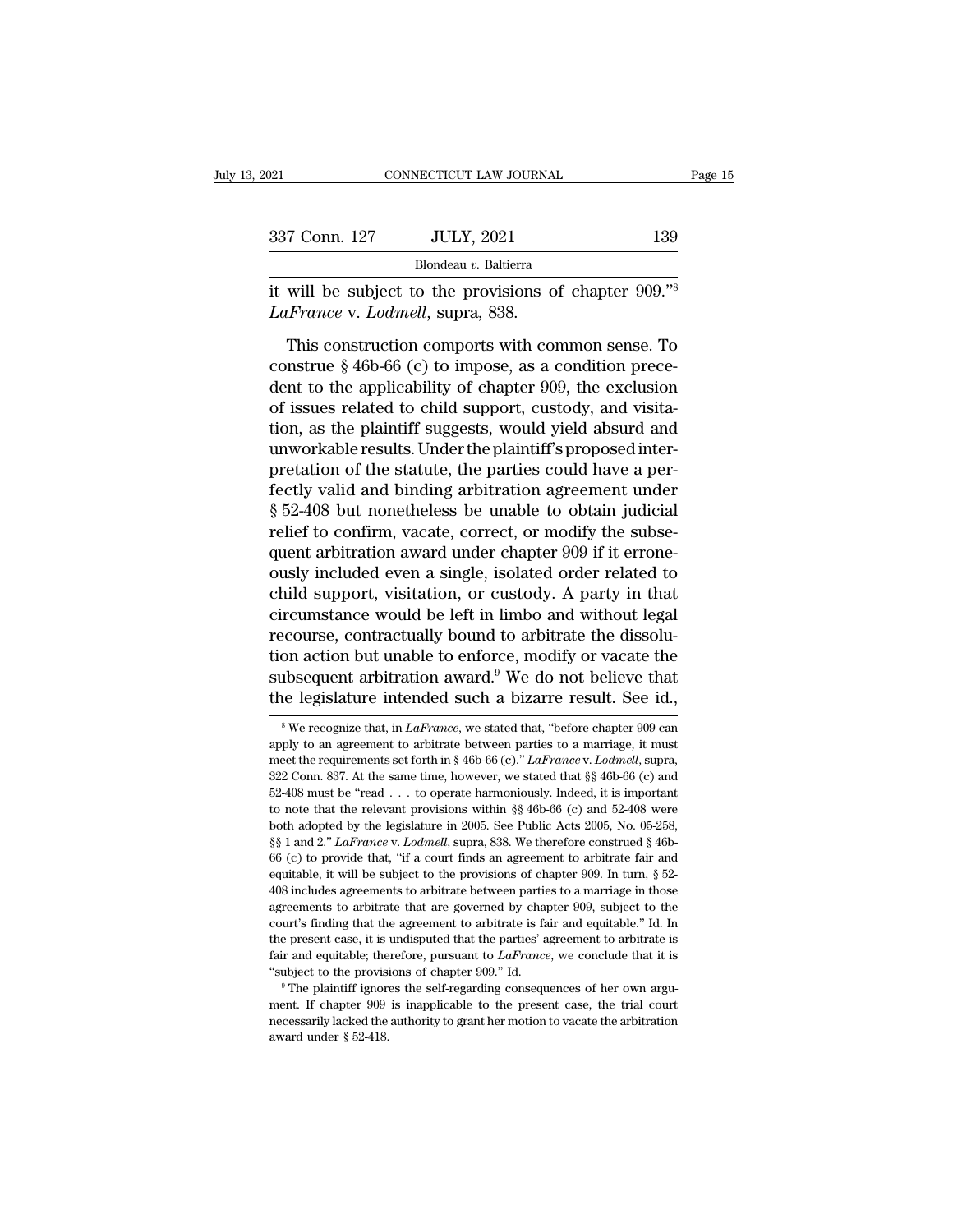|     | CONNECTICUT LAW JOURNAL | July 13, 2021 |
|-----|-------------------------|---------------|
|     |                         |               |
| 140 | <b>JULY, 2021</b>       | 337 Conn. 127 |
|     | Blondeau v. Baltierra   |               |

CONNECTICUT LAW JOURNAL July 13, 2021<br>140 JULY, 2021 337 Conn. 127<br>839 (rejecting interpretation of § 46b-66 (c) that would<br>produce absurd and unworkable results). We conclude 140 JULY, 2021 337 Conn. 127<br>Blondeau v. Baltierra<br>839 (rejecting interpretation of § 46b-66 (c) that would<br>produce absurd and unworkable results). We conclude<br>that we have jurisdiction over the defendant's appeal 140 JULY, 2021 337 Conn. 127<br>Blondeau v. Baltierra<br>839 (rejecting interpretation of  $\S 46b-66$  (c) that would<br>produce absurd and unworkable results). We conclude<br>that we have jurisdiction over the defendant's appeal<br>pursu 140 JULY<br>Blondeau<br>839 (rejecting interpretation<br>produce absurd and unwo<br>that we have jurisdiction<br>pursuant to § 52-423. ing interpretation of § 46b-66 (c) that would<br>be sured and unworkable results). We conclude<br>we jurisdiction over the defendant's appeal<br>o § 52-423.<br>II<br>TRIAL COURT'S JURISDICTION<br>A 1 II<br>TRIAL COURT'S JURISDICTION<br>A<br>Timeliness Under General Statutes § 52-420<br>e defendant advances a number of jurisdictional

# II

# A

II<br>
TRIAL COURT'S JURISDICTION<br>
A<br>
Timeliness Under General Statutes § 52-420<br>
The defendant advances a number of jurisdictional<br>
sims of his own. First, the defendant claims that the<br>
pl court lacked subject matter jurisd TRIAL COURT'S JURISDICTION<br>
A<br>
Timeliness Under General Statutes  $\S~52-420$ <br>
The defendant advances a number of jurisdictional<br>
claims of his own. First, the defendant claims that the<br>
trial court lacked subject matter ju TRIAL COUNT 3 JUNISDICTION<br>
A<br>
Timeliness Under General Statutes  $\S$  52-420<br>
The defendant advances a number of jurisdictional<br>
claims of his own. First, the defendant claims that the<br>
trial court lacked subject matter ju A<br>
Timeliness Under General Statutes § 52-420<br>
The defendant advances a number of jurisdictional<br>
claims of his own. First, the defendant claims that the<br>
trial court lacked subject matter jurisdiction to consider<br>
the pl Timeliness Under General Statutes § 52-420<br>The defendant advances a number of jurisdictional<br>claims of his own. First, the defendant claims that the<br>trial court lacked subject matter jurisdiction to consider<br>the plaintiff The defendant advances a number of jurisdictional<br>claims of his own. First, the defendant claims that the<br>trial court lacked subject matter jurisdiction to consider<br>the plaintiff's motion to vacate the arbitration award<br>b The defendant advances a number of jurisdictional<br>claims of his own. First, the defendant claims that the<br>trial court lacked subject matter jurisdiction to consider<br>the plaintiff's motion to vacate the arbitration award<br>b claims of his own. First, the defendant claims that the<br>trial court lacked subject matter jurisdiction to consider<br>the plaintiff's motion to vacate the arbitration award<br>because the motion was untimely under  $\S 52-420$  (b trial court lacked subject matter jurisdiction to consider<br>the plaintiff's motion to vacate the arbitration award<br>because the motion was untimely under  $\S 52-420$  (b).<sup>10</sup><br>He concedes that the plaintiff filed a motion to the plaintiff's motion to<br>because the motion was<br>He concedes that the pla<br>within the time limit set t<br>the motion was deficient<br>any particularized factu<br>award. We disagree.<br>The following addition Example 18 and the plaintiff filed a motion to vacate<br>thin the time limit set by  $\S$  52-420 (b) but argues that<br>e motion was deficient because it failed to identify<br>y particularized factual grounds for vacating the<br>vard. The concedes that the plant of the arbitration to vacate<br>within the time limit set by  $\S$  52-420 (b) but argues that<br>the motion was deficient because it failed to identify<br>any particularized factual grounds for vacating t

whim the thile initiate by s 32-420 (b) but argues that<br>the motion was deficient because it failed to identify<br>any particularized factual grounds for vacating the<br>award. We disagree.<br>The following additional procedural hi any particularized factual grounds for vacating the<br>award. We disagree.<br>The following additional procedural history is rele-<br>vant to our resolution of this issue. The arbitrator issued<br>the award on December 15, 2017. The p any particularized ractuar grounds for vacating the<br>award. We disagree.<br>The following additional procedural history is rele-<br>vant to our resolution of this issue. The arbitrator issued<br>the award on December 15, 2017. The p award. we usagree.<br>
The following additional procedural history is relevant to our resolution of this issue. The arbitrator issued<br>
the award on December 15, 2017. The plaintiff filed a<br>
one paragraph motion to vacate the The following additional procedural history is relevant to our resolution of this issue. The arbitrator issued<br>the award on December 15, 2017. The plaintiff filed a<br>one paragraph motion to vacate the award on January<br>11, 2 vant to our resolution of this issue. The arbitrator issued<br>the award on December 15, 2017. The plaintiff filed a<br>one paragraph motion to vacate the award on January<br>11, 2018, well within the statutory thirty day time limi the award on December 15, 2017. The plaintiff filed a<br>one paragraph motion to vacate the award on January<br>11, 2018, well within the statutory thirty day time limit.<br>The motion, without elaboration, provided that "[t]he<br>pla one paragraph motion to vacate the award on January<br>11, 2018, well within the statutory thirty day time limit.<br>The motion, without elaboration, provided that "[t]he<br>plaintiff submits that the arbitrator exceeded her pow-<br> 11, 2018, well within the statutory thirty day time limit.<br>The motion, without elaboration, provided that "[t]he<br>plaintiff submits that the arbitrator exceeded her pow-<br>ers and so imperfectly executed them that no mutual, The motion, without elaboration, provided that "[t]he plaintiff submits that the arbitrator exceeded her powers and so imperfectly executed them that no mutual, final and definite award [on] the subject matter was made. A plaintiff submits that the arbitrator exceeded her pow-<br>ers and so imperfectly executed them that no mutual,<br>final and definite award [on] the subject matter was<br>made. As a result, the arbitrator failed to satisfy her<br>duti ers and so imperfectly executed them that no mutual,<br>final and definite award [on] the subject matter was<br>made. As a result, the arbitrator failed to satisfy her<br>duties under  $\ldots$  § 52-418 and the arbitration agree-<br>ment uties under . . . § 52-418 and the arbitration agree-<br>ent." For reasons not apparent from the record, argu-<br>ent on the plaintiff's motion was scheduled for August<br>), 2018, seven months after it was filed. On June 7,<br> $\frac{1$ ment." For reasons not apparent from the record, argument on the plaintiff's motion was scheduled for August 10, 2018, seven months after it was filed. On June 7,  $\frac{10}{10}$  General Statutes § 52-420 (b) provides: "No mo

ment on the plaintiff's motion was scheduled for 10, 2018, seven months after it was filed. On  $^{10}$  General Statutes § 52-420 (b) provides: "No motion to va or correct an award may be made after thirty days from the awa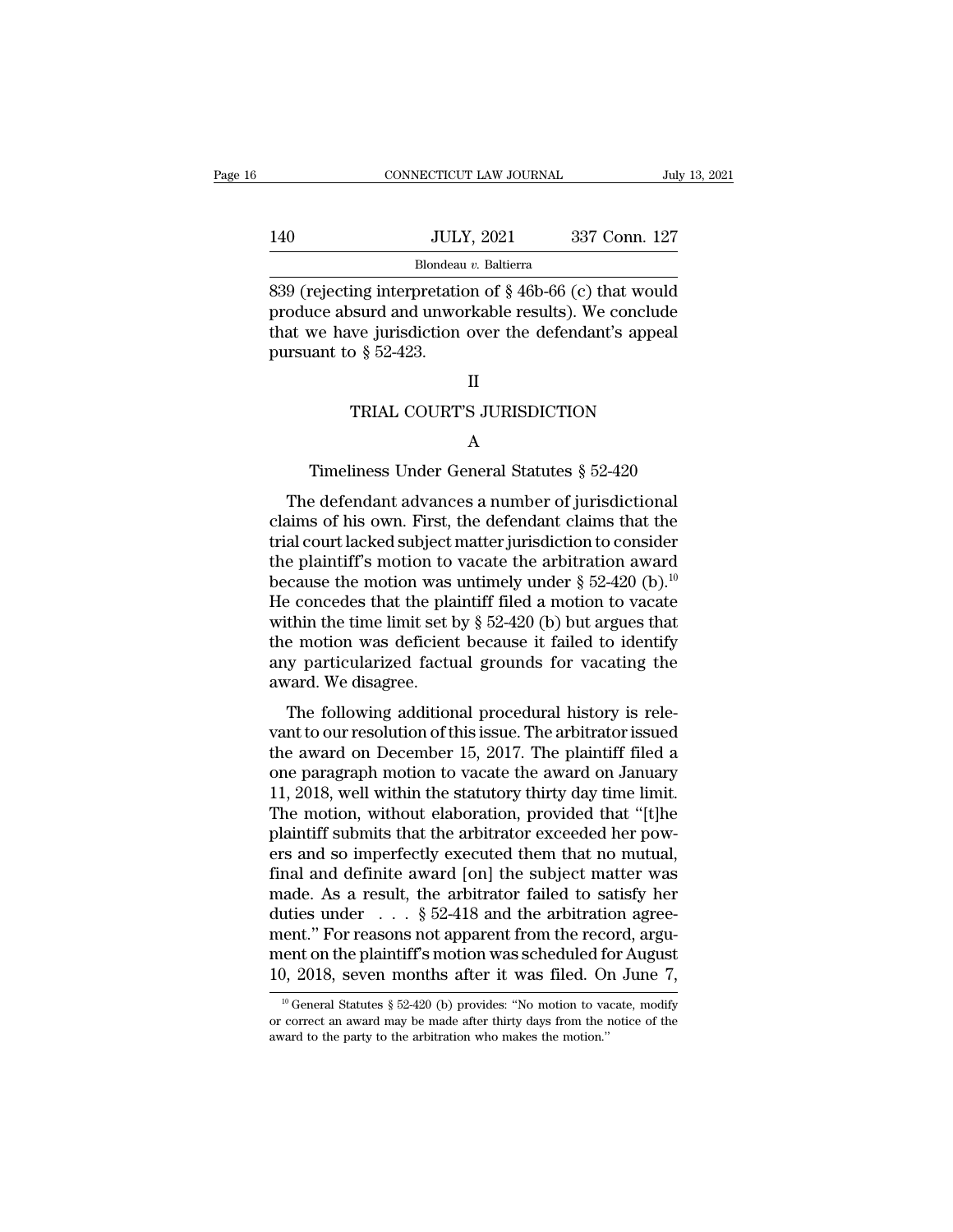21 CONNECTICUT LAW JOURNAL Page<br>
2018, the defendant filed an objection to the motion,<br>
2018, the defendant filed an objection to the motion,<br>
arguing that the trial court lacked subject matter juris-<br>
diction to consider 337 Conn. 127 JULY, 2021 141<br>Blondeau v. Baltierra<br>2018, the defendant filed an objection to the motion,<br>arguing that the trial court lacked subject matter juris-<br>diction to consider the motion to vacate because the<br>plain  $\begin{array}{c|c} \text{337 Conn. 127} & \text{JULY, 2021} & \text{141} \\ \hline \text{Blondeau } v. \text{ Baltimore} \end{array}$ <br>
2018, the defendant filed an objection to the motion, arguing that the trial court lacked subject matter jurisdiction to consider the motion to vacate 337 Conn. 127 JULY, 2021 141<br>Blondeau v. Baltierra<br>2018, the defendant filed an objection to the motion,<br>arguing that the trial court lacked subject matter juris-<br>diction to consider the motion to vacate because the<br>plain Blondeau v. Baltierra<br>
2018, the defendant filed an objection to the motion,<br>
arguing that the trial court lacked subject matter juris-<br>
diction to consider the motion to vacate because the<br>
plaintiff had failed to identi Blondeau v. Baltierra<br>
2018, the defendant filed an objection to the motion,<br>
arguing that the trial court lacked subject matter juris-<br>
diction to consider the motion to vacate because the<br>
plaintiff had failed to identi 2018, the defendant filed an objection to the motion,<br>arguing that the trial court lacked subject matter juris-<br>diction to consider the motion to vacate because the<br>plaintiff had failed to identify a factual basis for vac arguing that the trial court lacked subject matter juris-<br>diction to consider the motion to vacate because the<br>plaintiff had failed to identify a factual basis for vacating<br>the arbitrator's award within the thirty day tim diction to consider the motion to vacate because the plaintiff had failed to identify a factual basis for vacating the arbitrator's award within the thirty day time period provided by  $\S 52-420$  (b).<sup>11</sup> The day before ar plaintiff had failed to identify a factual basis for vacating<br>the arbitrator's award within the thirty day time period<br>provided by § 52-420 (b).<sup>11</sup> The day before argument on<br>the plaintiff's motion to vacate, the plainti the arbitrator's award within the thirty day time period<br>provided by § 52-420 (b).<sup>11</sup> The day before argument on<br>the plaintiff's motion to vacate, the plaintiff filed a<br>detailed memorandum of law in support of her motion provided by § 52-420 (b).<sup>11</sup> The day before argument on<br>the plaintiff's motion to vacate, the plaintiff filed a<br>detailed memorandum of law in support of her motion,<br>in which she argued that the award should be vacated<br>be the plaintiff's motion to vacate, the plaintiff filed a<br>detailed memorandum of law in support of her motion,<br>in which she argued that the award should be vacated<br>because (1) the arbitrator exceeded the scope of the<br>arbitr detailed memorandum of law in support of her motion,<br>in which she argued that the award should be vacated<br>because (1) the arbitrator exceeded the scope of the<br>arbitration agreement and exhibited a manifest dis-<br>regard of in which she argued that the award should be vacated<br>because (1) the arbitrator exceeded the scope of the<br>arbitration agreement and exhibited a manifest dis-<br>regard of the law in violation of  $\S$  52-418 (a) (4), (2) the<br>a because (1) the arbitrator exceeded<br>arbitration agreement and exhibite<br>regard of the law in violation of  $\S$  52-4<br>arbitration award included issues rel<br>port in violation of  $\S$  46b-66 (c), and<br>lated Connecticut public pol bitration agreement and exhibited a manifest dis-<br>gard of the law in violation of  $\S$  52-418 (a) (4), (2) the<br>bitration award included issues related to child sup-<br>primaric in violation of  $\S$  46b-66 (c), and (3) the awar regard of the law in violation of  $\S$  52-418 (a) (4), (2) the<br>arbitration award included issues related to child sup-<br>port in violation of  $\S$  46b-66 (c), and (3) the award vio-<br>lated Connecticut public policy in favor of

arbitration award included issues related to child sup-<br>port in violation of § 46b-66 (c), and (3) the award vio-<br>lated Connecticut public policy in favor of the enforce-<br>ment of premarital agreements.<br>At the hearing on th port in violation of § 46b-66 (c), and (3) the award violated Connecticut public policy in favor of the enforcement of premarital agreements.<br>At the hearing on the motion to vacate, the defendant again raised his timelines lated Connecticut public policy in favor of the enforce-<br>ment of premarital agreements.<br>At the hearing on the motion to vacate, the defendant<br>again raised his timeliness challenge, pointing out that<br>he had not received the ment of premarital agreements.<br>At the hearing on the motion to vacate, the defendant<br>again raised his timeliness challenge, pointing out that<br>he had not received the plaintiff's memorandum of law<br>in support of the motion t At the hearing on the motion to vacate, the defendant<br>again raised his timeliness challenge, pointing out that<br>he had not received the plaintiff's memorandum of law<br>in support of the motion to vacate until the day before.<br> again raised his timeliness challenge, pointing out that<br>he had not received the plaintiff's memorandum of law<br>in support of the motion to vacate until the day before.<br>The trial court offered the defendant a second hearing he had not received the plaintiff's memorandum of law<br>in support of the motion to vacate until the day before.<br>The trial court offered the defendant a second hearing<br>and an opportunity to file a responsive brief, stating:<br> in support of the motion to vacate until the day before.<br>The trial court offered the defendant a second hearing<br>and an opportunity to file a responsive brief, stating:<br>"I don't want anyone to feel that they were blindsided The trial court offered the defendant a second hearing<br>and an opportunity to file a responsive brief, stating:<br>"I don't want anyone to feel that they were blindsided.<br>So, if we take evidence today and you would like to ha 5, if we take evidence today and you would like to have<br>second hearing date after you've had an opportunity,<br>you feel you did not have adequate notice, I will abso-<br>ttely give you an opportunity to do that."<sup>12</sup> The court a second hearing date after you've had an opportunity,<br>if you feel you did not have adequate notice, I will abso-<br>lutely give you an opportunity to do that."<sup>12</sup> The court<br><sup>11</sup> The defendant filed a supplemental memorandu

if you feel you did not have adequate notice, I will absolutely give you an opportunity to do that."<sup>12</sup> The court  $\frac{1}{\sqrt{1-\pi}}$  The defendant filed a supplemental memorandum of law in opposition to the motion to vacate Iutely give you an opportunity to do that."<sup>12</sup> The court<br>
<sup>11</sup> The defendant filed a supplemental memorandum of law in opposition<br>
to the motion to vacate and in support of the application to confirm the<br>
award on August The defendant filed a supplemental memorandum of law in opposition<br>if the motion to vacate and in support of the application to confirm the<br>award on August 7, 2018. In this supplemental memorandum of law, the<br>defendant re <sup>11</sup> The defendant filed a supplemental memorandum of law in opposition to the motion to vacate and in support of the application to confirm the award on August 7, 2018. In this supplemental memorandum of law, the defenda award on August 7, 2018. In this supplemental memorandum of law, the defendant reiterated his claim that the trial court lacked subject matter jurisdiction to consider the plaintiff's motion to vacate the award and also a defendant reiterated his claim that the trial court lacked subject matter jurisdiction to consider the plaintiff's motion to vacate the award and also argued that there was no basis under  $\S$  52-418 (a) (4) to vacate the

randum? "The Court: Okay. So . . . you wanted time to file a supplemental memo-

argued that there was no basis under § 52-418 (a) (4) to vacate the award.<br><sup>12</sup> The court and the defendant's counsel discussed responsive briefing at the end of the August 10, 2018 hearing:<br>"The Court: Okay. So  $\ldots$  you <sup>12</sup> The court and the defendant's counsel discussed responsive briefing at the end of the August 10, 2018 hearing:<br>
"The Court: Okay. So . . . you wanted time to file a supplemental memo-<br>
randum? "[The Defendant's Couns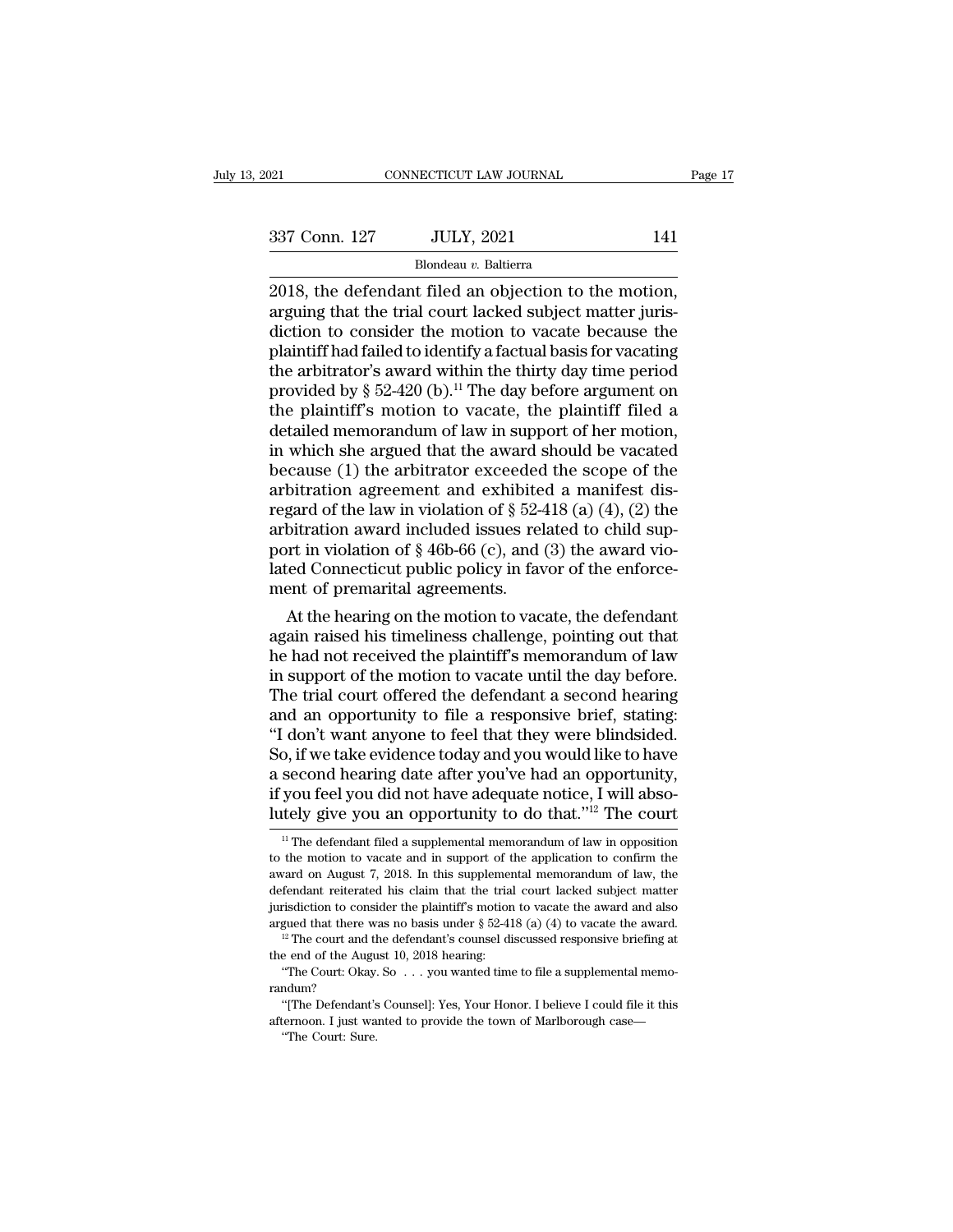|     | CONNECTICUT LAW JOURNAL | July 13, 2021 |
|-----|-------------------------|---------------|
| 142 | <b>JULY, 2021</b>       | 337 Conn. 127 |
|     | Blondeau v. Baltierra   |               |

CONNECTICUT LAW JOURNAL July 13, 2<br>
142 JULY, 2021 337 Conn. 127<br>
Blondeau v. Baltierra<br>
then heard argument on the plaintiff's motion to vacate.<br>
On August 17, 2018, the defendant filed a supplemental<br>
momorandum of law i 142 JULY, 2021 337 Conn. 127<br>Blondeau v. Baltierra<br>then heard argument on the plaintiff's motion to vacate.<br>On August 17, 2018, the defendant filed a supplemental<br>memorandum of law in opposition to the motion to 142 JULY, 2021 337 Conn. 127<br>Blondeau v. Baltierra<br>then heard argument on the plaintiff's motion to vacate.<br>On August 17, 2018, the defendant filed a supplemental<br>memorandum of law in opposition to the motion to<br>vacate, i Vacate 142 1991 127<br>
142 1991 127<br>
142 1991 127<br>
142 127<br>
169 10 127<br>
169 10 127<br>
169 128 139 139 139 139 139 149 149<br>
169 149 149 149 149 149<br>
169 149 149 149 149<br>
169 149 149 149 149<br>
169 149 149 149 149<br>
169 149 149 14 Blondeau v. Baltierra<br>Blondeau v. Baltierra<br>then heard argument on the plaintiff's<br>On August 17, 2018, the defendant film<br>memorandum of law in opposition<br>vacate, in which he again raised his j<br>lenges to the plaintiff's mot en heard argument on the plaintiff's motion to vacate.<br>
1 August 17, 2018, the defendant filed a supplemental<br>
emorandum of law in opposition to the motion to<br>
cate, in which he again raised his jurisdictional chal-<br>
nges on August 17, 2018, the defendant filed a supplemental<br>memorandum of law in opposition to the motion to<br>vacate, in which he again raised his jurisdictional chal-<br>lenges to the plaintiff's motion.<br>The defendant's claim req

in a memorandum of law in opposition to the motion to vacate, in which he again raised his jurisdictional chal-<br>lenges to the plaintiff's motion.<br>The defendant's claim requires us to determine the<br>necessary degree of spec statutory in which he again raised his jurisdictional challenges to the plaintiff's motion.<br>The defendant's claim requires us to determine the<br>necessary degree of specificity that a party must provide<br>in a motion to vacat review. The defendant's claim raised his *jamisdictional changlenges* to the plaintiff's motion.<br>The defendant's claim requires us to determine the necessary degree of specificity that a party must provide<br>in a motion to The defendant's claim requires us to determine the<br>necessary degree of specificity that a party must provide<br>in a motion to vacate under § 52-420. This is an issue of<br>statutory interpretation over which we exercise plenar The defendant's claim requires us to determine the<br>necessary degree of specificity that a party must provide<br>in a motion to vacate under  $\S 52-420$ . This is an issue of<br>statutory interpretation over which we exercise plen necessary degree of specificity that a party must provide<br>in a motion to vacate under  $\S$  52-420. This is an issue of<br>statutory interpretation over which we exercise plenary<br>review. See  $Wu$  v. *Chang*, 264 Conn. 307, 310 in a motion to vacate under § 52-420. This is an issue of<br>statutory interpretation over which we exercise plenary<br>review. See *Wu* v. *Chang*, 264 Conn. 307, 310, 823 A.2d<br>1197 (2003) (exercising plenary review over issue statutory interpretation over which we exercise plenary<br>review. See  $Wu$  v. *Chang*, 264 Conn. 307, 310, 823 A.2d<br>1197 (2003) (exercising plenary review over issue<br>regarding thirty day time period in § 52-420 (b)). Sectio review. See *Wu* v. *Chang*, 264 Conn. 307, 310, 823 A.2d<br>1197 (2003) (exercising plenary review over issue<br>regarding thirty day time period in § 52-420 (b)). Section<br>52-420 (b) provides: "No motion to vacate, modify or<br>c 1197 (2003) (exercising plenary review over issue<br>regarding thirty day time period in § 52-420 (b)). Section<br>52-420 (b) provides: "No motion to vacate, modify or<br>correct an award may be made after thirty days from<br>the not regarding thirty day time period in § 52-420 (b)). Section 52-420 (b) provides: "No motion to vacate, modify or correct an award may be made after thirty days from the notice of the award to the party to the arbitration w 52-420 (b) provides: "No motion to vacate, modify or correct an award may be made after thirty days from the notice of the award to the party to the arbitration who makes the motion." We have previously explained that the correct an award may be made after thirty days from<br>the notice of the award to the party to the arbitration<br>who makes the motion." We have previously explained<br>that the failure to comply with this thirty day time limit<br>im the notice of the award to the party to the arbitration<br>who makes the motion." We have previously explained<br>that the failure to comply with this thirty day time limit<br>implicates the trial court's subject matter jurisdicti who makes the motion." We have previously explained<br>that the failure to comply with this thirty day time limit<br>implicates the trial court's subject matter jurisdiction.<br>See  $Wu$  v. *Chang*, supra, 312 ("[i]f the motion is that the failure to comply with this thirty day time limit<br>implicates the trial court's subject matter jurisdiction.<br>See  $Wu$  v. *Chang*, supra, 312 ("[i]f the motion is not<br>filed within the thirty day time limit [under implicates the trial court's subject matter jurisdiction.<br>See *Wu* v. *Chang*, supra, 312 ("[i]f the motion is not<br>filed within the thirty day time limit [under § 52-420 (b)],<br>the trial court does not have subject matter See *Wu* v. *Chang*, supra, 312 ("[i]f the motion is not filed within the thirty day time limit [under  $\S$  52-420 (b)], the trial court does not have subject matter jurisdiction over the motion" (internal quotation marks filed within the thirty day time limit [under § 52-420 (b)],<br>the trial court does not have subject matter jurisdiction<br>over the motion" (internal quotation marks omitted)).<br>Section 52-420, however, does not contain any lan the trial court does not have subject matter jurisdiction<br>over the motion" (internal quotation marks omitted)).<br>Section 52-420, however, does not contain any language<br>requiring the moving party to set forth any particularover the motion" (internal quotation marks omitted)).<br>Section 52-420, however, does not contain any language<br>requiring the moving party to set forth any particular-<br>ized grounds in support of a timely filed motion to vacat Section 52-420, however, does not contain any language<br>requiring the moving party to set forth any particular-<br>ized grounds in support of a timely filed motion to vacate<br>an arbitration award. Cf. *Morris* v. *Hartford Cour* requiring the moving party to set forth any particular-<br>ized grounds in support of a timely filed motion to vacate<br>an arbitration award. Cf. *Morris* v. *Hartford Courant*<br> $Co.$ , 200 Conn. 676, 683 n.5, 513 A.2d 66 (1986) ( o., 200 Conn. 676, 683 n.5, 513 A.2d 66 (19<br>g that motion to strike would be fatally<br>failed to comply with then Practice Book<br>iquired that motion to strike based on 1<br>"[The Defendant's Counsel]: —that I cited for you.<br>"The ig that motion to strike would be fatally defective if failed to comply with then Practice Book § 154, which equired that motion to strike based on legal insuffi-<br>"[The Defendant's Counsel]: —that I cited for you.<br>"The Cou

it failed to comply with then Practice Book § 154, which<br>required that motion to strike based on legal insuffi-<br>"The Defendant's Counsel]: —that I cited for you.<br>"The Court: Yeah. That's fine. So it can be next week, what required that motion to strike based on legal insufficed<br>
"[The Defendant's Counsel]: —that I cited for you.<br>
"The Court: Yeah. That's fine. So it can be next week, whatever works<br>
for you.... So, what would be—and what w "[The Defendant's Counsel]: —that I cited for you.<br>
"The Court: Yeah. That's fine. So it can be next week, whatever works<br>
r you.... So, what would be—and what would be the timing that would<br>
ork for you?<br>  $* * *$ <br>
"The Cou "The Court: Yeah. That's fine. So it can be next week, whatever works<br>for you.... So, what would be—and what would be the timing that would<br>work for you?<br> $***$ <br>"The Court: So, shall we just say by next Friday?<br>"[The Defenda The Court: Yeah. That's fine. So it can be next week, whatever works r you. . . . So, what would be—and what would be the timing that would ork for you?<br>\*\*\*<br>"The Court: So, shall we just say by next Friday? "[The Defendan for you.... So, what would be—and what would be the timing that would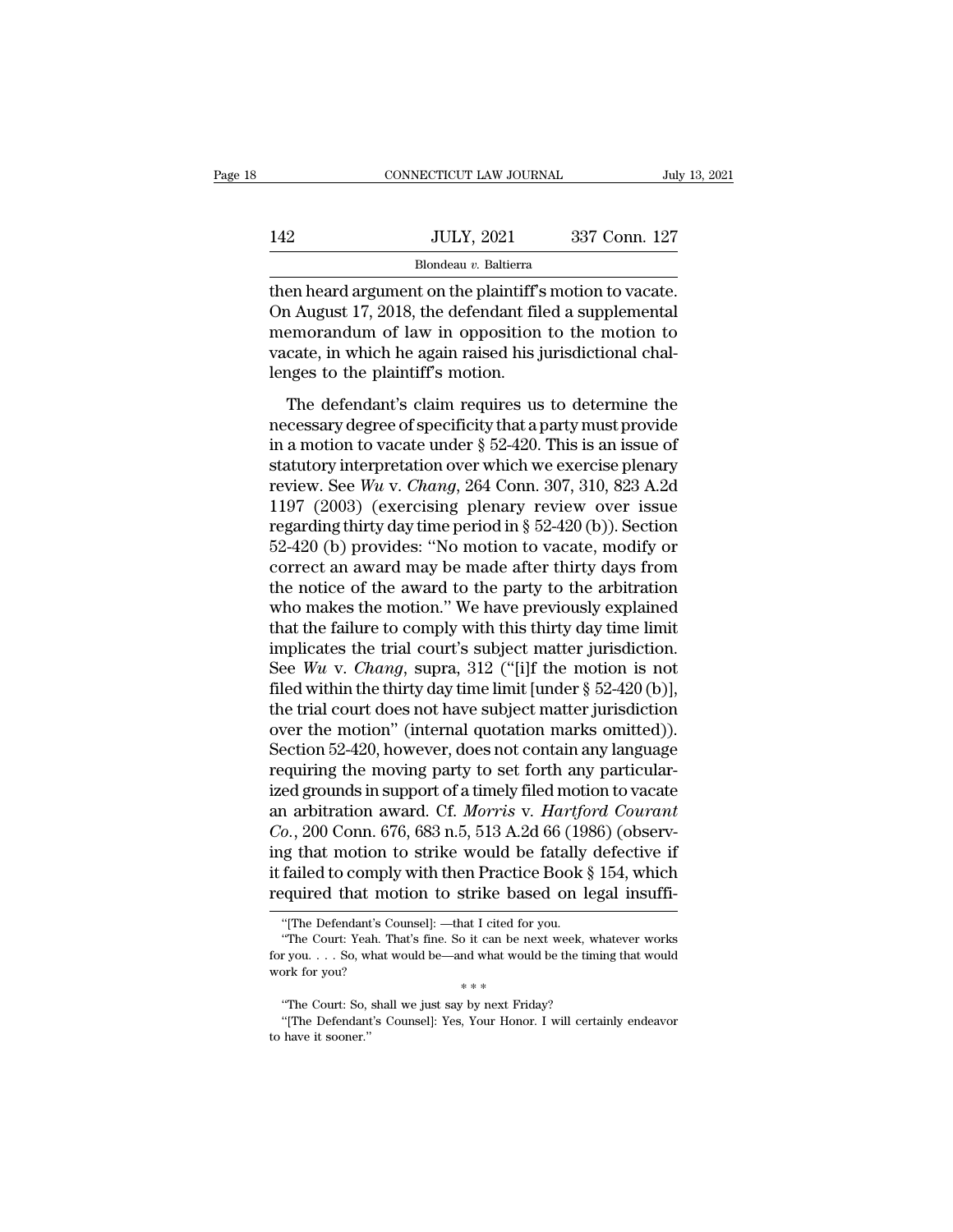| 121           | CONNECTICUT LAW JOURNAL |     | Page 19 |
|---------------|-------------------------|-----|---------|
|               |                         |     |         |
| 337 Conn. 127 | <b>JULY, 2021</b>       | 143 |         |
|               | Blondeau v. Baltierra   |     |         |

connectricut LAW JOURNAL Page 19<br>
337 Conn. 127 JULY, 2021 143<br>
Blondeau v. Baltierra<br>
ciency "distinctly specify the reason or reasons for each<br>
such claimed insufficiency"). We "must construe a stat-<br>
ute as written Cour 337 Conn. 127 JULY, 2021 143<br>Blondeau v. Baltierra<br>Ciency "distinctly specify the reason or reasons for each<br>such claimed insufficiency"). We "must construe a stat-<br>ute as written. . . . . Courts may not by construction<br>s 337 Conn. 127 JULY, 2021 143<br>Blondeau v. Baltierra<br>Ciency "distinctly specify the reason or reasons for each<br>such claimed insufficiency"). We "must construct a stat-<br>ute as written. . . . . Courts may not by construction<br> 337 Conn. 127 JULY, 2021 143<br>
Blondeau v. Baltierra<br>
ciency "distinctly specify the reason or reasons for each<br>
such claimed insufficiency"). We "must construe a stat-<br>
ute as written. . . . . Courts may not by constructi Blondeau v. Baltierra<br>
Elondeau v. Baltierra<br>
Such claimed insufficiency"). We "must construe a stat-<br>
ute as written. . . . . Courts may not by construction<br>
supply omissions . . . or add exceptions merely<br>
because it ap Blondeau v. Baltierra<br>
ciency "distinctly specify the reason or reasons for each<br>
such claimed insufficiency"). We "must construe a stat-<br>
ute as written. . . . Courts may not by construction<br>
supply omissions . . . or ad ciency "distinctly specify the reason or reasons for each<br>such claimed insufficiency"). We "must construe a stat-<br>ute as written. . . . Courts may not by construction<br>supply omissions . . . or add exceptions merely<br>becaus such claimed insufficiency"). We "must construe a stat-<br>ute as written. . . . Courts may not by construction<br>supply omissions . . . or add exceptions merely<br>because it appears that good reasons exist for adding<br>them. . . ute as written. . . . Courts may not by construction<br>supply omissions . . . or add exceptions merely<br>because it appears that good reasons exist for adding<br>them. . . . It is axiomatic that the court itself cannot<br>rewrite a supply omissions . . . . or a<br>because it appears that good if<br>them. . . . It is axiomatic tha<br>rewrite a statute to accomplish<br>is a function of the legislature<br>marks omitted.) *Vincent* v. *Net*<br>792, 941 A.2d 932 (2008).<br>N cause it appears that good reasons exist for adding<br>em. . . . It is axiomatic that the court itself cannot<br>write a statute to accomplish a particular result. That<br>a function of the legislature." (Internal quotation<br>arks o them. . . . It is axiomatic that the court itself cannot<br>rewrite a statute to accomplish a particular result. That<br>is a function of the legislature." (Internal quotation<br>marks omitted.) *Vincent* v. *New Haven*, 285 Conn.

rewrite a statute to accomplish a particular result. That<br>is a function of the legislature." (Internal quotation<br>marks omitted.) *Vincent v. New Haven*, 285 Conn. 778,<br>792, 941 A.2d 932 (2008).<br>Nothing in § 52-420 requires is a function of the legislature." (Internal quotation<br>marks omitted.) *Vincent v. New Haven*, 285 Conn. 778,<br>792, 941 A.2d 932 (2008).<br>Nothing in § 52-420 requires a movant to articulate the<br>factual basis for a motion to marks omitted.) *Vincent v. New Haven*, 285 Conn. 778,<br>792, 941 A.2d 932 (2008).<br>Nothing in § 52-420 requires a movant to articulate the<br>factual basis for a motion to vacate, modify or correct<br>an arbitration award.<sup>13</sup> Th 792, 941 A.2d 932 (2008).<br>
Nothing in § 52-420 requires a movant to articulate the<br>
factual basis for a motion to vacate, modify or correct<br>
an arbitration award.<sup>13</sup> The statute simply requires the<br>
motion to be filed wi Nothing in  $\S$  52-420 requires a movant to articulate the factual basis for a motion to vacate, modify or correct an arbitration award.<sup>13</sup> The statute simply requires the motion to be filed within thirty days of the date factual basis for a motion to vacate, modify or correct<br>an arbitration award.<sup>13</sup> The statute simply requires the<br>motion to be filed within thirty days of the date on<br>which notice of the arbitration award was received, and an arbitration award.<sup>13</sup> The statute simply requires the<br>motion to be filed within thirty days of the date on<br>which notice of the arbitration award was received, and<br>it is undisputed that the plaintiff's motion was filed<br> motion to be filed within thirty days of the date on<br>which notice of the arbitration award was received, and<br>it is undisputed that the plaintiff's motion was filed<br>within the thirty day statutory time period. If the opposwhich notice of the arbitration award was received, and<br>it is undisputed that the plaintiff's motion was filed<br>within the thirty day statutory time period. If the oppos-<br>ing party wishes to obtain greater specificity prior it is undisputed that the plaintiff's motion was filed<br>within the thirty day statutory time period. If the oppos-<br>ing party wishes to obtain greater specificity prior to<br>responding to such a motion or requires additional t within the thirty day statutory time period. If the opposing party wishes to obtain greater specificity prior to responding to such a motion or requires additional time to respond after receiving a belated memorandum in su ing party wishes to obtain greater specificity prior to<br>responding to such a motion or requires additional time<br>to respond after receiving a belated memorandum in<br>support of the motion, it is easy enough for the party<br>seek upport of the motion, it is easy enough for the party<br>eeking more time to make such a request, and presum-<br>oly the trial court will enter an appropriate scheduling<br>rder.<sup>14</sup> Although it would be useful if the initial moti seeking more time to make such a request, and presumably the trial court will enter an appropriate scheduling order.<sup>14</sup> Although it would be useful if the initial motion  $\frac{13}{13}$  The defendant argues that a motion to

dant's invitation to amend § 52-420 by judicial construction to achieve what<br>he argues would be a more efficient, economical, and expeditious procedure<br>for the judicial consideration of arbitration awards.<br><sup>14</sup> Indeed, th

ably the trial court will enter an appropriate scheduling order.<sup>14</sup> Although it would be useful if the initial motion  $\frac{13}{10}$  The defendant argues that a motion to vacate is functionally equivalent to a complaint and order.<sup>14</sup> Although it would be useful if the initial motion  $\frac{1}{18}$  The defendant argues that a motion to vacate is functionally equivalent to a complaint and, therefore, must state the essential factual allegations n  $^{13}$  The defendant argues that a motion to vacate is functionally equivalent<br>to a complaint and, therefore, must state the essential factual allegations<br>necessary to confer jurisdiction. The analogy is inapt. Unlike the <sup>13</sup> The defendant argues that a motion to vacate is functionally equivalent to a complaint and, therefore, must state the essential factual allegations necessary to confer jurisdiction. The analogy is inapt. Unlike the f In a complaint and, therefore, must state the essential factual allegations necessary to confer jurisdiction. The analogy is inapt. Unlike the fact pleading requirements for complaints in civil actions; see General Statute which shall be a statement of the remedy or remedies shall be known as the corresponding requirements for complaints in civil actions; see General Statutes § 52-91 ("[t]he first pleading on the part of the plaintiff shall ing requirements for complaints in civil actions; see General Statutes § 52-<br>91 ("[t]he first pleading on the part of the plaintiff shall be known as the<br>complaint and shall contain a statement of the facts constituting t and  $91$  ("[t]he first pleading on the part of the plaintiff shall be known as the complaint and shall contain a statement of the facts constituting the cause of action and, on a separate page of the complaint, a demand f complaint and shall contain a statement of the facts constituting the cause<br>of action and, on a separate page of the complaint, a demand for the relief,<br>which shall be a statement of the remedy or remedies sought");  $\S 52$ of action and, on a separate page of the complaint, a demand for the relief, which shall be a statement of the remedy or remedies sought"); § 52-420 does not require a movant to file a "statement of the facts constituting which shall be a statement of the remedy or remedies sought"); § 52-420 does not require a movant to file a "statement of the facts constituting" the basis for the motion. General Statutes § 52-91. We also decline the def basis for the motion. General Statutes  $\S$  52-91. We also decline the defendant's invitation to amend  $\S$  52-420 by judicial construction to achieve what he argues would be a more efficient, economical, and expeditious pr he argues would be a more efficient, economical, and expeditious procedure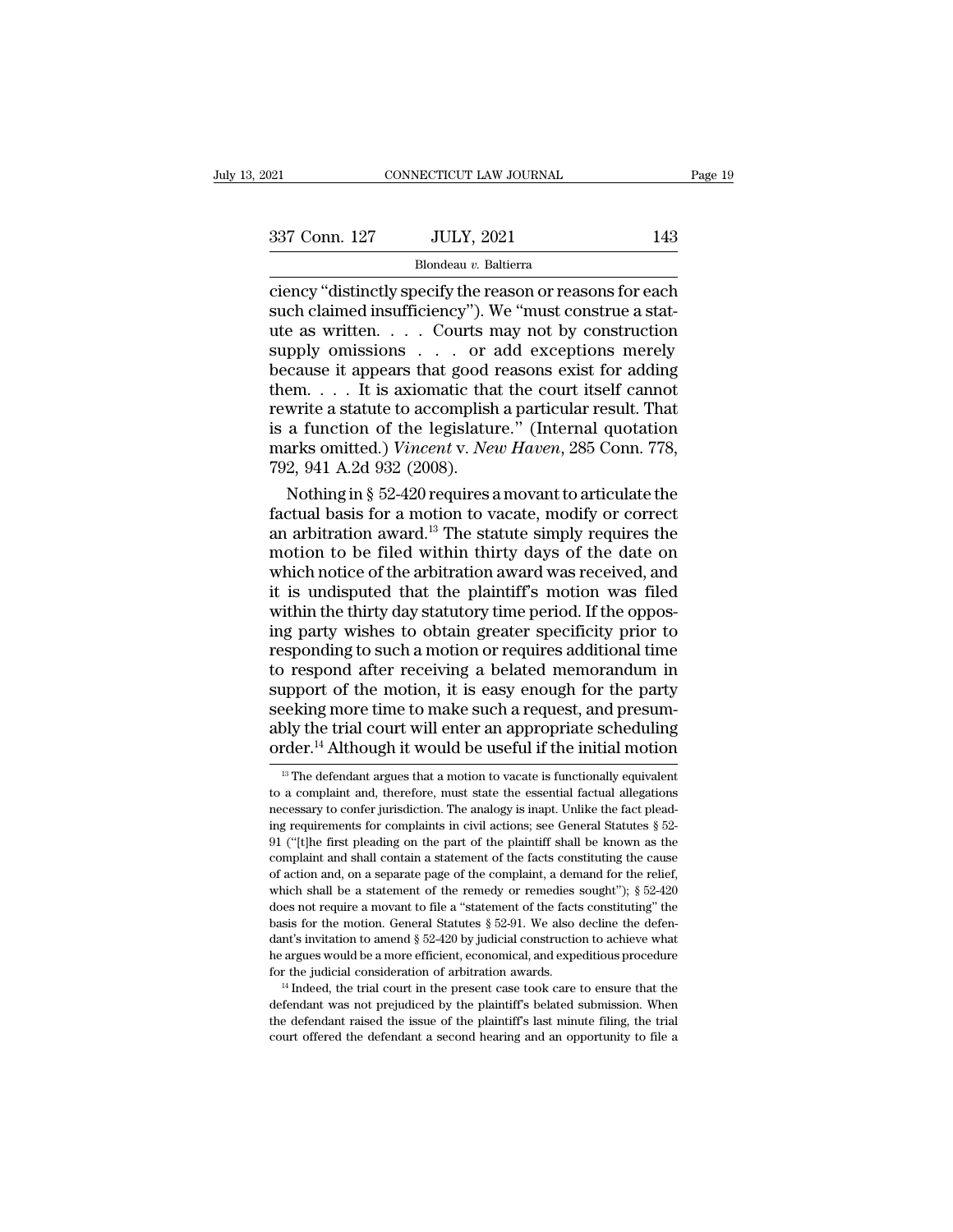|     | CONNECTICUT LAW JOURNAL | July 13, 2021 |
|-----|-------------------------|---------------|
|     |                         |               |
| 144 | <b>JULY, 2021</b>       | 337 Conn. 127 |
|     | Blondeau v. Baltierra   |               |

CONNECTICUT LAW JOURNAL July 13, 2<br>
144 JULY, 2021 337 Conn. 127<br>
Blondeau v. Baltierra<br>
contained as much pertinent information as possible,<br>
including its factual grounds, the statute does not<br>
require it We conclude tha IMEX, 2021 337 Conn. 127<br>
Blondeau v. Baltierra<br>
Contained as much pertinent information as possible,<br>
including its factual grounds, the statute does not<br>
require it. We conclude that the plaintiff's motion to<br>
vacate was 144 JULY, 2021 337 Conn. 127<br>Blondeau v. Baltierra<br>contained as much pertinent information as possible,<br>including its factual grounds, the statute does not<br>require it. We conclude that the plaintiff's motion to<br>vacate was Vacation 144<br>
Vacation 127<br>
Blondeau v. Baltierra<br>
Contained as much pertinent information as possible,<br>
including its factual grounds, the statute does not<br>
require it. We conclude that the plaintiff's motion to<br>
vacate Blondeau v. Baltierra<br>
contained as much pertinent information as possible,<br>
including its factual grounds, the statute does not<br>
require it. We conclude that the plaintiff's motion to<br>
vacate was timely filed under § 52-Franchi momation as possisted in the statute does<br>a conclude that the plaintiff's motion<br>mely filed under  $\S~52-420$  and that the pject matter jurisdiction over the motion<br>B<br>Aggrievement and Mootness<br>efendant claims that quire it. We conclude that the plaintiff's motion to<br>cate was timely filed under § 52-420 and that the trial<br>urt had subject matter jurisdiction over the motion.<sup>15</sup><br>B<br>Aggrievement and Mootness<br>Next, the defendant claims t

# B

vacate was timely filed under  $\S~52-420$  and that the trial<br>court had subject matter jurisdiction over the motion.<sup>15</sup><br>B<br>Aggrievement and Mootness<br>Next, the defendant claims that the trial court lacked<br>subject matter juri court had subject matter jurisdiction over the motion.<sup>15</sup><br>B<br>Aggrievement and Mootness<br>Next, the defendant claims that the trial court lacked<br>subject matter jurisdiction to consider the child support<br>arguments in the plain B<br>
Aggrievement and Mootness<br>
Next, the defendant claims that the trial court lacked<br>
subject matter jurisdiction to consider the child support<br>
arguments in the plaintiff's motion to vacate because<br>
the plaintiff was not Aggrievement and Mootness<br>Next, the defendant claims that the trial court lacked<br>subject matter jurisdiction to consider the child support<br>arguments in the plaintiff's motion to vacate because<br>the plaintiff was not aggriev Aggriev<br>
Next, the defenda<br>
subject matter jurisd<br>
arguments in the pl<br>
the plaintiff was not<br>
tion of the award a<br>
again disagree.<br>
Because question Next, the defendant claims that the trial court lacked<br>bject matter jurisdiction to consider the child support<br>guments in the plaintiff's motion to vacate because<br>e plaintiff was not aggrieved by the child support por-<br>on subject matter jurisdiction to consider the child support<br>arguments in the plaintiff's motion to vacate because<br>the plaintiff was not aggrieved by the child support por-<br>tion of the award and her arguments were moot. We<br>ag

arguments in the plaintiff's motion to vacate because<br>the plaintiff was not aggrieved by the child support por-<br>tion of the award and her arguments were moot. We<br>again disagree.<br>Because questions of aggrievement and mootne tion of the award and her arguments were moot. We<br>again disagree.<br>Because questions of aggrievement and mootness<br>implicate subject matter jurisdiction, our review over<br>both is plenary. See, e.g., *Andross v. West Hartford* implicate subject matter jurisdiction, our review over<br>both is plenary. See, e.g., *Andross v. West Hartford*,<br>285 Conn. 309, 321–22, 939 A.2d 1146 (2008). With two<br>exceptions<sup>16</sup> inapplicable here, judicial review of arbi both is plenary. See, e.g., *Andross* v. *West Hartford*, 285 Conn. 309, 321–22, 939 A.2d 1146 (2008). With two exceptions<sup>16</sup> inapplicable here, judicial review of arbi-<br>responsive brief at a "[time] that would work for"

exceptions<sup>16</sup> inapplicable here, judicial review of arbi-<br>esponsive brief at a "[time] that would work for" him. Footnote 12 of<br>this opinion.<br><sup>15</sup> Alternatively, the defendant argues that, "[e]ven if the ... plaintiff's<br> exceptions Trial court intereducement in the trial court interesting the defendant argues that, "[e]ven if the  $\ldots$  plaintiff's such this opinion.<br>
<sup>15</sup> Alternatively, the defendant argues that, "[e]ven if the  $\ldots$  plain responsive brief at a "[time] that would work for" him. Footnote 12 of<br>this opinion.<br><sup>15</sup> Alternatively, the defendant argues that, "[e]ven if the  $\ldots$  plaintiff's<br>reference to § 52-418 (a) (4)" in her motion to vacate " this opinion.<br>
<sup>15</sup> Alternatively, the defendant argues that, "[e]ven if the . . . plaintiff's<br>
reference to § 52-418 (a) (4)" in her motion to vacate "was sufficient to give<br>
the trial court jurisdiction to consider such <sup>15</sup> Alternatively, the defendant argues that, "[e]ven if the  $\ldots$  plaintiff's reference to § 52-418 (a) (4)" in her motion to vacate "was sufficient to give the trial court jurisdiction to consider such grounds for vaca reference to § 52-418 (a) (4)" in her motion to vacate "was sufficient to give the trial court jurisdiction to consider such grounds for vacatur," the trial court lacked jurisdiction over the plaintiff's claims that the a the trial court jurisdiction to consider such grounds for vacatur," the trial court lacked jurisdiction over the plaintiff's claims that the award (1) imper-<br>missibly included issues related to child support, and (2) viol fectly included issues related to child support, and (2) violated the public mover lacked jurisdiction over the plaintiff's claims that the award (1) impermissibly included issues related to child support, and (2) violate missibly included issues related to child support, and (2) violated the public<br>missibly included issues related to child support, and (2) violated the public<br>policy favoring the enforcement of premarital agreements. We ar policy favoring the enforcement of premarital agreements. We are not per-<br>suaded. Subdivision (4) of § 52-418 (a) provides that an arbitration award<br>may be vacated "if the arbitrators have exceeded their powers or so impe suaded. Subdivision (4) of §§2-418 (a) provides that an arbitration award may be vacated "if the arbitrators have exceeded their powers or so imperfectly executed them that a mutual, final and definite award upon the subj may be vacated "if the arbitrators have exceeded their powers or so imperfectly executed them that a mutual, final and definite award upon the subject matter submitted was not made." This ground for vacatur clearly includ fectly executed them that a mutual, final and definite award upon the subject matter submitted was not made." This ground for vacatur clearly includes a claim that the arbitrator exceeded her authority by including in the matter submitted was not made." This ground for vacatur clearly includes a claim that the arbitrator exceeded her authority by including in the award issues related to child support in violation of  $\S$  46b-66 (c) and 52-4 rely and the arbitrator exceeded her authority by including in the award issues related to child support in violation of  $\S$  46b-66 (c) and 52-408. As for the plaintiff's claim based on public policy, there is no need for issues related to child support in violation of §§ 46b-66 (c) and 52-408. As<br>for the plaintiff's claim based on public policy, there is no need for us to<br>address the jurisdictional issue raised by the defendant because th rely on that ground in granting the plaintiff's motion to vacate.

Exist for vacating and and in stating the defendant because the trial court did not discuss that claim in its order vacating the award and did not rely on that ground in granting the plaintiff's motion to vacate.<br><sup>16</sup> In court did not discuss that claim in its order vacating the award and did not rely on that ground in granting the plaintiff's motion to vacate.<br><sup>16</sup> In *Garrity v. McCaskey*, 223 Conn. 1, 612 A.2d 742 (1992), we explained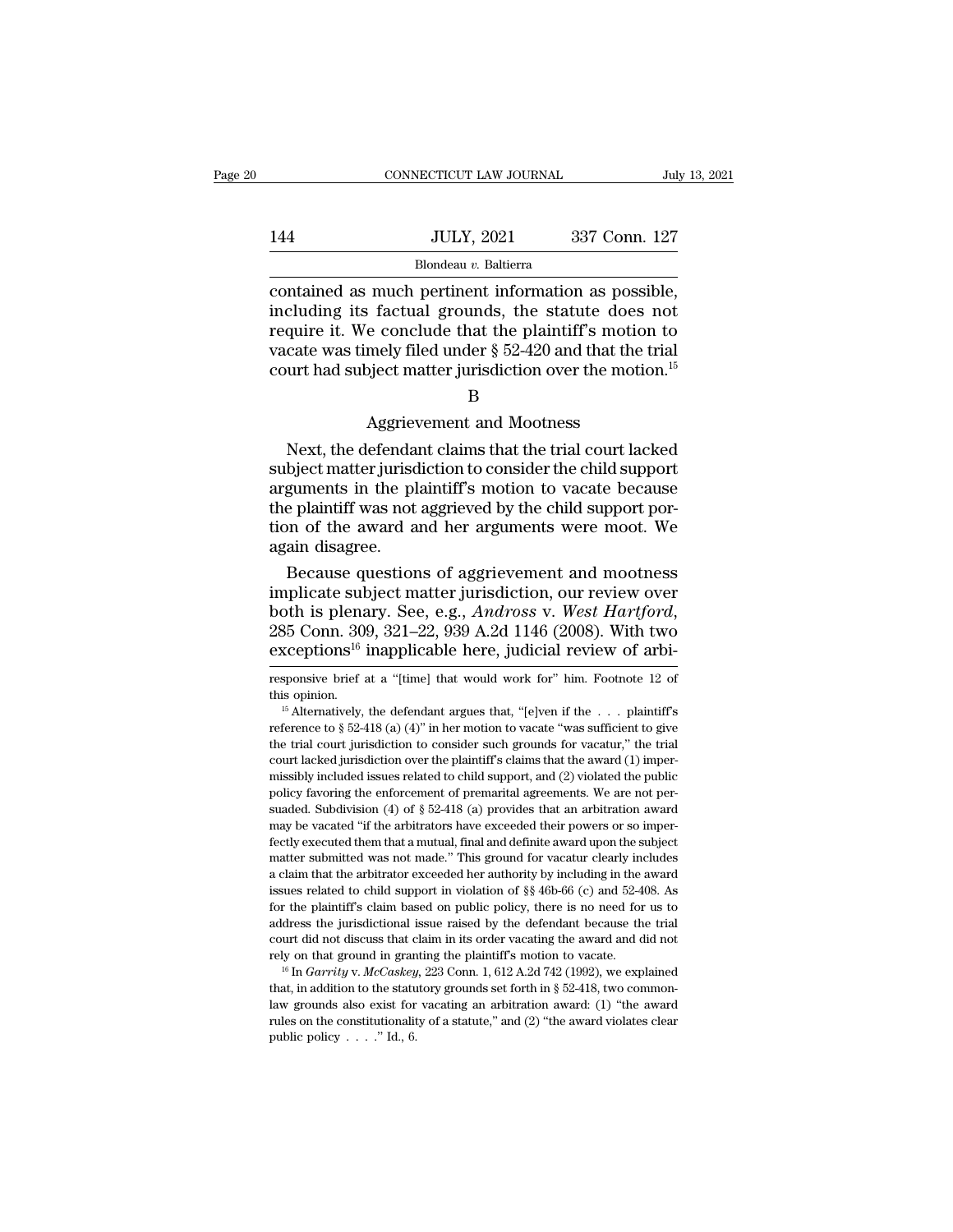Fage 21<br>
The CONNECTICUT LAW JOURNAL<br>
Blondeau v. Baltierra<br>
Tration awards is governed by § 52-418. *Garrity* v.<br>
McCaskey, 223 Conn. 1, 6, 612 A.2d 742 (1992). Section<br>
52.418 (a) provides in relevant part: "Upon the app *Maccaskey*, 223 Conn. 127 *JULY*, 2021 145<br> *McCaskey*, 223 Conn. 1, 6, 612 A.2d 742 (1992). Section<br> *McCaskey*, 223 Conn. 1, 6, 612 A.2d 742 (1992). Section<br>
52-418 (a) provides in relevant part: "Upon the application o 337 Conn. 127 JULY, 2021 145<br>
Blondeau v. Baltierra<br>
tration awards is governed by  $\S$  52-418. *Garrity* v.<br> *McCaskey*, 223 Conn. 1, 6, 612 A.2d 742 (1992). Section<br>
52-418 (a) provides in relevant part: "Upon the applic 337 Conn. 127 JULY, 2021 145<br>
Blondeau v. Baltierra<br>
tration awards is governed by § 52-418. *Garrity* v.<br> *McCaskey*, 223 Conn. 1, 6, 612 A.2d 742 (1992). Section<br>
52-418 (a) provides in relevant part: "Upon the applica-<br> Blondeau v. Baltierra<br>
tration awards is governed by § 52-418. *Garrity* v.<br> *McCaskey*, 223 Conn. 1, 6, 612 A.2d 742 (1992). Section<br>
52-418 (a) provides in relevant part: "Upon the applica-<br>
tion of *any party to an arb* Blondeau v. Baltierra<br>
tration awards is governed by § 52-418. *Garrity* v.<br> *McCaskey*, 223 Conn. 1, 6, 612 A.2d 742 (1992). Section<br>
52-418 (a) provides in relevant part: "Upon the applica-<br>
tion of *any party to an arb* tration awards is governed by § 52-418. *Garrity* v.<br> *McCaskey*, 223 Conn. 1, 6, 612 A.2d 742 (1992). Section<br>
52-418 (a) provides in relevant part: "Upon the applica-<br>
tion of *any party to an arbitration*, the superior McCaskey, 223 Conn. 1, 6, 612 A.2d 742 (1992). Section 52-418 (a) provides in relevant part: "Upon the application of *any party to an arbitration*, the superior court . . . shall make an order vacating the award if it fi 52-418 (a) provides in relevant part: "Upon the application of *any party to an arbitration*, the superior court . . . . shall make an order vacating the award if it finds any of the following defects . . . . " (Emphasis tion of *any party to an arbitration*, the superior court<br>
... shall make an order vacating the award if it finds<br>
any of the following defects ...." (Emphasis added.)<br>
This language has the dual effect of both limiting t . . . shall make an order vacating the award if it finds<br>any of the following defects . . . . ." (Emphasis added.)<br>This language has the dual effect of both limiting the<br>subject right, by providing that only parties to an any of the following defects . . . . ." (Emphasis added.)<br>This language has the dual effect of both limiting the<br>subject right, by providing that only parties to an arbitration may move to vacate an arbitration award,<sup>17</sup> This language has the dual effect of both limiting the<br>subject right, by providing that only parties to an arbi-<br>tration may move to vacate an arbitration award, <sup>17</sup> and<br>simultaneously conferring that right on any party, subject right, by providing that only parties to an arbitration may move to vacate an arbitration award,<sup>17</sup> and simultaneously conferring that right on any party, without qualification. In particular, § 52-418 contains n tration may move to vacate an arbitration award,<sup>17</sup> and<br>simultaneously conferring that right on any party, with-<br>out qualification. In particular, § 52-418 contains no<br>requirement that a party moving to vacate an arbitrat simultaneously conferring that right on any party, without qualification. In particular,  $\S 52-418$  contains no requirement that a party moving to vacate an arbitration award must have been aggrieved by the award, and we out qualification. In particular,  $\S$  52-418 contains no<br>requirement that a party moving to vacate an arbitration<br>award must have been aggrieved by the award, and we<br>have never held that to be a requirement under the starequirement that a party moving to vacate an arbitration<br>award must have been aggrieved by the award, and we<br>have never held that to be a requirement under the sta-<br>tute. Cf. *Dillon* v. *American Brass Co.*, 135 Conn. 10, award must have been aggrieved by the award, and we<br>have never held that to be a requirement under the sta-<br>tute. Cf. *Dillon* v. *American Brass Co.*, 135 Conn. 10, 16,<br>60 A.2d 661 (1948) (upholding trial court's order di have never held that to be a requirement under the statute. Cf. *Dillon* v. *American Brass Co.*, 135 Conn. 10, 16, 60 A.2d 661 (1948) (upholding trial court's order dismissing application to vacate arbitration award but c tute. Cf. *Dillon* v. *American Brass Co.*, 60 A.2d 661 (1948) (upholding trial comissing application to vacate arbitration ifying that proper ground for dismissal v ing parties were not aggrieved but, r "were not parties The absence of any language in § 52-418 requiring<br>the absence of any language in  $\frac{1}{2}$  ratios were not aggrieved but, rather, that they<br>vere not parties to the arbitration who had any stand-<br>g to apply to have it vaca Filiping that proper ground for dismissal was not that moving<br>if ying that proper ground for dismissal was not that mov-<br>ing parties were not aggrieved but, rather, that they<br>"were not parties to the arbitration who had a

Hying that proper ground for dishlassar was not that they<br>
"were not parties to the arbitration who had any stand-<br>
ing to apply to have it vacated").<br>
The absence of any language in § 52-418 requiring<br>
aggrievement is mad right to apply to have it vacated").<br>
"were not parties to the arbitration who had any stand-<br>
ing to apply to have it vacated").<br>
The absence of any language in § 52-418 requiring<br>
aggrievement is made conspicuous by com ing to apply to have it vacated").<br>
The absence of any language in § 52-418 requiring<br>
aggrievement is made conspicuous by comparison with<br>
General Statutes § 52-263, which provides the statutory<br>
right to appeal in civil The absence of any language in § 52-418 requiring<br>aggrievement is made conspicuous by comparison with<br>General Statutes § 52-263, which provides the statutory<br>right to appeal in civil actions. That section provides<br>in rele The absence of any language in § 52-418 requiring<br>aggrievement is made conspicuous by comparison with<br>General Statutes § 52-263, which provides the statutory<br>right to appeal in civil actions. That section provides<br>in rele aggrievement is made conspicuous by comparison with<br>General Statutes § 52-263, which provides the statutory<br>right to appeal in civil actions. That section provides<br>in relevant part: "Upon the trial of all matters of fact<br> General Statutes § 52-263, which provides the statutory<br>right to appeal in civil actions. That section provides<br>in relevant part: "Upon the trial of all matters of fact<br>in any cause or action in the Superior Court  $\ldots$  right to appeal in civil actions. That section provides<br>in relevant part: "Upon the trial of all matters of fact<br>in any cause or action in the Superior Court . . . *if*<br>*either party is aggrieved* by the decision of the c ther party is aggrieved by the decision of the court<br>
r judge upon any question or questions of law arising<br>
i the trial . . . . he may appeal to the court having<br>
risdiction from the final judgment of the court . . . ."<br> or judge upon any question or questions of law arising<br>in the trial . . . he may appeal to the court having<br>jurisdiction from the final judgment of the court . . . ."<br><sup>17</sup> See *McCaffrey* v. *United Aircraft Corp.*, 147 C

in the trial . . . he may appeal to the court having<br>jurisdiction from the final judgment of the court . . . ."<br> $\frac{17}{17}$  See *McCaffrey v. United Aircraft Corp.*, 147 Conn. 139, 142, 157 A.2d<br>920 ("[a]ction in the cour jurisdiction from the final judgment of the court  $\cdot \cdot \cdot$ ."<br>
<sup>IT</sup> See *McCaffrey* v. *United Aircraft Corp.*, 147 Conn. 139, 142, 157 A.2d<br>
920 ("[a]ction in the courts to compel compliance with the arbitration provision <sup>17</sup> See *McCaffrey* v. *United Aircraft Corp.*, 147 Conn. 139, 142, 157 A.2d 920 ("[a]ction in the courts to compel compliance with the arbitration provisions of the agreement can be taken only by the parties as determine <sup>17</sup> See *McCaffrey* v. *United Aircraft Corp.*, 147 Conn. 139, 142, 157 A.2d 920 ("[a]ction in the courts to compel compliance with the arbitration provisions of the agreement can be taken only by the parties as determin 920 ("[a]ction in the courts to compel compliance with the arbitration provisions of the agreement can be taken only by the parties as determined in the agreement"), cert. denied, 363 U.S. 854, 80 S. Ct. 1636, 4 L. Ed. 2d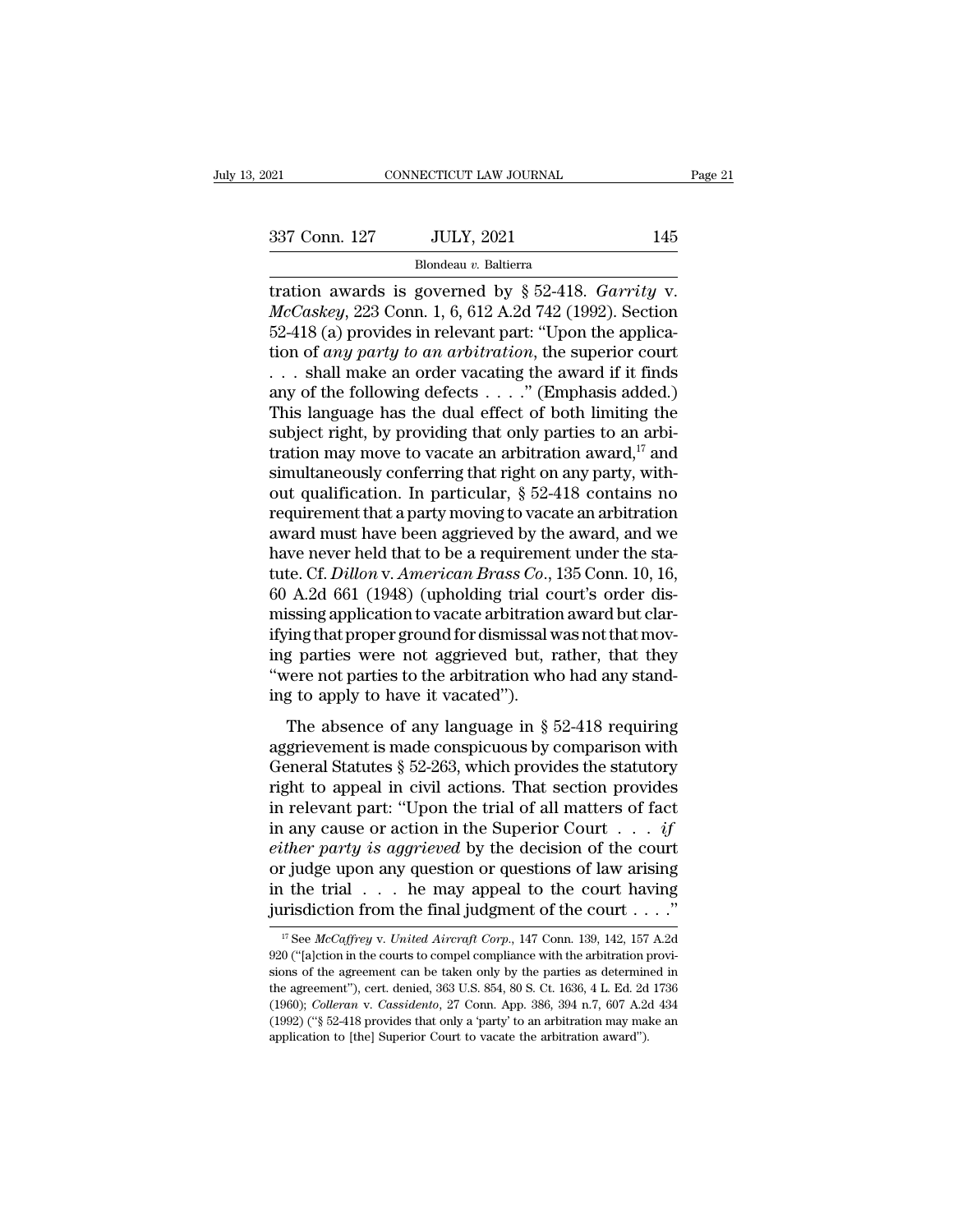# $\begin{tabular}{c} \multicolumn{2}{c|}{\text{CONNECTICUT LAW JOURNAL}} & July 13, 2021 \\ \cline{2-2} \multicolumn{2}{c|}{\text{July 13, 2021}} & \multicolumn{2}{c|}{\text{July 13, 2021}} \\ \cline{2-2} \multicolumn{2}{c|}{\text{July 13, 2021}} & 337 \text{ Conn. } 127 \\ \cline{2-2} \multicolumn{2}{c|}{\text{Blondeau $v$. } \text{ Baltimore}} & \multicolumn{2}{c|}{\text{Blondeau $v$. } \text{ } \text{ } \text{Bufferra}} \end{tabular$ Blondeau *v.* Baltierra

# CONNECTICUT LAW JOURNAL July 13, 2021<br>146 JULY, 2021 337 Conn. 127<br>Blondeau v. Baltierra<br>(Emphasis added.) General Statutes § 52-263; see also<br>General Statutes § 8-7 ("[a]n appeal may be taken to 146 JULY, 2021 337 Conn. 127<br>Blondeau v. Baltierra<br>(Emphasis added.) General Statutes § 52-263; see also<br>General Statutes § 8-7 ("[a]n appeal may be taken to<br>the zoning board of appeals by any person aggrieved"<br>(omphasis 146 JULY, 2021 337 Conn. 127<br>Blondeau *v*. Baltierra<br>(Emphasis added.) General Statutes § 52-263; see also<br>General Statutes § 8-7 ("[a]n appeal may be taken to<br>the zoning board of appeals *by any person aggrieved*"<br>(empha Blondeau v. Baltierra<br>
(Emphasis added.) General Statutes § 52-263; see also<br>
General Statutes § 8-7 ("[a]n appeal may be taken to<br>
the zoning board of appeals by any person aggrieved"<br>
(emphasis added)); General Statutes **Example 3** Bondeau *v*. Battera<br>
(Emphasis added.) General Statutes § 52-263; see also<br>
General Statutes § 8-7 ("[a]n appeal may be taken to<br>
the zoning board of appeals by any person aggrieved"<br>
(emphasis added)); Gener (Emphasis added.) General Statutes § 52-263; see also<br>General Statutes § 8-7 ("[a]n appeal may be taken to<br>the zoning board of appeals by any person aggrieved"<br>(emphasis added)); General Statutes (Supp. 2020) § 45a-<br>186 ( General Statutes § 8-7 ("[a]n appeal may be taken to<br>the zoning board of appeals by any person aggrieved"<br>(emphasis added)); General Statutes (Supp. 2020) § 45a-<br>186 (b) ("[a]ny person aggrieved by an order, denial<br>or dec the zoning board of appeals by any person aggrieved"<br>(emphasis added)); General Statutes (Supp. 2020) § 45a-<br>186 (b) ("[a]ny person aggrieved by an order, denial<br>or decree of a Probate Court may appeal therefrom to<br>the Sup (emphasis added)); General Statutes (Supp. 2020) § 45a-186 (b) ("[*a*]*ny person aggrieved* by an order, denial or decree of a Probate Court may appeal therefrom to the Superior Court" (emphasis added)). The aggrievement 186 (b) ("[*a]ny person aggrieved* by an order, denial<br>or decree of a Probate Court may appeal therefrom to<br>the Superior Court" (emphasis added)). The aggrieve-<br>ment requirement in civil actions is set forth in the plain<br> or decree of a Probate Court may appeal therefrom to<br>the Superior Court" (emphasis added)). The aggrieve-<br>ment requirement in civil actions is set forth in the plain<br>language of § 52-263. See *State* v. *Salmon*, 250 Conn the Superior Court" (emphasis added)). The aggrieve-<br>ment requirement in civil actions is set forth in the plain<br>language of § 52-263. See *State* v. *Salmon*, 250 Conn.<br>147, 153, 735 A.2d 333 (1999) ("[o]n its face, [§ 5 ment requirement in civil actions is set forth in the plain<br>language of § 52-263. See *State* v. *Salmon*, 250 Conn.<br>147, 153, 735 A.2d 333 (1999) ("[o]n its face, [§ 52-263]<br>explicitly sets out three criteria that must b language of § 52-263. See *State* v. *Salmon*, 250 Conn.<br>147, 153, 735 A.2d 333 (1999) ("[o]n its face, [§ 52-263]<br>explicitly sets out three criteria that must be met in<br>order to establish subject matter jurisdiction for 147, 153, 735 A.2d 333 (1999) ("[o]n its face, [§ 52-263] explicitly sets out three criteria that must be met in order to establish subject matter jurisdiction for appellate review: (1) the appellant must be a party; (2) explicitly sets out three criteria that must be met in<br>order to establish subject matter jurisdiction for appel-<br>late review: (1) the appellant must be a party; (2) the<br>appellant must be aggrieved by the trial court's deci order to establish subject matter jurisdiction for appel-<br>late review: (1) the appellant must be a party; (2) the<br>appellant must be aggrieved by the trial court's decision;<br>and (3) the appeal must be taken from a final ju late review: (1) the appellant must be a party; (2) the<br>appellant must be aggrieved by the trial court's decision;<br>and (3) the appeal must be taken from a final judgment").<br>Section 52-418, in contrast, has no aggrievement appellant must be aggrieved by the trial court's decision;<br>and (3) the appeal must be taken from a final judgment").<br>Section 52-418, in contrast, has no aggrievement require-<br>ment and explicitly provides that "*any party* and (3) the appeal must be taken from a final judgment").<br>Section 52-418, in contrast, has no aggrievement requirement and explicitly provides that "*any party* to an arbitration" may apply for vacatur of an arbitration a Section 52-418, in contrast, has no aggrievement requirement and explicitly provides that "*any party* to an arbitration" may apply for vacatur of an arbitration award.<sup>18</sup> (Emphasis added.) General Statutes 52-418 (a). A ment and explicitly provides that "*any party* to an arbitration" may apply for vacatur of an arbitration award.<sup>18</sup> (Emphasis added.) General Statutes 52-418 (a). As a party to the arbitration proceedings, the statute pe tration" may apply for vaca<br>(Emphasis added.) Gener<br>party to the arbitration pro<br>ted the plaintiff to move to<br>We decline the defendant's<br>ment requirement into § 52<br>chosen not to do so.<br>The defendant also clai The defendant also claims that the elements of the element-<br>although the plaintiff to move to vacate the arbitration award.<br>Executive defendant's request to import an aggrieve-<br>ent requirement into  $\S 52-418$  when the leg Finally to the plaintiff to move to vacate the arbitration award.<br>We decline the defendant's request to import an aggrieve-<br>ment requirement into § 52-418 when the legislature has<br>chosen not to do so.<br>The defendant also cl

We decline the defendant's request to import an aggrieve-<br>ment requirement into  $\S$  52-418 when the legislature has<br>chosen not to do so.<br>The defendant also claims that the elements of the<br>arbitration award related to chil in the trial court into  $\S$  52-418 when the legislature has<br>chosen not to do so.<br>The defendant also claims that the elements of the<br>arbitration award related to child support had become<br>moot by the time the motion to vaca The defendant also claims that the elements of the arbitration award related to child support had become moot by the time the motion to vacate was adjudicated in the trial court because those issues had been resolved by t 18 Yirtually identical language appears in General Statutes § 52-417, which wides in relevant part that, "[a]t any time within one year after an award ovides in relevant part that, "[a]t any time within one year after an moot by the time the motion to vacate was adjudicated<br>in the trial court because those issues had been resolved<br>by the stipulation of the parties. "It is a [well settled]<br><sup>18</sup> Virtually identical language appears in Gener

in the trial court because those issues had been resolved<br>by the stipulation of the parties. "It is a [well settled]<br><sup>18</sup> Virtually identical language appears in General Statutes  $\S 52-417$ , which<br>provides in relevant par by the stipulation of the parties. "It is a [well settled]<br><sup>18</sup> Virtually identical language appears in General Statutes § 52-417, which<br>provides in relevant part that, "[a]t any time within one year after an award<br>has bee for an order confirming the award. . . .'' (Emphasis added.) It would make <sup>18</sup> Virtually identical language appears in General Statutes § 52-417, which<br>provides in relevant part that, "[a]t any time within one year after an award<br>has been rendered and the parties to the arbitration notified the provides in relevant part that, "[a]t any time within one year after an award has been rendered and the parties to the arbitration notified thereof, *any* party to the arbitration may make application to the superior cour From the method and the parties to the arbitration notified thereof, any party to the arbitration may make application to the superior court . . . . for an order confirming the award. . . . " (Emphasis added.) It would ma party to the arbitration may make application to the superior court . . . for an order confirming the award. . . ." (Emphasis added.) It would make no sense, of course, to require that a party must be aggrieved by an arbi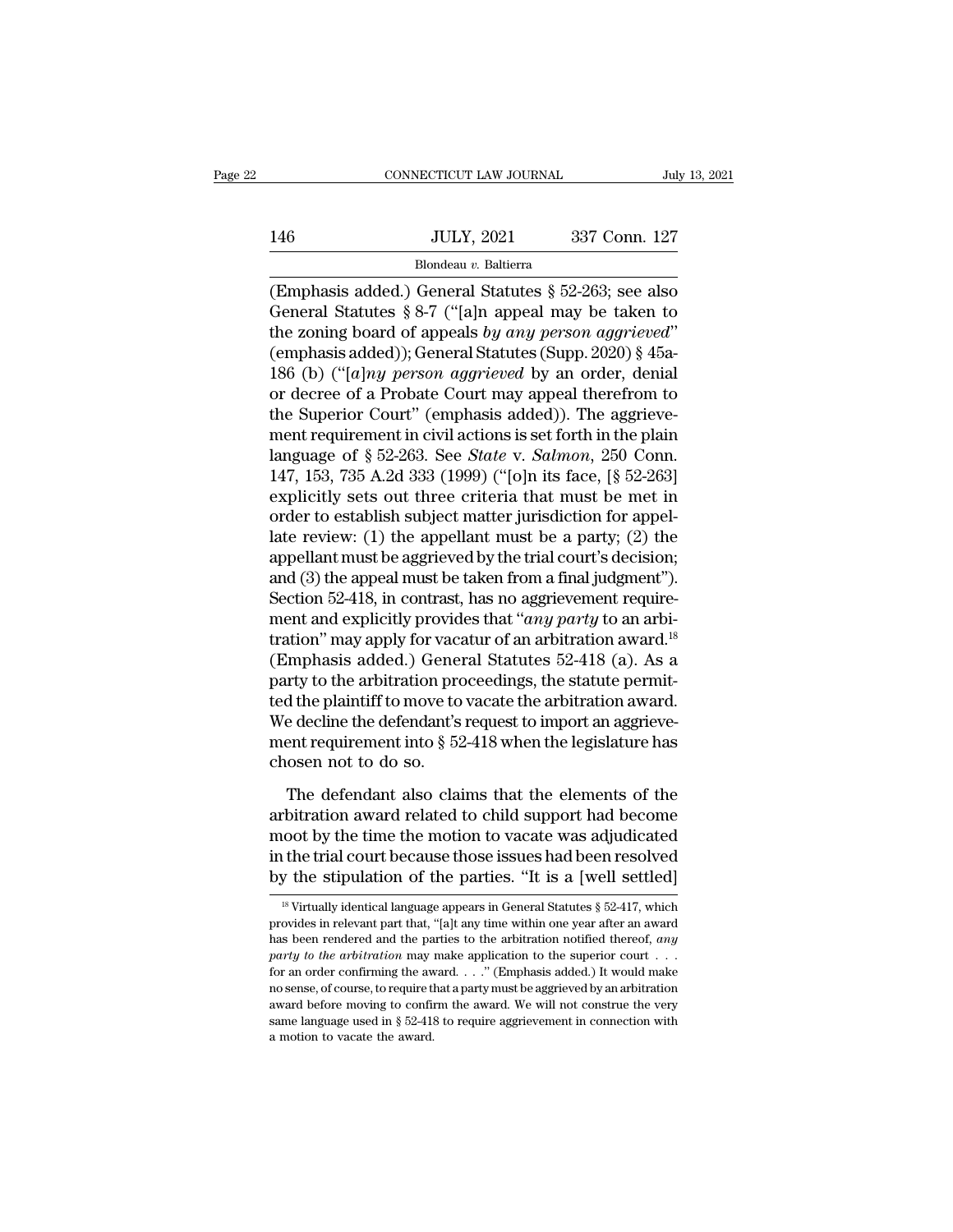Page 23<br>
general rule that the existence of an actual controversy<br>
is an essential requisite to . . . jurisdiction . . . .<br>
When during the pendency of an appeal events have 337 Conn. 127 JULY, 2021 147<br>Blondeau v. Baltierra<br>general rule that the existence of an actual controversy<br>is an essential requisite to . . . jurisdiction . . . .<br>When, during the pendency of an appeal, events have<br>occurr  $\begin{array}{c|c} \text{337 Conn. 127} & \text{JULY, 2021} & \text{147} \\ \hline \text{Blondeau } v. \text{ Baltimore} \end{array}$ <br>general rule that the existence of an actual controversy<br>is an essential requisite to . . . jurisdiction . . . .<br>When, during the pendency of an appeal 337 Conn. 127 JULY, 2021 147<br>
Blondeau v. Baltierra<br>
general rule that the existence of an actual controversy<br>
is an essential requisite to . . . jurisdiction . . . .<br>
When, during the pendency of an appeal, events have<br> Blondeau v. Baltierra<br>
general rule that the existence of an actual controversy<br>
is an essential requisite to . . . jurisdiction . . . .<br>
When, during the pendency of an appeal, events have<br>
occurred that preclude  $[a]$  . Blondeau v. Baltierra<br>
general rule that the existence of an actual controversy<br>
is an essential requisite to . . . jurisdiction . . . .<br>
When, during the pendency of an appeal, events have<br>
occurred that preclude [a] . . general rule that the existence of an actual controversy<br>is an essential requisite to . . . jurisdiction . . . .<br>When, during the pendency of an appeal, events have<br>occurred that preclude [a] . . . court from granting<br>any is an essential requisite to  $\ldots$  jurisdiction  $\ldots$ . When, during the pendency of an appeal, events have occurred that preclude [a]  $\ldots$  court from granting any practical relief through its disposition of the merits, a When, during the pendency of an appeal, events have<br>occurred that preclude  $[a]$  . . . court from granting<br>any practical relief through its disposition of the merits,<br>a case has become moot." (Internal quotation marks<br>omit occurred that preclude [a]  $\ldots$  court from granting<br>any practical relief through its disposition of the merits,<br>a case has become moot." (Internal quotation marks<br>omitted.) *Sweeney* v. *Sweeney*, 271 Conn. 193, 201, 856 any practical relief through its disposition of the merits,<br>a case has become moot." (Internal quotation marks<br>omitted.) *Sweeney* v. *Sweeney*, 271 Conn. 193, 201, 856<br>A.2d 997 (2004). The defendant points out that the pa a case has become moot." (Internal quotation marks<br>omitted.) *Sweeney* v. *Sweeney*, 271 Conn. 193, 201, 856<br>A.2d 997 (2004). The defendant points out that the par-<br>ties had entered into two pendente lite stipulations<br>rega omitted.) *Sweeney* v. *Sweeney*, 271 Conn. 193, 201, 856<br>A.2d 997 (2004). The defendant points out that the par-<br>ties had entered into two pendente lite stipulations<br>regarding child support, which already had been approve A.2d 997 (2004). The defendant points out that the parties had entered into two pendente lite stipulations regarding child support, which already had been approved by the court by the time that the motion to vacate was he ties had entered into two pendente lite stipulations<br>regarding child support, which already had been approved<br>by the court by the time that the motion to vacate was<br>heard.<sup>19</sup> The defendant also argues that vacating the<br>a regarding child support, which already had been approved<br>by the court by the time that the motion to vacate was<br>heard.<sup>19</sup> The defendant also argues that vacating the<br>award related to child support could not have provided by the court by the time that the motion to vacate was<br>heard.<sup>19</sup> The defendant also argues that vacating the<br>award related to child support could not have provided<br>the plaintiff with any practical relief because the defe heard.<sup>19</sup> The defendant also argues that<br>award related to child support could not h<br>the plaintiff with any practical relief becau<br>dant would still be obligated to pay chil<br>the plaintiff pursuant to General Statutes<br>and § ant would still be obligated to pay child support to<br>the plaintiff pursuant to General Statutes § 46b-84 (a)<sup>20</sup><br>and § 46b-215a-2c (f) (1) (A)<sup>21</sup> and (g)<sup>22</sup> of the Regula-<br>ons of Connecticut State Agencies.<br><sup>19</sup> On Janu the plaintiff pursuant to General Statutes § 46b-84 (a)<sup>20</sup> and § 46b-215a-2c (f) (1) (A)<sup>21</sup> and (g)<sup>22</sup> of the Regulations of Connecticut State Agencies.<br><sup>19</sup> On January 8, 2018, the parties entered into a stipulation p

decree of legal separation or divorce, the parents of a minor child of the marriage, shall maintain the child according to their respective abilities, if the child is in need of maintenance. . . ."<br><sup>21</sup> Section 46b-215a-2 marriage, shall maintain the child according to their respective abilities, if the child is in need of maintenance...."<br>
<sup>21</sup> Section 46b-215a-2c (f) (1) (A) of the Regulations of Connecticut State Agencies provides: "An <sup>21</sup> Section 46b-215a-2c (f) (1) (A) of the Regulations of Connecticut State Agencies provides: "An order under this subparagraph shall direct either parent to name the child as a beneficiary of any medical or dental insu

Agencies provides: "An order under this subparagraph shall direct either<br>parent to name the child as a beneficiary of any medical or dental insurance<br>or benefit plan carried by or available to such parent at reasonable co parent to name the child as a beneficiary of any medical or dental insurance<br>or benefit plan carried by or available to such parent at reasonable cost."<br> $22$  Section 46b-215a-2c (g) (1) of the Regulations of Connecticut S For benefit plan carried by or available to such parent at reasonable cost."<br>
<sup>22</sup> Section 46b-215a-2c (g) (1) of the Regulations of Connecticut State<br>
Agencies provides: "Subject to section 46b-215a-5c of the Regulations <sup>22</sup> Section 46b-215a-2c (g) (1) of the Regulations of Connecticut State Agencies provides: "Subject to section 46b-215a-5c of the Regulations of Connecticut State Agencies: "Subject to section 46b-215a-5c of the Regulati Agencies provides: "Subject to section<br>Connecticut State Agencies, the noncust<br>Connecticut State Agencies, the noncust<br>the custodial parent a child care contribi<br>award entered under this section. Such co<br>of reimbursing the

and § 46b-215a-2c (f) (1) (A)<sup>21</sup> and (g)<sup>22</sup> of the Regulations of Connecticut State Agencies.<br>
<sup>19</sup> On January 8, 2018, the parties entered into a stipulation pendente lite providing that (1) the defendant would pay the tions of Connecticut State Agencies.<br>
<sup>19</sup> On January 8, 2018, the parties entered into a stipulation pendente lite<br>
providing that (1) the defendant would pay the plaintiff child support in the<br>
amount of \$714 per week, LIOHS OF COHHECTICUL STATE AgeNCIES.<br>
<sup>19</sup> On January 8, 2018, the parties entered into a stipulation pendente lite<br>
providing that (1) the defendant would pay the plaintiff child support in the<br>
amount of \$714 per week, <sup>19</sup> On January 8, 2018, the parties entered into a stipulation pendente lite providing that (1) the defendant would pay the plaintiff child support in the amount of \$714 per week, and (2) the defendant would pay 73 perce providing that (1) the defendant would pay the plaintiff child support in the amount of \$714 per week, and (2) the defendant would pay 73 percent and the plaintiff would pay 27 percent of the children's health expenses no amount of \$714 per week, and (2) the defendant would pay 73 percent and the plaintiff would pay 27 percent of the children's health expenses not covered by insurance and extracurricular expenses. On August 10, 2018, the p covered by insurance and extracurricular expenses. On August 10, 2018, the parties entered into an additional stipulation pendente lite that essentially reaffirmed the provisions of the January 8, 2018 stipulation and req

the parties entered into an additional stipulation pendente lite that essentially reaffirmed the provisions of the January 8, 2018 stipulation and required the defendant to pay all past due support amounts.<br><sup>20</sup> General St marriage, shall maintain the child according to their respective abilities, if the child according to the samulties, if the child according to their respective abilities, if the child is in need of maintain the child acco the defendant to pay all past due support amounts.<br>
<sup>20</sup> General Statutes § 46b-84 (a) provides in relevant part: "Upon or subsequent to the annulment or dissolution of any marriage or the entry of a decree of legal separ quent to the annulment or dissolution of any marriage or the entry of a decree of legal separation or divorce, the parents of a minor child of the marriage, shall maintain the child according to their respective abilities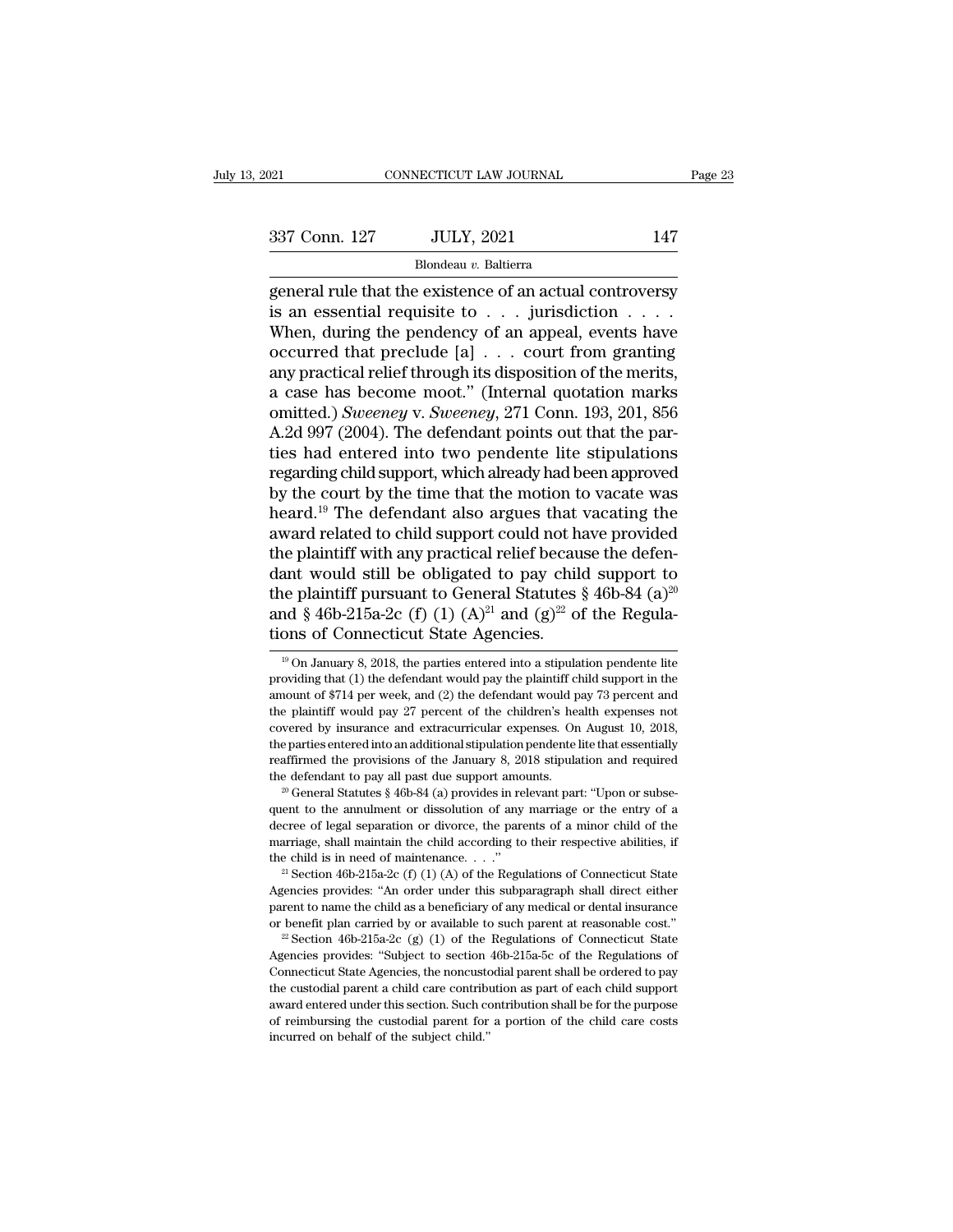|     | CONNECTICUT LAW JOURNAL | July 13, 2021 |
|-----|-------------------------|---------------|
|     |                         |               |
| 148 | <b>JULY, 2021</b>       | 337 Conn. 127 |
|     | Blondeau v. Baltierra   |               |

CONNECTICUT LAW JOURNAL<br>
SULLY, 2021 337 Conn. 127<br>
Blondeau v. Baltierra<br>
We reject the defendant's claim that the parties' pen-<br>
The lite stipulations rendered the issue of child sup-<br>
Numerators are not permanent 148 JULY, 2021 337 Conn. 127<br>Blondeau v. Baltierra<br>We reject the defendant's claim that the parties' pendente lite stipulations rendered the issue of child sup-<br>port moot. Pendente lite orders are not permanent<br>orders but 148 JULY, 2021 337 Conn. 127<br>Blondeau v. Baltierra<br>We reject the defendant's claim that the parties' pendente lite stipulations rendered the issue of child support moot. Pendente lite orders are not permanent<br>orders but, 148 JULY, 2021 337 Conn. 127<br>Blondeau v. Baltierra<br>We reject the defendant's claim that the parties' pendente lite stipulations rendered the issue of child sup-<br>port moot. Pendente lite orders are not permanent<br>orders but Blondeau *v.* Baltierra<br>
We reject the defendant's claim that the parties' pendente lite stipulations rendered the issue of child sup-<br>
port moot. Pendente lite orders are not permanent<br>
orders but, instead, terminate with Blondeau v. Baltierra<br>
We reject the defendant's claim that the parties' pendente lite stipulations rendered the issue of child sup-<br>
port moot. Pendente lite orders are not permanent<br>
orders but, instead, terminate with We reject the defendant's claim that the parties' pendente lite stipulations rendered the issue of child support moot. Pendente lite orders are not permanent orders but, instead, terminate with the conclusion of litigatio dente lite stipulations rendered the issue of child support moot. Pendente lite orders are not permanent orders but, instead, terminate with the conclusion of litigation. *LaBow* v. *LaBow*, 171 Conn. 433, 443, 370 A.2d 99 tions. igation. *LaBow v. LaBow*, 171 Conn. 433, 443, 370<br>2d 990 (1976). Thus, the issue of final orders involv-<br>g child support—those contained in the arbitration<br>vard—was not resolved by the pendente lite stipula-<br>nns.<br>Nor were  $\overline{A}$ .2d 990 (1976). Thus, the issue of final orders involving child support—those contained in the arbitration award—was not resolved by the pendente lite stipulations.<br>Nor were the child support issues rendered moot

Final set (1910). Thus, are issue of final orders involving child support—those contained in the arbitration award—was not resolved by the pendente lite stipulations.<br>Nor were the child support issues rendered moot by vir if the award—was not resolved by the pendente lite stipulations.<br>Nor were the child support issues rendered moot<br>by virtue of the fact that the defendant still would be<br>obligated by statute and regulation to pay child supp More were the child support issues rendered moot<br>by virtue of the fact that the defendant still would be<br>obligated by statute and regulation to pay child support<br>if the award were vacated. The amount of child support<br>owed Nor were the child support issues rendered moot<br>by virtue of the fact that the defendant still would be<br>obligated by statute and regulation to pay child support<br>if the award were vacated. The amount of child support<br>owed Nor were the child support issues rendered moot<br>by virtue of the fact that the defendant still would be<br>obligated by statute and regulation to pay child support<br>if the award were vacated. The amount of child support<br>owed by virtue of the fact that the defendant still would be<br>obligated by statute and regulation to pay child support<br>if the award were vacated. The amount of child support<br>owed by a party to a dissolution action is an issue to obligated by statute and regulation to pay child support<br>if the award were vacated. The amount of child support<br>owed by a party to a dissolution action is an issue to<br>be determined by the trial court in light of the child if the award were vacated. The amount of child support<br>owed by a party to a dissolution action is an issue to<br>be determined by the trial court in light of the child<br>support guidelines. See General Statutes § 46b-215b (a)<br> owed by a party to a dissolution action is an issue to<br>be determined by the trial court in light of the child<br>support guidelines. See General Statutes § 46b-215b (a)<br>("[t]he child support and arrearage guidelines issued<br>p be determined by the trial court in light of the child<br>support guidelines. See General Statutes § 46b-215b (a)<br>("[t]he child support and arrearage guidelines issued<br>pursuant to section 46b-215c . . . shall be considered<br>in support guidelines. See General Statutes  $\S$  46b-215b (a)<br>("[t]he child support and arrearage guidelines issued<br>pursuant to section 46b-215a, adopted as regulations<br>pursuant to section 46b-215c . . . shall be considered<br>i ("[t]he child support and arrearage guidelines issued<br>pursuant to section 46b-215a, adopted as regulations<br>pursuant to section 46b-215c . . . shall be considered<br>in all determinations of child support award amounts");<br> $Tuck$ pursuant to section 46b-215a, adopted as regulations<br>pursuant to section 46b-215c . . . shall be considered<br>in all determinations of child support award amounts");<br>Tuckman v. Tuckman, 308 Conn. 194, 205, 61 A.3d 449<br>(2013 pursuant to section 46b-215c . . . shall be considered<br>in all determinations of child support award amounts");<br>Tuckman v. Tuckman, 308 Conn. 194, 205, 61 A.3d 449<br>(2013) ("the legislature has thrown its full support<br>behin in all determinations of child support award amounts");<br>
Tuckman v. Tuckman, 308 Conn. 194, 205, 61 A.3d 449<br>
(2013) ("the legislature has thrown its full support<br>
behind the guidelines, expressly declaring that [t]he<br>
... *Tuckman* v. *Tuckman*, 308 Conn. 194, 205, 61 A.3d 449 (2013) ("the legislature has thrown its full support behind the guidelines, expressly declaring that [t]he . . . guidelines established pursuant to [General Statures (2013) ("the legislature has thrown its full support<br>behind the guidelines, expressly declaring that [t]he<br>... guidelines established pursuant to [General Stat-<br>utes §] 46b-215a and in effect on the date of the support<br>det ... guidelines established pursuant to [General Statutes §] 46b-215a and in effect on the date of the support determinations *of child support amounts*" (emphasis in original; internal quotation marks omitted)); *Kirwan* utes §] 46b-215a and in effect on the date of the support<br>determination *shall be considered in all determina-*<br>*tions of child support amounts*" (emphasis in original;<br>internal quotation marks omitted)); *Kirwan* v. *Kirw* determination *shall be considered in all determinations of child support amounts*" (emphasis in original; internal quotation marks omitted)); *Kirwan* v. *Kirwan*, supra, 185 Conn. App. 733 ("the legislature concluded, as tions of child support amounts" (emphasis in original;<br>internal quotation marks omitted)); Kirwan v. Kirwan,<br>supra, 185 Conn. App. 733 ("the legislature concluded,<br>as a matter of public policy, that issues involving cus-<br>t internal quotation marks omitted)); *Kirwan* v. *Kirwan*, supra, 185 Conn. App. 733 ("the legislature concluded, as a matter of public policy, that issues involving custody, visitation, and child support must be resolved o supra, 185 Conn. App. 733 ("the legislature concluded,<br>as a matter of public policy, that issues involving cus-<br>tody, visitation, and child support must be resolved only<br>by a court"). The court may, in its discretion, devi as a matter of public policy, that issues involving custody, visitation, and child support must be resolved only by a court"). The court may, in its discretion, deviate from the child support guidelines in determining the tody, visitation, and child support must be resolved only<br>by a court"). The court may, in its discretion, deviate<br>from the child support guidelines in determining the<br>correct amount of child support in any particular case,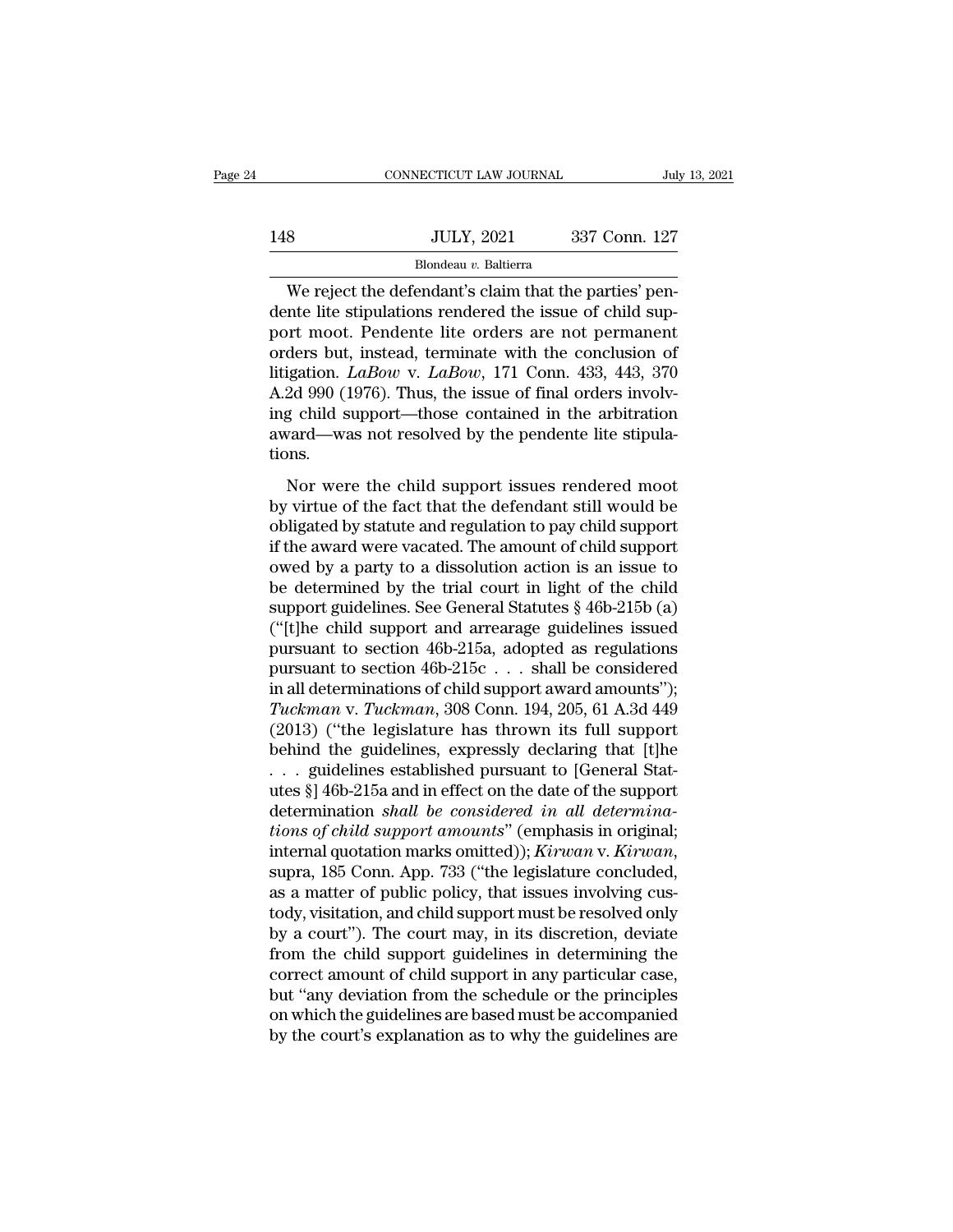Fage 25<br>
121 CONNECTICUT LAW JOURNAL Page 25<br>
337 Conn. 127 JULY, 2021 149<br>
149<br>
1149<br>
116 Blondeau v. Baltierra<br>
1149<br>
116 Dinappropriate and why the deviation is<br>
121 Maturo v.<br>
121 Maturo V.<br>
121 Maturo V. 337 Conn. 127 JULY, 2021 149<br>Blondeau v. Baltierra<br>inequitable or inappropriate and why the deviation is<br>necessary to meet the needs of the child.'' *Maturo* v.<br>*Maturo*, 296 Conn. 80, 95–96, 995 A.2d 1 (2010). The<br>fact th <sup>337</sup> Conn. 127 JULY, 2021 149<br>
<sup>Blondeau v. Baltierra<br>
inequitable or inappropriate and why the deviation is<br>
necessary to meet the needs of the child." *Maturo* v.<br> *Maturo*, 296 Conn. 80, 95–96, 995 A.2d 1 (2010). The<br>
</sup> Factor 127 and the particle and why the deviation is<br>
inequitable or inappropriate and why the deviation is<br>
inecessary to meet the needs of the child." *Maturo* v.<br> *Maturo*, 296 Conn. 80, 95–96, 995 A.2d 1 (2010). The<br> Blondeau v. Baltierra<br>
inequitable or inappropriate and why the deviation is<br>
necessary to meet the needs of the child." Maturo v.<br>
Maturo, 296 Conn. 80, 95–96, 995 A.2d 1 (2010). The<br>
fact that the parties stipulated aft Blondeau v. Baltierra<br>
inequitable or inappropriate and why the deviation is<br>
necessary to meet the needs of the child." Maturo v.<br>
Maturo, 296 Conn. 80, 95–96, 995 A.2d 1 (2010). The<br>
fact that the parties stipulated aft inequitable or inappropriate and why the deviation is<br>necessary to meet the needs of the child."  $Mature$  v.<br> $Mature$ , 296 Conn. 80, 95–96, 995 A.2d 1 (2010). The<br>fact that the parties stipulated after arbitration to child<br>suppor necessary to meet the needs of the child." *Maturo* v.<br> *Maturo*, 296 Conn. 80, 95–96, 995 A.2d 1 (2010). The<br>
fact that the parties stipulated after arbitration to child<br>
support payments based on their consideration of Maturo, 296 Conn. 80, 95–96, 995 A.2d 1 (2010). The<br>fact that the parties stipulated after arbitration to child<br>support payments based on their consideration of the<br>child support guidelines in no way resolved the issue<br>of fact that the parties stipulated after arbitration to child<br>support payments based on their consideration of the<br>child support guidelines in no way resolved the issue<br>of child support or released the trial court from the<br>o support payments based on their consideration of the child support guidelines in no way resolved the issue of child support or released the trial court from the obligation to make a child support determination on the reco child support guidelines in no way resolved the issue<br>of child support or released the trial court from the<br>obligation to make a child support determination on<br>the record. See *Favrow* v. Vargas, 231 Conn. 1, 25, 647<br>A.2d of child support or released the trial court from the obligation to make a child support determination on the record. See *Favrow* v. *Vargas*, 231 Conn. 1, 25, 647 A.2d 731 (1994) (trial court "must  $\ldots$  determine on th obligation to make a child support determination on<br>the record. See *Favrow* v. *Vargas*, 231 Conn. 1, 25, 647<br>A.2d 731 (1994) (trial court "must . . . determine on<br>the record the amount of support indicated by the guide-<br> the record. See *Favrow* v. *Vargas*, 231 Conn. 1, 25, 647<br>A.2d 731 (1994) (trial court "must  $\ldots$  determine on<br>the record the amount of support indicated by the guide-<br>lines schedule"). Child support was a determination A.2d 731 (1994) (trial court "must . . . determine on<br>the record the amount of support indicated by the guide-<br>lines schedule"). Child support was a determination to<br>be made by the trial court after and separate from the<br>a the record the a<br>lines schedule"<br>be made by the<br>arbitration proo<br>trial court cons<br>tion award. Th<br>not moot. eeding, and it was unresolved when the<br>idered the motion to vacate the arbitra-<br>erefore, the issue of child support was<br>III<br>ARBITRATION AWARD<br>A oot.<br>
III<br>
ARBITRATION AWARD<br>
A<br>
Additional Facts and Standard of Review<br>
trial court granted the plaintiff's motion to vacate

# III

# A

III<br>ARBITRATION AWARD<br>A<br>Additional Facts and Standard of Review<br>The trial court granted the plaintiff's motion to vacate<br>e arbitration award on the grounds that (1) the arbitra-<br>r exceeded the scene of the arbitration agre ARBITRATION AWARD<br>
A<br>
Additional Facts and Standard of Review<br>
The trial court granted the plaintiff's motion to vacate<br>
the arbitration award on the grounds that (1) the arbitra-<br>
tor exceeded the scope of the arbitration ANDITIATION AWARD<br>
A<br>
A<br>
Additional Facts and Standard of Review<br>
The trial court granted the plaintiff's motion to vacate<br>
the arbitration award on the grounds that (1) the arbitrator<br>
or exceeded the scope of the arbitra A<br>
Additional Facts and Standard of Review<br>
The trial court granted the plaintiff's motion to vacate<br>
the arbitration award on the grounds that (1) the arbitra-<br>
tor exceeded the scope of the arbitration agreement<br>
because Additional Facts and Standard of Review<br>The trial court granted the plaintiff's motion to vacate<br>the arbitration award on the grounds that  $(1)$  the arbitra-<br>tor exceeded the scope of the arbitration agreement<br>because the The trial court granted the plaintiff's motion to vacate<br>the arbitration award on the grounds that (1) the arbitra-<br>tor exceeded the scope of the arbitration agreement<br>because the parties bargained for the arbitration of t The trial court granted the plaintiff's motion to vacate<br>the arbitration award on the grounds that  $(1)$  the arbitra-<br>tor exceeded the scope of the arbitration agreement<br>because the parties bargained for the arbitration o the arbitration award on the grounds that (1) the arbitrator<br>tor exceeded the scope of the arbitration agreement<br>because the parties bargained for the arbitration of their<br>dissolution action to be governed by French law, b tor exceeded the scope of the arbitration agreement<br>because the parties bargained for the arbitration of their<br>dissolution action to be governed by French law, but<br>the arbitrator applied Connecticut law to divide the<br>equit because the parties bargained for the arbitration of their<br>dissolution action to be governed by French law, but<br>the arbitrator applied Connecticut law to divide the<br>equity in the marital home, and (2) the arbitrator mani-<br> conclusions. E arbitrator applied Connecticut law to divide the<br>uity in the marital home, and (2) the arbitrator mani-<br>stly disregarded the law by ignoring the clear choice<br>law provisions in the arbitration agreement and the<br>emarital Equity in the marital holde, and  $(2)$  the abitration hand-<br>festly disregarded the law by ignoring the clear choice<br>of law provisions in the arbitration agreement and the<br>premarital agreement. The defendant challenges bot parties purchased their home in 2008 for \$1,145,000.<br>We begin by setting forth additional facts and procedural history relevant to the defendant's claims. The parties purchased their home in 2008 for \$1,145,000.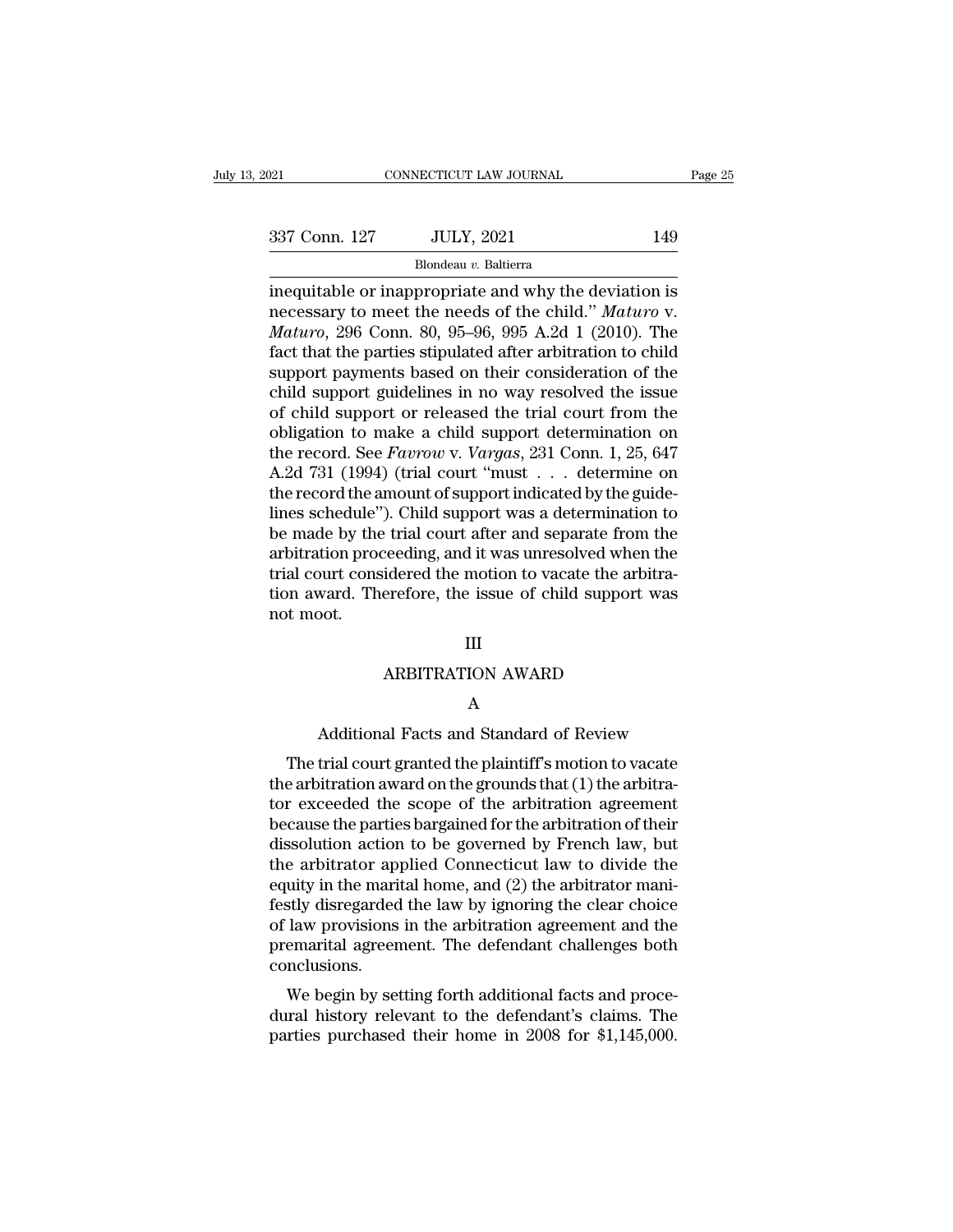|     | CONNECTICUT LAW JOURNAL | July 13, 2021 |
|-----|-------------------------|---------------|
|     |                         |               |
| 150 | <b>JULY, 2021</b>       | 337 Conn. 127 |
|     | Blondeau v. Baltierra   |               |

CONNECTICUT LAW JOURNAL July 13, 202<br>
150 JULY, 2021 337 Conn. 127<br>
Blondeau v. Baltierra<br>
The parties made a down payment in the amount of<br>  $$444,000$ , largely through funds provided by the plain- $\frac{337 \text{ Conn. } 127}{\text{Blondeau } v. \text{ Baltimore}}$ <br>Blondeau v. Baltierra<br>The parties made a down payment in the amount of<br>\$444,000, largely through funds provided by the plain-<br>tiff's father. Whether as a loan or a gift,<sup>23</sup> the plaintif 150 JULY, 2021 337 Conn. 127<br>Blondeau v. Baltierra<br>The parties made a down payment in the amount of<br>\$444,000, largely through funds provided by the plaintiff's<br>father. Whether as a loan or a gift,<sup>23</sup> the plaintiff's<br>fath Father sent the plant of the plane of the parties made a down payment in the amount of  $$444,000$ , largely through funds provided by the plaintiff's father. Whether as a loan or a gift,<sup>23</sup> the plaintiff's father sent the Blondeau *v*. Baltierra<br>
The parties made a down payment in the amount of<br>
\$444,000, largely through funds provided by the plaintiff's<br>
father. Whether as a loan or a gift,<sup>23</sup> the plaintiff's<br>
father sent the plaintiff a Blondeau v. Baltierra<br>
The parties made a down payment in the amount of<br>
\$444,000, largely through funds provided by the plain-<br>
tiff's father. Whether as a loan or a gift,<sup>23</sup> the plaintiff's<br>
father sent the plaintiff a The parties made a down payment in the amount of  $$444,000$ , largely through funds provided by the plaintiff's father. Whether as a loan or a gift,<sup>23</sup> the plaintiff's father sent the plaintiff approximately  $$479,000$  pr \$444,000, largely through funds provided by the plain-<br>tiff's father. Whether as a loan or a gift,<sup>23</sup> the plaintiff's<br>father sent the plaintiff approximately \$479,000 prior<br>to the purchase, and the plaintiff contributed a tiff's father. Whether as a loan or a gift, $^{23}$  the plaintiff's<br>father sent the plaintiff approximately \$479,000 prior<br>to the purchase, and the plaintiff contributed approxi-<br>mately \$429,000 of that amount toward the pu father sent the plaintiff approximately \$479,000 prior<br>to the purchase, and the plaintiff contributed approxi-<br>mately \$429,000 of that amount toward the purchase<br>price of the home. The balance of the down payment,<br>approxi to the purchase, and the plaintiff contributed approximately \$429,000 of that amount toward the purchase<br>price of the home. The balance of the down payment,<br>approximately \$15,000, was provided by the defendant.<br>Title to th mately \$429,000 of that amount toward the purchase<br>price of the home. The balance of the down payment,<br>approximately \$15,000, was provided by the defendant.<br>Title to the home was taken in both of the parties' names.<br>Over price of the home. The balance of the down payment,<br>approximately \$15,000, was provided by the defendant.<br>Title to the home was taken in both of the parties' names.<br>Over the ensuing years, the defendant made all of the<br>mor approximately \$15,000, was provided by the defendant.<br>Title to the home was taken in both of the parties' names.<br>Over the ensuing years, the defendant made all of the<br>mortgage, tax, and insurance payments on the home,<br>whic Title to the home was<br>Over the ensuing ye<br>mortgage, tax, and i<br>which totaled more t<br>mined the fair mark<br>dissolution to be \$1,<br>to be \$531,000.<br>In allocating the e ort are choanglycars, are determined made an ordinate<br>ortgage, tax, and insurance payments on the home,<br>nich totaled more than \$600,000. The arbitrator deter-<br>ined the fair market value of the home at the time of<br>ssolution tratified more than \$600,000. The arbitrator determined the fair market value of the home at the time of dissolution to be \$1,150,000 and the equity in the home to be \$531,000.<br>In allocating the equity in the parties' home

mined the fair market value of the home at the time of<br>dissolution to be \$1,150,000 and the equity in the home<br>to be \$531,000.<br>In allocating the equity in the parties' home, the arbi-<br>trator began with the provisions of t tall dissolution to be \$1,150,000 and the equity in the home<br>to be \$531,000.<br>In allocating the equity in the parties' home, the arbi-<br>trator began with the provisions of the premarital agree-<br>ment. The arbitrator explained to be \$531,000.<br>
In allocating the equity in the parties' home, the arbitrator began with the provisions of the premarital agreement. The arbitrator explained: "The parties' [premarital] agreement contemplates that the pa In allocating the equity in the parties' home, the arbitrator began with the provisions of the premarital agreement. The arbitrator explained: "The parties' [premarital] agreement contemplates that the parties may own both In allocating the equity in the parties' home, the arbitrator began with the provisions of the premarital agreement. The arbitrator explained: "The parties' [premarital] agreement contemplates that the parties may own both trator began with the provisions of the premarital agreement. The arbitrator explained: "The parties' [premarital] agreement contemplates that the parties may own both separate and joint property. On the one hand, [that] a ment. The arbitrator explained: "The parties' [premarital] agreement contemplates that the parties may own both separate and joint property. On the one hand, [that] agreement provided that each party's separate property wo tal] agreement contemplates that the parties may own<br>both separate and joint property. On the one hand,<br>[that] agreement provided that each party's separate<br>property would remain the separate property of its<br>owner and belo both separate and joint property. On the one hand,<br>[that] agreement provided that each party's separate<br>property would remain the separate property of its<br>owner and belong exclusively to that party in the event<br>of a dissol [that] agreement provided that each party's separate<br>property would remain the separate property of its<br>owner and belong exclusively to that party in the event<br>of a dissolution of marriage  $\dots$ . The [premarital]<br>agreement property would remain the separate property of its<br>owner and belong exclusively to that party in the event<br>of a dissolution of marriage. . . . The [premarital]<br>agreement's treatment of separate property applies to<br>all such owner and belong exclusively to that party in the event<br>of a dissolution of marriage. . . . The [premarital]<br>agreement's treatment of separate property applies to<br>all such property—whether owned at the time of the<br>marriag of a dissolution of marriage. . . . The [premarital]<br>agreement's treatment of separate property applies to<br>all such property—whether owned at the time of the<br>marriage or acquired after the marriage by a party solely<br>in hi agreement's treatment of separate property applies to<br>all such property—whether owned at the time of the<br>marriage or acquired after the marriage by a party solely<br>in his or her name. . . . On the other hand, the [premar-<br>i all such property—whether owned at the time of the<br>marriage or acquired after the marriage by a party solely<br>in his or her name. . . . On the other hand, the [premar-<br>ital] agreement provides that property acquired by parmarriage or acquired after the marriage by a party solely<br>in his or her name. . . . On the other hand, the [premar-<br>ital] agreement provides that property acquired by par-<br>ties in their joint names shall belong to both, a in his or her name. . . . On the other hand, the [premarital] agreement provides that property acquired by parties in their joint names shall belong to both, absent proof to the contrary." (Citations omitted.) The arbitra r also recognized that the \$429,000 the plaintiff had bontributed to the purchase of the home had been the parate property of the plaintiff when she received  $\frac{23}{10}$  It was disputed whether the funds received by the p for also recognized that the \$429,000 the plaintiff had contributed to the purchase of the home had been the separate property of the plaintiff when she received  $\frac{1}{x}$  It was disputed whether the funds received by the

contributed to t<br>separate prope<br> $\frac{1}{2}$  T<sub>i</sub> was disputed v<br>father were a loan on<br>for present purposes.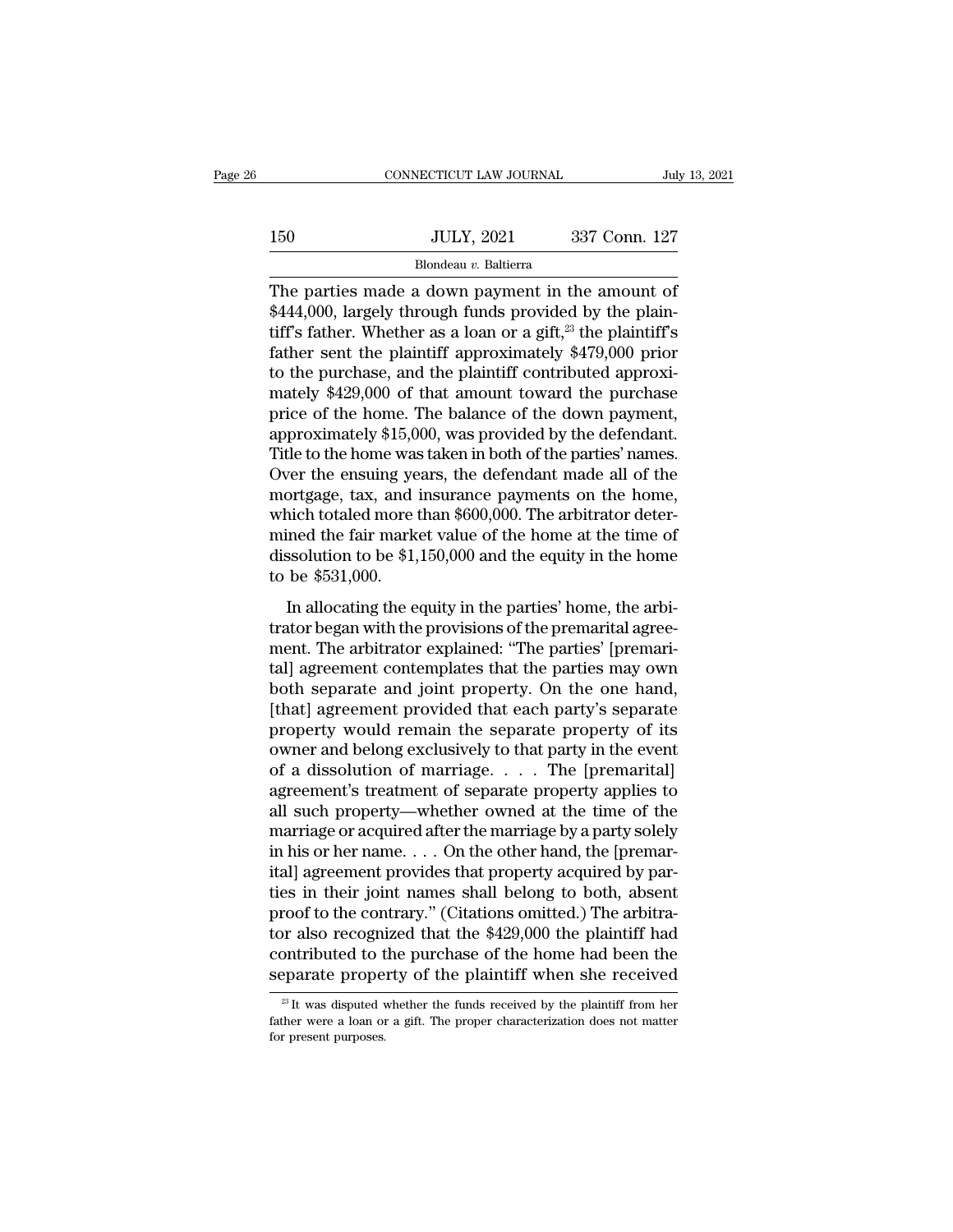The Figure of the state of the state of the state of the state finds from her father. To determine how the equity<br>those funds from her father. To determine how the equity<br>in the home should be distributed under these circu 337 Conn. 127 JULY, 2021 151<br>Blondeau v. Baltierra<br>Those funds from her father. To determine how the equity<br>in the home should be distributed under these circum-<br>stances, the arbitrator explained that "[t]he answer<br>turns 337 Conn. 127 JULY, 2021 151<br>Blondeau v. Baltierra<br>those funds from her father. To determine how the equity<br>in the home should be distributed under these circum-<br>stances, the arbitrator explained that "[t]he answer<br>turns 337 Conn. 127 JULY, 2021 151<br>
Blondeau v. Baltierra<br>
those funds from her father. To determine how the equity<br>
in the home should be distributed under these circum-<br>
stances, the arbitrator explained that "[t]he answer<br>
t Blondeau v. Baltierra<br>
Hose funds from her father. To determine how the equity<br>
in the home should be distributed under these circum-<br>
stances, the arbitrator explained that "[t]he answer<br>
turns on (1) whether the home is Blondeau v. Baltierra<br>
those funds from her father. To determine how the equity<br>
in the home should be distributed under these circum-<br>
stances, the arbitrator explained that "[t]he answer<br>
turns on (1) whether the home i those funds from her father. To determine how the equity<br>in the home should be distributed under these circum-<br>stances, the arbitrator explained that "[t]he answer<br>turns on (1) whether the home is separate or joint<br>propert in the home should be distributed under these circum-<br>stances, the arbitrator explained that "[t]he answer<br>turns on (1) whether the home is separate or joint<br>property and, if joint property, (2) whether Connecticut<br>law or stances, the arbitrator explained that "[t]he answer<br>turns on (1) whether the home is separate or joint<br>property and, if joint property, (2) whether Connecticut<br>law or French law determines this distribution. The<br>[premarit turns on (1) whether the home is separate or joint<br>property and, if joint property, (2) whether Connecticut<br>law or French law determines this distribution. The<br>[premarital] agreement answers the first question, and<br>well es property and, if joint property,  $(2)$  whether Connecticut<br>law or French law determines this distribution. The<br>[premarital] agreement answers the first question, and<br>well established choice of law principles answer the<br>se law or French law determines this distribution. The<br>[premarital] agreement answers the first question, and<br>well established choice of law principles answer the<br>second. The [premarital] agreement provides that the<br>parties' [premarital] agreement answers the first question, and<br>well established choice of law principles answer the<br>second. The [premarital] agreement provides that the<br>parties' home is joint property. Article III of [that] agree well established choice of law principles answer the<br>second. The [premarital] agreement provides that the<br>parties' home is joint property. Article III of [that] agree-<br>ment states that, 'unless there is legal proof to the second. The [premarital] agreement provides that the<br>parties' home is joint property. Article III of [that] agree-<br>ment states that, 'unless there is legal proof to the con-<br>trary  $\ldots$  [r]eal property  $\ldots$  shall be pres parties' home is joint property. Article III of [that] agreement states that, 'unless there is legal proof to the contrary  $\ldots$  [r]eal property  $\ldots$  shall be presumed to belong to the one of the spouses in whose name th ment states that, 'unless there is legal proof to the con-<br>trary  $\ldots$  [r]eal property  $\ldots$  shall be presumed to<br>belong to the one of the spouses in whose name the<br>acquisition is made, and to both, if the acquisition is<br> trary  $\ldots$  [r]eal property  $\ldots$  shall be presumed to belong to the one of the spouses in whose name the acquisition is made, and to both, if the acquisition is made in both of their names.' Here, the parties took title belong to the one of the spouses in<br>acquisition is made, and to both, if t<br>made in both of their names.' Here, the<br>to the marital home jointly. The [prem<br>thus presumes that the marital home<br>parties, and neither party prese quashed is made, and to body, if the dequashed is<br>ade in both of their names.' Here, the parties took title<br>the marital home jointly. The [premarital] agreement<br>us presumes that the marital home belongs to both<br>rties, and radic in solit of their hannes. There, the parties took the<br>to the marital home jointly. The [premarital] agreement<br>thus presumes that the marital home belongs to both<br>parties, and neither party presented evidence sufficie

agreement thus presumes that the marital home belongs to both<br>parties, and neither party presented evidence sufficient<br>to rebut this clear presumption."<br>The arbitrator then addressed how to divide the<br>equity in the marital parties, and neither party presented evidence sufficient<br>to rebut this clear presumption."<br>The arbitrator then addressed how to divide the<br>equity in the marital home. "Though the [premarital]<br>agreement provides that the ma be divided—a point of the particle of the particle of the equity in the marital home. "Though the [premarital] agreement provides that the marital home is joint property, it does not dictate how such joint property is to b The arbitrator then addressed how to divide the<br>equity in the marital home. "Though the [premarital]<br>agreement provides that the marital home is joint prop-<br>erty, it does not dictate how such joint property is to<br>be divide The arbitrator then addressed how to divide the<br>equity in the marital home. "Though the [premarital]<br>agreement provides that the marital home is joint prop-<br>erty, it does not dictate how such joint property is to<br>be divide equity in the marital home. "Though the [premarital]<br>agreement provides that the marital home is joint prop-<br>erty, it does not dictate how such joint property is to<br>be divided—a point on which the parties now disagree.<br>The agreement provides that the marital home is joint property, it does not dictate how such joint property is to<br>be divided—a point on which the parties now disagree.<br>The plaintiff contends that French law should deter-<br>mine erty, it does not dictate how such joint property is to<br>be divided—a point on which the parties now disagree.<br>The plaintiff contends that French law should deter-<br>mine the division, [whereas] the defendant contends<br>that Co be divided—a point on which the parties now disagree.<br>The plaintiff contends that French law should deter-<br>mine the division, [whereas] the defendant contends<br>that Connecticut law controls. Under French law, each<br>party wou The plaintiff contends that French law should deter-<br>mine the division, [whereas] the defendant contends<br>that Connecticut law controls. Under French law, each<br>party would recover his or her contribution to the joint<br>asset mine the division, [whereas] the defendant contends<br>that Connecticut law controls. Under French law, each<br>party would recover his or her contribution to the joint<br>asset and would receive any return on investment or<br>profit that Connecticut law controls. Under French law, each<br>party would recover his or her contribution to the joint<br>asset and would receive any return on investment or<br>profit thereon in proportion to the contribution made.<br>. . party would recover his or her contribution to the joint<br>asset and would receive any return on investment or<br>profit thereon in proportion to the contribution made.<br>. . . . Under Connecticut law, the joint asset may be<br>divi asset and would receive any return on investment or<br>profit thereon in proportion to the contribution made.<br>. . . . Under Connecticut law, the joint asset may be<br>divided in the discretion of the tribunal." (Citation omit-<br>t profit thereon in proportion to the contribution made.<br>
. . . Under Connecticut law, the joint asset may be<br>
divided in the discretion of the tribunal." (Citation omit-<br>
ted; footnote omitted.) The arbitrator applied the " Fig. 7. Under Connecticut law, the joint asset may be divided in the discretion of the tribunal." (Citation omitted; footnote omitted.) The arbitrator applied the "most significant relationship approach" of  $\S$  188 of the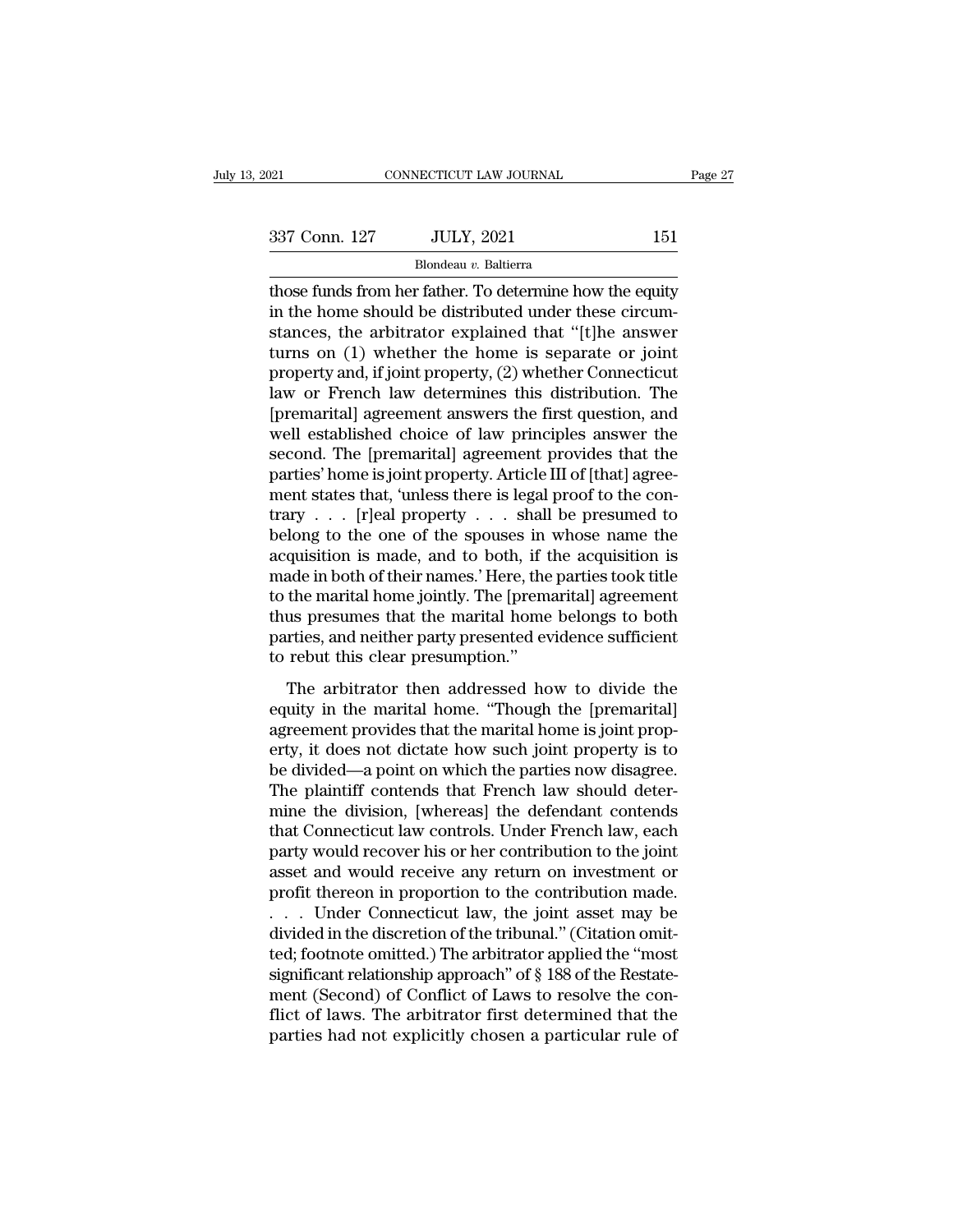# $\begin{tabular}{c} \multicolumn{2}{c|}{\text{CONNECTICUT LAW JOURNAL}} & July 13, 2021 \\ \cline{2-2} \multicolumn{2}{c|}{\text{July 13, 2021}} & \multicolumn{2}{c|}{\text{July 13, 2021}} \\ \cline{2-2} \multicolumn{2}{c|}{\text{July 13, 2021}} & \multicolumn{2}{c|}{\text{337 Conn. 127}} \\ \cline{2-2} \multicolumn{2}{c|}{\text{Blondeau $v$. Baltierra}} & \multicolumn{2}{c|}{\text{Multi}} \\ \cline{2-2} \end{tabular}$

Blondeau *v.* Baltierra

CONNECTICUT LAW JOURNAL July 13, 2021<br>152 JULY, 2021 337 Conn. 127<br>1800 Blondeau v. Baltierra<br>1800 Blondeau v. Baltierra<br>1800 Blondeau v. Baltierra<br>1800 Blondeau rights and duties as to<br>1901 Blow Word property in the event 152 JULY, 2021 337 Conn. 127<br>Blondeau v. Baltierra<br>law to govern their contractual rights and duties as to<br>jointly owned property in the event of divorce. Specifi-<br>cally, the arbitrator determined that "[t]he [premarital]<br> 152 JULY, 2021 337 Conn. 127<br>Blondeau v. Baltierra<br>law to govern their contractual rights and duties as to<br>jointly owned property in the event of divorce. Specifi-<br>cally, the arbitrator determined that "[t]he [premarital]  $\frac{JULY, 2021}{Blondeau \ v. \ Baltierra}$ <br>
law to govern their contractual rights and duties as to<br>
jointly owned property in the event of divorce. Specifi-<br>
cally, the arbitrator determined that "[t]he [premarital]<br>
agreement does . Blondeau v. Baltierra<br>Blondeau v. Baltierra<br>Jaw to govern their contractual rights and duties as to<br>jointly owned property in the event of divorce. Specifi-<br>cally, the arbitrator determined that "[t]he [premarital]<br>agreem Blondeau v. Baltierra<br>law to govern their contractual rights and duties as to<br>jointly owned property in the event of divorce. Specifi-<br>cally, the arbitrator determined that "[t]he [premarital]<br>agreement does . . . explici law to govern their contractual rights and duties as to jointly owned property in the event of divorce. Specifically, the arbitrator determined that "[t]he [premarital] agreement does . . . explicitly choose French law to jointly owned property in the event of divorce. Specifically, the arbitrator determined that "[t]he [premarital] agreement does . . . explicitly choose French law to govern the parties' relationship during the term of thei cally, the arbitrator determined that "[t]he [premarital]<br>agreement does . . . explicitly choose French law to<br>govern the parties' relationship during the term of their<br>marriage. In article I of [that] agreement, the part agreement does . . . explicitly choose French law to<br>govern the parties' relationship during the term of their<br>marriage. In article I of [that] agreement, the parties<br>'designate[d], as the law to be applicable *to their m* govern the parties' relationship during the term of their<br>marriage. In article I of [that] agreement, the parties<br>'designate[d], as the law to be applicable *to their matri-<br>monial regime*, the French law,' and 'adopt[ed] marriage. In article I of [that] agreement, the parties<br>
'designate[d], as the law to be applicable *to their matri-*<br> *monial regime*, the French law,' and 'adopt[ed] as the<br>
basis for their union the regime of the separ 'designate[d], as the law to be applicable *to their matri-monial regime*, the French law,' and 'adopt[ed] as the basis for their union the regime of the separation of property, as  $\ldots$  established by [the French Civil C monial regime, the French law,' and 'adopt[ed] as the<br>basis for their union the regime of the separation of<br>property, as . . . established by [the French Civil<br>Code].' . . . During their marriage, the parties were to<br>mana basis for their union the regime of the separation of property, as  $\ldots$  established by [the French Civil Code].'  $\ldots$  During their marriage, the parties were to manage their property and answer for their own debts under property, as . . . . established by [the French Civil Code].' . . . During their marriage, the parties were to manage their property and answer for their own debts under the French regime of separation. . . . The [premarit Code].' . . . During their marriage, the parties were to<br>manage their property and answer for their own debts<br>under the French regime of separation. . . . The [pre-<br>marital] agreement does not, however, include a similar<br> manage their property and answer for their own debts<br>under the French regime of separation. . . . The [pre-<br>marital] agreement does not, however, include a similar<br>choice of law provision to govern the parties' joint prop under the French regime of separation.  $\dots$  The [pre-<br>marital] agreement does not, however, include a similar<br>choice of law provision to govern the parties' joint prop-<br>erty in the event of divorce." (Citations omitted; e marital] agreement does not, however, include a similar<br>choice of law provision to govern the parties' joint prop-<br>erty in the event of divorce." (Citations omitted; empha-<br>sis in original.) Having concluded that the parti choice of law provision to govern the parties' joint property in the event of divorce." (Citations omitted; emphasis in original.) Having concluded that the parties had not designated a particular rule of law to govern the erty in the event of divorce." (Ci<br>sis in original.) Having conclud<br>not designated a particular rule (<br>tribution of the equity in the home<br>the most significant relationshi<br>mined that Connecticut law sho<br>of the equity in th Applying Connecticut law to govern the distribution of the equity in the home, the arbitrator applied<br>a most significant relationship approach and deter-<br>ined that Connecticut law should govern the division<br>the equity in fluit designated a particular rule of faw to govern the us-<br>tribution of the equity in the home, the arbitrator applied<br>the most significant relationship approach and deter-<br>mined that Connecticut law should govern the div

the most significant relationship approach and deter-<br>mined that Connecticut law should govern the division<br>of the equity in the home.<br>Applying Connecticut law to distribute the equity in<br>the home, the arbitrator awarded t deferred that Connecticut law should govern the division<br>of the equity in the home.<br>Applying Connecticut law to distribute the equity in<br>the home, the arbitrator awarded title of the home to<br>the plaintiff and ordered her t be made that connecticut law should govern the division<br>of the equity in the home.<br>Applying Connecticut law to distribute the equity in<br>the home, the arbitrator awarded title of the home to<br>the plaintiff and ordered her t or the equity in the nome.<br>
Applying Connecticut law to distribute the equity in<br>
the home, the arbitrator awarded title of the home to<br>
the plaintiff and ordered her to pay \$212,000 to the<br>
defendant. The arbitrator expla Applying Connecticut law to distribute the equity in<br>the home, the arbitrator awarded title of the home to<br>the plaintiff and ordered her to pay \$212,000 to the<br>defendant. The arbitrator explained: "The payment to<br>be made the home, the arbitrator awarded title of the home to<br>the plaintiff and ordered her to pay \$212,000 to the<br>defendant. The arbitrator explained: "The payment to<br>be made by the plaintiff to the defendant  $\dots$  is a<br>reflectio the plaintiff and ordered her to pay \$212,000 to the<br>defendant. The arbitrator explained: "The payment to<br>be made by the plaintiff to the defendant . . . is a<br>reflection that the parties have both contributed to the<br>owners defendant. The arbitrator explained: "The payment to<br>be made by the plaintiff to the defendant . . . is a<br>reflection that the parties have both contributed to the<br>ownership of [the home]. Further, it provides that the<br>defe be made by the plaintiff to the defendant . . . is a<br>reflection that the parties have both contributed to the<br>ownership of [the home]. Further, it provides that the<br>defendant will receive his equitable share without con-<br>c reflection that the parties have both contributed to the ownership of [the home]. Further, it provides that the defendant will receive his equitable share without concern to the vagaries of the real estate market. Finally, Final profile is a provided share without contracted fendant will receive his equitable share without contraction to the vagaries of the real estate market. Finally, is a part of the crafted mosaic intended to adequately d deferiorally will receive this equitable share without concern to the vagaries of the real estate market. Finally, it is a part of the crafted mosaic intended to adequately address both the statutory criteria for the divis Fig. is a part of the crafted mosaic intended to adequately<br>address both the statutory criteria for the division of<br>joint property and the award of spousal support."<br>The principles governing our review of the defen-<br>dant's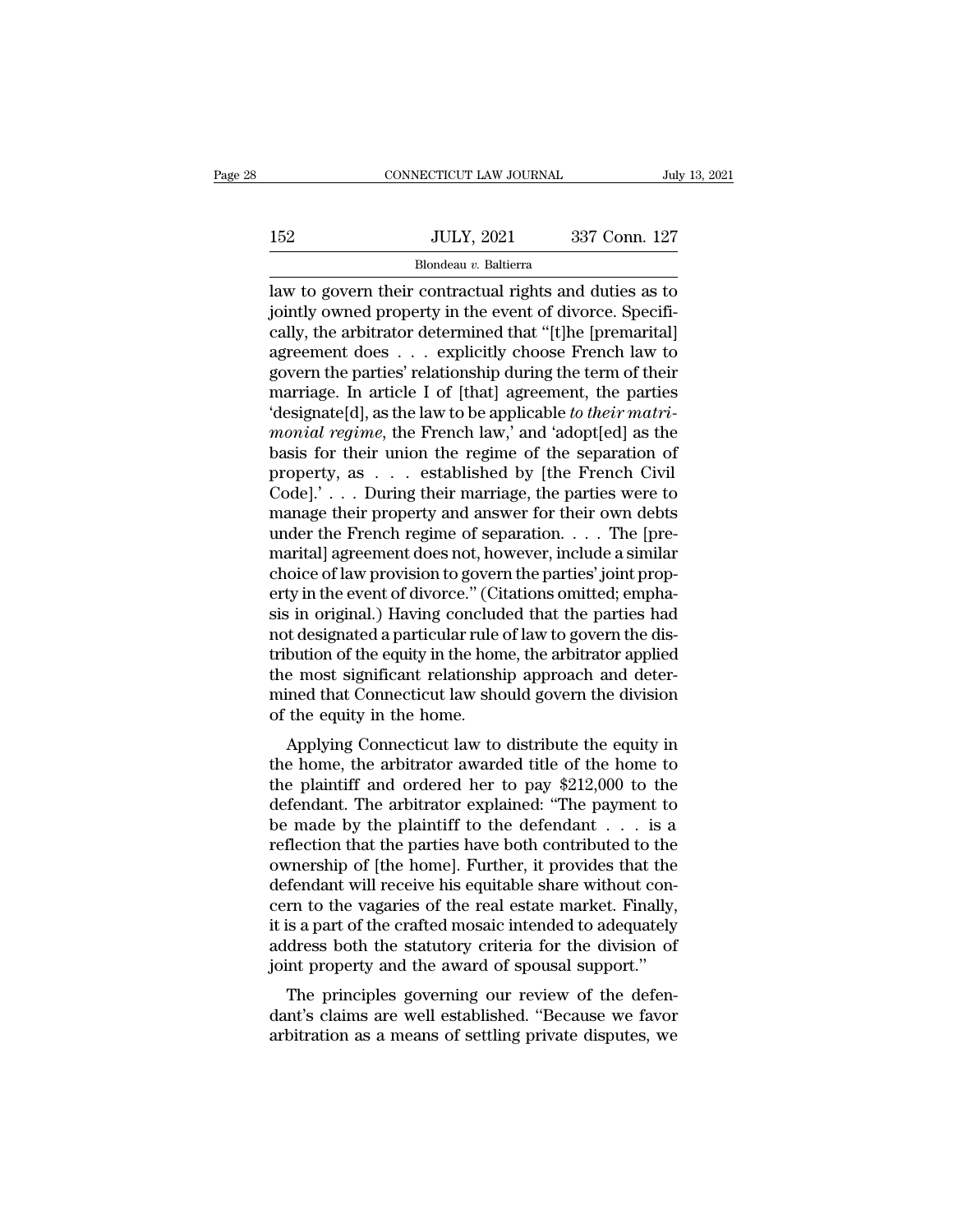Examples 29<br>
1921 CONNECTICUT LAW JOURNAL Page 29<br>
2337 Conn. 127 JULY, 2021 153<br>
2337 Conn. 127 JULY, 2021 153<br>
2337 Conn. 127 JULY, 2021<br>
2337 Conn. 127 JULY, 2021<br>
2337 Conn. 127 JULY, 2021<br>
2337 Conn. 127 JULY, 2021<br>
2  $\begin{array}{ccc}\n 337 \text{ Conn. } 127 & \text{JULY, } 2021 & 153 \\
 \hline\n \text{Blondeau } v. \text{ Baltimore} & \text{In} \\
 \text{Mmetric} & \text{In} \\
 \text{Magnetic} & \text{In} \\
 \text{Magnetic} & \text{In} \\
 \text{Dometric} & \text{In} \\
 \text{Dometric} & \text{In} \\
 \text{Dometric} & \text{In} \\
 \text{Dometric} & \text{In} \\
 \text{Dometric} & \text{In} \\
 \text{Dometric} & \text{In} \\
 \text{Dometric} & \text{In} \\
 \text{Dometric} & \text{In} \\
 \text{Dometric} & \text$ 337 Conn. 127 JULY, 2021 153<br>
Blondeau v. Baltierra<br>
undertake judicial review of arbitration awards in a<br>
manner designed to minimize interference with an effi-<br>
cient and economical system of alternative dispute reso-<br> 337 Conn. 127 JULY, 2021 153<br>
Blondeau v. Baltierra<br>
undertake judicial review of arbitration awards in a<br>
manner designed to minimize interference with an effi-<br>
cient and economical system of alternative dispute reso-<br> Blondeau *v*. Baltierra<br>
undertake judicial review of arbitration awards in a<br>
manner designed to minimize interference with an effi-<br>
cient and economical system of alternative dispute reso-<br>
lution. . . . Furthermore, i Blondeau *v*. Baltierra<br>
undertake judicial review of arbitration awards in a<br>
manner designed to minimize interference with an effi-<br>
cient and economical system of alternative dispute reso-<br>
lution. . . . Furthermore, i undertake judicial review of arbitration awards in a<br>manner designed to minimize interference with an effi-<br>cient and economical system of alternative dispute reso-<br>lution. . . . Furthermore, in applying this general rule manner designed to minimize interference with an efficient and economical system of alternative dispute resolution. . . . Furthermore, in applying this general rule of deference to an arbitrator's award, [e]very reasonabl cient and economical system of alternative dispute resolution. . . . Furthermore, in applying this general rule<br>of deference to an arbitrator's award, [e]very reason-<br>able presumption and intendment will be made in favor<br>o Iution. . . . Furthermore, in applying this general rule<br>of deference to an arbitrator's award, [e]very reason-<br>able presumption and intendment will be made in favor<br>of the [arbitration] award and of the arbitrators' acts<br> of deference to an arbitrator's award, [e]very reasonable presumption and intendment will be made in favor<br>of the [arbitration] award and of the arbitrators' acts<br>and proceedings." (Internal quotation marks omitted.)<br>State able presumption and intendment will be made in favor<br>of the [arbitration] award and of the arbitrators' acts<br>and proceedings." (Internal quotation marks omitted.)<br>State v. Connecticut State Employees Assn., SEI Local<br>2001 of the [arbitration] award and of the arbitrators' acts<br>and proceedings." (Internal quotation marks omitted.)<br>State v. Connecticut State Employees Assn., SEI Local<br>2001, 287 Conn. 258, 270, 947 A.2d 928 (2008). "Judicial<br>r and proceedings." (Internal quotation marks omitted.)<br> *State* v. *Connecticut State Employees Assn.*, *SEI Local*<br>
2001, 287 Conn. 258, 270, 947 A.2d 928 (2008). "Judicial<br>
review of [arbitration] decisions is narrowly co State v. Connecticut State Employees Assn., SEI Local 2001, 287 Conn. 258, 270, 947 A.2d 928 (2008). "Judicial review of [arbitration] decisions is narrowly confined.<br>
... When the parties agree to arbitration and establi 2001, 287 Conn. 258, 270, 947 A.2d 928 (2008). "Judicial<br>review of [arbitration] decisions is narrowly confined.<br>... When the parties agree to arbitration and establish<br>the authority of the arbitrator through the terms of *Harty* of [arbitration] decisions is narrowly confined.<br> *Harty* v. *When the parties agree to arbitration and establish*<br> *Hauthority of the arbitrator through the terms of their*<br> *Submission, the extent of our judicial* ... When the parties agree to arbitration and establish<br>the authority of the arbitrator through the terms of their<br>submission, the extent of our judicial review of the<br>award is delineated by the scope of the parties' [arb the authority of the arbitrator through the terms of their<br>submission, the extent of our judicial review of the<br>award is delineated by the scope of the parties' [arbitra-<br>tion] agreement." (Internal quotation marks omitte submission, the extent of our judicial review of the<br>award is delineated by the scope of the parties' [arbitra-<br>tion] agreement." (Internal quotation marks omitted.)<br>Harty v. Cantor Fitzgerald & Co., 275 Conn. 72, 80,<br>881 award is delineated by the scope of the parties' [arbitration] agreement." (Internal quotation marks omitted.)<br>*Harty* v. *Cantor Fitzgerald & Co.*, 275 Conn. 72, 80, 881 A.2d 139 (2005). This is because "[a]rbitration is tion] agreement." (Internal quotation 1<br>Harty v. *Cantor Fitzgerald & Co.*, 27<br>881 A.2d 139 (2005). This is because "|<br>creature of contract and the parties the<br>terms of their submission, define the po<br>trators." (Internal q 1 A.2d 139 (2005). This is because "[a]rbitration is a<br>ature of contract and the parties themselves, by the<br>rms of their submission, define the powers of the arbi-<br>ators." (Internal quotation marks omitted.) *LaFrance*<br>*L* cost rink to (2009). This is because (appointment is a<br>creature of contract and the parties themselves, by the<br>terms of their submission, define the powers of the arbi-<br>trators." (Internal quotation marks omitted.)  $LaFrance$ <br>v

terms of their submission, define the powers of the arbitrators." (Internal quotation marks omitted.) *LaFrance*<br>v. *Lodmell*, supra, 322 Conn. 850.<br>The standard of review in this context depends on<br>whether the submission trators." (Internal quotation marks omitted.) *LaFrance*<br>v. *Lodmell*, supra, 322 Conn. 850.<br>The standard of review in this context depends on<br>whether the submission to the arbitrator is restricted or<br>unrestricted. A rest v. *Lodmell*, supra, 322 Conn. 850.<br>The standard of review in this context depends on whether the submission to the arbitrator is restricted or unrestricted. A restricted submission, which expressly "restrict[s] the bread The standard of review in this context depends on<br>whether the submission to the arbitrator is restricted or<br>unrestricted. A restricted submission, which expressly<br>"restrict[s] the breadth of the issues [to be resolved by<br> The standard of review in this context depends on<br>whether the submission to the arbitrator is restricted or<br>unrestricted. A restricted submission, which expressly<br>"restrict[s] the breadth of the issues [to be resolved by<br>t whether the submission to the arbitrator is restricted or<br>unrestricted. A restricted submission, which expressly<br>"restrict[s] the breadth of the issues [to be resolved by<br>the arbitrator], reserv[es] explicit rights, or con unrestricted. A restricted submission, which expressly<br>
"restrict[s] the breadth of the issues [to be resolved by<br>
the arbitrator], reserv[es] explicit rights, or condition[s]<br>
the award on court review," is subject to de "restrict[s] the breadth of the issues [to be resolved by<br>the arbitrator], reserv[es] explicit rights, or condition[s]<br>the award on court review," is subject to de novo<br>review. (Internal quotation marks omitted.) Office of the arbitrator], reserv[es] explicit rights, or condition[s]<br>the award on court review," is subject to de novo<br>review. (Internal quotation marks omitted.) Office of<br>Labor Relations v. New England Health Care Employ-<br>ees Un the award on court review," is subject to de novo<br>review. (Internal quotation marks omitted.) Office of<br>Labor Relations v. New England Health Care Employ-<br>ees Union, District 1199, AFL-CIO, 288 Conn. 223,<br>229, 951 A.2d 12 review. (Internal quotation marks omitted.) Office of<br>Labor Relations v. New England Health Care Employ-<br>ees Union, District 1199, AFL-CIO, 288 Conn. 223,<br>229, 951 A.2d 1249 (2008). The arbitrator's award in<br>an unrestrict *Labor Relations v. New England Health Care Employ-*<br>ees Union, District 1199, AFL-CIO, 288 Conn. 223,<br>229, 951 A.2d 1249 (2008). The arbitrator's award in<br>an unrestricted submission, by contrast, is considered<br>"final and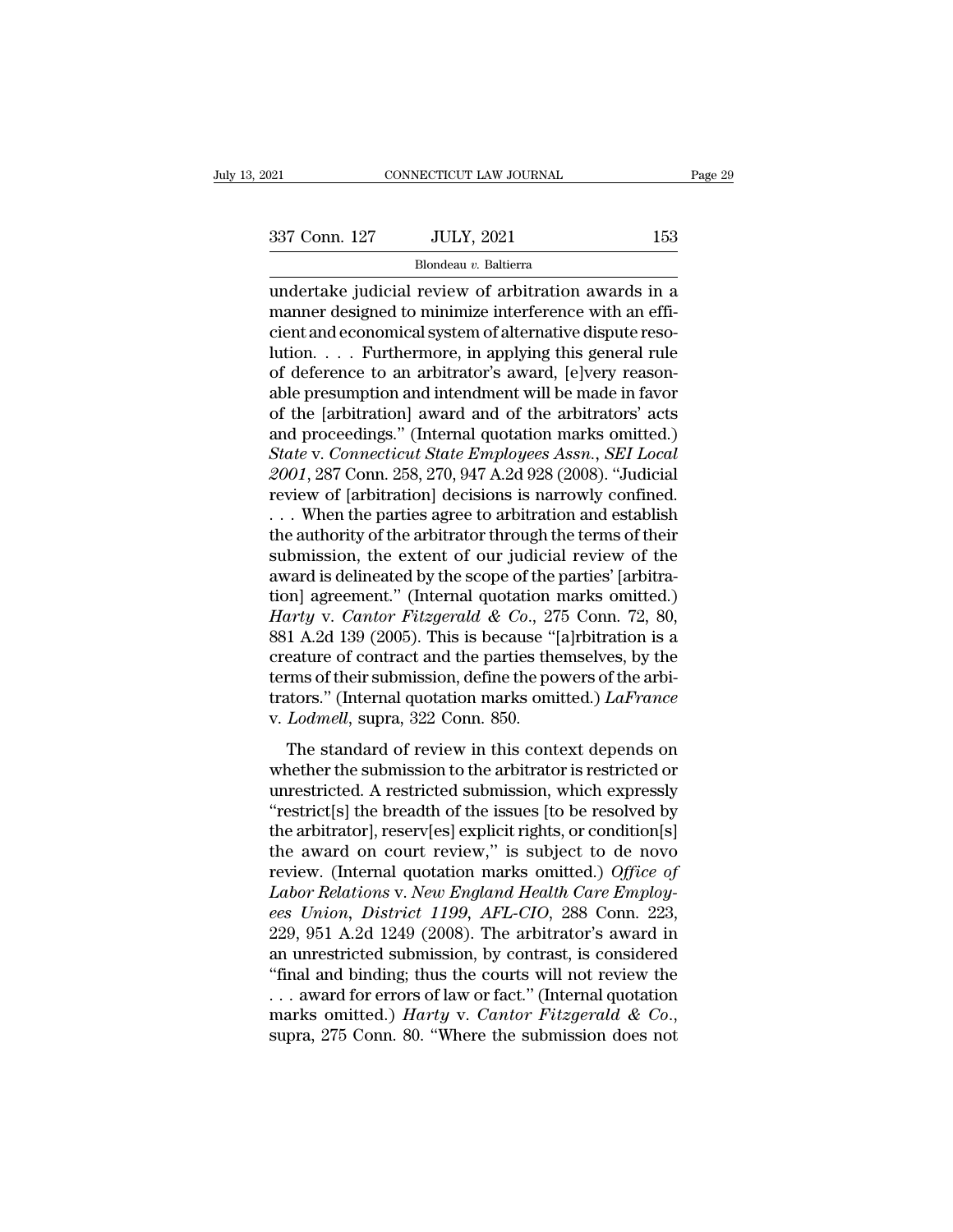|     | CONNECTICUT LAW JOURNAL | July 13, 2021 |  |
|-----|-------------------------|---------------|--|
|     |                         |               |  |
| 154 | <b>JULY, 2021</b>       | 337 Conn. 127 |  |
|     | Blondeau v. Baltierra   |               |  |

CONNECTICUT LAW JOURNAL July 13, 2021<br>154 JULY, 2021 337 Conn. 127<br>16 Blondeau v. Baltierra<br>17 Blondeau v. Baltierra<br>17 Detecture state, the arbitrators are empowered to<br>18 decide factual and legal questions and an award 154 JULY, 2021 337 Conn. 127<br>Blondeau v. Baltierra<br>otherwise state, the arbitrators are empowered to<br>decide factual and legal questions and an award cannot<br>be vacated on the grounds that . . . the interpretation<br>of the agr 154 JULY, 2021 337 Conn. 127<br>Blondeau v. Baltierra<br>otherwise state, the arbitrators are empowered to<br>decide factual and legal questions and an award cannot<br>be vacated on the grounds that . . . the interpretation<br>of the ag  $\frac{JULY, 2021}{Blondeau \, v. \text{ Baltimore}}$ <br>
otherwise state, the arbitrators are empowered to<br>
decide factual and legal questions and an award cannot<br>
be vacated on the grounds that . . . the interpretation<br>
of the agreement by the arb Blondeau v. Baltierra<br>
Otherwise state, the arbitrators are empowered to<br>
decide factual and legal questions and an award cannot<br>
be vacated on the grounds that . . . the interpretation<br>
of the agreement by the arbitrator Blondeau v. Baltierra<br>
otherwise state, the arbitrators are empowered to<br>
decide factual and legal questions and an award cannot<br>
be vacated on the grounds that  $\dots$  the interpretation<br>
of the agreement by the arbitrators otherwise state, the arbitrators are empowered to<br>decide factual and legal questions and an award cannot<br>be vacated on the grounds that . . . the interpretation<br>of the agreement by the arbitrators was erroneous.<br>Courts wil decide factual and legal questions a<br>be vacated on the grounds that . . .<br>of the agreement by the arbitrate<br>Courts will not review the evider<br>submission is unrestricted, will the<br>tors' decision of the legal questions<br>quota The agreement by the arbitrators was erroneous.<br>
burts will not review the evidence nor, where the<br>
bmission is unrestricted, will they review the arbitra-<br>
rs' decision of the legal questions involved." (Internal<br>
otatio of the agreement by the arbitrators was erroneous.<br>Courts will not review the evidence nor, where the<br>submission is unrestricted, will they review the arbitra-<br>tors' decision of the legal questions involved." (Internal<br>quo

courts win not review the evidence nor, where the<br>submission is unrestricted, will they review the arbitra-<br>tors' decision of the legal questions involved." (Internal<br>quotation marks omitted.) Id.<br>The parties have not addr subhission is unestricted, whi they review the arbitra-<br>tors' decision of the legal questions involved." (Internal<br>quotation marks omitted.) Id.<br>The parties have not addressed in their briefs whether<br>the submission to the competition marks omitted.) Id.<br>The parties have not addressed in their briefs whether<br>the submission to the arbitrator was restricted; nor have<br>they asked us to review de novo the award's division<br>of the home equity. Ins The parties have not addressed in their briefs whether<br>the submission to the arbitrator was restricted; nor have<br>they asked us to review de novo the award's division<br>of the home equity. Instead, both parties present their The parties have not addressed in their briefs whether<br>the submission to the arbitrator was restricted; nor have<br>they asked us to review de novo the award's division<br>of the home equity. Instead, both parties present their the submission to the arbitrator was restricted; nor have<br>they asked us to review de novo the award's division<br>of the home equity. Instead, both parties present their<br>competing arguments using the "scope of the submis-<br>si they asked us to review de novo the award's division<br>of the home equity. Instead, both parties present their<br>competing arguments using the "scope of the submis-<br>sion" and "manifest disregard of the law" grounds to<br>vacate a of the home equity. Instead, both parties present their<br>competing arguments using the "scope of the submis-<br>sion" and "manifest disregard of the law" grounds to<br>vacate an award under § 52-418 (a) (4). That presenta-<br>tion competing arguments using the "scope of the submission" and "manifest disregard of the law" grounds to vacate an award under § 52-418 (a) (4). That presentation presupposes an unrestricted submission. See *Toland* v. *Tola* sion" and "manifest disregard of the law" grounds to<br>vacate an award under § 52-418 (a) (4). That presenta-<br>tion presupposes an unrestricted submission. See<br> $Toland$  v.  $Toland$ , 179 Conn. App. 800, 807 n.5, 182 A.3d<br>651 ("analys vacate an award under § 52-418 (a) (4). That presentation presupposes an unrestricted submission. See *Toland* v. *Toland*, 179 Conn. App. 800, 807 n.5, 182 A.3d 651 ("analysis under § 52-418 . . . applies when a party at tion presupposes an unrestricted submission. See<br> *Toland* v. *Toland*, 179 Conn. App. 800, 807 n.5, 182 A.3d<br>
651 ("analysis under § 52-418 . . . applies when a party<br>
attempts to vacate *unrestricted* submissions" (emph Toland v. Toland, 179 Conn. App. 800, 807 n.5, 182 A.3d 651 ("analysis under § 52-418 . . . applies when a party attempts to vacate *unrestricted* submissions" (emphasis in original)), cert. denied, 328 Conn. 935, 183 A.3 651 ("analysis under § 52-418 . . . applies when a party<br>attempts to vacate *unrestricted* submissions" (empha-<br>sis in original)), cert. denied, 328 Conn. 935, 183 A.3d<br>1174 (2018). We will address the parties' claims as attempts to vacate *unrestricted* submissions" (emphasis in original)), cert. denied, 328 Conn. 935, 183 A.3d 1174 (2018). We will address the parties' claims as they have been presented to us and, therefore, apply the sta sis in original)), cert. denied, 328 Conn. 935, 183 A.3d<br>1174 (2018). We will address the parties' claims as they<br>have been presented to us and, therefore, apply the<br>standard of review applicable to unrestricted submis-<br>si 1174 (2018). We will address the parties' claims as they<br>have been presented to us and, therefore, apply the<br>standard of review applicable to unrestricted submis-<br>sions.<sup>24</sup> See, e.g., *Industrial Risk Insurers v. Hartfor* have been presented to us and, therefore, apply the<br>standard of review applicable to unrestricted submis-<br>sions.<sup>24</sup> See, e.g., *Industrial Risk Insurers v. Hartford*<br>*Steam Boiler Inspection & Ins. Co.*, 258 Conn. 101, 11 sions.<sup>24</sup> See, e.g., *Industrial Risk Insurers v. Hartford*<br>*Steam Boiler Inspection & Ins. Co.*, 258 Conn. 101, 112,<br>779 A.2d 737 (2001) ("[a] submission is unrestricted<br>unless otherwise agreed by the parties" (internal *Steam Boiler Inspection & Ins. Co.*, 258 Conn. 101, 112, 779 A.2d 737 (2001) ("[a] submission is unrestricted unless otherwise agreed by the parties" (internal quotation marks omitted)); *Maluszewski* v. *Allstate Ins. C* tion marks omitted)); *Maluszewski* v. *Allstate Ins. Co.*, 34 Conn. App. 27, 36, 640 A.2d 129 ("[T]he parties easily could have provided that the arbitrators' conclusions of law would be subject to de novo review. The fa 34 Conn. App. 27, 36, 640 A.2d 129 ("[T]he parties easily could have provided that the arbitrators' conclusions of law would be subject to de novo review. The failure  $\frac{24}{4}$  The plaintiff argued in the trial court tha

could have provided that the arbitrators' conclusions of law would be subject to de novo review. The failure  $\frac{24}{10}$  The plaintiff argued in the trial court that the submission was restricted but invoked, as she does of law would be subject to de novo review. The failure<br>
<sup>24</sup> The plaintiff argued in the trial court that the submission was restricted<br>
but invoked, as she does here, the "scope of the submission" and "manifest<br>
disregar <sup>24</sup> The plaintiff argued in the trial court that the submission was restricted but invoked, as she does here, the "scope of the submission" and "manifest disregard of the law" grounds to vacate under  $\S$  52-418 (a) (4), <sup>24</sup> The plaintiff argued in the trial court that the submission was restricted but invoked, as she does here, the "scope of the submission" and "manifest disregard of the law" grounds to vacate under  $\S$  52-418 (a) (4), but invoked, as she does here, the "scope of the submission" and "manifest disregard of the law" grounds to vacate under  $\S$  52-418 (a) (4), which apply to unrestricted submissions. The trial court's order granting the pl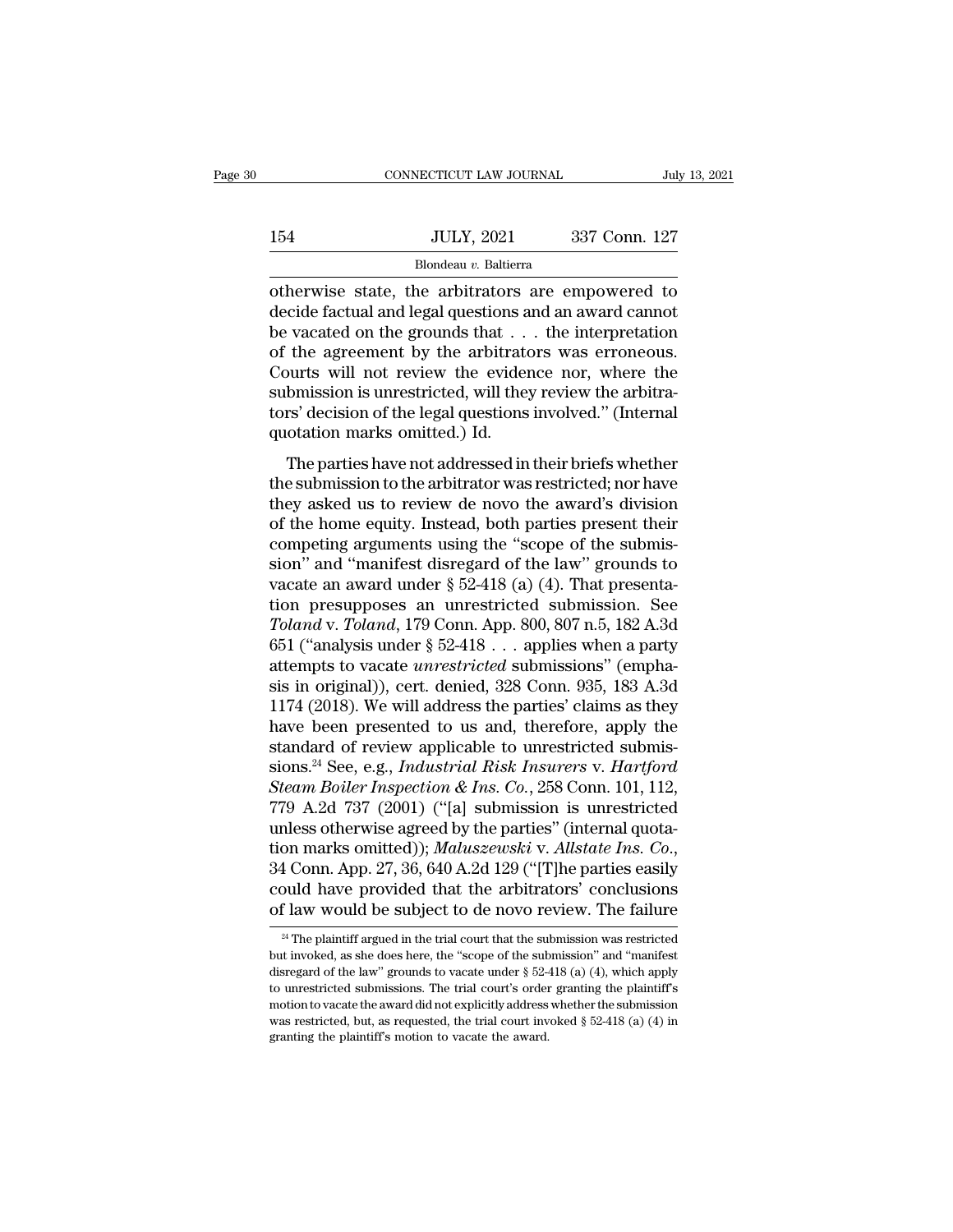| 2021                 | CONNECTICUT LAW JOURNAL                                                                                          | Page 31 |
|----------------------|------------------------------------------------------------------------------------------------------------------|---------|
| 337 Conn. 127        | <b>JULY, 2021</b>                                                                                                | 155     |
|                      | Blondeau v. Baltierra                                                                                            |         |
| 191 <i>4 (</i> 1004) | explicitly to do so in this case leaves the submission<br>unrestricted."), cert. denied, 229 Conn. 921, 642 A.2d |         |

337 Conn. 127 JULY, 2021 155<br>Blondeau v. Baltierra<br>explicitly to do so in this case leaves the submission<br>unrestricted.''), cert. denied, 229 Conn. 921, 642 A.2d<br>1214 (1994). 337 Conn. 127<br>explicitly to do s<br>unrestricted."), c<br>1214 (1994).<br>The consequer The consequence of this limitation is significant<br>The consequence of this limitation is significant<br>cause it means that judicial review is confined to<br>terming only whether the erhite corooded her

Blondeau v. Baltierra<br>
explicitly to do so in this case leaves the submission<br>
unrestricted."), cert. denied, 229 Conn. 921, 642 A.2d<br>
1214 (1994).<br>
The consequence of this limitation is significant<br>
because it means that explicitly to do so in this case leaves the submission<br>unrestricted."), cert. denied, 229 Conn. 921, 642 A.2d<br>1214 (1994).<br>The consequence of this limitation is significant<br>because it means that judicial review is confined Expiritly to do so in this case feaves the subhission<br>unrestricted."), cert. denied, 229 Conn. 921, 642 A.2d<br>1214 (1994).<br>The consequence of this limitation is significant<br>because it means that judicial review is confined The consequence of this limitation is significant<br>because it means that judicial review is confined to<br>determining only whether the arbitrator exceeded her<br>authority under § 52-418. "[A] claim that the arbitrators<br>have 'e The consequence of this limitation is significant<br>because it means that judicial review is confined to<br>determining only whether the arbitrator exceeded her<br>authority under § 52-418. "[A] claim that the arbitrators<br>have 'e The consequence of this limitation is significant<br>because it means that judicial review is confined to<br>determining only whether the arbitrator exceeded her<br>authority under  $\S 52-418$ . "[A] claim that the arbitrators<br>have because it means that judicial review is confined to<br>determining only whether the arbitrator exceeded her<br>authority under § 52-418. "[A] claim that the arbitrators<br>have 'exceeded their powers' may be established under<br>§ 5 determining only whether the arbitrator exceeded her<br>authority under § 52-418. "[A] claim that the arbitrators<br>have 'exceeded their powers' may be established under<br>§ 52-418 in either one of two ways: (1) the award fails<br>t authority under § 52-418. "[A] claim that the arbitrators<br>have 'exceeded their powers' may be established under<br>§ 52-418 in either one of two ways: (1) the award fails<br>to conform to the submission, or, in other words, fall have 'exceeded their powers' may be established under  $\S$  52-418 in either one of two ways: (1) the award fails<br>to conform to the submission, or, in other words, falls<br>outside the scope of the submission; or (2) the arbit § 52-418 in either one<br>to conform to the sub<br>outside the scope of t<br>tors manifestly disreg<br>*Fitzgerald & Co.*, sup<br>trial court's ruling, ne<br>tion exists here. isregarded the law." *Harty* v. *C*<br>supra, 275 Conn. 85. Contrary<br>g, neither ground for judicial interaction<br>B<br>Scope of the Award<br>for reviewing a claim that the a Experata & Co., supra, 275 Confi. 85. Contrary to the<br>al court's ruling, neither ground for judicial interven-<br>on exists here.<br>B<br>Scope of the Award<br>"The standard for reviewing a claim that the award<br>es not conform to the s

# B

does not conform to the submission requires what we<br>have termed in effect, de novo judicial review." Id.,<br>we termed 'in effect, de novo judicial review.'" Id.,<br>and the submission requires what we<br>have termed 'in effect, de B<br>
Scope of the Award<br>
"The standard for reviewing a claim that the award<br>
does not conform to the submission requires what we<br>
have termed 'in effect, de novo judicial review.' " Id.,<br>
84. The de novo label in this contex 84. Scope of the Award<br>
84. The standard for reviewing a claim that the award<br>
94. The de novo label in this context means something<br>
84. The de novo label in this context means something<br>
94. The de novo label in this con Scope of the Award<br>
"The standard for reviewing a claim that the award<br>
does not conform to the submission requires what we<br>
have termed 'in effect, de novo judicial review.'" Id.,<br>
84. The de novo label in this context me scope of the Award<br>
"The standard for reviewing a claim that the award<br>
does not conform to the submission requires what we<br>
have termed 'in effect, de novo judicial review.'" Id.,<br>
84. The de novo label in this context me "The standard for reviewing a claim that the award<br>does not conform to the submission requires what we<br>have termed 'in effect, de novo judicial review.'" Id.,<br>84. The de novo label in this context means something<br>very diff does not conform to the submission requires what we<br>have termed 'in effect, de novo judicial review.'" Id.,<br>84. The de novo label in this context means something<br>very different from typical de novo review because<br>review un have termed 'in effect, de novo judicial review.'" Id.,<br>84. The de novo label in this context means something<br>very different from typical de novo review because<br>review under this standard and in this setting ''is limited<br>t 84. The de novo label in this context means something<br>very different from typical de novo review because<br>review under this standard and in this setting "is limited<br>to a comparison of the award to the submission. Our<br>inquir very different from typical de novo review because<br>review under this standard and in this setting "is limited<br>to a comparison of the award to the submission. Our<br>inquiry generally is limited to a determination as to<br>whethe review under this standard and in this setting "is limited<br>to a comparison of the award to the submission. Our<br>inquiry generally is limited to a determination as to<br>whether the parties have vested the arbitrators with<br>the to a comparison of the award to the submission. Our<br>inquiry generally is limited to a determination as to<br>whether the parties have vested the arbitrators with<br>the authority to decide the issue presented or to award<br>the re inquiry generally is limited to a determination as to<br>whether the parties have vested the arbitrators with<br>the authority to decide the issue presented or to award<br>the relief conferred. With respect to the latter, we have<br>e whether the parties have vested the arbitrators with<br>the authority to decide the issue presented or to award<br>the relief conferred. With respect to the latter, we have<br>explained that, as long as the arbitrator's remedies w the authority to decide the issue presented or to award<br>the relief conferred. With respect to the latter, we have<br>explained that, as long as the arbitrator's remedies were<br>consistent with the agreement they were within the the relief conferred. With respect to the latter, we have explained that, as long as the arbitrator's remedies were consistent with the agreement they were within the scope of the submission. . . . In making this determina explained that, as long as the arbitrator's remedies were<br>consistent with the agreement they were within the<br>scope of the submission. . . . In making this determi-<br>nation, the court may not engage in fact-finding by pro-<br> consistent with the agreement they were within the scope of the submission.  $\dots$  In making this determination, the court may not engage in fact-finding by providing an independent interpretation of the contract, but simpl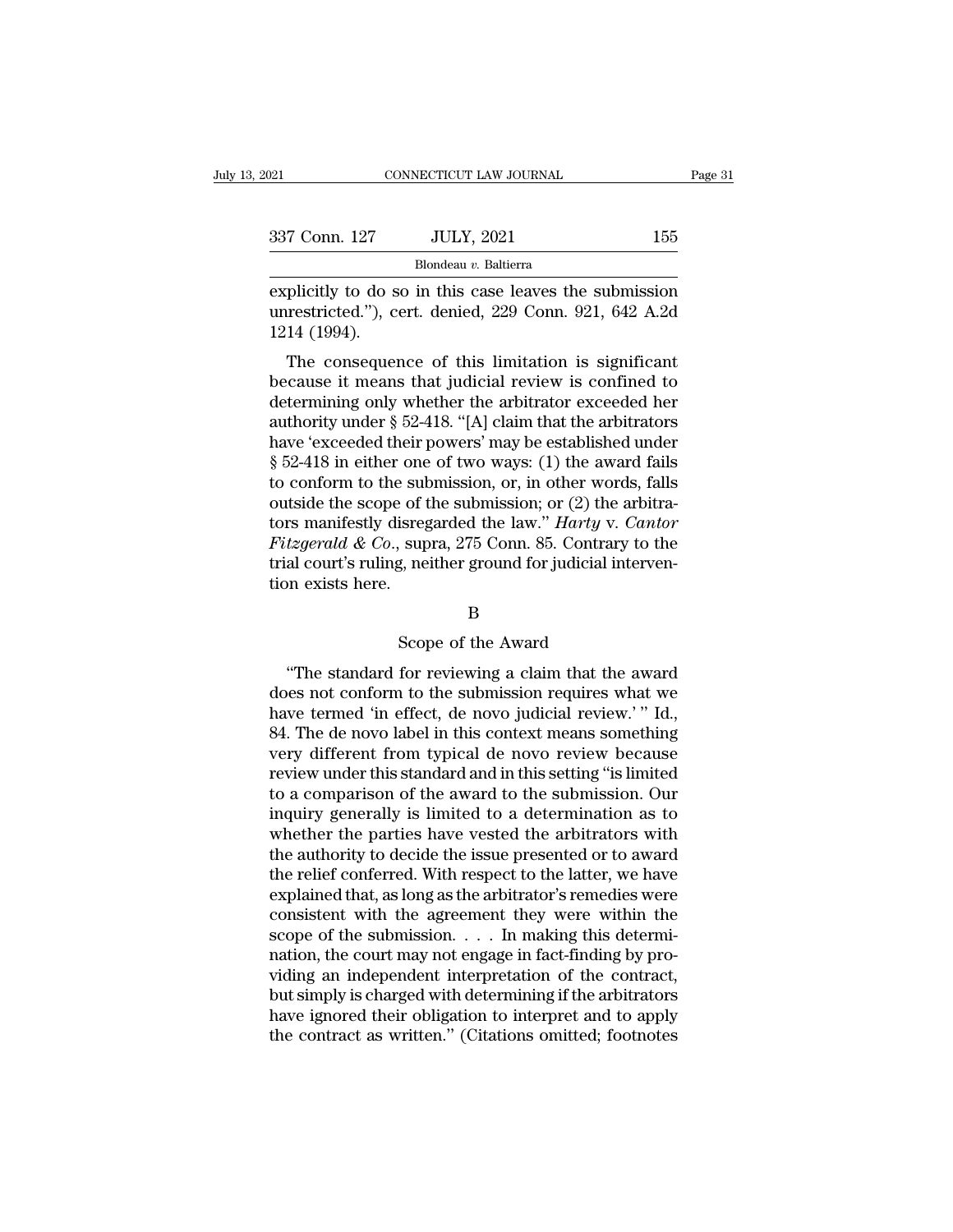# $\begin{tabular}{c} \multicolumn{2}{c|}{\text{CONNECTICUT LAW JOURNAL}} & July 13, 2021 \\ \cline{2-2} \multicolumn{2}{c|}{\text{July 13, 2021}} & \multicolumn{2}{c|}{\text{July 13, 2021}} \\ \cline{2-2} \multicolumn{2}{c|}{\text{July 13, 2021}} & \multicolumn{2}{c|}{\text{337 Conn. 127}} \\ \cline{2-2} \multicolumn{2}{c|}{\text{Blondeau $v$. Baltierra}} & \multicolumn{2}{c|}{\text{Multi-} \end{tabular}}$

# Blondeau *v.* Baltierra

CONNECTICUT LAW JOURNAL July 13, 2<br>
156 JULY, 2021 337 Conn. 127<br>
Blondeau v. Baltierra<br>
00 omitted; internal quotation marks omitted.) Id., 85–86;<br>
see also *AFSCME*, *Council 4*, *Local 2663* v. *Dept. of*<br> *Children & F* See also *AFSCME*, Council 4, *Local 2663* v. *Dept.* of<br>Children & Families, 317 Conn. 238, 252 n.8, 117 A.3d 470 (2015) ("although this court has stated that a court's *Children & Families*, 317 Conn. 228, 252 n.8, 117 A.3d 470 (2015) ("although this court has stated that a court's provious of an arbitration aword is in offect do nove indices  $156$  JULY, 2021 337 Conn. 127<br>Blondeau v. Baltierra<br>
comitted; internal quotation marks omitted.) Id., 85–86;<br>
see also *AFSCME*, *Council* 4, *Local* 2663 v. *Dept. of*<br> *Children & Families*, 317 Conn. 238, 252 n.8, 11 Blondeau v. Baltierra<br>
mitted; internal quotation marks omitted.) Id., 85–86;<br>
see also *AFSCME*, *Council 4*, *Local 2663* v. *Dept. of*<br> *Children & Families*, 317 Conn. 238, 252 n.8, 117 A.3d<br>
470 (2015) ("although thi Blondeau v. Baltierra<br>
comitted; internal quotation marks omitted.) Id., 85–86;<br>
see also *AFSCME*, *Council* 4, *Local 2663* v. *Dept. of*<br> *Children & Families*, 317 Conn. 238, 252 n.8, 117 A.3d<br>
470 (2015) ("although t omitted; internal quotation marks omitted.) Id., 85–86;<br>see also *AFSCME*, *Council* 4, *Local 2663* v. *Dept. of*<br>*Children & Families*, 317 Conn. 238, 252 n.8, 117 A.3d<br>470 (2015) ("although this court has stated that a see also *AFSCME*, *Council* 4, *Local 2663* v. *Dept. of*<br>*Children & Families*, 317 Conn. 238, 252 n.8, 117 A.3d<br>470 (2015) ("although this court has stated that a court's<br>review of an arbitration award is in effect, de Children & Families, 317 Conn. 238, 252 n.8, 117 A.3d<br>470 (2015) ("although this court has stated that a court's<br>review of an arbitration award is in effect, de novo judi-<br>cial review, this means only that we draw our own 470 (2015) ("although this court has stated that a court's<br>review of an arbitration award is in effect, de novo judi-<br>cial review, this means only that we draw our own con-<br>clusions regarding whether an arbitration award review of an arbitration award is in effect, de novo judicial review, this means only that we draw our own conclusions regarding whether an arbitration award conforms to the submission" (internal quotation marks omitted)). cial review, this means only that we draw our own conclusions regarding whether an arbitration award conforms to the submission" (internal quotation marks omitted)). To justify vacating an award on the ground that the awa clusions regarding whether an arbitration award conforms to the submission" (internal quotation marks<br>omitted)). To justify vacating an award on the ground<br>that the award exceeds the scope of the submission,<br>"we must deter forms to the submission" (internal quotation marks<br>omitted)). To justify vacating an award on the ground<br>that the award exceeds the scope of the submission,<br>"we must determine that the award *necessarily* falls<br>outside the omitted)). To justify vacating an award on the ground<br>that the award exceeds the scope of the submission,<br>"we must determine that the award *necessarily* falls<br>outside the scope of the submission." (Emphasis in<br>original.) that the award exceeds the scope of the submission,<br>
"we must determine that the award *necessarily* falls<br>
outside the scope of the submission." (Emphasis in<br>
original.) *Harty* v. *Cantor Fitzgerald & Co.*, supra, 275<br> "we must determine that the award *necessarily* falls<br>outside the scope of the submission." (Emphasis in<br>original.) *Harty* v. *Cantor Fitzgerald & Co.*, supra, 275<br>Conn. 98; see also *United Paperworkers International*<br> outside the scope of the submission." (Emphasis in<br>original.) *Harty* v. *Cantor Fitzgerald & Co.*, supra, 275<br>Conn. 98; see also *United Paperworkers International*<br>*Union, AFL-CIO* v. *Misco, Inc.*, 484 U.S. 29, 38, 108 original.) *Harty* v. *Cantor Fitzgerald & Co.*, supra, 275<br>Conn. 98; see also *United Paperworkers International*<br>*Union, AFL-CIO* v. *Misco, Inc.*, 484 U.S. 29, 38, 108 S.<br>Ct. 364, 98 L. Ed. 2d 286 (1987) ("as long as t Conn. 98; see also *United Paperworkers International*<br>
Union, AFL-CIO v. Misco, Inc., 484 U.S. 29, 38, 108 S.<br>
Ct. 364, 98 L. Ed. 2d 286 (1987) ("as long as the arbitrator<br>
is even arguably construing or applying the cont *Lnion, AFL-CIO v. Misco, Inc.*, 484 U.S. 29, 38, 108 S.<br>Ct. 364, 98 L. Ed. 2d 286 (1987) ("as long as the arbitrator<br>is even arguably construing or applying the contract<br>and acting within the scope of his authority, that Ct. 364, 98 L. Ed. 2d 286 (1987) ("as long as the arbitrator<br>is even arguably construing or applying the contract<br>and acting within the scope of his authority, that a<br>court is convinced he committed serious error does not is even arguably construing or applying the contract<br>and acting within the scope of his authority, that a<br>court is convinced he committed serious error does not<br>suffice to overturn his decision"); *AFSCME*, *Council 4*,<br> and acting within the scope of his authority, that a<br>court is convinced he committed serious error does not<br>suffice to overturn his decision");  $AFSCME$ ,  $Council$  4,<br> $Local$   $1303-325$  v. Westbrook, 309 Conn. 767, 780, 75<br>A.3d 1  $($ court is convinced he committed serious error does not<br>suffice to overturn his decision"); *AFSCME*, *Council 4*,<br>*Local 1303-325* v. *Westbrook*, 309 Conn. 767, 780, 75<br>A.3d 1 (2013) ("It is not [the court's] role to dete suffice to overturn his decision"); *AFSCME*, *Council* 4, *Local 1303-325* v. *Westbrook*, 309 Conn. 767, 780, 75 A.3d 1 (2013) ("It is not [the court's] role to determine whether the arbitrator's interpretation of the c Local 1303-325 v. Westbrook, 309 Conn. 767, 780, 75<br>A.3d 1 (2013) ("It is not [the court's] role to determine<br>whether the arbitrator's interpretation of the collective<br>bargaining agreement was correct. It is enough to<br>uph A.3d 1 (2013) ("It is not [the court's] role to determine<br>whether the arbitrator's interpretation of the collective<br>bargaining agreement was correct. It is enough to<br>uphold the judgment of the court, denying the [union's]<br> whether the arbitrator'<br>bargaining agreement<br>uphold the judgment of<br>application to vacate th<br>was a good faith effor<br>collective bargaining a<br>marks omitted.)).<br>To determine wheth The determine whether the arbitrator's award neces-<br>The limit of the court, denying the [union's]<br>plication to vacate the award, that such interpretation<br>as a good faith effort to interpret the terms of the<br>llective bargai application to vacate the award, that such interpretation<br>application to vacate the award, that such interpretation<br>was a good faith effort to interpret the terms of the<br>collective bargaining agreement." (Internal quotatio

representive valuate are award, and satellihed presention<br>was a good faith effort to interpret the terms of the<br>collective bargaining agreement." (Internal quotation<br>marks omitted.)).<br>To determine whether the arbitrator's mas a good ratar enter to interpret are terms of the<br>collective bargaining agreement." (Internal quotation<br>marks omitted.)).<br>To determine whether the arbitrator's award neces-<br>sarily fell outside the scope of the submissio since in the first provides in the first provides in the scheme whether the arbitrator's award neces-<br>sarily fell outside the scope of the submission, we begin<br>with the language of the arbitration agreement. The<br>parties' d To determine whether the arbitrator's award necessarily fell outside the scope of the submission, we begin with the language of the arbitration agreement. The parties' disagreement is centered on two of its provisions. Th To determine whether the arbitrator's award necessarily fell outside the scope of the submission, we begin with the language of the arbitration agreement. The parties' disagreement is centered on two of its provisions. Th sarily fell outside the scope of the submission, we begin<br>with the language of the arbitration agreement. The<br>parties' disagreement is centered on two of its provi-<br>sions. The first provides in relevant part: "The parties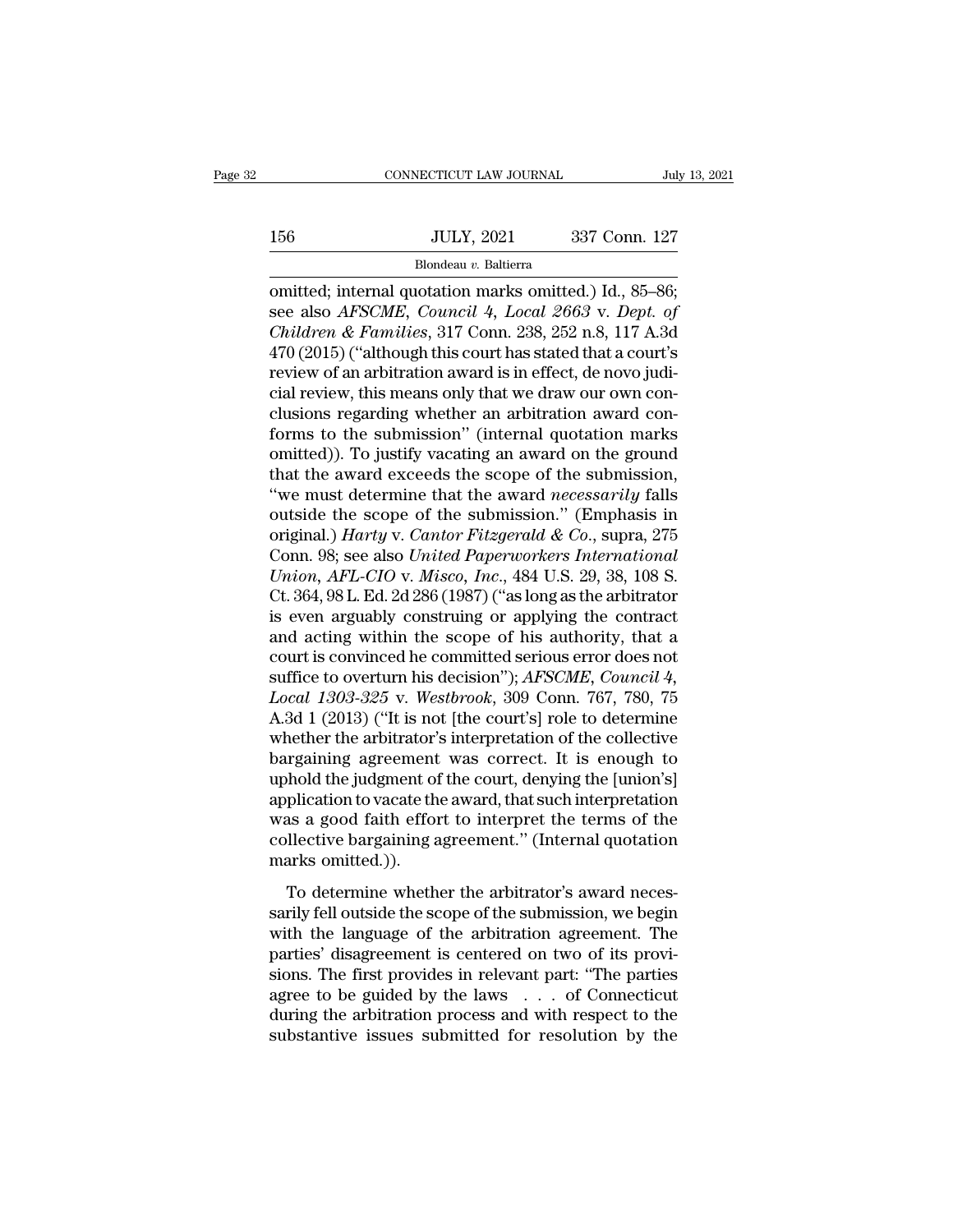Expansible 1921<br>
CONNECTICUT LAW JOURNAL<br>
Page 33<br>
337 Conn. 127 JULY, 2021<br>
Blondeau v. Baltierra<br>
[a]rbitrator, except that the [a]rbitrator shall be guided<br>
by the French Civil Code with regard to any claim by<br>
the part  $\begin{array}{ccc} \text{337 Conn. 127} & \text{JULY, 2021} & \text{157} \\ \hline \text{Blondeau } v. \text{ Baltimore} & \text{Boltierra} \\ \text{[a]rbitrator, except that the [a]rbitrator shall be guided by the French Civil Code with regard to any claim by the parties that the [a]rbitrator either vacate their pre-marital agreement or effective their premarital agree.} \end{array}$ 337 Conn. 127 JULY, 2021 157<br>Blondeau v. Baltierra<br>[a]rbitrator, except that the [a]rbitrator shall be guided<br>by the French Civil Code with regard to any claim by<br>the parties that the [a]rbitrator either vacate their pre-337 Conn. 127 JULY, 2021 157<br>Blondeau  $v$ . Baltierra<br>[a]rbitrator, except that the [a]rbitrator shall be guided<br>by the French Civil Code with regard to any claim by<br>the parties that the [a]rbitrator either vacate their pr Blondeau v. Baltierra<br>
[a]rbitrator, except that the [a]rbitrator shall be guided<br>
by the French Civil Code with regard to any claim by<br>
the parties that the [a]rbitrator either vacate their pre-<br>
marital agreement or eff Blondeau v. Baltierra<br>
[a]rbitrator, except that the [a]rbitrator shall be guided<br>
by the French Civil Code with regard to any claim by<br>
the parties that the [a]rbitrator either vacate their pre-<br>
marital agreement or eff [a]rbitrator, except that the [a]rbitrator shall be guided<br>by the French Civil Code with regard to any claim by<br>the parties that the [a]rbitrator either vacate their pre-<br>marital agreement or effectuate their premarital ag by the French Civil Code with regard to any claim by<br>the parties that the [a]rbitrator either vacate their pre-<br>marital agreement or effectuate their premarital agree-<br>ment and if effectuated determine what property is<br>inc the parties that the [a]rbitrator either vacate their pre-<br>marital agreement or effectuate their premarital agreement<br>and if effectuated determine what property is<br>included within the scope of the premarital agreement<br>purs marital agreement or effectuate their premarital agreement and if effectuated determine what property is<br>included within the scope of the premarital agreement<br>pursuant to [the] French Civil Code." The second provi-<br>sion pr ment and if effectuated determine what property is<br>included within the scope of the premarital agreement<br>pursuant to [the] French Civil Code." The second provi-<br>sion provides in relevant part: "The parties shall arbi-<br>trat included within the scope of the premarital agreement<br>pursuant to [the] French Civil Code." The second provi-<br>sion provides in relevant part: "The parties shall arbi-<br>trate the dissolution of marriage action, including, bu pursuant to [the] French Civil Code." The second provision provides in relevant part: "The parties shall arbitrate the dissolution of marriage action, including, but not limited to issues of" how to "determine the validity Frequency is in relevant part: "The particular in provides in relevant part: "The particle traction of marriage action not limited to issues of" how to "determ and effectuation of the parties" premaind af effectuated dete the the dissolution of marriage action, including, but<br>t limited to issues of" how to "determine the validity<br>d effectuation of the parties' premarital agreement;<br>d if effectuated determine what property is included<br>thin t not limited to issues of" how to "determine the validity<br>and effectuation of the parties' premarital agreement;<br>and if effectuated determine what property is included<br>within the scope of the premarital agreement pursuant<br>t

and effectuation of the parties' premarital agreement;<br>and if effectuated determine what property is included<br>within the scope of the premarital agreement pursuant<br>to [the] French Civil Code . . . ."<br>The plaintiff argues t and if effectuated determine what property is included<br>within the scope of the premarital agreement pursuant<br>to [the] French Civil Code  $\dots$ ."<br>The plaintiff argues that these provisions required the<br>arbitrator to apply th within the scope of the premarital agreement pursuant<br>to [the] French Civil Code  $\ldots$ ."<br>The plaintiff argues that these provisions required the<br>arbitrator to apply the French Civil Code to determine<br>whether property was to [the] French Civil Code  $\ldots$ ."<br>The plaintiff argues that these provisions required the<br>arbitrator to apply the French Civil Code to determine<br>whether property was joint or separate and to allocate<br>property between the The plaintiff argues that these provisions required the<br>arbitrator to apply the French Civil Code to determine<br>whether property was joint or separate and to allocate<br>property between the parties in accordance with that<br>law arbitrator to apply the French Civil Code to determine<br>whether property was joint or separate and to allocate<br>property between the parties in accordance with that<br>law. The defendant advocates a narrower construction,<br>under whether property was joint or separate and to allocate<br>property between the parties in accordance with that<br>law. The defendant advocates a narrower construction,<br>under which the arbitration agreement required French<br>law to property between the parties in accordance with that<br>law. The defendant advocates a narrower construction,<br>under which the arbitration agreement required French<br>law to be applied to only two issues: (1) whether the<br>premari Iaw. The defendant advocates a narrower construction,<br>under which the arbitration agreement required French<br>law to be applied to only two issues: (1) whether the<br>premarital agreement would be enforced, and (2) what<br>propert under which the arbitration agreement required French<br>law to be applied to only two issues: (1) whether the<br>premarital agreement would be enforced, and (2) what<br>property came within the scope of the premarital agree-<br>ment. law to be applied to only two issues: (1) whether the<br>premarital agreement would be enforced, and (2) what<br>property came within the scope of the premarital agree-<br>ment. The defendant contends that, because there ulti-<br>mate premarital agreement would be enforced, and (2) what<br>property came within the scope of the premarital agreement. The defendant contends that, because there ulti-<br>mately was no dispute between the parties over either<br>the en property came within the scope of the premarital agreement. The defendant contends that, because there ultimately was no dispute between the parties over either the enforceability of the premarital agreement or the inclusi mission. ately was no dispute between the parties over either<br>e enforceability of the premarital agreement or the<br>clusion of the marital home within the scope of the<br>sets subject to the premarital agreement, the arbitra-<br>r's award the enforceability of the premarital agreement or the<br>inclusion of the marital home within the scope of the<br>assets subject to the premarital agreement, the arbitra-<br>tor's award plainly conformed to the scope of the sub-<br>m

<sup>25</sup> The language of the arbitration agreement is unclear<br>
25 The language of the arbitration agreement is unclear<br>
25 The arbitration agreement contains a number of perplexing word choices<br>
25 The arbitration agreement con The language of the arbitration agreement is unclear<br>at best with regard to the issues in the present case.<sup>25</sup><br> $\frac{25}{\pi}$  The arbitration agreement contains a number of perplexing word choices<br>that create difficulty for The language of the arbitration agreement is unclear<br>at best with regard to the issues in the present case.<sup>25</sup><br> $\frac{25}{\pi}$  The arbitration agreement contains a number of perplexing word choices<br>that create difficulty for at best with regard to the issues in the present case.<sup>25</sup><br>at best with regard to the issues in the present case.<sup>25</sup><br> $\frac{25}{5}$  The arbitration agreement contains a number of perplexing word choices<br>that create difficult at best with regard to the issues in the present case.<sup>--</sup><br><sup>25</sup> The arbitration agreement contains a number of perplexing word choices<br>that create difficulty for the plaintiff's argument that the parties intended<br>to requi  $^{25}$  The arbitration agreement contains a number of perplexing word choices<br>that create difficulty for the plaintiff's argument that the parties intended<br>to require the arbitrator to apply French law to determine how to that create difficulty for the plaintiff's argument that the parties intended<br>to require the arbitrator to apply French law to determine how to distribute<br>the property after classifying it as separate or joint property. Fi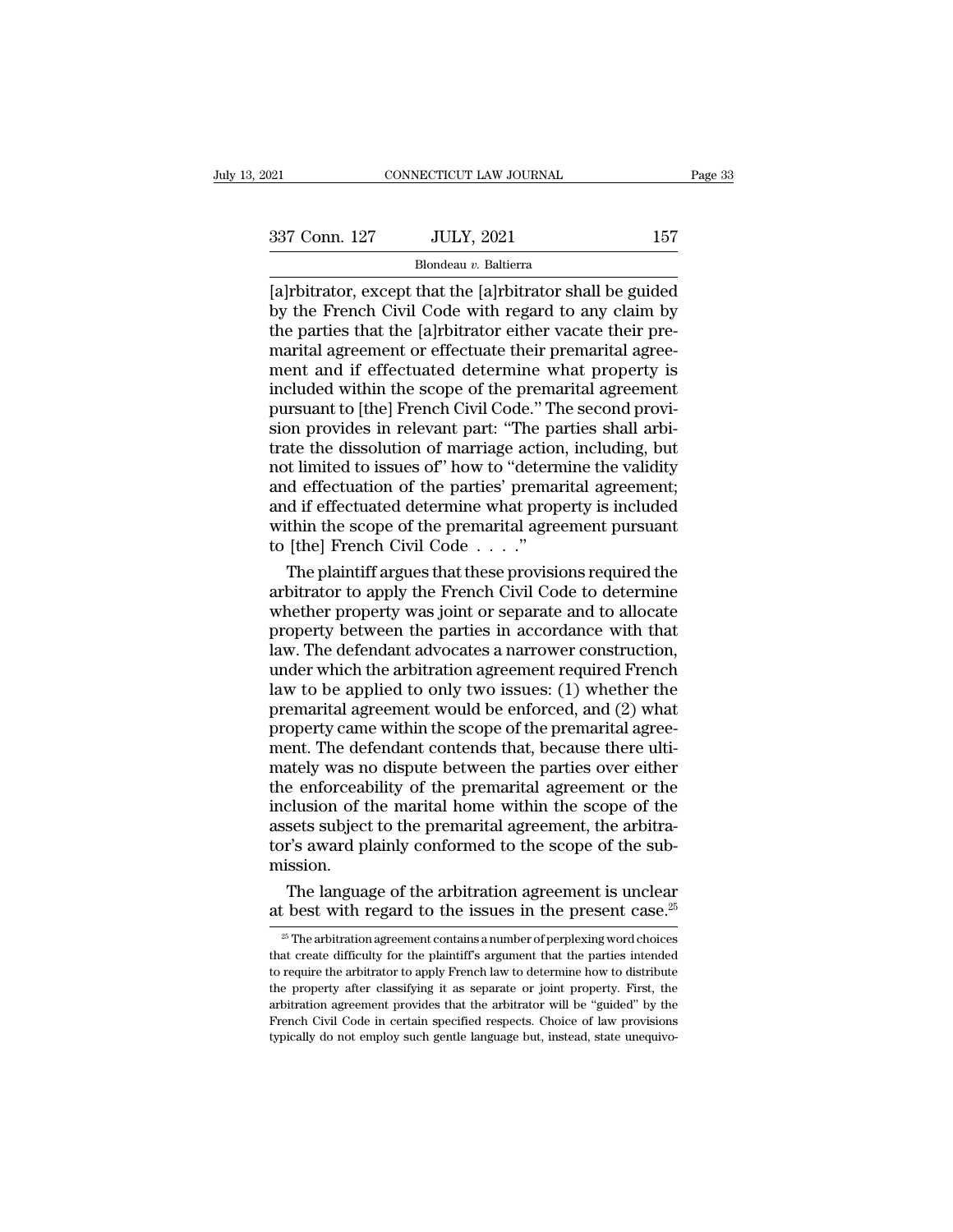|     | CONNECTICUT LAW JOURNAL | July 13, 2021 |
|-----|-------------------------|---------------|
|     |                         |               |
| 158 | <b>JULY, 2021</b>       | 337 Conn. 127 |
|     | Blondeau v. Baltierra   |               |

CONNECTICUT LAW JOURNAL July 13, 2<br>
158 JULY, 2021 337 Conn. 127<br>
Blondeau v. Baltierra<br>
We need not, however, choose between the parties'<br>
competing interpretations of these specific provisions<br>
contained in the arbitrati 158 JULY, 2021 337 Conn. 127<br>Blondeau v. Baltierra<br>We need not, however, choose between the parties'<br>competing interpretations of these specific provisions<br>contained in the arbitration agreement. The question<br>for this cour 158 JULY, 2021 337 Conn. 127<br>Blondeau  $v$ . Baltierra<br>We need not, however, choose between the parties'<br>competing interpretations of these specific provisions<br>contained in the arbitration agreement. The question<br>for this c  $f_{\text{Blondeau } v. \text{ Baltimore}}$   $\frac{337 \text{ Conn. } 127}{127 \text{ Blondeau } v. \text{ Baltimore}}$ <br>
We need not, however, choose between the parties'<br>
competing interpretations of these specific provisions<br>
contained in the arbitration agreement. The question<br>
f Blondeau v. Baltierra<br>We need not, however, choose between the parties'<br>competing interpretations of these specific provisions<br>contained in the arbitration agreement. The question<br>for this court is not whether the arbitra  $\overline{\text{Biondeau } v. \text{ Batterra}}$ <br>We need not, however, choose between the parties'<br>competing interpretations of these specific provisions<br>contained in the arbitration agreement. The question<br>for this court is not whether the arbitr We need not, however, choose between the parties'<br>competing interpretations of these specific provisions<br>contained in the arbitration agreement. The question<br>for this court is not whether the arbitrator decided<br>the issues competing interpretations of these specific provisions<br>contained in the arbitration agreement. The question<br>for this court is not whether the arbitrator decided<br>the issues correctly but only whether the issues were<br>submitt contained in the arbitration agreement. The question<br>for this court is not whether the arbitrator decided<br>the issues correctly but only whether the issues were<br>submitted for her to decide. "In determining whether<br>an arbitr for this court is not whether the arbitrator decided<br>the issues correctly but only whether the issues were<br>submitted for her to decide. "In determining whether<br>an arbitrator has exceeded the authority granted under<br>the con the issues correctly but only whether the issues were<br>submitted for her to decide. "In determining whether<br>an arbitrator has exceeded the authority granted under<br>the contract, a court cannot base the decision on<br>whether th submitted for her to decide. "In determining whether<br>an arbitrator has exceeded the authority granted under<br>the contract, a court cannot base the decision on<br>whether the court would have ordered the same relief,<br>or whether an arbitrator has exceeded the authority granted under<br>the contract, a court cannot base the decision on<br>whether the court would have ordered the same relief,<br>or whether . . . the arbitrator correctly interpreted the<br>cont the contract, a court cannot base the decision on<br>whether the court would have ordered the same relief,<br>or whether ... the arbitrator correctly interpreted the<br>contract. The court must instead focus on whether the<br>[arbitr contract. The court must instead focus on whether the [arbitrator] had authority to reach a certain issue  $\dots$  [A]s long as the arbitrator is even arguably construing or applying the contract and acting within the scope o [arbitrator] had authority to reach a certain issue  $\dots$  . [A]s long as the arbitrator is even arguably construing<br>or applying the contract and acting within the scope of<br>cally what law will govern or control. Second, the

[A]s long as the arbitrator is even arguably construing<br>or applying the contract and acting within the scope of<br>cally what law will govern or control. Second, the irregular use of the word<br>"effectuate" in the agreement lea The form of the contract and acting within the scope of<br>cally what law will govern or control. Second, the irregular use of the word<br>"effectuate" in the agreement leads to further ambiguity. The plaintiff argues<br>that "effe or applying the contract and acting within the scope of early what law will govern or control. Second, the irregular use of the word "effectuate" in the agreement leads to further ambiguity. The plaintiff argues that "effe cally what law will govern or control. Second, the irregular use of the word "effectuate" in the agreement leads to further ambiguity. The plaintiff argues that "effectuating" the premarital agreement means carrying out th "" "effectuate" in the agreement leads to further ambiguity. The plaintiff argues that "effectuating" the premarital agreement means carrying out the substantive provisions of that agreement, an interpretation that would *vacate* that "effectuating" the premarital agreement means carrying out the substantive provisions of that agreement, an interpretation that would have substantial force if it did not fight against the peculiar phrasing o tive provisions of that agreement, an interpretation that would have substantial force if it did not fight against the peculiar phrasing of the arbitration agreement, which provides that the arbitrator "shall be guided by Figure 1 is different to the element of the arbitration agreement, which provides that the peculiar phrasing of the arbitration agreement, which provides that the arbitrator "shall be guided by the French Civil Code with agreement, which provides that the arbitrator "shall be guided by the French Civil Code with regard to any claim by the parties that the [a]rbitrator either *vacate* their premarital agreement or *effectuate* their premar Civil Code with regard to any claim by the parties that the [a]rbitrator either *vacate* their premarital agreement or *effectuate* their premarital agreement  $\ldots$ ." (Emphasis added.) The parallel structure employed by t *vacate* their premarital agreement or *effectuate* their premarital agreement  $\ldots$ ." (Emphasis added.) The parallel structure employed by the parties suggests that "effectuate" is intended to mean the opposite of "vacat is included within the scope of the premarital premarities of "vacate," i.e., "enforce." This ambiguity leads to a lack of clarity that, in our view, is "enforce." This ambiguity leads to a lack of clarity that, in our vi French Civil Code,'' as the defendant argues, or did the parties that "effectuate" is intended to mean the opposite of "vacate," i.e., "enforce." This ambiguity leads to a lack of clarity that, in our view, is never remove "enforce." This ambiguity leads to a lack of clarity that, in our view, is<br>"enforce." This ambiguity leads to a lack of clarity that, in our view, is<br>never removed: Does the arbitrator effectuate the premarital agreement "enforce." This ambiguity leads to a lack of clarity that, in our view, is never removed: Does the arbitrator effectuate the premarital agreement by upholding its validity and applying its terms only to "determine what pro upholding its validity and applying its terms only to "determine what property is included within the scope of the premarital agreement pursuant to [the] French Civil Code," as the defendant argues, or did the parties inte is included within the scope of the premarital agreement pursuant to [the] French Civil Code," as the defendant argues, or did the parties intend that the effectuation of the premarital agreement would require the arbitra French Civil Code," as the defendant argues, or did the parties intend that the effectuation of the premarital agreement would require the arbitrator to apply French law in all respects when carrying out the substantive p The effectuation of the premarital agreement would require the arbitrator to apply French law in all respects when carrying out the substantive provisions of that agreement? This question points to further confusion sowed to apply French law in all respects when carrying out the substantive provisions of that agreement? This question points to further confusion sowed by the provision in the arbitration agreement stating that the arbitrator sions of that agreement? This question points to further confusion sowed<br>by the provision in the arbitration agreement stating that the arbitrator shall<br>"determine what property is included within the scope of the premari by the provision in the arbitration agreement stating that the arbitrator shall "determine what property is included within the scope of the premarital agreement pursuant to [the] French Civil Code  $\ldots$  " Does this provi Frem the *distribution* of the *distribution* of all property. The *distribution* of the *distribution* of  $\mu$  all  $\mu$  and  $\mu$  and  $\mu$  and  $\mu$  and  $\mu$  and  $\mu$  and  $\mu$  are  $\mu$  of  $\mu$  and  $\mu$  are  $\mu$  of  $\mu$  and agreement pursuant to [the] French Civil Code  $\ldots$  " Does this provision mean, as the defendant argues, that the French Civil Code will be used only to determine the proper categorization of property as separate or joint agreement pursuant to [the] French Civil Code  $\ldots$  ." Does this provision mean, as the defendant argues, that the French Civil Code will be used only to determine the proper categorization of property as separate or join to determine the proper categorization of property as separate or joint, or does it mean, as the plaintiff argues, that the arbitrator also must apply French law to the *distribution* of all property, whether joint or sepa does it mean, as the plaintiff argues, that the arbitrator also must apply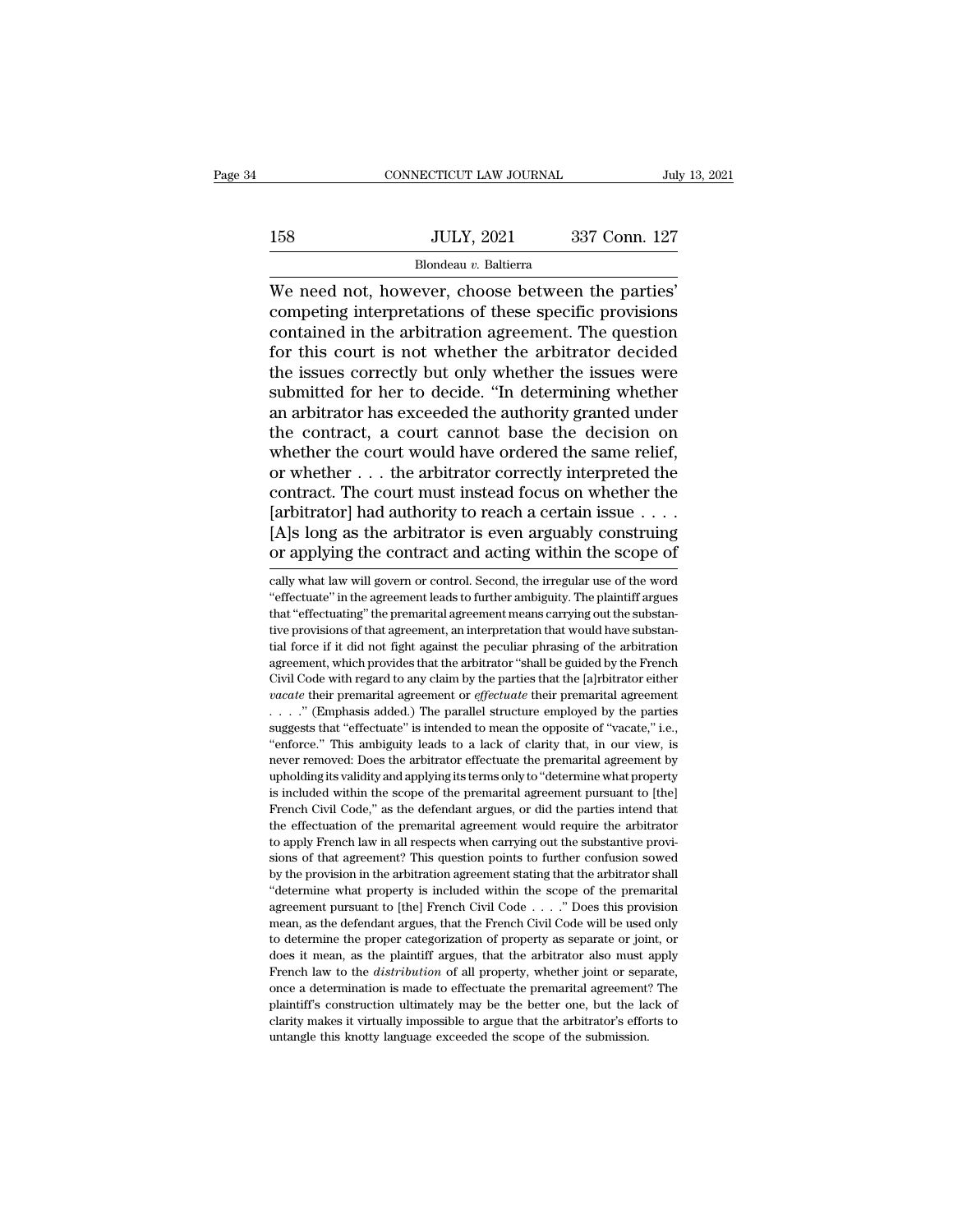Page 35<br>
and CONNECTICUT LAW JOURNAL Page 35<br>
authority, the award must be enforced. The arbitrator's<br>
decision cannot be overturned even if the court is con-<br>
vinced that the arbitrator committed serious error." (Inter- $\begin{array}{ccc}\n 337 \text{ Conn. } 127 & \text{JULY, } 2021 & 159 \\
 \hline\n \text{Blondeau } v. \text{ Baltimore} \\
 \text{authority, the award must be enforced. The arbitrary condition cannot be overturred even if the court is convinced that the arbitrary committed series is error. \end{array}$ 337 Conn. 127 JULY, 2021 159<br>
Blondeau v. Baltierra<br>
authority, the award must be enforced. The arbitrator's<br>
decision cannot be overturned even if the court is con-<br>
vinced that the arbitrator committed serious error.'' 337 Conn. 127 JULY, 2021 159<br>
Blondeau *v*. Baltierra<br>
authority, the award must be enforced. The arbitrator's<br>
decision cannot be overturned even if the court is con-<br>
vinced that the arbitrator committed serious error." *Blondeau v. Baltierra*<br> *pauthority, the award must be enforced. The arbitrator's*<br>
decision cannot be overturned even if the court is con-<br>
vinced that the arbitrator committed serious error." (Inter-<br>
nal quotation mark Blondeau v. Baltierra<br>
authority, the award must be enforced. The arbitrator's<br>
decision cannot be overturned even if the court is con-<br>
vinced that the arbitrator committed serious error." (Inter-<br>
nal quotation marks om authority, the award must be enforced. The arbitrator's<br>decision cannot be overturned even if the court is con-<br>vinced that the arbitrator committed serious error." (Inter-<br>nal quotation marks omitted.) *Comprehensive Orth* decision cannot be overturned even if the court is convinced that the arbitrator committed serious error." (Internal quotation marks omitted.) *Comprehensive Orthopaedics* & *Musculoskeletal Care, LLC* v. *Axtmayer*, 293 C vinced that the arbitrator committed serious error." (Internal quotation marks omitted.) *Comprehensive Ortho-*<br>paedics & Musculoskeletal Care, LLC v. Axtmayer, 293<br>Conn. 748, 755, 980 A.2d 297 (2009). "[A]s long as the<br>a nal quotation marks omitted.) *Comprehensive Ortho-<br>paedics & Musculoskeletal Care, LLC v. Axtmayer*, 293<br>Conn. 748, 755, 980 A.2d 297 (2009). "[A]s long as the<br>arbitrator's remedies were consistent with the agree-<br>ment th paedics & Musculoskeletal Care, LLC v. Axtmayer, 293<br>Conn. 748, 755, 980 A.2d 297 (2009). "[A]s long as the<br>arbitrator's remedies were consistent with the agree-<br>ment they were within the scope of the submission. . . .<br>[T] Conn. 748, 755, 980 A.2d 297 (2009). "[A]s long as the<br>arbitrator's remedies were consistent with the agree-<br>ment they were within the scope of the submission. . . .<br>[T]he court may not engage in fact-finding by provid-<br>i the contract as written.''(Citations omitted; internal quotation marks omitted.) *Harty* v. *Cantor Fitzgerald &* [T]he court may not engage in fact-finding by providing an independent interpretation of the contract, but<br>simply is charged with determining if the arbitrators<br>have ignored their obligation to interpret and to apply<br>the c ing an independent interpretation of the contract, but<br>simply is charged with determining if the arbitrators<br>have ignored their obligation to interpret and to apply<br>the contract as written." (Citations omitted; internal qu simply is charged with determining if the arbitrators<br>have ignored their obligation to interpret and to apply<br>the contract as written." (Citations omitted; internal quo-<br>tation marks omitted.) *Harty* v. *Cantor Fitzgerald* have ignored their obligation to interpret and to apply<br>the contract as written." (Citations omitted; internal quo-<br>tation marks omitted.) *Harty* v. *Cantor Fitzgerald &*<br>*Co.*, supra, 275 Conn. 86; see also *Stratford* v the contract as written." (Citations omitted; internal quotation marks omitted.) *Harty* v. *Cantor Fitzgerald &*<br> *Co.*, supra, 275 Conn. 86; see also *Stratford* v. *Interna-<br>
tional Assn. of Firefighters*, *AFL-CIO*, *L* tation marks omitted.) *Harty* v. *Cantor Fitzgerald &*<br>Co., supra, 275 Conn. 86; see also *Stratford* v. *Interna-<br>tional Assn. of Firefighters, AFL-CIO, Local 998*, 248<br>Conn. 108, 116, 728 A.2d 1063 (1999) ("it is the a Co., supra, 275 Conn. 86; see also *Stratford v. International Assn. of Firefighters, AFL-CIO, Local 998*, 248 Conn. 108, 116, 728 A.2d 1063 (1999) ("it is the arbitrator's judgment that was bargained for and contracted fo tional Assn. of Firefigh<br>Conn. 108, 116, 728 A.2d<br>tor's judgment that was<br>for by the parties, and<br>judgment merely becau<br>agreement or contract a<br>of the arbitrator'').<br>We have no difficulty We have no difficulty answering this question in the firmative. There is no evidence that the arbitrator").<br>We have no difficulty answering this question in the firmative. There is no evidence that the arbitrator and the For by the parties, and we do not substitute our own<br>judgment merely because our interpretation of the<br>agreement or contract at issue might differ from that<br>of the arbitrator").<br>We have no difficulty answering this questio

For by the partics, and we do not substitute our own<br>judgment merely because our interpretation of the<br>agreement or contract at issue might differ from that<br>of the arbitrator").<br>We have no difficulty answering this questio agreement or contract at issue might differ from that<br>agreement or contract at issue might differ from that<br>of the arbitrator").<br>We have no difficulty answering this question in the<br>affirmative. There is no evidence that t expression of the arbitrator").<br>We have no difficulty answering this question in the<br>affirmative. There is no evidence that the arbitrator<br>ignored her obligation to interpret and to apply the<br>arbitration agreement. The arb We have no difficulty answering this question in the affirmative. There is no evidence that the arbitrator ignored her obligation to interpret and to apply the arbitration agreement. The arbitrator carefully considered the We have no difficulty answering this question in the affirmative. There is no evidence that the arbitrator ignored her obligation to interpret and to apply the arbitration agreement. The arbitrator carefully considered the affirmative. There is no evidence that the arbitrator<br>
ignored her obligation to interpret and to apply the<br>
arbitration agreement. The arbitrator carefully consid-<br>
ered the arbitration submission in reaching her award,<br> ignored her obligation to interpret and to apply the<br>arbitration agreement. The arbitrator carefully consid-<br>ered the arbitration submission in reaching her award,<br>as demonstrated by her reference to the contested lan-<br>gua arbitration agreement. The arbitrator carefully considered the arbitration submission in reaching her award, as demonstrated by her reference to the contested language in the arbitration agreement and her explanation that ered the arbitration submission in reaching her award,<br>as demonstrated by her reference to the contested language in the arbitration agreement and her explanation<br>that "both parties are asking this arbitrator and the<br>court as demonstrated by her reference to the contested language in the arbitration agreement and her explanation<br>that "both parties are asking this arbitrator and the<br>court to enforce the premarital agreement in accor-<br>dance wi guage in the arbitration agreement and her explanation<br>that "both parties are asking this arbitrator and the<br>court to enforce the premarital agreement in accor-<br>dance with its terms. Therefore, the controversy between<br>them that "both parties are asking this arbitrator and the<br>court to enforce the premarital agreement in accor-<br>dance with its terms. Therefore, the controversy between<br>them is not as to whether the premarital agreement<br>should b court to enforce the premarital agreement in accordance with its terms. Therefore, the controversy between them is not as to whether the premarital agreement should be enforced but, instead, what the reach of its terms [is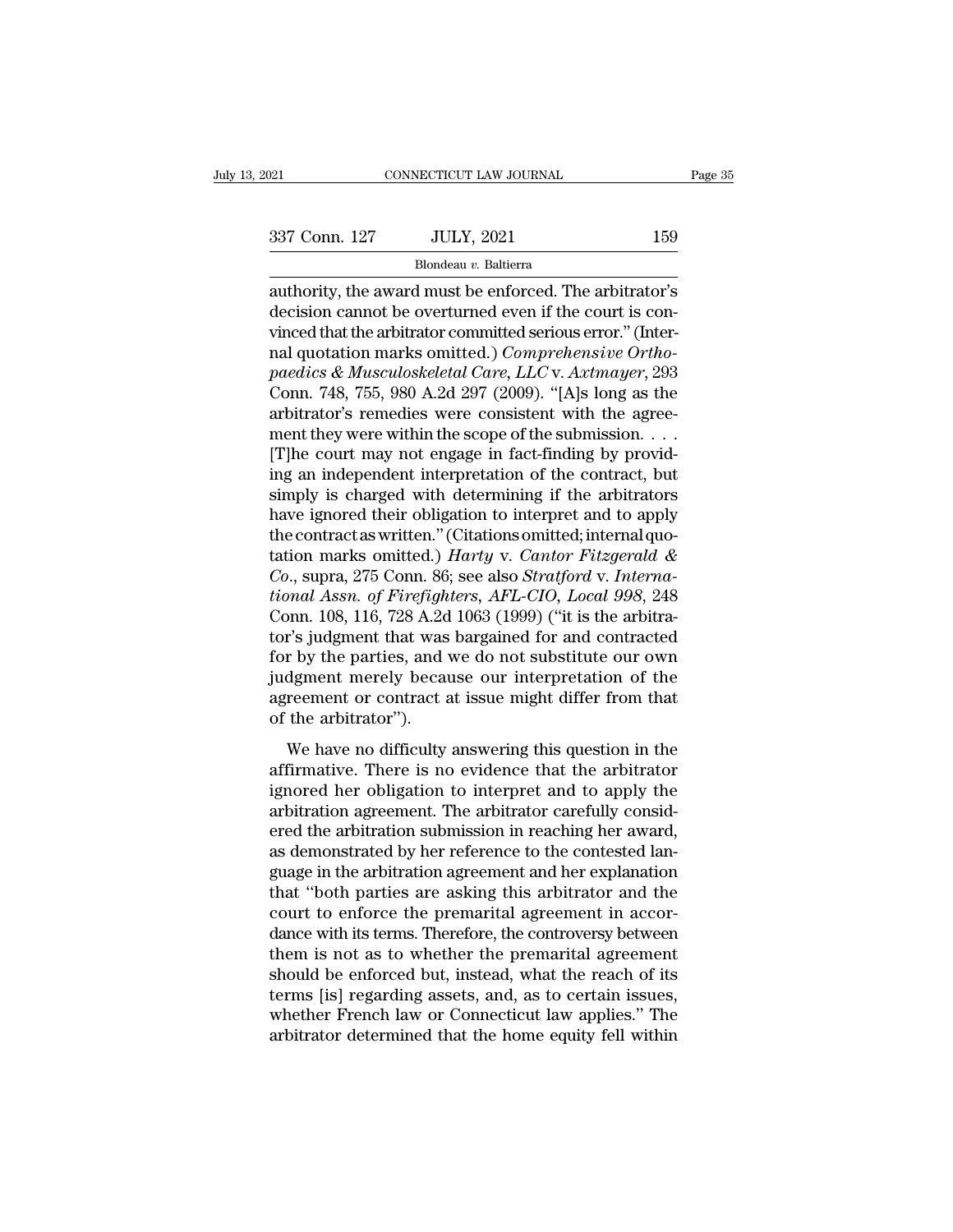|     | CONNECTICUT LAW JOURNAL | July 13, 2021 |
|-----|-------------------------|---------------|
|     |                         |               |
| 160 | <b>JULY, 2021</b>       | 337 Conn. 127 |
|     | Blondeau v. Baltierra   |               |

CONNECTICUT LAW JOURNAL July 13, 2021<br>160 JULY, 2021 337 Conn. 127<br>160 JULY, 2021 337 Conn. 127<br>160 Blondeau v. Baltierra<br>160 Sope of the premarital agreement, as evidenced<br>160 by the arbitrator's reliance on the premarita 160 JULY, 2021 337 Conn. 127<br>Blondeau v. Baltierra<br>the scope of the premarital agreement, as evidenced<br>by the arbitrator's reliance on the premarital agreement<br>to reach her determination that the home was joint<br>proporty bo  $\begin{tabular}{ll} \bf 160 & \tt JULY, 2021 & \tt 337 Conn. 127 \\ \hline \end{tabular} \end{tabular} \begin{tabular}{ll} \bf 160 & \tt JULY, 2021 & \tt 337 Conn. 127 \\ \hline \end{tabular} \end{tabular} \begin{tabular}{ll} \bf 160 & \tt 127 \\ \bf 161 & \tt 272 & \tt 2837 Conn. 127 \\ \bf 185 & \tt 2867 & \tt 2877 & \tt 2887 & \tt 2887 & \tt 2887 & \tt 2887 & \tt 28$ 160 JULY, 2021 337 Conn. 127<br>Blondeau v. Baltierra<br>the scope of the premarital agreement, as evidenced<br>by the arbitrator's reliance on the premarital agreement<br>to reach her determination that the home was joint<br>property be Blondeau v. Baltierra<br>
e scope of the premarital agreement, as evidenced<br>
the arbitrator's reliance on the premarital agreement<br>
reach her determination that the home was joint<br>
operty because it was held in both parties' the scope of the premarital agreement, as evidenced<br>by the arbitrator's reliance on the premarital agreement<br>to reach her determination that the home was joint<br>property because it was held in both parties' names.<br>In compa

the scope of the premarital agreement, as evidenced<br>by the arbitrator's reliance on the premarital agreement<br>to reach her determination that the home was joint<br>property because it was held in both parties' names.<br>In compar by the arbitrator's renance on the premarital agreement<br>to reach her determination that the home was joint<br>property because it was held in both parties' names.<br>In comparing the award to the submission, it is clear<br>that the to reach her determination that the none was joint<br>property because it was held in both parties' names.<br>In comparing the award to the submission, it is clear<br>that the arbitrator fulfilled her obligation to interpret<br>and t In comparing the award to the submission, it is clear<br>that the arbitrator fulfilled her obligation to interpret<br>and to apply the arbitration agreement. See, e.g., *Harty*<br>v. *Cantor Fitzgerald & Co.*, supra, 275 Conn. 85– In comparing the award to the submission, it is clear<br>that the arbitrator fulfilled her obligation to interpret<br>and to apply the arbitration agreement. See, e.g., *Harty*<br>v. *Cantor Fitzgerald & Co.*, supra, 275 Conn. 85– that the arbitrator fulfilled her obligation to interpret<br>and to apply the arbitration agreement. See, e.g., *Harty*<br>v. *Cantor Fitzgerald & Co.*, supra, 275 Conn. 85–86.<br>Although the plaintiff challenges the correctness and to apply the arbitration agreement. See, e.g., *Harty* v. *Cantor Fitzgerald & Co.*, supra, 275 Conn. 85–86.<br>Although the plaintiff challenges the correctness of the arbitrator's interpretation of the arbitration agre v. *Cantor Fitzgerald & Co.*, supra, 275 Conn. 85–86.<br>Although the plaintiff challenges the correctness of the<br>arbitrator's interpretation of the arbitration agreement,<br>it is beyond the scope of our review to substitute ou Although the plaintiff challenges the correctness of the arbitrator's interpretation of the arbitration agreement, it is beyond the scope of our review to substitute our own interpretation of the contract for the arbitrato arbitrator's interpretation of the arbitration agreement,<br>it is beyond the scope of our review to substitute our<br>own interpretation of the contract for the arbitrator's<br>when the arbitrator had fulfilled her obligation to i it is beyond the scope of our review to substitute our<br>own interpretation of the contract for the arbitrator's<br>when the arbitrator had fulfilled her obligation to inter-<br>pret and to apply the agreement. See *AFSCME*, *Coun* own interpretation of the contract for the arbitrator's<br>when the arbitrator had fulfilled her obligation to inter-<br>pret and to apply the agreement. See *AFSCME*, *Council*<br>4, *Local 1303-325* v. *Westbrook*, supra, 309 Con when the arbitrator had fulfilled her obliqued pret and to apply the agreement. See AFS 4, Local 1303-325 v. Westbrook, supra,  $\frac{1}{2}$  Harty v. Cantor Fitzgerald & Co., sup agree with the defendant that the arbitrat not untor Fitzgerald & Co., supra, 85–86. We<br>he defendant that the arbitrator's award did<br>he scope of the parties' submission, and the<br>rred in ruling that it did.<br>C<br>Manifest Disregard of the Law<br>dant next claims that the tria The defendant next claims in an interesting of the particle state and the defendant erred in ruling that it did.<br>C<br>Manifest Disregard of the Law<br>The defendant next claims that the trial court incor-<br>ctly concluded that the

# C<sub>c</sub>

rection and the scope of the parties submission, and the<br>trial court erred in ruling that it did.<br>C<br>Manifest Disregard of the Law<br>The defendant next claims that the trial court incor-<br>rectly concluded that the arbitrator m garded the law and the law the defendant next claims that the trial court incorrectly concluded that the arbitrator manifestly disregarded the law when she distributed the equity in the marital home pursuant to Connecticut C<br>
Manifest Disregard of the Law<br>
The defendant next claims that the trial court incor-<br>
rectly concluded that the arbitrator manifestly disre-<br>
garded the law when she distributed the equity in the<br>
marital home pursuant Manifest Disregard of the Law<br>The defendant next claims that the trial court incor-<br>rectly concluded that the arbitrator manifestly disre-<br>garded the law when she distributed the equity in the<br>marital home pursuant to Conn mannest Distegard of the Law<br>The defendant next claims that the trial court incor-<br>rectly concluded that the arbitrator manifestly disre-<br>garded the law when she distributed the equity in the<br>marital home pursuant to Conne The defendant next claims that the trial court incorrectly concluded that the arbitrator manifestly disregarded the law when she distributed the equity in the marital home pursuant to Connecticut law. In response, the plai rectly concluded that the arbitrator manifestly disregarded the law when she distributed the equity in the marital home pursuant to Connecticut law. In response, the plaintiff argues that the arbitrator manifestly disregar garded the law when she distributed the equity in the<br>marital home pursuant to Connecticut law. In response,<br>the plaintiff argues that the arbitrator manifestly disre-<br>garded the law by not adhering to the choice of law<br>pr marital home pursuant to Connecticut law. In response,<br>the plaintiff argues that the arbitrator manifestly disre-<br>garded the law by not adhering to the choice of law<br>provision in the premarital agreement, which she argues<br> the plaintiff argues that the arbitrator manifestly disregarded the law by not adhering to the choice of law<br>provision in the premarital agreement, which she argues<br>designated French law as governing the distribution of<br>j garded the law by not adhering to the choice of law<br>provision in the premarital agreement, which she argues<br>designated French law as governing the distribution of<br>joint property. Because the arbitrator's determination<br>was provision in the premarital agreement, which she argues<br>designated French law as governing the distribution of<br>joint property. Because the arbitrator's determination<br>was not an "egregious or patently irrational misper-<br>for designated French law as governing the distribution of<br>joint property. Because the arbitrator's determination<br>was not an "egregious or patently irrational misper-<br>formance of duty"; (internal quotation marks omitted)<br>Satur iont property<br>was not an "formance of<br>formance of exaturn Consi<br>Conn. 293, 30<br>defendant that<br>gard the law.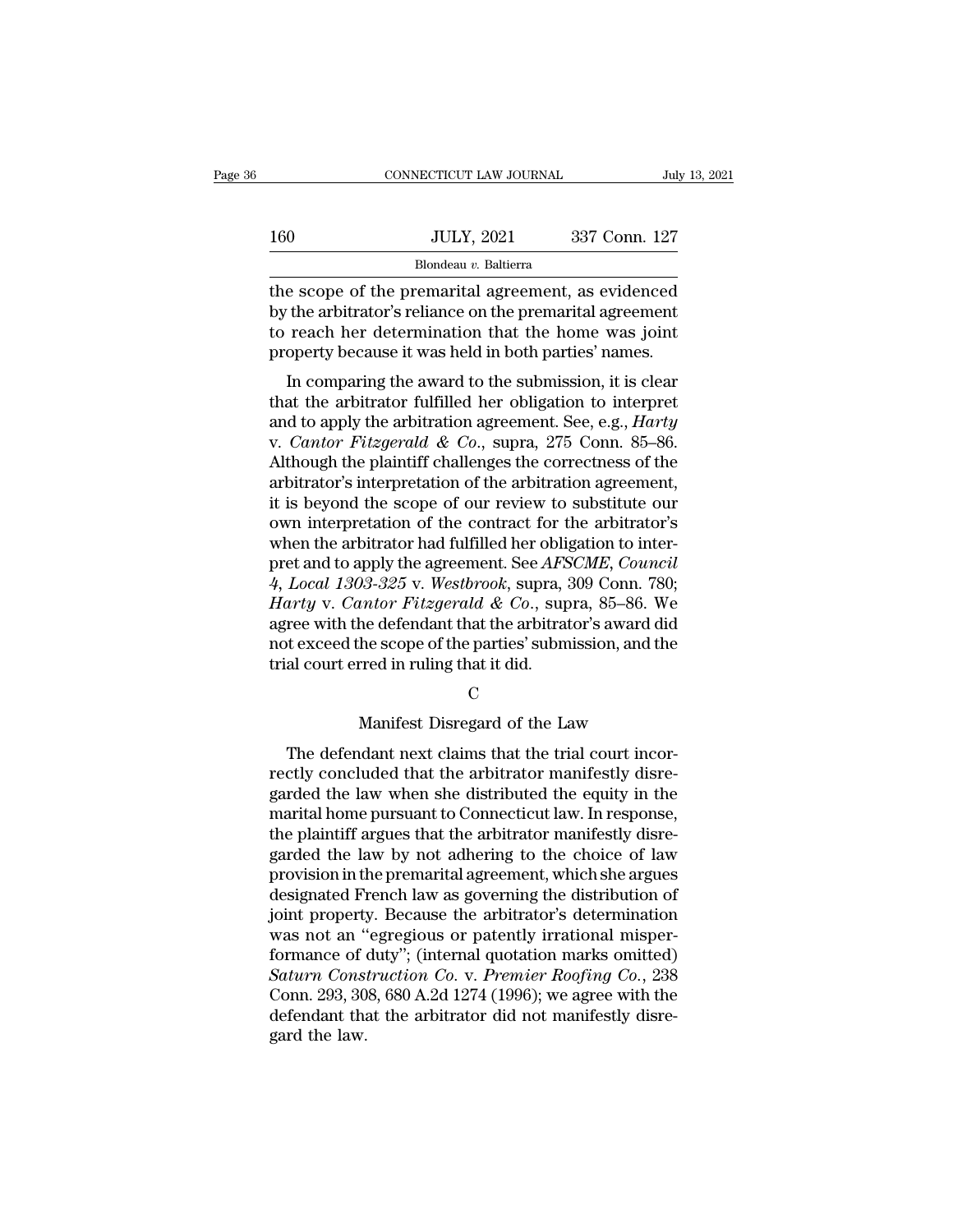July 13, 2021 CONNECTICUT LAW JOURNAL<br>
337 Conn. 127 JULY, 2021 161<br>
Blondeau v. Baltierra<br>
Manifest disregard of the law is an extremely defer-<br>
ential standard of review. "[T]he manifest disregard of<br>
the law ground for ential standard of review. ''[T] and a statemential standard of review. ''[T] he manifest disregard of the law ground for vacating an arbitration award is narrow and should be reserved for gireumstances of an 337 Conn. 127 JULY, 2021 161<br>Blondeau v. Baltierra<br>Manifest disregard of the law is an extremely defer-<br>ential standard of review. "[T]he manifest disregard of<br>the law ground for vacating an arbitration award is nar-<br>row 337 Conn. 127 JULY, 2021 161<br>Blondeau v. Baltierra<br>Manifest disregard of the law is an extremely defer-<br>ential standard of review. "[T]he manifest disregard of<br>the law ground for vacating an arbitration award is nar-<br>row Blondeau v. Baltierra<br>
Manifest disregard of the law is an extremely defer-<br>
ential standard of review. "[T]he manifest disregard of<br>
the law ground for vacating an arbitration award is nar-<br>
row and should be reserved fo Blondeau v. Baltierra<br>
Manifest disregard of the law is an extremely defer-<br>
ential standard of review. "[T]he manifest disregard of<br>
the law ground for vacating an arbitration award is nar-<br>
row and should be reserved fo Manifest disregard of the law is an extremely deferential standard of review. "[T]he manifest disregard of the law ground for vacating an arbitration award is narrow and should be reserved for circumstances of an arbitrato ential standard of review. "[T]he manifest disregard of<br>the law ground for vacating an arbitration award is nar-<br>row and should be reserved for circumstances of an<br>arbitrator's extraordinary lack of fidelity to established the law ground for vacating an arbitration award is nar-<br>row and should be reserved for circumstances of an<br>arbitrator's extraordinary lack of fidelity to established<br>legal principles." (Internal quotation marks omitted.)<br> row and should be reserved for circumstances of an arbitrator's extraordinary lack of fidelity to established legal principles." (Internal quotation marks omitted.)<br>Garrity v.  $McCasey$ , supra, 223 Conn. 10. This level<br>of defe arbitrator's extraordinary lack of fidelity to established<br>legal principles." (Internal quotation marks omitted.)<br>*Garrity* v. *McCaskey*, supra, 223 Conn. 10. This level<br>of deference is appropriate because the parties vol legal principles." (Internal quotation marks omitted.)<br> *Garrity* v. *McCaskey*, supra, 223 Conn. 10. This level<br>
of deference is appropriate because the parties vol-<br>
untarily have chosen arbitration as a means to resolve Garrity v. McCaskey, supra, 223 Conn. 10. This level<br>of deference is appropriate because the parties vol-<br>untarily have chosen arbitration as a means to resolve<br>their legal dispute. See id., 4 ("[w]hen the parties agree<br>t of deference is appropriate because the parties voluntarily have chosen arbitration as a means to resolve<br>their legal dispute. See id., 4 ("[w]hen the parties agree<br>to arbitration and establish the authority of the arbi-<br>t untarily have chosen arbitration as a means to resolve<br>their legal dispute. See id., 4 ("[w]hen the parties agree<br>to arbitration and establish the authority of the arbi-<br>trator through the terms of their submission, the ex their legal dispute. See id., 4 ("[w]hen the parties agree<br>to arbitration and establish the authority of the arbi-<br>trator through the terms of their submission, the extent<br>of our judicial review of the award is delineated to arbitration and establish the authority of the arbitrator through the terms of their submission, the extent<br>of our judicial review of the award is delineated by the<br>scope of the parties' agreement"); see also *Groton* v trator through the terms of their submission, the extent<br>of our judicial review of the award is delineated by the<br>scope of the parties' agreement"); see also *Groton* v.<br>*United Steelworkers of America*, 254 Conn. 35, 51–5 of our judicial review of the award is delineated by the<br>scope of the parties' agreement"); see also *Groton* v.<br>*United Steelworkers of America*, 254 Conn. 35, 51–52,<br>757 A.2d 501 (2000) ("Voluntary arbitration is a metho scope of the parties' agreement"); see also *Groton v.*<br>United Steelworkers of America, 254 Conn. 35, 51–52, 757 A.2d 501 (2000) ("Voluntary arbitration is a method by which parties freely determine that their disputes wi United Steelworkers of America, 254 Conn. 35, 51–52, 757 A.2d 501 (2000) ("Voluntary arbitration is a method by which parties freely determine that their disputes will be resolved, at least in the first instance, not by p 757 A.2d 501 (2000) ("Voluntary arbitration is a method<br>by which parties freely determine that their disputes<br>will be resolved, at least in the first instance, not by<br>public officials such as judges or administrators, but by which parties freely determine that their disputes<br>will be resolved, at least in the first instance, not by<br>public officials such as judges or administrators, but<br>by arbitrators. Our legal system encourages that deter-<br> will be resolved, at least in the first instance, not by<br>public officials such as judges or administrators, but<br>by arbitrators. Our legal system encourages that deter-<br>mination by ordinarily giving great deference to . . . public officials such as judges or administrators, but<br>by arbitrators. Our legal system encourages that deter-<br>mination by ordinarily giving great deference to . . .<br>both the factual and legal determinations of the arbi-<br>t by arbitrators. Our legal system encourages that determination by ordinarily giving great deference to  $\ldots$ .<br>both the factual and legal determinations of the arbitrators." (Citation omitted.)). As an essential component mination by ordinarily giving great deference to . . .<br>both the factual and legal determinations of the arbitrators." (Citation omitted.)). As an essential compo-<br>nent of that choice, they have agreed to bypass the usual<br>a both the factual and legal determinations of the arbi-<br>trators." (Citation omitted.)). As an essential compo-<br>nent of that choice, they have agreed to bypass the usual<br>adjudicative apparatus, including its conventional app trators." (Citation omitted.)). As an essential component of that choice, they have agreed to bypass the usual adjudicative apparatus, including its conventional appellate features, for the advantages that accompany privat nent of that choice, they have agreed to bypass the usual adjudicative apparatus, including its conventional appel-<br>late features, for the advantages that accompany private arbitration. To borrow a phrase from the marriage adjudicative apparatus, including its conventional appellate features, for the advantages that accompany private arbitration. To borrow a phrase from the marriage ceremony, that choice is made "for better or for worse," wh late features, for the advantages that accompany private arbitration. To borrow a phrase from the marriage ceremony, that choice is made "for better or for worse," which, in this context, means that the arbitrator's decisi vate arbitration. To borrow a phrase from the marriage<br>ceremony, that choice is made "for better or for worse,"<br>which, in this context, means that the arbitrator's deci-<br>sion is final and binding unless it is manifestly, o rementy, and entoce is made for seater of for worse,<br>nich, in this context, means that the arbitrator's deci-<br>on is final and binding unless it is manifestly, obvi-<br>sly, and indisputably wrong. Review by a judicial<br>thority *Cantor, in this content, incuts that the distributed sides* is manifestly, obviously, and indisputably wrong. Review by a judicial authority is not forfeited entirely, but it is conducted under a different and far less ri

precedent instructs that three elements and indisputably wrong. Review by a judicial authority is not forfeited entirely, but it is conducted under a different and far less rigorous level of scrutiny. Under this "highly d authority is not forfeited entirely, but it is conducted<br>authority is not forfeited entirely, but it is conducted<br>under a different and far less rigorous level of scrutiny.<br>Under this "highly deferential standard"; *Harty*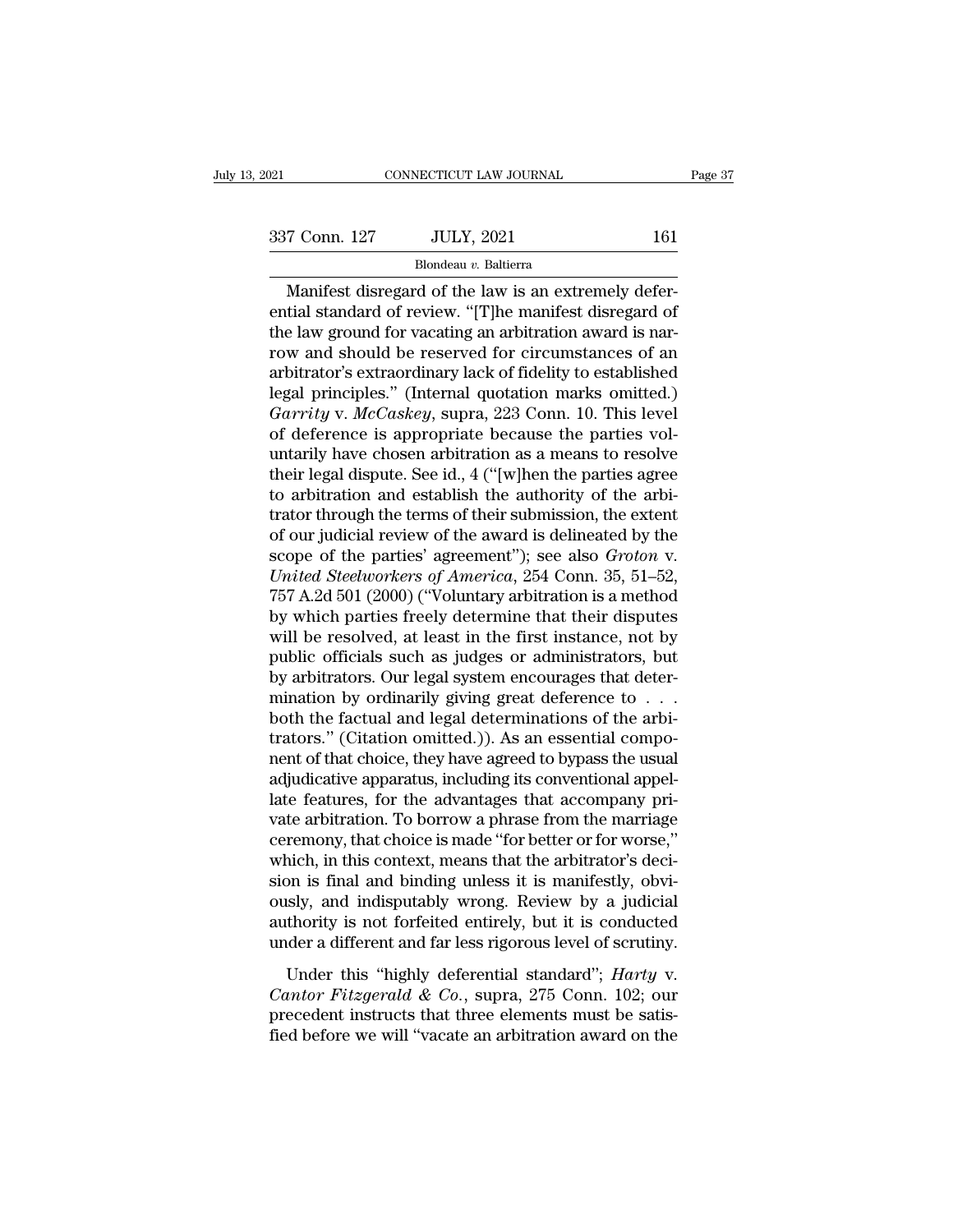# $\begin{tabular}{c} \multicolumn{2}{c|}{\text{CONNECTICUT LAW JOURNAL}} & July 13, 2021 \\ \hline 162 & JULY, 2021 & 337 & Conn. 127 \\ \hline \end{tabular}$

# Blondeau *v.* Baltierra

CONNECTICUT LAW JOURNAL July 13, 2021<br>162 JULY, 2021 337 Conn. 127<br>Blondeau v. Baltierra<br>ground that the arbitration panel manifestly disregarded<br>the law: (1) the error was obvious and capable of being<br>readily and instantl 162 JULY, 2021 337 Conn. 127<br>Blondeau v. Baltierra<br>ground that the arbitration panel manifestly disregarded<br>the law: (1) the error was obvious and capable of being<br>readily and instantly perceived by the average person<br>qual 162 JULY, 2021 337 Conn. 127<br>Blondeau v. Baltierra<br>ground that the arbitration panel manifestly disregarded<br>the law: (1) the error was obvious and capable of being<br>readily and instantly perceived by the average person<br>qua  $\frac{JULY, 2021}{Blondeau \ v. \ Baltierra}$ <br>ground that the arbitration panel manifestly disregarded<br>the law: (1) the error was obvious and capable of being<br>readily and instantly perceived by the average person<br>qualified to serve as an Blondeau v. Baltierra<br>
ground that the arbitration panel manifestly disregarded<br>
the law: (1) the error was obvious and capable of being<br>
readily and instantly perceived by the average person<br>
qualified to serve as an arb Blondeau v. Baltierra<br>ground that the arbitration panel manifestly disregarded<br>the law: (1) the error was obvious and capable of being<br>readily and instantly perceived by the average person<br>qualified to serve as an arbitra ground that the arbitration panel manifestly disregarded<br>the law: (1) the error was obvious and capable of being<br>readily and instantly perceived by the average person<br>qualified to serve as an arbitrator; (2) the arbitratio the law: (1) the error was obvious and capable of being<br>readily and instantly perceived by the average person<br>qualified to serve as an arbitrator; (2) the arbitration<br>panel appreciated the existence of a clearly governing readily and instantly perceived by the average person<br>qualified to serve as an arbitrator; (2) the arbitration<br>panel appreciated the existence of a clearly governing<br>legal principle but decided to ignore it; and (3) the go qualified to serve as an arbitrator; (2) the arbitration<br>panel appreciated the existence of a clearly governing<br>legal principle but decided to ignore it; and (3) the gov-<br>erning law alleged to have been ignored by the arbi panel appreciated the existence of a clearly governing<br>legal principle but decided to ignore it; and (3) the governing law alleged to have been ignored by the arbitration panel is [well-defined], explicit, and clearly<br>appl legal principle but decided to ignore it; and (3) the governing law alleged to have been ignored by the arbitration panel is [well-defined], explicit, and clearly applicable." (Internal quotation marks omitted.) Norwalk Po erning law alleged to have been ignored by the arbitration panel is [well-defined], explicit, and clearly applicable." (Internal quotation marks omitted.) *Norwalk Police Union, Local 1727, Council 15, AFSCME, AFL-CIO v. N* tration panel is [well-defined], explicit, and clearly<br>applicable." (Internal quotation marks omitted.) Nor-<br>walk Police Union, Local 1727, Council 15, AFSCME,<br>AFL-CIO v. Norwalk, 324 Conn. 618, 629, 153 A.3d 1280<br>(2017). applicable." (Internal quotation marks omitted.) *Norwalk Police Union, Local 1727, Council 15, AFSCME, AFL-CIO v. Norwalk,* 324 Conn. 618, 629, 153 A.3d 1280 (2017). "[E]very reasonable presumption and intendment will b *walk Police Union, Local 1727, Council 15, AFSCME,*<br>*AFL-CIO v. Norwalk,* 324 Conn. 618, 629, 153 A.3d 1280<br>(2017). "[E]very reasonable presumption and intendment<br>will be made in favor of the [arbitration] award and of<br>th These elements are not satisfied in the present case.<br>These elements are not satisfied in favor of the [arbitration] award and of<br>e arbitrators' acts and proceedings." (Internal quota-<br>nonmarks omitted.) State v. Connecti (2017). [E]very reasonable presumption and interidirent<br>will be made in favor of the [arbitration] award and of<br>the arbitrators' acts and proceedings." (Internal quota-<br>tion marks omitted.) *State v. Connecticut State Emp* 

will be inade in favor of the [afbitration] award and of<br>the arbitrators' acts and proceedings." (Internal quota-<br>tion marks omitted.) State v. Connecticut State Employ-<br>ees Assn., SEIU Local 2001, supra, 287 Conn. 270.<br>Th the arbitrators acts and proceedings. (Internal quotation marks omitted.) State v. Connecticut State Employ-<br>ees Assn., SEIU Local 2001, supra, 287 Conn. 270.<br>These elements are not satisfied in the present case.<br>This shou read Assonated. J State v. Connectical State Emptoy-<br>ees Assn., SEIU Local 2001, supra, 287 Conn. 270.<br>These elements are not satisfied in the present case.<br>This should come as no surprise to the parties in light<br>of the na Fremch matrimonial contract that incorporates unfamilies that the present case.<br>This should come as no surprise to the parties in light<br>of the nature of the legal issues that they agreed to have<br>determined by the arbitrato These elements are not satisfied in the present case.<br>This should come as no surprise to the parties in light<br>of the nature of the legal issues that they agreed to have<br>determined by the arbitrator—which include questions<br> This should come as no surprise to the parties in light<br>of the nature of the legal issues that they agreed to have<br>determined by the arbitrator—which include questions<br>requiring the interpretation of an opaquely worded,<br>Fr of the nature of the legal issues that they agreed to have<br>determined by the arbitrator—which include questions<br>requiring the interpretation of an opaquely worded,<br>French matrimonial contract that incorporates unfamil-<br>iar determined by the arbitrator—which include questions<br>requiring the interpretation of an opaquely worded,<br>French matrimonial contract that incorporates unfamil-<br>iar provisions of French law submitted to a sole arbitra-<br>tor requiring the interpretation of an opaquely worded,<br>French matrimonial contract that incorporates unfamiliar<br>provisions of French law submitted to a sole arbitrator<br>pursuant to an arbitration agreement, which itself<br>employ French matrimonial contract that incorporates unfamiliar provisions of French law submitted to a sole arbitrator pursuant to an arbitration agreement, which itself<br>employed inexact language providing that the arbitrator sh iar provisions of French law submitted to a sole arbitrator pursuant to an arbitration agreement, which itself<br>employed inexact language providing that the arbitrator shall be "guided" by the relevant French law only<br>in li tor pursuant to an arbitration agreement, which itself<br>employed inexact language providing that the arbitra-<br>tor shall be "guided" by the relevant French law only<br>in limited respects. Under these circumstances, each<br>of the employed inexact language providing that the arbitrator shall be "guided" by the relevant French law only in limited respects. Under these circumstances, each of the parties—knowing that litigation was impending—voluntaril standard. minted respects. Onder these circumstances, each<br>the parties—knowing that litigation was impending—<br>luntarily accepted a real and substantial risk of being<br>sappointed by an outcome with very limited opportu-<br>ty for judicia of the parties—knowing that infigation was impedual<br>voluntarily accepted a real and substantial risk of being<br>disappointed by an outcome with very limited opportu-<br>nity for judicial review under the manifest disregard<br>sta

voluntarily accepted a real and substantial risk of belig<br>disappointed by an outcome with very limited opportu-<br>nity for judicial review under the manifest disregard<br>standard.<br>The premarital agreement provides that, "unle disappointed by an outcome with very immed opportunity for judicial review under the manifest disregard standard.<br>The premarital agreement provides that, "unless there is legal proof to the contrary  $\dots$  [r]eal property a matrix for Judician review under the mannest disregard<br>standard.<br>The premarital agreement provides that, "unless<br>there is legal proof to the contrary  $\dots$  [r]eal property<br>and business assets shall be presumed to belong to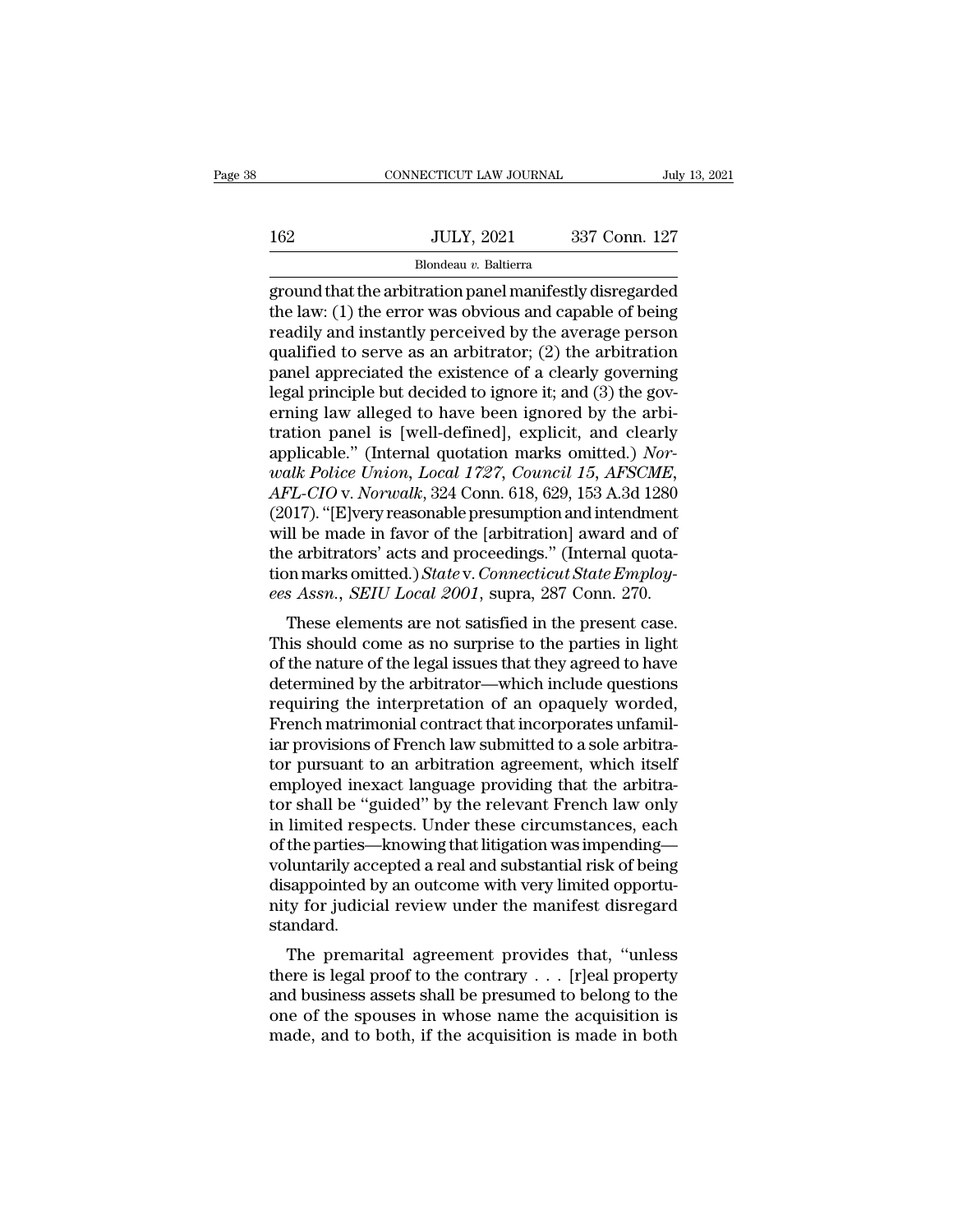Blondeau *v.* Baltierra

Fags CONNECTICUT LAW JOURNAL Pags<br>
337 Conn. 127 JULY, 2021 163<br>
Blondeau v. Baltierra<br>
of their names.'' The arbitrator found that the parties'<br>
marital home was joint property under the premarital<br>
agreement because it w  $\frac{337 \text{ Conn. } 127}{\text{Blondeau } v. \text{ Baltimore}}$  163<br>  $\frac{163}{\text{Blondeau } v. \text{ Baltimore}}$ <br>
of their names." The arbitrator found that the parties'<br>
marital home was joint property under the premarital<br>
agreement because it was acquired in both part  $\frac{337 \text{ Conn. } 127}{\text{Blondeau } v. \text{ Baltimore}}$   $\frac{163}{\text{Blondeau } v. \text{ Baltimore}}$ <br>
of their names." The arbitrator found that the parties' marital home was joint property under the premarital agreement because it was acquired in both parties' na  $\frac{337 \text{ Conn. } 127}{\text{Blondeau } v. \text{ Baltimore}}$   $\frac{163}{\text{Blondeau } v. \text{ Baltimore}}$ <br>
of their names." The arbitrator found that the parties'<br>
marital home was joint property under the premarital<br>
agreement because it was acquired in both parties' Blondeau v. Baltierra<br>
of their names." The arbitrator found that the parties'<br>
marital home was joint property under the premarital<br>
agreement because it was acquired in both parties' names<br>
and neither party had present Blondeau v. Baltierra<br>
of their names." The arbitrator found that the parties'<br>
marital home was joint property under the premarital<br>
agreement because it was acquired in both parties' names<br>
and neither party had present of their names." The arbitrator found that the parties'<br>marital home was joint property under the premarital<br>agreement because it was acquired in both parties' names<br>and neither party had presented evidence to rebut the<br>pr marital home was joint property under the premarital<br>agreement because it was acquired in both parties' names<br>and neither party had presented evidence to rebut the<br>presumption of joint ownership. Because we do not<br>review a agreement because it was acquired in both parties' names<br>and neither party had presented evidence to rebut the<br>presumption of joint ownership. Because we do not<br>review an arbitrator's award under an unrestricted sub-<br>missi and neither party had presented evidence to rebut the<br>presumption of joint ownership. Because we do not<br>review an arbitrator's award under an unrestricted sub-<br>mission for errors of law or fact; *Harty* v. *Cantor Fitz-*<br> presumption of joint ownership. Because we do not<br>review an arbitrator's award under an unrestricted sub-<br>mission for errors of law or fact; *Harty* v. *Cantor Fitz-*<br>*gerald* & *Co.*, supra, 275 Conn. 80; we will not dist review an arbitrator's award under an unrestricted sub-<br>mission for errors of law or fact; *Harty* v. *Cantor Fitz-*<br>*gerald* & *Co.*, supra, 275 Conn. 80; we will not disturb<br>the arbitrator's finding, uncontested by the p mission for errors of law or fact; *Harty* v. *Cantor Fitzgerald & Co.*, supra, 275 Conn. 80; we will not disturb<br>the arbitrator's finding, uncontested by the parties, that<br>there was no evidence directly or expressly rebu *gerald & Co.*, supra, 275 Conn. 80; we will not disturb<br>the arbitrator's finding, uncontested by the parties, that<br>there was no evidence directly or expressly rebutting<br>the agreement's presumption of joint ownership; nor the arbitrator's finding, uncontested by the parties, that<br>there was no evidence directly or expressly rebutting<br>the agreement's presumption of joint ownership; nor<br>will we disturb the arbitrator's resulting classification there was no evidence directly or expressly rebutting<br>the agreement's presumption of joint ownership; nor<br>will we disturb the arbitrator's resulting classification of<br>the home as joint property under the premarital agree-<br> the agreement's presumption of joint ownership; nor will we disturb the arbitrator's resulting classification of the home as joint property under the premarital agreement. The arbitrator's determination that the home equit will we disturb the arbitrator's resulting classification of<br>the home as joint property under the premarital agree-<br>ment. The arbitrator's determination that the home<br>equity was joint property under the premarital agree-<br>m the home as joint property under the premarital agreement. The arbitrator's determination that the home<br>equity was joint property under the premarital agreement demonstrated careful consideration of the terms<br>of the agreem ment. The arbitrator's determination that the home<br>equity was joint property under the premarital agree-<br>ment demonstrated careful consideration of the terms<br>of the agreement, aided, as the arbitrator deemed perti-<br>nent, b equity was joint property under the premarital agreement demonstrated careful consideration of the terms of the agreement, aided, as the arbitrator deemed pertinent, by the testimony of the parties' expert witnesses on Fre ment demonstrated careful consideration of the terms<br>of the agreement, aided, as the arbitrator deemed perti-<br>nent, by the testimony of the parties' expert witnesses<br>on French law. The arbitration award did not constitute<br> 11. In French law. The arbitration award did not constitute<br>
"egregious or patently irrational rejection of clearly<br>
introlling legal principles" constituting a manifest dis-<br>
gard of the law. *Garrity* v. *McCaskey*, supra, 2 on French law. The arbitration award did not constitute<br>an "egregious or patently irrational rejection of clearly<br>controlling legal principles" constituting a manifest dis-<br>regard of the law.  $Garrity$  v.  $McCaskey$ , supra, 223 C

an "egregious or patently inational rejection or clearly<br>controlling legal principles" constituting a manifest dis-<br>regard of the law.  $Garrity$  v.  $McCaskey$ , supra, 223 Conn.<br>11.<br>The plaintiff argues that the arbitrator manifes controlling legal principles constituting a maillest dis-<br>regard of the law.  $Garrity$  v.  $McCaskey$ , supra, 223 Conn.<br>11.<br>The plaintiff argues that the arbitrator manifestly dis-<br>regarded the choice of law provision in the prema The plaintiff argues that the arbitrator manifestly dis-<br>regarded the choice of law provision in the premarital<br>agreement, which "designate[d], as the law to be appli-<br>cable to their matrimonial regime, the French law<br> $\dots$ expanded the choice of law provision in the premarital<br>greement, which "designate[d], as the law to be appli-<br>able to their matrimonial regime, the French law<br> $\dots$ "<sup>26</sup> Typically, a claim that the arbitrator has mani-<br><sup>26</sup> agreement, which "designate[d], as the law to be applicable to their matrimonial regime, the French law ...."<sup>26</sup> Typically, a claim that the arbitrator has mani-<br><sup>26</sup> The plaintiff also argues that the arbitrator manifes

cable to their matrimonial regime, the French law  $\cdots$ <sup>726</sup> Typically, a claim that the arbitrator has mani-<br><sup>26</sup> The plaintiff also argues that the arbitrator manifestly disregarded the choice of law provision in the ar  $\cdots$ <sup>226</sup> Typically, a claim that the arbitrator has mani-<br><sup>26</sup> The plaintiff also argues that the arbitrator manifestly disregarded the choice of law provision in the arbitration agreement. As we discussed in part III B  $\frac{1}{26}$  The plaintiff also argues that the at formulation in the at formulation  $\frac{1}{26}$  The plaintiff also argues that the arbitration agreement. As we discussed in part III B of this opinion, the choice of law prov <sup>26</sup> The plaintiff also argues that the arbitrator manifestly disregarded the choice of law provision in the arbitration agreement. As we discussed in part III B of this opinion, the choice of law provision in the arbitra choice of law provision in the arbitration agreement. As we discussed in part III B of this opinion, the choice of law provision in the arbitration agreement was ambiguous and arguably inapplicable to the question of how t part III B of this opinion, the choice of law provision in the arbitration agreement was ambiguous and arguably inapplicable to the question of how to distribute joint property. For this reason, the provision was not "[we agreement was ambiguous and arguably inapplicable to the question of how<br>to distribute joint property. For this reason, the provision was not "[well-<br>defined], explicit, and clearly applicable"; (internal quotation marks o to distribute joint property. For this reason, the provision was not "[welldefined], explicit, and clearly applicable"; (internal quotation marks omitted)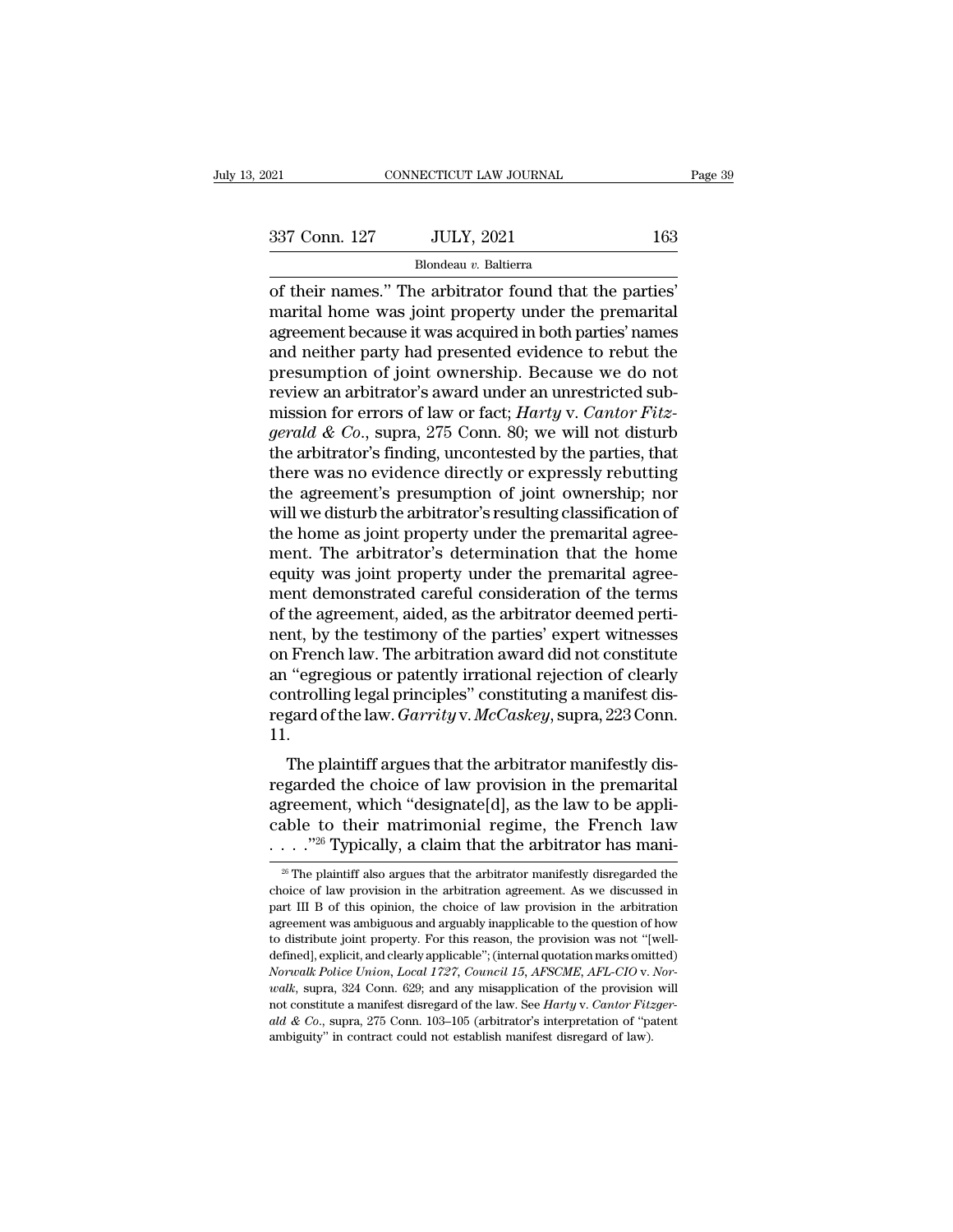# $\begin{tabular}{c} \multicolumn{1}{c|}{\text{CONNECTICUT LAW JOURNAL}} & July 13, 2021\\ \hline \end{tabular}$   $\begin{tabular}{c} \multicolumn{1}{c|}{\text{JULY, 2021}}\\ \multicolumn{1}{c|}{\text{Blondeau $v$. Baltierra}}\\ \hline \end{tabular}$

### Blondeau *v.* Baltierra

Festly disregarded the law depends on some applicable<br>tatutory provision or common-law rule that the arbitrater is claimed to bave orgatiously ispected. See a 3 164 JULY, 2021 337 Conn. 127<br>Blondeau v. Baltierra<br>festly disregarded the law depends on some applicable<br>statutory provision or common-law rule that the arbitra-<br>tor is claimed to have egregiously ignored. See, e.g.,<br>Board 164 JULY, 2021 337 Conn. 127<br>Blondeau v. Baltierra<br>festly disregarded the law depends on some applicable<br>statutory provision or common-law rule that the arbitra-<br>tor is claimed to have egregiously ignored. See, e.g.,<br>*Boa Blondeau v. Baltierra*<br> *Blondeau v. Baltierra*<br> **Estly disregarded the law depends on some applicable**<br> **statutory provision or common-law rule that the arbitra-**<br> **tor is claimed to have egregiously ignored. See, e.g.,** Blondeau v. Baltierra<br>
festly disregarded the law depends on some applicable<br>
statutory provision or common-law rule that the arbitra-<br>
tor is claimed to have egregiously ignored. See, e.g.,<br> *Board of Education v. New Mi* festly disregarded the law depends on some applicable<br>statutory provision or common-law rule that the arbitra-<br>tor is claimed to have egregiously ignored. See, e.g.,<br>*Board of Education v. New Milford Education Assn.*,<br>331 statutory provision or common-law rule that the arbitrator is claimed to have egregiously ignored. See, e.g., *Board of Education v. New Milford Education Assn.*, 331 Conn. 524, 531, 205 A.3d 552 (2019) (claimed manifest d tor is claimed to have egregiously ignored. See, e.g.,<br>Board of Education v. New Milford Education Assn.,<br>331 Conn. 524, 531, 205 A.3d 552 (2019) (claimed mani-<br>fest disregard of collateral estoppel and res judicata<br>doctri Board of Education v. New Milford Education Assn.,<br>331 Conn. 524, 531, 205 A.3d 552 (2019) (claimed manifest disregard of collateral estoppel and res judicata<br>doctrines); *Economos* v. *Liljedahl Bros.*, *Inc.*, 279 Conn.<br> 331 Conn. 524, 531, 205 A.3d 552 (2019) (claimed manifest disregard of collateral estoppel and res judicata<br>doctrines); *Economos* v. *Liljedahl Bros.*, *Inc.*, 279 Conn.<br>300, 308, 901 A.2d 1198 (2006) (claimed manifest di fest disregard of collateral estoppel and res judicata<br>doctrines); *Economos* v. *Liljedahl Bros.*, *Inc.*, 279 Conn.<br>300, 308, 901 A.2d 1198 (2006) (claimed manifest disre-<br>gard of Home Improvement Act, General Statutes § doctrines); *Economos* v. *Liljedahl Bros.*, *Inc.*, 279 Conn.<br>300, 308, 901 A.2d 1198 (2006) (claimed manifest disregard of Home Improvement Act, General Statutes § 20-<br>429 (a)); *Saturn Construction Co. v. Premier Roofin* 300, 308, 901 A.2d 1198 (2006) (claimed manifest disregard of Home Improvement Act, General Statutes § 20-<br>429 (a)); *Saturn Construction Co.* v. *Premier Roofing*<br>*Co.*, supra, 238 Conn. 305–306 (claimed manifest dis-<br>reg gard of Home Improvement Act, General Statutes § 20-<br>429 (a)); *Saturn Construction Co.* v. *Premier Roofing*<br>*Co.*, supra, 238 Conn. 305–306 (claimed manifest dis-<br>regard of statutory notice requirement under General<br>Stat 429 (a)); *Saturn Construction Co.* v. *Premier Roofing Co.*, supra, 238 Conn. 305–306 (claimed manifest dis-<br>regard of statutory notice requirement under General<br>Statutes § 49-41a); *Garrity v. McCaskey*, supra, 223<br>Conn *Co.*, supra, 238 Conn. 305–306 (claimed manifest dis-<br>regard of statutory notice requirement under General<br>Statutes § 49-41a); *Garrity* v. *McCaskey*, supra, 223<br>Conn. 11–12 (claimed manifest disregard of federal and<br>st regard of statutory notice requirement under General<br>Statutes § 49-41a); *Garrity* v. *McCaskey*, supra, 223<br>Conn. 11–12 (claimed manifest disregard of federal and<br>state statutes of limitations). Here, the plaintiff argue Statutes § 49-41a); *Garrity* v. *McCaskey*, supra, 223<br>Conn. 11–12 (claimed manifest disregard of federal and<br>state statutes of limitations). Here, the plaintiff argues<br>that the arbitrator manifestly disregarded a bindin Conn. 11–12 (claimed manifest disregard of federal and<br>state statutes of limitations). Here, the plaintiff argues<br>that the arbitrator manifestly disregarded a binding, con-<br>tractual choice of law provision in the premarit state statutes of limitations). Here, the plaintiff argues<br>that the arbitrator manifestly disregarded a binding, con-<br>tractual choice of law provision in the premarital agree-<br>ment executed by the parties. We disagree that that the arbitrator manifestly disregarded a binding, contractual choice of law provision in the premarital agreement executed by the parties. We disagree that "[t]he exceptionally high burden for proving a claim of manife tractual choice of law provision in<br>ment executed by the parties. We<br>exceptionally high burden for prc<br>fest disregard of the law under §<br>in the present case. (Internal quot<br>*State* v. *Connecticut State Employ*<br>2001, supra The arbitrator's decision to distribute the home equity<br>
reptionally high burden for proving a claim of manist disregard of the law under  $\S$  52-418 (a) (4)" is met<br>
the present case. (Internal quotation marks omitted.)<br> exceptionary right statical for proving a claim of main<br>fest disregard of the law under § 52-418 (a) (4)" is met<br>in the present case. (Internal quotation marks omitted.)<br>*State* v. Connecticut State Employees Assn., SEIU

determinations, namely, (1) here is present assembled.)<br>
and the present case. (Internal quotation marks omitted.)<br>
and the present state Employees Assn., SEIU Local<br>
2001, supra, 287 Conn. 280.<br>
The arbitrator's decision and the present case. (Internal quotation manks sinuscal.)<br>
State v. Connecticut State Employees Assn., SEIU Local<br>
2001, supra, 287 Conn. 280.<br>
The arbitrator's decision to distribute the home equity<br>
pursuant to Connect 2001, supra, 287 Conn. 280.<br>
The arbitrator's decision to distribute the home equity<br>
pursuant to Connecticut law was based on two related<br>
determinations, namely, (1) her interpretation and<br>
application of the provisions The arbitrator's decision to distribute the home equity<br>pursuant to Connecticut law was based on two related<br>determinations, namely, (1) her interpretation and<br>application of the provisions in the premarital agree-<br>ment go The arbitrator's decision to distribute the home equity<br>pursuant to Connecticut law was based on two related<br>determinations, namely, (1) her interpretation and<br>application of the provisions in the premarital agree-<br>ment go pursuant to Connecticut law was based on two related<br>determinations, namely, (1) her interpretation and<br>application of the provisions in the premarital agree-<br>ment governing the classification of the home as joint<br>property determinations, namely, (1) her interpretation and<br>application of the provisions in the premarital agree-<br>ment governing the classification of the home as joint<br>property, and (2) her conclusion that the separation of<br>prope application of the provisions in the premarital agreement governing the classification of the home as joint property, and (2) her conclusion that the separation of property "matrimonial regime" chosen by the parties did no ment governing the classification of the home as joint<br>property, and (2) her conclusion that the separation of<br>property "matrimonial regime" chosen by the parties<br>did not designate French law to govern the distribution<br>of property, and (2) her conclusion that the separation of<br>property "matrimonial regime" chosen by the parties<br>did not designate French law to govern the distribution<br>of joint property. The arbitrator identified a number of<br>g property "matrimonial regime" chosen by the parties<br>did not designate French law to govern the distribution<br>of joint property. The arbitrator identified a number of<br>gaps in the premarital agreement that led her to con-<br>clu did not designate French law to govern the distribution<br>of joint property. The arbitrator identified a number of<br>gaps in the premarital agreement that led her to con-<br>clude that it did not explicitly designate the law gov-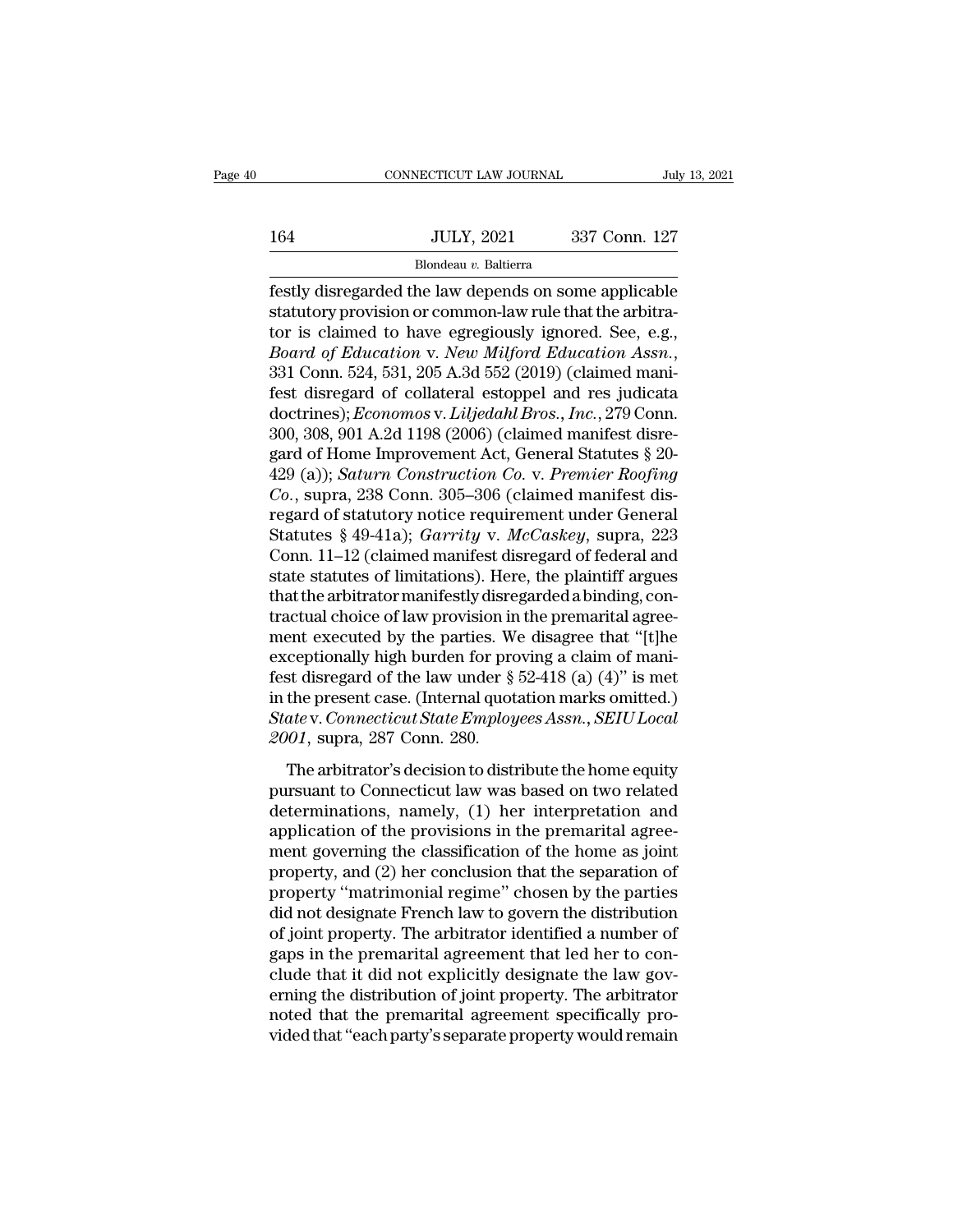| 2021          | CONNECTICUT LAW JOURNAL                                                                                                                                              | Page 41 |
|---------------|----------------------------------------------------------------------------------------------------------------------------------------------------------------------|---------|
| 337 Conn. 127 | <b>JULY, 2021</b>                                                                                                                                                    | 165     |
|               | Blondeau v. Baltierra                                                                                                                                                |         |
|               | the separate property of its owner and belong exclu-<br>sively to that party in the event of a dissolution of [the]<br>marriage," The agreement however contained no |         |

337 Conn. 127 JULY, 2021 165<br>Blondeau v. Baltierra<br>the separate property of its owner and belong exclusively to that party in the event of a dissolution of [the]<br>marriage." The agreement, however, contained no  $\frac{337 \text{ Conn. } 127}{\text{Blondeau } v. \text{ Baltimore}}$   $\frac{165}{\text{Blondeau } v. \text{ Baltimore}}$ <br>
the separate property of its owner and belong exclusively to that party in the event of a dissolution of [the]<br>
marriage.'' The agreement, however, contained no<br> 337 Conn. 127 JULY, 2021 165<br>Blondeau v. Baltierra<br>the separate property of its owner and belong exclu-<br>sively to that party in the event of a dissolution of [the]<br>marriage." The agreement, however, contained no<br>equally e Blondeau *v.* Baltierra<br>
the separate property of its owner and belong exclusively to that party in the event of a dissolution of [the]<br>
marriage." The agreement, however, contained no<br>
equally explicit provision for the d Blondeau v. Baltierra<br>
the separate property of its owner and belong exclu-<br>
sively to that party in the event of a dissolution of [the]<br>
marriage." The agreement, however, contained no<br>
equally explicit provision for the the separate property of its owner and belong exclusively to that party in the event of a dissolution of [the] marriage." The agreement, however, contained no equally explicit provision for the division of joint property. sively to that party in the event of a dissolution of [the]<br>marriage." The agreement, however, contained no<br>equally explicit provision for the division of joint prop-<br>erty. Indeed, the only other mention in the premarital<br> marriage." The agreement, however, contained no<br>equally explicit provision for the division of joint prop-<br>erty. Indeed, the only other mention in the premarital<br>agreement of how property would be treated upon the<br>dissolut equally explicit provision for the division of joint property. Indeed, the only other mention in the premarital agreement of how property would be treated upon the dissolution of the marriage appeared in a single paragraph erty. Indeed, the only other mention in the premarital<br>agreement of how property would be treated upon the<br>dissolution of the marriage appeared in a single para-<br>graph, which provided: "At the time of the dissolution<br>of th agreement of how property would be treated upon the<br>dissolution of the marriage appeared in a single para-<br>graph, which provided: "At the time of the dissolution<br>of the marriage, the spouses or their heirs and repre-<br>senta dissolution of the marriage appeared in a single paragraph, which provided: "At the time of the dissolution of the marriage, the spouses or their heirs and representatives shall take back all items for which they can prove graph, which provided: "At the time of the dissolution<br>of the marriage, the spouses or their heirs and repre-<br>sentatives shall take back all items for which they can<br>prove being the owners by title, use, mark or invoice.<br>A of the marriage, the spouses or their heirs and repre-<br>sentatives shall take back all items for which they can<br>prove being the owners by title, use, mark or invoice.<br>All items over which no right of ownership can be proven sentatives shall take back all items for which they can<br>prove being the owners by title, use, mark or invoice.<br>All items over which no right of ownership can be proven<br>shall be deemed to belong automatically and indivisibl prove being the owners by title, use, mark or invoice.<br>All items over which no right of ownership can be proven<br>shall be deemed to belong automatically and indivisibly<br>to each one of the spouses, in equal parts." Thus, the All items over which no right of ownership<br>shall be deemed to belong automatically<br>to each one of the spouses, in equal parts.<br>marital agreement provided for the dis<br>divorce of separate property and prop<br>no owner could be an be decided to belong addomatedary and matchesty,<br>each one of the spouses, in equal parts." Thus, the pre-<br>arital agreement provided for the distribution upon<br>vorce of separate property and property for which<br>owner could to cach one of all spoases, in equal parts. Thus, all pre-<br>marital agreement provided for the distribution upon<br>divorce of separate property and property for which<br>no owner could be established but contained no similar<br>pro

The arbitrator of the distribution appearance of separate property and property for which no owner could be established but contained no similar provision regarding joint property.<br>Finding no explicit directive in the prem molecular discree of separate property and property for which<br>no owner could be established but contained no similar<br>provision regarding joint property.<br>Finding no explicit directive in the premarital agree-<br>ment for the d provision regarding joint property.<br>
Finding no explicit directive in the premarital agreement for the distribution of joint property upon divorce,<br>
the arbitrator then queried whether the agreement provided for a choice o Finding no explicit directive in the premarital agreement for the distribution of joint property upon divorce,<br>the arbitrator then queried whether the agreement pro-<br>vided for a choice of law governing the distribution of Finding no explicit directive in the premarital agreement for the distribution of joint property upon divorce, the arbitrator then queried whether the agreement provided for a choice of law governing the distribution of j ment for the distribution of joint property upon divorce,<br>the arbitrator then queried whether the agreement pro-<br>vided for a choice of law governing the distribution of<br>joint property. The arbitrator explained: "The [prema the arbitrator then queried whether the agreement pro-<br>vided for a choice of law governing the distribution of<br>joint property. The arbitrator explained: "The [premari-<br>tal] agreement does . . . explicitly choose French law vided for a choice of law governing the distribution of<br>joint property. The arbitrator explained: "The [premari-<br>tal] agreement does . . . explicitly choose French law<br>to govern the parties' relationship during the term of joint property. The arbitrator explained: "The [premarital] agreement does . . . explicitly choose French law<br>to govern the parties' relationship during the term of<br>their marriage. In article I of [that] agreement, the pa tall agreement does . . . explicitly choose French law<br>to govern the parties' relationship during the term of<br>their marriage. In article I of [that] agreement, the par-<br>ties 'designate[d], as the law to be applicable *to* to govern the parties' relationship during the term of<br>their marriage. In article I of [that] agreement, the par-<br>ties 'designate[d], as the law to be applicable *to their*<br>matrimonial regime, the French law,' and 'adopt[ their marriage. In article I of [that] agreement, the parties 'designate[d], as the law to be applicable *to their* matrimonial regime, the French law,' and 'adopt[ed] as the basis for their union the regime of the separa ties 'designate[d], as the law to be applicable to their matrimonial regime, the French law,' and 'adopt[ed] as the basis for their union the regime of the separation of property, as  $\dots$  established by [the French Civil matrimonial regime, the French law,' and 'adopt[ed]<br>as the basis for their union the regime of the separation<br>of property, as  $\ldots$  established by [the French Civil<br>Code].'  $\ldots$  During their marriage, the parties were to as the basis for their union the regime of the separation<br>of property, as  $\ldots$  established by [the French Civil<br>Code].'  $\ldots$  During their marriage, the parties were to<br>manage their property and answer for their own debt of property, as . . . established by [the French Civil Code].' . . . During their marriage, the parties were to manage their property and answer for their own debts under the French regime of separation. . . . The [premari Code].' . . . During their marriage, the parties were to manage their property and answer for their own debts under the French regime of separation. . . . The [premarital] agreement does not, however, include a similar cho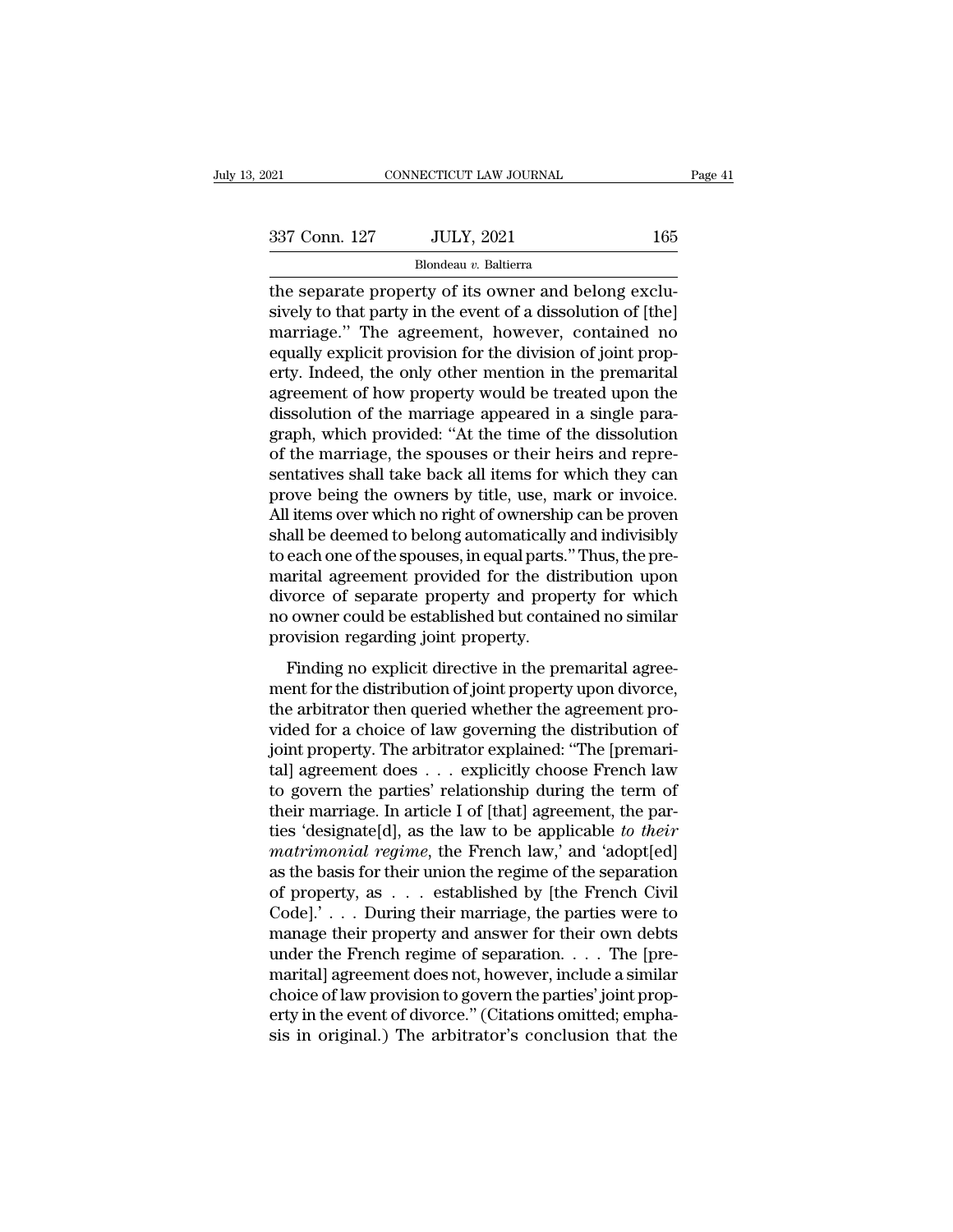|     | CONNECTICUT LAW JOURNAL | July 13, 2021 |
|-----|-------------------------|---------------|
|     |                         |               |
| 166 | <b>JULY, 2021</b>       | 337 Conn. 127 |
|     | Blondeau v. Baltierra   |               |

CONNECTICUT LAW JOURNAL July 13, 202<br>
166 JULY, 2021 337 Conn. 127<br>
Blondeau v. Baltierra<br>
distribution of joint property upon dissolution was not<br>
a subject within the "matrimonial regime" referred to<br>
by the propertial a 166 JULY, 2021 337 Conn. 127<br>Blondeau v. Baltierra<br>distribution of joint property upon dissolution was not<br>a subject within the "matrimonial regime" referred to<br>by the premarital agreement was supported in part by<br>hor find  $\frac{166}{\text{Blondeau } v. \text{ Baltimore}}$   $\frac{337 \text{ Conn. } 127}{\text{Blondeau } v. \text{ Baltimore}}$ <br>
distribution of joint property upon dissolution was not<br>
a subject within the "matrimonial regime" referred to<br>
by the premarital agreement was supported in par  $\frac{JULY, 2021}{Blondeau v.$  Baltierra<br>distribution of joint property upon dissolution was not<br>a subject within the "matrimonial regime" referred to<br>by the premarital agreement was supported in part by<br>her finding that, "[h]isto Blondeau  $v$ . Baltierra<br>
distribution of joint property upon dissolution was not<br>
a subject within the "matrimonial regime" referred to<br>
by the premarital agreement was supported in part by<br>
her finding that, "[h]istorica spondear v. Batteria<br>distribution of joint property upon dissolution was not<br>a subject within the "matrimonial regime" referred to<br>by the premarital agreement was supported in part by<br>her finding that, "[h]istorically, [a distribution of joint property upon dissolution was not<br>a subject within the "matrimonial regime" referred to<br>by the premarital agreement was supported in part by<br>her finding that, "[h]istorically, [a French marital con-<br>t a subject within the "matrimonial regime" referred to<br>by the premarital agreement was supported in part by<br>her finding that, "[h]istorically, [a French marital con-<br>tract's] purpose was to govern the relationship of the<br>sp by the premarital agreement was supported in part by<br>her finding that, "[h]istorically, [a French marital con-<br>tract's] purpose was to govern the relationship of the<br>spouses during their marriage and to make provisions<br>for her finding that, "[h]istorically, [a French marital con-<br>tract's] purpose was to govern the relationship of the<br>spouses during their marriage and to make provisions<br>for the eventuality of death—not the eventuality of<br>divo tract's] purpose was to govern the relationship of the<br>spouses during their marriage and to make provisions<br>for the eventuality of death—not the eventuality of<br>divorce. Only in more recent times have French mar-<br>ital contr spouses during their marriage and to make provisions<br>for the eventuality of death—not the eventuality of<br>divorce. Only in more recent times have French mar-<br>ital contracts also been used to define the rights of the<br>spouses for the eventuality of death—not the eventuality of<br>divorce. Only in more recent times have French mar-<br>ital contracts also been used to define the rights of the<br>spouses in the event of either death or divorce." The<br>uncert I contracts also been used to define the rights of the<br>ouses in the event of either death or divorce." The<br>certainty of the historical tradition, when combined<br>th the textual ambiguity in the premarital agreement<br>elf, unde spouses in the event of either death or divorce." The uncertainty of the historical tradition, when combined with the textual ambiguity in the premarital agreement itself, undermines the plaintiff's claim of manifest error

uncertainty of the historical tradition, when combined<br>with the textual ambiguity in the premarital agreement<br>itself, undermines the plaintiff's claim of manifest error.<br>The plaintiff claims that the arbitrator improperly<br> with the textual ambiguity in the premarital agreement<br>itself, undermines the plaintiff's claim of manifest error.<br>The plaintiff claims that the arbitrator improperly<br>construed the choice of law provision in the premari-<br>t itself, undermines the plaintiff's claim of manifest error.<br>The plaintiff claims that the arbitrator improperly<br>construed the choice of law provision in the premari-<br>tal agreement to be inapplicable to the distribution of<br> The plaintiff claims that the arbitrator improperly<br>construed the choice of law provision in the premari-<br>tal agreement to be inapplicable to the distribution of<br>joint property upon dissolution of the parties' marriage.<br>Es The plaintiff claims that the arbitrator improperly<br>construed the choice of law provision in the premari-<br>tal agreement to be inapplicable to the distribution of<br>joint property upon dissolution of the parties' marriage.<br>Es construed the choice of law provision in the premari-<br>tal agreement to be inapplicable to the distribution of<br>joint property upon dissolution of the parties' marriage.<br>Essentially, the plaintiff takes issue with the arbitr tal agreement to be inapplicable to the distribution of<br>joint property upon dissolution of the parties' marriage.<br>Essentially, the plaintiff takes issue with the arbitra-<br>tor's interpretation of the meaning and extent of t joint property upon dissolution of the parties' marriage.<br>Essentially, the plaintiff takes issue with the arbitra-<br>tor's interpretation of the meaning and extent of the<br>"matrimonial regime" by which the parties intended t Essentially, the plaintiff takes issue with the arbitrator's interpretation of the meaning and extent of the "matrimonial regime" by which the parties intended to be governed under the premarital agreement. It is well est for's interpretation of the meaning and extent of the<br>
"matrimonial regime" by which the parties intended to<br>
be governed under the premarital agreement. It is well<br>
established, however, that mere disagreement with the<br>
a "matrimonial regime" by which the parties intended to<br>be governed under the premarital agreement. It is well<br>established, however, that mere disagreement with the<br>arbitrator's interpretation of an agreement falls far shor be governed under the premarital agreement. It is well<br>established, however, that mere disagreement with the<br>arbitrator's interpretation of an agreement falls far short<br>of establishing a manifest disregard of the law. See established, however, that mere disagreement with the<br>arbitrator's interpretation of an agreement falls far short<br>of establishing a manifest disregard of the law. See<br>*Harty* v. *Cantor Fitzgerald & Co.*, supra, 275 Conn. arbitrator's interpretation of an agreement falls far short<br>of establishing a manifest disregard of the law. See<br>*Harty* v. *Cantor Fitzgerald & Co.*, supra, 275 Conn.<br>103–104 ("[T]he defendant's claim is predicated largel of establishing a manifest disregard of the law. See<br>*Harty* v. *Cantor Fitzgerald & Co.*, supra, 275 Conn.<br>103–104 ("[T]he defendant's claim is predicated largely<br>on the arbitrators' interpretation of the agreement and<br>fa *Harty* v. *Cantor Fitzgerald & Co.*, supra, 275 Conn.<br>103–104 ("[T]he defendant's claim is predicated largely<br>on the arbitrators' interpretation of the agreement and<br>factual findings . . . . [T]hese issues are beyond the 103–104 ("[T]he defendant's claim is predicated largely<br>on the arbitrators' interpretation of the agreement and<br>factual findings  $\dots$ . [T]hese issues are beyond the<br>scope of our review." (Footnote omitted.)); *Saturn*<br>*Co* on the arbitrators' interpretation of the agreement and<br>factual findings  $\ldots$ . [T]hese issues are beyond the<br>scope of our review." (Footnote omitted.)); *Saturn*<br>*Construction Co.* v. *Premier Roofing Co.*, supra, 238<br>Co factual findings  $\ldots$  [T]hese issues are beyond the<br>scope of our review." (Footnote omitted.)); *Saturn*<br>*Construction Co.* v. *Premier Roofing Co.*, supra, 238<br>Conn. 308 ("[a] party's mere disagreement with the pan-<br>el' scope of our review." (Footnote omitted.)); *Saturn* Construction Co. v. Premier Roofing Co., supra, 238 Conn. 308 ("[a] party's mere disagreement with the panel's interpretation and application of established legal princ Construction Co. v. Premier Roofing Co., supra, 238<br>Conn. 308 ("[a] party's mere disagreement with the pan<br>el's interpretation and application of established lega<br>principles is a far cry from the egregious or patently<br>irra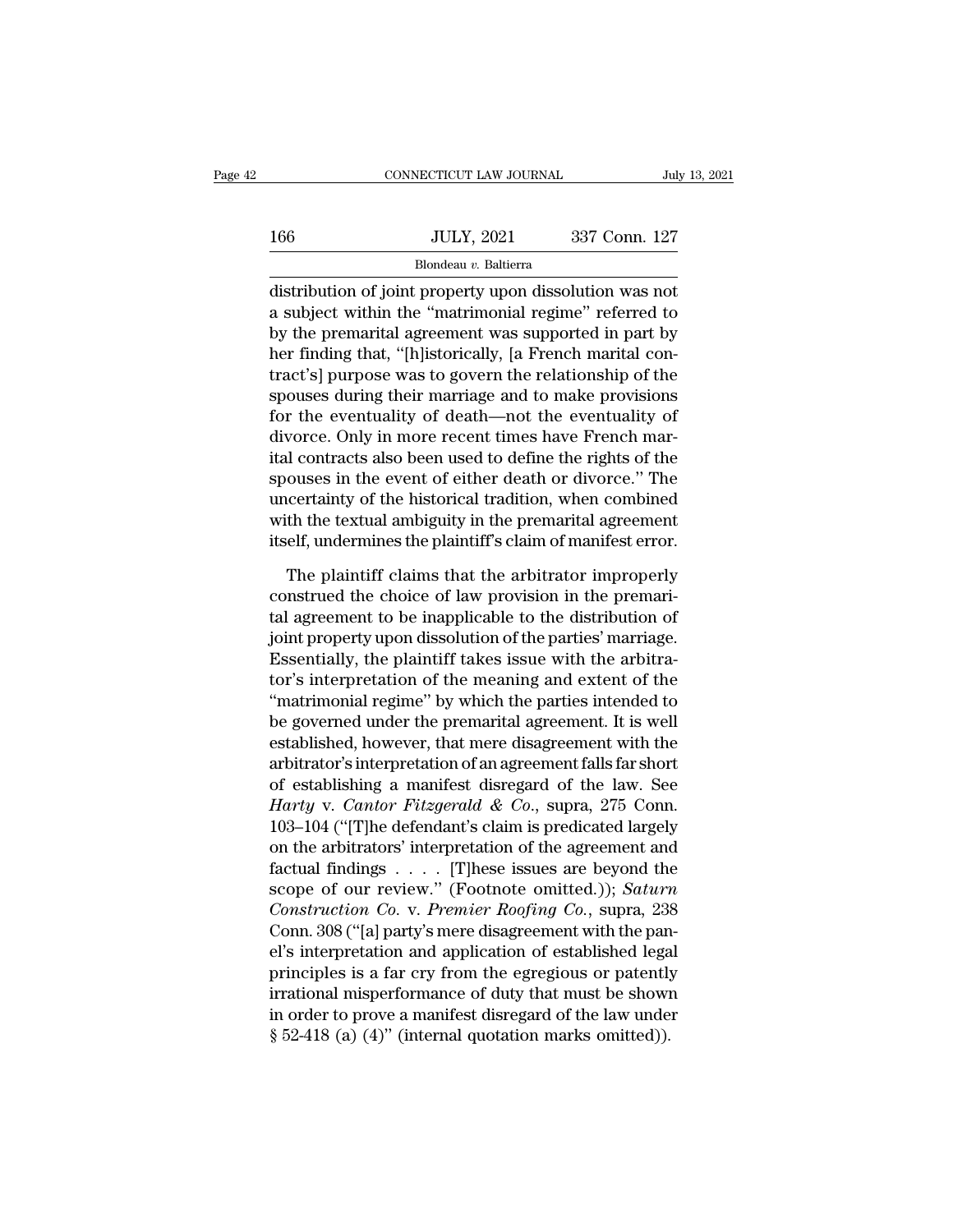Blondeau *v.* Baltierra

CONNECTICUT LAW JOURNAL Page 4:<br>
The deference owed to the arbitrator's decision is not<br>
feated, even if the losing party's preferred interpreta-<br>
The deference owed to the arbitrator's decision is not<br>
feated, even if the  $\begin{array}{c|c} \text{337 Conn.} \text{ 127} & \text{JULY, 2021} & \text{167} \\ \hline \text{Blondeau } v. \text{ Baltimore} \end{array}$ The deference owed to the arbitrator's decision is not defeated, even if the losing party's preferred interpretation finds substantial support upon 337 Conn. 127 JULY, 2021 167<br>Blondeau v. Baltierra<br>The deference owed to the arbitrator's decision is not<br>defeated, even if the losing party's preferred interpreta-<br>tion finds substantial support upon a close analysis of<br> 337 Conn. 127 JULY, 2021 167<br>Blondeau v. Baltierra<br>The deference owed to the arbitrator's decision is not<br>defeated, even if the losing party's preferred interpreta-<br>tion finds substantial support upon a close analysis of<br> Blondeau  $v$ . Baltierra<br>
The deference owed to the arbitrator's decision is not<br>
defeated, even if the losing party's preferred interpreta-<br>
tion finds substantial support upon a close analysis of<br>
the controlling legal p  $\overline{\text{Bounded } v. \text{ Baudera}}$ <br>The deference owed to the arbitrator's decision is not<br>defeated, even if the losing party's preferred interpreta-<br>tion finds substantial support upon a close analysis of<br>the controlling legal principl The deference owed to the arbitrator's decision is not<br>defeated, even if the losing party's preferred interpreta-<br>tion finds substantial support upon a close analysis of<br>the controlling legal principles at issue. In other defeated, even if the losing party's preferred interpretation finds substantial support upon a close analysis of the controlling legal principles at issue. In other words, the plaintiff does not satisfy the manifest disreg tion finds substantial support upon a close analysis of<br>the controlling legal principles at issue. In other words,<br>the plaintiff does not satisfy the manifest disregard stan-<br>dard simply by persuading us that the arbitrato the controlling legal principles at issue. In other words,<br>the plaintiff does not satisfy the manifest disregard stan-<br>dard simply by persuading us that the arbitrator misin-<br>terpreted the choice of law provision in the pr the plaintiff does not satisfy the manifest disregard stan-<br>dard simply by persuading us that the arbitrator misin-<br>terpreted the choice of law provision in the premarital<br>agreement.<sup>27</sup> See *State* v. *Connecticut State E* dard simply by persuading us that the arbitrator misin-<br>terpreted the choice of law provision in the premarital<br>agreement.<sup>27</sup> See *State* v. Connecticut State Employees<br>Assn., SEIU Local 2001, supra, 287 Conn. 281 ("even terpreted the choice of law provision in the premarital agreement.<sup>27</sup> See *State* v. *Connecticut State Employees Assn.*, *SEIU Local 2001*, supra, 287 Conn. 281 ("even if the arbitrator's decision constitutes a misappl agreement.<sup>27</sup> See *State v. Connecticut State Employees*<br>Assn., *SEIU Local 2001*, supra, 287 Conn. 281 ("even if<br>the arbitrator's decision constitutes a misapplication<br>of the relevant law, we are not at liberty to set as *Assn., SEIU Local 2001,* supra, 287 Conn. 281 ("even if<br>the arbitrator's decision constitutes a misapplication<br>of the relevant law, we are not at liberty to set aside an<br>[arbitrator's] award because of an arguable differe the arbitrator's decision constitutes a misapplication<br>of the relevant law, we are not at liberty to set aside an<br>[arbitrator's] award because of an arguable difference<br>regarding the meaning or *applicability* of laws" (e of the relevant law, we are not at liberty to set aside an [arbitrator's] award because of an arguable difference<br>regarding the meaning or *applicability* of laws" (emphasis in original; internal quotation marks omitted)) [arbitrator's] award because of an arguable difference<br>regarding the meaning or *applicability* of laws" (empha-<br>sis in original; internal quotation marks omitted)); *Gar-*<br>rity v. McCaskey, supra, 223 Conn. 11–12 ("[W]e regarding the meaning or *applicability* of laws" (emphasis in original; internal quotation marks omitted)); *Garrity* v. *McCaskey*, supra, 223 Conn. 11–12 ("[W]e do not review an arbitrator's decision merely for errors sis in original; internal quotation marks omitted));  $Gar-  
rity v. McCaskey, supra, 223 Conn. 11–12 ("[W]e do not  
review an arbitrary's decision merely for errors of law  
... . Even if the arbitrary were to have misapplied  
the [applicable law], such a misconstruction of the law  
would not demonstrate the arbitrary eigengious or  
patchly irrational rejection of clearly controlling legal  
principles.") This deference follows from our narrowly  
confined review of optimization surveds. Hartev. Cartev$ rity v. *McCaskey*, supra, 223 Conn. 11–12 ("[W]e do not<br>review an arbitrator's decision merely for errors of law<br>.... Even if the arbitrators were to have misapplied<br>the [applicable law], such a misconstruction of the la review an arbitrator's decision merely for errors of law<br>
. . . . . Even if the arbitrators were to have misapplied<br>
the [applicable law], such a misconstruction of the law<br>
would not demonstrate the arbitrators' egregious *Fitzgerald & Co.*, such a misconstruction of the law would not demonstrate the arbitrators' egregious or patently irrational rejection of clearly controlling legal principles."). This deference follows from our narrowly c the [applicable law], such a misconstruction of the law<br>would not demonstrate the arbitrators' egregious or<br>patently irrational rejection of clearly controlling legal<br>principles."). This deference follows from our narrowly would not demonstrate the arbitrators' egregious or<br>patently irrational rejection of clearly controlling legal<br>principles."). This deference follows from our narrowly<br>confined review of arbitration awards. *Harty* v. *Can* patently irrational rejection of clearly controlling legal<br>principles."). This deference follows from our narrowly<br>confined review of arbitration awards. *Harty* v. *Cantor*<br>Fitzgerald & Co., supra, 275 Conn. 80. The part principles."). This deference follows from our narrowly<br>confined review of arbitration awards. *Harty* v. *Cantor*<br>*Fitzgerald* & *Co.*, supra, 275 Conn. 80. The parties bar-<br>gained for arbitration and established the auth gained for arbitration and established the authority of<br>the arbitrator through their submission. We will not the arbitrator through their submission. We will not substitute our interpretation of the premarital agreement for that of the arbitrator. See, e.g., *Oxford Health*  $\frac{x}{t}$  Although it is not the case here, a situation

substitute our interpretation of the premarital agreement for that of the arbitrator. See, e.g., *Oxford Health*  $\frac{x}{l}$  Although it is not the case here, a situation could arise in which an arbitrator's interpretation of **Multimum Example 10** Following a structure. See, e.g., Oxford Health  $\frac{1}{27}$  Although it is not the case here, a situation could arise in which an arbitrator's interpretation of a contract provision constitutes a manif Thent for that of the arbitrator. See, e.g., Oxford Hetath<br>
<sup>27</sup> Although it is not the case here, a situation could arise in which an<br>
arbitrator's interpretation of a contract provision constitutes a manifest<br>
disregard <sup>27</sup> Although it is not the case here, a situation could arise in which an arbitrator's interpretation of a contract provision constitutes a manifest disregard of the law. See, e.g., *Westerbeke Corp.* v. *Daihatsu Motor* arbitrator's interpretation of a contract provision constitutes a manifest disregard of the law. See, e.g., *Westerbeke Corp.* v. *Daihatsu Motor Co.*, *Ltd.*, 304 F.3d 200, 214 (2d Cir. 2002) ("[u]nless [the respondent] disregard of the law. See, e.g., *Westerbeke Corp.* v. *Daihatsu Motor Co.*, *Ltd.*, 304 F.3d 200, 214 (2d Cir. 2002) ("[u]nless [the respondent] can show that the arbitrator manifestly disregarded a clearly applicable and Ltd., 304 F.3d 200, 214 (2d Cir. 2002) ("[u]nless [the respondent] can show that the arbitrator manifestly disregarded a clearly applicable and explicit principle of contract construction in reading [the contract], we wil That the arbitrator manifestly disregarded a clearly applicable and explicit<br>principle of contract construction in reading [the contract], we will not<br>disturb the arbitrator's contractual interpretation"); *Yusuf Ahmed Al* principle of contract construction in reading [the contract], we will not disturb the arbitrator's contractual interpretation''); *Yusuf Ahmed Alghanim & Sons, W.L.L.* v. *Toys "R" Us, Inc.*, 126 F.3d 15, 25 (2d Cir. 1997 disturb the arbitrator's contractual interpretation''); *Yusuf Ahmed Alghanim & Sons, W.L.L. v. Toys "R" Us, Inc.*, 126 F.3d 15, 25 (2d Cir. 1997) ("[w]e will overturn an award [when] the arbitrator merely mak[es] the rig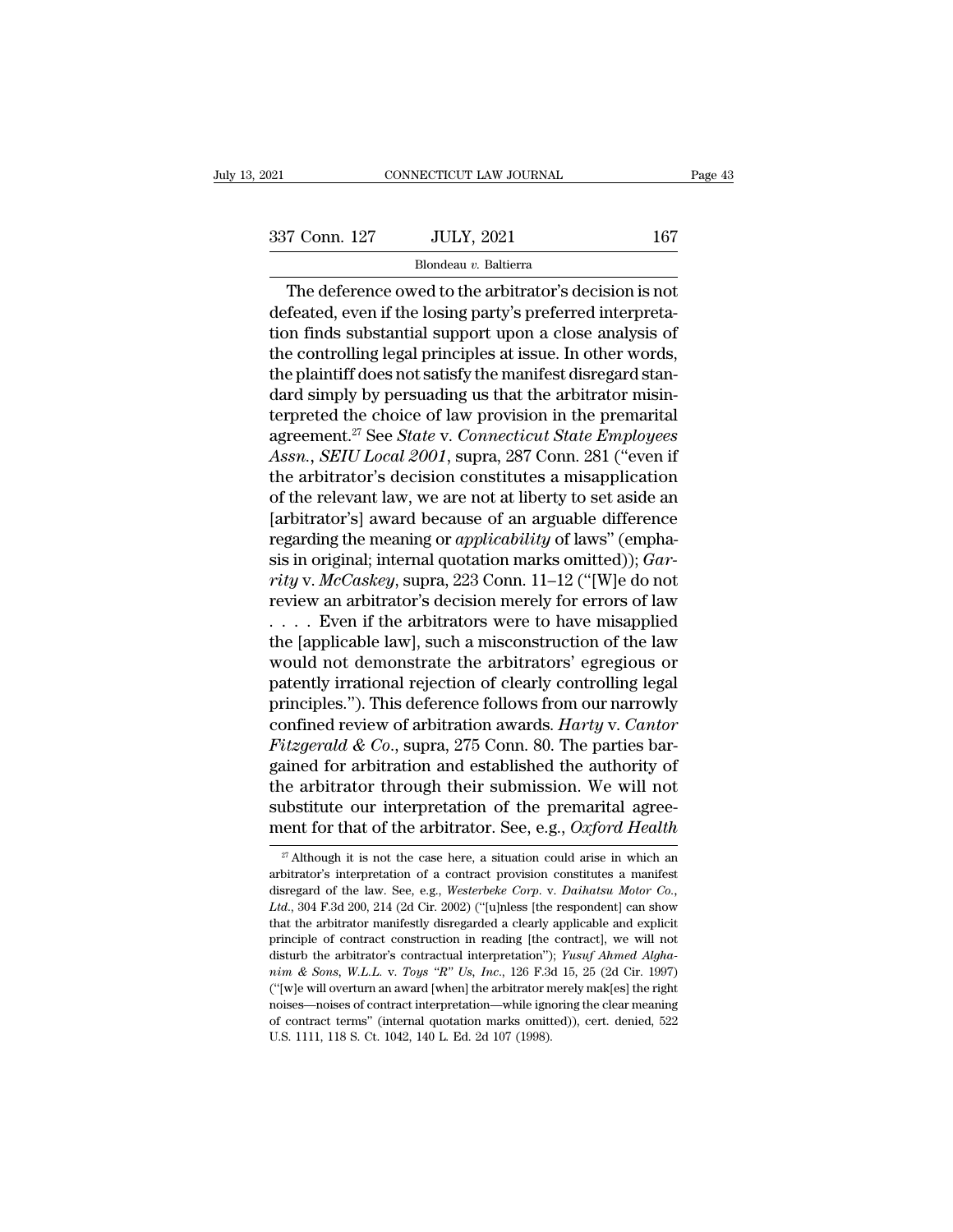# $\begin{tabular}{c} \multicolumn{1}{c|}{\text{CONNECTICUT LAW JOURNAL}} & July 13, 2021 \\ \hline \end{tabular}$   $\begin{tabular}{c} \multicolumn{1}{c|}{\text{JULY, 2021}}\\ \multicolumn{1}{c|}{\text{Blondeau $v$. Baltierra}}\\ \hline \end{tabular}$

### Blondeau *v.* Baltierra

*Plans, LLC* v. *Sutter*, 569 U.S. 564, 573, 133 S. Ct. 2064, 186 L. Ed. 2d 113 (2013) ("The arbitrator did what the nartige requested: He previded an interpretation of the 168 JULY, 2021 337 Conn. 127<br>Blondeau v. Baltierra<br>Plans, LLC v. Sutter, 569 U.S. 564, 573, 133 S. Ct. 2064,<br>186 L. Ed. 2d 113 (2013) ("The arbitrator did what the<br>parties requested: He provided an interpretation of the 168 JULY, 2021 337 Conn. 127<br>Blondeau v. Baltierra<br>Plans, LLC v. Sutter, 569 U.S. 564, 573, 133 S. Ct. 2064,<br>186 L. Ed. 2d 113 (2013) ("The arbitrator did what the<br>parties requested: He provided an interpretation of the<br>co 168 JULY, 2021 337 Conn. 127<br>
Blondeau v. Baltierra<br>
Plans, LLC v. Sutter, 569 U.S. 564, 573, 133 S. Ct. 2064,<br>
186 L. Ed. 2d 113 (2013) ("The arbitrator did what the<br>
parties requested: He provided an interpretation of th Blondeau v. Baltierra<br>
Plans, LLC v. Sutter, 569 U.S. 564, 573, 133 S. Ct. 2064,<br>
186 L. Ed. 2d 113 (2013) ("The arbitrator did what the<br>
parties requested: He provided an interpretation of the<br>
contract resolving [their Blondeau v. Baltierra<br>
Plans, LLC v. Sutter, 569 U.S. 564, 573, 133 S. Ct. 2064,<br>
186 L. Ed. 2d 113 (2013) ("The arbitrator did what the<br>
parties requested: He provided an interpretation of the<br>
contract resolving [their *Plans, LLC v. Sutter,* 569 U.S. 564, 573, 133 S. Ct. 2064, 186 L. Ed. 2d 113 (2013) ("The arbitrator did what the parties requested: He provided an interpretation of the contract resolving [their dispute]. His interpreta 186 L. Ed. 2d 113 (2013) ("The arbitrator did what the parties requested: He provided an interpretation of the contract resolving [their dispute]. His interpretation went against [the petitioner], maybe mistakenly so. But parties requested: He provided an interpretation of the<br>contract resolving [their dispute]. His interpretation<br>went against [the petitioner], maybe mistakenly so. But<br>still, [the petitioner] does not get to rerun the matte contract resolving [their dispute]. His interpretation<br>went against [the petitioner], maybe mistakenly so. But<br>still, [the petitioner] does not get to rerun the matter<br>in a court.... [T]he question for a judge is not<br>wheth went against [the petitioner], maybe mistakenly so. But<br>still, [the petitioner] does not get to rerun the matter<br>in a court.... [T]he question for a judge is not<br>whether the arbitrator construed the parties' contract<br>corre still, [the petitioner] does not get to rerun the matter<br>in a court. . . . . [T]he question for a judge is not<br>whether the arbitrator construed the parties' contract<br>correctly, but whether he construed it at all."); *Stat* in a court. . . . . [T]he question for a judge is not<br>whether the arbitrator construed the parties' contract<br>correctly, but whether he construed it at all."); *State v.*<br>New England Health Care Employees Union, District<br>1 whether the arbitrator construed the parties' contract<br>correctly, but whether he construed it at all."); *State v.*<br>New England Health Care Employees Union, District<br>1199, AFL-CIO, 265 Conn. 771, 780, 830 A.2d 729 (2003)<br> correctly, but whether he construed it at all."); State v.<br>New England Health Care Employees Union, District<br>1199, AFL-CIO, 265 Conn. 771, 780, 830 A.2d 729 (2003)<br>("[I]t was incumbent upon the arbitrator to interpret<br>the New England Health Care Employees Union, District 1199, AFL-CIO, 265 Conn. 771, 780, 830 A.2d 729 (2003)<br>("[I]t was incumbent upon the arbitrator to interpret<br>the relevant language. Although the plaintiff and the<br>trial co 1199, AFL-CIO, 265 Conn. 771, 780, 830 A.2d 729 (2003)<br>("[I]t was incumbent upon the arbitrator to interpret<br>the relevant language. Although the plaintiff and the<br>trial court may disagree with the arbitrator's ultimate<br>in ("[I]t was incumbent upon the arbitrator to interpret<br>the relevant language. Although the plaintiff and the<br>trial court may disagree with the arbitrator's ultimate<br>interpretation of that section  $\dots$  it is the arbitrator' the relevant language. Although the plaintiff and the trial court may disagree with the arbitrator's ultimate interpretation of that section  $\dots$  it is the arbitrator's judgment that was bargained for  $\dots$  and we do not s trial court may disagre<br>interpretation of that s<br>judgment that was bar<br>substitute our own judg<br>pretation of the agreer<br>differ from that of the<br>marks omitted.)).<br>To meet the applica dgment that was bargained for  $\dots$  and we do not bstitute our own judgment merely because our inter-<br>etation of the agreement or contract at issue might<br>ffer from that of the arbitrator." (Internal quotation<br>arks omitted. substitute our own judgment merely because our inter-<br>pretation of the agreement or contract at issue might<br>differ from that of the arbitrator." (Internal quotation<br>marks omitted.)).<br>To meet the applicable standard, the e

bassance of own jadgment mercy secall of mich<br>pretation of the agreement or contract at issue might<br>differ from that of the arbitrator." (Internal quotation<br>marks omitted.)).<br>To meet the applicable standard, the error must *AFFORE AFT CONTRACT CONTRACT AT ASSAE Highter from that of the arbitrator." (Internal quotation marks omitted.)).*<br> *To meet the applicable standard, the error must be obvious by reference to explicit and clearly applicab* marks omitted.)).<br>To meet the applicable standard, the error must be<br>obvious by reference to explicit and clearly applicable<br>law. Norwalk Police Union, Local 1727, Council 15,<br>AFSCME, AFL-CIO v. Norwalk, supra, 324 Conn. 6 To meet the applicable standard, the error must be<br>obvious by reference to explicit and clearly applicable<br>law. *Norwalk Police Union, Local 1727, Council 15,*<br>AFSCME, AFL-CIO v. *Norwalk*, supra, 324 Conn. 629.<br>The plaint To meet the applicable standard, the error must be<br>obvious by reference to explicit and clearly applicable<br>law. *Norwalk Police Union, Local 1727, Council 15,*<br>*AFSCME, AFL-CIO v. Norwalk*, supra, 324 Conn. 629.<br>The plaint obvious by reference to explicit and clearly applicable<br>law. *Norwalk Police Union, Local 1727, Council 15,*<br>*AFSCME, AFL-CIO v. Norwalk,* supra, 324 Conn. 629.<br>The plaintiff's preferred interpretation in this case may<br>be law. *Norwalk Police Union, Local 1727, Council 15,*<br>AFSCME, AFL-CIO v. *Norwalk*, supra, 324 Conn. 629.<br>The plaintiff's preferred interpretation in this case may<br>be correct, but it is not *obviously* correct based on the<br> AFSCME, AFL-CIO v. Norwalk, supra, 324 Conn. 629.<br>The plaintiff's preferred interpretation in this case may<br>be correct, but it is not *obviously* correct based on the<br>*explicit* requirements of the premarital agreement or<br> The plaintiff's preferred interpretation in this case may<br>be correct, but it is not *obviously* correct based on the<br>explicit requirements of the premarital agreement or<br>French law. The ambiguities in the premarital agreebe correct, but it is not *obviously* correct based on the *explicit* requirements of the premarital agreement or French law. The ambiguities in the premarital agreement go to the heart of the required distribution of join explicit requirements of the premarital agreement or<br>French law. The ambiguities in the premarital agreement go to the heart of the required distribution of joint<br>property upon divorce, making the proper distribution<br>of th French law. The ambiguities in the premarital agreement go to the heart of the required distribution of joint<br>property upon divorce, making the proper distribution<br>of that property far from obvious. To summarize, the<br>prema ment go to the heart of the required distribution of joint<br>property upon divorce, making the proper distribution<br>of that property far from obvious. To summarize, the<br>premarital agreement explicitly provided for the dis-<br>tr property upon divorce, making the proper distribution<br>of that property far from obvious. To summarize, the<br>premarital agreement explicitly provided for the dis-<br>tribution upon divorce of separate property and prop-<br>erty fo of that property far from obvious. To summarize, the<br>premarital agreement explicitly provided for the dis-<br>tribution upon divorce of separate property and prop-<br>erty for which ownership could not be established,<br>but it was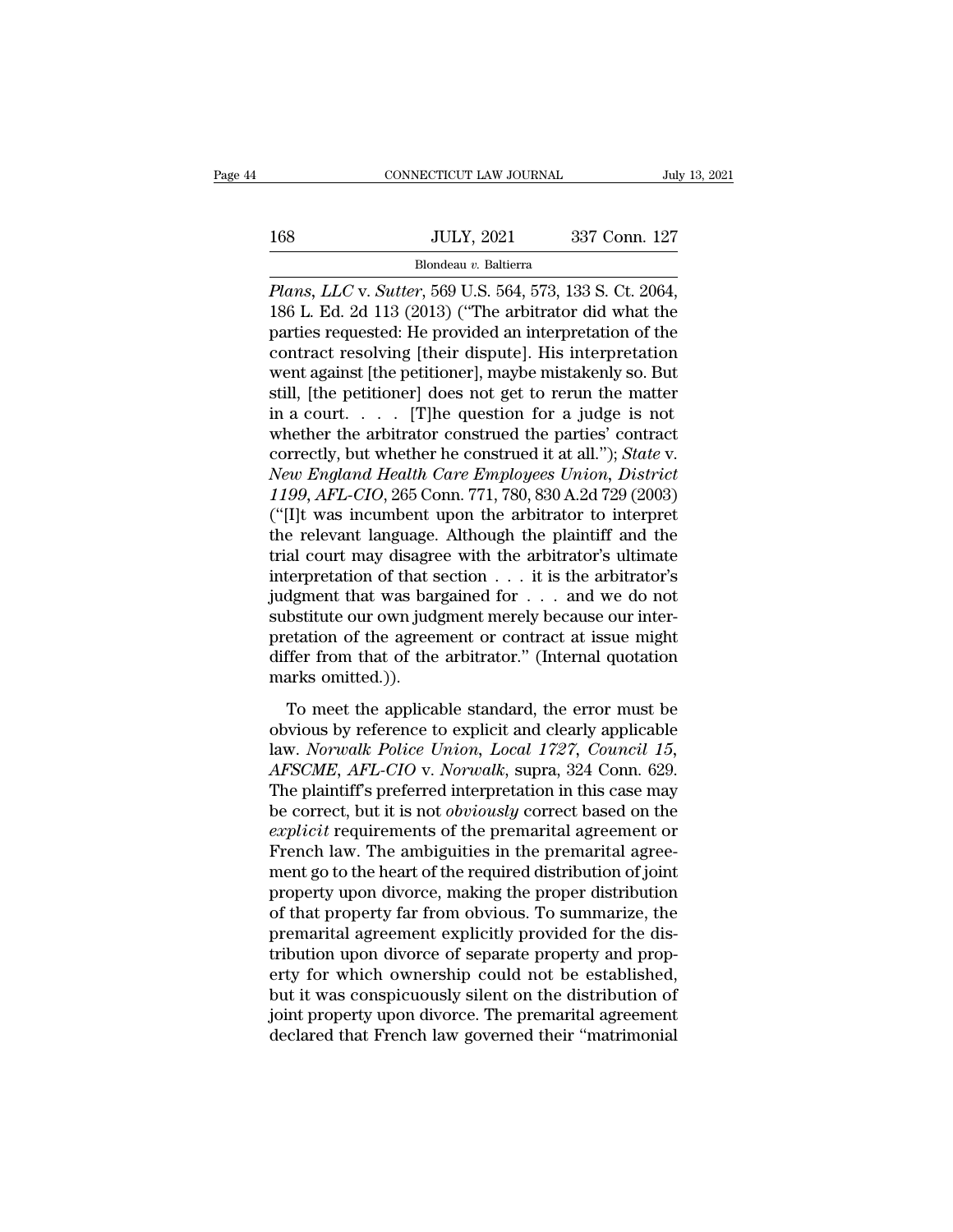| 021           | CONNECTICUT LAW JOURNAL                                                                                                                                                      | Page 45 |
|---------------|------------------------------------------------------------------------------------------------------------------------------------------------------------------------------|---------|
| 337 Conn. 127 | <b>JULY, 2021</b>                                                                                                                                                            | 169     |
|               | Blondeau v. Baltierra                                                                                                                                                        |         |
|               | regime" but left the meaning of this critical term unde-<br>fined. In light of these ambiguities, any error that may<br>haya heen made by the arbitrator in distributing the |         |

Finder at  $\frac{337 \text{ Conn. } 127}{\text{Blondeau } v. \text{ Baltimore}}$  and  $\frac{169}{\text{Holdeau } v. \text{ Baltimore}}$ <br>The sum of this critical term underfined. In light of these ambiguities, any error that may have been made by the arbitrator in distributing the equi  $\begin{array}{c|c} \text{337 Conn. 127} & \text{JULY, 2021} & \text{169} \ \hline \text{Blondeau } v. \text{ Baltimore} \end{array}$  regime" but left the meaning of this critical term undefined. In light of these ambiguities, any error that may have been made by the arbitrator in di 337 Conn. 127 JULY, 2021 169<br>
Blondeau v. Baltierra<br>
regime" but left the meaning of this critical term unde-<br>
fined. In light of these ambiguities, any error that may<br>
have been made by the arbitrator in distributing the Blondeau v. Baltierra<br>
Fegime" but left the meaning of this critical term unde-<br>
fined. In light of these ambiguities, any error that may<br>
have been made by the arbitrator in distributing the<br>
equity in the marital home d Blondeau *v*. Baltierra<br>
regime" but left the meaning of this critical term unde-<br>
fined. In light of these ambiguities, any error that may<br>
have been made by the arbitrator in distributing the<br>
equity in the marital home regime" but left the meaning of this critical term unde-<br>fined. In light of these ambiguities, any error that may<br>have been made by the arbitrator in distributing the<br>equity in the marital home did not amount to an "egre-<br> fined. In light of these ambiguities, any error that may<br>have been made by the arbitrator in distributing the<br>equity in the marital home did not amount to an "egre-<br>gious or patently irrational misperformance of duty";<br>(in award. In patently matismal imperformance of daty ,<br>al quotation marks omitted) Saturn Construc-<br>o. v. Premier Roofing Co., supra, 238 Conn. 308;<br>ould permit a court to vacate the arbitration<br>IV<br>ISSUES RELATED TO CHILD SUPPORT<br>Il or Co. v. Premier Roofing Co., supra, 238 Conn. 308;<br>at would permit a court to vacate the arbitration<br>vard.<br>IV<br>ISSUES RELATED TO CHILD SUPPORT<br>Finally, the defendant claims that the trial court<br>properly vacated the arbitr

IV

that would permit a court to vacate the arbitration<br>award.<br>IV<br>ISSUES RELATED TO CHILD SUPPORT<br>Finally, the defendant claims that the trial court<br>improperly vacated the arbitration award on the ground<br>that the award include IV<br>ISSUES RELATED TO CHILD SUPPORT<br>Finally, the defendant claims that the trial court<br>improperly vacated the arbitration award on the ground<br>that the award included issues related to child support<br>in violation of §§ 46b-66 IV<br>ISSUES RELATED TO CHILD SUPPORT<br>Finally, the defendant claims that the trial court<br>improperly vacated the arbitration award on the ground<br>that the award included issues related to child support<br>in violation of §§ 46b-66 ISSUES RELATED TO CHILD SUPPORT<br>Finally, the defendant claims that the trial court<br>improperly vacated the arbitration award on the ground<br>that the award included issues related to child support<br>in violation of §§ 46b-66 ( ISSUES RELATED TO CHILD SUPPORT<br>Finally, the defendant claims that the trial court<br>improperly vacated the arbitration award on the ground<br>that the award included issues related to child support<br>in violation of §§ 46b-66 ( Finally, the defendant claims that the trial court<br>improperly vacated the arbitration award on the ground<br>that the award included issues related to child support<br>in violation of §§ 46b-66 (c) and 52-408. See footnotes<br>6 a improperly vacated the arbitration award on the ground<br>that the award included issues related to child support<br>in violation of §§ 46b-66 (c) and 52-408. See footnotes<br>6 and 7 of this opinion. Alternatively, the defendant<br> that the award included issues related to child support<br>in violation of  $\S$  46b-66 (c) and 52-408. See footnotes<br>6 and 7 of this opinion. Alternatively, the defendant<br>claims that, even if the trial court correctly conclud in violation of  $\S$ § 46b-66 (c) and 52-408. See footnotes<br>6 and 7 of this opinion. Alternatively, the defendant<br>claims that, even if the trial court correctly concluded<br>that the award violated  $\S$ § 46b-66 (c) and 52-408, 6 and 7 of this opinion. Alternatively, the defendant claims that, even if the trial court correctly concluded that the award violated  $\S$  46b-66 (c) and 52-408, the portion of the award related to child support was sever claims that, even if the trial court correctly concluded<br>that the award violated  $\S$  46b-66 (c) and 52-408, the<br>portion of the award related to child support was sev-<br>erable from the remainder of the award. The plaintiff<br> that the award violated  $\S$  46b-66 (c) and 52-408, the<br>portion of the award related to child support was sev-<br>erable from the remainder of the award. The plaintiff<br>responds that the trial court correctly concluded that<br>th portion of the award related to child support was severable from the remainder of the award. The plaintiff<br>responds that the trial court correctly concluded that<br>the award violated §§ 46b-66 (c) and 52-408 and argues<br>that erable from the remainder of the award. The plaintiff<br>responds that the trial court correctly concluded that<br>the award violated  $\S \$  46b-66 (c) and 52-408 and argues<br>that the portion of the award related to child support<br> responds that the trial court correctly concluded that<br>the award violated  $\S\S 46b-66$  (c) and 52-408 and argues<br>that the portion of the award related to child support<br>was not severable. We agree with the plaintiff that th the award violated  $\S$ § 46b-66 (c) and 52 that the portion of the award related t was not severable. We agree with the p trial court correctly determined that the  $\S$ § 46b-66 (c) and 52-408 but conclude to the award relat as not severable. We agree with the plaintiff that the<br>al court correctly determined that the award violated<br>46b-66 (c) and 52-408 but conclude that the portion<br>the award related to child support was severable<br>bm the rema was not severable. We agree with the plaintiff that the<br>trial court correctly determined that the award violated<br> $\S$  46b-66 (c) and 52-408 but conclude that the portion<br>of the award related to child support was severable<br> trial court correctly determined that the award violated<br>
§§ 46b-66 (c) and 52-408 but conclude that the portion<br>
of the award related to child support was severable<br>
from the remainder of the award.<br>
A number of the prov

28 Member of the provisions in the award directly<br>pncerned the care and support of the parties' chil-<br>ren.<sup>28</sup> The award allocated the payment of child care<br> $\frac{28}{100}$  We do not suggest that it was the arbitrator's inte A number of the provisions in the award directly<br>concerned the care and support of the parties' chil-<br>dren.<sup>28</sup> The award allocated the payment of child care<br> $\frac{28}{100}$  We do not suggest that it was the arbitrator's int

A number of the provisions in the award directly<br>concerned the care and support of the parties' chil-<br>dren.<sup>28</sup> The award allocated the payment of child care<br> $\frac{28}{3}$  We do not suggest that it was the arbitrator's inten dren.<sup>28</sup> The award allocated the payment of child care  $\frac{28}{100}$  We do not suggest that it was the arbitrator's intention to disregard the statutes prohibiting the arbitration of issues related to child support. It ap dren.<sup>28</sup> The award allocated the payment of child care  $\frac{1}{28}$  We do not suggest that it was the arbitrator's intention to disregard the statutes prohibiting the arbitration of issues related to child support. It appe  $\frac{1}{2}$  was defined an unallocated and the paymetric of child care<br>statutes prohibiting the arbitration of issues related to child support. It<br>appears from the record that the parties actually induced this error, if<br>ina <sup>28</sup> We do not suggest that it was the arbitrator's intention to disregard the statutes prohibiting the arbitration of issues related to child support. It appears from the record that the parties actually induced this err statutes prohibiting the arbitration of issues related to child support. It appears from the record that the parties actually induced this error, if inadvertently so. The parties initially desired an unallocated award of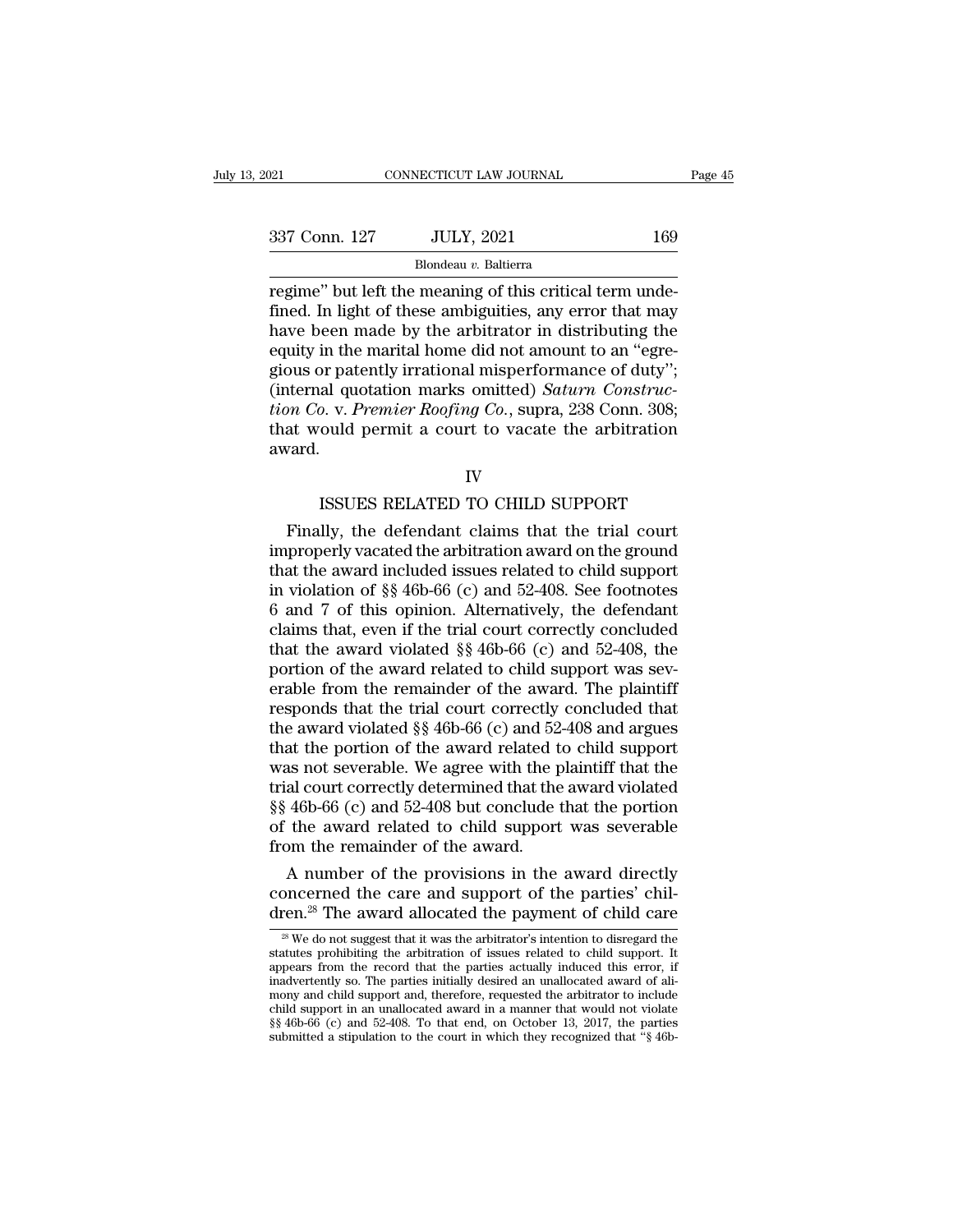### Blondeau *v.* Baltierra

170 JULY, 2021 337 Conn. 127<br>Blondeau v. Baltierra<br>66 (c) (2) provides that the arbitrator may not arbitrate child support.'' The<br>stipulation also provided that the parties had filed financial affidavits and<br>calculated th State also provides that the arbitrator may not arbitrate child support." The  $\frac{66}{6}$  (c) (2) provides that the arbitrator may not arbitrate child support." The calculated the child support presumptive minimum to be \$7 170 JULY, 2021 337 Conn. 127<br>Blondeau v. Baltierra<br>66 (c) (2) provides that the arbitrator may not arbitrate child support." The<br>stipulation also provided that the parties had filed financial affidavits and<br>calculated the 66 (c) (2) provides that the arbitrator may not arbitrate child support." The stipulation also provided that the parties had filed financial affidavits and calculated the child support presumptive minimum to be \$714 per w Blondeau v. Baltierra<br>
66 (c) (2) provides that the arbitrator may not arbitrate child support." The<br>
stipulation also provided that the parties had filed financial affidavits and<br>
calculated the child support presumptive  $\overline{166}$  (c) (2) provides that the arbitrator may not arbitrate child support." The stipulation also provided that the parties had filed financial affidavits and calculated the child support presumptive minimum to be \$7  $66$  (c) (2) provides that the arbitrator may not arbitrate child support." The stipulation also provided that the parties had filed financial affidavits and calculated the child support presumptive minimum to be \$714 per calculated the child support presumptive minimum to be \$714 per week<br>paid by the defendant to the plaintiff pursuant to the state's child support<br>guidelines. The stipulation further provided: "The parties agree to this ch Explorated the child support presumptive minimum to be \$714 per week<br>paid by the defendant to the plaintiff pursuant to the state's child support<br>guidelines. The stipulation further provided: "The parties agree to this chi paid by the defendant to the plaintiff pursuant to the state's child support guidelines. The stipulation further provided: "The parties agree to this child support minimum and to submit the balance of the issues (except f In attempting to substitute the balance of the issues (except for child pport minimum and to submit the balance of the issues (except for child pport minimum and to submit the balance of the issues (except for child pport support minium and to submit the<br>support minium and to submit the<br>support) to the arbitrator to includ<br>the parties' incomes and an unallo<br>that shall not be less than the child<br>support guidelines referenced herein<br>interesti pport) to the arbitrator to include [in] her issuance of orders regarding<br>e parties' incomes and an unallocated alimony and child support order<br>at shall not be less than the child support minimum pursuant to the child<br>ppor

reached . . . along with least and an analocated alimony and child support order<br>that shall not be less than the child support minimum pursuant to the child<br>support guidelines referenced herein and in the guidelines attach that shall not be less than the child support minimum pursuant to the child<br>support guidelines referenced herein and in the guidelines attached hereto."<br>In attempting to explain this unusual stipulation to the trial court support guidelines referenced herein and in the guidelines attached hereto."<br>In attempting to explain this unusual stipulation to the trial court, the<br>following colloquy took place:<br>"[The Plaintiff's Counsel]: This is an Experimental contracts in the musual stipulation to the trial court, the following colloquy took place:<br>
"[The Plaintiff's Counsel]: This is an agreement that the parties have reached  $\dots$  along with [the arbitrator's] he following colloquy took place:<br>
"[The Plaintiff's Counsel]: This is an agreem<br>
reached . . . along with [the arbitrator's] help b<br>
the statute, arbitrate issues of child support. So, w<br>
in regards to what at least the pre From Transition and the arbitrator's] help because we cannot, under<br>e statute, arbitrate issues of child support. So, we've reached an agreement<br>regards to what at least the presumptive minimum of child support is.<br>e're a the statute, arbitrate issues of child support. So, we've reachin regards to what at least the presumptive minimum of We're asking the court to accept that. This way, [the arbitrato get into that area of inquiry.<br>
"The Co regards to what at least the presumptive minimum of child support is.<br>
e're asking the court to accept that. This way, [the arbitrator] doesn't have<br>
get into that area of inquiry.<br>
"The Court: You know, I don't understand We're asking the court to accept that. This way, [the arbitrator] doesn't lot get into that area of inquiry.<br>
"The Court: You know, I don't understand this because you're reser<br>
the right to go back to square one in the f

to get into that area of inquiry.<br>
"The Court: You know, I don't understand this because you're reserving<br>
the right to go back to square one in the first place.<br>
"The Defendant" Scounsel]: We're going—we're moving forwar the right to go back to square one in the first place.

"The Court: You know, I don't understand this because you're reserving<br>
e right to go back to square one in the first place.<br>
"[The Defendant's Counsel]: We're going—we're moving forward on an<br>
allocated order, Judge. And the right to go back to square one in the first place.<br>
"[The Defendant's Counsel]: We're going—we're moving forward on an<br>
unallocated order, Judge. And this allows us to—<br>
"The Court: No, I understand. But you're reservi to assist [the] parties in making determinations of income [that] ultimately will be binding on them to be able to plug the income in the child support guideline calculation.  $\ldots$ unallocated order, Judge. And t<br>
"The Court: No, I understand.<br>
stand what I'm saying? . . .<br>
"[The Plaintiff's Counsel]: Outo assist [the] parties in making<br>
will be binding on them to be a<br>
guideline calculation. . . . . "The Court: No, I understand. But you're reserving the right—you under-<br>"The Court: No, I understand. But you're reserving the right—you under-<br>and what I'm saying? . . .<br>"[The Plaintiff's Counsel]: Our expectation is tha and what I'm saying?<br>
"The Plaintiff's Counsel]: Our expectation is the assist [the] parties in making determinations of<br>
ll be binding on them to be able to plug the in<br>
ideline calculation. . . .<br>
"The Court: Oh, I see. The Plaintiff's Counsel]: We determinations of income [that] ultimately<br>
Il be binding on them to be able to plug the income in the child support<br>
ideline calculation. . . .<br>
"The Court: Oh, I see. Because she's going to d

will be binding on them to be able to plug the income in the child support<br>guideline calculation. . . .<br>"The Court: Oh, I see. Because she's going to do an unallocated order.<br>"[The Defendant's Counsel]: Correct.<br>"\*\*\*<br>"[Th guideline calculation.<br>
"The Court: Oh, I see. Because<br>
"The Defendant's Counsel]: Co<br>
"[The Plaintiff's Counsel]: [W]e'n<br>
having] anything to do with child<br>
stipulation to the court. . . . .<br>
"The Court: I'm not going to "The Court: Oh, I see. Because she's going to do an unallocated order.<br>
"The Court: Oh, I see. Because she's going to do an unallocated order.<br>
"The Plaintiff's Counsel]: [W]e're trying to eliminate the arbitrator [from<br> "The Defendant's Counsel]: Correct.<br>
"The Defendant's Counsel]: Correct.<br>  $**$ <br>
"The Plaintiff's Counsel]: [W]e're trying to eliminate the arbitrator [from<br>
having] anything to do with child support. That's why we're provi "The Plaintiff's Counsel]: [W]e're trying to eliminate the arbitrator [from<br>ving] anything to do with child support. That's why we're providing the<br>pulation to the court. . . .<br>"The Court: I'm not going to debate it with y

The Plaintiff's Counsel]: [W]e're trying to elim<br>having] anything to do with child support. That's<br>stipulation to the court....<br>"The Court: I'm not going to debate it with y<br>problem except down the road, maybe. Because<br>so presumptive minimum that we're asking the court to . . . order right now. Frame of the Court: The Court. The Court of the court.<br>
"The Court: I'm not going to debate it with you. I don't see any real<br>
oblem except down the road, maybe. Because it's an unallocated order,<br>
[the arbitrator] is ord The Court: I'm not going to de<br>
problem except down the road, may<br>
so [the arbitrator] is ordering child<br>
"[The Plaintiff's Counsel]: Not nec<br>
presumptive minimum that we're as<br>
"The Court: That doesn't shield h<br>
unallocat

The matter who sheals are determined to the road, maybe. Because it's an unallocated order, [the arbitrator] is ordering child support.<br>
"[The Plaintiff's Counsel]: Not necessarily, because she's going to take the esumptiv so (the arbitrator) is ordering child support.<br>
"(The Plaintiff's Counsel]: Not necessarily, because she's going to take the<br>
presumptive minimum that we're asking the court to  $\ldots$  order right now.<br>
"The Court: That doe "The Plaintiff's Counsel]: Not necessarily, because she's going to take the presumptive minimum that we're asking the court to  $\ldots$  order right now.<br>"The Court: That doesn't shield her from—protect her from entering an u presumptive minimum that<br>
"The Court: That doesn't<br>
unallocated order, does it?<br>
"[The Plaintiff's Counsel]:<br>
order, which we're asking ti<br>
court, and apply that into he<br>
"The Court: Yeah. Oh, so, when<br>
"The Court: Yeah. O "The Court: That doesn't shield her from—protect her from entering an allocated order, does it?<br>
"[The Plaintiff's Counsel]: No, but she's going to take this child support<br>
der, which we're asking the court to approve and unallocated order, does it?<br>
"[The Plaintiff's Counsel]: No, but she's going to take this child support<br>
order, which we're asking the court to approve and make an order of the<br>
court, and apply that into her order. So, sh "The Plaintiff's Courtes, which we're ask<br>court, and apply that in<br>support determination. "The Court: Yeah. Oh<br>and child support, it's k<br>an alimony order. "[The Plaintiff's Cou <sup>1</sup> The Which we're asking the court to approve<br>
der, which we're asking the court to approve<br>
urt, and apply that into her order. So, she herse<br>
pport determination.<br>
"The Court: Yeah. Oh, so, when she gives the un<br>
d chi

any and expert determination.<br>
"The Court: Yeah. Oh, so, when she gives the unallocated order of alimony<br>
d child support, it's known because of your stipulation here that it's really<br>
alimony order.<br>
"The Plaintiff's Coun "The Court: Yeah. Oh, so, when she gives the unallocated order of alimony and child support, it's known because of your stipulation here that it's really an alimony order.<br>"[The Plaintiff's Counsel]: Correct.<br> $***$ <br>"The Co

The Court: Yeah. Oh, so, when she gives the unallocated order of alimony<br>and child support, it's known because of your stipulation here that it's really<br>an alimony order.<br>"[The Plaintiff's Counsel]: Correct.<br>"The Court: W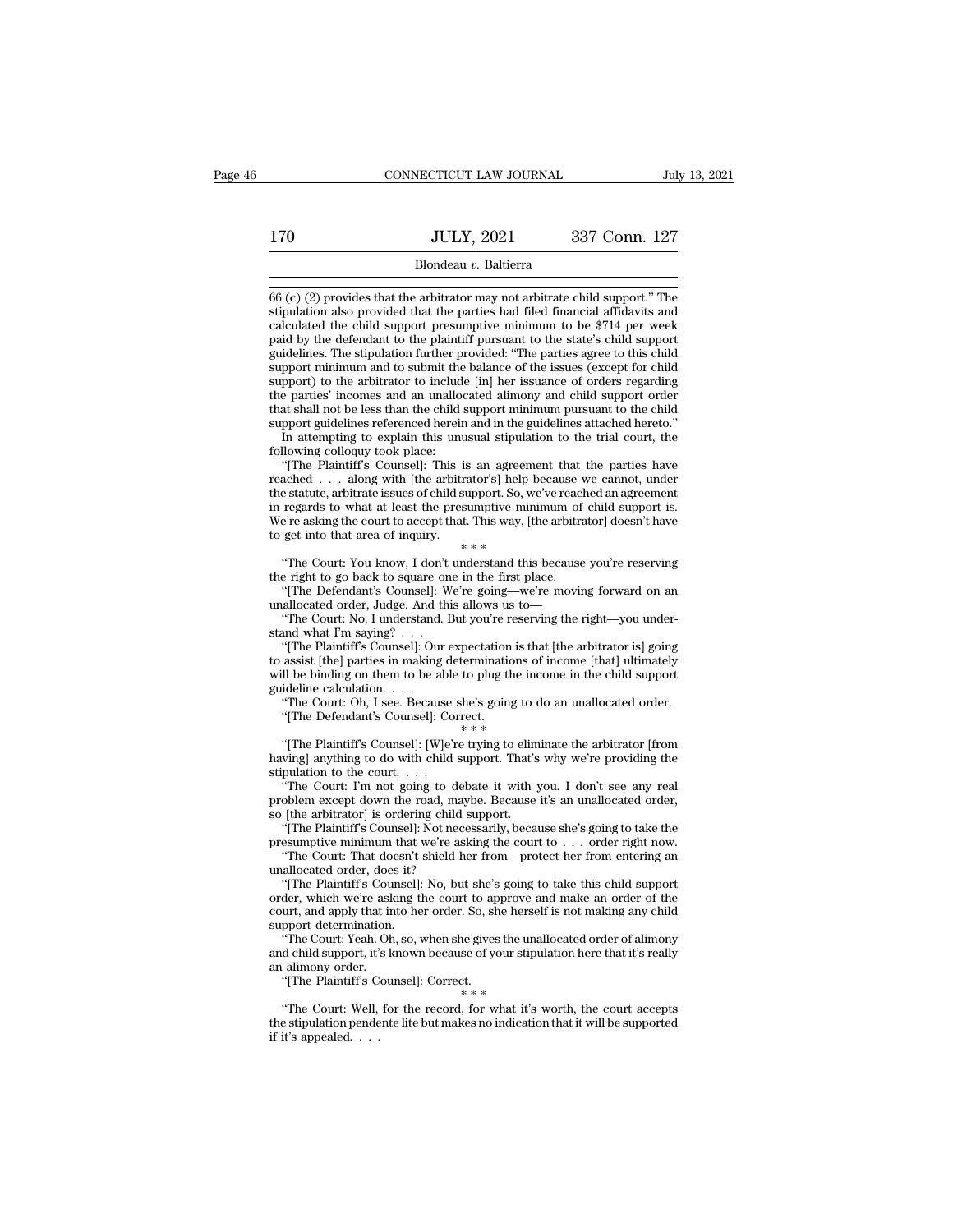| 2021          | CONNECTICUT LAW JOURNAL                                                                                                                                                    | Page 47 |
|---------------|----------------------------------------------------------------------------------------------------------------------------------------------------------------------------|---------|
| 337 Conn. 127 | <b>JULY, 2021</b>                                                                                                                                                          | 171     |
|               | Blondeau v. Baltierra                                                                                                                                                      |         |
|               | expenses, health insurance and health expenses for the<br>children, and the children's extracurricular expenses,<br>and required the defendant to maintain life inquirance |         |

337 Conn. 127 JULY, 2021 171<br>Blondeau v. Baltierra<br>expenses, health insurance and health expenses for the<br>children, and the children's extracurricular expenses,<br>and required the defendant to maintain life insurance<br>for th 337 Conn. 127 JULY, 2021 171<br>Blondeau v. Baltierra<br>expenses, health insurance and health expenses for the<br>children, and the children's extracurricular expenses,<br>and required the defendant to maintain life insurance<br>for th for the benefit of the children.<sup>29</sup> The defendant does Blondeau v. Baltierra<br>
expenses, health insurance and health expenses for the<br>
children, and the children's extracurricular expenses,<br>
and required the defendant to maintain life insurance<br>
for the benefit of the children  $\overline{ }$ <br>expenses, health insurance and health expenses for the<br>children, and the children's extracurricular expenses,<br>and required the defendant to maintain life insurance<br>for the benefit of the children.<sup>29</sup> The defendan expenses, health insurance and health expenses for the<br>children, and the children's extracurricular expenses,<br>and required the defendant to maintain life insurance<br>for the benefit of the children.<sup>29</sup> The defendant does<br>no children, and the children's extracurricular expenses,<br>and required the defendant to maintain life insurance<br>for the benefit of the children.<sup>29</sup> The defendant does<br>not claim that the trial court incorrectly concluded that and required the defendant to maintain life insurance<br>for the benefit of the children.<sup>29</sup> The defendant does<br>not claim that the trial court incorrectly concluded that<br>these were "issues related to child support" prohibite for the benefit of the children.<sup>29</sup> The defendant does<br>not claim that the trial court incorrectly concluded that<br>these were "issues related to child support" prohibited<br>under  $\S\S 46b-66$  (c) and 52-408. Instead, the defe not claim that the trial court incorrectly concluded that<br>these were "issues related to child support" prohibited<br>under §§ 46b-66 (c) and 52-408. Instead, the defendant<br>claims that the inclusion of issues related to child these were "issues related to child support" prohibited<br>under §§ 46b-66 (c) and 52-408. Instead, the defendant<br>claims that the inclusion of issues related to child sup-<br>port could be challenged only under the common-law,<br>p suaded. For a could be challenged only under the common-law,<br>thic policy grounds for vacating an award and that<br>e plaintiff waived and should be estopped from chal<br>nging the award on those grounds. We are not per-<br>aded.<br>To address public policy grounds for vacating an award and that<br>the plaintiff waived and should be estopped from chal<br>lenging the award on those grounds. We are not per-<br>suaded.<br>To address the defendant's argument, we must deter-<br>min

the plaintiff waived and should be estopped from chal<br>lenging the award on those grounds. We are not per-<br>suaded.<br>To address the defendant's argument, we must deter-<br>mine whether the prohibition on the inclusion of child<br>s lenging the award on those grounds. We are not per-<br>suaded.<br>To address the defendant's argument, we must deter-<br>mine whether the prohibition on the inclusion of child<br>support in arbitration awards under §§ 46b-66 (c) and<br>5 suaded.<br>
To address the defendant's argument, we must deter-<br>
mine whether the prohibition on the inclusion of child<br>
support in arbitration awards under §§ 46b-66 (c) and<br>
52-408 is capable of being waived by a party to une whether the prohibition on the inclusion of child<br>upport in arbitration awards under §§ 46b-66 (c) and<br>2-408 is capable of being waived by a party to an arbi-<br>ation. "Waiver is the intentional relinquishment or<br>"The Pl support in arbitration awards under  $\S$  46b-<br>52-408 is capable of being waived by a party<br>tration. "Waiver is the intentional relinqui-<br>"The Plaintiff's Counsel]: All we need is . . . an order of the<br>mor. That's all we're 2-408 is capable of being waived by a party to an arbi-<br>
ation. "Waiver is the intentional relinquishment or<br>
"The Plaintiff's Counsel]: All we need is  $\dots$  an order of the court, Your<br>
"The Plaintiff"s all we're asking f

and mental health care. All nonemergency, elective care shall be agreed to<br>in writing in advance. In-network providers shall be used unless the parties<br>agree otherwise.<br>"18. The plaintiff shall pay 27 percent and the defen in writing in advance. In-network providers shall be used unless the parties agree otherwise.<br>
"18. The plaintiff shall pay 27 percent and the defendant shall pay 73 percent of qualifying child care necessary for the plai agree otherwise.<br>
agree otherwise.<br>
"18. The plaintiff shall pay 27 percent and the<br>
percent of qualifying child care necessary for the<br>
"19. The minor children's extracurricular expe<br>
writing by the parties before they ar "18. The plaintiff shall pay 27 percent and the defendant shall pay 73 percent of qualifying child care necessary for the plaintiff's employment. "19. The minor children's extracurricular expenses that are agreed to in wr <sup>of</sup> the minor children's extracurricular expenses that are agreed to in<br>writing by the parties before they are incurred or committed to shall be<br>divided 73 percent to be paid by the defendant and 27 percent to be paid<br>by

simulation is the parties before they are incurred or committed to shall be divided 73 percent to be paid by the defendant and 27 percent to be paid by the plaintiff.<br>  $**$ <br>
"27. The defendant shall maintain \$600,000 life divided 73 percent to be paid by the defendant and 27 percent to be paid<br>by the plaintiff.<br> $**$ <br>"27. The defendant shall maintain \$600,000 life insurance for the benefit<br>of the plaintiff to secure his alimony obligation; h by the plaintiff.<br>  $**$ <br>
"27. The defendant shall maintain \$600,000 life insurance for the benefit<br>
of the plaintiff to secure his alimony obligation; he may reduce it by one-<br>
sixth every year commencing January 1, 2019. <sup>\*</sup> \* \* \*<br>
"27. The defendant shall maintain \$600,000 life insurance for the benefit<br>
of the plaintiff to secure his alimony obligation; he may reduce it by one-<br>
sixth every year commencing January 1, 2019. The defendant "27. The defendant shall maintain \$600,000 life insurance for the benefit<br>of the plaintiff to secure his alimony obligation; he may reduce it by one-<br>sixth every year commencing January 1, 2019. The defendant shall mainta of the plaintiff to secure his alimony obligation; he may reduce it by one-<br>sixth every year commencing January 1, 2019. The defendant shall maintain<br>\$400,000 life insurance for the benefit of the minor children so long a \$400,000 life insurance for the benefit of the minor children so long as he has a child support obligation; he may reduce it by \$40,000 annually commencing January 1, 2019. The children or a trust benefitting the children

**tration. "Waiver is the intentional relinquishment or** "[The Plaintiff's Counsel]: All we need is  $\ldots$  an order of the court, Your Honor. That's all we're asking for at this point in time. "The Court: Fine. So ordered." Fraction. We are the interference of the court, Your<br>
Honor. That's all we're asking for at this point in time.<br>
"The Court: Fine. So ordered."<br>
<sup>29</sup> The award provided in relevant part: "17. The plaintiff shall pay 27<br>
p "The Plaintiff's Counsel]: All we need is . . . an order of the court, Your Honor. That's all we're asking for at this point in time.<br>
"The Court: Fine. So ordered."<br>
<sup>20</sup> The award provided in relevant part: "17. The pla Honor. That's all we're asking for at this point in time.<br>
"The Court: Fine. So ordered."<br>
<sup>29</sup> The award provided in relevant part: "17. The plaintiff shall pay 27<br>
percent and the defendant shall pay 73 percent of the mi The Court: Fine. So ordered."<br>
<sup>20</sup> The Court: Fine. So ordered."<br>
<sup>20</sup> The award provided in relevant part: "17. The plaintiff shall pay 27<br>
percent and the defendant shall pay 73 percent of the minor children's<br>
health <sup>29</sup> The award provident and the defendant momentum of the health expenses not provide and mental health can in writing in advance.<br>agree otherwise.<br> $^{48}$  S. The plaintiff similar momentum of material in nerror of malify The main the defendant shall pay 73 percent of the minor children's<br>alth expenses not paid by insurance. Health expenditures shall be broadly<br>nstrued to include medical, dental, orthodontics, optical and optometric<br>d menta percent of mail and an expected or committed or speaker of the plainting to include medical, dental, orthodontics, optical and optometric and mental health care. All nonemergency, elective care shall be agreed to in writin matrued to include medical, dental, orthodontics, optical and optometric<br>
d mental health care. All nonemergency, elective care shall be agreed to<br>
writing in advance. In-network providers shall be used unless the parties<br>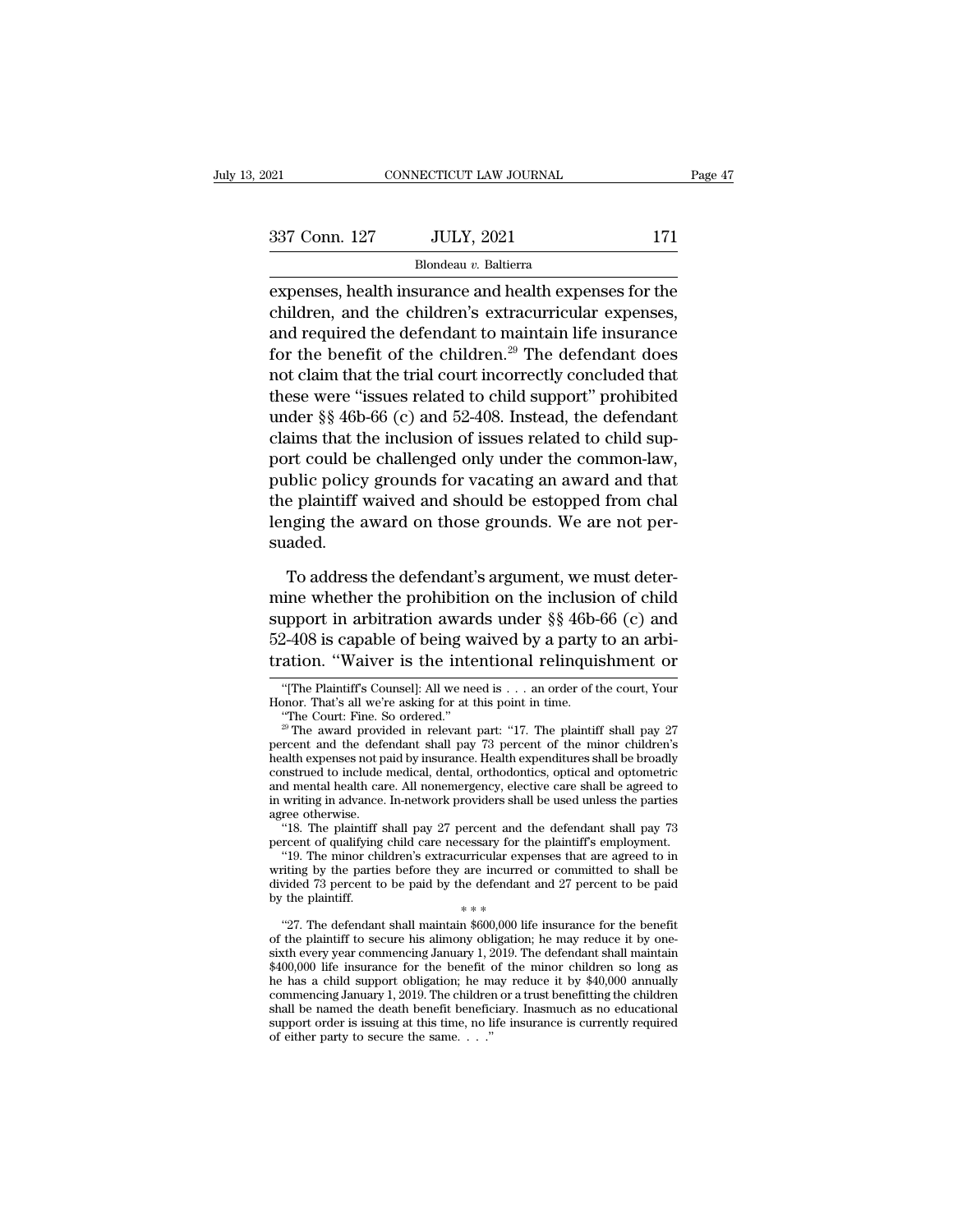# $\begin{tabular}{c} \multicolumn{2}{c} \multicolumn{2}{c}{} \multicolumn{2}{c}{} \multicolumn{2}{c}{} \multicolumn{2}{c}{} \multicolumn{2}{c}{} \multicolumn{2}{c}{} \multicolumn{2}{c}{} \multicolumn{2}{c}{} \multicolumn{2}{c}{} \multicolumn{2}{c}{} \multicolumn{2}{c}{} \multicolumn{2}{c}{} \multicolumn{2}{c}{} \multicolumn{2}{c}{} \multicolumn{2}{c}{} \multicolumn{2}{c}{} \multicolumn{2}{c}{} \multicolumn{2}{c}{} \multicolumn{2}{c}{} \multicolumn{2}{c}{} \multic$

### Blondeau *v.* Baltierra

CONNECTICUT LAW JOURNAL July 13, 2021<br>172 JULY, 2021 337 Conn. 127<br>Blondeau v. Baltierra<br>abandonment of a known right or privilege. . . . As a<br>general rule, both statutory and constitutional rights<br>and privileges may be wa 172 JULY, 2021 337 Conn. 127<br>Blondeau v. Baltierra<br>abandonment of a known right or privilege. . . . As a<br>general rule, both statutory and constitutional rights<br>and privileges may be waived." (Citations omitted; inter-<br>nal 172 JULY, 2021 337 Conn. 127<br>Blondeau v. Baltierra<br>abandonment of a known right or privilege.... As a<br>general rule, both statutory and constitutional rights<br>and privileges may be waived.'' (Citations omitted; inter-<br>nal q nal quotation marks omitted.) *Pereira* abandonment of a known right or privilege. . . . As a<br>general rule, both statutory and constitutional rights<br>and privileges may be waived." (Citations omitted; inter-<br>nal quotation m **Blondeau v. Baltierra**<br>**abandonment of a known right or privilege.... As a**<br>**general rule, both statutory and constitutional rights**<br>and privileges may be waived." (Citations omitted; inter-<br>nal quotation marks omitted.) Blondeau v. Baltierra<br>
abandonment of a known right or privilege.... As a<br>
general rule, both statutory and constitutional rights<br>
and privileges may be waived." (Citations omitted; inter-<br>
nal quotation marks omitted.) abandonment of a known right or privilege. . . . As a<br>general rule, both statutory and constitutional rights<br>and privileges may be waived." (Citations omitted; inter-<br>nal quotation marks omitted.) *Pereira* v. State Board general rule, both statutory and constitutional rights<br>and privileges may be waived." (Citations omitted; inter-<br>nal quotation marks omitted.) *Pereira* v. *State Board*<br>of Education, 304 Conn. 1, 39–40, 37 A.3d 625 (2012) and privileges may be waived." (Citations omitted; inter-<br>nal quotation marks omitted.) *Pereira* v. *State Board*<br>of *Education*, 304 Conn. 1, 39–40, 37 A.3d 625 (2012).<br>However, "only the party who benefits from or is p nal quotation marks omitted.) *Pereira* v. *State Board*<br>of *Education*, 304 Conn. 1, 39–40, 37 A.3d 625 (2012).<br>However, "only the party who benefits from or is pro-<br>tected by the right may waive that right. . . . . Part of *Education*, 304 Conn. 1, 39–40, 37 A.3d 625 (2012).<br>However, "only the party who benefits from or is protected by the right may waive that right. . . . Parties<br>may not waive statutory rights [when] a question of<br>publi However, "only the party who benefits from tected by the right may waive that right. . may not waive statutory rights [when] a public policy is involved. Likewise, a law for a public reason cannot be waived or cips a priv read by the right may waive that right. . . . . Parties<br>ay not waive statutory rights [when] a question of<br>iblic policy is involved. Likewise, a law established<br>r a public reason cannot be waived or circumvented<br>a private may not waive statutory rights [when] a question of<br>public policy is involved. Likewise, a law established<br>for a public reason cannot be waived or circumvented<br>by a private act or agreement." (Citations omitted; inter-<br>nal

public policy is involved. Likewise, a law established<br>for a public reason cannot be waived or circumvented<br>by a private act or agreement." (Citations omitted; inter-<br>nal quotation marks omitted.) Id., 40.<br>As we stated in for a public reason cannot be walved or circumvented<br>by a private act or agreement." (Citations omitted; inter-<br>nal quotation marks omitted.) Id., 40.<br>As we stated in part I of this opinion, §§ 46b-66 (c)<br>and 52-408 prohi by a private act or agreement." (Citations omitted; inter-<br>nal quotation marks omitted.) Id., 40.<br>As we stated in part I of this opinion, §§ 46b-66 (c)<br>and 52-408 prohibit the inclusion of issues related to<br>child support mal quotation marks omitted.) Id., 40.<br>
As we stated in part I of this opinion,  $\S \$  46b-66 (c)<br>
and 52-408 prohibit the inclusion of issues related to<br>
child support in arbitration awards. On the face of these<br>
statutes, As we stated in part I of this opinion,  $\S\S$  46b-66 (c)<br>and 52-408 prohibit the inclusion of issues related to<br>child support in arbitration awards. On the face of these<br>statutes, it is clear that the prohibition is not in and 52-408 prohibit the inclusion of issues related to<br>child support in arbitration awards. On the face of these<br>statutes, it is clear that the prohibition is not intended<br>to safeguard the rights of the parties to the arb child support in arbitration awards. On the face of these<br>statutes, it is clear that the prohibition is not intended<br>to safeguard the rights of the parties to the arbitration<br>in a marital dissolution action but to protect statutes, it is clear that the prohibition is not intended<br>to safeguard the rights of the parties to the arbitration<br>in a marital dissolution action but to protect the rights<br>of their nonparty children. "[T]he fundamental to safeguard the rights of the parties to the arbitration<br>in a marital dissolution action but to protect the rights<br>of their nonparty children. "[T]he fundamental purpose<br>of child support  $\dots$  is to provide for the care a in a marital dissolution action but to protect the rights<br>of their nonparty children. "[T]he fundamental purpose<br>of child support  $\dots$  is to provide for the care and<br>well-being of minor children  $\dots$ ." (Internal quotation of their nonparty children. "[T]he fundamental purpose<br>of child support . . . is to provide for the care and<br>well-being of minor children . . . ." (Internal quotation<br>marks omitted.) *Tomlinson* v. *Tomlinson*, 305 Conn.<br> of child support . . . . is to provide for the care and<br>well-being of minor children . . . ." (Internal quotation<br>marks omitted.) *Tomlinson* v. *Tomlinson*, 305 Conn.<br>539, 555, 46 A.3d 112 (2012). Thus, the "[statutory] d well-being of minor children . . . ." (Internal quotation<br>marks omitted.) *Tomlinson* v. *Tomlinson*, 305 Conn.<br>539, 555, 46 A.3d 112 (2012). Thus, the "[statutory] duty<br>on divorced parents to support the minor children o marks omitted.) *Tomlinson* v. *Tomlinson*, 305 Conn.<br>539, 555, 46 A.3d 112 (2012). Thus, the "[statutory] duty<br>on divorced parents to support the minor children of<br>their marriage . . . creates a corresponding *right in*<br> 539, 555, 46 A.3d 112 (2012). Thus, the "[statutory] duty<br>on divorced parents to support the minor children of<br>their marriage . . . creates a corresponding *right in*<br>the children to such support." (Emphasis added; interon divorced parents to support the minor children of<br>their marriage . . . creates a corresponding *right in*<br>the children to such support." (Emphasis added; inter-<br>nal quotation marks omitted.) Id. By reserving the issue<br>o their marriage . . . creates a corresponding *right in*<br>the children to such support." (Emphasis added; inter-<br>nal quotation marks omitted.) Id. By reserving the issue<br>of child support for determination by the trial court, the children to such support." (Emphasis added; inter-<br>nal quotation marks omitted.) Id. By reserving the issue<br>of child support for determination by the trial court,<br>which must by law consider the state's child support<br>gu nal quotation marks omitted.) Id. By reserving the issue<br>of child support for determination by the trial court,<br>which must by law consider the state's child support<br>guidelines; *Tuckman* v. *Tuckman*, supra, 308 Conn. 205; of child support for determination by the trial court,<br>which must by law consider the state's child support<br>guidelines; *Tuckman* v. *Tuckman*, supra, 308 Conn. 205;<br>the legislature ensured fidelity to these vital interest which must by law consider the state's child support guidelines; *Tuckman* v. *Tuckman*, supra, 308 Conn. 205; the legislature ensured fidelity to these vital interests. See, e.g., *Kirwan* v. *Kirwan*, supra, 185 Conn. Ap guidelines; *Tuckman* v. *Tuckman*, supra, 308 Conn. 205;<br>the legislature ensured fidelity to these vital interests.<br>See, e.g., *Kirwan* v. *Kirwan*, supra, 185 Conn. App. 733<br>("although binding arbitration may be utilized the legislature ensured fidelity to these vital interests.<br>See, e.g., *Kirwan* v. *Kirwan*, supra, 185 Conn. App. 733<br>("although binding arbitration may be utilized to resolve<br>many types of issues arising in the course of See, e.g., *Kirwan* v. *Kirwan*<br>("although binding arbitrati<br>many types of issues arising<br>tion, including in a marital d<br>lature concluded, as a matte<br>involving custody, visitation<br>resolved only by a court").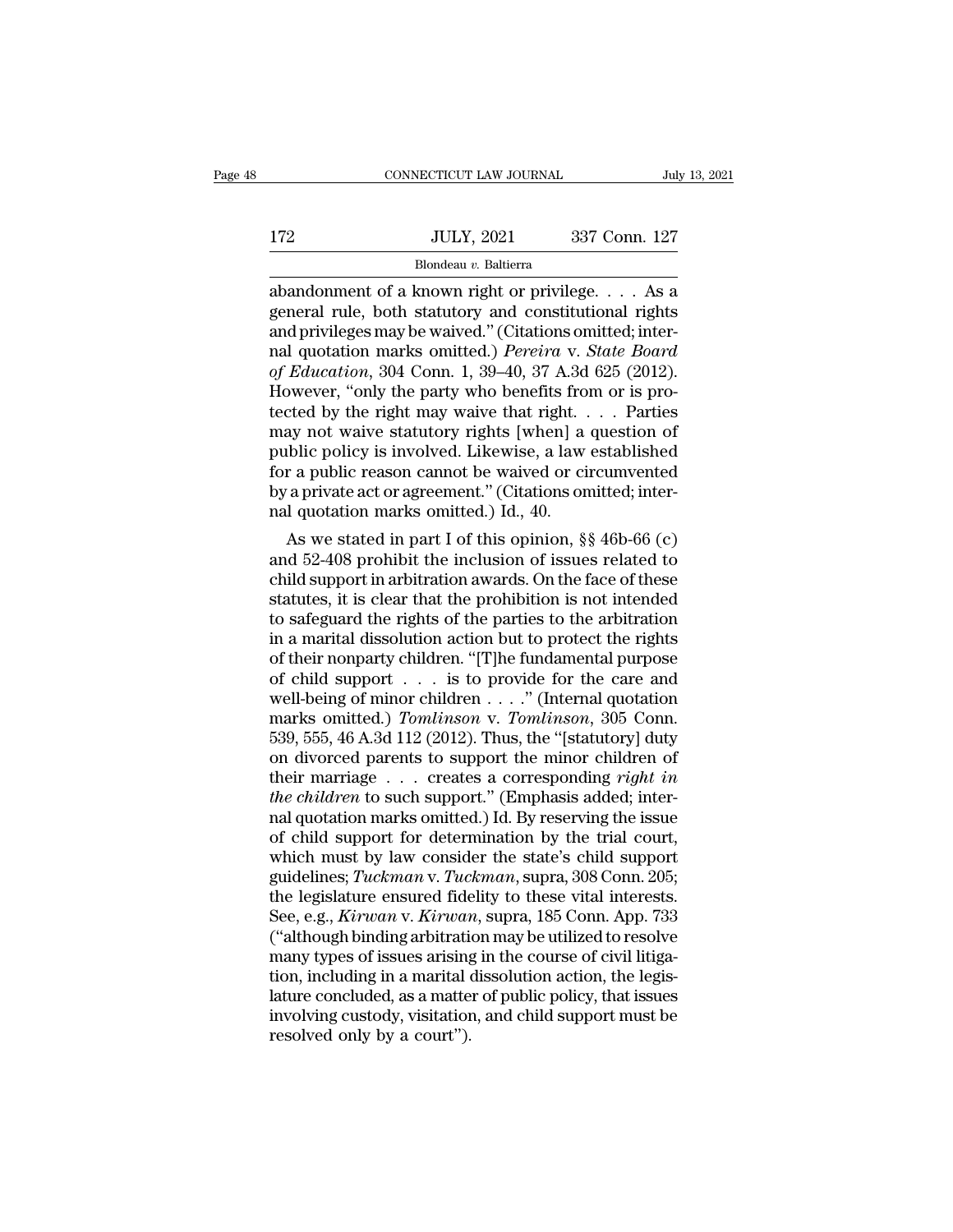### Blondeau *v.* Baltierra

CONNECTICUT LAW JOURNAL Page 49<br>
T Conn. 127 JULY, 2021 173<br>
Blondeau v. Baltierra<br>
In light of these well established purposes behind the<br>
ild support statutes, the statutory prohibition on the<br>
hitration of issues relate 337 Conn. 127 JULY, 2021 173<br>Blondeau v. Baltierra<br>In light of these well established purposes behind the<br>child support statutes, the statutory prohibition on the<br>arbitration of issues related to child support "serves<br>impo  $\begin{array}{c|c} \text{337 Conn. 127} & \text{JULY, 2021} & \text{173} \\ \hline \text{Blondeau } v. \text{ Baltimore} & \text{Baltierra} \\ \hline \text{In light of these well established purposes behind the child support saturates, the statutory prohibition on the arbitrary probability of the initial state.} \\ \text{imputation of issues related to child support "serves important public and institutional policy objectives that are independent of, and perhaps even premeunt to a given maximum.} \end{array}$ 337 Conn. 127 JULY, 2021 173<br>
Blondeau v. Baltierra<br>
In light of these well established purposes behind the<br>
child support statutes, the statutory prohibition on the<br>
arbitration of issues related to child support "serves Blondeau v. Baltierra<br>
In light of these well established purposes behind the<br>
child support statutes, the statutory prohibition on the<br>
arbitration of issues related to child support "serves<br>
important public and institu  $t$  Blondeau v. Balterra<br>
In light of these well established purposes behind the<br>
child support statutes, the statutory prohibition on the<br>
arbitration of issues related to child support "serves<br>
important public and inst In light of these well established purposes behind the<br>child support statutes, the statutory prohibition on the<br>arbitration of issues related to child support "serves<br>important public and institutional policy objectives th child support statutes, the statutory prohibition on the<br>arbitration of issues related to child support "serves<br>important public and institutional policy objectives that<br>are independent of, and perhaps even paramount to,<br>[ arbitration of issues related to child support "serves<br>important public and institutional policy objectives that<br>are independent of, and perhaps even paramount to,<br>[the plaintiff's] interest as a party to the litigation."<br> important public and institutional policy objectives that<br>are independent of, and perhaps even paramount to,<br>[the plaintiff's] interest as a party to the litigation."<br>(Emphasis omitted.) *Santiago* v. *State*, 261 Conn. 53 are independent of, and perhaps even paramount to,<br>
[the plaintiff's] interest as a party to the litigation."<br>
(Emphasis omitted.) *Santiago* v. *State*, 261 Conn. 533,<br>
543–44, 804 A.2d 801 (2002). The right to a child su [the plaintiff's] interest as a party to the litigation."<br>(Emphasis omitted.) *Santiago* v. *State*, 261 Conn. 533,<br>543–44, 804 A.2d 801 (2002). The right to a child support<br>determination that "provide[s] for the care and (Emphasis omitted.) *Santiago v. State*, 261 Conn. 533, 543–44, 804 A.2d 801 (2002). The right to a child support determination that "provide[s] for the care and well-being of minor children"; (internal quotation marks omi 543–44, 804 A.2d 801 (2002). The right to a child support<br>determination that "provide[s] for the care and well-being<br>of minor children"; (internal quotation marks omitted)<br> $Tomlinson$  v.  $Tomlinson$ , supra, 305 Conn. 555; was<br>not the determination that "provide[s] for the care and well-being<br>of minor children"; (internal quotation marks omitted)<br>Tomlinson v. Tomlinson, supra, 305 Conn. 555; was<br>not the plaintiff's to waive. Cf. *State* v. *Banks*, 321 of minor children"; (internal quotation marks omitted)<br> *Tomlinson* v. *Tomlinson*, supra, 305 Conn. 555; was<br>
not the plaintiff's to waive. Cf. *State* v. *Banks*, 321 Conn.<br>
821, 856, 146 A.3d 1 (2016) (*Rogers*, *C. J.* Tomlinson v. Tomlinson, supra, 305 Conn. 555; was<br>not the plaintiff's to waive. Cf. *State* v. *Banks*, 321 Conn.<br>821, 856, 146 A.3d 1 (2016) (*Rogers*, *C. J.*, concurring)<br>("I find it extremely doubtful . . . that the s not the plaintiff's to waive. Cf. *State* v. *Banks*, 321 Conn.<br>821, 856, 146 A.3d 1 (2016) (*Rogers*, *C. J.*, concurring)<br>("I find it extremely doubtful . . . that the state could<br>waive the [statutory] requirement that 821, 856, 146 A.3d 1 (2016) (*Rogers*, *C. J.*, concurring)<br>("I find it extremely doubtful . . . that the state could<br>waive the [statutory] requirement that [currently incar-<br>cerated felons] submit to the taking of a DNA ("I find it extremely doubtful  $\ldots$  that the state could waive the [statutory] requirement that [currently incarcerated felons] submit to the taking of a DNA sample, which serves important public  $\ldots$  policy objectives" The distance of the taking of a DNA sample,<br>
rated felons] submit to the taking of a DNA sample,<br>
inch serves important public  $\ldots$  policy objectives"<br>
iternal quotation marks omitted)). The plaintiff did<br>
t, and could n which serves important public  $\ldots$  policy objectives"<br>(internal quotation marks omitted)). The plaintiff did<br>not, and could not, waive the statutory prohibition against<br>the arbitration of issues related to child support.

(internal quotation marks omitted)). The plaintiff did<br>not, and could not, waive the statutory prohibition against<br>the arbitration of issues related to child support.<br>Even so, the portion of the award that included issues (internal quotation marks onlined)). The plantiful did<br>not, and could not, waive the statutory prohibition against<br>the arbitration of issues related to child support.<br>Even so, the portion of the award that included issues<br> resembling a mosaic settled to child support.<br>
Even so, the portion of the award that included issues<br>
related to child support was severable from the remain-<br>
der of the award. "We previously have characterized<br>
the finan Even so, the portion of the award that included issues<br>related to child support was severable from the remain-<br>der of the award. "We previously have characterized<br>the financial orders in dissolution proceedings as<br>resembli Even so, the portion of the award that included issues<br>related to child support was severable from the remain-<br>der of the award. "We previously have characterized<br>the financial orders in dissolution proceedings as<br>resembl related to child support was severable from the remainder of the award. "We previously have characterized the financial orders in dissolution proceedings as resembling a mosaic, in which all the various financial component der of the award. "We previously have characterized<br>the financial orders in dissolution proceedings as<br>resembling a mosaic, in which all the various financial<br>components are carefully interwoven with one another.<br>... Accor the financial orders in dissolution proceedings as<br>resembling a mosaic, in which all the various financial<br>components are carefully interwoven with one another.<br>. . . Accordingly, when an appellate court reverses a<br>trial c resembling a mosaic, in which all the various financial<br>components are carefully interwoven with one another.<br>... Accordingly, when an appellate court reverses a<br>trial court judgment based on an improper alimony,<br>property components are carefully interwoven with one another.<br>
. . . Accordingly, when an appellate court reverses a<br>
trial court judgment based on an improper alimony,<br>
property distribution, or child support award, the appel-<br> . . . Accordingly, when an appellate court reverses a<br>trial court judgment based on an improper alimony,<br>property distribution, or child support award, the appel-<br>late court's remand typically authorizes the trial court<br>t trial court judgment based on an improper alimony,<br>property distribution, or child support award, the appel-<br>late court's remand typically authorizes the trial court<br>to reconsider all of the financial orders.  $\dots$  We also property distribution, or child support award, the appellate court's remand typically authorizes the trial court<br>to reconsider all of the financial orders.  $\dots$  We also<br>have stated, however, that [e]very improper order  $\d$ late court's remand typically authorizes the trial court<br>to reconsider all of the financial orders. . . . We also<br>have stated, however, that [e]very improper order . . .<br>does not necessarily merit a reconsideration of all to reconsider all of the financial orders. . . . We also have stated, however, that [e]very improper order . . . does not necessarily merit a reconsideration of all of the trial court's financial orders. A financial order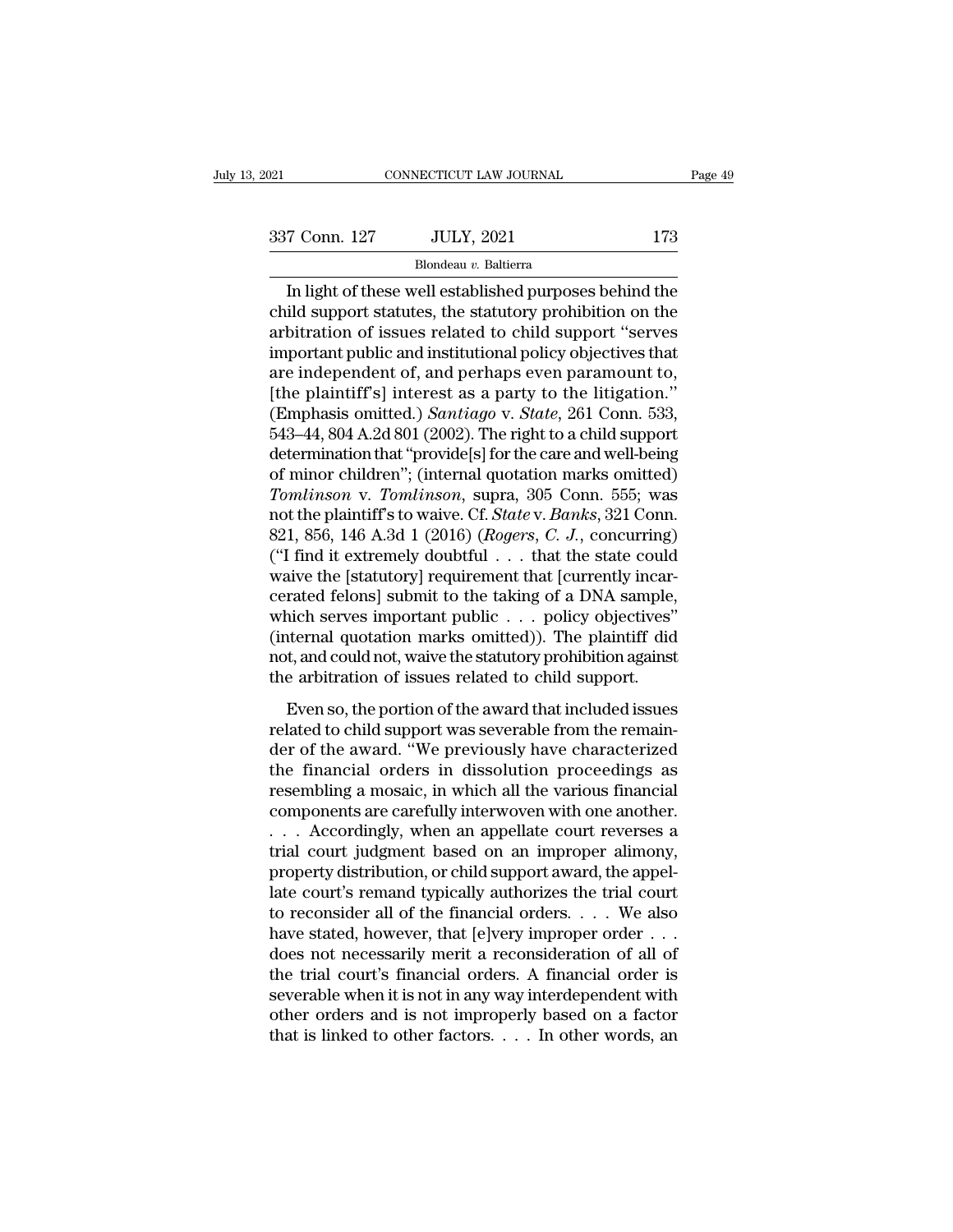### $\begin{tabular}{c} \multicolumn{1}{c|}{\text{CONNECTICUT LAW JOURNAL}} & July 13, 2021 \\ \cline{2-2} \multicolumn{1}{c|}{\text{July 13, 2021}} & \multicolumn{1}{c|}{\text{July 13, 2021}} \\ \cline{2-2} \multicolumn{1}{c|}{\text{July 13, 2021}} & 337 \text{ Conn. } 127 \\ \cline{2-2} \multicolumn{1}{c|}{\text{Blondeau $v$. } \text{Bluttera}} \end{tabular}$ Blondeau *v.* Baltierra

CONNECTICUT LAW JOURNAL July 13, 2021<br>
JULY, 2021 337 Conn. 127<br>
Blondeau v. Baltierra<br>
Order is severable if its impropriety does not place the<br>
correctness of the other orders in question. . . . Deter-174 JULY, 2021 337 Conn. 127<br>Blondeau v. Baltierra<br>
order is severable if its impropriety does not place the<br>
correctness of the other orders in question. . . . Deter-<br>
mining whether an order is severable from the other<br> 174 JULY, 2021 337 Conn. 127<br>Blondeau v. Baltierra<br>
order is severable if its impropriety does not place the<br>
correctness of the other orders in question. . . . Deter-<br>
mining whether an order is severable from the other<br> Financial order is severable if its impropriety does not place the<br>correctness of the other orders in question. . . . Deter-<br>mining whether an order is severable from the other<br>financial orders in a dissolution case is a Blondeau v. Baltierra<br>
order is severable if its impropriety does not place the<br>
correctness of the other orders in question. . . . Deter-<br>
mining whether an order is severable from the other<br>
financial orders in a dissol Blondeau *v.* Baltierra<br>
order is severable if its impropriety does not place the<br>
correctness of the other orders in question. . . . Deter-<br>
mining whether an order is severable from the other<br>
financial orders in a disso order is severable if its impropriety does not place the<br>correctness of the other orders in question. . . . Deter-<br>mining whether an order is severable from the other<br>financial orders in a dissolution case is a highly fac correctness of the other orders in question. . . . Determining whether an order is severable from the other<br>financial orders in a dissolution case is a highly fact<br>bound inquiry." (Citations omitted; internal quotation<br>ma mining whether an order is severable from the other<br>financial orders in a dissolution case is a highly fact<br>bound inquiry." (Citations omitted; internal quotation<br>marks omitted.) *Tuckman* v. *Tuckman*, supra, 308<br>Conn. 21 financial orders in a dissolution case is a highly fact<br>bound inquiry." (Citations omitted; internal quotation<br>marks omitted.) *Tuckman* v. *Tuckman*, supra, 308<br>Conn. 214. We previously have explained that an invalid<br>port bound inquiry." (Citations omitted; internal quotation<br>marks omitted.) *Tuckman* v. *Tuckman*, supra, 308<br>Conn. 214. We previously have explained that an invalid<br>portion of an arbitration award may be severed from the<br>rema marks omitted.) *Tuckman* v. *Tuckman*, supra, 308<br>Conn. 214. We previously have explained that an invalid<br>portion of an arbitration award may be severed from the<br>remainder of the award. See *Bodner* v. *United Services*<br>A Conn. 214. We previously have explained that an invalid<br>portion of an arbitration award may be severed from the<br>remainder of the award. See *Bodner v. United Services*<br>Automobile Assn., 222 Conn. 480, 489, 610 A.2d 1212<br>( portion of an arbitration award may be severed from the<br>remainder of the award. See *Bodner v. United Services*<br>Automobile Assn., 222 Conn. 480, 489, 610 A.2d 1212<br>(1992) ("[when] specific questions have been submitted<br>to *Automobile Assn.*, 222 Conn. 480, 489, 610 A.2d 1212 (1992) ("[when] specific questions have been submitted to the arbitrators, we have held that the portion of the arbitrators' award that was entirely outside the submiss Automobile Assn., 222 Conn. 480, 489, 610 A.2d 1212<br>(1992) ("[when] specific questions have been submitted<br>to the arbitrators, we have held that the portion of the<br>arbitrators' award that was entirely outside the sub-<br>miss (1992) ("[when] specific questions have been submitted<br>to the arbitrators, we have held that the portion of the<br>arbitrators' award that was entirely outside the sub-<br>mission was void"); *Local 63*, *Textile Workers Union* to the arbitrators, we have held that the portion of the<br>arbitrators' award that was entirely outside the sub-<br>mission was void"); *Local 63, Textile Workers Union of*<br>*America, C.I.O.* v. *Cheney Bros.*, 141 Conn. 606, 61 arbitrators' award that was entirely outside the sub-<br>mission was void"); *Local 63*, *Textile Workers Union of*<br>*America*, *C.I.O.* v. *Cheney Bros.*, 141 Conn. 606, 619,<br>109 A.2d 240 (1954) ("when an arbitrator exceeds mission was void"); *Local 63*, *Textile Workers Union of America*, *C.I.O.* v. *Cheney Bros.*, 141 Conn. 606, 619, 109 A.2d 240 (1954) ("when an arbitrator exceeds his authority, the award is void only to the extent th America, C.I.O. v. Cheney Bros., 141 Conn. 606, 619, 109 A.2d 240 (1954) ("when an arbitrator exceeds his authority, the award is void only to the extent that he does so, if the part [that] is void can be separated from th 109 A.2d 240 (1954) ("when an arbitrator exceeds his authority, the award is void only to the extent that he does so, if the part [that] is void can be separated from the rest without injustice and without affecting the m authority, the award is void only to the extent that he does so, if the part [that] is void can be separated from the rest without injustice and without affecting the merits of the part of the award [that] is within the su does so, if the part [that] is void can be separated from<br>the rest without injustice and without affecting the mer-<br>its of the part of the award [that] is within the submis-<br>sion"), cert. denied, 348 U.S. 959, 75 S. Ct. 44 the rest without injustice and without affecting the merits of the part of the award [that] is within the submission"), cert. denied, 348 U.S. 959, 75 S. Ct. 449, 99 L.<br>Ed. 748 (1955), and cert. denied, 348 U.S. 959, 75 S. its of the part of the award [that] is within the su<br>sion"), cert. denied, 348 U.S. 959, 75 S. Ct. 449,<br>Ed. 748 (1955), and cert. denied, 348 U.S. 959, 75<br>450, 99 L. Ed. 478 (1955); *Parmelee* v. *Allen*, 32 (<br>115, 116 (1 In 7), cert. denied, 348 U.S. 959, 75 S. Ct. 449, 99 L.<br>
1. 748 (1955), and cert. denied, 348 U.S. 959, 75 S. Ct.<br>
0, 99 L. Ed. 478 (1955); *Parmelee v. Allen*, 32 Conn.<br>
5, 116 (1864) ("[i]f several distinct matters are Ed. 748 (1955), and cert. denied, 348 U.S. 959, 75 S. Ct.<br>450, 99 L. Ed. 478 (1955); *Parmelee v. Allen*, 32 Conn.<br>115, 116 (1864) ("[i]f several distinct matters are submit-<br>ted [to arbitration], the award as to some of

450, 99 L. Ed. 478 (1955); *Parmetee* v. *Atten*, 32 Conn.<br>115, 116 (1864) ("[i]f several distinct matters are submit-<br>ted [to arbitration], the award as to some of them may<br>be good while it is void as to the residue").<br>N 115, 116 (1864) ("[1]I several distinct matters are submitted [to arbitration], the award as to some of them may<br>be good while it is void as to the residue").<br>Nothing in the arbitrator's award indicates that the<br>orders rel ted [to arbitration], the award as to some of them may<br>be good while it is void as to the residue").<br>Nothing in the arbitrator's award indicates that the<br>orders related to child support are interdependent with<br>the other fi be good while it is vold as to the residue").<br>
Nothing in the arbitrator's award indicates that the<br>
orders related to child support are interdependent with<br>
the other financial orders. Indeed, the parties stipulated<br>
to a Nothing in the arbitrator's award indicates that the<br>orders related to child support are interdependent with<br>the other financial orders. Indeed, the parties stipulated<br>to a child support presumptive minimum *before* enteri orders related to child support are interdependent with<br>the other financial orders. Indeed, the parties stipulated<br>to a child support presumptive minimum *before* entering<br>arbitration and had this amount entered as a separ the other financial orders. Indeed, the parties stipulated<br>to a child support presumptive minimum *before* entering<br>arbitration and had this amount entered as a separate<br>order of the court, as the arbitrator referenced in to a child support presumptive minimum *before* entering<br>arbitration and had this amount entered as a separate<br>order of the court, as the arbitrator referenced in her<br>award. We conclude that the portion of the arbitration<br> arbitration and had this amount entered as a separate<br>order of the court, as the arbitrator referenced in her<br>award. We conclude that the portion of the arbitration<br>award pertaining to child care expenses, child related<br>he order of the court, as the arbitrator referenced in her<br>award. We conclude that the portion of the arbitration<br>award pertaining to child care expenses, child related<br>health expenses, extracurricular expenses, and the<br>maint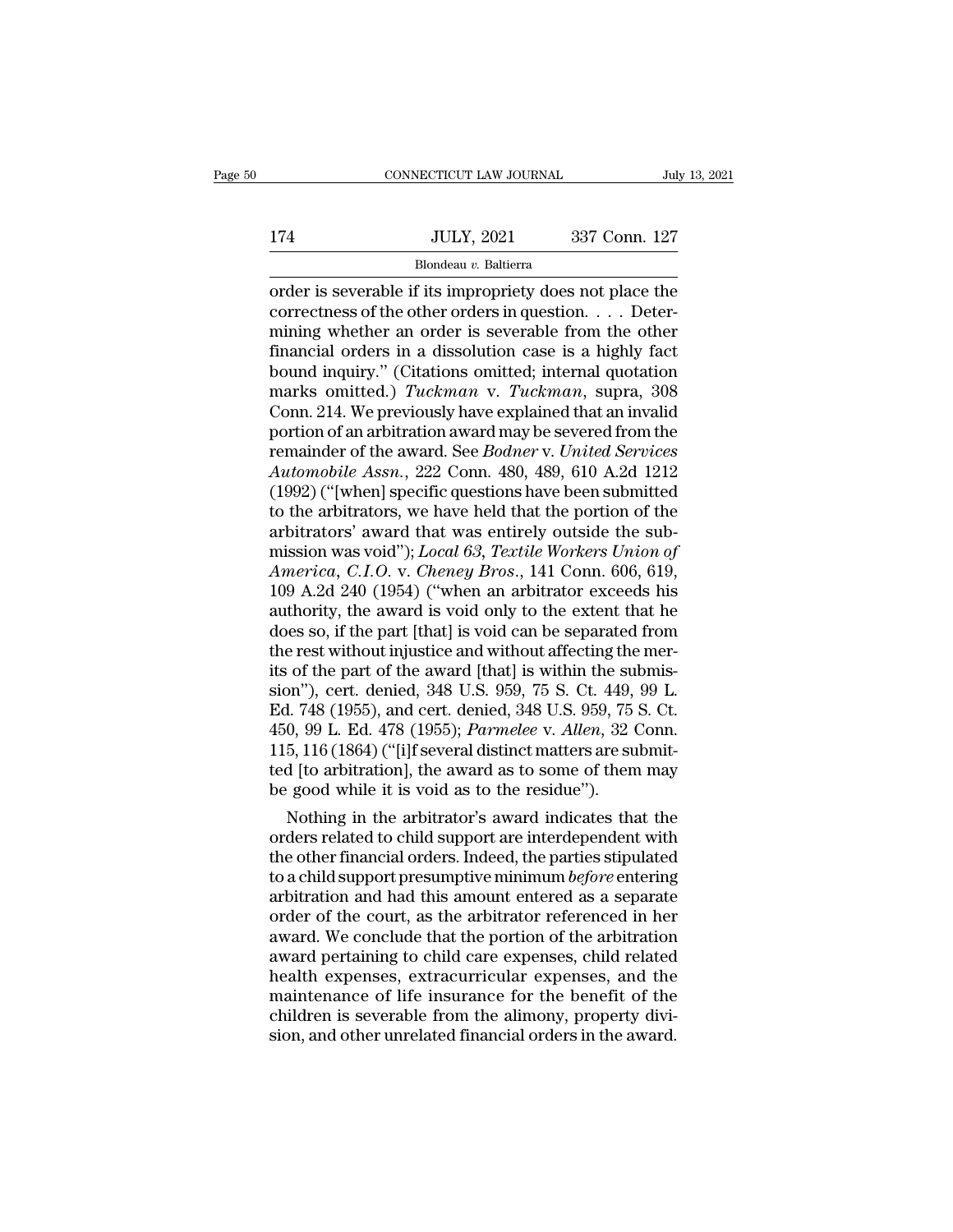State *v.* Rodriguez

Fage<br>
See *Misthopoulos* v. *Misthopoulos*, 297 Conn. 358, 390,<br>
See *Misthopoulos* v. *Misthopoulos*, 297 Conn. 358, 390,<br>
See *Misthopoulos* v. *Misthopoulos*, 297 Conn. 358, 390,<br>
999 A.2d 721 (2010) (remanding for reco 337 Conn. 175 JULY, 2021 175<br>
State v. Rodriguez<br>
See Misthopoulos v. Misthopoulos, 297 Conn. 358, 390,<br>
999 A.2d 721 (2010) (remanding for reconsideration of<br>
child support orders alone); Maturo v. Maturo, supra,<br>
996 Con 337 Conn. 175 JULY, 2021 175<br>
State v. Rodriguez<br>
See *Misthopoulos* v. *Misthopoulos*, 297 Conn. 358, 390,<br>
999 A.2d 721 (2010) (remanding for reconsideration of<br>
child support orders alone); *Maturo* v. *Maturo*, supra,<br> 237 Conn. 175 JULY, 2021 175<br>
State v. Rodriguez<br>
See *Misthopoulos* v. *Misthopoulos*, 297 Conn. 358, 390,<br>
299 A.2d 721 (2010) (remanding for reconsideration of<br>
child support orders alone); *Maturo* v. *Maturo*, supra,<br> State v. Rodriguez<br>State v. Rodriguez<br>See *Misthopoulos* v. *Misthopoulos*, 297 Conn. 38<br>999 A.2d 721 (2010) (remanding for reconsidera<br>child support orders alone); *Maturo* v. *Maturo*,<br>296 Conn. 125 (same); *Kavanah* v. e *Misthopoulos* v. *Misthopoulos*, 297 Conn. 358, 390, 9 A.2d 721 (2010) (remanding for reconsideration of ild support orders alone); *Maturo* v. *Maturo*, supra, 6 Conn. 125 (same); *Kavanah* v. *Kavanah*, 142 Conn. pp. see *Misinopolios v. Misinopolios*, 297 Coliii. 356, 390,<br>999 A.2d 721 (2010) (remanding for reconsideration of<br>child support orders alone); *Maturo v. Maturo*, supra,<br>296 Conn. 125 (same); *Kavanah v. Kavanah*, 142 Conn.<br>

best A.2d (21 (2010) (remaining for reconsideration of<br>child support orders alone); *Maturo* v. *Maturo*, supra,<br>296 Conn. 125 (same); *Kavanah* v. *Kavanah*, 142 Conn.<br>App. 775, 785, 66 A.3d 922 (2013) (same).<br>The judgmen child support orders alone), *maturo* v. *maturo*, supra,<br>296 Conn. 125 (same); *Kavanah* v. *Kavanah*, 142 Conn.<br>App. 775, 785, 66 A.3d 922 (2013) (same).<br>The judgment is reversed insofar as the trial court<br>granted the pl  $250$  Collit.  $125$  (salle), Kabahah v. Kabahah, 142 Collit.<br>App. 775, 785, 66 A.3d 922 (2013) (same).<br>The judgment is reversed insofar as the trial court<br>granted the plaintiff's motion to vacate and denied the<br>defendant' App.  $775$ ,  $765$ ,  $60$  A.5d  $922$  ( $2015$ ) (same).<br>The judgment is reversed insofar as the trial court<br>granted the plaintiff's motion to vacate and denied the<br>defendant's application to confirm that portion of the<br>arbitr The judgment is reversed insofar as the trial court<br>granted the plaintiff's motion to vacate and denied the<br>defendant's application to confirm that portion of the<br>arbitration award relating to the division between the<br>part granted the plaintiff's motion to vacate and denied the<br>defendant's application to confirm that portion of the<br>arbitration award relating to the division between the<br>parties of the equity in the marital home; the judgment defendant's application to confirm that portion of the<br>arbitration award relating to the division between the<br>parties of the equity in the marital home; the judgment is<br>affirmed insofar as the trial court granted the plain arbitration award relating to the division between the<br>parties of the equity in the marital home; the judgment is<br>affirmed insofar as the trial court granted the plaintiff's<br>motion to vacate and denied the defendant's appl parties of the equity in the marital home; the judgment is<br>affirmed insofar as the trial court granted the plaintiff's<br>motion to vacate and denied the defendant's application<br>to confirm that portion of the arbitration awar affirmed insofar as the trial court granted the plaintiff's<br>motion to vacate and denied the defendant's application<br>to confirm that portion of the arbitration award relating<br>to child support; the case is remanded with dire motion to vacate and denied the defendant's application<br>to confirm that portion of the arbitration award relating<br>to child support; the case is remanded with direction<br>to render judgment (1) granting the plaintiff's motion to confirm that portion of the arbitration award relating<br>to child support; the case is remanded with direction<br>to render judgment (1) granting the plaintiff's motion<br>to vacate the arbitration award insofar as it included<br> to child support; the case is remanded with direction<br>to render judgment (1) granting the plaintiff's motion<br>to vacate the arbitration award insofar as it included<br>orders related to child support but denying the motion<br>to to render judgment (1) granting the plaintiff's motic<br>to vacate the arbitration award insofar as it include<br>orders related to child support but denying the motic<br>to vacate the award in all other respects, and (2) denyir<br>th vacate the andiration award insolar as it includers related to child support but denying the moti vacate the award in all other respects, and (2) denyie application to confirm that portion of the arbitration ward relating on to commit that portion of the afolitation<br>for the child support but granting the applicity of the award in all other respects.<br>inion the other justices concurred.<br>STATE OF CONNECTICUT *v.*<br>LUIS M. RODRIGUEZ % award relating to child support but granting the application to confirm the award in all other respects.<br>
In this opinion the other justices concurred.<br>  $\begin{array}{r}\n\text{STATE OF CONNECTICUT } v.\n\text{LUIS M. RODRIGUEZ}\n\text{(SC 20372)}\n\end{array}$ 

### ward in an other re<br>
other justices conc<br>
F CONNECTICUT<br>
M. RODRIGUEZ<br>
(SC 20372)<br>
and Palmer, McDonald, D' STATE OF CONNECTICUT  $v$ .<br>LUIS M. RODRIGUEZ<br>(SC 20372)<br>Robinson, C. J., and Palmer, McDonald, D'Auria,<br>Mullins, Kahn and Ecker, Js.\* TE OF CONNECTICUT *v*.<br>
LUIS M. RODRIGUEZ<br>
(SC 20372)<br>
, C. J., and Palmer, McDonald, D'Auria<br>
Mullins, Kahn and Ecker, Js.\*<br>
Sullabus

### *Syllabus*

 $(CO_2O372)$ <br>Robinson, C. J., and Palmer, McDonald, D'Auria,<br>Mullins, Kahn and Ecker, Js.\*<br>Syllabus<br>Convicted, after a jury trial, of sexual assault in the first degree and criminal<br>attempt to commit sexual assault in the Robinson, C. J., and Palmer, McDonald, D'Auria,<br>Mullins, Kahn and Ecker, Js.\*<br>Syllabus<br>victed, after a jury trial, of sexual assault in the first degree and criminal<br>attempt to commit sexual assault in the first degree, th Mullins, Kahn and Ecker, Js. $*$ <br> *Syllabus*<br>
victed, after a jury trial, of sexual assault in the first degree and criminal<br>
attempt to commit sexual assault in the first degree, the defendant<br>
appealed. The defendant's c Syllabus<br>
since with the first degree and criminal<br>
attempt to commit sexual assault in the first degree, the defendant<br>
appealed. The defendant's conviction stemmed from an incident in which<br>
two Hispanic men pulled a wom Syllabus<br>
Syllabus<br>
are and criminal<br>
attempt to commit sexual assault in the first degree, the defendant<br>
appealed. The defendant's conviction stemmed from an incident in which<br>
two Hispanic men pulled a woman, who was wa attempt to commit see<br>appealed. The defendant wo Hispanic men pul<br>New Britain, into the l<br>\* The listing of justices<br>the date of oral argument.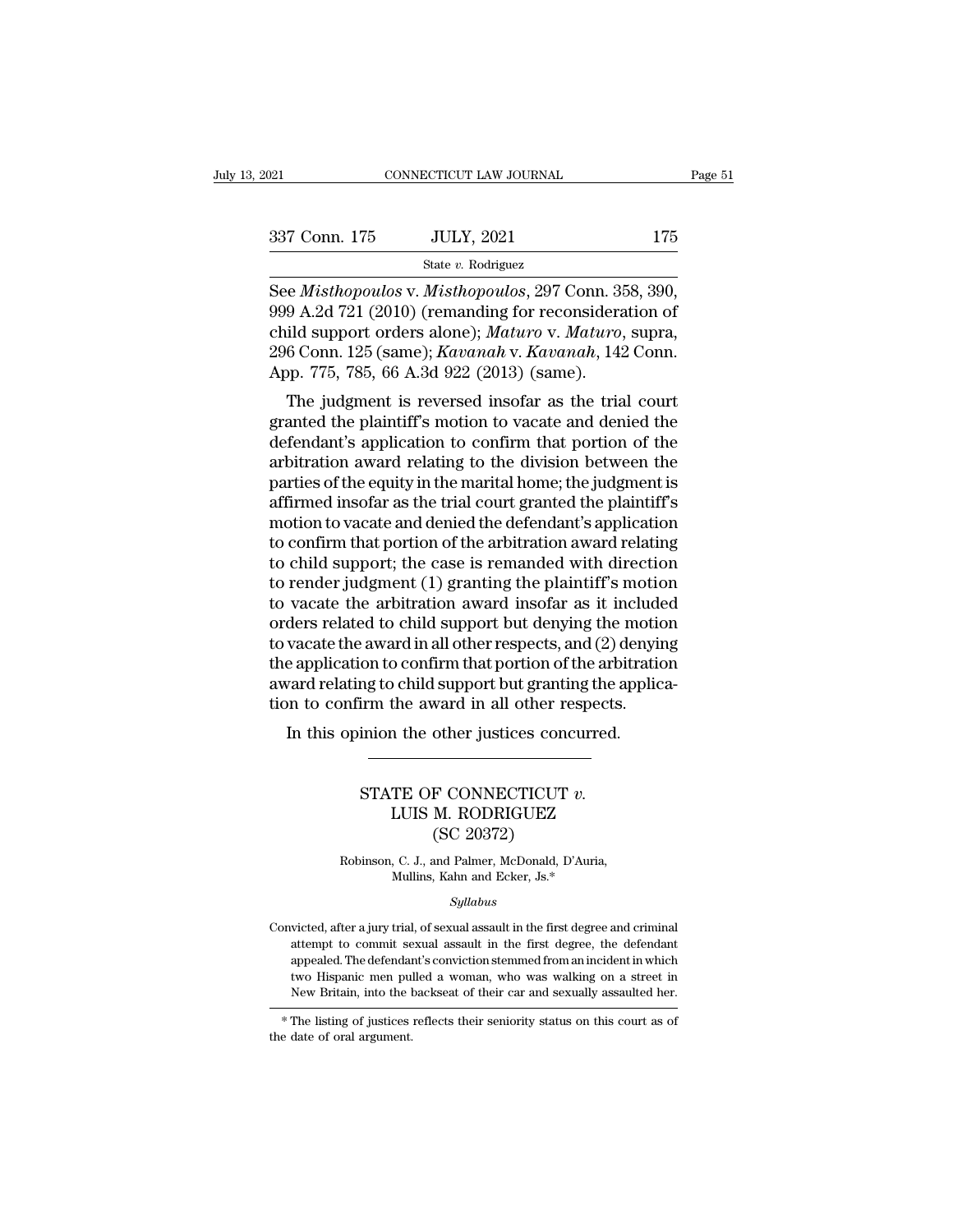# $\begin{tabular}{c} \multicolumn{1}{c|}{\text{CONNECTICUT LAW JOURNAL}} & July 13, 2021 \\ \cline{2-2} \multicolumn{1}{c|}{\text{July 13, 2021}} & \multicolumn{1}{c|}{\text{July 13, 2021}} \\ \cline{2-2} \multicolumn{1}{c|}{\text{July 13, 2021}} & \multicolumn{1}{c|}{\text{337 Conn. 175}} \\ & \multicolumn{1}{c|}{\text{State $v$. Rodriguez}} & \multicolumn{1}{c|}{\text{Total image}} \\ \cline{2-2} \end{tabular}$

### State *v.* Rodriguez

 $337$  Conn. 175<br>
State v. Rodriguez<br>
Approximately ten years after the incident, the defendant became a<br>
Approximately ten years after the incident, the defendant became a<br>
NA sample that had  $\frac{JULY, 2021}{\text{State } v. \text{ Rodriguez}}$ <br>Approximately ten years after the incident, the defendant became a person of interest based on a match between the DNA sample that had been extracted from the victim's sexual assault evidence k  $\frac{337}{21}$  S37 Conn. 175<br>State v. Rodriguez<br>Approximately ten years after the incident, the defendant became a<br>person of interest based on a match between the DNA sample that had<br>been extracted from the victim's sexual State  $v$ . Rodriguez<br>Approximately ten years after the incident, the defendant became a<br>person of interest based on a match between the DNA sample that had<br>been extracted from the victim's sexual assault evidence kit and State  $v$ . Rodriguez<br>Approximately ten years after the incident, the defendant became a<br>person of interest based on a match between the DNA sample that had<br>been extracted from the victim's sexual assault evidence kit and Approximately ten years after the incident, the defendant became a<br>person of interest based on a match between the DNA sample that had<br>been extracted from the victim's sexual assault evidence kit and a sample<br>of the defend The taking of a buccal swab, which the police submitted to the state of the defendant's DNA that had been placed into a database at some point after the victim's assault. The police interviewed the defendant, and he denied from the victim's sexual assault evidence kit and a sample been extracted from the victim's sexual assault evidence kit and a sample of the defendant's DNA that had been placed into a database at some point after the victi so fthe defendant's DNA that had been placed into a database at some point after the victim's assault. The police interviewed the defendant, and he denied that the incident in question occurred but consented to the taking of the defendant's DNA that had been placed into a database at some<br>point after the victim's assault. The police interviewed the defendant,<br>and he denied that the incident in question occurred but consented to<br>the taking o and he denied that the incident in question occurred but consented to the taking of a buccal swab, which the police submitted to the state forensic laboratory for analysis. The laboratory subsequently reported a match betw the taking of a buccal swab, which the police submitted to the state forensic laboratory for analysis. The laboratory subsequently reported a match between the DNA from the defendant's buccal swab and that taken from the v forensic laboratory for analysis. The laboratory subsequently reported a match between the DNA from the defendant's buccal swab and that taken from the victim's sexual assault evidence kit, and the police interviewed the d a match between the DNA from the defendant's buccal swab and that taken from the victim's sexual assault evidence kit, and the police interviewed the defendant again. During the second interview, the defendant admitted tha a mean to the victim's sexual assault evidence kit, and the police inter-<br>viewed the defendant again. During the second interview, the defendant<br>admitted that he did have a threesome after he picked up a man and a<br>admitted wiewed the defendant again. During the second interview, the defendant admitted that he did have a threesome after he picked up a man and a woman near an automobile parts store. At trial, three laboratory reports analyzing described that he did have a threesome after he picked up a man and a woman near an automobile parts store. At trial, three laboratory reports analyzing the DNA samples were introduced into evidence through the testimony o woman near an automobile parts store. At trial, three laboratory reports analyzing the DNA samples were introduced into evidence through the testimony of P, a forensic science examiner with the state forensic laboratory. T manalyzing the DNA samples were introduced into evidence through the testimony of P, a forensic science examiner with the state forensic laboratory. The first of the three reports was produced in 2007 and described the res and the defendant's defendant's sexual session of P, a forensic science examiner with the state forensic laboratory. The first of the victim's sexual assault evidence kit. The second and third reports were produced in 2016 laboratory. The first of the three reports was produced in 2007 and described the results of the victim's sexual assault evidence kit. The second and third reports were produced in 2016 and were based on comparisons of the resoluted the results of the victim's sexual assault evidence kit. The second and third reports were produced in 2016 and were based on comparisons of the DNA samples from the sexual assault evidence kit and the defendant' second and third reports were produced in 2016 and were based on comparisons of the DNA samples from the sexual assault evidence kit and the defendant's buccal swab. P testified regarding the procedures used to test the DN comparisons of the DNA samples from the sexual assault evidence kit and the defendant's buccal swab. P testified regarding the procedures used to test the DNA evidence and the results contained in the three reports. The th and the defendant's buccal swab. P testified regarding the procedures used to test the DNA evidence and the results contained in the three reports. The third and final report analyzed the sperm-rich and epithelial-<br>rich fr used to test the DNA evidence and the results contained in the three reports. The third and final report analyzed the sperm-rich and epithelial-<br>rich fractions of the vaginal, oral and genital swabs, including a 2016<br>rewor reports. The third and final report analyzed the sperm-rich and epithelial-<br>rich fractions of the vaginal, oral and genital swabs, including a 2016<br>reworking of the sperm-rich fraction of the vaginal swabs, and the<br>defenda rich fractions of the vaginal, oral and genital swabs, including a 2016<br>reworking of the sperm-rich fraction of the vaginal swabs, and the<br>defendant's buccal swab. That report concluded that the defendant was<br>a potential c reworking of the sperm-rich fraction of the vaginal swabs, and the defendant's buccal swab. That report concluded that the defendant was a potential contributor to the DNA profile from the sperm-rich fraction of the vagina defendant's buccal swab. That report concluded that the defendant was<br>a potential contributor to the DNA profile from the sperm-rich fraction<br>of the vaginal swabs and that the expected frequency of individuals who<br>could be a potential contributor to the DNA profile from the sperm-rich fraction of the vaginal swabs and that the expected frequency of individuals who could be a contributor to that DNA profile was approximately 1 in 230,000 in t of the vaginal swabs and that the expected frequency of individuals who could be a contributor to that DNA profile was approximately 1 in 230,000 in the Hispanic population. On appeal from the judgment of conviction, the d from the individual who generated the DNA profile was approximately 1 in 230,000 in the Hispanic population. On appeal from the judgment of conviction, the defendant claimed, inter alia, that the trial court had violated h conviction, the defendant claimed, inter alia, that the trial court had violated his right to confrontation by allowing P to testify about the results of the DNA identification analysis without requiring testimony from the

- is with the confrontation by allowing P to testify about the results of the DNA identification analysis without requiring testimony from the individual who generated the DNA profiles. *Held*: the defendant's unpreserved c results of the DNA identification analysis without requiring testimony<br>from the individual who generated the DNA profiles. *Held*:<br>the defendant's unpreserved claim that the trial court violated his right<br>to confrontation from the individual who generated the DNA profiles. *Held*:<br>from the individual who generated the DNA profiles. *Held*:<br>he defendant's unpreserved claim that the trial court violated his right<br>to confrontation failed under from the individual who generated the DNA profiles. *Held*:<br>1. The defendant's unpreserved claim that the trial court violated his right<br>to confrontation failed under *State* v. *Golding* (213 Conn. 233) because<br>it was un 2. The defendant could not prevail on his unpreserved claim that his due process right was violated by the introduction of the defendant's right to confrontation occurred.<br>
2. The defendant could not prevail on his unprese it was unclear whether the 2016 retesting (116 vaginal swab was<br>performed by someone other than P, and, therefore, the record was<br>inadequate to establish whether a violation of the defendant's right to<br>confrontation occurr
- evidence that was unreliable: the defendant failed to establish whether a violation of the defendant's right to confrontation occurred.<br>The defendant could not prevail on his unpreserved claim that his due process right wa practicular to establish whether a violation of the defendant's right to confrontation occurred.<br>
he defendant could not prevail on his unpreserved claim that his due<br>
process right was violated by the introduction of DNA evidence that there are invariant and the statistical rarity of the defendant could not prevail on his unpreserved claim that his due process right was violated by the introduction of DNA identification evidence that was u be defendant could not prevail on his unpreserved claim that his due<br>process right was violated by the introduction of DNA identification<br>evidence that was unreliable: the defendant failed to establish a constitu-<br>tional v the determine of the match and the previous of DNA identification<br>process right was violated by the introduction of DNA identification<br>evidence that was unreliable: the defendant failed to establish a constitu-<br>tional viol examine that was unreliable: the defendant failed to establish a constitutional violation under *Golding* because the jury was presented with evidence that there was a genetic profile match and the statistical rarity of t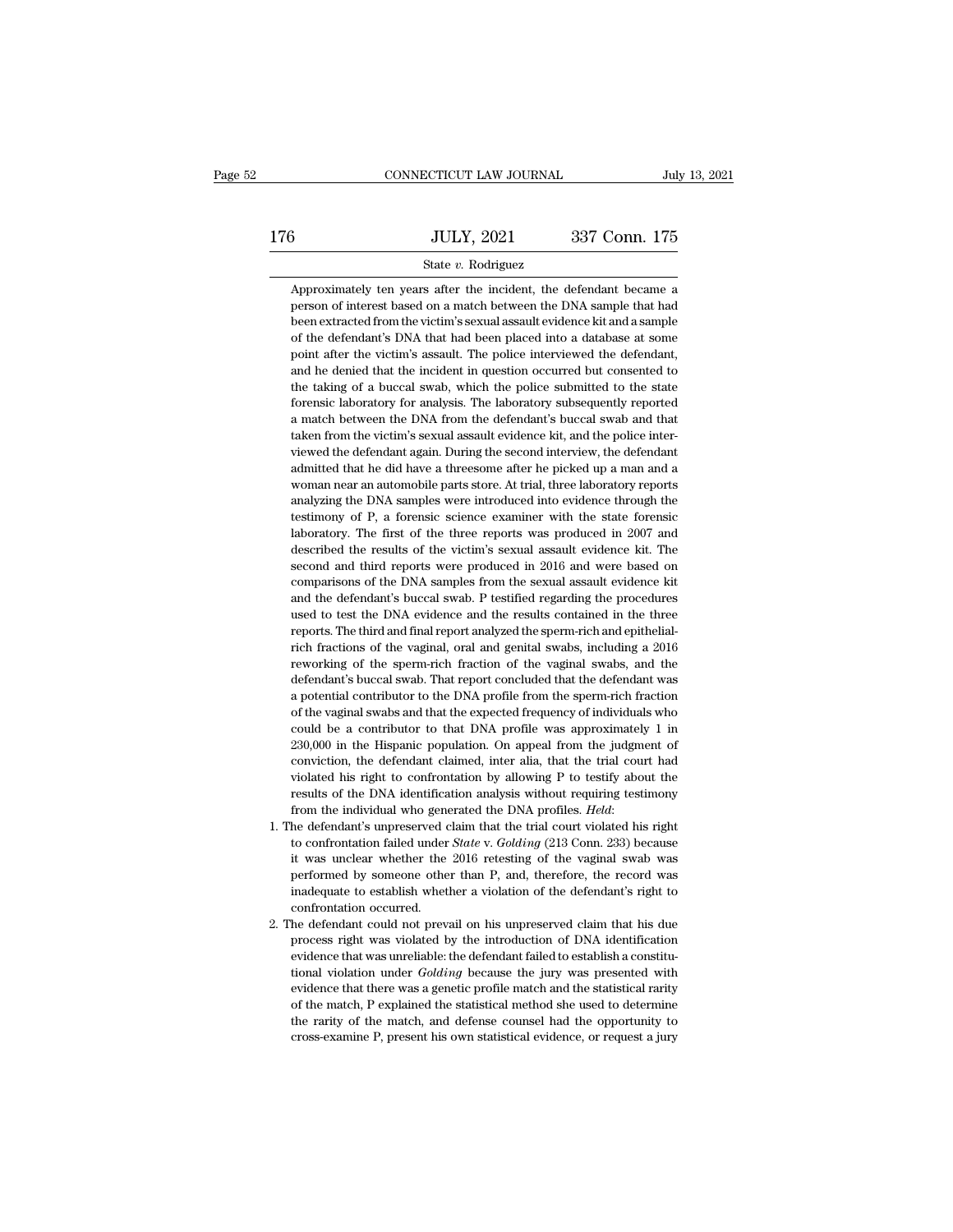### State *v.* Rodriguez

Fig. 177<br>
instruction; moreover, this court declined the defendant's invitation to<br>
exercise its supervisory authority to require trial courts to instruct juries Fraction: The control of the ULIV,  $2021$  177<br>
State v. Rodriguez<br>
instruction; moreover, this court declined the defendant's invitation to<br>
exercise its supervisory authority to require trial courts to instruct juries<br>
o **Conn. 175** JULY, 2021 177<br>
State  $v$ . Rodriguez<br>
instruction; moreover, this court declined the defendant's invitation to<br>
exercise its supervisory authority to require trial courts to instruct juries<br>
on the meaning of 337 Conn. 175 JULY, 2021 177<br>
State v. Rodriguez<br>
instruction; moreover, this court declined the defendant's invitation to<br>
exercise its supervisory authority to require trial courts to instruct juries<br>
on the meaning of State v. Rodriguez<br>
instruction; moreover, this court declined the defendant's invitation to<br>
exercise its supervisory authority to require trial courts to instruct juries<br>
on the meaning of random match probability when D instruction; moreover, this court declined the defendant's invitation to exercise its supervisory authority to require trial courts to instruct juries on the meaning of random match probability when DNA evidence is the onl

exercise its supervisory authority to require trial courts to instruct juries<br>on the meaning of random match probability when DNA evidence is<br>the only evidence identifying the defendant as the perpetrator.<br>here was no meri establishing the identity of the defendant as the perpetrator.<br>The includes the only evidence identifying the defendant as the perpetrator.<br>Here was no merit to the defendant's claim that a random match probability of 1 in alone, the video recordings the defendant as the perpetrator.<br>The only evidence identifying the defendant as the perpetrator.<br>There was no merit to the defendant's claim that a random match probability of 1 in 230,000 in t here was no merit to the defendant's claim that a random match probability of 1 in 230,000 in the Hispanic population, by itself, was insufficient to prove that he was guilty beyond a reasonable doubt; the evidence establi ity of 1 in 230,000 in the Hispanic population, by itself, was insufficient to prove that he was guilty beyond a reasonable doubt; the evidence establishing the identity of the defendant was not based on DNA evidence alon v<sub>id</sub> or prove that he was guilty beyond a reasonable doubt; the evidence establishing the identity of the defendant was not based on DNA evidence alone, as the video recordings of the defendant's two interviews with the p establishing the identity of the defendant was not based on DNA evidence<br>alone, as the video recordings of the defendant's two interviews with the<br>police, which were played for the jury and which included inconsistent<br>sta alone, as the video recordings of the defendant's two interviews with the police, which were played for the jury and which included inconsistent statements that indicated the defendant's consciousness of guilt, provided a police, which were played for the jury and which included inconsistent<br>statements that indicated the defendant's consciousness of guilt, pro-<br>vided additional evidence to establish the defendant's guilt beyond a<br>reasonabl vided additional evidence to establish the defendant's guilt beyond a reasonable doubt.<br>
(One justice concurring separately)<br>
Argued December 19, 2019—officially released September 24, 2020<sup>\*\*</sup><br> *Procedural History*<br>
Subst

Substitute information charging the defendant with<br>
(One justice concurring separately)<br>
Argued December 19, 2019—officially released September 24, 2020<sup>\*\*</sup><br>
Procedural History<br>
Substitute information charging the defendan reasonable doubt.<br>
(One justice concurring separately)<br>
Argued December 19, 2019—officially released September 24, 2020\*\*<br>
Procedural History<br>
Substitute information charging the defendant with<br>
two counts of the crime of (One justice concurring separately)<br>Argued December 19, 2019—officially released September 24, 2020\*\*<br> $Procedural History$ <br>Substitute information charging the defendant with<br>two counts of the crime of sexual assault in the first degre Argued December 19, 2019—officially released September 24, 2020<sup>\*\*</sup><br> *Procedural History*<br>
Substitute information charging the defendant with<br>
two counts of the crime of sexual assault in the first degree<br>
and one count of *Procedural History*<br>
Substitute information charging the defendant with<br>
two counts of the crime of sexual assault in the first degree<br>
and one count of criminal attempt to commit sexual<br>
assault in the first degree, brou Substitute information charging the defendant with<br>two counts of the crime of sexual assault in the first degree<br>and one count of criminal attempt to commit sexual<br>assault in the first degree, brought to the Superior Court Substitute information charging the defendant wit<br>two counts of the crime of sexual assault in the first degree<br>and one count of criminal attempt to commit sexual<br>assault in the first degree, brought to the Superior Cou<br>in *Mark Rademacher,* assistant public defender, for the pellant (defendant).<br> *Mark Rademacher,* assistant public defender, for the pellant (defendant).<br> *Mark Rademacher,* assistant public defender, for the pellant (defenda and one count of erminiar<br>assault in the first degree, br<br>in the judicial district of N<sub>i</sub><br>jury before *Dewey*, J.; verd<br>from which the defendant :<br>*Mark Rademacher*, assist<br>appellant (defendant).<br>*Timothy J. Sugrue*, assi *The judicial district of New Britain and tried to the*<br>*Try before Dewey, J.*; verdict and judgment of guilty,<br>*Timoth the defendant appealed. Affirmed.*<br>*Mark Rademacher*, assistant public defender, for the<br>*Pellant (def* 

jury before *Dewey*, *J*.; verdict and judgment of guilty,<br>from which the defendant appealed. Affirmed.<br>Mark Rademacher, assistant public defender, for the<br>appellant (defendant).<br>Timothy *J. Sugrue*, assistant state's atto from which the defendant appealed. *Affirmed.*<br> *Mark Rademacher*, assistant public defender, for the<br>
appellant (defendant).<br> *Timothy J. Sugrue*, assistant state's attorney, with<br>
whom, on the brief, were *Brian W. Prele* Mark Rademacher, assistant public compellant (defendant).<br>Timothy J. Sugrue, assistant state's<br>whom, on the brief, were Brian W. Interney, and Brett J. Salafia, senior attorney, for the appellee (state).<br>opinion Timothy J. Sugrue, assistant state's attorney, with<br>nom, on the brief, were *Brian W. Preleski*, state's<br>torney, and *Brett J. Salafia*, senior assistant state's<br>torney, for the appellee (state).<br> $o_{pinion}$ <br>McDONALD, J. The d

### *Opinion*

whom, on the brief, were *Brian W. Preleski*, state's<br>attorney, and *Brett J. Salafia*, senior assistant state's<br>attorney, for the appellee (state).<br> $o_{pinion}$ <br>McDONALD, J. The defendant, Luis M. Rodriguez,<br>appeals from the j attorney, and *Brett J. Salafia*, senior assistant state's<br>attorney, for the appellee (state).<br> $opinion$ <br> $McDOMALD, J.$  The defendant, Luis M. Rodriguez,<br>appeals from the judgment of conviction, rendered after<br>a jury trial, of two opinion<br>opinion<br>McDONALD, J. The defendant, Luis M. Rodriguez,<br>appeals from the judgment of conviction, rendered after<br>a jury trial, of two counts of sexual assault in the first<br>degree and one count of criminal attempt to opinion<br>McDONALD, J. The defendant, Luis M. Rodriguez,<br>appeals from the judgment of conviction, rendered after<br>a jury trial, of two counts of sexual assault in the first<br>degree and one count of criminal attempt to commit<br> appeals from the judgment of conviction, rendered after<br>a jury trial, of two counts of sexual assault in the first<br>degree and one count of criminal attempt to commit<br>sexual assault in the first degree. The defendant claim sexual assault in the first degree. The defendant claims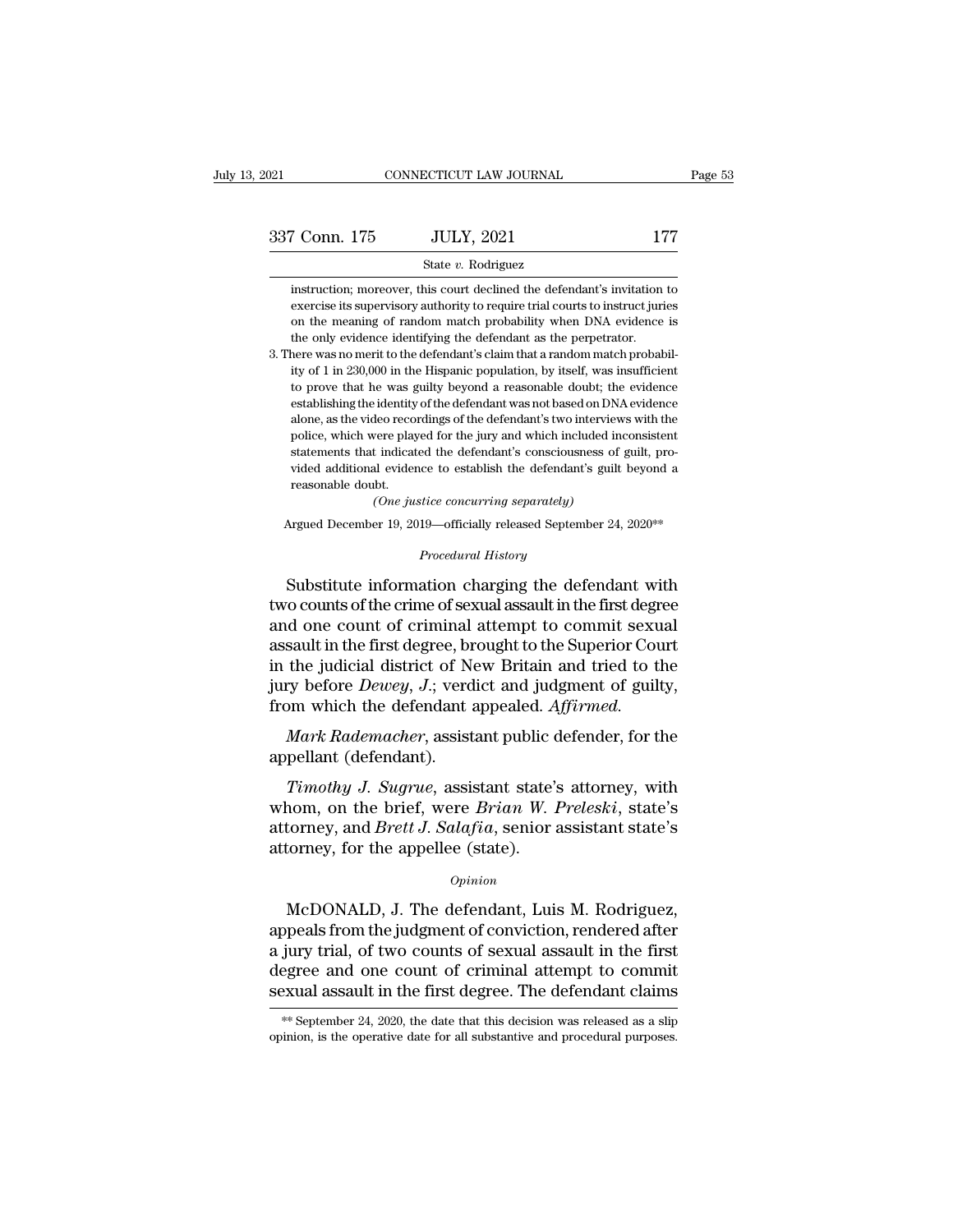# $\begin{tabular}{c} \multicolumn{1}{c|}{\text{CONNECTICUT LAW JOURNAL}} & July 13, 2021 \\ \cline{2-2} \multicolumn{1}{c|}{\text{July 13, 2021}} & \multicolumn{1}{c|}{\text{July 13, 2021}} \\ \cline{2-2} \multicolumn{1}{c|}{\text{July 13, 2021}} & \multicolumn{1}{c|}{\text{337 Conn. 175}} \\ & \multicolumn{1}{c|}{\text{State $v$. Rodriguez}} & \multicolumn{1}{c|}{\text{State 2}} & \multicolumn{1}{c|}{\text{State 3}} \\ \cline{2$

### State *v.* Rodriguez

CONNECTICUT LAW JOURNAL July 13, 2<br>
178 JULY, 2021 337 Conn. 175<br>
State v. Rodriguez<br>
that (1) the trial court violated his right to confrontation,<br>
as articulated in *Crawford* v. *Washington*, 541 U.S. 36,<br>
124 S. Ct. 13 178 JULY, 2021 337 Conn. 175<br>
State v. Rodriguez<br>
that (1) the trial court violated his right to confrontation,<br>
as articulated in *Crawford* v. *Washington*, 541 U.S. 36,<br>
124 S. Ct. 1354, 158 L. Ed. 2d 177 (2004), by all 178 JULY, 2021 337 Conn. 175<br>
State v. Rodriguez<br>
that (1) the trial court violated his right to confrontation,<br>
as articulated in *Crawford v. Washington*, 541 U.S. 36,<br>
124 S. Ct. 1354, 158 L. Ed. 2d 177 (2004), by allo 178 JULY, 2021 337 Conn. 175<br>
State v. Rodriguez<br>
that (1) the trial court violated his right to confrontation,<br>
as articulated in *Crawford* v. *Washington*, 541 U.S. 36,<br>
124 S. Ct. 1354, 158 L. Ed. 2d 177 (2004), by al State v. Rodriguez<br>
State v. Rodriguez<br>
that (1) the trial court violated his right to confrontation,<br>
as articulated in *Crawford* v. *Washington*, 541 U.S. 36,<br>
124 S. Ct. 1354, 158 L. Ed. 2d 177 (2004), by allowing a<br> State v. Rodriguez<br>
that (1) the trial court violated his right to confrontation,<br>
as articulated in *Crawford* v. *Washington*, 541 U.S. 36,<br>
124 S. Ct. 1354, 158 L. Ed. 2d 177 (2004), by allowing a<br>
laboratory analyst t that (1) the trial court violated his right to confrontation,<br>as articulated in *Crawford* v. *Washington*, 541 U.S. 36,<br>124 S. Ct. 1354, 158 L. Ed. 2d 177 (2004), by allowing a<br>laboratory analyst to testify about the res as articulated in *Crawford* v. *Washington*, 541 U.S. 36, 124 S. Ct. 1354, 158 L. Ed. 2d 177 (2004), by allowing a laboratory analyst to testify about the results of a DNA identification analysis without requiring testimo 124 S. Ct. 1354, 158 L. Ed. 2d 177 (2004), by allowing a laboratory analyst to testify about the results of a DNA identification analysis without requiring testimony from the individual who generated the DNA profiles, (2) laboratory analyst to testify about the results of a DNA<br>identification analysis without requiring testimony from<br>the individual who generated the DNA profiles, (2) his<br>due process right was violated by the introduction of identification analysis without requiring testimony from<br>the individual who generated the DNA profiles, (2) his<br>due process right was violated by the introduction of<br>DNA identification evidence that was unreliable under<br>*M* the individual who generated the DNA profiles, (2) his<br>due process right was violated by the introduction of<br>DNA identification evidence that was unreliable under<br>*Manson* v. *Brathwaite*, 432 U.S. 98, 97 S. Ct. 2243, 53<br>L due process right was violated by the introduction of DNA identification evidence that was unreliable under *Manson* v. *Brathwaite*, 432 U.S. 98, 97 S. Ct. 2243, 53 L. Ed. 2d 140 (1977), because of the danger that the jur DNA identification evidence that wa<br>Manson v. Brathwaite, 432 U.S. 98,<br>L. Ed. 2d 140 (1977), because of the d<br>would not understand the meaning<br>probability, and (3) the evidence is i<br>tain his conviction. We disagree and, a<br> anson v. *Brathwaite*, 432 U.S. 98, 97 S. Ct. 2243, 53<br>Ed. 2d 140 (1977), because of the danger that the jury<br>ould not understand the meaning of random match<br>obability, and (3) the evidence is insufficient to sus-<br>in his L. Ed. 2d 140 (1977), because of the danger that the jury<br>would not understand the meaning of random match<br>probability, and (3) the evidence is insufficient to sus-<br>tain his conviction. We disagree and, accordingly, affir

would not understand the meaning of random match<br>probability, and (3) the evidence is insufficient to sus-<br>tain his conviction. We disagree and, accordingly, affirm<br>the judgment of the trial court.<br>The record reveals the probability, and (3) the evidence is insufficient to sus-<br>tain his conviction. We disagree and, accordingly, affirm<br>the judgment of the trial court.<br>The record reveals the following facts, which the jury<br>reasonably could tain his conviction. We disagree and, accordingly, affirm<br>the judgment of the trial court.<br>The record reveals the following facts, which the jury<br>reasonably could have found, and procedural history.<br>In the early morning, t the judgment of the trial court.<br>The record reveals the following facts, which the jury<br>reasonably could have found, and procedural history.<br>In the early morning, the victim<sup>1</sup> was walking from her<br>residence on Martin Luth The record reveals the following facts, which the jury<br>reasonably could have found, and procedural history.<br>In the early morning, the victim<sup>1</sup> was walking from her<br>residence on Martin Luther King Drive in New Britain to<br>a reasonably could have found, and procedural history.<br>In the early morning, the victim<sup>1</sup> was walking from her<br>residence on Martin Luther King Drive in New Britain to<br>a nearby convenience store. Near Lafayette and Beaver<br>St In the early morning, the victim<sup>1</sup> was walking from her residence on Martin Luther King Drive in New Britain to a nearby convenience store. Near Lafayette and Beaver Streets, a gold, four door sedan with two male occupant residence on Martin Luther King Drive in New Britain to<br>a nearby convenience store. Near Lafayette and Beaver<br>Streets, a gold, four door sedan with two male occu-<br>pants stopped and asked the victim if she knew where<br>they c a nearby convenience store. Near Lafayette and Beaver<br>Streets, a gold, four door sedan with two male occu-<br>pants stopped and asked the victim if she knew where<br>they could buy cocaine. The victim told the men that<br>she did n Streets, a gold, four door sedan with two male occupants stopped and asked the victim if she knew where they could buy cocaine. The victim told the men that she did not know, and they drove away. Less than five minutes lat pants stopped and asked the victim if she knew where<br>they could buy cocaine. The victim told the men that<br>she did not know, and they drove away. Less than five<br>minutes later, the men returned, and one of them pulled<br>the vi they could buy cocaine. The victim told the men that<br>she did not know, and they drove away. Less than five<br>minutes later, the men returned, and one of them pulled<br>the victim into the backseat with him. After driving for<br>be she did not know, and they drove away. Less than five<br>minutes later, the men returned, and one of them pulled<br>the victim into the backseat with him. After driving for<br>between ten and fifteen minutes, the vehicle stopped<br>at minutes later, the men returned, and one of them pulled<br>the victim into the backseat with him. After driving for<br>between ten and fifteen minutes, the vehicle stopped<br>at an abandoned housing complex. The driver got into<br>the the victim into the backseat with him. After driving for between ten and fifteen minutes, the vehicle stopped at an abandoned housing complex. The driver got into the backseat, and the victim sat between the two men. The v between ten and fifteen minutes, the vehicle stopped<br>at an abandoned housing complex. The driver got into<br>the backseat, and the victim sat between the two men.<br>The victim testified that both men were Hispanic, one<br>man "was an abandoned housing complex. The driver got into<br>e backseat, and the victim sat between the two men.<br>he victim testified that both men were Hispanic, one<br>an "was kind of thin and the other one was kind of<br>avy," and both s the backseat, and the victim sat between the two men.<br>The victim testified that both men were Hispanic, one<br>man "was kind of thin and the other one was kind of<br>heavy," and both spoke Spanish to each other during<br>the attack The victim testified that both men were Hispanic, one<br>man "was kind of thin and the other one was kind of<br>heavy," and both spoke Spanish to each other during<br>the attack.<br>After the men removed, or had the victim remove,<br>he

1 In accordance with our policy of protecting their fingers  $\ldots$  and the victim remove,  $\frac{1}{\pi}$  contring, "[t] hey started putting their fingers  $\ldots$  . Into [her] vagina" against her will. The thin man  $\frac{1}{\pi}$  In After the men removed, or had the victim remove,<br>her clothing, "[t]hey started putting their fingers . . .<br>[i]nto [her] vagina" against her will. The thin man<br> $\frac{1}{1}$  In accordance with our policy of protecting the priv her clothing, "[t]hey started putting their fingers  $\ldots$  [i]nto [her] vagina" against her will. The thin man  $\frac{1}{1}$  In accordance with our policy of protecting the privacy interests of the victims of sexual assault, w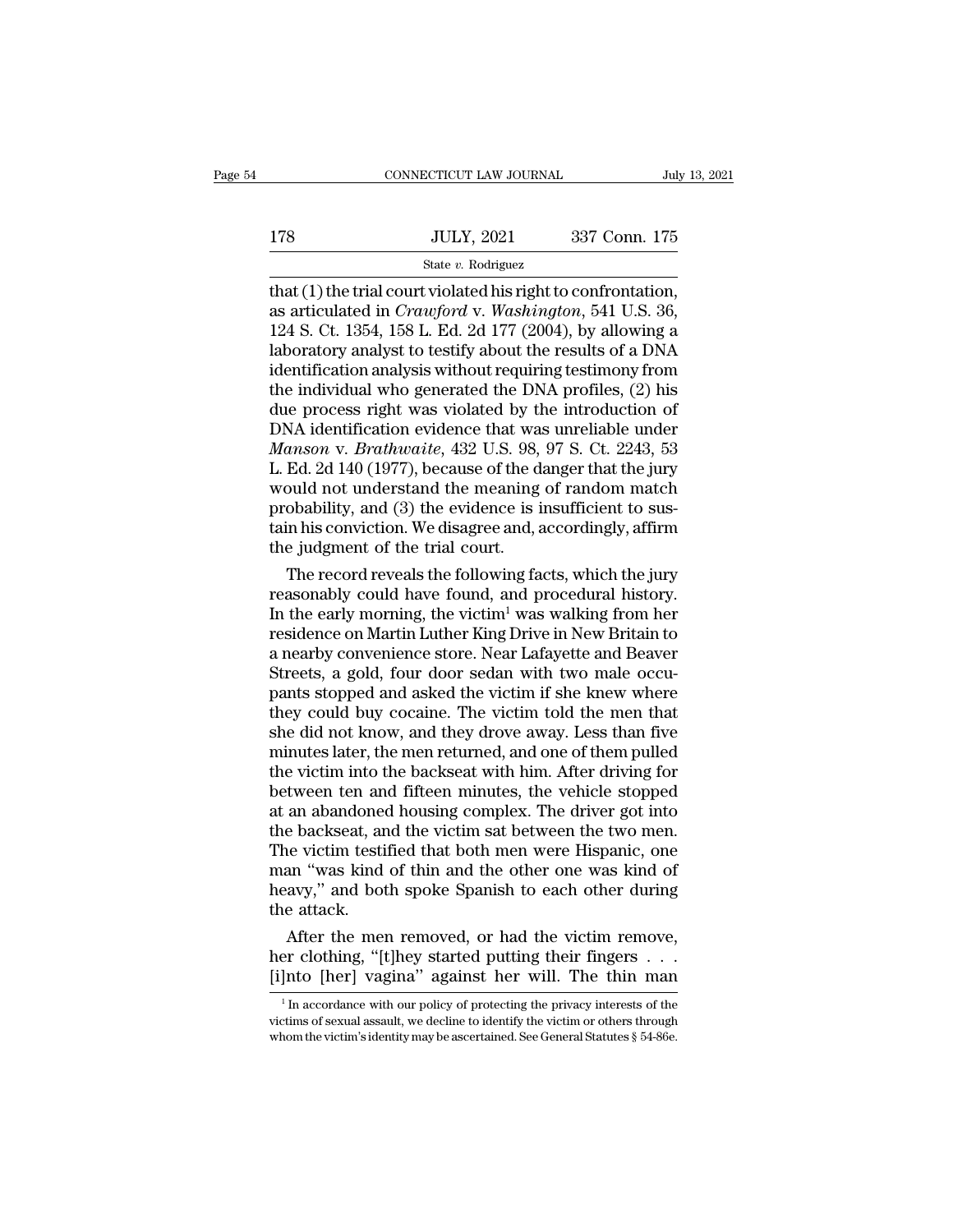| 2021          | CONNECTICUT LAW JOURNAL                                                                                                                                                 | Page 55 |
|---------------|-------------------------------------------------------------------------------------------------------------------------------------------------------------------------|---------|
|               |                                                                                                                                                                         |         |
| 337 Conn. 175 | <b>JULY, 2021</b>                                                                                                                                                       | 179     |
|               | State $v$ . Rodriguez                                                                                                                                                   |         |
|               | engaged in forcible penile-vaginal intercourse with the<br>victim, made her perform oral sex on him, and "was<br>protty much done with [bor] within probobly about five |         |

 $337 \text{ Conn. } 175 \qquad \text{JULY, } 2021 \qquad \qquad 179$ <br>  $\frac{\text{State } v. \text{ Rodriguez}}{\text{engaged in forcible penile-vaginal intercourse with the}\$ <br>
victim, made her perform oral sex on him, and "was<br>
pretty much done with [her] within probably about five<br>
minutes " The beavier man could 337 Conn. 175 JULY, 2021 179<br>
State v. Rodriguez<br>
engaged in forcible penile-vaginal intercourse with the<br>
victim, made her perform oral sex on him, and "was<br>
pretty much done with [her] within probably about five<br>
minute 337 Conn. 175 JULY, 2021 179<br>
State v. Rodriguez<br>
engaged in forcible penile-vaginal intercourse with the<br>
victim, made her perform oral sex on him, and "was<br>
pretty much done with [her] within probably about five<br>
minute Solution, and the victim, and the victim, and the victim, made her perform oral sex on him, and "was pretty much done with [her] within probably about five minutes  $\ldots$  ." The heavier man could not maintain an erection, state v. Rodriguez<br>
engaged in forcible penile-vaginal intercourse with the<br>
victim, made her perform oral sex on him, and "was<br>
pretty much done with [her] within probably about five<br>
minutes . . . . ." The heavier man c engaged in forcible penile-vaginal intercourse with the victim, made her perform oral sex on him, and "was pretty much done with [her] within probably about five minutes  $\ldots$  ." The heavier man could not maintain an erec victim, made her perform oral sex on him, and "was<br>pretty much done with [her] within probably about five<br>minutes  $\ldots$ ." The heavier man could not maintain<br>an erection, and he forced the victim to perform oral sex<br>and fo pretty much done with [her] within pro<br>minutes  $\ldots$ ." The heavier man cou<br>an erection, and he forced the victim to<br>and forcibly digitally penetrated her va;<br>the heavier man pulled the victim out o<br>hair and ejaculated whi Frances  $\cdot \cdot \cdot \cdot$  The heavier man codal not maintain evertom, and he forced the victim to perform oral sex d forcibly digitally penetrated her vagina. Thereafter, e heavier man pulled the victim out of the car by her ir and forcibly digitally penetrated her vagina. Thereafter,<br>and forcibly digitally penetrated her vagina. Thereafter,<br>the heavier man pulled the victim out of the car by her<br>hair and ejaculated while "rubbing his penis up ag

and foctory digitally percenticed field vaginal. Therefore,<br>the heavier man pulled the victim out of the car by her<br>hair and ejaculated while "rubbing his penis up against<br>the inside of [the victim's] thigh."<br>After the ass the nearest nuar puncture weak of the car by her<br>hair and ejaculated while "rubbing his penis up against<br>the inside of [the victim's] thigh."<br>After the assault, the two men drove away, and the<br>victim "walked quite a ways" he inside of [the victim's] thigh."<br>
After the assault, the two men drove away, and the<br>
victim "walked quite a ways" and came upon a house.<br>
The occupant of the house, Juanita Isaacs, testified that<br>
the victim banged on After the assault, the two men drove away, and the<br>victim "walked quite a ways" and came upon a house.<br>The occupant of the house, Juanita Isaacs, testified that<br>the victim banged on her door and asked Isaacs for<br>help, tell After the assault, the two men drove away, and the<br>victim "walked quite a ways" and came upon a house.<br>The occupant of the house, Juanita Isaacs, testified that<br>the victim banged on her door and asked Isaacs for<br>help, tell victim "walked quite a ways" and came upon a house.<br>The occupant of the house, Juanita Isaacs, testified that<br>the victim banged on her door and asked Isaacs for<br>help, telling her that she had been raped. Isaacs called<br>the The occupant of the house, Juanita Isaacs, testified that<br>the victim banged on her door and asked Isaacs for<br>help, telling her that she had been raped. Isaacs called<br>the police, Officer Alan Vincent Raynis, Jr., of the New the victim banged on her door and asked Isaacs for<br>help, telling her that she had been raped. Isaacs called<br>the police, Officer Alan Vincent Raynis, Jr., of the New<br>Britain Police Department responded, and the victim<br>told help, telling her t<br>the police, Office:<br>Britain Police De<br>told him what ha<br>to the scene of the<br>graphs and seize<br>and panties.<br>The victim was The victim was transported to New Britain General<br>The victim back the scene of the crime, where he took several photo-<br>aphs and seized a pair of jeans, a sports brassiere,<br>d panties.<br>The victim was transported to New Brita Eriam Tonce Expansional responsed, and are viewed<br>to the scene of the crime, where he took several photo-<br>graphs and seized a pair of jeans, a sports brassiere,<br>and panties.<br>The victim was transported to New Britain Genera

to the scene of the crime, where he took several photographs and seized a pair of jeans, a sports brassiere, and panties.<br>The victim was transported to New Britain General Hospital, where she was examined, and a sexual ass the victim's vaginal and seized a pair of jeans, a sports brassiere,<br>and panties.<br>The victim was transported to New Britain General<br>Hospital, where she was examined, and a sexual assault<br>evidence kit was processed. The exa face of her genitalia, and her inner thigh to collect any<br>and panties.<br>The victim was transported to New Britain General<br>Hospital, where she was examined, and a sexual assault<br>evidence kit was processed. The examining nurs The victim was transported to New Britain General<br>Hospital, where she was examined, and a sexual assault<br>evidence kit was processed. The examining nurse swabbed<br>the victim's vaginal and oral cavities, the exterior sur-<br>fac The victim was transported to New Britain General<br>Hospital, where she was examined, and a sexual assault<br>evidence kit was processed. The examining nurse swabbed<br>the victim's vaginal and oral cavities, the exterior sur-<br>fac Hospital, where she was examined, and a sexual assault<br>evidence kit was processed. The examining nurse swabbed<br>the victim's vaginal and oral cavities, the exterior sur-<br>face of her genitalia, and her inner thigh to collect evidence kit was processed. The examining nurse swabbed<br>the victim's vaginal and oral cavities, the exterior sur-<br>face of her genitalia, and her inner thigh to collect any<br>biological material that could be used to identify the victim's vaginal and oral cavities, that face of her genitalia, and her inner thigh<br>biological material that could be used<br>perpetrators. Raynis collected the kit at<br>to the state forensic laboratory for anal<br>the victim blogical material that could be used to identify the<br>rpetrators. Raynis collected the kit and submitted it<br>the state forensic laboratory for analysis. Thereafter,<br>e victim provided the police with a sworn, written<br>atement biological material and codid be dised to identify are<br>perpetrators. Raynis collected the kit and submitted it<br>to the state forensic laboratory for analysis. Thereafter,<br>the victim provided the police with a sworn, written

perpendators. Taty instructed the fact and submitted it<br>to the state forensic laboratory for analysis. Thereafter,<br>the victim provided the police with a sworn, written<br>statement regarding the incident.<br>The laboratory staff the victim provided the police with a sworn, written<br>statement regarding the incident.<br>The laboratory staff found sperm in the vaginal smear<br>and genital swabs. The staff did not find sperm on the<br>oral sample, but other tes extracted The provided the police what a sworn, which statement regarding the incident.<br>The laboratory staff found sperm in the vaginal smear<br>and genital swabs. The staff did not find sperm on the<br>oral sample, but other te The laboratory staff found sperm in the vaginal smear<br>and genital swabs. The staff did not find sperm on the<br>oral sample, but other tests revealed the presence of<br>human seminal fluid protein. The laboratory staff<br>extracted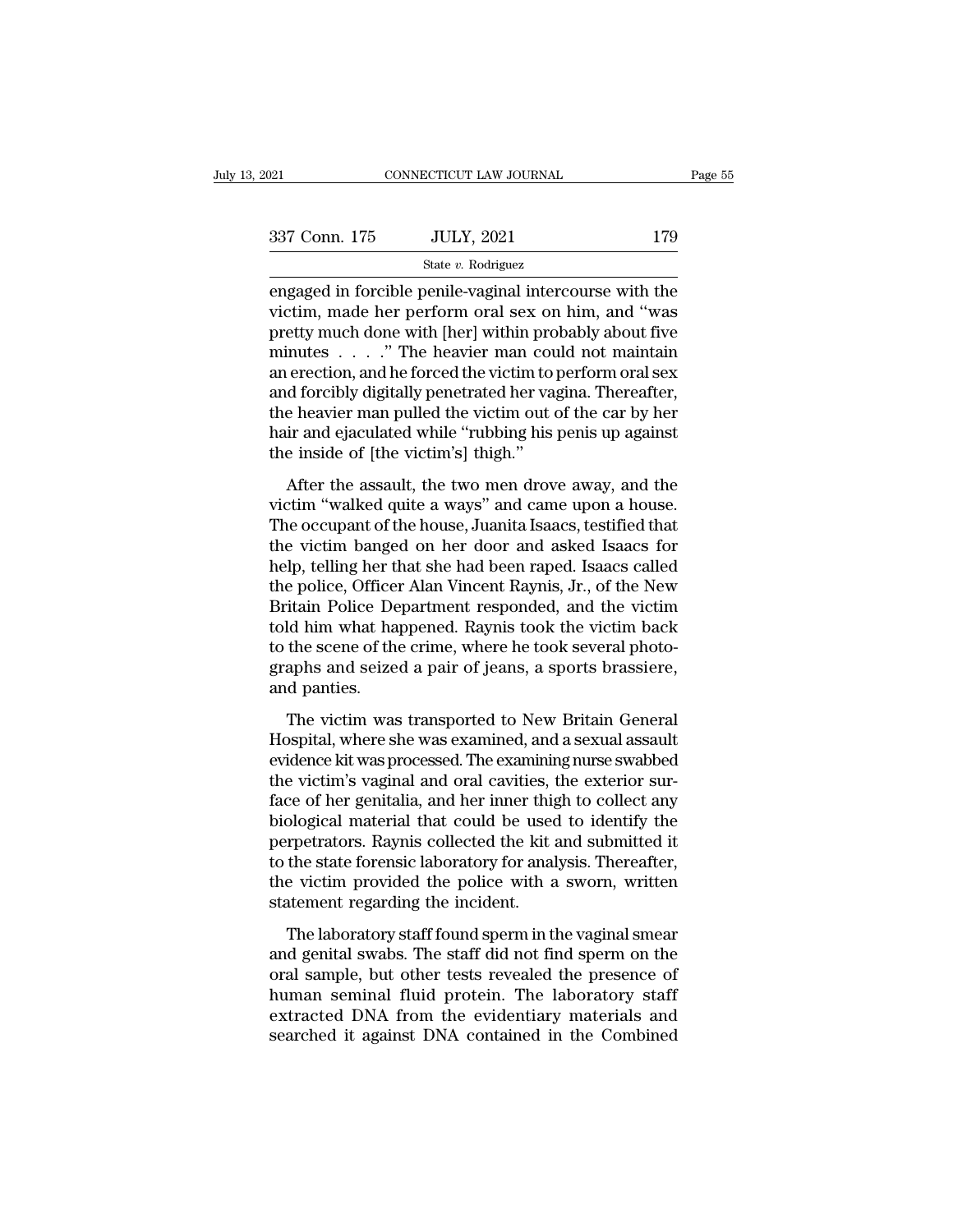|                                                                            | CONNECTICUT LAW JOURNAL                             |               | July 13, 2021 |
|----------------------------------------------------------------------------|-----------------------------------------------------|---------------|---------------|
|                                                                            |                                                     |               |               |
| 180                                                                        | <b>JULY, 2021</b>                                   | 337 Conn. 175 |               |
|                                                                            | State v. Rodriguez                                  |               |               |
| DNA Index System (CODIS). <sup>2</sup> No matching profiles<br>were found. |                                                     |               |               |
|                                                                            | Approximately ten years later, the defendant became |               |               |

 $\frac{\text{JULY, 2021}}{\text{State } v. \text{ Rodriguez}}$ <br>
NA Index System (CODIS).<sup>2</sup> No matching profiles<br>
ere found.<br>
Approximately ten years later, the defendant became<br>
person of interest in the sexual assault based on a<br>
DDIS match between the  $\noindent\text{JULY, } 2021 \qquad \qquad 337 \text{ Conn. } 175$ <br>  $\text{State } v. \text{ Rodriguez}$ <br>  $\text{DNA Index System (CODIS).}^2 \text{ No matching profiles}$ <br>
were found.<br>
Approximately ten years later, the defendant became<br>
a person of interest in the sexual assault based on a<br>
CODIS match between State v. Rodriguez<br>
DNA Index System (CODIS).<sup>2</sup> No matching profiles<br>
were found.<br>
Approximately ten years later, the defendant became<br>
a person of interest in the sexual assault based on a<br>
CODIS match between the evide DNA Index System (CODIS).<sup>2</sup> No matching profiles<br>were found.<br>Approximately ten years later, the defendant became<br>a person of interest in the sexual assault based on a<br>CODIS match between the evidentiary DNA sample<br>that ha DNA Index System (CODIS).<sup>2</sup> No matching profiles<br>were found.<br>Approximately ten years later, the defendant became<br>a person of interest in the sexual assault based on a<br>CODIS match between the evidentiary DNA sample<br>that ha were found.<br>
Approximately ten years later, the defendant became<br>
a person of interest in the sexual assault based on a<br>
CODIS match between the evidentiary DNA sample<br>
that had been extracted from the victim's sexual assa Approximately ten years later, the defendant became<br>a person of interest in the sexual assault based on a<br>CODIS match between the evidentiary DNA sample<br>that had been extracted from the victim's sexual assault<br>evidence kit a person of interest in the sexual assault based on a<br>CODIS match between the evidentiary DNA sample<br>that had been extracted from the victim's sexual assault<br>evidence kit and a sample of the defendant's DNA that<br>had been p CODIS match between the evidentiary DNA sample<br>that had been extracted from the victim's sexual assault<br>evidence kit and a sample of the defendant's DNA that<br>had been placed into CODIS at some point after the<br>victim's assa that had been extracted from the victim's sexual assault<br>evidence kit and a sample of the defendant's DNA that<br>had been placed into CODIS at some point after the<br>victim's assault. In August, 2016, a detective from the<br>New evidence kit and a sample of the defendant's DNA that<br>had been placed into CODIS at some point after the<br>victim's assault. In August, 2016, a detective from the<br>New Britain Police Department interviewed the defen-<br>dant. Th had been placed into CODIS at some point after the victim's assault. In August, 2016, a detective from the New Britain Police Department interviewed the defendant. The detective informed the defendant that he was a suspect victim's assault. In August, 2016, a detective from the<br>New Britain Police Department interviewed the defen-<br>dant. The detective informed the defendant that he was<br>a suspect in a sexual assault involving two men and<br>a woma New Britain Police Department interviewed the defendant. The detective informed the defendant that he was<br>a suspect in a sexual assault involving two men and<br>a woman. The defendant denied having had sex in a<br>threesome, whi dant. The detective informed the defendant that he was<br>a suspect in a sexual assault involving two men and<br>a woman. The defendant denied having had sex in a<br>threesome, which he described as disgusting, and said<br>he did not a suspect in a sexual assault involving two men and<br>a woman. The defendant denied having had sex in a<br>threesome, which he described as disgusting, and said<br>he did not allow women in his car. The defendant also<br>described to a woman. The defendant denied having had sex in a<br>threesome, which he described as disgusting, and said<br>he did not allow women in his car. The defendant also<br>described to the police vehicles that he previously<br>owned, which threesome, which he described as disgusting, and said<br>he did not allow women in his car. The defendant also<br>described to the police vehicles that he previously<br>owned, which did not include a gold, four door sedan,<br>and info he did not allow women in his car. The defendant alse<br>scribed to the police vehicles that he previousl<br>owned, which did not include a gold, four door sedan<br>and informed the police that he currently did not have<br>any car reg secribed to the police vehicles that he previously<br>vned, which did not include a gold, four door sedan,<br>d informed the police that he currently did not have<br>y car registered in his name. The defendant then<br>msented to the t owned, which did not include a gold, four door sedan,<br>and informed the police that he currently did not have<br>any car registered in his name. The defendant then<br>consented to the taking of a buccal swab, which the<br>police sub

and informed the police that he currently did not have<br>any car registered in his name. The defendant then<br>consented to the taking of a buccal swab, which the<br>police submitted to the laboratory for analysis.<br>Several months any car registered in his name. The detendant then<br>consented to the taking of a buccal swab, which the<br>police submitted to the laboratory for analysis.<br>Several months later, the laboratory reported a match<br>between the DNA consented to the taking of a buccal swab, which the<br>police submitted to the laboratory for analysis.<br>Several months later, the laboratory reported a match<br>between the DNA from the defendant's buccal swab<br>and that taken fro police submitted to the laboratory for analysis.<br>Several months later, the laboratory reported a match<br>between the DNA from the defendant's buccal swab<br>and that taken from the victim's sexual assault evidence<br>kit. In Decem Several months later, the laboratory reported a match<br>between the DNA from the defendant's buccal swab<br>and that taken from the victim's sexual assault evidence<br>kit. In December, 2016, the police again spoke with the<br>defend between the DNA from the defendant's buccal swab<br>and that taken from the victim's sexual assault evidence<br>kit. In December, 2016, the police again spoke with the<br>defendant. The detective informed the defendant that<br>his DNA and that taken from the victim's sexual assault evidence<br>kit. In December, 2016, the police again spoke with the<br>defendant. The detective informed the defendant that<br>his DNA was found in the vaginal sample from the<br>victim. kit. In December, 2016, the police again spoke with the<br>defendant. The detective informed the defendant that<br>his DNA was found in the vaginal sample from the<br>victim. Contrary to his previous statement to the police,<br>the de defendant. The detective informed the defendant that<br>his DNA was found in the vaginal sample from the<br>victim. Contrary to his previous statement to the police,<br>the defendant admitted that he did have a threesome<br>on two occ his DNA was found in the vaginal sample from the<br>victim. Contrary to his previous statement to the police,<br>the defendant admitted that he did have a threesome<br>on two occasions in hotels in Plainville and on the<br>Berlin Turn victim. Contrary to his previous statement to the police,<br>the defendant admitted that he did have a threesome<br>on two occasions in hotels in Plainville and on the<br>Berlin Turnpike. He stated that one incident involved<br>a "ski erlin Turnpike. He stated that one incident involved<br>
"skinny, Puerto Rican" girl and occurred when he<br>
icked up a man and a woman near an AutoZone store<br>
nd dropped them off at a store on Broad Street in New<br>
<sup>2</sup> CODIS co a "skinny, Puerto Rican" girl and occurred when he<br>picked up a man and a woman near an AutoZone store<br>and dropped them off at a store on Broad Street in New<br> $\frac{2 \text{ CODIS} \text{ contains DNA profiles from unsolved crimes and compares them}}{2 \text{ to known samples from converted felons that are periodically added to the}$ <br>database. See, e.g and dropped them off at a store on Broad Street in New

picked up a man and a woman near an AutoZone store<br>and dropped them off at a store on Broad Street in New<br><sup>2</sup> CODIS contains DNA profiles from unsolved crimes and compares them<br>to known samples from convicted felons that a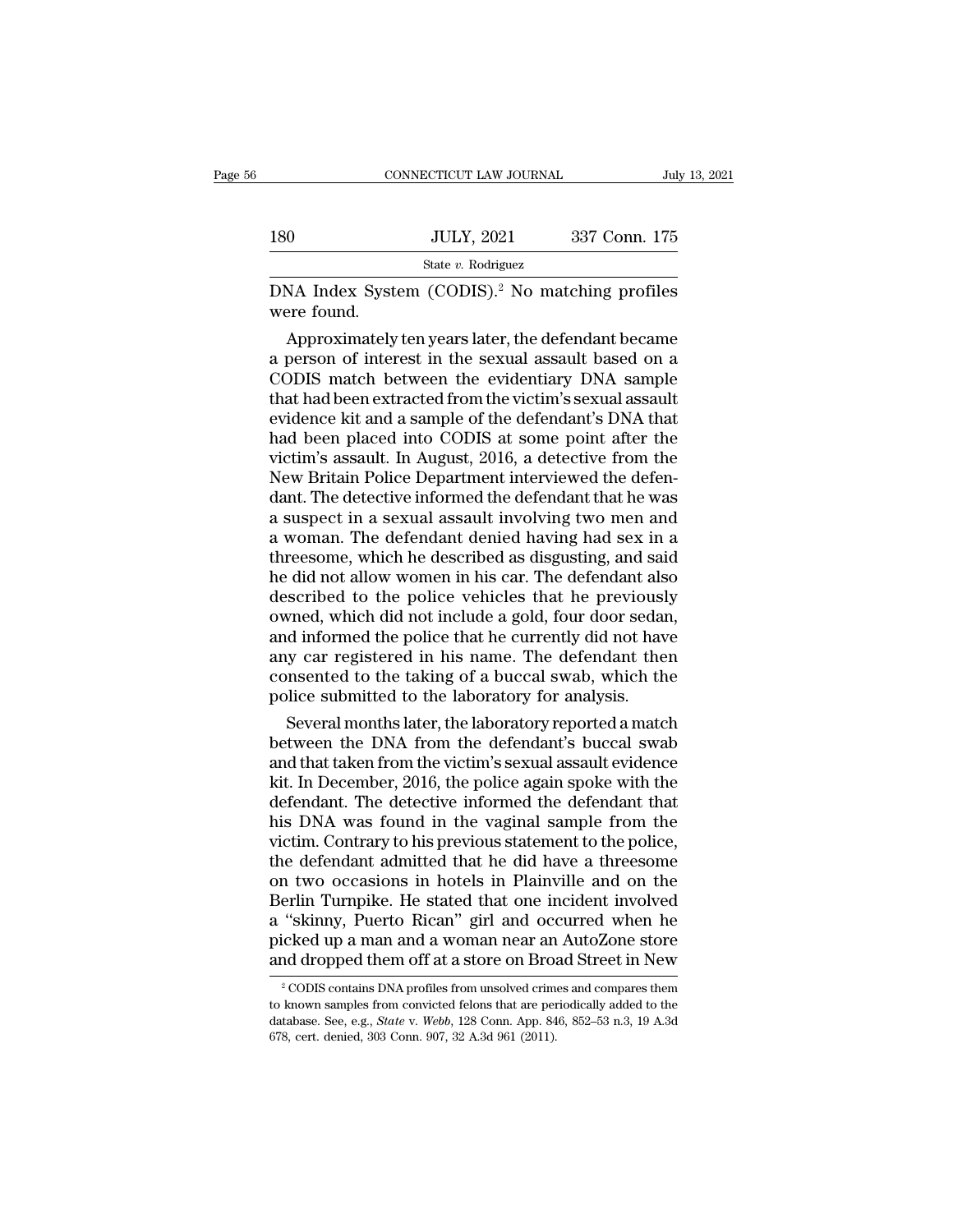| 121           | CONNECTICUT LAW JOURNAL |     | Page 57 |
|---------------|-------------------------|-----|---------|
|               |                         |     |         |
| 337 Conn. 175 | <b>JULY, 2021</b>       | 181 |         |
|               | State $v$ . Rodriguez   |     |         |

 $\begin{array}{|l|l|} \hline \text{COMPECTICUT LAW JOURNAL} & \text{Page} \ \hline \text{337 Conn. 175} & \text{JULY, 2021} & \text{181} \ \hline \text{State } v. \text{ Rodriguez} \ \hline \text{British. The defective also informed the defendant that, in addition to the assault, the victim complained of being replaced by the design.} \hline \end{array}$ 337 Conn. 175 JULY, 2021 181<br>
State v. Rodriguez<br>
Britain. The detective also informed the defendant that,<br>
in addition to the assault, the victim complained of<br>
being robbed of several hundred dollars, and the defen-<br>
da  $\begin{array}{c|c} \text{337 Conn. } 175 & \text{JULY, } 2021 & \text{181} \\ \hline \text{State } v. \text{ Rodriguez} \\ \hline \end{array}$ <br>Britain. The detective also informed the defendant that, in addition to the assault, the victim complained of being robbed of several hundred dollar 337 Conn. 175 JULY, 2021 181<br>
State v. Rodriguez<br>
Britain. The detective also informed the defendant that,<br>
in addition to the assault, the victim complained of<br>
being robbed of several hundred dollars, and the defen-<br>
da  $\frac{\text{State } v \cdot \text{R}}{\text{British. The defective also in addition to the assault, being robbed of several human tenplied with words to me. It's the other guy.}\n\nThe defendant was arrested.$ Train. The detective also informed the defendant that, addition to the assault, the victim complained of ing robbed of several hundred dollars, and the defen-<br>nt replied with words to the effect of: "That's not e. It's the Britain. The detective also informed the detendant that,<br>in addition to the assault, the victim complained of<br>being robbed of several hundred dollars, and the defen-<br>dant replied with words to the effect of: "That's not<br>me

In addition to the assault, the victim complained of<br>being robbed of several hundred dollars, and the defen-<br>dant replied with words to the effect of: "That's not<br>me. It's the other guy."<br>The defendant was arrested and cha being robbed of several nundred donars, and the defermed<br>ant replied with words to the effect of: "That's not<br>me. It's the other guy."<br>The defendant was arrested and charged in the opera-<br>tive information with two counts o me. It's the other guy."<br>
The defendant was arrested and charged in the operative information with two counts of sexual assault in<br>
the first degree and one count of criminal attempt to<br>
commit sexual assault in the first The defendant was arrested and charged in the operative information with two counts of sexual assault in the first degree and one count of criminal attempt to commit sexual assault in the first degree. The trial commenced The defendant was arrested and charged in the operative information with two counts of sexual assault in the first degree and one count of criminal attempt to commit sexual assault in the first degree. The trial commenced tive information with two counts of sexual assault in<br>the first degree and one count of criminal attempt to<br>commit sexual assault in the first degree. The trial com-<br>menced in March, 2018. At trial, three laboratory report the first degree and one count of criminal attempt to<br>commit sexual assault in the first degree. The trial com-<br>menced in March, 2018. At trial, three laboratory reports<br>analyzing the DNA samples were introduced into evi-<br> commit sexual assault in the first degree. The trial com-<br>menced in March, 2018. At trial, three laboratory reports<br>analyzing the DNA samples were introduced into evi-<br>dence through the testimony of Angela Przech, a for-<br>e menced in March, 2018. At trial, three laboratory reports<br>analyzing the DNA samples were introduced into evi-<br>dence through the testimony of Angela Przech, a for-<br>ensic science examiner with the laboratory, whose<br>testimony analyzing the DNA samples were introduced into evidence through the testimony of Angela Przech, a forensic science examiner with the laboratory, whose<br>testimony and related evidence are the subject of the<br>defendant's confr dence through the testimony of Angela Przech, a forensic science examiner with the laboratory, whose<br>testimony and related evidence are the subject of the<br>defendant's confrontation and due process claims.<br>First, the state ensic science examiner with the laboratory, whose<br>testimony and related evidence are the subject of the<br>defendant's confrontation and due process claims.<br>First, the state introduced a laboratory report dated<br>November 26, 2 testimony and related evidence are the subject of the<br>defendant's confrontation and due process claims.<br>First, the state introduced a laboratory report dated<br>November 26, 2007, that describes the results of the<br>sexual assa defendant's confrontation and due process claims.<br>First, the state introduced a laboratory report dated<br>November 26, 2007, that describes the results of the<br>sexual assault evidence kit. The report indicates that<br>the labora First, the state introduced a laboratory report dated<br>November 26, 2007, that describes the results of the<br>sexual assault evidence kit. The report indicates that<br>the laboratory tested the vaginal, oral, and genital<br>swabs, November 26, 2007, that describes the results of the<br>sexual assault evidence kit. The report indicates that<br>the laboratory tested the vaginal, oral, and genital<br>swabs, and it states that the material on the swabs was<br>divi sexual assault evidence kit. The report indicates that<br>the laboratory tested the vaginal, oral, and genital<br>swabs, and it states that the material on the swabs was<br>divided into sperm-rich and epithelial-rich fractions, all the laboratory tested the vaginal, oral, and genital<br>swabs, and it states that the material on the swabs was<br>divided into sperm-rich and epithelial-rich fractions, all<br>of which yielded DNA.<sup>3</sup> The report further states tha swabs, and it states that the material on the swabs was<br>divided into sperm-rich and epithelial-rich fractions, all<br>of which yielded DNA<sup>3</sup> The report further states that<br>item number 1E, the oral swabs, and item number 1I,<br> divided into sperm-rich and epithelial-rich fractions, all<br>of which yielded DNA.<sup>3</sup> The report further states that<br>item number 1E, the oral swabs, and item number 1I,<br>the genital swabs, "were consumed in testing," and that of which yielded DNA.<sup>3</sup> The report further states that<br>item number 1E, the oral swabs, and item number 1I,<br>the genital swabs, "were consumed in testing," and that<br>the balance of item number 1C, the vaginal swabs, "was<br>ret item number 1E, the oral swabs, and item number 1I,<br>the genital swabs, "were consumed in testing," and that<br>the balance of item number 1C, the vaginal swabs, "was<br>retained in the laboratory." The report notes that the<br>extr the genital swabs, "were consumed in testing," and that<br>the balance of item number 1C, the vaginal swabs, "was<br>retained in the laboratory." The report notes that the<br>extracted DNA profiles of item numbers 1I and 1C were<br>en the balance of item number 1C, the<br>retained in the laboratory." The r<br>extracted DNA profiles of item nur<br>entered into CODIS for comparis<br>were reported at the time the rep<br>report was signed by Przech and<br>a forensic science tracted DNA profiles of item numbers 1I and 1C were<br>tered into CODIS for comparison and no matches<br>ere reported at the time the report was issued. The<br>port was signed by Przech and Melanie G. Ktorides,<br>forensic science exa extracted DNA promes of them numbers IT and TC were<br>entered into CODIS for comparison and no matches<br>were reported at the time the report was issued. The<br>report was signed by Przech and Melanie G. Ktorides,<br>a forensic scie Entered into CODIS for comparison and no matches<br>were reported at the time the report was issued. The<br>report was signed by Przech and Melanie G. Ktorides,<br>a forensic science examiner.<br>Second, over the state's relevance obj

Second, over the state's relevance objection, the efendant introduced into evidence an unofficial labo-<br>tory report dated September 12, 2016, which was<br> $\frac{3}{8}$ Because it is preferable to analyze a profile of the semen s Second, over the state's relevance objection, the defendant introduced into evidence an unofficial laboratory report dated September 12, 2016, which was  $\frac{3}{8}$  Because it is preferable to analyze a profile of the semen defendant introduced into evidence an unofficatory report dated September 12, 2016, w<br><sup>3</sup>Because it is preferable to analyze a profile of the sement Przech explained that, before the DNA is separated from the epithelial—or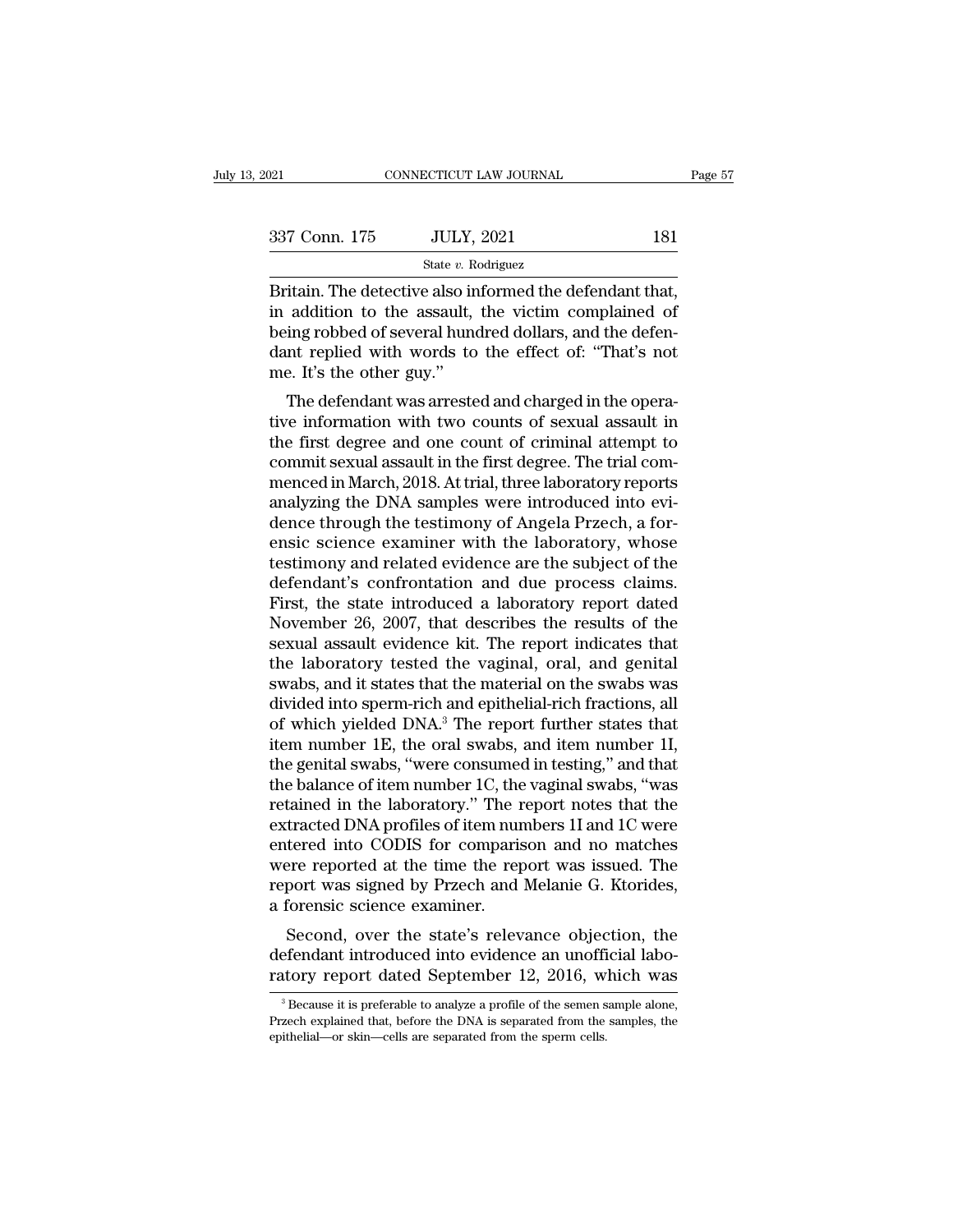# $\begin{tabular}{c} \multicolumn{2}{c|}{\text{CONNECTICUT LAW JOURNAL}} & July 13, 2021 \\ \cline{2-2} \multicolumn{2}{c|}{\text{July 13, 2021}} & \multicolumn{2}{c|}{\text{July 13, 2021}} \\ \cline{2-2} \multicolumn{2}{c|}{\text{July 13, 2021}} & \multicolumn{2}{c|}{\text{337 Conn. 175}} \\ & \multicolumn{2}{c|}{\text{State $v$. Rodriguez}} & \multicolumn{2}{c|}{\text{Total image}} \\ \cline{2-2} \end{tabular}$

### State *v.* Rodriguez

CONNECTICUT LAW JOURNAL<br>
182 JULY, 2021 337 Conn. 175<br>
5 State v. Rodriguez<br>
marked "DNR" for "do not report" and was never offi-<br>
cially released. It indicates that the laboratory tested<br>
the sperm rich and opitholial ric 182 JULY, 2021 337 Conn. 175<br>
State v. Rodriguez<br>
marked "DNR" for "do not report" and was never officially<br>
released. It indicates that the laboratory tested<br>
the sperm-rich and epithelial-rich fractions of the vagi-<br>
rel 182 JULY, 2021 337 Conn. 175<br>
State v. Rodriguez<br>
marked "DNR" for "do not report" and was never officially<br>
released. It indicates that the laboratory tested<br>
the sperm-rich and epithelial-rich fractions of the vagi-<br>
na  $182$  JULY, 2021 337 Conn. 175<br>  $\frac{\text{State } v. \text{ Rodriguez}}{\text{market "DNR" for "do not report" and was never officially released. It indicates that the laboratory tested the sperm-rich and epithelial-rich fractions of the vaginal, oral and genital swabs, as well as the defendant's 2016 buccal swab. The unofficial report concluded that the defendant "is included as a potential contribution.$ Examples of the unofficial report of the DNA profile of the parameter of the unit of the unit of the unit of the unit of the unit of the unit of the unit of the unit of the unit of the unit of the UNA profile  $\alpha$  report State v. Rodriguez<br>
marked "DNR" for "do not report" and was never offi-<br>
cially released. It indicates that the laboratory tested<br>
the sperm-rich and epithelial-rich fractions of the vagi-<br>
nal, oral and genital swabs, a marked "DNR" for "do not report" and was never officially released. It indicates that the laboratory tested<br>the sperm-rich and epithelial-rich fractions of the vagi-<br>nal, oral and genital swabs, as well as the defendant's<br> cially released. It indicates that the laboratory tested<br>the sperm-rich and epithelial-rich fractions of the vagi-<br>nal, oral and genital swabs, as well as the defendant's<br>2016 buccal swab. The unofficial report concluded t the sperm-rich and epithelial-rich fractions of the vagi-<br>nal, oral and genital swabs, as well as the defendant's<br>2016 buccal swab. The unofficial report concluded that<br>the defendant "is included as a potential contributor nal, oral and genital swabs, as well as the defendant's<br>2016 buccal swab. The unofficial report concluded that<br>the defendant "is included as a potential contributor<br>to the DNA profile" from the sperm-rich fraction of the<br>v 2016 buccal swab. The unofficial report concluded that<br>the defendant "is included as a potential contributor<br>to the DNA profile" from the sperm-rich fraction of the<br>vaginal swabs. It states that the "expected frequency<br>of the defendant "is included as a potential contributor<br>to the DNA profile" from the sperm-rich fraction of the<br>vaginal swabs. It states that the "expected frequency<br>of individuals who could be a contributor to the DNA<br>profi to the DNA profile" from the sperm-rich fraction vaginal swabs. It states that the "expected field of individuals who could be a contributor to profile . . . from [the sperm-rich fraction of nal swabs] is . . . approximat ginal swabs. It states that the "expected frequency<br>individuals who could be a contributor to the DNA<br>ofile . . . from [the sperm-rich fraction of the vagi-<br>l swabs] is . . . approximately 1 in 4.9 in the His-<br>nic populat of individuals who could be a contributor to the DNA<br>profile . . . from [the sperm-rich fraction of the vagi-<br>nal swabs] is . . . approximately 1 in 4.9 in the His-<br>panic population."<sup>4</sup> The report was signed by Przech,<br>as

profile . . . from [the sperm-rich fraction of the vagi-<br>nal swabs] is . . . approximately 1 in 4.9 in the His-<br>panic population."<sup>4</sup> The report was signed by Przech,<br>as the analyst, and a technical reviewer.<br>Finally, the nal swabs] is . . . approximately 1 in 4.9 in the Hispanic population."<sup>4</sup> The report was signed by Przech, as the analyst, and a technical reviewer.<br>Finally, the state introduced a laboratory report dated December 16, 201 panic population."<sup>4</sup> The report was signed by Przech,<br>as the analyst, and a technical reviewer.<br>Finally, the state introduced a laboratory report dated<br>December 16, 2016. Similar to the September, 2016<br>report, the Decembe as the analyst, and a technical reviewer.<br>
Finally, the state introduced a laboratory report dated<br>
December 16, 2016. Similar to the September, 2016<br>
report, the December report analyzed the sperm-rich<br>
and epithelial-ric Finally, the state introduced a laboratory report dated<br>December 16, 2016. Similar to the September, 2016<br>report, the December report analyzed the sperm-rich<br>and epithelial-rich fractions of the vaginal, oral and gen-<br>ital December 16, 2016. Similar to the September, 2016<br>report, the December report analyzed the sperm-rich<br>and epithelial-rich fractions of the vaginal, oral and gen-<br>ital swabs, as well as the defendant's 2016 buccal swab.<br>It report, the December report analyzed the sperm-rich<br>and epithelial-rich fractions of the vaginal, oral and gen-<br>ital swabs, as well as the defendant's 2016 buccal swab.<br>It also added three new items of evidence to the list and epithelial-rich fractions of the vaginal, oral and genital swabs, as well as the defendant's 2016 buccal swab.<br>It also added three new items of evidence to the list,<br>including "[item number] 1C [v]aginal [s]wabs," and<br> ital swabs, as well as the defendant's 2016 buccal swab.<br>It also added three new items of evidence to the list,<br>including "[item number] 1C [v]aginal [s]wabs," and<br>noted that this item had been separated into sperm-<br>rich a It also added three new items of evidence to the list,<br>including "[item number] 1C [v]aginal [s]wabs," and<br>noted that this item had been separated into sperm-<br>rich and epithelial-rich fractions. The report concluded<br>that t including "[item number] 1C [v]aginal [s]wabs," and<br>noted that this item had been separated into sperm-<br>rich and epithelial-rich fractions. The report concluded<br>that the sperm-rich fraction of the vaginal swabs was<br>a mixtu noted that this item had been separated into sperm-<br>rich and epithelial-rich fractions. The report concluded<br>that the sperm-rich fraction of the vaginal swabs was<br>a mixture, and the defendant "is included as a potential<br>co rich and epithelial-rich fractions. The report concluded<br>that the sperm-rich fraction of the vaginal swabs was<br>a mixture, and the defendant "is included as a potential<br>contributor to the DNA profile  $\ldots$ ." Unlike the Sep that the sperm-rich fraction of the vaginal swabs was<br>a mixture, and the defendant "is included as a potential<br>contributor to the DNA profile . . . . " Unlike the Sep-<br>tember, 2016 report, however, the December, 2016<br>repo a mixture, and the defendant "is included as a potential<br>contributor to the DNA profile . . . ." Unlike the Sep-<br>tember, 2016 report, however, the December, 2016<br>report concluded that the "expected frequency of indi-<br>vidu contributor to the DNA profile . . . ." Unlike the September, 2016 report, however, the December, 2016 report concluded that the "expected frequency of individuals who could be a contributor to the DNA profile . . . from tember, 2016 report, however, the Dece<br>report concluded that the "expected freque<br>viduals who could be a contributor to the l<br> $\ldots$  from [the sperm-rich fraction of the vag<br>is  $\ldots$  approximately 1 in 230,000 in the Hi<br>ul 4 The unofficial report was again signed by Przech, as the analyst, and a technical reviewer.<br>
4 The unofficial report was again signed by Przech, as the analyst, and a technical reviewer.<br>
4 The unofficial report also co is . . . approximately 1 in 230,000 in the Hispanic population."<sup>5</sup> The report was again signed by Przech, as the analyst, and a technical reviewer.<br> $\frac{4}{1}$  The unofficial report also concludes that the expected frequen

ulation."<sup>5</sup> The report was again signed by Przech, as<br>the analyst, and a technical reviewer.<br> $\overline{ }$ <sup>4</sup>The unofficial report also concludes that the expected frequency of<br>individuals who could be a contributor to the DNA <sup>4</sup> The unofficial report also concludes that the expected frequency of dividuals who could be a contributor to the DNA profile from the sperm-<br>ch fraction of the vaginal swabs is "approximately 1 in 4.9 in the [African-<br> The antalyst, and a technical reviewer.<br>
<sup>4</sup> The unofficial report also concludes that the expected frequency of<br>
individuals who could be a contributor to the DNA profile from the sperm-<br>
rich fraction of the vaginal swab rich fraction of the vaginal swabs is "approximately 1 in 4.9 in the [African-American] population" and "approximately 1 in 3.3 in the Caucasian population . . . ."<br><sup>5</sup> The December, 2016 report also concludes that the ex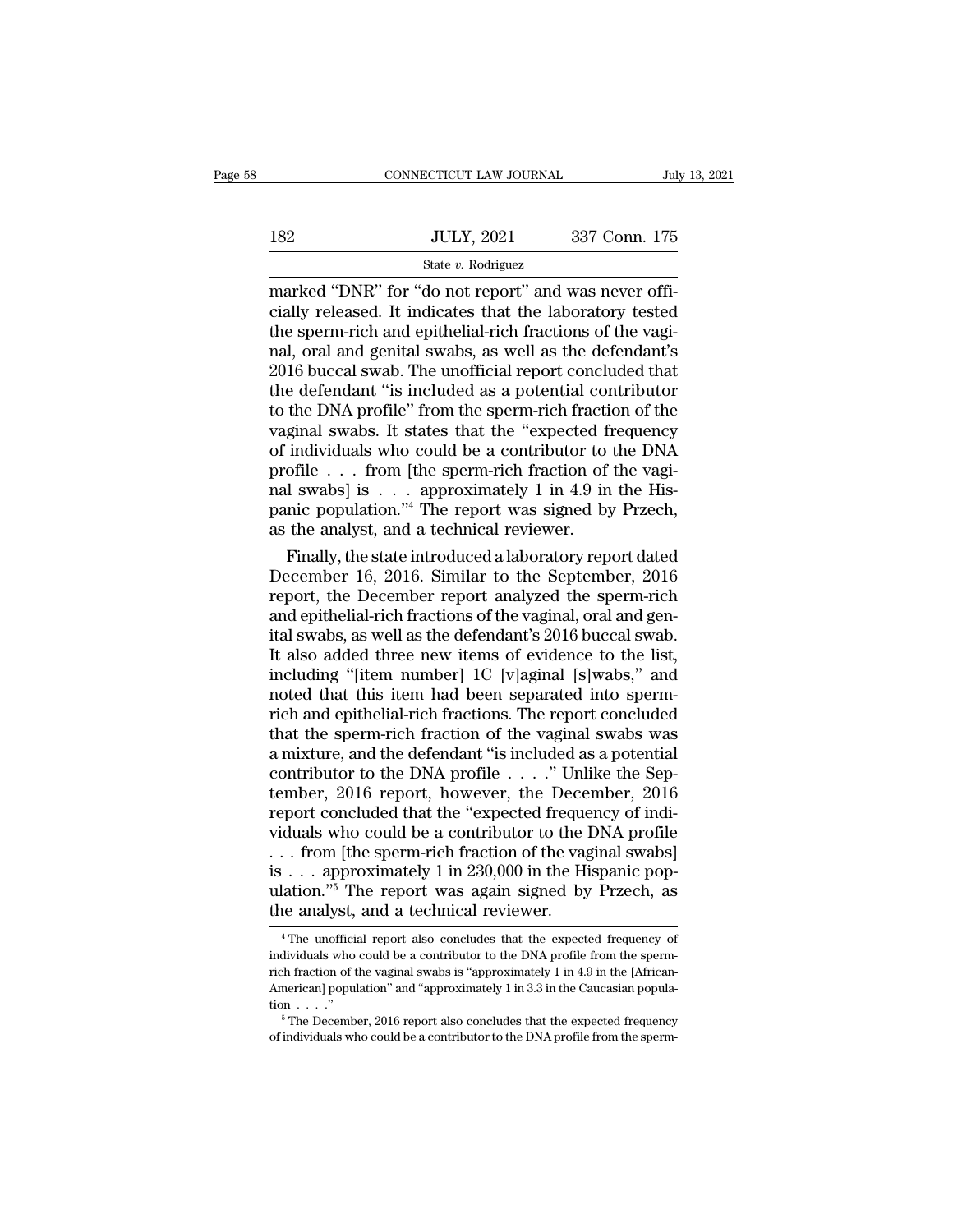| 2021          | CONNECTICUT LAW JOURNAL                                                                                                                                                     | Page 59 |
|---------------|-----------------------------------------------------------------------------------------------------------------------------------------------------------------------------|---------|
|               |                                                                                                                                                                             |         |
| 337 Conn. 175 | <b>JULY, 2021</b>                                                                                                                                                           | 183     |
|               | State v. Rodriguez                                                                                                                                                          |         |
|               | At trial, Przech testified regarding the procedures<br>used to test the DNA evidence and the results contained<br>in har three reports. Specifically, she testified that in |         |

 $337$  Conn. 175 JULY, 2021 183<br>  $\frac{337}{201}$  State v. Rodriguez<br>
At trial, Przech testified regarding the procedures<br>
used to test the DNA evidence and the results contained<br>
in her three reports. Specifically, she testi 337 Conn. 175 JULY, 2021 183<br>
State v. Rodriguez<br>
At trial, Przech testified regarding the procedures<br>
used to test the DNA evidence and the results contained<br>
in her three reports. Specifically, she testified that, in<br>
2 337 Conn. 175 JULY, 2021 183<br>  $\frac{337 \text{ Conn. } 175}{\text{State } v. \text{ Rodriguez}}$ <br>
At trial, Przech testified regarding the procedures<br>
used to test the DNA evidence and the results contained<br>
in her three reports. Specifically, she testifi State v. Rodriguez<br>
State v. Rodriguez<br>
At trial, Przech testified regarding the procedures<br>
used to test the DNA evidence and the results contained<br>
in her three reports. Specifically, she testified that, in<br>
2007, the l state v. Rodriguez<br>At trial, Przech testified regarding the procedures<br>used to test the DNA evidence and the results contained<br>in her three reports. Specifically, she testified that, in<br>2007, the laboratory used a DNA tes At trial, Przech testified regarding the procedures<br>used to test the DNA evidence and the results contained<br>in her three reports. Specifically, she testified that, in<br>2007, the laboratory used a DNA testing kit called Iden used to test the DNA evidence and the results contained<br>in her three reports. Specifically, she testified that, in<br>2007, the laboratory used a DNA testing kit called Iden-<br>tifiler to develop the DNA profiles from the sexua in her three reports. Specifically,<br>2007, the laboratory used a DNA to<br>tifiler to develop the DNA profi<br>assault evidence kit and produced<br>report. She explained that the lab<br>fully separated sperm cells from v<br>arious evident or, the laboratory used a DNA testing Kit called identifier to develop the DNA profiles from the sexual sault evidence kit and produced the November, 2007<br>port. She explained that the laboratory had success-<br>lly separated ET THE TO develop the DNA promiss from the sexual assault evidence kit and produced the November, 2007<br>report. She explained that the laboratory had success-<br>fully separated sperm cells from epithelial cells in the<br>various

assauri evidence Kri and produced the November, 2007<br>report. She explained that the laboratory had success-<br>fully separated sperm cells from epithelial cells in the<br>various evidentiary samples.<br>Przech further testified tha report. She explained that the laboratory had success-<br>fully separated sperm cells from epithelial cells in the<br>various evidentiary samples.<br>Przech further testified that, in 2016, the New Britain<br>Police Department submitt Figure 1 and the various evidentiary samples.<br>
Przech further testified that, in 2016, the New Britain<br>
Police Department submitted a known buccal swab of<br>
a suspect in the case to the laboratory for comparison<br>
with the e various evidentiary samples.<br>
Przech further testified that, in 2016, the New Britain<br>
Police Department submitted a known buccal swab of<br>
a suspect in the case to the laboratory for comparison<br>
with the evidentiary DNA th Przech further testified that, in 2016, the New Britain<br>Police Department submitted a known buccal swab of<br>a suspect in the case to the laboratory for comparison<br>with the evidentiary DNA that had been extracted in<br>2007. Sh Police Department submitted a known buccal swab of<br>a suspect in the case to the laboratory for comparison<br>with the evidentiary DNA that had been extracted in<br>2007. She explained that, rather than having an anal-<br>yst physic a suspect in the case to the laboratory for comparison<br>with the evidentiary DNA that had been extracted in<br>2007. She explained that, rather than having an anal-<br>yst physically process the defendant's buccal swab, the<br>labor with the evidentiary DNA that had been extracted in 2007. She explained that, rather than having an analyst physically process the defendant's buccal swab, the laboratory processed it via "an automated procedure" in which 2007. She explained that, rather than having an analyst physically process the defendant's buccal swab, the laboratory processed it via "an automated procedure" in which "a robot" extracts and processes DNA from the known yst physically process the defendant's buccal swab, the laboratory processed it via "an automated procedure"<br>in which "a robot" extracts and processes DNA from<br>the known buccal sample. Przech compared the defen-<br>dant's DNA laboratory processed it via "an automated procedure"<br>in which "a robot" extracts and processes DNA from<br>the known buccal sample. Przech compared the defen-<br>dant's DNA profile to the profiles that had been extracted<br>from th in which "a robot" extracts and p<br>the known buccal sample. Przech c<br>dant's DNA profile to the profiles tha<br>from the evidentiary swabs in 2007<br>the defendant was a "potential cont<br>mixture that had been extracted f<br>fraction o e known buccar sample. I izech compared the defen-<br>mt's DNA profile to the profiles that had been extracted<br>bm the evidentiary swabs in 2007 and concluded that<br>e defendant was a "potential contributor" to the DNA<br>ixture th dant s DNA prome to the promes that had been extracted<br>from the evidentiary swabs in 2007 and concluded that<br>the defendant was a "potential contributor" to the DNA<br>mixture that had been extracted from the sperm-rich<br>fracti

molt the evidentiary swabs in 2007 and concrided that<br>the defendant was a "potential contributor" to the DNA<br>mixture that had been extracted from the sperm-rich<br>fraction of the vaginal swabs.<br>Przech testified that the Dece the defendant was a potential contributor to the DNA<br>mixture that had been extracted from the sperm-rich<br>fraction of the vaginal swabs.<br>Przech testified that the December, 2016 report set<br>forth her conclusions regarding th fraction of the vaginal swabs.<br>
Przech testified that the December, 2016 report set<br>
forth her conclusions regarding the comparison of the<br>
defendant's buccal swab and the DNA taken from the<br>
sexual assault evidence kit. S Fraction of the vaginal swabs.<br>
Przech testified that the December, 2016 report set<br>
forth her conclusions regarding the comparison of the<br>
defendant's buccal swab and the DNA taken from the<br>
sexual assault evidence kit. S Przech testified that the December, 2016 report set<br>forth her conclusions regarding the comparison of the<br>defendant's buccal swab and the DNA taken from the<br>sexual assault evidence kit. She explained that, prior to<br>the cre forth her conclusions regarding the comparison of the<br>defendant's buccal swab and the DNA taken from the<br>sexual assault evidence kit. She explained that, prior to<br>the creation of the December, 2016 report, her technical<br>le defendant's buccal swab and the DNA taken from the<br>sexual assault evidence kit. She explained that, prior to<br>the creation of the December, 2016 report, her technical<br>leader requested that "additional work be done with<br>the sexual assault evidence kit. She explained that, prior to<br>the creation of the December, 2016 report, her technical<br>leader requested that "additional work be done with<br>the sample in order to make sure that there was a fully the creation of the December, 2016 report, her technical<br>leader requested that "additional work be done with<br>the sample in order to make sure that there was a fully<br>developed profile, and it was to the standard that was<br>re developed profile, and it was to the standard that was<br>required in 2016 and not the standard that was required<br>in [2007]." Przech clarified that the unofficial report<br>from September, 2016, "is not an official report generrequired in 2016 and not the standard that was required<br>in [2007]." Przech clarified that the unofficial report<br>from September, 2016, "is not an official report gener-<br>rich fraction of the vaginal swabs is "approximately

in [2007]." Przech cl:<br>from September, 2016<br>rich fraction of the vaginal<br>the [African-American] popul<br>Caucasian population . . . ."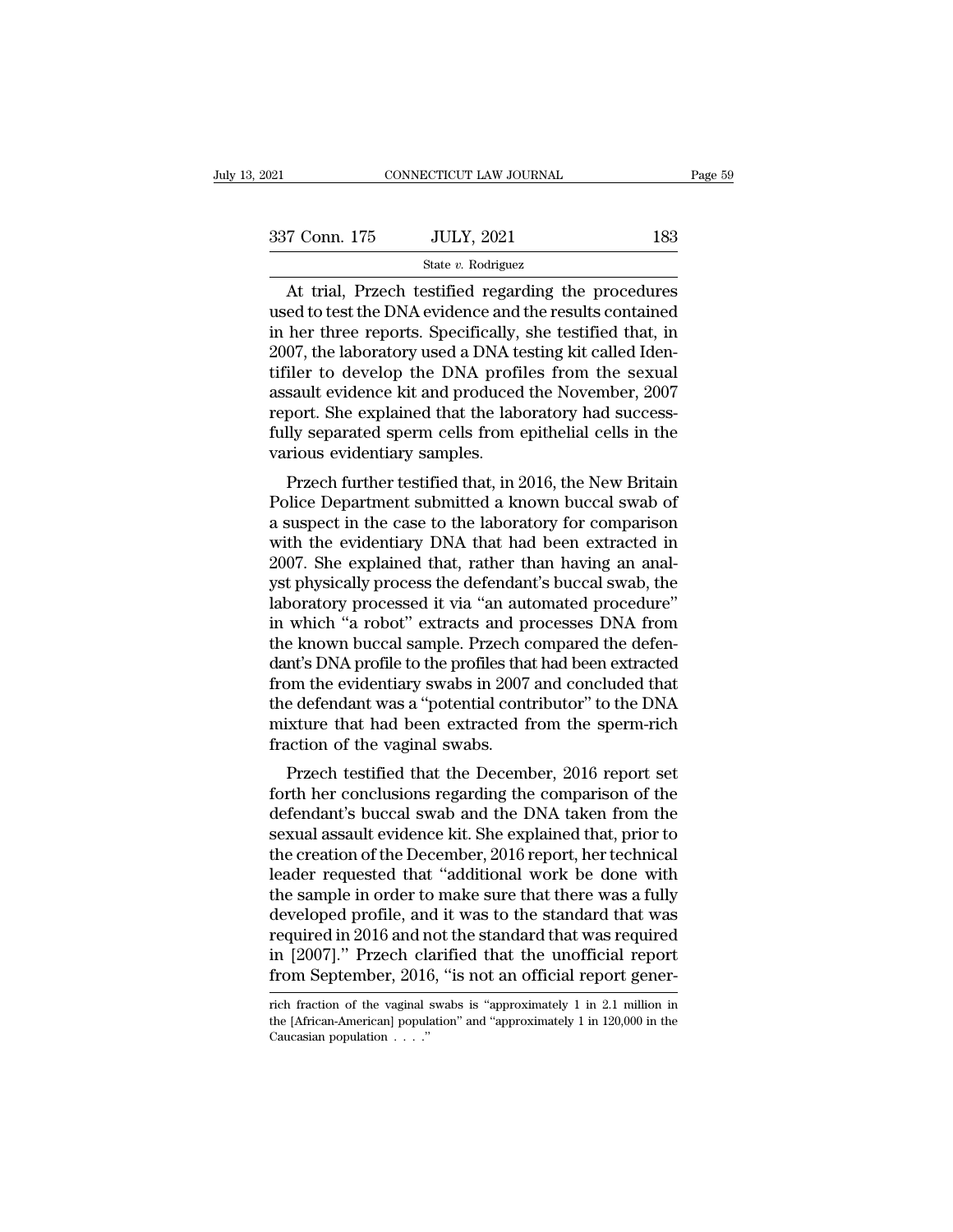|     | CONNECTICUT LAW JOURNAL | July 13, 2021 |  |
|-----|-------------------------|---------------|--|
|     |                         |               |  |
| 184 | <b>JULY, 2021</b>       | 337 Conn. 175 |  |
|     | State $v$ . Rodriguez   |               |  |

CONNECTICUT LAW JOURNAL July 13, 202<br>
184 JULY, 2021 337 Conn. 175<br>
5tate v. Rodriguez<br>
ated. [These are] case notes within [her] case jacket<br>
that are clearly marked DNR, which is do not report.<br>
No Ithis is not an offici 184 JULY, 2021 337 Conn. 175<br>
State v. Rodriguez<br>
ated. [These are] case notes within [her] case jacket<br>
that are clearly marked DNR, which is do not report.<br>
. . . No, [this is not an official report]; this is not a<br>
repo 184 JULY, 2021 337 Conn. 175<br>
State v. Rodriguez<br>
ated. [These are] case notes within [her] case jacket<br>
that are clearly marked DNR, which is do not report.<br>
. . . No, [this is not an official report]; this is not a<br>
rep 184 JULY, 2021 337 Conn. 175<br>
State v. Rodriguez<br>
ated. [These are] case notes within [her] case jacket<br>
that are clearly marked DNR, which is do not report.<br>
. . . No, [this is not an official report]; this is not a<br>
rep State v. Rodriguez<br>
State v. Rodriguez<br>
ated. [These are] case notes within [her] case jacket<br>
that are clearly marked DNR, which is do not report.<br>
. . . No, [this is not an official report]; this is not a<br>
report at all State v. Rodriguez<br>ated. [These are] case notes within [her] case<br>that are clearly marked DNR, which is do not<br> $\ldots$  No, [this is not an official report]; this i<br>report at all. It never went out. It never went<br> $\ldots$  [New ed. [These are] case notes within [her] case jacket<br>at are clearly marked DNR, which is do not report.<br>. . No, [this is not an official report]; this is not a<br>port at all. It never went out. It never went to the<br>. [New Bri that are clearly marked DNR, which is do not report.<br>  $\ldots$  No, [this is not an official report]; this is not a<br>
report at all. It never went out. It never went to the<br>  $\ldots$  [New Britain Police Department]. So, it's cons

. . . No, [this is not an official report]; this is not a<br>report at all. It never went out. It never went to the<br>. . . [New Britain Police Department]. So, it's consid-<br>ered case notes within [her] case jacket."<br>On redire report at all. It never went out. It never went to the<br>
. . . [New Britain Police Department]. So, it's consid-<br>
ered case notes within [her] case jacket."<br>
On redirect examination, Przech further explained<br>
that the sperm section of the Mindon Constant Police Department]. So, it's considered case notes within [her] case jacket."<br>On redirect examination, Przech further explained<br>that the sperm-rich fraction of the vaginal swabs was<br>"rework[e ered case notes within [her] case jacket."<br>
On redirect examination, Przech further explained<br>
that the sperm-rich fraction of the vaginal swabs was<br>
"rework[ed]" in 2016 to comply with contemporary<br>
interpretations of the On redirect examination, Przech further explained<br>that the sperm-rich fraction of the vaginal swabs was<br>"rework[ed]" in 2016 to comply with contemporary<br>interpretations of the rules relating to statistical analy-<br>ses. Prze that the sperm-rich fraction of the vaginal swabs was<br>
"rework[ed]" in 2016 to comply with contemporary<br>
interpretations of the rules relating to statistical analy-<br>
ses. Przech explained that she "chose not to issue [the<br> "rework[ed]" in 2016 to comply with contemporary<br>interpretations of the rules relating to statistical analy-<br>ses. Przech explained that she "chose not to issue [the<br>unofficial, September, 2016] report because the infor-<br>ma interpretations of the rules relating to statistical analyses. Przech explained that she "chose not to issue [the unofficial, September, 2016] report because the information that was there was not complete according to our ses. Przech explained that she "chose not to issue [the<br>unofficial, September, 2016] report because the infor-<br>mation that was there was not complete according to<br>our rules for 2016 statistic[al] [data] generation," which<br> unofficial, September, 2016] report because the information that was there was not complete according to our rules for 2016 statistic[al] [data] generation," which required taking into account "many different parts of the mation that was there was not complete according to<br>our rules for 2016 statistic[al] [data] generation," which<br>required taking into account "many different parts of<br>the profile that we didn't have to consider in 2007."<br>Bec our rules for 2016 statistic[al] [data] generation," which<br>required taking into account "many different parts of<br>the profile that we didn't have to consider in 2007."<br>Because there was not a complete profile, the unofficia required taking into account "many different parts of<br>the profile that we didn't have to consider in 2007."<br>Because there was not a complete profile, the unofficial,<br>September, 2016 report did not give "the whole story,"<br>a the profile that we didn't have to consider in 2007."<br>Because there was not a complete profile, the unofficial,<br>September, 2016 report did not give "the whole story,"<br>and Przech's technical leader requested that the sperm-Because there was not a complete profile, the unofficial,<br>September, 2016 report did not give "the whole story,"<br>and Przech's technical leader requested that the sperm-<br>rich vaginal swab be "amplified more and [Przech] can September, 2016 report did not give "the whole story,"<br>and Przech's technical leader requested that the sperm-<br>rich vaginal swab be "amplified more and [Przech] can<br>develop a different profile and get better results. [The] and Przech's technical leader requested that the sperm-<br>rich vaginal swab be "amplified more and [Przech] can<br>develop a different profile and get better results. [The]<br>sample that [Przech] had in 2007 wasn't complete."<br>Prz rich vaginal swab be "amplified more and [Przech] can<br>develop a different profile and get better results. [The]<br>sample that [Przech] had in 2007 wasn't complete."<br>Przech reworked the sample using a new kit, called<br>Identifi develop a different profile and get better results. [The]<br>sample that [Przech] had in 2007 wasn't complete."<br>Przech reworked the sample using a new kit, called<br>Identifiler Plus, which was more sensitive than the ear-<br>lier sample that [Przech] had in 2007 wasn't complete."<br>Przech reworked the sample using a new kit, called<br>Identifiler Plus, which was more sensitive than the ear-<br>lier kit to degraded DNA and also to inhibitors, such<br>as bacter Przech reworked the sample using a new kit, called<br>Identifiler Plus, which was more sensitive than the ear-<br>lier kit to degraded DNA and also to inhibitors, such<br>as bacteria, that could be found in a sample. Finally,<br>she e Identifiler Plus, which was more sensitive than the earlier kit to degraded DNA and also to inhibitors, such as bacteria, that could be found in a sample. Finally, she explained that "the [September, 2016] report that was lier kit to degraded DNA and also to inhibitors, such<br>as bacteria, that could be found in a sample. Finally,<br>she explained that "the [September, 2016] report that<br>was DNR, that never went out, that sample for [item<br>number] as bacteria, that could be found in a sample. Finally, she explained that "the [September, 2016] report that was DNR, that never went out, that sample for [item number] 1CB [the sperm-rich fraction of the vaginal swabs] w e explained that "the [September, 2016] report that<br>as DNR, that never went out, that sample for [item<br>imber] 1CB [the sperm-rich fraction of the vaginal<br>vabs] was a different profile than the one that was<br>sued [i]n [the D was DNR, that never went out, that sample for [item<br>number] 1CB [the sperm-rich fraction of the vaginal<br>swabs] was a different profile than the one that was<br>issued [i]n [the December, 2016 report]  $\ldots$  . So, they<br>are two

number] ICB [the sperm-rich fraction of the vaginal<br>swabs] was a different profile than the one that was<br>issued [i]n [the December, 2016 report]  $\dots$  So, they<br>are two different profiles."<br>Following the trial, the jury fou swabs] was a different profile than the one that was<br>issued [i]n [the December, 2016 report]  $\dots$  So, they<br>are two different profiles."<br>Following the trial, the jury found the defendant<br>guilty on all counts. The defendant issued [1]n [the December, 2016 report]  $\ldots$  . So, they<br>are two different profiles."<br>Following the trial, the jury found the defendant<br>guilty on all counts. The defendant was sentenced to a<br>total effective sentence of th are two different profiles."<br>Following the trial, the jury found the defendan<br>guilty on all counts. The defendant was sentenced to a<br>total effective sentence of thirty years incarceration<br>He appealed from the judgment of c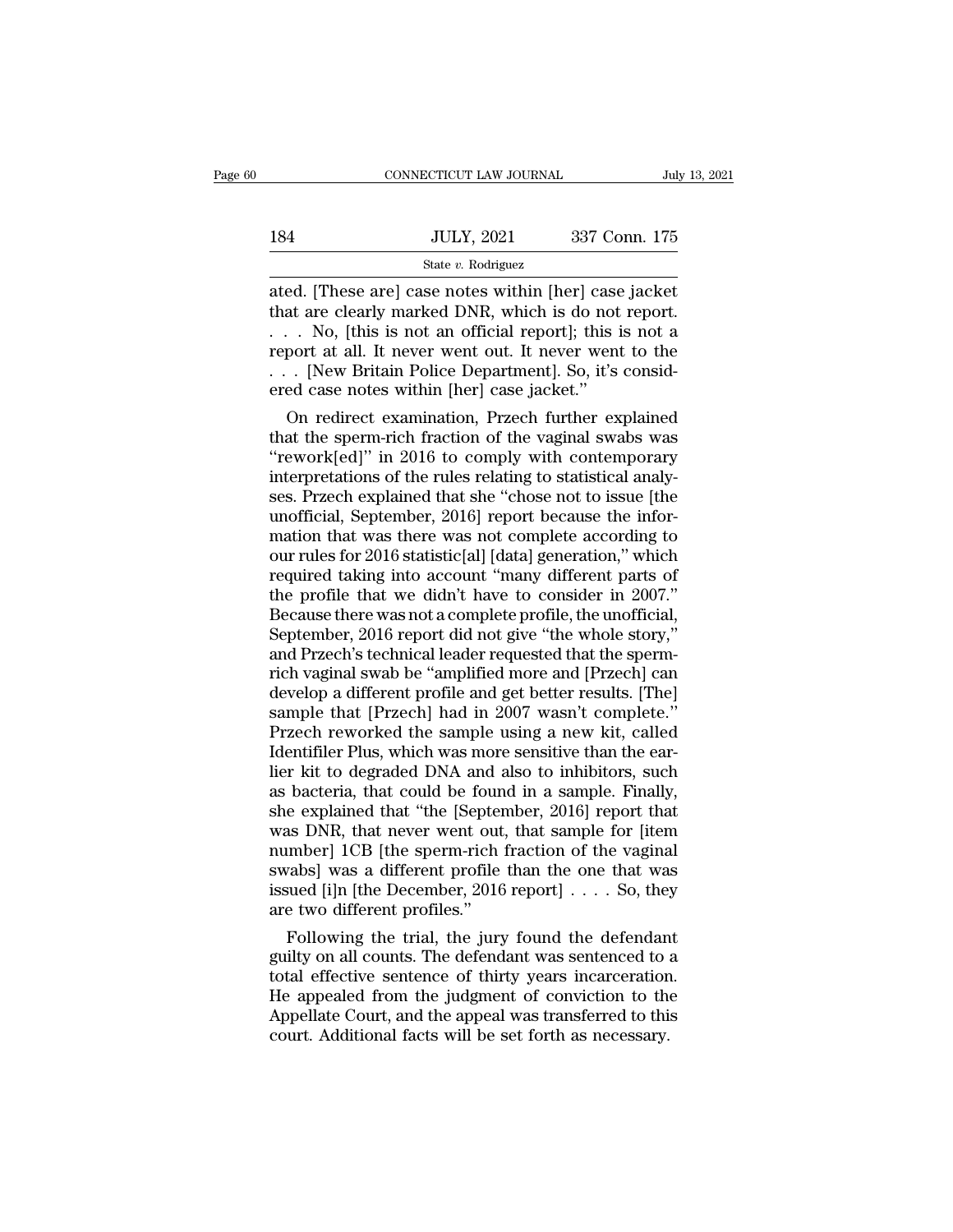| 3, 2021       | CONNECTICUT LAW JOURNAL | Page 61 |
|---------------|-------------------------|---------|
| 337 Conn. 175 | <b>JULY, 2021</b>       | 185     |
|               | State $v$ . Rodriguez   |         |
|               |                         |         |

337 Conn. 175 JULY, 2021 185<br>
State v. Rodriguez<br>
I<br>
We first consider the defendant's claim that the trial<br>
court violated his right to confrontation, as articulated<br>
in *Crawford* v. *Washington*, supra, 541 U.S. 36, by Safetime, 175 State v. Rodriguez<br>
State v. Rodriguez<br>
I<br>
We first consider the defendant's claim that the trial<br>
court violated his right to confrontation, as articulated<br>
in *Crawford* v. *Washington*, supra, 541 U.S. 36, State v. Rodriguez<br>
I<br>
We first consider the defendant's claim that the trial<br>
court violated his right to confrontation, as articulated<br>
in *Crawford* v. *Washington*, supra, 541 U.S. 36, by<br>
allowing Przech to testify a I<br>We first consider the defendant's claim that the trial<br>court violated his right to confrontation, as articulated<br>in *Crawford* v. *Washington*, supra, 541 U.S. 36, by<br>allowing Przech to testify about the results of the D We first consider the defendant's claim that the trial<br>court violated his right to confrontation, as articulated<br>in *Crawford* v. *Washington*, supra, 541 U.S. 36, by<br>allowing Przech to testify about the results of the DNA We first consider the defendant's claim that the trial<br>court violated his right to confrontation, as articulated<br>in *Crawford* v. *Washington*, supra, 541 U.S. 36, by<br>allowing Przech to testify about the results of the DNA court violated his right to confrontation, as articulated<br>in *Crawford* v. *Washington*, supra, 541 U.S. 36, by<br>allowing Przech to testify about the results of the DNA<br>identification analysis without requiring testimony fr in *Crawford* v. *Washington*, supra, 541 U.S. 36, by<br>allowing Przech to testify about the results of the DNA<br>identification analysis without requiring testimony from<br>the individual who generated the DNA profiles. Specifiallowing Przech to testify about the results of the DNA<br>identification analysis without requiring testimony from<br>the individual who generated the DNA profiles. Specifi-<br>cally, the defendant contends that, during questionin identification analysis without requiring testimony from<br>the individual who generated the DNA profiles. Specifi-<br>cally, the defendant contends that, during questioning<br>about the disparate statistical results presented in t the individual who generated the DNA profiles. Specifically, the defendant contends that, during questioning<br>about the disparate statistical results presented in the<br>two 2016 reports, Przech testified that she did not concally, the defendant contends that, during questioning<br>about the disparate statistical results presented in the<br>two 2016 reports, Przech testified that she did not con-<br>duct the testing underlying those reports. Rather, th about the disparate statistical results presented in the<br>two 2016 reports, Przech testified that she did not con-<br>duct the testing underlying those reports. Rather, the<br>defendant argues, Przech used the unnamed analyst's<br> two 2016 reports, Przech testified that she did not con-<br>duct the testing underlying those reports. Rather, the<br>defendant argues, Przech used the unnamed analyst's<br>data to deduce the characteristics and sources of the<br>DNA duct the testing underlying those reports. Rather, the defendant argues, Przech used the unnamed analyst's data to deduce the characteristics and sources of the DNA profiles. The defendant concedes that he did not preserve defendant argues, Przech used the unnamed analyst's<br>data to deduce the characteristics and sources of the<br>DNA profiles. The defendant concedes that he did not<br>preserve this claim properly at trial and seeks review<br>under data to deduce the characteristics and sources of the<br>DNA profiles. The defendant concedes that he did not<br>preserve this claim properly at trial and seeks review<br>under *State* v. *Golding*, 213 Conn. 233, 239–40, 567 A.2d DNA profiles. The defendant concedes that he did not<br>preserve this claim properly at trial and seeks review<br>under *State* v. *Golding*, 213 Conn. 233, 239–40, 567 A.2d<br>823 (1989), as modified by *In re Yasiel R.*, 317 Con preserve this cla<br>under *State* v. *G*<br>823 (1989), as n<br>773, 781, 120 A.3<br>the record is ina<br>a confrontation i<br>the state.<sup>7</sup><br>At the outset, v 3 (1989), as modified by *In re Yasiel R.*, 317 Conn.<br>3, 781, 120 A.3d 1188 (2015).<sup>6</sup> The state contends that<br>e record is inadequate to establish factually whether<br>confrontation right violation occurred. We agree with<br>e 773, 781, 120 A.3d 1188 (2015).<sup>6</sup> The state contends that<br>the record is inadequate to establish factually whether<br>a confrontation right violation occurred. We agree with<br>the state.<sup>7</sup><br>At the outset, we note that the defe

the record is inadequate to establish factually whether<br>a confrontation right violation occurred. We agree with<br>the state.<sup>7</sup><br>At the outset, we note that the defendant's claim is not<br>based on any of the 2007 testing becau a confrontation right violation occurred. We agree with<br>the state.<sup>7</sup><br>At the outset, we note that the defendant's claim is not<br>based on any of the 2007 testing because, as the defen-<br>dant acknowledges, "Przech did not use At the outset, we note that the defendant's claim is not based on any of the 2007 testing because, as the defendant acknowledges, "Przech did not use the testing in 2007 of the  $\ldots$  vaginal sample to identify the defenda based on any of the 2007 testing because, as the defendant acknowledges, "Przech did not use the testing in 2007 of the . . . vaginal sample to identify the defendant  $\frac{6}{6}$  *Golding* provides that a defendant may prev

dant acknowledges, "Przech did not use the testing in 2007 of the ... vaginal sample to identify the defendant  $*6$  folding provides that a defendant may prevail on an unpreserved claim when "(1) the record is adequate to 2007 of the ... vaginal sample to identify the defendant  $\overline{\phantom{a}}$   $\overline{\phantom{a}}$   $\overline{\phantom{a}}$   $\overline{\phantom{a}}$   $\overline{\phantom{a}}$   $\overline{\phantom{a}}$   $\overline{\phantom{a}}$   $\overline{\phantom{a}}$   $\overline{\phantom{a}}$   $\overline{\phantom{a}}$   $\overline{\phantom{a}}$   $\overline{\phantom{a}}$   $\overline{\phantom{a}}$   $\overline{\phantom{$  $\overline{\phantom{a}}$   $\overline{\phantom{a}}$   $\overline{\phantom{a}}$   $\overline{\phantom{a}}$   $\overline{\phantom{a}}$   $\overline{\phantom{a}}$   $\overline{\phantom{a}}$   $\overline{\phantom{a}}$   $\overline{\phantom{a}}$   $\overline{\phantom{a}}$   $\overline{\phantom{a}}$   $\overline{\phantom{a}}$   $\overline{\phantom{a}}$   $\overline{\phantom{a}}$   $\overline{\phantom{a}}$   $\overline{\phantom{a}}$   $\overline{\phantom{a}}$   $\overline{\phantom{a}}$   $\overline{\$ <sup>6</sup> Golding provides that a defendant may prevail on an unpreserved claim when "(1) the record is adequate to review the alleged claim of error; (2) the claim is of constitutional magnitude alleging the violation of a fun when "(1) the record is adequate to review the alleged claim of error; (2) the claim is of constitutional magnitude alleging the violation of a fundamental right; (3) the alleged constitutional violation  $\ldots$  exists and *State* v. *Golding*, supra, 213 Conn. 239–40; see *In re Yasiel R.,* suppression of a fundamental right; (3) the alleged constitutional violation  $\ldots$  exists and  $\ldots$  deprived the defendant of a fair trial; and (4) if deprived the defendant of a fair trial; and (4) if subject to harmless error analysis, the state has failed to demonstrate harmlessness of the alleged constitutional violation beyond a reasonable doubt." (Footnote omitted before the defendant of a fair trial; and (4) if subject to harmless error analysis, the state has failed to demonstrate harmlessness of the alleged constitutional violation beyond a reasonable doubt." (Footnote omitted.) constitutional violation beyond a reasonable doubt." (Footnote omitted.)<br>State v. Golding, supra, 213 Conn. 239–40; see In re Yasiel R., supra, 317<br>Conn. 781 (modifying third prong of Golding by eliminating word "clearly" Conn. 781 (modifying third prong of Golding by eliminating word "clearly"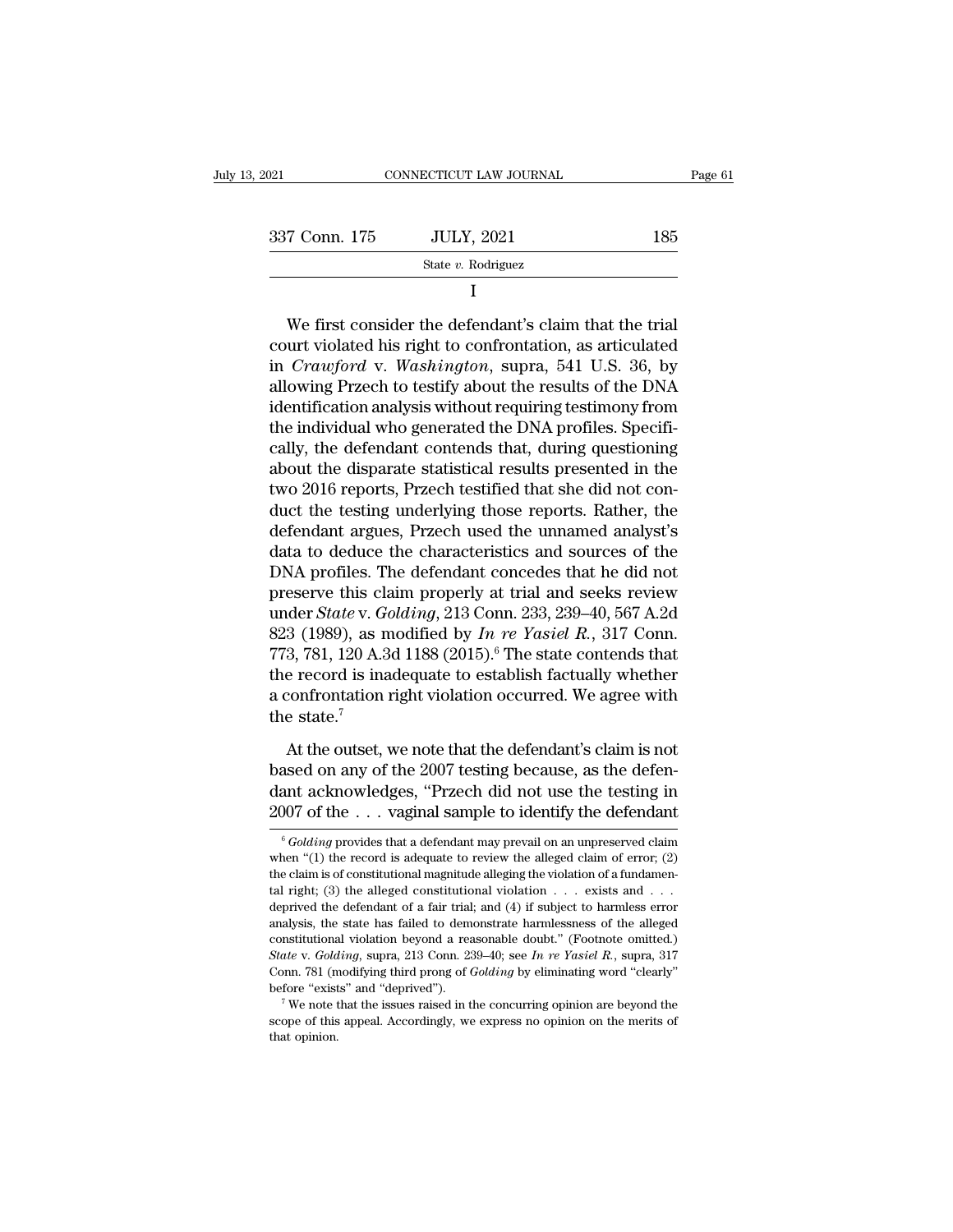|     | CONNECTICUT LAW JOURNAL | July 13, 2021 |
|-----|-------------------------|---------------|
|     |                         |               |
| 186 | <b>JULY, 2021</b>       | 337 Conn. 175 |
|     | State $v$ . Rodriguez   |               |

CONNECTICUT LAW JOURNAL July 13, 2021<br>186 JULY, 2021 337 Conn. 175<br>5 State v. Rodriguez<br>as the assailant.'' It also is not based on the admission<br>of the evidence of the DNA profile generated from the<br>defendent's bugged su 186 JULY, 2021 337 Conn. 175<br>
State v. Rodriguez<br>
as the assailant." It also is not based on the admission<br>
of the evidence of the DNA profile generated from the<br>
defendant's buccal swab in 2016, which was extracted<br>
in t 186 JULY, 2021 337 Conn. 175<br>
State v. Rodriguez<br>
as the assailant." It also is not based on the admission<br>
of the evidence of the DNA profile generated from the<br>
defendant's buccal swab in 2016, which was extracted<br>
in t 186 JULY, 2021 337 Conn. 175<br>
state v. Rodriguez<br>
as the assailant." It also is not based on the admission<br>
of the evidence of the DNA profile generated from the<br>
defendant's buccal swab in 2016, which was extracted<br>
in t State v. Rodriguez<br>
as the assailant." It also is not based on the admission<br>
of the evidence of the DNA profile generated from the<br>
defendant's buccal swab in 2016, which was extracted<br>
in the automated process that Prze siate v. Roanguez<br>as the assailant." It also is not based on the admission<br>of the evidence of the DNA profile generated from the<br>defendant's buccal swab in 2016, which was extracted<br>in the automated process that Przech de as the assailant." It also is not based on the admission<br>of the evidence of the DNA profile generated from the<br>defendant's buccal swab in 2016, which was extracted<br>in the automated process that Przech described.<sup>8</sup> Finally of the evidence of the DNA profile generated from the<br>defendant's buccal swab in 2016, which was extracted<br>in the automated process that Przech described.<sup>8</sup> Finally,<br>the defendant makes no claim that his confrontation<br>rig defendant's buccal swab in 2016, which was extracted<br>in the automated process that Przech described.<sup>8</sup> Finally,<br>the defendant makes no claim that his confrontation<br>right was violated by his own admission of the unoffi-<br>ci in the automated process that Przech described.<sup>8</sup> Finally,<br>the defendant makes no claim that his confrontation<br>right was violated by his own admission of the unoffi-<br>cial, September, 2016 report into evidence. Rather, the the defendant makes no claim that his confrontation<br>right was violated by his own admission of the unoffi-<br>cial, September, 2016 report into evidence. Rather, the<br>defendant asserts that it is the admission of the DNA<br>ident right was violated by his own admission of the unofficial, September, 2016 report into evidence. Rather, the defendant asserts that it is the admission of the DNA identification evidence contained in the December, 2016 rep cial, September,<br>defendant assert<br>identification evi<br>report and Przec<br>lated his confro<br>than Przech peri<br>nal sample.<br>Because the d entification evidence contained in the December, 2016<br>port and Przech's corresponding testimony that vio-<br>red his confrontation right because someone other<br>an Przech performed the 2016 retesting of the vagi-<br>I sample.<br>Beca report and Przech's corresponding testimony that vio-<br>lated his confrontation right because someone other<br>than Przech performed the 2016 retesting of the vagi-<br>nal sample.<br>Because the defendant seeks *Golding* review of th

lated his confrontation right because someone other<br>than Przech performed the 2016 retesting of the vagi-<br>nal sample.<br>Because the defendant seeks *Golding* review of this<br>unpreserved claim, we begin by determining whether<br> than Przech performed the 2016 retesting of the vagi-<br>
rail sample.<br> *Because the defendant seeks Golding* review of this<br>
unpreserved claim, we begin by determining whether<br>
this claim is reviewable. "The first two [pron review of this<br>
may assume the defendant seeks *Golding* review of this<br>
unpreserved claim, we begin by determining whether<br>
this claim is reviewable. "The first two [prongs of *Gold-*<br> *ing*] involve a determination of w Because the defendant seeks *Golding* review of this<br>unpreserved claim, we begin by determining whether<br>this claim is reviewable. "The first two [prongs of *Gold-*<br>ing] involve a determination of whether the claim is<br>revie Because the defendant seeks *Golding* review of this<br>unpreserved claim, we begin by determining whether<br>this claim is reviewable. "The first two [prongs of *Gold-*<br>ing] involve a determination of whether the claim is<br>revie unpreserved claim, we begin by determining whether<br>this claim is reviewable. "The first two [prongs of *Gold-*<br>*ing*] involve a determination of whether the claim is<br>reviewable . . . . " (Internal quotation marks omitted.) reviewable  $\ldots$  ." (Internal quotation marks omitted.)<br> *State* v. *Peeler*, 271 Conn. 338, 360, 857 A.2d 808 (2004),<br>
cert. denied, 546 U.S. 845, 126 S. Ct. 94, 163 L. Ed. 2d<br>
110 (2005). Under the first prong of *Goldi* State v. Peeler, 271 Conn. 338, 360, 857 A.2d 808 (2004),<br>cert. denied, 546 U.S. 845, 126 S. Ct. 94, 163 L. Ed. 2d<br>110 (2005). Under the first prong of *Golding*, for the<br><sup>8</sup>In his original brief, the defendant concedes th

cert. denied, 546 U.S. 845, 126 S. Ct. 94, 163 L. Ed. 2d 110 (2005). Under the first prong of *Golding*, for the  $\frac{\pi}{10}$  in his original brief, the defendant concedes that he does not "dispute that the analyst who gene 110 (2005). Under the first prong of *Golding*, for the  $\frac{1}{10}$  (2005). Under the first prong of *Golding*, for the  $\frac{1}{10}$  (2005). Under the first prong of *Golding*, for the  $\frac{1}{10}$  in his original brief, the d 110 (2005). Under the first prong of  $Goldung$ , for the  $\frac{1}{8}$  In his original brief, the defendant concedes that he does not "dispute that the analyst who generated the profile from a single source, known sample, such as a  $\degree$  In his original brief, the defendant concedes that he does not "dispute that the analyst who generated the profile from a single source, known sample, such as a buccal swab from the defendant, may not need to testify  $^{\circ}$  In his original brief, the defendant concedes that he does not "dispute that the analyst who generated the profile from a single source, known sample, such as a buccal swab from the defendant, may not need to testi that the analyst who generated the profile from a single source, known<br>sample, such as a buccal swab from the defendant, may not need to testify."<br>Nevertheless, in his reply brief and at oral argument, the defendant attemp sample, such as a buccal swab from the defendant, may not need to testily.<br>Nevertheless, in his reply brief and at oral argument, the defendant attempts<br>to raise this issue, claiming that the analyst who tested the known b Nevertheless, in his reply brief and at oral argument, the defendant attempts<br>to raise this issue, claiming that the analyst who tested the known buccal<br>sample from the defendant must testify at trial. We note that Przech' for raise this issue, claiming that the analyst who tested the known buccal<br>sample from the defendant must testify at trial. We note that Przech's limited<br>testimony on this point indicated that the buccal swab was processe sample from the detendant must testity at trial. We note that Przech's limited testimony on this point indicated that the buccal swab was processed in "an automated procedure," and, rather than having an analyst physically testimony on this point indicated that the buccal swab was processed in "an automated procedure," and, rather than having an analyst physically process the sample, "a robot actually does it." Moreover, as we have repeatedl "an automated procedure," and, rather than having an analyst physically<br>process the sample, "a robot actually does it." Moreover, as we have repeat-<br>edly explained, "[i]t is axiomatic that a party may not raise an issue f process the sample, "a robot actually does it." Moreover, as we have repeatedly explained, "[i]t is axiomatic that a party may not raise an issue for the first time on appeal in [his] reply brief.... Our practice requires edly explained, "[1]t is axiomatic that a party may not raise an issue for the first time on appeal in [his] reply brief.... Our practice requires an appellant to raise claims of error in his original brief, so that the i first time on appeal in [his] reply brief.... Our practice requires an appel-<br>lant to raise claims of error in his original brief, so that the issue as framed<br>by him can be fully responded to by the appellee in its brief, lant to rase claims of error in his original brief, so that the issue as framed<br>by him can be fully responded to by the appellee in its brief, and so that<br>we can have the full benefit of that written argument. Although the by him can be fully responded to by the appellee in its brief, and so that<br>we can have the full benefit of that written argument. Although the function<br>of the appellant's reply brief is to respond to the arguments and auth we can have the full benefit of that written argument. Alt<br>of the appellant's reply brief is to respond to the argum<br>presented in the appellee's brief, that function does not<br>entirely new claim of error." (Citations omitte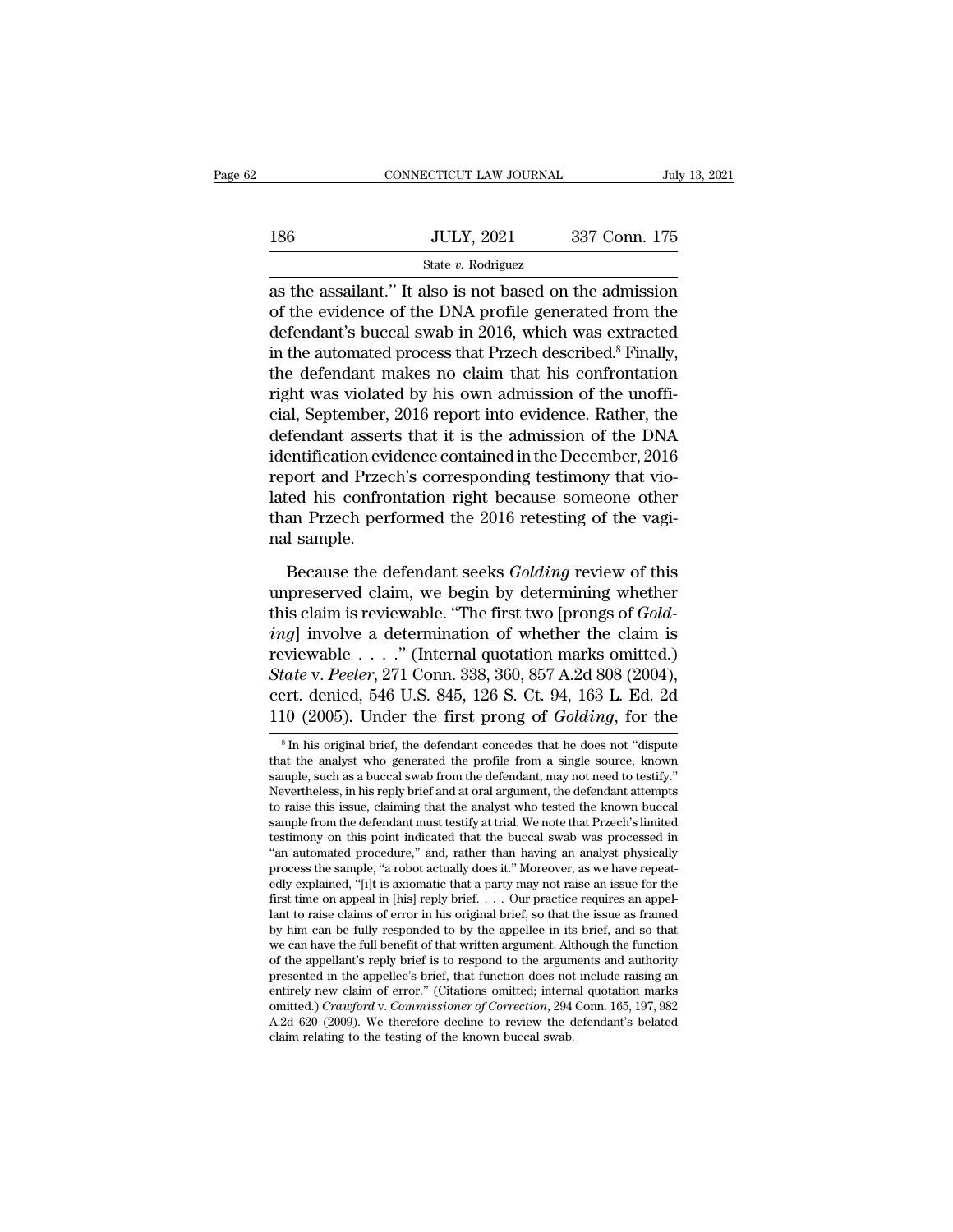### State *v.* Rodriguez

Fig. 21 CONNECTICUT LAW JOURNAL<br>  $\frac{337 \text{ Conn. } 175}$  JULY,  $2021$  187<br>  $\frac{540 \text{ Hz}}{2021}$  187<br>  $\frac{187}{2021}$  record to be adequate for review, the record must con-<br>
tain sufficient facts to establish that a violation of 337 Conn. 175 JULY, 2021 187<br>
State v. Rodriguez<br>
record to be adequate for review, the record must con-<br>
tain sufficient facts to establish that a violation of con-<br>
stitutional magnitude has occurred. See, e.g., *State* State v. Rodriguez<br>
State v. Rodriguez<br>
Tecord to be adequate for review, the record must contain sufficient facts to establish that a violation of con-<br>
stitutional magnitude has occurred. See, e.g., *State* v.<br> *Brunetti* <sup>337</sup> Conn. 175 JULY, 2021 187<br>
<sup>State v. Rodriguez<br> **Fecord to be adequate for review, the record must contain sufficient facts to establish that a violation of con-<br>
stitutional magnitude has occurred. See, e.g.,** *State </sup>* Solutional magnitude for review, the record must contain sufficient facts to establish that a violation of con-<br>stitutional magnitude has occurred. See, e.g., *State* v.<br>*Brunetti*, 279 Conn. 39, 55–56, 901 A.2d 1 (2006), State v. Rodriguez<br>
record to be adequate for review, the record must con-<br>
tain sufficient facts to establish that a violation of con-<br>
stitutional magnitude has occurred. See, e.g., *State v.*<br> *Brunetti*, 279 Conn. 39, record to be adequate for review, the record must contain sufficient facts to establish that a violation of constitutional magnitude has occurred. See, e.g., *State v.*<br>Brunetti, 279 Conn. 39, 55–56, 901 A.2d 1 (2006), cer tain sufficient facts to establish that a violation of constitutional magnitude has occurred. See, e.g., *State* v.<br>*Brunetti*, 279 Conn. 39, 55–56, 901 A.2d 1 (2006), cert.<br>denied, 549 U.S. 1212, 127 S. Ct. 1328, 167 L. E *Brunetti*, 279 Conn. 39, 55–56, 901 A.2d 1 (2006), cert.<br>denied, 549 U.S. 1212, 127 S. Ct. 1328, 167 L. Ed. 2d 85<br>(2007). "[W]e will not attempt to supplement or recon-<br>struct the record, or to make factual determination denied, 549 U.S. 1212, 127 S. Ct. 1328, 167 L. Ed. 2d 85<br>(2007). "[W]e will not attempt to supplement or reconstruct the record, or to make factual determinations, in<br>order to decide the defendant's claim." *State* v. *Gol* (2007). "[W]e will not attempt to supplement or reconstruct the record, or to make factual determinations, in order to decide the defendant's claim." *State* v. *Golding*, supra, 213 Conn. 240. As a result, "we will not a struct the record, or to make factual determinations, in<br>order to decide the defendant's claim." State v. Golding,<br>supra, 213 Conn. 240. As a result, "we will not address<br>an unpreserved constitutional claim [i]f the facts<br> order to decide the defendant's claim." *State* v. *Golding*, supra, 213 Conn. 240. As a result, "we will not address an unpreserved constitutional claim [i]f the facts revealed by the record are insufficient, unclear or a pra, 213 Conn. 240. As a result, "we will not address<br>
unpreserved constitutional claim [i]f the facts<br>
vealed by the record are insufficient, unclear or<br>
obiguous as to whether a constitutional violation has<br>
curred . . an unpreserved constitutional claim [i]f the facts<br>revealed by the record are insufficient, unclear or<br>ambiguous as to whether a constitutional violation has<br>occurred . . . ." (Internal quotation marks omitted.)<br>Statev. C

revealed by the record are insufficient, unclear or<br>ambiguous as to whether a constitutional violation has<br>occurred . . . ." (Internal quotation marks omitted.)<br>State v. Canales, 281 Conn. 572, 581, 916 A.2d 767 (2007).<br>H ambiguous as to whether a constitutional violation has<br>occurred . . . . " (Internal quotation marks omitted.)<br>State v. Canales, 281 Conn. 572, 581, 916 A.2d 767 (2007).<br>Here, the record is inadequate to establish that the occurred . . . ." (Internal quotation marks omitted.)<br> *State* v. *Canales*, 281 Conn. 572, 581, 916 A.2d 767 (2007).<br>
Here, the record is inadequate to establish that the<br>
defendant's confrontation right was violated bec *State* v. *Canales*, 281 Conn. 572, 581, 916 A.2d 767 (2007).<br>
Here, the record is inadequate to establish that the<br>
defendant's confrontation right was violated because it<br>
is unclear whether the 2016 retesting of the v Here, the record is inadequate to establish that the<br>defendant's confrontation right was violated because it<br>is unclear whether the 2016 retesting of the vaginal<br>swab was performed by someone other than Przech.<sup>9</sup><br>The foll defendant's confrontation right was violated because it<br>is unclear whether the 2016 retesting of the vaginal<br>swab was performed by someone other than Przech.<sup>9</sup><br>The following testimony suggests that Przech per-<br>formed the is unclear whether the 2016 retesting of the vaginal<br>swab was performed by someone other than Przech.<sup>9</sup><br>The following testimony suggests that Przech per-<br>formed the testing herself. On cross-examination,<br>defense counsel swab was performed by someone other than Przech.<sup>9</sup><br>The following testimony suggests that Przech performed the testing herself. On cross-examination,<br>defense counsel twice asked Przech whether "*you* con-<br>ducted" additiona efense counsel twice asked Przech whether "*you* con-<br>ucted" additional testing of the vaginal sample in 2016.<br>Emphasis added.) Przech responded "[y]es" both<br>mes.<sup>10</sup> On redirect examination, after Przech testified<br><sup>9</sup> Dur ducted" additional testing of the vaginal sample in 2016.<br>
(Emphasis added.) Przech responded "[y]es" both<br>
times.<sup>10</sup> On redirect examination, after Przech testified<br>
<sup>9</sup> During cross-examination, Przech testified that sh (Emphasis added.) Przech responded "[y]es" both<br>times.<sup>10</sup> On redirect examination, after Przech testified<br><sup>9</sup> During cross-examination, Przech testified that she did not process the<br>sample or perform the lab work in 2007

"[Defense Counsel]: In 2016, you conducted DNA testing of the vagnal,<br>oral [and] genital swabs and compared the DNA profiles on those items to<br>the known profile of [the defendant], correct?<br>"[Przech]: Yes.<br>"[Defense Counse oral [and] genital swabs and compared the DNA profiles on those items to<br>the known profile of [the defendant], correct?<br>"[Przech]: Yes.<br>"[Defense Counsel]: Okay. You were given the known sample in August,<br>[2016], or someti e known profile of |<br>"[Przech]: Yes.<br>"[Defense Counsel]:<br>"[Defense Counsel]:<br>"[Przech]: Yes.<br>"[Defense Counsel]:<br>"[Defense Counsel]: "[Przecn]: Yes. \*\*\*<br>
"[Defense Counsel]: Okay. You were given the known sample in August,<br>
"[Defense Counsel]: And you documented your results, correct?<br>
"[Przech]: Yes.<br>
"[Defense Counsel]: And you documented your results "[Defense Coun<br>016], or sometin<br>016]. You did te:<br>"[Przech]: Yes.<br>"[Przech]: Yes."

times.<sup>10</sup> On redirect examination, after Przech testified<br>
<sup>9</sup> During cross-examination, Przech testified that she did not process the<br>
sample or perform the lab work in 2007. This is of no moment because the<br>
defendant'  $^\circ$ During cross-examination, Przech testified that she did not process the sample or perform the lab work in 2007. This is of no moment because the defendant's claim is not based on the 2007 testing.<br>  $^{10}$  "(Defense Co

Correct? mple or perform the lab work in 2007. This is of no moment because the<br>fendant's claim is not based on the 2007 testing.<br><sup>10</sup> "[Defense Counsel]: Okay. Now, we discussed your testing in 200[7];<br>wever, you conducted additio

defendant's claim is not based on the 2007 testing.<br>
<sup>10</sup> "[Defense Counsel]: Okay. Now, we discussed your testing in 200[7];<br>
however, you conducted additional testing and analysis . . . in 2016.<br>
Correct?<br>
"[Przech]: Yes <sup>to</sup> "[Defense Counsel]: Okay. Now, we discussed you<br>however, you conducted additional testing and analy<br>Correct?<br>"[Przech]: Yes.<br>"[Defense Counsel]: In 2016, you conducted DNA tes<br>oral [and] genital swabs and compared the wever, you conducted additional testing an<br>
"(Przech]: Yes.<br>
"[Defense Counsel]: In 2016, you conducted D<br>
al [and] genital swabs and compared the DNA<br>
e known profile of [the defendant], correct?<br>
"[Przech]: Yes.<br>
\*\*\*<br>
"[ "|Przech|: Yes.<br>"(Defense Counsel]: In 2016, you conducted DNA testing of the vaginal,<br>al [and] genital swabs and compared the DNA profiles on those items to<br>e known profile of [the defendant], correct?<br>"[Przech]: Yes.<br>"[D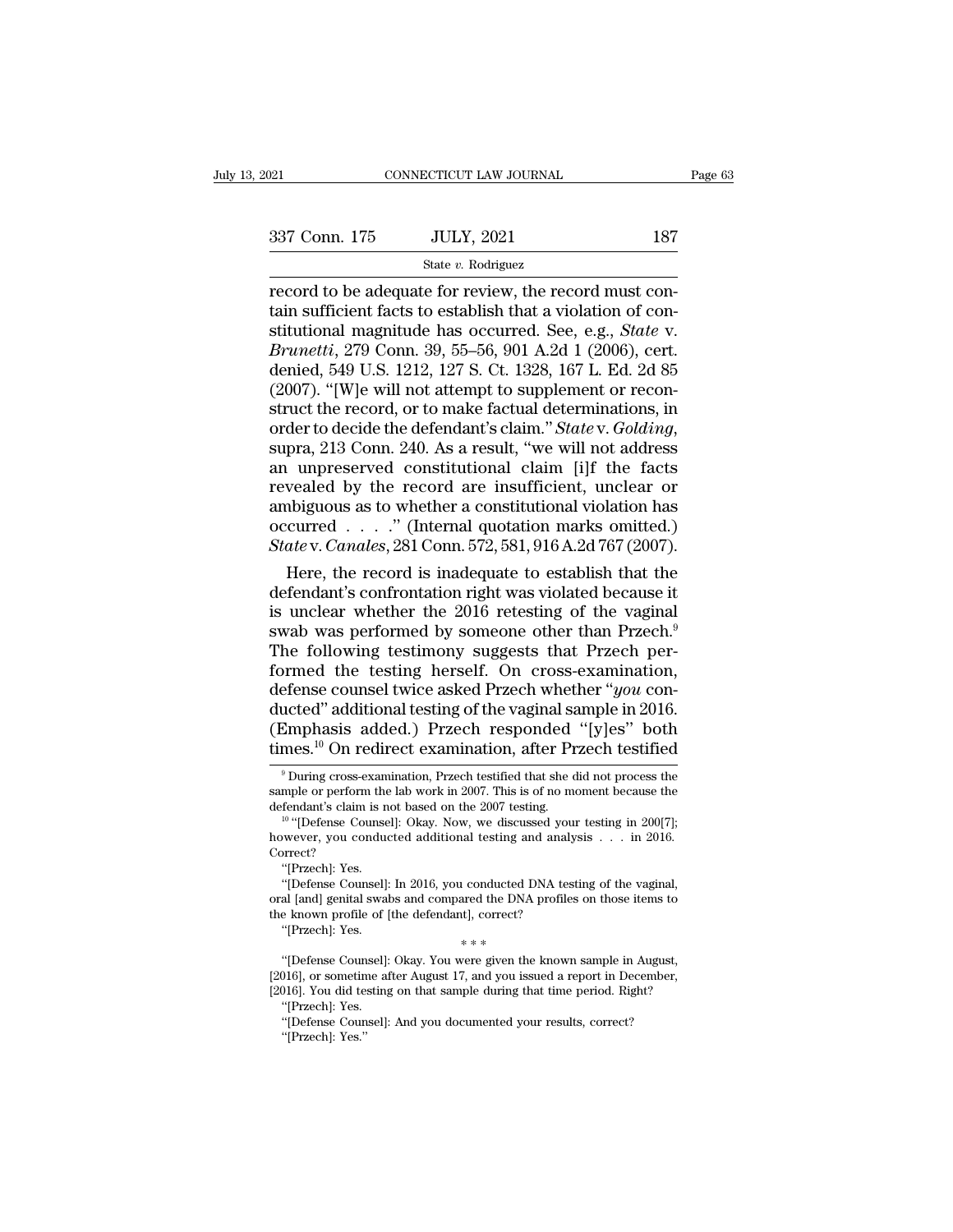# $\begin{tabular}{c} \multicolumn{1}{c|}{\text{CONNECTICUT LAW JOURNAL}} & July 13, 2021 \\ \hline \end{tabular}$  188 JULY, 2021 337 Conn. 175<br>State v. Rodriguez

### State *v.* Rodriguez

CONNECTICUT LAW JOURNAL July 13, 2021<br>
188 JULY, 2021 337 Conn. 175<br>
188 JULY, 2021 337 Conn. 175<br>
188 State v. Rodriguez<br>
189 State v. Rodriguez<br>
189 State v. Rodriguez<br>
189 State ("[I]s that what you did in this case?" ( 188 JULY, 2021 337 Conn. 175<br>
<sup>State v.</sup> Rodriguez<br>
about "rework[ing] the sample" in 2016, the prosecutor<br>
asked: "[I]s that what *you did* in this case?" (Emphasis<br>
added.) Przech replied: "Yes, [item number] 1CB [vagi-<br> 188 JULY, 2021 337 Conn. 175<br>
State v. Rodriguez<br>
about "rework[ing] the sample" in 2016, the prosecutor<br>
asked: "[I]s that what *you did* in this case?" (Emphasis<br>
added.) Przech replied: "Yes, [item number] 1CB [vagi-<br> 188 JULY, 2021 337 Conn. 175<br>
State v. Rodriguez<br>
about "rework[ing] the sample" in 2016, the prosecutor<br>
asked: "[I]s that what you did in this case?" (Emphasis<br>
added.) Przech replied: "Yes, [item number] 1CB [vagi-<br>
na State v. Rodriguez<br>
State v. Rodriguez<br>
about "rework[ing] the sample" in 2016, the prosecutor<br>
asked: "[I]s that what *you did* in this case?" (Emphasis<br>
added.) Przech replied: "Yes, [item number] ICB [vagi-<br>
nal sample state v. Rodriguez<br>
about "rework[ing] the sample" in 2016, the prosecutor<br>
asked: "[I]s that what *you did* in this case?" (Emphasis<br>
added.) Przech replied: "Yes, [item number] 1CB [vagi-<br>
nal sample]." Thereafter, Prze about "rework[ing] the sample" in 2016, the prosecutor<br>asked: "[I]s that what *you did* in this case?" (Emphasis<br>added.) Przech replied: "Yes, [item number] 1CB [vagi-<br>nal sample]." Thereafter, Przech testified that, follo asked: "[I]s that what *you did* in this case?" (Emphasis<br>added.) Przech replied: "Yes, [item number] 1CB [vagi-<br>nal sample]." Thereafter, Przech testified that, following<br>the unofficial, September, 2016 report, her techni added.) Przech replied: "Yes, [item number] 1CB [vaginal sample]." Thereafter, Przech testified that, following<br>the unofficial, September, 2016 report, her technical<br>leader told her that the vaginal sample "can be amplifie nal sample]." Thereafter, Przech testified that, following<br>the unofficial, September, 2016 report, her technical<br>leader told her that the vaginal sample "can be amplified<br>more and [that she could] develop a different profi the unofficial, September, 2016 report, her technical<br>leader told her that the vaginal sample "can be amplified<br>more and [that she could] develop a different profile<br>and get better results." The prosecutor then asked:<br>"[W] leader told her that the vaginal sample "can be amplified<br>more and [that she could] develop a different profile<br>and get better results." The prosecutor then asked:<br>"[W]ere *you* able to amplify the sample?" (Emphasis<br>added more and [that she could] develop a different profile<br>and get better results." The prosecutor then asked:<br>"[W]ere *you* able to amplify the sample?" (Emphasis<br>added.) Przech responded: "*I was able to redo the sam-*<br>*ple* and get better results." The prosecutor then asked:<br>"[W]ere *you* able to amplify the sample?" (Emphasis<br>added.) Przech responded: "*I was able to redo the sam-*<br>ple using a new kit that we used." (Emphasis added.)<br>Przech "[W]ere *you* able to amplify the sample?" (Emphasis added.) Przech responded: "*I was able to redo the sample* using a new kit that we used." (Emphasis added.) Przech further testified that the December, 2016 report was added.) Przech responded: "*I was able to redo the sam-*<br>ple using a new kit that we used." (Emphasis added.)<br>Przech further testified that the December, 2016 report<br>was based on this "redo" of the sample, which resulted<br>i Przech. zech turther testified that the December, 2016 report<br>as based on this "redo" of the sample, which resulted<br>a different DNA profile than the one on which the<br>oofficial, September, 2016 report was based. Defense<br>unsel did n was based on this "redo" of the sample, which resulted<br>in a different DNA profile than the one on which the<br>unofficial, September, 2016 report was based. Defense<br>counsel did not conduct a recross-examination of<br>Przech.<br>But

in a different DNA profile than the one on which the<br>unofficial, September, 2016 report was based. Defense<br>counsel did not conduct a recross-examination of<br>Przech.<br>But Przech also testified on cross-examination, with-<br>out unotficial, September, 2016 report was based. Detense<br>counsel did not conduct a recross-examination of<br>Przech.<br>But Przech also testified on cross-examination, with-<br>out referencing a specific test, that "I was the analyst<br> counsel did not conduct a recross-examination of<br>Przech.<br>But Przech also testified on cross-examination, with-<br>out referencing a specific test, that "I was the analyst<br>who analyzed the data. I didn't develop the profiles o Przech.<br>But Przech also testified on cross-examination, with-<br>out referencing a specific test, that "I was the analyst<br>who analyzed the data. I didn't develop the profiles or<br>do the lab work." In light of this inconsistent But Przech also testified on cross-examination, with-<br>out referencing a specific test, that "I was the analyst<br>who analyzed the data. I didn't develop the profiles or<br>do the lab work." In light of this inconsistent testimo out referencing a specific test, that "I was the analyst<br>who analyzed the data. I didn't develop the profiles or<br>do the lab work." In light of this inconsistent testimony,<br>it is, at best, unclear whether someone other than who analyzed the data. I didn't develop the profiles or<br>do the lab work." In light of this inconsistent testimony,<br>it is, at best, unclear whether someone other than<br>Przech retested the vaginal samples in 2016, and any<br>con do the lab work." In light of this inconsistent testimony,<br>it is, at best, unclear whether someone other than<br>Przech retested the vaginal samples in 2016, and any<br>conclusion we could attempt to draw as to who retested<br>the it is, at best, unclear whether someone other than<br>Przech retested the vaginal samples in 2016, and any<br>conclusion we could attempt to draw as to who retested<br>the vaginal samples would be purely speculative. As<br>we have exp Przech retested the vaginal samples in 2016, and any<br>conclusion we could attempt to draw as to who retested<br>the vaginal samples would be purely speculative. As<br>we have explained, "[i]t is incumbent upon the [defen-<br>dant] conclusion we could attempt to draw as to who retested<br>the vaginal samples would be purely speculative. As<br>we have explained, "[i]t is incumbent upon the [defen-<br>dant] to take the necessary steps to sustain [his] burden<br>o the vaginal samples would be purely speculative. As<br>we have explained, "[i]t is incumbent upon the [defen-<br>dant] to take the necessary steps to sustain [his] burden<br>of providing an adequate record for appellate review.<br> $\d$ we have explained, "[i]t is incumbent upon the [defen-<br>dant] to take the necessary steps to sustain [his] burden<br>of providing an adequate record for appellate review.<br> $\dots$  Our role is not to guess at possibilities  $\dots$  bu dant] to take the necessary steps to sustain [his] burden<br>of providing an adequate record for appellate review.<br>... Our role is not to guess at possibilities ... but<br>to review claims based on a complete factual record<br>dev of providing an adequate record for appellate review.<br>  $\ldots$  Our role is not to guess at possibilities  $\ldots$  but<br>
to review claims based on a complete factual record<br>
developed by a trial court.  $\ldots$  Without the necessar order is not to guess at possibilities . . . but<br>to review claims based on a complete factual record<br>developed by a trial court. . . . Without the necessary<br>factual and legal conclusions furnished by the trial court<br>. . . to review claims based on a complete factual record<br>developed by a trial court. . . . Without the necessary<br>factual and legal conclusions furnished by the trial court<br>. . . any decision made by us respecting [the defen-<br>d developed by a trial court. . . . Without the necessary<br>factual and legal conclusions furnished by the trial court<br>. . . any decision made by us respecting [the defen-<br>dant's claims] would be entirely speculative." (Intern factual and legal conclusions furnished by the trial court<br>
. . . . any decision made by us respecting [the defendant's claims] would be entirely speculative." (Internal<br>
quotation marks omitted.) *State* v. *Brunetti*, su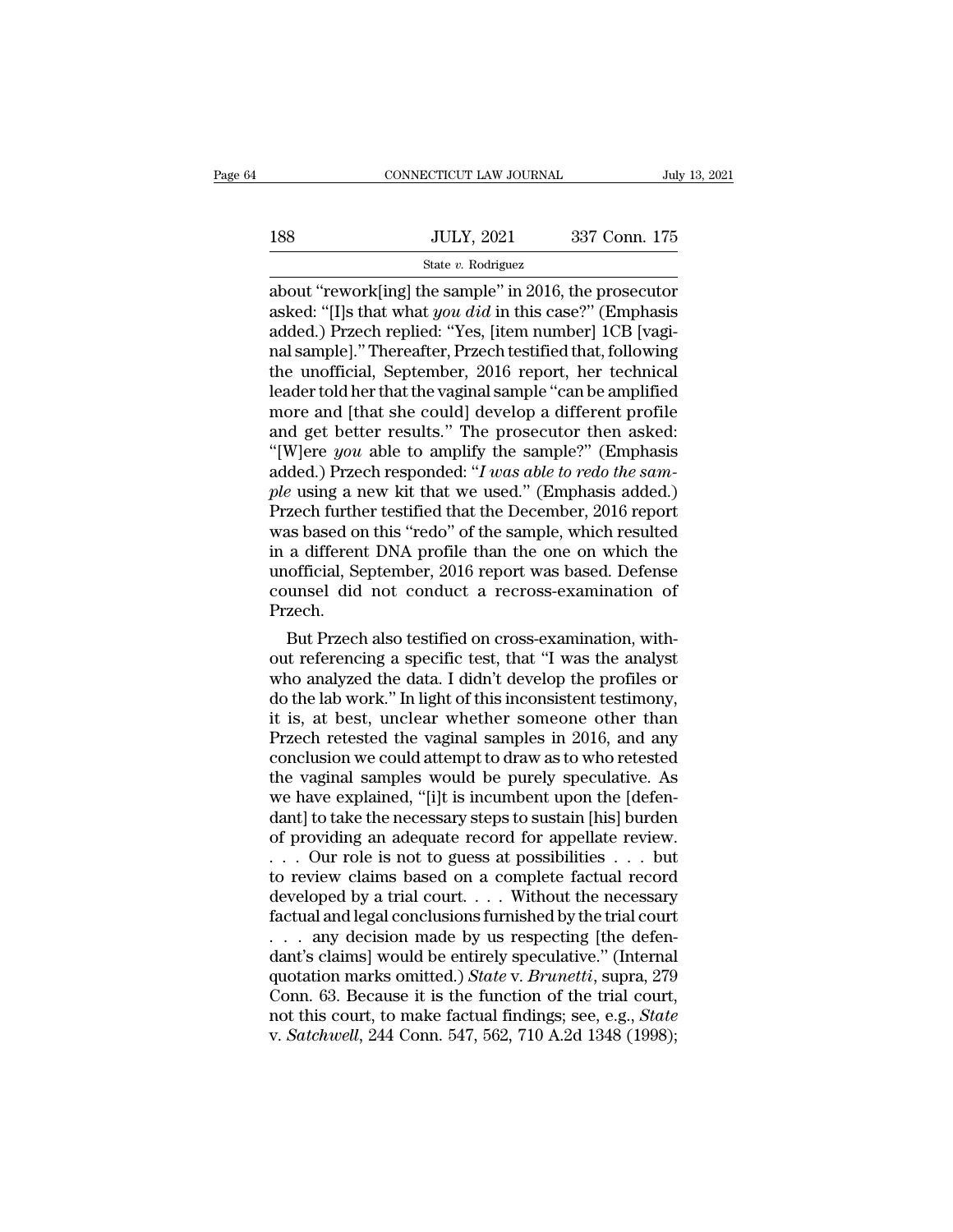### State *v.* Rodriguez

Fage 65<br>
21 CONNECTICUT LAW JOURNAL Page 65<br>
237 Conn. 175 JULY, 2021 189<br>
25 State v. Rodriguez<br>
2016 Recause the facts revealed by the 337 Conn. 175 JULY, 2021 189<br>
State v. Rodriguez<br>
the defendant was required to clarify the record as<br>
to whether someone other than Przech conducted the<br>
retesting in 2016. Because the facts revealed by the<br>
record are i 337 Conn. 175 JULY, 2021 189<br>
State v. Rodriguez<br>
the defendant was required to clarify the record as<br>
to whether someone other than Przech conducted the<br>
retesting in 2016. Because the facts revealed by the<br>
record are i 337 Conn. 175 JULY, 2021 189<br>
State v. Rodriguez<br>
the defendant was required to clarify the record as<br>
to whether someone other than Przech conducted the<br>
retesting in 2016. Because the facts revealed by the<br>
record are i Solutional violation did, in fact, occur, we conclude that the defendant was required to clarify the record as<br>to whether someone other than Przech conducted the<br>retesting in 2016. Because the facts revealed by the<br>record State v. Rodriguez<br>the defendant was required to clarify the record as<br>to whether someone other than Przech conducted the<br>retesting in 2016. Because the facts revealed by the<br>record are inadequate to establish whether the the defendant was required to clarify the recoto whether someone other than Przech conducted retesting in 2016. Because the facts revealed b record are inadequate to establish whether the al constitutional violation did, i Example 12010. Because the facts feverated by the<br>cord are inadequate to establish whether the alleged<br>nstitutional violation did, in fact, occur, we conclude<br>at the defendant's claim fails under the first prong of<br>*pldin* 

II

record are madequate to establish whether the aneged<br>constitutional violation did, in fact, occur, we conclude<br>that the defendant's claim fails under the first prong of<br>*Golding*, and, thus, we decline to review it.<br>II<br>We Constitutional violation did, in fact, occur, we concrude<br>that the defendant's claim fails under the first prong of<br> $Golding$ , and, thus, we decline to review it.<br> $II$ <br>We next turn to the defendant's contention that his<br>due pro *Golding*, and, thus, we decline to review it.<br>
II<br>
We next turn to the defendant's contention that his<br>
due process right was violated by the introduction of<br>
DNA identification evidence that was unreliable under<br> *Manson* We next turn to the defendant's contention that his<br>due process right was violated by the introduction of<br>DNA identification evidence that was unreliable under<br>*Manson* v. *Brathwaite*, supra, 432 U.S. 98, because of<br>the We next turn to the defendant's contention that his<br>due process right was violated by the introduction of<br>DNA identification evidence that was unreliable under<br>*Manson* v. *Brathwaite*, supra, 432 U.S. 98, because of<br>the We next turn to the defendant's contention that his<br>due process right was violated by the introduction of<br>DNA identification evidence that was unreliable under<br>*Manson* v. *Brathwaite*, supra, 432 U.S. 98, because of<br>the due process right was violated by the introduction of DNA identification evidence that was unreliable under *Manson* v. *Brathwaite*, supra, 432 U.S. 98, because of the danger that the jury would assume that a random matc DNA identification evidence that was unreliable under<br> *Manson* v. *Brathwaite*, supra, 432 U.S. 98, because of<br>
the danger that the jury would assume that a random<br>
match probability is the likelihood that the defendant<br> atch probability is the likelihood that the defendant<br>not the source of the DNA in the vaginal sample.<sup>11</sup><br>the defendant again seeks review of this unpreserved<br>aim under *State* v. *Golding*, supra, 213 Conn. 239–40.<sup>12</sup><br><sup></sup> is not the source of the DNA in the vaginal sample.<sup>11</sup><br>The defendant again seeks review of this unpreserved<br>claim under *State* v. *Golding*, supra, 213 Conn. 239–40.<sup>12</sup><br><sup>11</sup> Contrary to the defendant's assertion, *Mans* 

a conclusory assertion in a single footnote. He confrontation, and the time between the crime and the confrontation. Against these factors is to be weighed the corrupting effect of the suggestive identification itself." Id time between the crime and the confrontation. Against these factors is to be weighed the corrupting effect of the suggestive identification itself." Id.<br><sup>12</sup> The defendant also appears to contend that we may reverse the j be weighed the corrupting effect of the suggestive identification itself." Id.<br><sup>12</sup> The defendant also appears to contend that we may reverse the judgment<br>on the ground of plain error. The defendant's claim is not briefed <sup>12</sup> The defendant also appears to contend that we may reverse the judgment<br>on the ground of plain error. The defendant's claim is not briefed beyond<br>a conclusory assertion in a single footnote. He contends, without any an In the ground of plain error. The defendant's claim is not briefed beyond a conclusory assertion in a single footnote. He contends, without any analysis, that "[c]onvicting the defendant solely on misunderstood DNA evidenc a conclusory assertion in a single footnote. He contends, without any analysis, that "[c]onvicting the defendant solely on misunderstood DNA evidence affects the fairness and integrity of and public confidence in his tria is sis, that "[c]onvicting the defendant solely on misunderstood DNA evidence affects the fairness and integrity of and public confidence in his trial and conviction." In addition to inadequately briefing his claim; see, affects the fairness and integrity of and public confidence in his trial and conviction." In addition to inadequately briefing his claim; see, e.g., *Estate of Rock v. University of Connecticut*, 323 Conn. 26, 33, 144 A.3 conviction." In addition to inadequately briefing his claim; see, e.g., Estate

The defendant again seeks review of this unpreserved<br>claim under *State* v. *Golding*, supra, 213 Conn. 239–40.<sup>12</sup><br><sup>11</sup> Contrary to the defendant's assertion, *Manson* v. *Brathwaite*, supra, 432 U.S. 98, provides little The determining dark sects Tevic w of this difference of claim under *State* v. *Golding*, supra, 213 Conn. 239–40.<sup>12</sup><br><sup>11</sup> Contrary to the defendant's assertion, *Manson v. Brathwaite*, supra, 432 U.S. 98, provides litt CLATERT UNIVERTY ACTOUTED TO UNITED THE TRANSFER THAT THE REFLORED TO THE REFLORED TO THE REFLORED TO THE REFLORED THAT ASSES, the United States Supreme Court concluded that "reliability is the linchpin in determining the <sup>11</sup> Contrary to the defendant's assertion, *Manson* v. *Brathwaite*, supra, 432 U.S. 98, provides little guidance for assessing DNA evidence. In that case, the United States Supreme Court concluded that "reliability is t 432 U.S. 98, provides little guidance for assessing DNA evidence. In that case, the United States Supreme Court concluded that "reliability is the linchpin in determining the admissibility" of evidence of an eyewitness id case, the United States Supreme Court concluded that "reliability is the linchpin in determining the admissibility" of evidence of an eyewitness identification that results from an unnecessarily suggestive procedure. Id., linchpin in determining the admissibility" of evidence of an eyewitness<br>identification that results from an unnecessarily suggestive procedure. Id.,<br>114. The court also concluded that the factors to be considered in the<br>an identification that results from an unnecessarily suggestive procedure. Id., 114. The court also concluded that the factors to be considered in the analysis of whether the identification evidence is admissible are those se 114. The court also concluded that the factors to be considered in the analysis of whether the identification evidence is admissible are those set forth in *Neil v. Biggers*, 409 U.S. 188, 199–200, 93 S. Ct. 375, 34 L. Ed analysis of whether the identification evidence is admissible are those set forth in *Neil* v. *Biggers*, 409 U.S. 188, 199–200, 93 S. Ct. 375, 34 L. Ed. 2d 401 (1972). See *Manson v. Brathwaite*, supra, 114. These factor forth in *Neil* v. *Biggers*, 409 U.S. 188, 199-200, 93 S. Ct. 375, 34 L. Ed. 2d 401 (1972). See *Manson v. Brathwaite*, supra, 114. These factors include "the opportunity of the witness to view the criminal at the time o be 401 (1972). See *Manson* v. *Brathwaite*, supra, 114. These factors include "the opportunity of the witness to view the criminal at the time of the crime, the witness' degree of attention, the accuracy of his prior des the witness' degree of attention, the accuracy of his prior description of the criminal, the level of certainty demonstrated at the confrontation, and the criminal, the level of certainty demonstrated at the confrontation,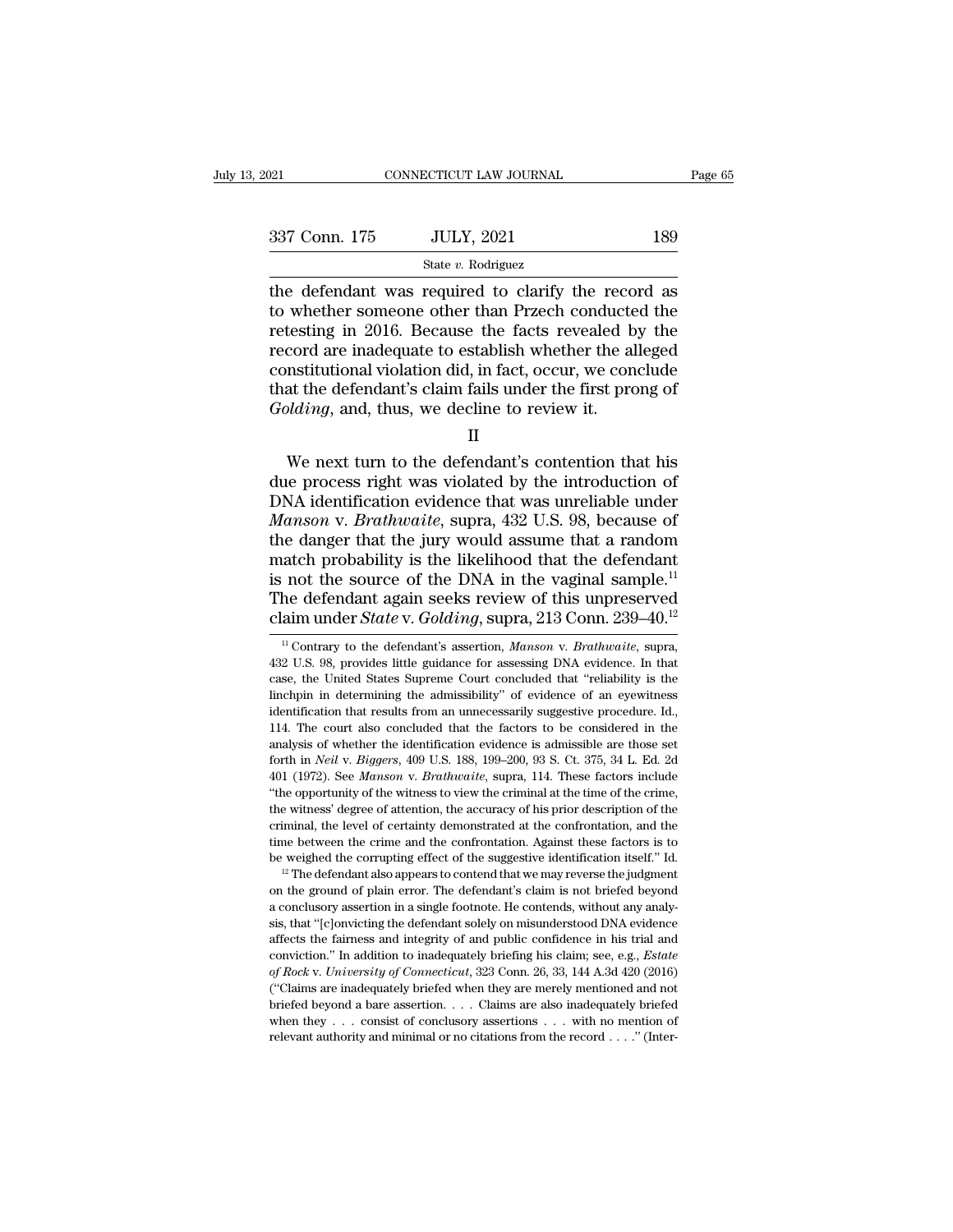|     | CONNECTICUT LAW JOURNAL | July 13, 2021 |  |
|-----|-------------------------|---------------|--|
|     |                         |               |  |
| 190 | <b>JULY, 2021</b>       | 337 Conn. 175 |  |
|     | State $v$ . Rodriguez   |               |  |

CONNECTICUT LAW JOURNAL July 13, 2021<br>190 JULY, 2021 337 Conn. 175<br>State v. Rodriguez<br>See footnote 6 of this opinion. We conclude that the<br>defendant's claim fails under the third prong of *Golding*<br>boquise he has not estab defendant's claim fails under the third prong of *Golding*<br>defendant's claim fails under the third prong of *Golding*<br>because he has not established a constitutional vio-190 JULY, 2021 337 Conn. 175<br>
State v. Rodriguez<br>
See footnote 6 of this opinion. We conclude that the<br>
defendant's claim fails under the third prong of *Golding*<br>
because he has not established a constitutional vio-<br>
lat lation. State v. Rodriguez<br>
e footnote 6 of this opinion. We conclude that the<br>
fendant's claim fails under the third prong of *Golding*<br>
cause he has not established a constitutional vio-<br>
ion.<br>
To understand the defendant's cla See footnote 6 of this opinion. We conclude that the<br>defendant's claim fails under the third prong of *Golding*<br>because he has not established a constitutional vio-<br>lation.<br>To understand the defendant's claim, we begin wit

bet roomote 6 or ans opmor. We concrude that the<br>defendant's claim fails under the third prong of *Golding*<br>because he has not established a constitutional vio-<br>lation.<br>To understand the defendant's claim, we begin with<br>ba defendant's claim hans under the third profig of column<br>because he has not established a constitutional vio-<br>lation.<br>To understand the defendant's claim, we begin with<br>background principles of DNA evidence. DNA evidence<br>co presents in the defendant's claim, we begin with<br>hackground principles of DNA evidence. DNA evidence<br>consists of two elements: (1) a determination that the<br>defendant's genetic profile matches a genetic profile<br>present in t To understand the defendant's claim, we begin with<br>background principles of DNA evidence. DNA evidence<br>consists of two elements: (1) a determination that the<br>defendant's genetic profile matches a genetic profile<br>present i To understand the defendant's claim, we begin with<br>background principles of DNA evidence. DNA evidence<br>consists of two elements: (1) a determination that the<br>defendant's genetic profile matches a genetic profile<br>present in background principles of DNA evidence. DNA evidence<br>consists of two elements: (1) a determination that the<br>defendant's genetic profile matches a genetic profile<br>present in the evidentiary sample, and (2) a statisti-<br>cal ca consists of two elements: (1) a determination that the<br>defendant's genetic profile matches a genetic profile<br>present in the evidentiary sample, and (2) a statisti-<br>cal calculation of the rarity of that match. See, e.g.,<br>defendant's genetic profile matches a genetic profile<br>present in the evidentiary sample, and (2) a statisti-<br>cal calculation of the rarity of that match. See, e.g.,<br>*State* v. *Sivri*, 231 Conn. 115, 155, 646 A.2d 169 (19 present in the evidentiary sample, and  $(2)$  a statistical calculation of the rarity of that match. See, e.g., *State v. Sivri*, 231 Conn. 115, 155, 646 A.2d 169 (1994) (explaining that calculation of rarity of match "gen cal calculation of the rarity of that match. See, e.g.,<br>State v. Sivri, 231 Conn. 115, 155, 646 A.2d 169 (1994)<br>(explaining that calculation of rarity of match "gener-<br>ates a ratio which accompanies a match in order to<br>exp State v. Sivri, 231 Conn. 115, 155, 646 A.2d 169 (1994)<br>(explaining that calculation of rarity of match "gener-<br>ates a ratio which accompanies a match in order to<br>express the statistical likelihood that an unrelated indi-<br> (explaining that calculation of rarity of match "gener-<br>ates a ratio which accompanies a match in order to<br>express the statistical likelihood that an unrelated indi-<br>vidual chosen at random from a particular population<br>cou ates a ratio which accompanies a match in order to<br>express the statistical likelihood that an unrelated indi-<br>vidual chosen at random from a particular population<br>could have the same DNA profile as the suspect" (inter-<br>nal express the statistical likelihood that an unrelated individual chosen at random from a particular population<br>could have the same DNA profile as the suspect" (inter-<br>nal quotation marks omitted)). This is because a match<br>m vidual chosen at random from a particular population<br>could have the same DNA profile as the suspect" (inter-<br>nal quotation marks omitted)). This is because a match<br>means little without statistical evidence that will allow<br> could have the same DNA profile as the suspect" (inter-<br>nal quotation marks omitted)). This is because a match<br>means little without statistical evidence that will allow<br>the fact finder to determine the strength of the matc nal quotation marks omitted)). This is because a match<br>means little without statistical evidence that will allow<br>the fact finder to determine the strength of the match<br>and, thus, the strength of the inferential fact that t means little without statistical evidence that will allow<br>the fact finder to determine the strength of the match<br>and, thus, the strength of the inferential fact that the<br>defendant is the person whose DNA is present in the<br> the fact finder to determine the strength of the match<br>and, thus, the strength of the inferential fact that the<br>defendant is the person whose DNA is present in the<br>actual evidentiary sample. See id., 155–56. Three types<br>of and, thus, the strength of the inferential fact that the<br>defendant is the person whose DNA is present in the<br>actual evidentiary sample. See id., 155–56. Three types<br>of statistical methods, relevant to the defendant's claim defendant is the person whose DNA is present in the<br>actual evidentiary sample. See id., 155–56. Three types<br>of statistical methods, relevant to the defendant's claim,<br>are used to express the rarity of the match: random mat actual evidentiary sample. See id., 155–56. Three types<br>of statistical methods, relevant to the defendant's claim,<br>are used to express the rarity of the match: random match<br>probability, combined probability of inclusion, a of statistical methods, relevant to the defendant's claim,<br>are used to express the rarity of the match: random match<br>probability, combined probability of inclusion, and<br>source probability. Each method describes the rarity<br> are used to express the rarity of the match: random match<br>probability, combined probability of inclusion, and<br>source probability. Each method describes the rarity<br>of the match in a different way. The random match<br>probabil probability, combined probability of inclusion, and<br>source probability. Each method describes the rarity<br>of the match in a different way. The random match<br>probability is the probability that the defendant's DNA<br>profile wou source probability. Each method describes the rarity<br>of the match in a different way. The random match<br>probability is the probability that the defendant's DNA<br>profile would match the DNA profile of an unrelated<br>member of t of the match in a different way. The random match<br>probability is the probability that the defendant's DNA<br>profile would match the DNA profile of an unrelated<br>member of the general population who is chosen at ran-<br>dom. See probability is the probability that the defendant's DNA<br>profile would match the DNA profile of an unrelated<br>member of the general population who is chosen at ran-<br>dom. See id., 155; see also *State* v. *Small*, 180 Conn.<br>A profile would match the DNA profile of an unrelated<br>member of the general population who is chosen at ran-<br>dom. See id., 155; see also *State* v. *Small*, 180 Conn.<br>App. 674, 685, 184 A.3d 816, cert. denied, 328 Conn.<br>938, 938, 184 A.3d 268 (2018). The combined probability of inclusion is employed when there is a mixed DNA pro-<br>file, which indicates the presence of genetic material<br>nal quotation marks omitted.)); the defendant also failed t file, which indicates the presence of genetic material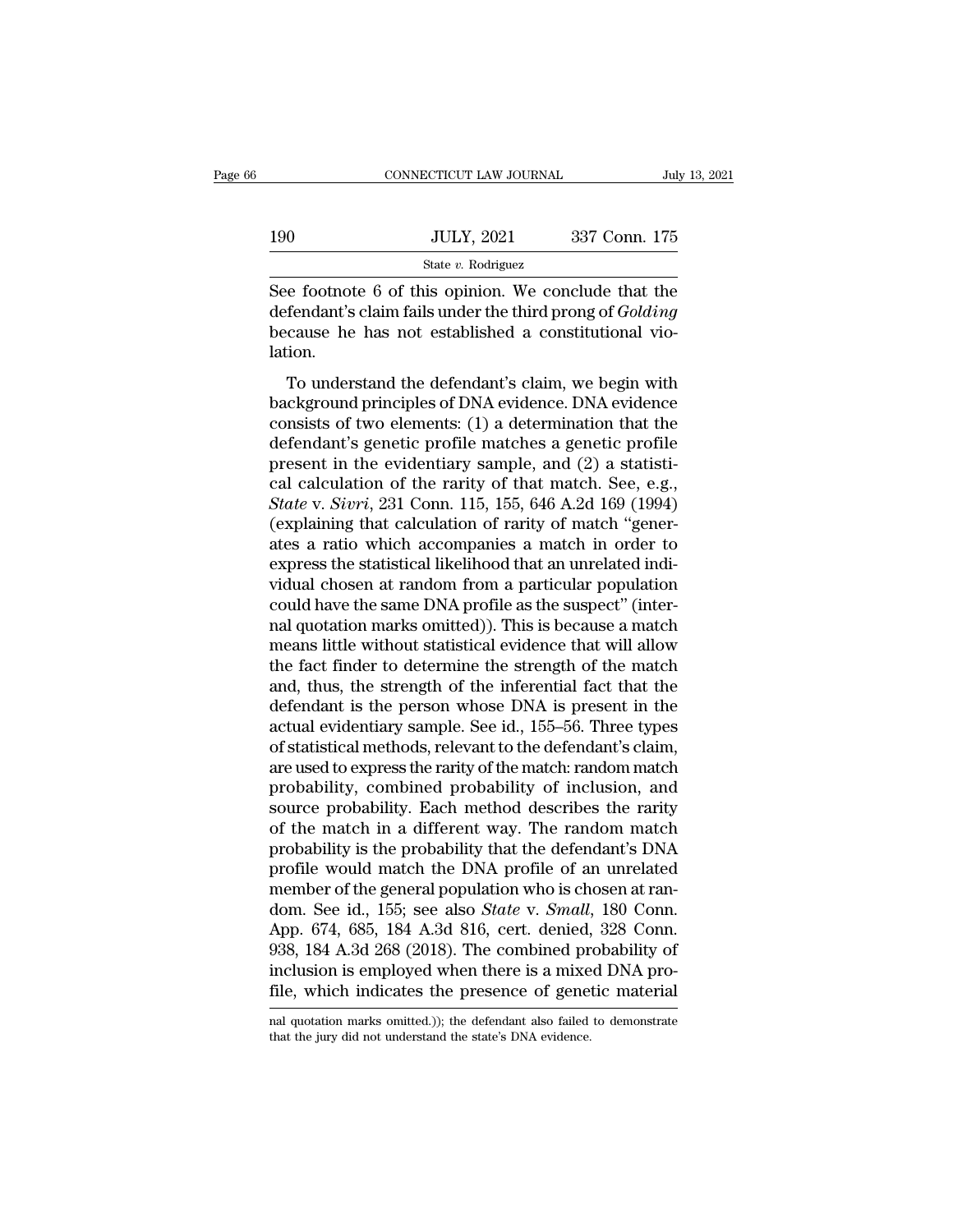State *v.* Rodriguez

From two or more contributors. See *Roberts* v. *United*<br>
States, 916 A.2d 922, 927 (D.C. 2007). This method<br>
"telses all of the observed data and considers all possible <sup>337</sup> Conn. 175 JULY, 2021 191<br>
<sup>State v. Rodriguez<br>
from two or more contributors. See *Roberts* v. *United*<br> *States*, 916 A.2d 922, 927 (D.C. 2007). This method<br>
"takes all of the observed data and considers all possibl</sup> <sup>337</sup> Conn. 175 JULY, 2021 191<br>
<sup>State v. Rodriguez<br>
from two or more contributors. See *Roberts v. United*<br> *States*, 916 A.2d 922, 927 (D.C. 2007). This method<br>
"takes all of the observed data and considers all possible</sup> 337 Conn. 175 JULY, 2021 191<br>
State v. Rodriguez<br>
from two or more contributors. See *Roberts* v. United<br>
States, 916 A.2d 922, 927 (D.C. 2007). This method<br>
"takes all of the observed data and considers all possible<br>
pro State v. Rodriguez<br>
from two or more contributors. See *Roberts* v. United<br> *States*, 916 A.2d 922, 927 (D.C. 2007). This method<br>
"takes all of the observed data and considers all possible<br>
profiles that could produce tha state by nondez and those generated pro-<br>from two or more contributors. See *Roberts v. United*<br>States, 916 A.2d 922, 927 (D.C. 2007). This method<br>"takes all of the observed data and considers all possible<br>profiles that c from two or more contributors. See *Roberts* v. United<br>States, 916 A.2d 922, 927 (D.C. 2007). This method<br>"takes all of the observed data and considers all possible<br>profiles that could produce that data. Then, it generates *States*, 916 A.2d 922, 927 (D.C. 2007). This method<br>
"takes all of the observed data and considers all possible<br>
profiles that could produce that data. Then, it generates<br>
a statistic, which expresses the probability that "takes all of the observed data and considers all possible<br>profiles that could produce that data. Then, it generates<br>a statistic, which expresses the probability that a ran-<br>dom person would have any of those generated pro profiles that could produce that data. Then, it generates<br>a statistic, which expresses the probability that a ran-<br>dom person would have any of those generated pro-<br>files." B. Stiffelman, "No Longer the Gold Standard: Prob a statistic, which expresses the probability that a ran-<br>dom person would have any of those generated pro-<br>files." B. Stiffelman, "No Longer the Gold Standard: Prob-<br>abilistic Genotyping Is Changing the Nature of DNA<br>Evide dom person would have any of those generated pro-<br>files." B. Stiffelman, "No Longer the Gold Standard: Prob-<br>abilistic Genotyping Is Changing the Nature of DNA<br>Evidence in Criminal Trials," 24 Berkeley J. Crim. L.<br>110, 128 files." B. Stiffelman, "No Longer the Gold Standard: Probabilistic Genotyping Is Changing the Nature of DNA<br>Evidence in Criminal Trials," 24 Berkeley J. Crim. L.<br>110, 128 (2019). "Source probability is the probability<br>that abilistic Genotyping Is Changing the Nature of DNA<br>Evidence in Criminal Trials," 24 Berkeley J. Crim. L.<br>110, 128 (2019). "Source probability is the probability<br>that someone other than the defendant is the source of<br>the DN Evidence in Criminal Trials," 24 Berkeley J. Crim. L.<br>110, 128 (2019). "Source probability is the probability<br>that someone other than the defendant is the source of<br>the DNA found at the crime scene." (Internal quotation<br>ma 110, 128 (2019). "Source probability is the probability<br>that someone other than the defendant is the source of<br>the DNA found at the crime scene." (Internal quotation<br>marks omitted.) *State* v. *Small*, supra, 685. Neither that someone other than the defendant is the source of<br>the DNA found at the crime scene." (Internal quotation<br>marks omitted.) *State* v. *Small*, supra, 685. Neither the<br>random match probability nor the combined probabilit the DNA found at the crime scene." (Internal quotation<br>marks omitted.) *State* v. *Small*, supra, 685. Neither the<br>random match probability nor the combined probability<br>of inclusion is a statement of source probability. To marks omitted.) *State* v. *Small*, supra, 685. Neither the random match probability nor the combined probability of inclusion is a statement of source probability. To conflate either type with source probability is to as random match probability nor the combined probability<br>of inclusion is a statement of source probability. To<br>conflate either type with source probability is to ascribe<br>a greater degree of certainty that the evidentiary samp matrix either type with source probability is to ascribe<br>greater degree of certainty that the evidentiary sample<br>matains the defendant's DNA than is warranted based<br>a proper understanding of the random match proba-<br>lity o a greater degree of certainty that the evidentiary sample<br>contains the defendant's DNA than is warranted based<br>on a proper understanding of the random match proba-<br>bility or the combined probability of inclusion.<sup>13</sup><br>Here

contains the defendant's DNA than is warranted based<br>on a proper understanding of the random match probability or the combined probability of inclusion.<sup>13</sup><br>Here, the defendant contends that, unless the prose-<br>cutor prope on a proper understanding of the random match probability or the combined probability of inclusion.<sup>13</sup><br>Here, the defendant contends that, unless the prose-<br>cutor properly explained the DNA evidence to the jury,<br>the jury " bility or the combined probability of inclusion.<sup>13</sup><br>Here, the defendant contends that, unless the prose-<br>cutor properly explained the DNA evidence to the jury,<br>the jury "would likely believe that a random match<br>probabili Here, the defendant contends that, unless the prose-<br>cutor properly explained the DNA evidence to the jury,<br>the jury "would likely believe that a random match<br>probability of 1 in 230,000 is the likelihood that the<br>defendan Here, the defendant contends that, unless the prosecutor properly explained the DNA evidence to the jury, the jury "would likely believe that a random match probability of 1 in 230,000 is the likelihood that the defendant probability of 1 in 230,000 is the likelihood that the defendant is not the source of the DNA in the vaginal sample." (Emphasis omitted.) The defendant notes that the prosecutor asked Przech only one question about  $\frac{13$ defendant is not the source of the DNA in the vaginal<br>sample." (Emphasis omitted.) The defendant notes that<br>the prosecutor asked Przech only one question about<br><sup>13</sup> Conflating the random match probability with source proba

sample." (Emphasis omitted.) The defendant notes that<br>the prosecutor asked Przech only one question about<br> $\frac{18}{10}$ Conflating the random match probability with source probability is<br>known as the prosecutor's fallacy. Se the prosecutor asked Przech only one question about<br>
<sup>13</sup> Conflating the random match probability with source probability is<br>
known as the prosecutor's fallacy. See, e.g., *McDaniel* v. *Brown*, 558 U.S.<br>
120, 128, 130 S. <sup>13</sup> Conflating the random match probability with source probability is known as the prosecutor's fallacy. See, e.g., *McDaniel v. Brown*, 558 U.S. 120, 128, 130 S. Ct. 665, 175 L. Ed. 2d 582 (2010) ("The prosecutor's fal <sup>13</sup> Conflating the random match probability with source probability is known as the prosecutor's fallacy. See, e.g., *McDaniel* v. *Brown*, 558 U.S. 120, 128, 130 S. Ct. 665, 175 L. Ed. 2d 582 (2010) ("The prosecutor's f known as the prosecutor's fallacy. See, e.g., *McDaniel* v. *Brown*, 558 U.S. 120, 128, 130 S. Ct. 665, 175 L. Ed. 2d 582 (2010) ("The prosecutor's fallacy is the assumption that the random match probability is the same a 120, 128, 130 S. Ct. 665, 175 L. Ed. 2d 582 (2010) ("The prosecutor's fallacy is the assumption that the random match probability is the same as the probability that the defendant was not the source of the DNA sample.... The assumption that the random match probability is the same as the probability that the defendant was not the source of the DNA sample.  $\ldots$  In other words, if a juror is told [that] the probability a member of the gene at the crime scene (source of the SDM sample  $\ldots$ ). In other words, if a juror is told [that] the probability a member of the general population would share the same DNA is 1 in 10,000 (random match probability), and he In other words, if a juror is told [that] the probability a member of the general population would share the same DNA is 1 in 10,000 (random match probability), and he takes that to mean there is only a 1 in 10,000 chance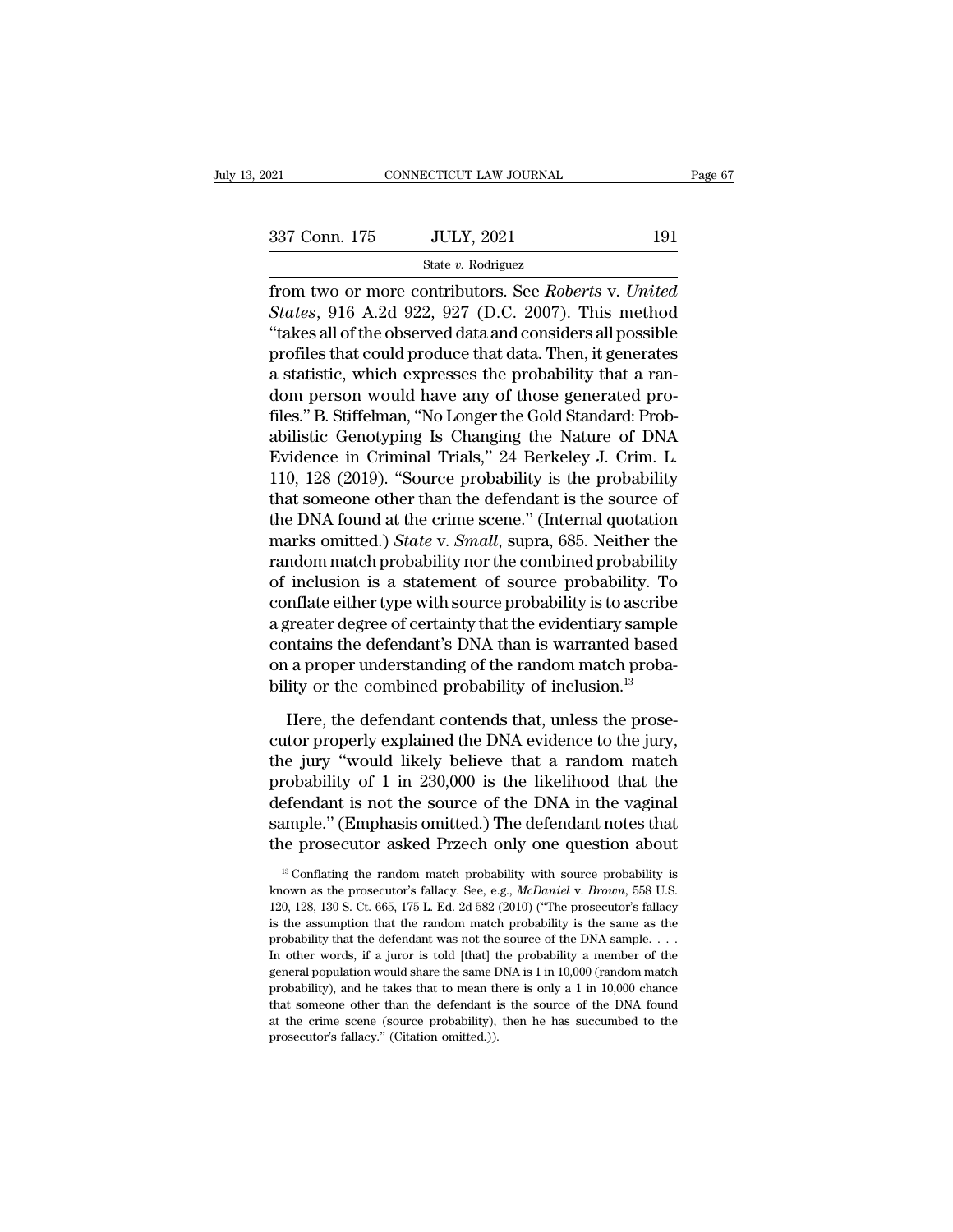|     | CONNECTICUT LAW JOURNAL | July 13, 2021 |  |
|-----|-------------------------|---------------|--|
|     |                         |               |  |
| 192 | <b>JULY, 2021</b>       | 337 Conn. 175 |  |
|     | State $v$ . Rodriguez   |               |  |

CONNECTICUT LAW JOURNAL<br>
192 JULY, 2021 337 Conn. 175<br>
5tate v. Rodriguez<br>
the statistical probability of the match, and, on cross-<br>
examination, Przech only briefly discussed her probability statement. The defendant conte 192 JULY, 2021 337 Conn. 175<br>
State v. Rodriguez<br>
the statistical probability of the match, and, on cross-<br>
examination, Przech only briefly discussed her proba-<br>
bility statement. The defendant contends that, because<br>
ran  $\frac{192}{\text{State } v. \text{ Rodriguez}}$ <br>
State v. Rodriguez<br>
the statistical probability of the match, and, on cross-<br>
examination, Przech only briefly discussed her proba-<br>
bility statement. The defendant contends that, because<br>
random ma  $r_{\text{state}}$   $r_{\text{. Rodriguez}}$ <br>  $r_{\text{static}}$  and  $r_{\text{. Bodriquez}}$ <br>  $r_{\text{the statistical probability of the match, and, on cross-examination, Przech only briefly discussed her probability statement. The defendant contents that, because random match probability was never explained to the jury, and given the likelihood that juros would misundered the DNA identification evidence, the evidence of the data.$ State v. Rodriguez<br>
State v. Rodriguez<br>
The statistical probability of the match, and, on cross-<br>
examination, Przech only briefly discussed her proba-<br>
bility statement. The defendant contends that, because<br>
random match state v. Rodriguez<br>the statistical probability of the match, and, on cross-<br>examination, Przech only briefly discussed her proba-<br>bility statement. The defendant contends that, because<br>random match probability was never e the statistical probability of the match, and, on cross-<br>examination, Przech only briefly discussed her proba-<br>bility statement. The defendant contends that, because<br>random match probability was never explained to the<br>jury examination, Przech only briefly discussed her probability statement. The defendant contends that, because random match probability was never explained to the jury, and given the likelihood that jurors would misunderstand bility statement. The defendant contends that, because<br>random match probability was never explained to the<br>jury, and given the likelihood that jurors would misun-<br>derstand the DNA identification evidence, the evidence<br>was random match probability was never explained to the<br>jury, and given the likelihood that jurors would misun-<br>derstand the DNA identification evidence, the evidence<br>was unreliable and introduced in violation of the due<br>proce jury, and given the likelihood that jurors would misun-<br>derstand the DNA identification evidence, the evidence<br>was unreliable and introduced in violation of the due<br>process clause under *Manson* v. *Brathwaite*, supra, 432 derstand the DNA identification evidence, the evidence<br>was unreliable and introduced in violation of the due<br>process clause under *Manson* v. *Brathwaite*, supra, 432<br>U.S. 98. In short, the defendant contends that the juro probability. S. 98. In short, the defendant contends that the jurors<br>
sely would have misunderstood Przech's testimony<br>
garding the combined probability of inclusion as indi-<br>
ting source probability rather than random match<br>
obabilit *G.S. 96.* In short, the defendant contends that the jurors<br>likely would have misunderstood Przech's testimony<br>regarding the combined probability of inclusion as indi-<br>cating source probability rather than random match<br>pro

regarding the combined probability of inclusion as indicating source probability rather than random match<br>probability.<br>The state claims that the defendant is not entitled to<br> $Golding$  review of this unpreserved claim because i regaturing the combined probability of inclusion as inde-<br>cating source probability rather than random match<br>probability.<br>The state claims that the defendant is not entitled to<br>Golding review of this unpreserved claim beca cating source probability rather than random match<br>probability.<br>The state claims that the defendant is not entitled to<br>Golding review of this unpreserved claim because it is<br>evidentiary given that (1) the statistical "evid The state claims that the defendant is not entitled to  $Golding$  review of this unpreserved claim because it is evidentiary given that  $(1)$  the statistical "evidence, on its face, is neither fundamentally unfair nor materiall The state claims that the defendant is not entitled to *Golding* review of this unpreserved claim because it is evidentiary given that (1) the statistical "evidence, on its face, is neither fundamentally unfair nor materi Golding review of this unpreserved claim because it is<br>evidentiary given that (1) the statistical "evidence, on<br>its face, is neither fundamentally unfair nor materially<br>misleading," (2) "the record offers no suggestion tha evidentiary given that (1) the statistical "evidence, on<br>its face, is neither fundamentally unfair nor materially<br>misleading," (2) "the record offers no suggestion that<br>the jurors were potentially confused about the evi-<br>d its face, is neither fundamentally unfair nor materially<br>misleading," (2) "the record offers no suggestion that<br>the jurors were potentially confused about the evi-<br>dence," and (3) "the defendant makes no claim that<br>the pr misleading," (2) "the record offers no suggestion that<br>the jurors were potentially confused about the evi-<br>dence," and (3) "the defendant makes no claim that<br>the prosecutor mischaracterized or misused the . . .<br>evidence in the jurors were potentially confused about the evi-<br>dence," and (3) "the defendant makes no claim that<br>the prosecutor mischaracterized or misused the . . .<br>evidence in his closing remarks to the jury." Alterna-<br>tively, the Fince, and (5) the defendant makes no claim that<br>e prosecutor mischaracterized or misused the ...<br>idence in his closing remarks to the jury." Alterna-<br>rely, the state claims that the defendant's claim fails<br>e third prong o the prosection inischaracterized of inistised the . . .<br>evidence in his closing remarks to the jury." Alterna-<br>tively, the state claims that the defendant's claim fails<br>the third prong of *Golding* because nothing in the r

evidence in his closing remarks to the jury. Alternatively, the state claims that the defendant's claim fails<br>the third prong of *Golding* because nothing in the record<br>improperly described random match probability.<br>Assumi tivery, the state claims that the defendant s claim fails<br>the third prong of *Golding* because nothing in the record<br>improperly described random match probability.<br>Assuming the defendant's claim asserts a constitu-<br>tional improperly described random match probability.<br>
Assuming the defendant's claim asserts a constitu-<br>
tional violation and not merely an evidentiary issue, we<br>
conclude that the defendant has failed to establish a<br>
constitut Iniproperly described random match probability.<br>
Assuming the defendant's claim asserts a constitutional violation and not merely an evidentiary issue, we<br>
conclude that the defendant has failed to establish a<br>
constitutio Assuming the defendant's claim asserts a constitutional violation and not merely an evidentiary issue, we conclude that the defendant has failed to establish a constitutional violation, and, accordingly, his claim fails un tional violation and not merely an evidentiary issue, we<br>conclude that the defendant has failed to establish a<br>constitutional violation, and, accordingly, his claim fails<br>under the third prong of *Golding*. Contrary to the conclude that the defendant has failed to establish a<br>constitutional violation, and, accordingly, his claim fails<br>under the third prong of *Golding*. Contrary to the defen-<br>dant's assertions, the December, 2016 report and<br> constitutional violation, and, accordingly, his claim fails<br>under the third prong of *Golding*. Contrary to the defen-<br>dant's assertions, the December, 2016 report and<br>Przech's corresponding testimony were not unreliable<br>b under the third prong of *Golding*. Contrary to the defen-<br>dant's assertions, the December, 2016 report and<br>Przech's corresponding testimony were not unreliable<br>because the jury was presented with evidence that there<br>was a dant's assertions, the December, 2016 report and<br>Przech's corresponding testimony were not unreliable<br>because the jury was presented with evidence that there<br>was a match and the statistical rarity of the match. See<br>*State*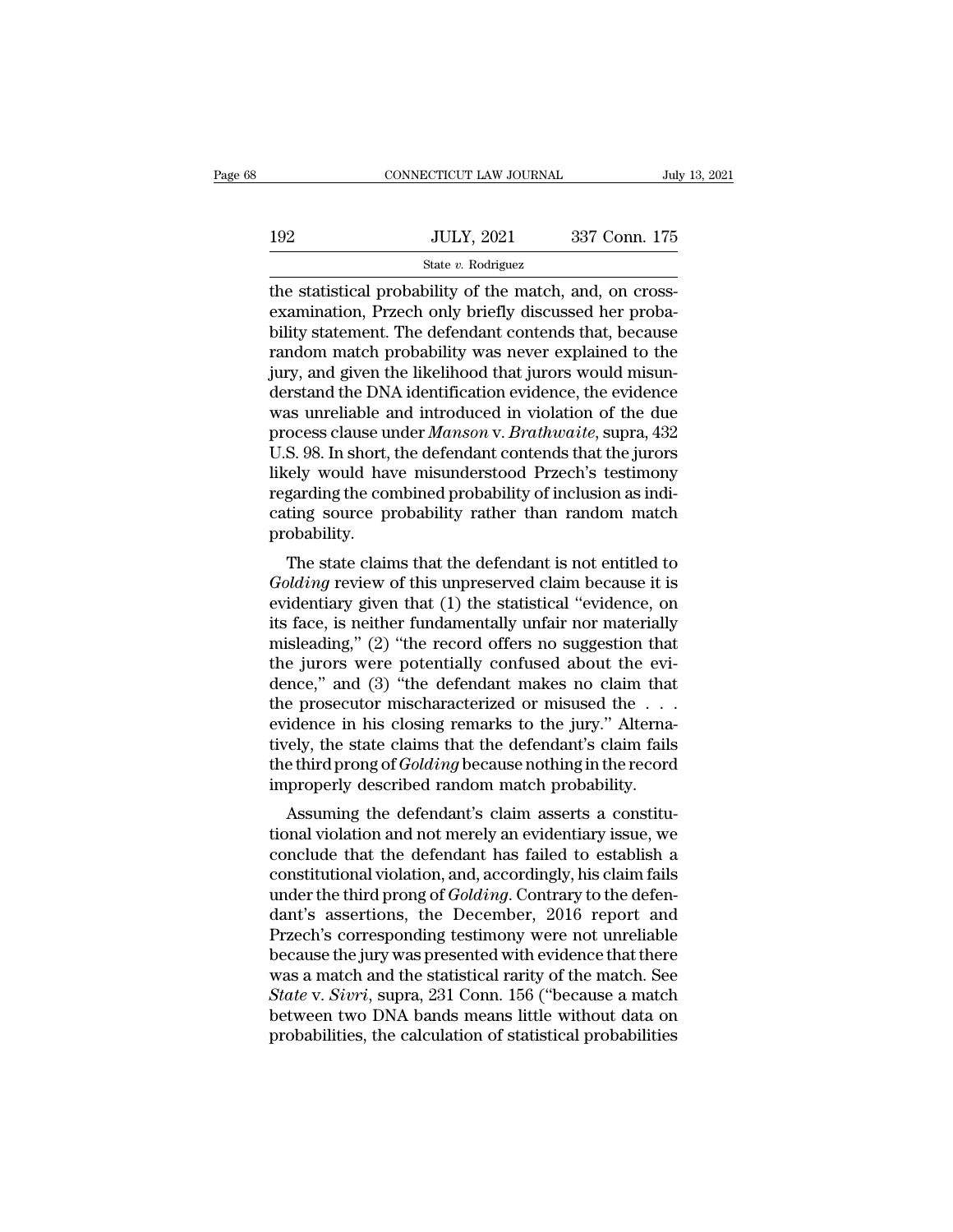| 2021          | CONNECTICUT LAW JOURNAL                                                                                                                                           | Page 69 |
|---------------|-------------------------------------------------------------------------------------------------------------------------------------------------------------------|---------|
|               |                                                                                                                                                                   |         |
| 337 Conn. 175 | <b>JULY, 2021</b>                                                                                                                                                 | 193     |
|               | State v. Rodriguez                                                                                                                                                |         |
|               | is an integral part of the process [of DNA matching]"<br>(internal quotation marks omitted)). Przech also<br>evolutined that she used the combined probability of |         |

 $\frac{337 \text{ Conn. } 175 \qquad \text{JULY, } 2021 \qquad \text{193}}{\text{State } v. \text{ Rodriguez}}$ <br>
is an integral part of the process [of DNA matching]"<br>
(internal quotation marks omitted)). Przech also<br>
explained that she used the combined probability of<br>
incl 337 Conn. 175 JULY, 2021 193<br>
State v. Rodriguez<br>
is an integral part of the process [of DNA matching]"<br>
(internal quotation marks omitted)). Przech also<br>
explained that she used the combined probability of<br>
inclusion to 337 Conn. 175 JULY, 2021 193<br>
state v. Rodriguez<br>
is an integral part of the process [of DNA matching]"<br>
(internal quotation marks omitted)). Przech also<br>
explained that she used the combined probability of<br>
inclusion to State v. Rodriguez<br>
State v. Rodriguez<br>
is an integral part of the process [of DNA matching]"<br>
(internal quotation marks omitted)). Przech also<br>
explained that she used the combined probability of<br>
inclusion to determine state v. Rodriguez<br>
is an integral part of the process [of DNA matching]"<br>
(internal quotation marks omitted)). Przech also<br>
explained that she used the combined probability of<br>
inclusion to determine the rarity of the ma is an integral part of the process [of DNA matching<br>(internal quotation marks omitted)). Przech als<br>explained that she used the combined probability of<br>inclusion to determine the rarity of the match betwee<br>the defendant's The direct examination of the match between<br>plained that she used the combined probability of<br>clusion to determine the rarity of the match between<br>e defendant's buccal swab and the evidentiary sam-<br>e, and nothing in the re explained that sile used the combined probability of<br>inclusion to determine the rarity of the match between<br>the defendant's buccal swab and the evidentiary sam-<br>ple, and nothing in the record improperly equates ran-<br>dom ma

metasion to determine the ranky of the match between<br>the defendant's buccal swab and the evidentiary sam-<br>ple, and nothing in the record improperly equates ran-<br>dom match probability with source probability.<br>On direct exam the defendant's buccar swab and the evidentiary sample, and nothing in the record improperly equates random match probability with source probability.<br>On direct examination, the prosecutor asked Przech to explain the signi ple, and nothing in the record improperly equates random match probability with source probability.<br>On direct examination, the prosecutor asked Przech to explain the significance of the frequency numbers<br>contained in her D ond inated probability with source probability.<br>
On direct examination, the prosecutor asked Przech to explain the significance of the frequency numbers<br>
contained in her December, 2016 report. Przech testified<br>
that she On direct examination, the prosecutor asked Przech<br>to explain the significance of the frequency numbers<br>contained in her December, 2016 report. Przech testified<br>that she employed the combined probability of inclu-<br>sion. Sh to explain the significance of the frequency numbers<br>contained in her December, 2016 report. Przech testified<br>that she employed the combined probability of inclu-<br>sion. She properly explained that the combined proba-<br>bilit contained in her December, 2016 report. Przech testified<br>that she employed the combined probability of inclu-<br>sion. She properly explained that the combined proba-<br>bility of inclusion is a mathematical calculation repre-<br> that she employed the combined probability of inclusion. She properly explained that the combined probability of inclusion is a mathematical calculation representing "the statistical frequency for anyone that would be inc sion. She properly explained that the combined probability of inclusion is a mathematical calculation representing "the statistical frequency for anyone that would be included in that profile  $\ldots$ ." (Emphasis added.) She bility of inclusion is a mathematical calcula<br>senting "the statistical frequency for anyone<br>be included in that profile....." (Empha<br>She emphasized that the statistical frequenc<br>just for [the defendant], but for someone<br>c included in that profile  $\ldots$ ." (Emphasis added.)<br>
ie emphasized that the statistical frequency was "not<br>
st for [the defendant], but for someone else [who]<br>
uld have a different combination of numbers that<br>
uld also be be *included in that projue*  $\ldots$  (Eniphasis added.)<br>She emphasized that the statistical frequency was "not<br>just for [the defendant], but for someone else [who]<br>could have a different combination of numbers that<br>could al

she emphasized that the statistical frequency was flot<br>just for [the defendant], but for someone else [who]<br>could have a different combination of numbers that<br>could also be included in that profile."<br>Przech further noted t pust for [the detendant], but for someone else [who]<br>could have a different combination of numbers that<br>could also be included in that profile."<br>Przech further noted that the DNA that had been<br>extracted from the sperm-rich could have a unterent combination of numbers that<br>could also be included in that profile."<br>Przech further noted that the DNA that had been<br>extracted from the sperm-rich fraction of the vaginal<br>swabs was a mixture containin Przech further noted that the DNA that had been<br>extracted from the sperm-rich fraction of the vaginal<br>swabs was a mixture containing DNA of three or more<br>persons. She explained that the laboratory cannot deter-<br>mine when o Przech further noted that the DNA that had been<br>extracted from the sperm-rich fraction of the vaginal<br>swabs was a mixture containing DNA of three or more<br>persons. She explained that the laboratory cannot deter-<br>mine when o extracted from the sperm-rich fraction of the vaginal<br>swabs was a mixture containing DNA of three or more<br>persons. She explained that the laboratory cannot deter-<br>mine when or how recovered DNA is deposited in the<br>place th swabs was a mixture containing DNA of three or more<br>persons. She explained that the laboratory cannot deter-<br>mine when or how recovered DNA is deposited in the<br>place that it is found, and the laboratory does not make<br>DNA d persons. She explained that the laboratory cannot determine when or how recovered DNA is deposited in the place that it is found, and the laboratory does not make DNA derived "identity statements" regarding samples. Rather mine when or how recovered DNA is deposited in the place that it is found, and the laboratory does not make DNA derived "identity statements" regarding samples.<br>Rather, forensic science examiners compare "the known profile place that it is found, and the laboratory does not make<br>DNA derived "identity statements" regarding samples.<br>Rather, forensic science examiners compare "the known<br>profile of whoever it is to the sample" and "come up with<br> DNA derived "identity statements" regarding samples.<br>Rather, forensic science examiners compare "the known<br>profile of whoever it is to the sample" and "come up with<br>a conclusion, and then have a statistic that is driven by Rather, forensic science examiners compare "the known<br>profile of whoever it is to the sample" and "come up with<br>a conclusion, and then have a statistic that is driven by<br>the [evidentiary] sample, and not by the known [samprofile of whoever it is to the sample" and "come up with<br>a conclusion, and then have a statistic that is driven by<br>the [evidentiary] sample, and not by the known [sam-<br>ple]." Przech agreed with defense counsel that she<br>co a conclusion, and then have a statistic that is driven by<br>the [evidentiary] sample, and not by the known [sam-<br>ple]." Przech agreed with defense counsel that she<br>could say only "that [the defendant] is a potential con-<br>tri the [evidentiary] sample, and not by the known [sample]." Przech agreed with defense counsel that she could say only "that [the defendant] is a potential contributor and that, as of [December 16, 2016], it was 1 in 230,000 bility.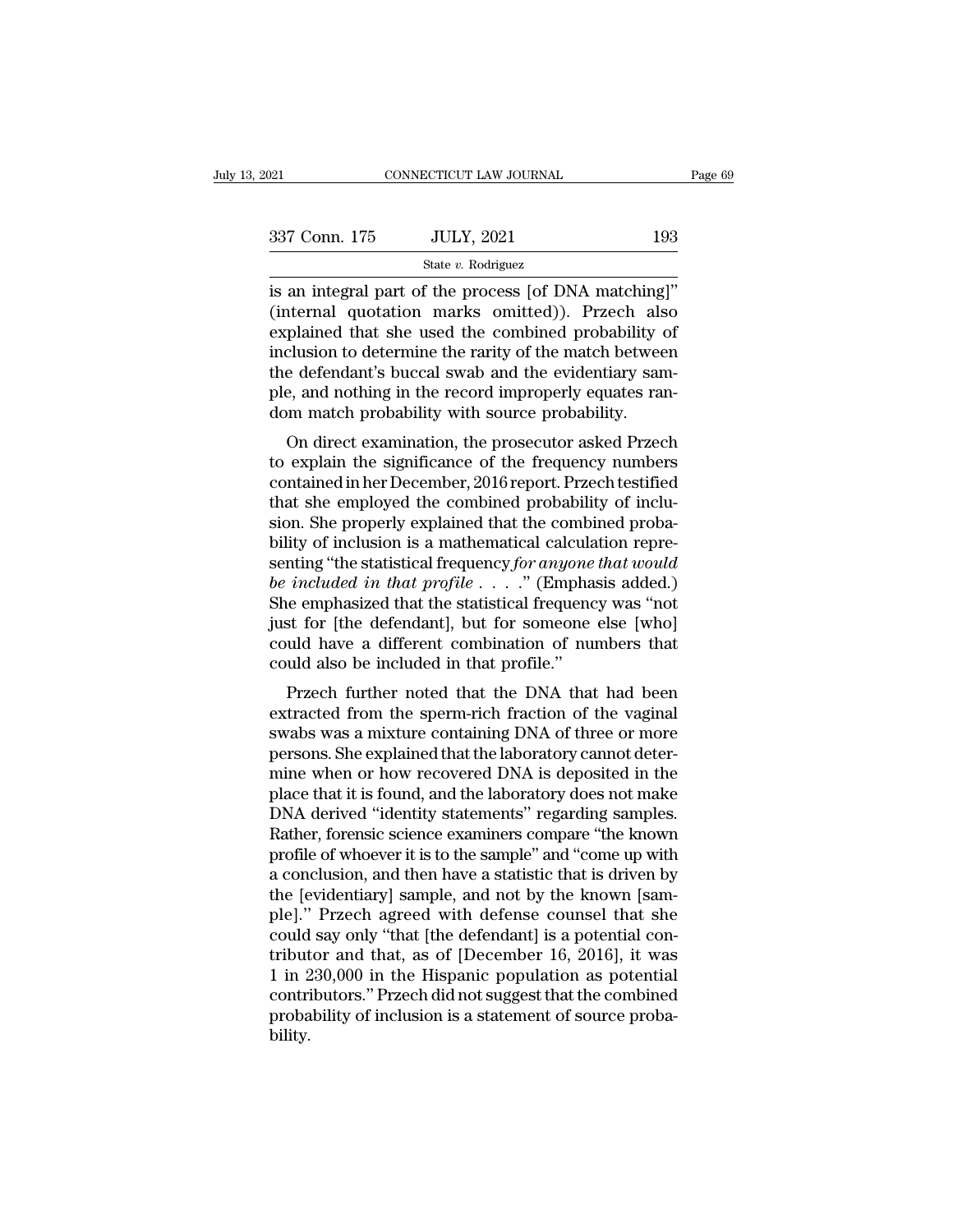|     | CONNECTICUT LAW JOURNAL | July 13, 2021 |  |
|-----|-------------------------|---------------|--|
|     |                         |               |  |
| 194 | <b>JULY, 2021</b>       | 337 Conn. 175 |  |
|     | State $v$ . Rodriguez   |               |  |

CONNECTICUT LAW JOURNAL July 13, 2021<br>
4<br>
JULY, 2021 337 Conn. 175<br>
State v. Rodriguez<br>
The parties' closing arguments only indirectly addressed<br>
zech's probability statistics and could not reasonably<br>
viewed as confusing 194 JULY, 2021 337 Conn. 175<br>
State v. Rodriguez<br>
The parties' closing arguments only indirectly addressed<br>
Przech's probability statistics and could not reasonably<br>
be viewed as confusing or misleading the jury as to<br>
the 194 JULY, 2021 337 Conn. 175<br>
State v. Rodriguez<br>
The parties' closing arguments only indirectly addressed<br>
Przech's probability statistics and could not reasonably<br>
be viewed as confusing or misleading the jury as to<br>
th  $194$  JULY, 2021 337 Conn. 175<br>  $\frac{\text{State } v. \text{ Rodriguez}}{\text{The parties' closing arguments only indirectly addressed}}$ <br>
Przech's probability statistics and could not reasonably<br>
be viewed as confusing or misleading the jury as to<br>
the meaning of the combined probability of incl State v. Rodriguez<br>
The parties' closing arguments only indirectly addressed<br>
Przech's probability statistics and could not reasonably<br>
be viewed as confusing or misleading the jury as to<br>
the meaning of the combined proba state v. Rodriguez<br>The parties' closing arguments only indirectly addressed<br>Przech's probability statistics and could not reasonably<br>be viewed as confusing or misleading the jury as to<br>the meaning of the combined probabil The parties' closing arguments only indirectly addressed<br>Przech's probability statistics and could not reasonably<br>be viewed as confusing or misleading the jury as to<br>the meaning of the combined probability of inclusion or<br> Przech's probability statistics and could not reasonably<br>be viewed as confusing or misleading the jury as to<br>the meaning of the combined probability of inclusion or<br>random match probability. During the state's closing<br>argu be viewed as confusing or misleading the jury as to<br>the meaning of the combined probability of inclusion or<br>random match probability. During the state's closing<br>argument, the prosecutor emphasized to the jurors that<br>Przech the meaning of the combined probability of inclusion or<br>random match probability. During the state's closing<br>argument, the prosecutor emphasized to the jurors that<br>Przech's testimony regarding the DNA evidence was<br>just one random match probability. During the state's closing<br>argument, the prosecutor emphasized to the jurors that<br>Przech's testimony regarding the DNA evidence was<br>just one piece of a puzzle and that "[p]utting these puzzle<br>pie argument, the prosecutor emphasized to the jurors that<br>Przech's testimony regarding the DNA evidence was<br>just one piece of a puzzle and that "[p]utting these puzzle<br>pieces together and deciding whether . . . there's<br>a pict Przech's testimony regarding the DNA evidence was<br>just one piece of a puzzle and that "[p]utting these puzzle pieces together and deciding whether  $\dots$  there's<br>a picture  $\dots$  [is] your job, and the judge is going to<br>instr just one piece of a puzzle and that "[p]utting these puzzle pieces together and deciding whether  $\ldots$  there's a picture  $\ldots$  [is] your job, and the judge is going to instruct you on it." Defense counsel reminded the jur zle pieces together and deciding whether  $\ldots$  there's<br>a picture  $\ldots$  [is] your job, and the judge is going to<br>instruct you on it." Defense counsel reminded the jurors<br>that the laboratory does not make identity statement a picture . . . [is] you<br>instruct you on it." Defe<br>that the laboratory doe<br>regarding who is or is no<br>sel also drew the jury':<br>crepancies between th<br>ber, 2016 reports.<br>There is no indicatio! and the laboratory does not make identity statements<br>at the laboratory does not make identity statements<br>garding who is or is not guilty of a crime. Defense coun-<br>l also drew the jury's attention to the statistical dis-<br>ep regarding who is or is not guilty of a crime. Defense counsel also drew the jury's attention to the statistical discrepancies between the September, 2016 and December, 2016 reports.<br>There is no indication in the record th

inclusion of *Statesgang* or a strike. Determine counsel also drew the jury's attention to the statistical discrepancies between the September, 2016 and December, 2016 reports.<br>There is no indication in the record that the *Pappases and the September, 2016* and December, 2016 reports.<br> *Papparcies between the September, 2016 and December, 2016 reports.*<br> *Pappas, 256 Conn. 854, 887, 776 A.2d 1091 (2001) (during jury deliberations, jury sent* ber, 2016 reports.<br>
There is no indication in the record that the jury mis-<br>
understood the meaning of the combined probability of<br>
inclusion or random match probability. Cf. *State* v.<br> *Pappas*, 256 Conn. 854, 887, 776 A There is no indication in the record that the jury mis-<br>understood the meaning of the combined probability of<br>inclusion or random match probability. Cf. *State* v.<br>*Pappas*, 256 Conn. 854, 887, 776 A.2d 1091 (2001) (dur-<br> There is no indication in the record that the jury mis-<br>understood the meaning of the combined probability of<br>inclusion or random match probability. Cf. *State* v.<br>*Pappas*, 256 Conn. 854, 887, 776 A.2d 1091 (2001) (dur-<br> understood the meaning of the combined probability of<br>inclusion or random match probability. Cf. *State* v.<br>*Pappas*, 256 Conn. 854, 887, 776 A.2d 1091 (2001) (dur-<br>ing jury deliberations, jury sent note asking whether<br>DNA inclusion or random match probability. Cf. *State* v.<br> *Pappas*, 256 Conn. 854, 887, 776 A.2d 1091 (2001) (during jury deliberations, jury sent note asking whether<br>
DNA from certain evidence was "a match to the [defen-<br>
da Pappas, 256 Conn. 854, 887, 776 A.2d 1091 (2001) (during jury deliberations, jury sent note asking whether DNA from certain evidence was "a match to the [defendant's] known DNA sample" (internal quotation marks omitted)). ing jury deliberations, jury sent note asking whether<br>DNA from certain evidence was "a match to the [defen-<br>dant's] known DNA sample" (internal quotation marks<br>omitted)). If the defendant nonetheless believed that the<br>DNA DNA from certain evidence was "a match to the [defen-<br>dant's] known DNA sample" (internal quotation marks<br>omitted)). If the defendant nonetheless believed that the<br>DNA evidence was unreliable, misleading or required<br>a more dant's] known DNA sample" (internal quotation marks<br>omitted)). If the defendant nonetheless believed that the<br>DNA evidence was unreliable, misleading or required<br>a more detailed explanation, he had the opportunity to<br>objec omitted)). If the defendant nonetheless believed that the<br>DNA evidence was unreliable, misleading or required<br>a more detailed explanation, he had the opportunity to<br>object to the testimony, cross-examine Przech, present<br>hi DNA evidence was unreliable, misleading or required<br>a more detailed explanation, he had the opportunity to<br>object to the testimony, cross-examine Przech, present<br>his own expert or other contradictory evidence, and<br>request a more detailed explanation, he had the opportunity to<br>object to the testimony, cross-examine Przech, present<br>his own expert or other contradictory evidence, and<br>request a jury instruction. See, e.g., id., 889 ("a defen-<br>d object to the testimony, cross-examine Przech, present<br>his own expert or other contradictory evidence, and<br>request a jury instruction. See, e.g., id., 889 ("a defen-<br>dant may offer an opposing expert or, as the defendant<br>h his own expert or other contradictory evidence, and<br>request a jury instruction. See, e.g., id., 889 ("a defen-<br>dant may offer an opposing expert or, as the defendant<br>here did, use cross-examination to critique the analy-<br> request a jury instruction. See, e.g., id., 889 ("a defendant may offer an opposing expert or, as the defendant<br>here did, use cross-examination to critique the analy-<br>sis and interpretation of mtDNA evidence"); *State* v. dant may offer an opposing expert or, as the defendant<br>here did, use cross-examination to critique the analy-<br>sis and interpretation of mtDNA evidence"); *State* v.<br>*Haughey*, 124 Conn. App. 58, 75, 3 A.3d 980 ("inconclu-<br> here did, use cross-examination to critique the analysis and interpretation of mtDNA evidence"); *State* v.<br>*Haughey*, 124 Conn. App. 58, 75, 3 A.3d 980 ("inconclusive characteristics of the [combined probability of inclus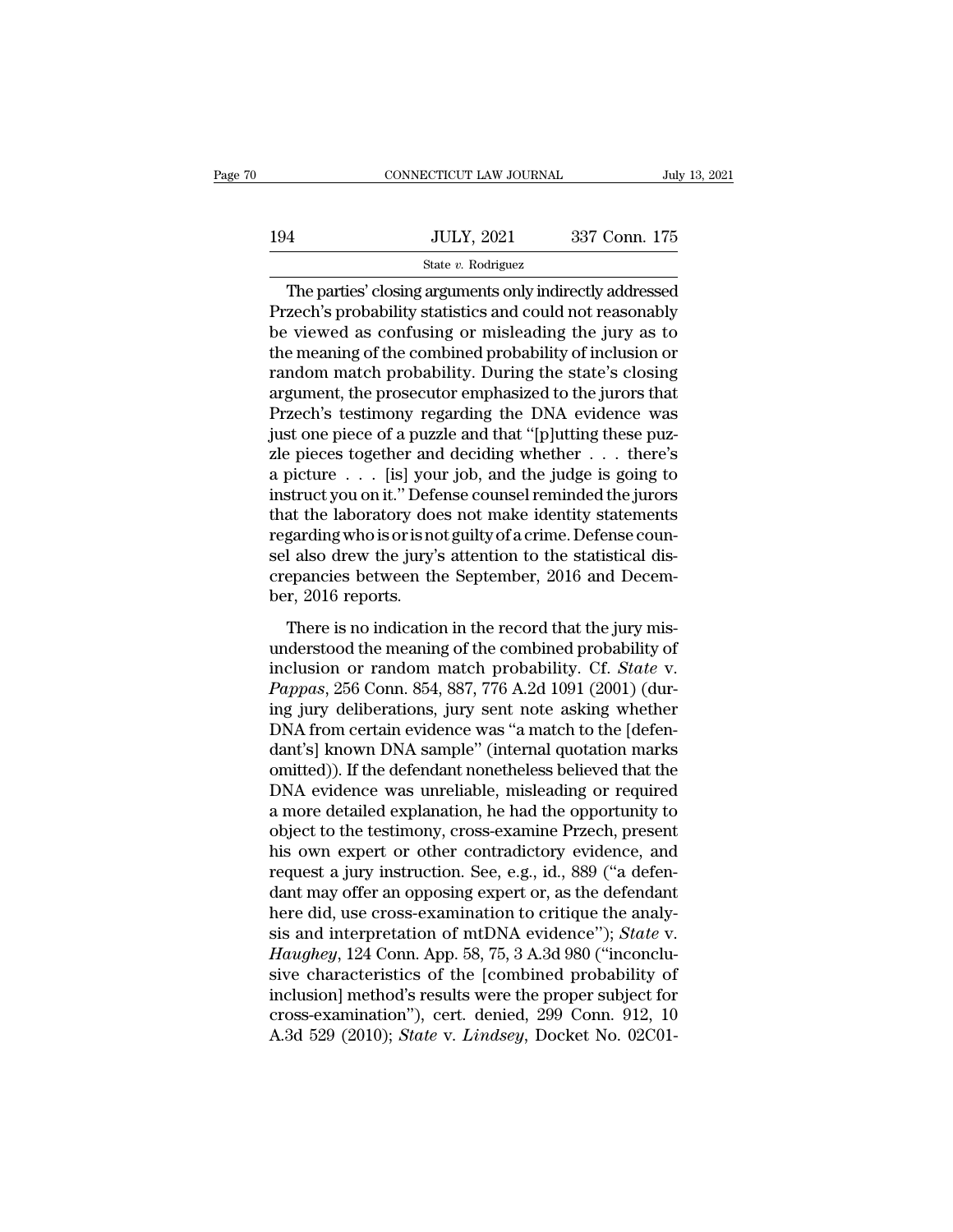State *v.* Rodriguez

9804-CR-00110, 1999 WL 1095679, \*12 (Tenn. Crim. App. 0ctober 28, 1999) ("the defense ably challenged the state's DNA proof through intense probing gross even. 337 Conn. 175 JULY, 2021 195<br>
State v. Rodriguez<br>
State v. Rodriguez<br>
2804-CR-00110, 1999 WL 1095679, \*12 (Tenn. Crim. App.<br>
October 28, 1999) ("the defense ably challenged the<br>
state's DNA proof through intense, probing c 337 Conn. 175 JULY, 2021 195<br>
State v. Rodriguez<br>
State v. Rodriguez<br>
9804-CR-00110, 1999 WL 1095679, \*12 (Tenn. Crim. App.<br>
October 28, 1999) ("the defense ably challenged the<br>
state's DNA proof through intense, probing 337 Conn. 175 JULY, 2021 195<br>
state v. Rodriguez<br>
9804-CR-00110, 1999 WL 1095679, \*12 (Tenn. Crim. App.<br>
October 28, 1999) ("the defense ably challenged the<br>
state's DNA proof through intense, probing cross-exam-<br>
ination State *v.* Rodriguez<br>
State *v.* Rodriguez<br>
9804-CR-00110, 1999 WL 1095679, \*12 (Tenn. Crim. App.<br>
October 28, 1999) ("the defense ably challenged the<br>
state's DNA proof through intense, probing cross-exam-<br>
ination of the <sup>state v. Rodnguez<br>
9804-CR-00110, 1999 WL 1095679, \*12 (Tenn. Crim. App.<br>
October 28, 1999) ("the defense ably challenged the<br>
state's DNA proof through intense, probing cross-exam-<br>
ination of the state's expert and pres</sup> 9804-CR-00110, 1999 WL 1095679, \*12 (Tenn. Crim. App.<br>October 28, 1999) ("the defense ably challenged the<br>state's DNA proof through intense, probing cross-exam-<br>ination of the state's expert and presentation of its own<br>exp October 28, 1999) ("the defense ably challenged the<br>state's DNA proof through intense, probing cross-exam-<br>ination of the state's expert and presentation of its own<br>expert proof"); cf. *Daubert* v. *Merrell Dow Pharmaceu-<br>* state's DNA proof through intense, probing cross-examination of the state's expert and presentation of its own<br>expert proof"); cf. *Daubert* v. *Merrell Dow Pharmaceu-<br>ticals, Inc.*, 509 U.S. 579, 596, 113 S. Ct. 2786, 125 ination of the state's expert and presentation of its own<br>expert proof"); cf. *Daubert* v. *Merrell Dow Pharmaceu-<br>ticals, Inc.*, 509 U.S. 579, 596, 113 S. Ct. 2786, 125 L.<br>Ed. 2d 469 (1993) ("[v]igorous cross-examination, expert proof"); cf. Daubert v. Merrell Dow Pharmaceu-<br>ticals, Inc., 509 U.S. 579, 596, 113 S. Ct. 2786, 125 L.<br>Ed. 2d 469 (1993) ("[v]igorous cross-examination, pre-<br>sentation of contrary evidence, and careful instruction<br> ticals, *Inc.*, 509 U.S. 579, 596, 113 S. Ct. 2786, 125 L.<br>Ed. 2d 469 (1993) ("[v]igorous cross-examination, pre-<br>sentation of contrary evidence, and careful instruction<br>on the burden of proof are the traditional and appro Ed. 2d 469 (1993) ("[v]igorous cross-examination, pre-<br>sentation of contrary evidence, and careful instruction<br>on the burden of proof are the traditional and appropri-<br>ate means of attacking shaky but admissible evidence") sentation of contrary evidence, and careful instruction<br>on the burden of proof are the traditional and appropri-<br>ate means of attacking shaky but admissible evidence").<br>Throughout defense counsel's extensive cross-exami-<br>n on the burden of proof are the traditional and appromate means of attacking shaky but admissible evidence.<br>Throughout defense counsel's extensive cross-exantion of Przech, defense counsel never sought to eleany additional The defendant also contends that, without also contends that, without defense counsel's extensive cross-examition of Przech, defense counsel never sought to elicit y additional information regarding the combined obability Throughout defense counser's extensive cross extant<br>nation of Przech, defense counsel never sought to elicit<br>any additional information regarding the combined<br>probability of inclusion; nor did he present his own sta-<br>tisti

rataon of Friech, actense coaliser never sought to ench<br>any additional information regarding the combined<br>probability of inclusion; nor did he present his own sta-<br>tistical evidence or request a jury instruction.<br>The defen probability of inclusion; nor did he present his own statistical evidence or request a jury instruction.<br>The defendant also contends that, without guidance, the jury was likely to overvalue the DNA evidence and ignore the The defendant also contends that, without guidance,<br>the jury was likely to overvalue the DNA evidence and<br>ignore the other types of evidence pointing toward or<br>away from his guilt. One way to address that concern<br>is an in The defendant also contends that, without guidance, the jury was likely to overvalue the DNA evidence and ignore the other types of evidence pointing toward or away from his guilt. One way to address that concern is an ins the jury was likely to overvalue the DNA evidence and<br>ignore the other types of evidence pointing toward or<br>away from his guilt. One way to address that concern<br>is an instruction to the jury on the need to consider all<br>of ignore the other types of evidence pointing toward or<br>away from his guilt. One way to address that concern<br>is an instruction to the jury on the need to consider all<br>of the evidence in a case. See, e.g., *State* v. *Pappas* away from his guilt. One way to address that concern<br>is an instruction to the jury on the need to consider all<br>of the evidence in a case. See, e.g., *State* v. *Pappas*,<br>supra, 256 Conn. 889. Here, despite the fact that th is an instruction to the jury on the need to consider all<br>of the evidence in a case. See, e.g., *State* v. *Pappas*,<br>supra, 256 Conn. 889. Here, despite the fact that the<br>defendant did not request an instruction addressing of the evidence in a case. See, e.g., *State v. Pappas*, supra, 256 Conn. 889. Here, despite the fact that the defendant did not request an instruction addressing the DNA evidence, the trial court did instruct the jurors t supra, 256 Conn. 889. Here, despite the fact that the<br>defendant did not request an instruction addressing the<br>DNA evidence, the trial court did instruct the jurors<br>that, "[i]n deciding what the facts are, you must consider defendant did not request an instruction addressing the<br>DNA evidence, the trial court did instruct the jurors<br>that, "[i]n deciding what the facts are, you must consider<br>all the evidence." The court also instructed the juro DNA evidence, the trial court did instruct the jurors<br>that, "[i]n deciding what the facts are, you must consider<br>all the evidence." The court also instructed the jurors<br>that expert testimony is presented to assist them but that, "[i]n deciding what the facts are, you must consider<br>all the evidence." The court also instructed the jurors<br>that expert testimony is presented to assist them but<br>that "[n]o such testimony is binding [on] you, and yo all the evidence." The court also instructed the jurors<br>that expert testimony is presented to assist them but<br>that "[n]o such testimony is binding [on] you, and you<br>may disregard the testimony either in whole or in part.<br> that expert testimony is presented to assist them but<br>that "[n]o such testimony is binding [on] you, and you<br>may disregard the testimony either in whole or in part.<br>It is for you to consider the testimony with the other<br>c that "[n]o such testimony is binding [on] you, and you<br>may disregard the testimony either in whole or in part.<br>It is for you to consider the testimony with the other<br>circumstances in the case and, using your best judg-<br>me may disregard the testimony either in whole or in part.<br>It is for you to consider the testimony with the other<br>circumstances in the case and, using your best judg-<br>ment, determine whether you will give any weight to<br>it  $\d$ It is for you to consider the testimony with the other<br>circumstances in the case and, using your best judg-<br>ment, determine whether you will give any weight to<br>it . . . . ." Finally, the court reminded the jurors that<br>the circumstances in the case and, using your best judgment, determine whether you will give any weight to it . . . . ." Finally, the court reminded the jurors that the defendant denies he is the person involved in the assaul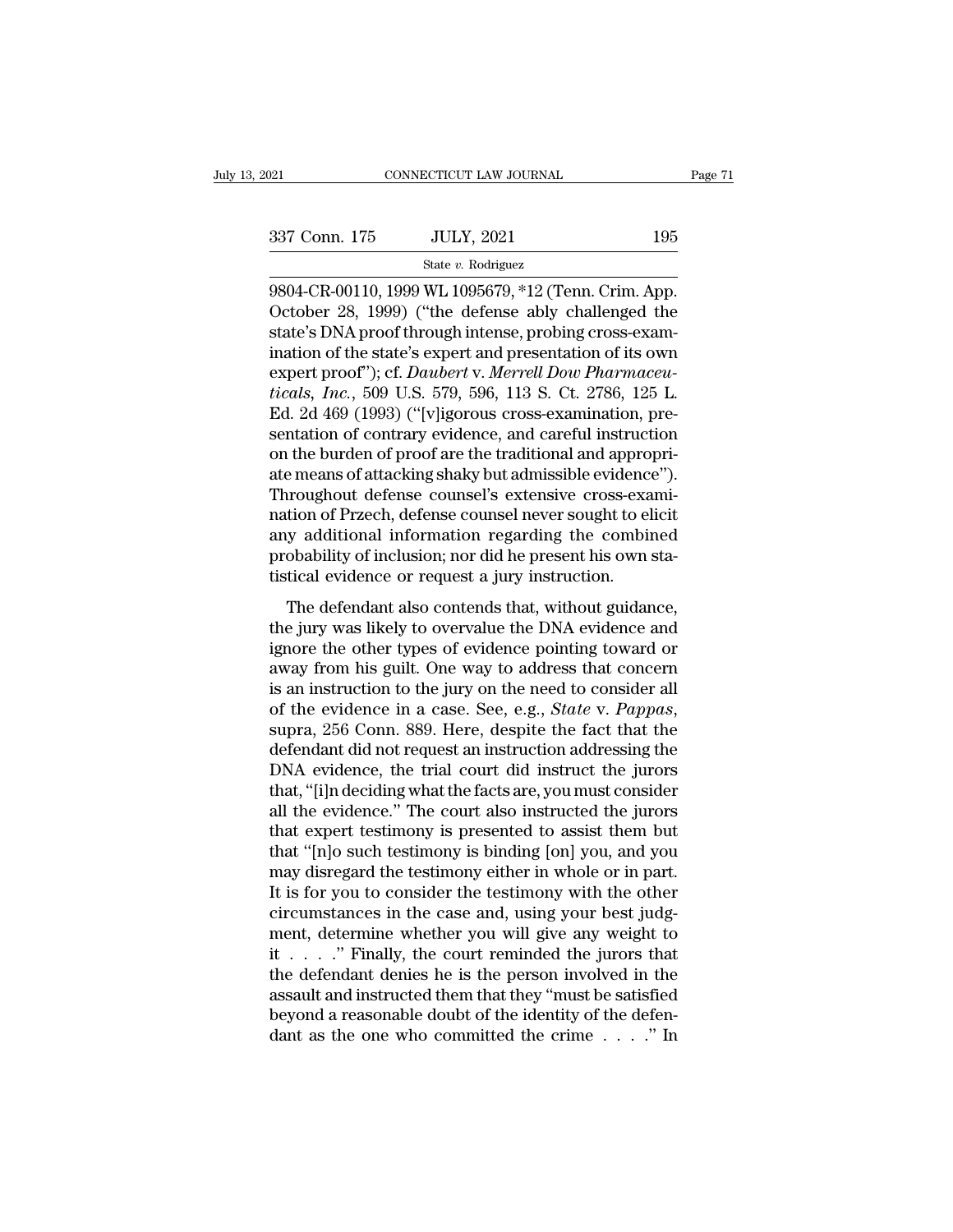|     | CONNECTICUT LAW JOURNAL | July 13, 2021 |
|-----|-------------------------|---------------|
|     |                         |               |
| 196 | <b>JULY, 2021</b>       | 337 Conn. 175 |
|     | State $v$ . Rodriguez   |               |

CONNECTICUT LAW JOURNAL July 13, 2021<br>196 JULY, 2021 337 Conn. 175<br>196 State v. Rodriguez<br>1. State v. Rodriguez<br>1. The absence of evidence to the contrary, we presume<br>1. That the jury followed the court's instructions. Se 196 JULY, 2021 337 Conn. 175<br>
State v. Rodriguez<br>
the absence of evidence to the contrary, we presume<br>
that the jury followed the court's instructions. See, e.g.,<br>
State v. O'Neil, 261 Conn. 49, 82, 801 A.2d 730 (2002). **State v. Rodriguez**<br> **State v. Rodriguez**<br> **Conn. 175**<br> **State v. Pooliguez**<br> **Connection**<br> **Conserved the contrary, we presume**<br> **Conserved the court's instructions. See, e.g.,**<br> *State v. O'Neil*, 261 Conn. 49, 82, 801 Given that Przech properly explained the statistical

State v. Rodriguez<br>the absence of evidence to the contrary, we presume<br>that the jury followed the court's instructions. See, e.g.,<br>State v. O'Neil, 261 Conn. 49, 82, 801 A.2d 730 (2002).<br>Given that Przech properly explain the absence of evidence to the contrary, we presume<br>that the jury followed the court's instructions. See, e.g.,<br>*State* v. O'Neil, 261 Conn. 49, 82, 801 A.2d 730 (2002).<br>Given that Przech properly explained the statistical that the jury followed the court's instructions. See, e.g.,<br> *State v. O'Neil*, 261 Conn. 49, 82, 801 A.2d 730 (2002).<br>
Given that Przech properly explained the statistical<br>
method she used to determine the rarity of the m State v. O'Neil, 261 Conn. 49, 82, 801 A.2d 730 (2002).<br>
Given that Przech properly explained the statistical<br>
method she used to determine the rarity of the match,<br>
and defense counsel had the opportunity to cross-exam-<br> Given that Przech properly explained the statistical<br>method she used to determine the rarity of the match,<br>and defense counsel had the opportunity to cross-exam-<br>ine her, present his own statistical evidence, or request<br>a Given that Przech properly explained the statistical<br>method she used to determine the rarity of the match,<br>and defense counsel had the opportunity to cross-exam-<br>ine her, present his own statistical evidence, or request<br>a ine her, present his own statistical evidence, or request<br>a jury instruction on this point, we conclude that the<br>defendant has failed to establish a constitutional viola-<br>tion, and, as such, his claim fails under the third in the field possible and which solutions are interested as jury instruction on this point, we conclude that the defendant has failed to establish a constitutional violation, and, as such, his claim fails under the third p

or the meaning of random match probability when DNA<br>defendant has failed to establish a constitutional violation, and, as such, his claim fails under the third prong<br>of *Golding*.<br>The defendant also asks us to exercise our econdair has fared to establish a constructional violation, and, as such, his claim fails under the third prong<br>of *Golding*.<br>The defendant also asks us to exercise our supervisory authority to require trial courts to inst as sach, its cannot has ander are and prong<br>of *Golding*.<br>The defendant also asks us to exercise our supervi-<br>sory authority to require trial courts to instruct the jury<br>on the meaning of random match probability when DNA<br> The defendant also asks us to exercise our supervisory authority to require trial courts to instruct the jury<br>on the meaning of random match probability when DNA<br>evidence is the only evidence identifying the defendant<br>as The defendant also asks us to exercise our supervisory authority to require trial courts to instruct the jury<br>on the meaning of random match probability when DNA<br>evidence is the only evidence identifying the defendant<br>as sory authority to require trial courts to instruct the jury<br>on the meaning of random match probability when DNA<br>evidence is the only evidence identifying the defendant<br>as the perpetrator. In response, the state contends th on the meaning of random match probability when DNA<br>evidence is the only evidence identifying the defendant<br>as the perpetrator. In response, the state contends that,<br>"[a]ssuming that this is a claim for relief, as opposed<br> case.'' ''Although [a]ppellate courts possess an inherent (a) isoming that this is a chain for rener, as opposed<br>to a suggestion, it is . . . inadequately briefed," and,<br>alternatively, "this request should be denied because<br> $\ldots$  DNA was not the only evidence of guilt in this<br>ca

alternatively, "this is not a fractional be denied because<br>
... DNA was not the only evidence of guilt in this<br>
case."<br>
"Although [a]ppellate courts possess an inherent<br>
supervisory authority over the administration of ju  $\ldots$  DNA was not the only evidence of guilt in this case."<br>
"Although [a]ppellate courts possess an inherent supervisory authority over the administration of justice<br>  $\ldots$  [that] authority  $\ldots$  is not a form of free-fl something and the same of the solar methods of the same case."<br>
"Although [a]ppellate courts possess an inherent supervisory authority over the administration of justice<br>
. . . [that] authority . . . is not a form of free "Although [a]ppellate courts possess an inherent<br>supervisory authority over the administration of justice<br>... [that] authority ... is not a form of free-floating<br>justice, untethered to legal principle.... Our supervi-<br>sor "Although [a]ppellate courts possess an inherent<br>supervisory authority over the administration of justice<br>... [that] authority ... is not a form of free-floating<br>justice, untethered to legal principle.... Our supervi-<br>sor supervisory authority over the administration of justice<br>  $\ldots$  [that] authority  $\ldots$  is not a form of free-floating<br>
justice, untethered to legal principle.  $\ldots$  Our supervi-<br>
sory powers are not a last bastion of hope . . . [that] authority . . . is not a form of free-floating<br>justice, untethered to legal principle. . . . Our supervi-<br>sory powers are not a last bastion of hope for every<br>untenable appeal. They are an *extraordinary* rem justice, untethered to legal principle. . . . Our supervisory powers are not a last bastion of hope for every untenable appeal. They are an *extraordinary* remedy to be invoked only when circumstances are such that the is sory powers are not a last bastion of hope for every<br>untenable appeal. They are an *extraordinary* remedy<br>to be invoked only when circumstances are such that<br>the issue at hand, [although] not rising to the level of a<br>const untenable appeal. They are an *extraordinary* remedy<br>to be invoked only when circumstances are such that<br>the issue at hand, [although] not rising to the level of a<br>constitutional violation, is nonetheless of utmost seri-<br> to be invoked only when circumstances are such that<br>the issue at hand, [although] not rising to the level of a<br>constitutional violation, is nonetheless of utmost seri-<br>ousness, not only for the integrity of a particular tr the issue at hand, [although] not rising to the level of a<br>constitutional violation, is nonetheless of utmost seri-<br>ousness, not only for the integrity of a particular trial<br>but also for the perceived fairness of the judic constitutional violation, is nonetheless of utmost seri-<br>ousness, not only for the integrity of a particular trial<br>but also for the perceived fairness of the judicial system<br>as a whole. . . . Constitutional, statutory and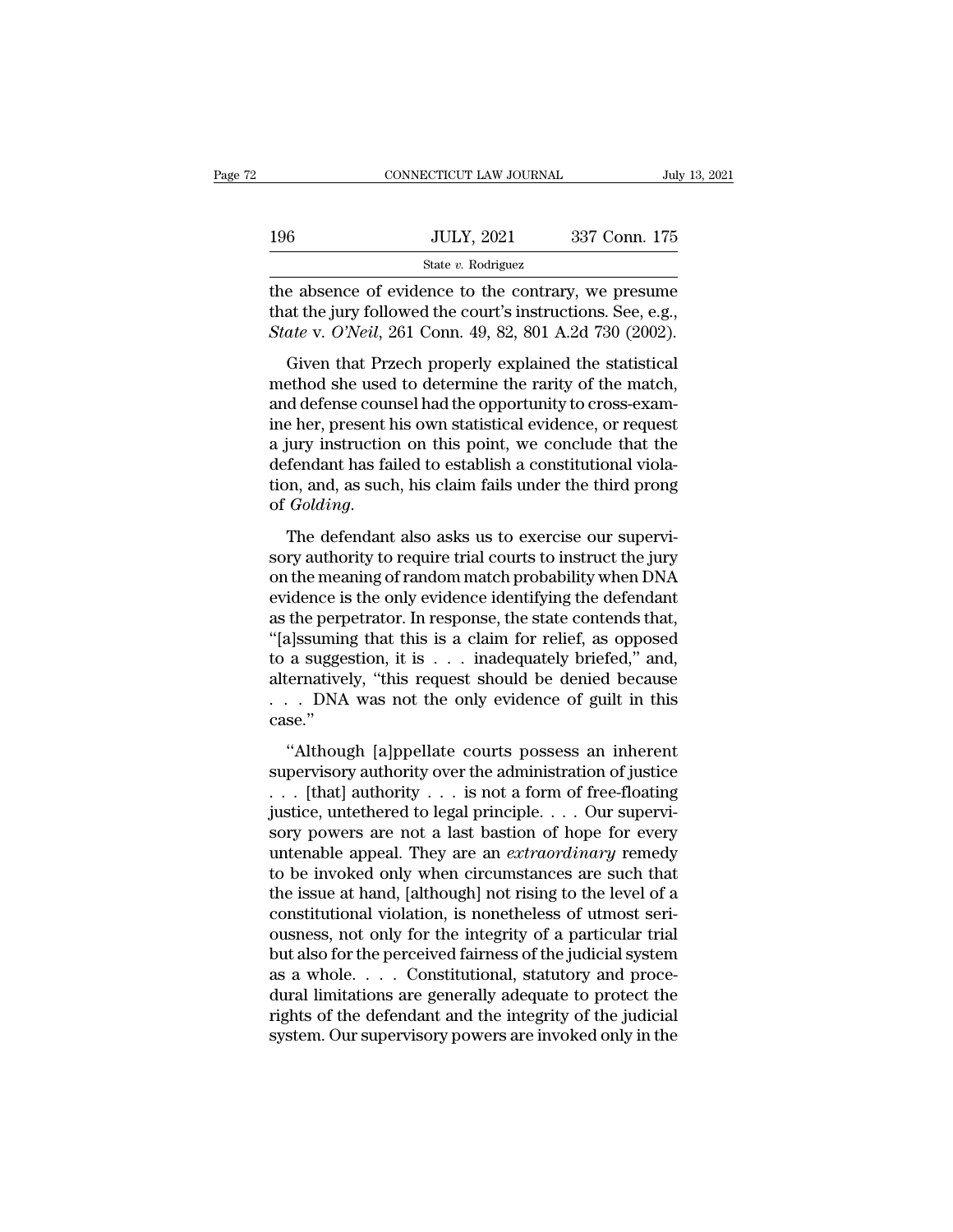| 337 Conn. 175 | <b>JULY, 2021</b> | 197 |
|---------------|-------------------|-----|
|               |                   |     |

337 Conn. 175 JULY, 2021 197<br>
State v. Rodriguez<br>
Trare circumstance [when] these traditional protections<br>
are inadequate to ensure the fair and just administration<br>
of the courts." (Emphasis in original; internal quotati 337 Conn. 175 JULY, 2021 197<br>
State v. Rodriguez<br>
Trare circumstance [when] these traditional protections<br>
are inadequate to ensure the fair and just administration<br>
of the courts." (Emphasis in original; internal quotati 337 Conn. 175 JULY, 2021 197<br>
<sup>State v. Rodriguez<br>
Trare circumstance [when] these traditional protections<br>
are inadequate to ensure the fair and just administration<br>
of the courts." (Emphasis in original; internal quotati</sup> State<br>
Trare circumstance [wh<br>
are inadequate to ensure<br>
of the courts." (Empha<br>
marks omitted.) *State*<br>
A.2d 1114 (2010).<br>
We decline the defer re circumstance [when] these traditional protections<br>e inadequate to ensure the fair and just administration<br>the courts." (Emphasis in original; internal quotation<br>arks omitted.) *State* v. Wade, 297 Conn. 262, 296, 998<br>2d First extensional proceeds.<br>
Supervisor are inadequate to ensure the fair and just administration<br>
of the courts." (Emphasis in original; internal quotation<br>
marks omitted.) *State* v. *Wade*, 297 Conn. 262, 296, 998<br>
A.2d

date mate quate to ensure are nat analyses daministration<br>of the courts." (Emphasis in original; internal quotation<br>marks omitted.) *State* v. *Wade*, 297 Conn. 262, 296, 998<br>A.2d 1114 (2010).<br>We decline the defendant's in probability, but, in this case, Przech relied on the com-<br>but, in this case, 297 Conn. 262, 296, 998<br>A.2d 1114 (2010).<br>We decline the defendant's invitation to exercise our<br>supervisory powers in the present case. First, th A.2d 1114 (2010).<br>
We decline the defendant's invitation to exercise our<br>
supervisory powers in the present case. First, the defen-<br>
dant seeks to require an instruction on random match<br>
probability, but, in this case, Pr We decline the defendant's invitation to exercise our<br>supervisory powers in the present case. First, the defen-<br>dant seeks to require an instruction on random match<br>probability, but, in this case, Przech relied on the com-We decline the defendant's invitation to exercise our<br>supervisory powers in the present case. First, the defen-<br>dant seeks to require an instruction on random match<br>probability, but, in this case, Przech relied on the comsupervisory powers in the present case. First, the defendant seeks to require an instruction on random match<br>probability, but, in this case, Przech relied on the com-<br>bined probability of inclusion as her statistical metho dant seeks to require an instruction on random match<br>probability, but, in this case, Przech relied on the com-<br>bined probability of inclusion as her statistical method<br>to determine the rarity of the match. Although the com probability, but, in this case, Przech relied on the combined probability of inclusion as her statistical method<br>to determine the rarity of the match. Although the com-<br>bined probability of inclusion and random match proba bined probability of inclusion as her statistical method<br>to determine the rarity of the match. Although the com-<br>bined probability of inclusion and random match proba-<br>bility produce similar statistical metrics, given that to determine the rarity of the match. Although the combined probability of inclusion and random match probability produce similar statistical metrics, given that random match probability is employed for single source DNA p bined probability of inclusion and random match probability produce similar statistical metrics, given that<br>random match probability is employed for single source<br>DNA profiles and the combined probability of inclusion<br>is e bility produce similar statistical metrics, given that<br>random match probability is employed for single source<br>DNA profiles and the combined probability of inclusion<br>is employed for mixed DNA profiles, a jury instruction<br>on random match probability is employed for single source<br>DNA profiles and the combined probability of inclusion<br>is employed for mixed DNA profiles, a jury instruction<br>on random match probability would not have fully<br>explaine DNA profiles and the combined probability of inclusion<br>is employed for mixed DNA profiles, a jury instruction<br>on random match probability would not have fully<br>explained the statistical method Przech employed in<br>this case. is employed for mixed DNA profiles, a jury instruction<br>on random match probability would not have fully<br>explained the statistical method Przech employed in<br>this case. Second, there is no indication that the jury<br>misunderst on random match probability would not have fully<br>explained the statistical method Przech employed in<br>this case. Second, there is no indication that the jury<br>misunderstood Przech's description of the statistical<br>method that explained the statistical method Przech employed in<br>this case. Second, there is no indication that the jury<br>misunderstood Przech's description of the statistical<br>method that she used to determine the rarity of the DNA<br>matc this case. Second, there is no indication that the jury<br>misunderstood Przech's description of the statistical<br>method that she used to determine the rarity of the DNA<br>match. Third, as we discuss in part III of this opinion, misunderstood Przech's description of the statistical<br>method that she used to determine the rarity of the DNA<br>match. Third, as we discuss in part III of this opinion,<br>contrary to the defendant's suggestion, the DNA evi-<br>de method that she used to determine the rarity of the DNA<br>match. Third, as we discuss in part III of this opinion,<br>contrary to the defendant's suggestion, the DNA evi-<br>dence in this case is not the only evidence identifying<br> match. Third, as we discuss in part III of this opinion,<br>contrary to the defendant's suggestion, the DNA evi-<br>dence in this case is not the only evidence identifying<br>the defendant as the perpetrator. Finally, the defendan contrary to the defendant's suggestion, the DNA evi-<br>dence in this case is not the only evidence identifying<br>the defendant as the perpetrator. Finally, the defendant<br>also fails to explain why this extraordinary remedy is<br>r dence in this case is not the only evidence identifying<br>the defendant as the perpetrator. Finally, the defendant<br>also fails to explain why this extraordinary remedy is<br>required and how this issue impacts, not only the inte the defendant as the perpetrator. Finally, the defendant<br>also fails to explain why this extraordinary remedy is<br>required and how this issue impacts, not only the integ-<br>rity of this particular trial, but also the perceived also fails to explain why this extraordinary remedy is<br>required and how this issue impacts, not only the integ-<br>rity of this particular trial, but also the perceived fair-<br>ness of the judicial system as a whole. See, e.g., required and how this issue impacts, not only the integrity of this particular trial, but also the perceived fairness of the judicial system as a whole. See, e.g., *State* v. *Elson*, 311 Conn. 726, 768, 91 A.3d 862 (2014) rity of this particular trial, but also the perceived fair-<br>ness of the judicial system as a whole. See, e.g., *State*<br>v. *Elson*, 311 Conn. 726, 768, 91 A.3d 862 (2014) ("a<br>defendant seeking review of an unpreserved claim ness of the judicial system as a whole. See, e.g., *State* v. *Elson*, 311 Conn. 726, 768, 91 A.3d 862 (2014) ("a defendant seeking review of an unpreserved claim under our supervisory authority must demonstrate that his c v. *Elson*, 311 Conn. 726, 768, 91 A.3d 862 (2014) ("a defendant seeking review of an unpreserved claim under our supervisory authority must demonstrate that his claim is one that, as a matter of policy, is relevant to the defendant seeking review of an unpreserved claim<br>under our supervisory authority must demonstrate that<br>his claim is one that, as a matter of policy, is relevant<br>to the perceived fairness of the judicial system as a<br>whole,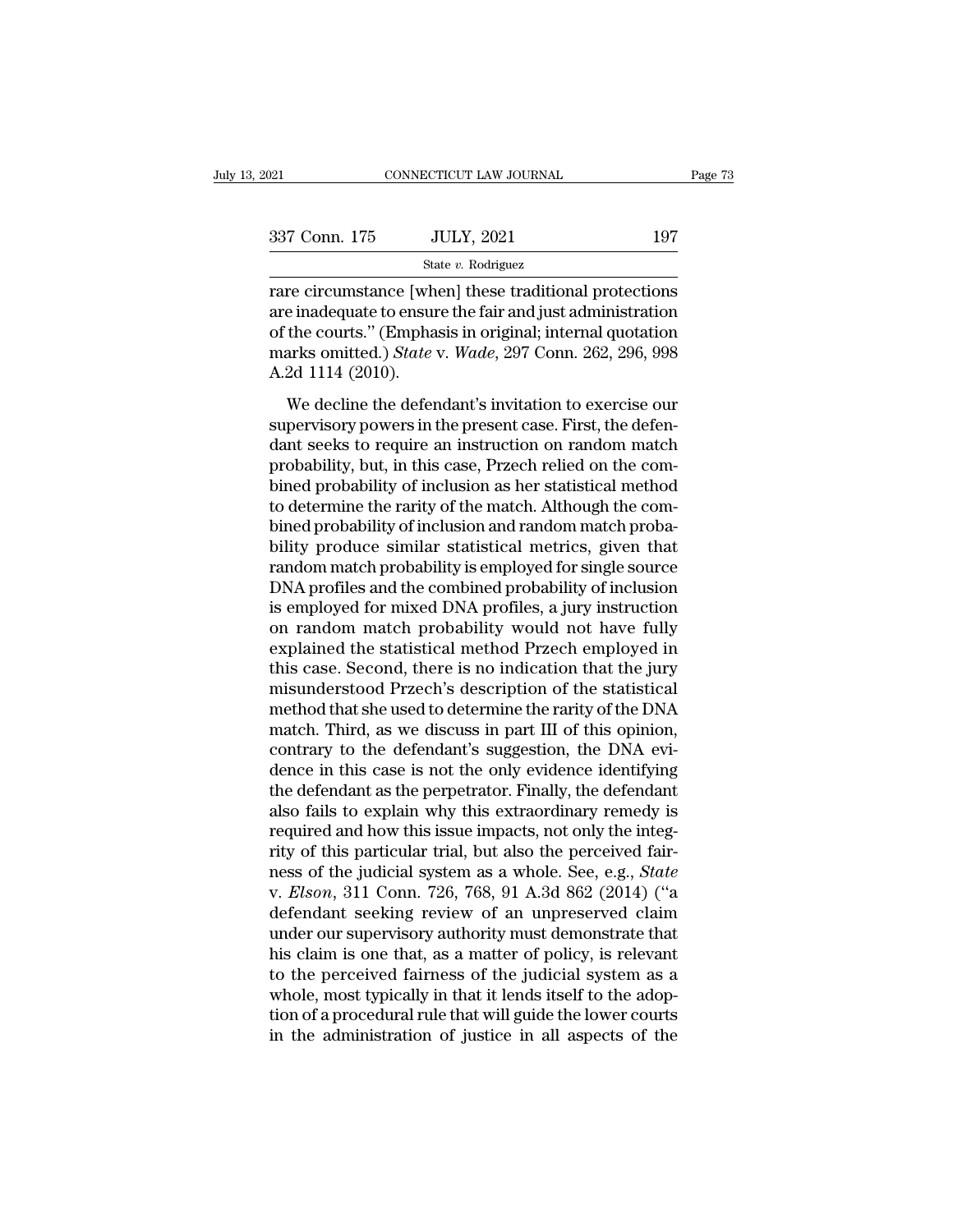|     | CONNECTICUT LAW JOURNAL | July 13, 2021 |
|-----|-------------------------|---------------|
|     |                         |               |
| 198 | <b>JULY, 2021</b>       | 337 Conn. 175 |
|     | State $v$ . Rodriguez   |               |

CONNECTICUT LAW JOURNAL July 13, 2<br>
198 JULY, 2021 337 Conn. 175<br>
State v. Rodriguez<br>
Criminal process'' (internal quotation marks omitted)).<br>
Accordingly, we decline to invoke our supervisory<br>
suthority at this time to re  $\n \begin{array}{cc}\n 198 & \text{JULY, } 2021 & 337 \text{ Conn. } 175 \\
 \hline\n \text{State } v. \text{ Rodriguez} \\
 \hline\n \text{criminal process" (internal quotation marks omitted)). \\
 \text{Accordingly, we decline to invoke our supervisory}\n \text{authority at this time to require trial courts to instruct}\n \text{the iux on the meaning of random match probability.} \n \end{array}$ 198 JULY, 2021 337 Conn. 175<br>
State v. Rodriguez<br>
criminal process" (internal quotation marks omitted)).<br>
Accordingly, we decline to invoke our supervisory<br>
authority at this time to require trial courts to instruct<br>
the 198 JULY, 2021 337 Conn. 175<br>
State v. Rodriguez<br>
criminal process" (internal quotation marks omitted)).<br>
Accordingly, we decline to invoke our supervisory<br>
authority at this time to require trial courts to instruct<br>
the Finally, we decline to invoke our supervisory<br>thority at this time to require trial courts to instruct<br>e jury on the meaning of random match probability.<sup>14</sup><br>III<br>Finally, we consider the defendant's contention that<br>random Accordingly, we decline to invoke our supervisory<br>authority at this time to require trial courts to instruct<br>the jury on the meaning of random match probability.<sup>14</sup><br>III<br>Finally, we consider the defendant's contention tha

### III

516 N.W.2d 159, 170–71 (Minn. 1994) (Page, J., concurring specially); P.<br>Chaudhuri, "A Right to Rational Juries? How Jury Instructions Create the<br>Bionic Juror' in Criminal Proceedings Involving DNA Match Evidence," 105<br>Cal Chaudhur, "A Kight to Kational Juries? How Jury Instructions Create the<br>
"Bionic Juror" in Criminal Proceedings Involving DNA Match Evidence," 105<br>
Cal. L. Rev. 1807, 1850–51 (2017).<br>
Several courts have concluded that the Bionic Juror in Criminal Proceedings Involving DNA Match Evidence," 105<br>Cal. L. Rev. 1807, 1850–51 (2017).<br>Several courts have concluded that the failure to give such an instruction<br>was appropriate because the instruction Cal. L. Rev. 1807, 1850–51 (2017).<br>
Several courts have concluded that the failure to give such a<br>
was appropriate because the instruction improperly addresse<br>
scientific fact, not legal principles. See, e.g., *State* v. Several courts have concluded that the tailure to give such an instruction<br>is appropriate because the instruction improperly addressed matters of<br>ientific fact, not legal principles. See, e.g., *State v. Paxton*, Docket No was appropriate because the instruction improperly addressed matters of scientific fact, not legal principles. See, e.g., *State v. Paxton*, Docket No. 2 CA-CR 2007-0062, 2008 WL 4551502,  $*4$  (Ariz. App. January 14, 2008

scientific facts, not legal principles. See, e.g., *State v. Paxton*, Docket No. 2<br>CA-CR 2007-0062, 2008 WL 4551502, \*4 (Ariz. App. January 14, 2008); *Stanley*<br>v. *State*, 289 Ga. App. 373, 375–76, 657 S.E.2d 305 (2008); CA-CR 2007-0062, 2008 WL 4551502, \*4 (Ariz. App. January 14, 2008); *Stanley* v. *State*, 289 Ga. App. 373, 375–76, 657 S.E.2d 305 (2008); *Keen* v. *Commonwealth*, 24 Va. App. 795, 807–808, 485 S.E.2d 659 (1997). This co v. State, 289 Ga. App. 373, 375–76, 657 S.E.2d 305 (2008); *Keen v. Common-*<br>wealth, 24 Va. App. 795, 807–808, 485 S.E.2d 659 (1997).<br>This court, however, has taken a different view of jury instructions involv-<br>ing scient *cauth*, 24 va. App. 795, 807–808, 485 S.E.2d 659 (1997).<br>
This court, however, has taken a different view of jury instructions involving<br>
imp scientific facts—specifically, in the context of research disproving com-<br>
mon implementary in the context of research disproving common misperceptions about the reliability of eyewitness identification. We determined that, in a given case in which the concerns raised by the scientific evidence were mon misperceptions about the reliability of eyewitness identification. We<br>determined that, in a given case in which the concerns raised by the scientific<br>evidence were applicable, it would be proper for a trial court to gi determined that, in a given case in which the concerns raised by the scientific<br>evidence were applicable, it would be proper for a trial court to give a<br>cautionary jury instruction on eyewitness identification. See *State* evidence were applicable, it would be proper for a trial court to give a<br>cautionary jury instruction on eyewitness identification. See *State* v. *Harris*,<br>330 Conn. 91, 134–35, 191 A.3d 119 (2018) ("it may be appropriate cautionary jury instruction on eyewitness identification. See *State* v. *Harris*, 330 Conn. 91, 134–35, 191 A.3d 119 (2018) ("it may be appropriate for the trial court to craft jury instructions to assist the jury in its 330 Conn. 91, 134–35, 191 A.3d 119 (2018) ("it may be appropriate for the trial court to craft jury instructions to assist the jury in its consideration of [the reliability of eyewitness testimony]"), citing *State v. Gui* trial court to cratt jury instructions to assist the jury in its consideration (<br>fthe reliability of eyewitness testimony]"), citing *State* v. *Guilbert*, 306 Con<br>218, 257–58, 49 A.3d 705 (2012); see also *State* v. *Guil* EVALUATE: The event there is no consensus on the proper instructions,  $\frac{1}{2}$  and  $\frac{1}{2}$  and  $\frac{1}{2}$  and  $\frac{1}{2}$  and  $\frac{1}{2}$  are also *State* v. *Guilbert*, supra, 258 (trial curt retains discretion to give "ju 218, 257–58, 49 A.3d 705 (2012); see also *State v. Guutbert*, supra, 258 (trial<br>court retains discretion to give "jury instructions on the fallibility of eyewit-<br>ness identification evidence," provided that "any such ins

court retains discretion to give "jury instructions on the fallibility of eyewitness identification evidence," provided that "any such instructions should reflect the findings and conclusions of the relevant scientific li ness identification evidence," provided that "any such instructions should<br>reflect the findings and conclusions of the relevant scientific literature per-<br>taining to the particular variable or variables at issue in the cas random match probability, or whether such instruction is appropriate, and

<sup>&</sup>lt;sup>14</sup> Having reached this conclusion, however, we take this opportunity to  $\frac{14}{14}$  Having reached this conclusion, however, we take this opportunity to ophasize that, in appropriate circumstances, and when the defendan Finally, we consider the defendant's contention that<br>a random match probability of 1 in 230,000, by itself,<br> $\frac{14}{4}$  Having reached this conclusion, however, we take this opportunity to<br>emphasize that, in appropriate ci Finally, we consider the defendant's contention that<br>a random match probability of 1 in 230,000, by itself,<br> $\frac{14}{14}$  Having reached this conclusion, however, we take this opportunity to<br>emphasize that, in appropriate c **a random match probability of 1 in 230,000, by itself,**<br>
<sup>14</sup> Having reached this conclusion, however, we take this opportunity to emphasize that, in appropriate circumstances, and when the defendant requests it, a trial  $^{14}$  Having reached this conclusion, however, we take this opportunity to emphasize that, in appropriate circumstances, and when the defendant requests it, a trial court may instruct the jury on the meaning of the stati <sup>14</sup> Having reached this conclusion, however, we take this opportunity to emphasize that, in appropriate circumstances, and when the defendant requests it, a trial court may instruct the jury on the meaning of the statist <sup>a</sup> Having reached this conclusion, however, we take this opportunity to emphasize that, in appropriate circumstances, and when the defendant requests it, a trial court may instruct the jury on the meaning of the statistic not contend, that any jurisdiction—state or federal—has adopted a model instruction on the meaning of random match probability. The need for such an instruction, what information such an instruction might contain, and whe requests it, a trial court may instruct the jury on the meaning of the statistical<br>rarity of a match. Our research has not revealed, and the defendant does<br>not contend, that any jurisdiction—state or federal—has adopted a not contend, that any jurisdiction—state or federal—has adopted a model<br>instruction on the meaning of random match probability. The need for such<br>an instruction, what information such an instruction might contain, and<br>whet mstruction on the meaning of random match probability. The need for such<br>an instruction, what information such an instruction might contain, and<br>whether it is proper to give such an instruction, however, have been dis-<br>cus an instruction, what information such<br>whether it is proper to give such an in<br>cussed in academic literature and seve<br>516 N.W.2d 159, 170–71 (Minn. 1994)<br>Chaudhuri, "A Right to Rational Juries<br>"Bionic Juror" in Criminal Pro nether it is proper to give such an instruction, however, have been dissed in academic literature and several cases. See, e.g., *State v. Bloom*, 6 N.W.2d 159, 170–71 (Minn. 1994) (Page, J., concurring specially); P. aaudh cussed in academic literature and several cases. See, e.g., *State v. Bloom*, 516 N.W.2d 159, 170–71 (Minn. 1994) (Page, J., concurring specially); P. Chaudhuri, "A Right to Rational Juries? How Jury Instructions Create th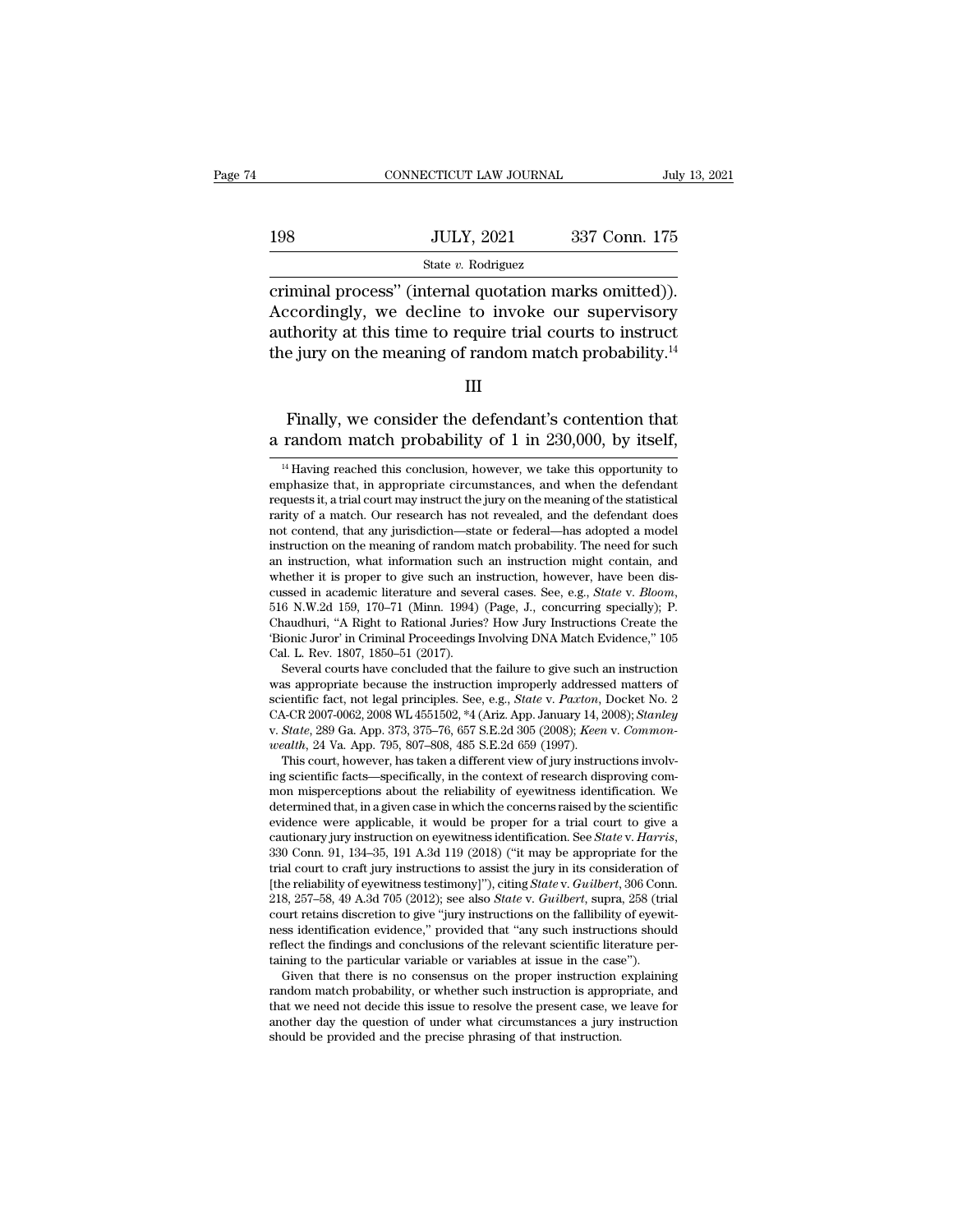| 2021          | CONNECTICUT LAW JOURNAL                                                                                                                                                            | Page 75 |
|---------------|------------------------------------------------------------------------------------------------------------------------------------------------------------------------------------|---------|
|               |                                                                                                                                                                                    |         |
| 337 Conn. 175 | <b>JULY, 2021</b>                                                                                                                                                                  | 199     |
|               | State v. Rodriguez                                                                                                                                                                 |         |
|               | is insufficient to prove that he is guilty beyond a reason-<br>able doubt. Specifically, the defendant contends that a<br>rendom metab probobility of 1 in 990,000 in the Hignesia |         |

337 Conn. 175 JULY, 2021 199<br>
State v. Rodriguez<br>
is insufficient to prove that he is guilty beyond a reason-<br>
able doubt. Specifically, the defendant contends that a<br>
random match probability of 1 in 230,000 in the Hispa 337 Conn. 175 JULY, 2021 199<br>
State v. Rodriguez<br>
is insufficient to prove that he is guilty beyond a reason-<br>
able doubt. Specifically, the defendant contends that a<br>
random match probability of 1 in 230,000 in the Hispa 337 Conn. 175 JULY, 2021 199<br>
State v. Rodriguez<br>
is insufficient to prove that he is guilty beyond a reason-<br>
able doubt. Specifically, the defendant contends that a<br>
random match probability of 1 in 230,000 in the Hispa State v. Rodriguez<br>
is insufficient to prove that he is guilty beyond a reason-<br>
able doubt. Specifically, the defendant contends that a<br>
random match probability of 1 in 230,000 in the Hispanic<br>
population means that the state v. hounging a reason-<br>is insufficient to prove that he is guilty beyond a reason-<br>able doubt. Specifically, the defendant contends that a<br>random match probability of 1 in 230,000 in the Hispanic<br>population means tha is insufficient to prove that he is guilty beyond a reasonable doubt. Specifically, the defendant contends that a random match probability of 1 in 230,000 in the Hispanic population means that there are about ninety Hispa able doubt. Specifically, the defendant contends that a<br>random match probability of 1 in 230,000 in the Hispanic<br>population means that there are about ninety Hispanic<br>males over the age of fifteen in the United States who<br> random match probability of 1 in 230,000 in the Hispanic<br>population means that there are about ninety Hispanic<br>males over the age of fifteen in the United States who<br>could have contributed a DNA profile to the vaginal<br>samp population means that there are about ninety Hispanic<br>males over the age of fifteen in the United States who<br>could have contributed a DNA profile to the vaginal<br>sample.<sup>15</sup> The state contends that this "claim is meritless<br> males over the age of fifteen in the United States who<br>could have contributed a DNA profile to the vaginal<br>sample.<sup>15</sup> The state contends that this "claim is meritless<br>because the evidence establishing the defendant's iden could have contributed a DNA profile to the vaginal<br>sample.<sup>15</sup> The state contends that this "claim is meritless<br>because the evidence establishing the defendant's iden-<br>tity was not based on the DNA evidence alone." Rather sample.<sup>15</sup> The state contends that this "claim<br>because the evidence establishing the defen<br>tity was not based on the DNA evidence alo<br>the state contends, "the recordings of the<br>two interviews with the police provided suf<br> y was not based on the DNA evidence alone." Rather,<br>e state contends, "the recordings of the defendant's<br>ro interviews with the police provided sufficient addi-<br>bedianal evidence to establish his guilt beyond a reason-<br>le the state contends, "the recordings of the defendant's<br>two interviews with the police provided sufficient addi-<br>tional evidence to establish his guilt beyond a reason-<br>able doubt." We agree with the state.<br>The defendant co

two interviews with the police provided sufficient additional evidence to establish his guilt beyond a reason-<br>able doubt." We agree with the state.<br>The defendant concedes that, although he moved for<br>a judgment of acquitta tional evidence to establish his guilt beyond a reason-<br>able doubt." We agree with the state.<br>The defendant concedes that, although he moved for<br>a judgment of acquittal, he did not raise this argument<br>before the trial cou able doubt." We agree with the state.<br>
The defendant concedes that, although he moved for<br>
a judgment of acquittal, he did not raise this argument<br>
before the trial court. This court, however, "review[s] an<br>
unpreserved s The defendant concedes that, although he moved for<br>a judgment of acquittal, he did not raise this argument<br>before the trial court. This court, however, "review[s] an<br>unpreserved sufficiency of the evidence claim as though<br> The defendant<br>a judgment of ace<br>before the trial compreserved suff<br>it had been prese<br>ted.) *State v. Jo.*<br>542 (2018).<br>In evaluating a fore the trial court. This court, however, "review[s] an<br>preserved sufficiency of the evidence claim as though<br>had been preserved." (Internal quotation marks omit-<br>d.) *State* v. Josephs, 328 Conn. 21, 35 n.11, 176 A.3d<br>2 unpreserved sufficiency of the evidence claim as though<br>it had been preserved." (Internal quotation marks omit-<br>ted.) *State v. Josephs*, 328 Conn. 21, 35 n.11, 176 A.3d<br>542 (2018).<br>In evaluating a claim of evidentiary ins

*possible with a view toward sustaining the convicted.) State v. Josephs*, 328 Conn. 21, 35 n.11, 176 A.3d 542 (2018).<br>In evaluating a claim of evidentiary insufficiency, we "review the evidence and *construe it as favorab* 542 (2018).<br>
In evaluating a claim of evidentiary insufficiency, we<br>
"review the evidence and *construe it as favorably as*<br>
possible with a view toward sustaining the conviction,<br>
and then  $\dots$  determine whether, in ligh In evaluating a claim of evidentiary insufficiency, we<br>
"review the evidence and *construe it as favorably as*<br> *possible with a view toward sustaining the conviction*,<br>
and then . . . determine whether, in light of the e In evaluating a claim of evidentiary insufficiency, we<br>
"review the evidence and *construe it as favorably as*<br>
possible with a view toward sustaining the conviction,<br>
and then . . . determine whether, in light of the evi-"review the evidence and *construe it as favorably as*<br>possible with a view toward sustaining the conviction,<br>and then  $\dots$  determine whether, in light of the evi-<br>dence, the trier of fact could reasonably have reached<br>th possible with a view toward sustaining the conviction,<br>and then  $\dots$  determine whether, in light of the evi-<br>dence, the trier of fact could reasonably have reached<br>the conclusion it did reach." (Emphasis in original;<br>inte and then  $\dots$  determine whether, in light of the evidence, the trier of fact could reasonably have reached<br>the conclusion it did reach." (Emphasis in original;<br>internal quotation marks omitted.) *State* v. Jordan, 314<br>Con dence, the trier of fact could reasonably have reached<br>the conclusion it did reach." (Emphasis in original;<br>internal quotation marks omitted.) *State* v. Jordan, 314<br>Conn. 354, 385, 102 A.3d 1 (2014). A trier of fact is pe the conclusion it did reach." (Emphasis in original;<br>internal quotation marks omitted.) *State* v. Jordan, 314<br>Conn. 354, 385, 102 A.3d 1 (2014). A trier of fact is per-<br>mitted to make reasonable conclusions by "draw-[ing 15 Intervalse matrix of the evidence in the evidence or facts established by the evidence it deems to be reasonable and log-<br>16 Shed by the evidence it deems to be reasonable and log-<br>16 Intervalse inferences, however can whatever inferences from the evidence or facts established by the evidence it deems to be reasonable and log-<br>ical. . . . [These inferences, however] cannot be based<br> $\frac{15 \text{ The defendant reasons that the 2016 census identified 41.5 million His-  
panic people in the United States over the age of fifteen. The defendant  
assumes that one half of those$ 

lished by the evidence it deems to be reasonable and log-<br>ical.  $\ldots$  [These inferences, however] cannot be based<br><sup>15</sup> The defendant reasons that the 2016 census identified 41.5 million His-<br>panic people in the United Sta ical.  $\ldots$  [These inferences, however] cannot be based<br>
<sup>15</sup> The defendant reasons that the 2016 census identified 41.5 million Hispanic people in the United States over the age of fifteen. The defendant assumes that one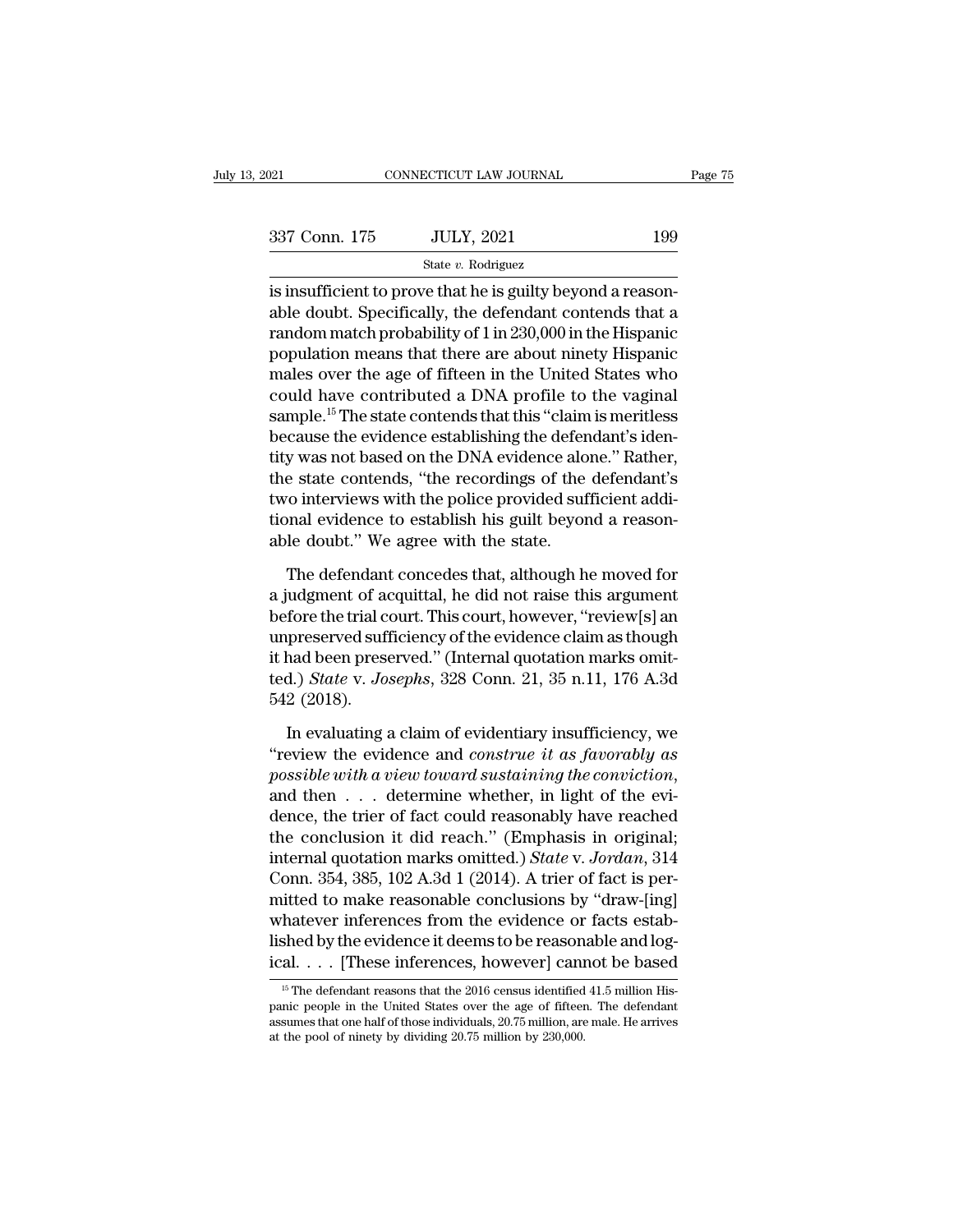|     | CONNECTICUT LAW JOURNAL                                                                | July 13, 2021 |
|-----|----------------------------------------------------------------------------------------|---------------|
|     |                                                                                        |               |
| 200 | <b>JULY, 2021</b>                                                                      | 337 Conn. 175 |
|     | State $v$ . Rodriguez                                                                  |               |
|     | on possibilities, surmise or conjecture." (Internal quota-<br>tion marks omitted.) Id. |               |
|     | In the present case, the evidence establishing the                                     |               |

 $\frac{\text{JULY, 2021}}{\text{State } v. \text{ Rodriguez}}$ <br> **Example 2**<br> **Example 2**<br> **Example 2**<br> **Example 2**<br> **Example 2**<br> **Example 2**<br> **Example 2**<br> **Example 2**<br> **Example 2**<br> **Example 2**<br> **Example 2**<br> **Example 2**<br> **Example 2**<br> **Example 2**<br> **Exampl** 200 JULY, 2021 337 Conn. 175<br>
State v. Rodriguez<br>
on possibilities, surmise or conjecture." (Internal quotation<br>
marks omitted.) Id.<br>
In the present case, the evidence establishing the<br>
identity of the defendant was not b State v. Rodriguez<br>
on possibilities, surmise or conjecture." (Internal quota-<br>
tion marks omitted.) Id.<br>
In the present case, the evidence establishing the<br>
identity of the defendant was not based on the DNA<br>
evidence al on possibilities, surmise or conjecture." (Internal quotation marks omitted.) Id.<br>
In the present case, the evidence establishing the<br>
identity of the defendant was not based on the DNA<br>
evidence alone. In particular, the on possibilities, surface of conjecture. (Internal quotation marks omitted.) Id.<br>
In the present case, the evidence establishing the<br>
identity of the defendant was not based on the DNA<br>
evidence alone. In particular, the v In the present case, the evidence establishing the<br>identity of the defendant was not based on the DNA<br>evidence alone. In particular, the video recordings of<br>the defendant's two interviews with the police, which<br>were played In the present case, the evidence establishing the<br>identity of the defendant was not based on the DNA<br>evidence alone. In particular, the video recordings of<br>the defendant's two interviews with the police, which<br>were played identity of the defendant was not based on the DNA<br>evidence alone. In particular, the video recordings of<br>the defendant's two interviews with the police, which<br>were played for the jury, provided additional evidence<br>from wh evidence alone. In particular, the video recordings of<br>the defendant's two interviews with the police, which<br>were played for the jury, provided additional evidence<br>from which the jury could have concluded that the<br>defendan the defendant's two interviews with the police, which<br>were played for the jury, provided additional evidence<br>from which the jury could have concluded that the<br>defendant was one of the perpetrators. The August, 2016<br>intervi were played for the jury, provided additional evidence<br>from which the jury could have concluded that the<br>defendant was one of the perpetrators. The August, 2016<br>interview established that the defendant was a resident<br>of N from which the jury could have concluded that the<br>defendant was one of the perpetrators. The August, 2016<br>interview established that the defendant was a resident<br>of New Britain at the time of the assault. The video of<br>both defendant was one of the perpetrators.<br>interview established that the defenda<br>of New Britain at the time of the assa<br>both the August and December, 2016<br>established that, consistent with the<br>tion of the perpetrators, the de New Britain at the defendant was a resident<br>New Britain at the time of the assault. The video of<br>th the August and December, 2016 interviews also<br>tablished that, consistent with the victim's descrip-<br>on of the perpetrator of New Britani at the time of the assault. The video of<br>both the August and December, 2016 interviews also<br>established that, consistent with the victim's descrip-<br>tion of the perpetrators, the defendant is Hispanic,<br>heavys

both the August and Becember, 2010 interviews also<br>established that, consistent with the victim's descrip-<br>tion of the perpetrators, the defendant is Hispanic,<br>heavyset, and speaks English.<sup>16</sup><br>Jurors also reasonably could Established that, consistent with the vietnit's descrip-<br>tion of the perpetrators, the defendant is Hispanic,<br>heavyset, and speaks English.<sup>16</sup><br>Jurors also reasonably could have concluded that<br>several of the defendant's st dence of the perpetrators, the detendant is rinspanic,<br>heavyset, and speaks English.<sup>16</sup><br>Jurors also reasonably could have concluded that<br>several of the defendant's statements to the police dur-<br>ing the interviews were inc denyiset, and speaks English.<br>Jurors also reasonably could have concluded that<br>several of the defendant's statements to the police dur-<br>ing the interviews were inconsistent or partial truths<br>influenced by his participation Jurors also reasonably could have concluded that<br>several of the defendant's statements to the police dur-<br>ing the interviews were inconsistent or partial truths<br>influenced by his participation in the crime and evi-<br>dence o several of the defendant's statements to the police during the interviews were inconsistent or partial truths<br>influenced by his participation in the crime and evi-<br>dence of his consciousness of guilt. For example, after<br>de ing the interviews were inconsistent or partial truths<br>influenced by his participation in the crime and evi-<br>dence of his consciousness of guilt. For example, after<br>denying ever having had a threesome during the first<br>inte influenced by his participation in the crime and evi-<br>dence of his consciousness of guilt. For example, after<br>denying ever having had a threesome during the first<br>interview, during the second interview, the defendant<br>admi the defendant dimitted that he had engaged in threesomes on two ccasions. When the detective asked him during the econd interview what happened the day the victim  $\frac{16}{16}$  Evidence that the defendant lived in New Britai admitted that he had engaged in threesomes on two<br>occasions. When the detective asked him during the<br>second interview what happened the day the victim<br><sup>16</sup> Evidence that the defendant lived in New Britain and resembled the

occasions. When the detective asked him during the second interview what happened the day the victim  $\frac{16}{16}$  Evidence that the defendant lived in New Britain and resembled the victim's description of one of the perpet second interview what happened the day the victim<br> $\frac{16}{16}$  Evidence that the defendant lived in New Britain and resembled the<br>victim's description of one of the perpetrators renders the defendant's argument<br>regarding t <sup>16</sup> Evidence that the defendant lived in New Britain and resembled the victim's description of one of the perpetrators renders the defendant's argument regarding the number of Hispanic males in the United States unpersua  $^{16}$  Evidence that the defendant lived in New Britain and resembled the victim's description of one of the perpetrators renders the defendant's argument regarding the number of Hispanic males in the United States unpers victim's description of one of the perpetrators renders the defendant's argument regarding the number of Hispanic males in the United States unpersuasive because the argument erroneously assumes that the group of people in ment regarding the number of Hispanic males in the United States unpersualisive because the argument erroneously assumes that the group of people in the population that could have contributed to the profile in the evidenti sive because the argument erroneously assumes that the group of people<br>in the population that could have contributed to the profile in the evidentiary<br>sample, in this case ninety, are all equally suspect. This is known as in the population that could have contributed to the profile in the evidentiary sample, in this case ninety, are all equally suspect. This is known as the defense fallacy, and it "understat[es] the tendency of a reported sample, in this case ninety, are all equally suspect. This is known as the defense fallacy, and it "understat[es] the tendency of a reported match to strengthen source probability and narrow the group of potential suspect *United States* v. *Chischilly*, 30 F.3d 1144, 1157 (9th Cir. 1994) (9th Darker and States v. *Chischilly* and narrow the group of potential suspects... (T]he real source probability and narrow the group of potential suspe strengthen source probability and narrow the group of potential suspects.<br>
. . . [T]he real source probability will reflect the relative strength of circumstantial evidence connecting the defendant and other persons with m ... [T]he real source probability will reflect the relative strength of circumstantial evidence connecting the defendant and other persons with matching DNA to the scene of the crime." (Emphasis omitted; footnote omitted.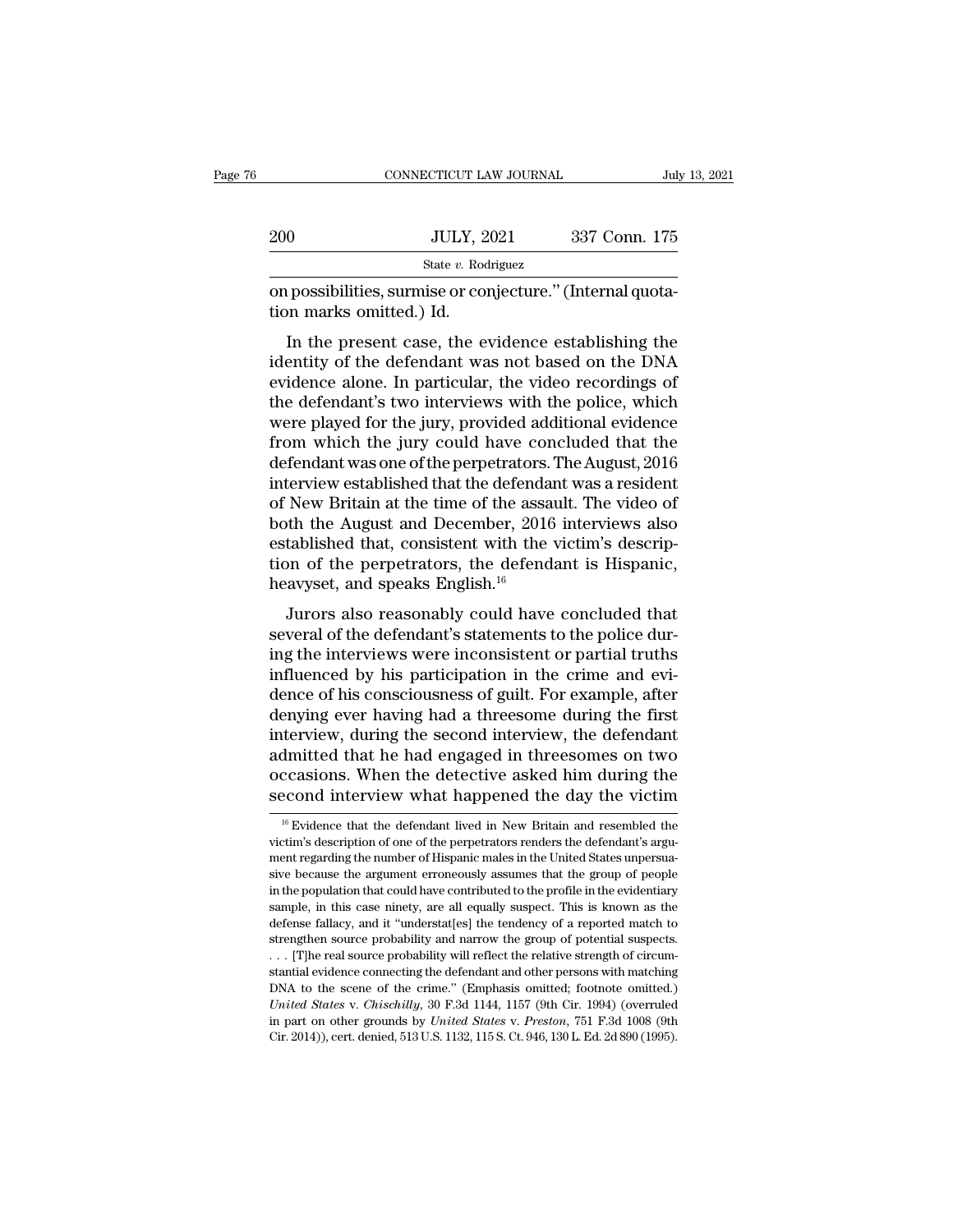reported being assaulted, the defendant abandoned his<br>
and the defendant abandoned his<br>
lack of recollection and offered an account of picking<br>
reported being assaulted, the defendant abandoned his<br>
lack of recollection an  $\begin{array}{r} \text{337 Conn. 175} \quad \text{JULY, 2021} \quad \text{201} \ \text{State } v. \text{ Rodriguez} \ \text{reported being assumed, the defendant abandoned his lack of recollections and offered an account of picking up a man and a woman in his car near an AutoZone in New Britain and engaging in a threesome. The defen-$ 337 Conn. 175 JULY, 2021 201<br>
State v. Rodriguez<br>
reported being assaulted, the defendant abandoned his<br>
lack of recollection and offered an account of picking<br>
up a man and a woman in his car near an AutoZone in<br>
New Bri  $337$  Conn. 175 JULY, 2021 201<br>
State v. Rodriguez<br>
reported being assaulted, the defendant abandoned his<br>
lack of recollection and offered an account of picking<br>
up a man and a woman in his car near an AutoZone in<br>
New B Solution 110 and the v. Rodriguez<br>
State v. Rodriguez<br>
Teported being assaulted, the defendant abandoned his<br>
lack of recollection and offered an account of picking<br>
up a man and a woman in his car near an AutoZone in<br>
Ne State v. Rodriguez<br>
reported being assaulted, the defendant abandoned his<br>
lack of recollection and offered an account of picking<br>
up a man and a woman in his car near an AutoZone in<br>
New Britain and engaging in a threeso reported being assaulted, the defendant abandoned his<br>lack of recollection and offered an account of picking<br>up a man and a woman in his car near an AutoZone in<br>New Britain and engaging in a threesome. The defen-<br>dant late lack of recollection and offered an account of picking<br>up a man and a woman in his car near an AutoZone in<br>New Britain and engaging in a threesome. The defen-<br>dant later explained that he could not remember when<br>that occur up a man and a woman in his car near an AutoZone in<br>New Britain and engaging in a threesome. The defen-<br>dant later explained that he could not remember when<br>that occurred or whether it was the same incident the<br>detective w New Britain and engaging in a threesome. The defendant later explained that he could not remember when that occurred or whether it was the same incident the detective was referencing. The defendant's mention of an AutoZone dant later explained that he could not remember when<br>that occurred or whether it was the same incident the<br>detective was referencing. The defendant's mention of<br>an AutoZone was significant, however, because the jury<br>was pr that occurred or whether it was the same incident the<br>detective was referencing. The defendant's mention of<br>an AutoZone was significant, however, because the jury<br>was presented with evidence that an AutoZone was<br>located in detective was referencing. The defendant's mention of<br>an AutoZone was significant, however, because the jury<br>was presented with evidence that an AutoZone was<br>located in the vicinity of where the victim reported being<br>abduc an AutoZone was significant, however, because the jury<br>was presented with evidence that an AutoZone was<br>located in the vicinity of where the victim reported being<br>abducted. Finally, when the detective informed him that,<br>in was presented with evidence that an AutoZone was<br>located in the vicinity of where the victim reported being<br>abducted. Finally, when the detective informed him that,<br>in addition to the assault, the victim stated that she ha located in the vicinity of where the victim reported being<br>abducted. Finally, when the detective informed him that,<br>in addition to the assault, the victim stated that she had<br>been robbed of several hundred dollars, the def abducted. Finally, when the detective informe<br>in addition to the assault, the victim stated th<br>been robbed of several hundred dollars, the<br>replied with words to the effect of: "That's n<br>the other guy." The defendant conced addition to the assault, the victim stated that she had<br>en robbed of several hundred dollars, the defendant<br>plied with words to the effect of: "That's not me. It's<br>e other guy." The defendant concedes that his incon-<br>sten been robbed of several hundred dollars, the defendant<br>replied with words to the effect of: "That's not me. It's<br>the other guy." The defendant concedes that his incon-<br>sistent statements to the police "might be construed a

replied with words to the effect of: "That's not me. It's<br>the other guy." The defendant concedes that his incon-<br>sistent statements to the police "might be construed as<br>consciousness of guilt evidence . . . ."<br>We have "rep the other guy." The detendant concedes that his inconsistent statements to the police "might be construed as<br>consciousness of guilt evidence . . . ."<br>We have "repeatedly held that a jury may infer guilt<br>based on consciousn sistent statements to the police "might be construed as<br>
consciousness of guilt evidence . . . ."<br> *We have "repeatedly held that a jury may infer guilt*<br>
based on consciousness of guilt evidence in conjunction<br>
with other consciousness of guilt evidence  $\dots$  . . . ."<br>We have "repeatedly held that a jury may infer guilt<br>based on consciousness of guilt evidence in conjunction<br>with other evidence  $\dots$ . . . ." State v. Davis, 324 Conn.<br>782, 79 We have "repeatedly held that a jury may infer guilt<br>based on consciousness of guilt evidence in conjunction<br>with other evidence  $\ldots$ ." State v. Davis, 324 Conn.<br>782, 797 n.8, 155 A.3d 221 (2017); see also *State* v.<br>*Mo* based on consciousness of guilt evidence in conjunction<br>with other evidence  $\ldots$ ." State v. Davis, 324 Conn.<br>782, 797 n.8, 155 A.3d 221 (2017); see also *State* v.<br>*Morelli*, 293 Conn. 147, 154, 976 A.2d 678 (2009) (eviwith other evidence  $\dots$  of State v. Davis, 324 Conn.<br>
782, 797 n.8, 155 A.3d 221 (2017); see also State v.<br> *Morelli*, 293 Conn. 147, 154, 976 A.2d 678 (2009) (evidence of consciousness of guilt, along with other evidenc 782, 797 n.8, 155 A.3d 221 (2017); see also *State* v.<br>Morelli, 293 Conn. 147, 154, 976 A.2d 678 (2009) (evi-<br>dence of consciousness of guilt, along with other evi-<br>dence, provided sufficient evidence to prove that<br>defend *Morelli*, 293 Conn. 147, 154, 976 A.2d 678 (2009) (evidence of consciousness of guilt, along with other evidence, provided sufficient evidence to prove that defendant was under influence of intoxicating liquor, which is e dence of consciousness of guilt, along with other evidence, provided sufficient evidence to prove that<br>defendant was under influence of intoxicating liquor,<br>which is essential element of offense of operating motor<br>vehicle dence, provided sufficient evidence to prove that<br>defendant was under influence of intoxicating liquor,<br>which is essential element of offense of operating motor<br>vehicle while under influence of intoxicating liquor);<br>*State* defendant was under influence of intoxicating liquor,<br>which is essential element of offense of operating motor<br>vehicle while under influence of intoxicating liquor);<br>State v. Groomes, 232 Conn. 455, 473–74, 656 A.2d 646<br>(1 which is essential element of offense of operating motor<br>vehicle while under influence of intoxicating liquor);<br>State v. Groomes, 232 Conn. 455, 473–74, 656 A.2d 646<br>(1995) (holding that trial court properly instructed jur vehicle while under influenof<br>State v. Groomes, 232 Conn.<br>(1995) (holding that trial cou<br>that it may use defendant's<br>sciousness of guilt and as inevidence of defendant's guilt)<br>was the DNA evidence.<br>Construing the evidence ate v. Groomes, 232 Conn. 455, 473–74, 656 A.2d 646<br>995) (holding that trial court properly instructed jury<br>at it may use defendant's flight as evidence of con-<br>iousness of guilt and as independent, circumstantial<br>idence o (1995) (holding that trial court properly instructed jury<br>that it may use defendant's flight as evidence of con-<br>sciousness of guilt and as independent, circumstantial<br>evidence of defendant's guilt). Here, that other evide

that it may use defendant's flight as evidence of consciousness of guilt and as independent, circumstantial<br>evidence of defendant's guilt). Here, that other evidence<br>was the DNA evidence.<br>Construing the evidence as favorab sciousness of guilt and as independent, circumstantial<br>evidence of defendant's guilt). Here, that other evidence<br>was the DNA evidence.<br>Construing the evidence as favorably as possible to<br>sustaining the guilty verdict, we c evidence of defendant's guilt). Here, that other evidence<br>was the DNA evidence.<br>Construing the evidence as favorably as possible to<br>sustaining the guilty verdict, we conclude that the<br>state's case did not rest on the DNA e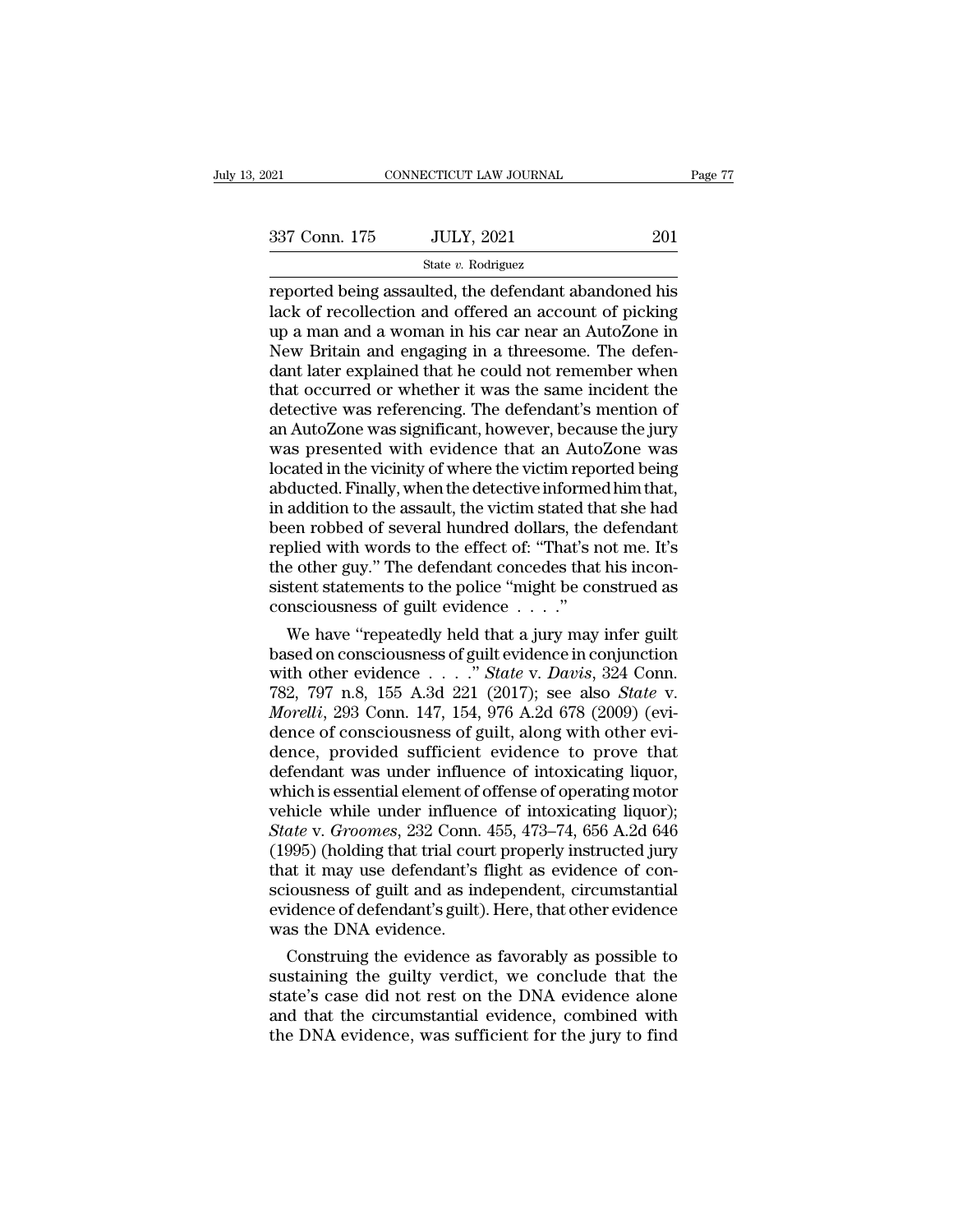|     | CONNECTICUT LAW JOURNAL | July 13, 2021 |  |
|-----|-------------------------|---------------|--|
|     |                         |               |  |
| 202 | <b>JULY, 2021</b>       | 337 Conn. 175 |  |
|     | State v. Rodriguez      |               |  |

CONNECTICUT LAW JOURNAL July 13, 2021<br>
202 JULY, 2021 337 Conn. 175<br>
State v. Rodriguez<br>
beyond a reasonable doubt that the defendant was one<br>
of the perpetrators of the sexual assault. See, e.g., *State*<br>
v. *Young* 157 C of the perpetrators of the sexual assault. See, e.g., *State*<br>
of the perpetrators of the sexual assault. See, e.g., *State*<br>
v. *Young*, 157 Conn. App. 544, 558–59, 117 A.3d 944<br>
(rejecting defendant's contention that evi VOCAL 2021 337 Conn. 175<br> *State v. Rodriguez*<br>
beyond a reasonable doubt that the defendant was one<br>
of the perpetrators of the sexual assault. See, e.g., *State*<br>
v. *Young*, 157 Conn. App. 544, 558–59, 117 A.3d 944<br>
(re 202 JULY, 2021 337 Conn. 175<br>
State v. Rodriguez<br>
beyond a reasonable doubt that the defendant was one<br>
of the perpetrators of the sexual assault. See, e.g., *State*<br>
v. *Young*, 157 Conn. App. 544, 558–59, 117 A.3d 944<br> State v. Rodriguez<br>
State v. Rodriguez<br>
beyond a reasonable doubt that the defendant was one<br>
of the perpetrators of the sexual assault. See, e.g., *State*<br>
v. *Young*, 157 Conn. App. 544, 558–59, 117 A.3d 944<br>
(rejecting State v. Rodriguez<br>beyond a reasonable doubt that the defendant was one<br>of the perpetrators of the sexual assault. See, e.g., *State*<br>v. *Young*, 157 Conn. App. 544, 558–59, 117 A.3d 944<br>(rejecting defendant's contention beyond a reasonable doubt that the defendant was one<br>of the perpetrators of the sexual assault. See, e.g., *State*<br>v. *Young*, 157 Conn. App. 544, 558–59, 117 A.3d 944<br>(rejecting defendant's contention that evidence was<br>in of the perpetratc<br>v. *Young*, 157 C<br>(rejecting defen<br>insufficient to s<br>evidence becaus<br>dence alone), c<br>549 (2015).<br>The judgment Young, 157 Conn. App. 544, 5<br>
ejecting defendant's contention<br>
sufficient to support conviction<br>
idence because state's case did<br>
nce alone), cert. denied, 317<br>
9 (2015).<br>
The judgment is affirmed.<br>
In this opinion the ot sufficient to support conviction based only on Didence because state's case did not rest on DNA e<br>nce alone), cert. denied, 317 Conn. 922, 118 A.<br>9 (2015).<br>The judgment is affirmed.<br>In this opinion the other justices concu

Reflective because state 5 class and not rest on DTM eVideo<br>
mee alone), cert. denied, 317 Conn. 922, 118 A.3d<br>
9 (2015).<br>
The judgment is affirmed.<br>
In this opinion the other justices concurred.<br>
KAHN, J., concurring. I a the majority, each defined.<br>The judgment is affirmed.<br>In this opinion the other justices concurred.<br>KAHN, J., concurring. I agree with and join in full<br>the majority opinion. I write separately to clarify the<br>intersection o In this opinion the other justices concurred.<br>
In this opinion the other justices concurred.<br>
KAHN, J., concurring. I agree with and join in full<br>
the majority opinion. I write separately to clarify the<br>
intersection of ev The judgment is affirmed.<br>In this opinion the other justices concurred<br>KAHN, J., concurring. I agree with and joi<br>the majority opinion. I write separately to cl<br>intersection of evidence based on DNA anal<br>the constitutional In this opinion the other justices concurred.<br>KAHN, J., concurring. I agree with and join in full<br>e majority opinion. I write separately to clarify the<br>tersection of evidence based on DNA analysis and<br>e constitutional righ KAHN, J., concurring. I agree with and join in full<br>the majority opinion. I write separately to clarify the<br>intersection of evidence based on DNA analysis and<br>the constitutional right to confrontation.<br>During oral argument

KAHN, J., concurring. I agree with and join in full<br>the majority opinion. I write separately to clarify the<br>intersection of evidence based on DNA analysis and<br>the constitutional right to confrontation.<br>During oral argumen the majority opinion. I write separately to clarify the<br>intersection of evidence based on DNA analysis and<br>the constitutional right to confrontation.<br>During oral argument, each party was asked which<br>individuals involved in intersection of evidence based on DNA analysis and<br>the constitutional right to confrontation.<br>During oral argument, each party was asked which<br>individuals involved in DNA analysis were required to<br>testify pursuant to the c the constitutional right to confrontation.<br>
During oral argument, each party was asked which<br>
individuals involved in DNA analysis were required to<br>
testify pursuant to the confrontation clause of the sixth<br>
amendment to t During oral argument, each party was asked which<br>individuals involved in DNA analysis were required to<br>testify pursuant to the confrontation clause of the sixth<br>amendment to the United States constitution, especially<br>in li individuals involved in DNA analysis were required to<br>testify pursuant to the confrontation clause of the sixth<br>amendment to the United States constitution, especially<br>in light of *State* v. *Walker*, 332 Conn. 678, 212 A. testify pursuant to the confrontation clause of the sixth<br>amendment to the United States constitution, especially<br>in light of *State* v. Walker, 332 Conn. 678, 212 A.3d 1244<br>(2019). Each party gave a very different respons amendment to the United States constitution, especially<br>in light of *State* v. *Walker*, 332 Conn. 678, 212 A.3d 1244<br>(2019). Each party gave a very different response. The<br>state read *Walker* to stand for the proposition in light of *State* v. *Walker*, 332 Conn. 678, 212 A.3d 1244 (2019). Each party gave a very different response. The state read *Walker* to stand for the proposition that, to satisfy the requirements of the confrontation c (2019). Each party gave a very different response. The state read *Walker* to stand for the proposition that, to satisfy the requirements of the confrontation clause, the state was required to call only the person or pers state read *Walker* to stand for the proposition that, to<br>satisfy the requirements of the confrontation clause,<br>the state was required to call only the person or persons<br>who conducted the critical, interpretive part of the satisfy the requirements of the confrontation clause,<br>the state was required to call only the person or persons<br>who conducted the critical, interpretive part of the DNA<br>analysis involving the calling of the alleles, which the state was required to call only the person or persons<br>who conducted the critical, interpretive part of the DNA<br>analysis involving the calling of the alleles, which gives<br>rise to a numerical DNA profile. Furthermore, th who conducted the critical, interpretive part of the DNA<br>analysis involving the calling of the alleles, which gives<br>rise to a numerical DNA profile. Furthermore, the state<br>argued that the technicians involved in the prelim analysis involving the calling of the alleles, which gives<br>rise to a numerical DNA profile. Furthermore, the state<br>argued that the technicians involved in the preliminary<br>stages including extraction, quantitation, and ampl rise to a numerical DNA profile. Furthermore, the state<br>argued that the technicians involved in the preliminary<br>stages including extraction, quantitation, and amplifica-<br>tion are not necessary witnesses. The defendant inte argued that the technicians involved in the preliminary<br>stages including extraction, quantitation, and amplifica-<br>tion are not necessary witnesses. The defendant inter-<br>preted precedent, including *Walker*, to not only ap reted precedent, including *Walker*, to not only apply<br>to analysts as described by the state, but also to the<br>chnician who put the DNA sample into the electropho-<br>sis machine<sup>1</sup> and, potentially, any other person that<br> $\frac$ to analysts as described by the state, but also to the technician who put the DNA sample into the electrophoresis machine<sup>1</sup> and, potentially, any other person that  $\frac{1}{1}$  refer to the scientific instrument that analyz resis machine<sup>1</sup> and, potentially, any other person that

technician who put the DNA sample into the electrophoresis machine<sup>1</sup> and, potentially, any other person that  $\frac{1}{1}$  refer to the scientific instrument that analyzes the DNA sample as the electrophoresis machine throug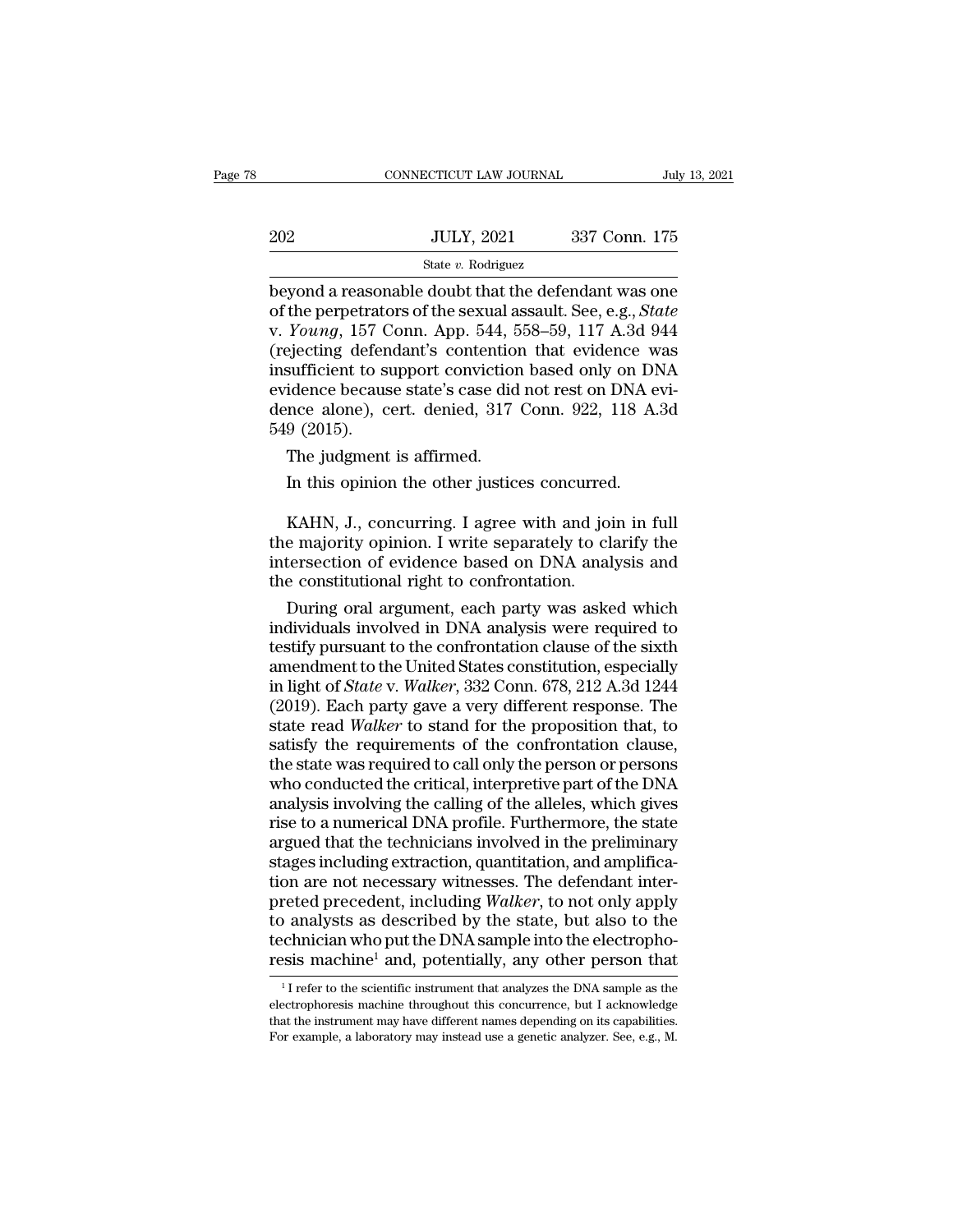connecticut LAW JOURNAL Page 79<br>
337 Conn. 175 JULY, 2021 203<br>  $\frac{\text{State } v. \text{ Rodriguez}}{\text{State } v. \text{ Rodriguez}}$ <br>
could have contaminated the sample at any stage. Although<br>
it is certainly not uncommon for opposing parties to  $\begin{array}{r} \text{337 Conn. } 175 \text{ } \text{JULY, } 2021 \text{ } \text{203} \\ \text{State } v. \text{ Rodriguez} \\ \text{could have contaminated the sample at any stage. Although it is certainly not uncommon for opposing parties to interpret precedent differently, the wide gulf between these responses illustrates a continuing uncertainty in the other hand, and the other hand, the effect is not a significant difference.} \end{array}$  $\frac{337 \text{ Conn. } 175 \qquad \text{JULY, } 2021 \qquad \text{203}}{\text{State } v. \text{ Rodriguez}}$ <br>
could have contaminated the sample at any stage. Although<br>
it is certainly not uncommon for opposing parties to<br>
interpret precedent differently, the wide gulf be 337 Conn. 175 JULY, 2021 203<br>
State v. Rodriguez<br>
could have contaminated the sample at any stage. Although<br>
it is certainly not uncommon for opposing parties to<br>
interpret precedent differently, the wide gulf between<br>
th Solutional State v. Rodriguez<br>
could have contaminated the sample at any stage. Although<br>
it is certainly not uncommon for opposing parties to<br>
interpret precedent differently, the wide gulf between<br>
these responses illus state *v*. Rodriguez<br>
could have contaminated the sample at any stage. Although<br>
it is certainly not uncommon for opposing parties to<br>
interpret precedent differently, the wide gulf between<br>
these responses illustrates a c could have contaminated the sample at any stage. Although<br>it is certainly not uncommon for opposing parties to<br>interpret precedent differently, the wide gulf between<br>these responses illustrates a continuing uncertainty in<br> it is certainly not uncommon for opposing parties to<br>interpret precedent differently, the wide gulf between<br>these responses illustrates a continuing uncertainty in<br>this critical area of constitutional rights, despite recen interpret precedent differently, the wide gulf between<br>these responses illustrates a continuing uncertainty in<br>this critical area of constitutional rights, despite recent<br>decisions from this court. See, e.g., *State* v. *L* these responses illustrates a continuing uncertainty in<br>this critical area of constitutional rights, despite recent<br>decisions from this court. See, e.g., *State* v. *Lebrick*, 334<br>Conn. 492, 223 A.3d 333 (2020); *State* v. this critical area of constitutional rights, despite recent<br>decisions from this court. See, e.g., *State* v. *Lebrick*, 334<br>Conn. 492, 223 A.3d 333 (2020); *State* v. *Walker*, supra,<br>678; *State* v. *Sinclair*, 332 Conn. decisions from this court. See, e.g., *State v. Lebrick*, 334<br>Conn. 492, 223 A.3d 333 (2020); *State v. Walker*, supra,<br>678; *State v. Sinclair*, 332 Conn. 204, 210 A.3d 509 (2019);<br>*State v. Buckland*, 313 Conn. 205, 96 bin. 492, 223 A.3d 333 (2020); State v. Watker, supra,<br>8; State v. Sinclair, 332 Conn. 204, 210 A.3d 509 (2019);<br>ate v. Buckland, 313 Conn. 205, 96 A.3d 1163 (2014),<br>rt. denied, 574 U.S. 1078, 135 S. Ct. 992, 190 L. Ed. 2  $678$ ; State v. Smctarr, 332 Conn. 204, 210 A.3d 509 (2019);<br> *State v. Buckland*, 313 Conn. 205, 96 A.3d 1163 (2014),<br>
cert. denied, 574 U.S. 1078, 135 S. Ct. 992, 190 L. Ed. 2d<br>
837 (2015); *State v. Smith*, 289 Conn. 5

State v. Bucklana, 313 Conn. 205, 96 A.3d 1163 (2014),<br>cert. denied, 574 U.S. 1078, 135 S. Ct. 992, 190 L. Ed. 2d<br>837 (2015); *State v. Smith*, 289 Conn. 598, 960 A.2d<br>993 (2008).<br>DNA analysis is a powerful tool that has b cert. denied, 574 U.S. 1078, 135 S. Ct. 992, 190 L. Ed. 2d<br>837 (2015); *State* v. *Smith*, 289 Conn. 598, 960 A.2d<br>993 (2008).<br>DNA analysis is a powerful tool that has become a<br>staple in both the scientific community and t 837 (2015); *State v. Smith*, 289 Conn. 598, 960 A.2d<br>993 (2008).<br>DNA analysis is a powerful tool that has become a<br>staple in both the scientific community and trial courts<br>since DNA fingerprinting was first invented in 19 993 (2008).<br>
DNA analysis is a powerful tool that has become a<br>
staple in both the scientific community and trial courts<br>
since DNA fingerprinting was first invented in 1984. See<br>
P. Gill et al., "Forensic Application of D DNA analysis is a powerful tool that has become a<br>staple in both the scientific community and trial courts<br>since DNA fingerprinting was first invented in 1984. See<br>P. Gill et al., "Forensic Application of DNA 'Fingerprints staple in both the scientific community and trial courts<br>since DNA fingerprinting was first invented in 1984. See<br>P. Gill et al., "Forensic Application of DNA 'Fingerprints,' "<br>318 Nature 577, 577 (1985). This methodology since DNA fingerprinting was first invented in 1984. See<br>P. Gill et al., "Forensic Application of DNA 'Fingerprints,' "<br>318 Nature 577, 577 (1985). This methodology allows<br>us to determine—from blood, skin, sweat, semen, ha P. Gill et al., "Forensic Application of DNA 'Fingerprints,' "<br>318 Nature 577, 577 (1985). This methodology allows<br>us to determine—from blood, skin, sweat, semen, hair,<br>or other DNA-containing cells—the likelihood that an<br> 318 Nature 577, 577 (1985). This methodology allows<br>us to determine—from blood, skin, sweat, semen, hair,<br>or other DNA-containing cells—the likelihood that an<br>individual is reasonably tied to a crime scene, victim,<br>weapon, us to determine—from blood, skin, sweat, semen, hair,<br>or other DNA-containing cells—the likelihood that an<br>individual is reasonably tied to a crime scene, victim,<br>weapon, or other object. A mere four decades ago, the<br>use o or other DNA-containing cells—the likelihood that an individual is reasonably tied to a crime scene, victim, weapon, or other object. A mere four decades ago, the use of DNA sequencing and comparison as an evidentiary tool individual is reasonably tied to a crime scene, victim, weapon, or other object. A mere four decades ago, the use of DNA sequencing and comparison as an evidentiary tool in the courtroom was not even an option. Since it wa weapon, or other object. A mere four decades ago, the<br>use of DNA sequencing and comparison as an eviden-<br>tiary tool in the courtroom was not even an option.<br>Since it was first used to convict a Florida defendant<br>of a sexua use of DNA sequencing and comparison as an evidentiary tool in the courtroom was not even an option.<br>Since it was first used to convict a Florida defendant<br>of a sexual offense in 1987; see A. Adema, "DNA Finger-<br>printing E tiary tool in the courtroom was not even an option.<br>Since it was first used to convict a Florida defendant<br>of a sexual offense in 1987; see A. Adema, "DNA Finger-<br>printing Evidence: The Road to Admissibility in Califor-<br>ni Since it was first used to convict a Florida defendant<br>of a sexual offense in 1987; see A. Adema, "DNA Finger-<br>printing Evidence: The Road to Admissibility in Califor-<br>nia," 26 San Diego L. Rev. 377, 385 and n.52 (1989);<br> of a sexual offense in 1987; see A. Adema, "DNA Finger-<br>printing Evidence: The Road to Admissibility in Califor-<br>nia," 26 San Diego L. Rev. 377, 385 and n.52 (1989);<br>*Andrews v. State*, 533 So. 2d 841, 842, 850–51 (Fla. Ap printing Evidence: The Road to Admissibility in California," 26 San Diego L. Rev. 377, 385 and n.52 (1989);<br>Andrews v. State, 533 So. 2d 841, 842, 850–51 (Fla. App.<br>1988), review denied, 542 So. 2d 1332 (Fla. 1989); DNA<br>an nia," 26 San Diego L. Rev. 377, 385 and n.52 (1989);<br>Andrews v. State, 533 So. 2d 841, 842, 850–51 (Fla. App.<br>1988), review denied, 542 So. 2d 1332 (Fla. 1989); DNA<br>analysis has rapidly evolved to include improved meth-<br>od Andrews v. State, 533 So. 2d 841, 842, 850–51 (Fla. App. 1988), review denied, 542 So. 2d 1332 (Fla. 1989); DNA<br>analysis has rapidly evolved to include improved meth-<br>odologies. It has not only been used in contemporary<br>tr 1988), review denied, 542 So. 2d 1332 (Fla. 1989); DNA analysis has rapidly evolved to include improved methodologies. It has not only been used in contemporary trials to inculpate defendants, but also to exonerate wrongl trials to inculpate defendants, but also to exonerate<br>wrongly convicted individuals who spent years, and<br>even decades, incarcerated. See generally Innocence<br>Project, DNA's Revolutionary Role in Freeing the Inno-<br>Chin et al wrongly convicted individuals who spent years, and<br>even decades, incarcerated. See generally Innocence<br>Project, DNA's Revolutionary Role in Freeing the Inno-<br>Chin et al., Forensic DNA Evidence: Science and the Law (2019) §

even decades, incarcerated. See gene:<br>Project, DNA's Revolutionary Role in F<br>Chin et al., Forensic DNA Evidence: Science and the<br>3-28 through 3-31. Regardless of its name, the instrumer<br>raw data regarding the genotype of t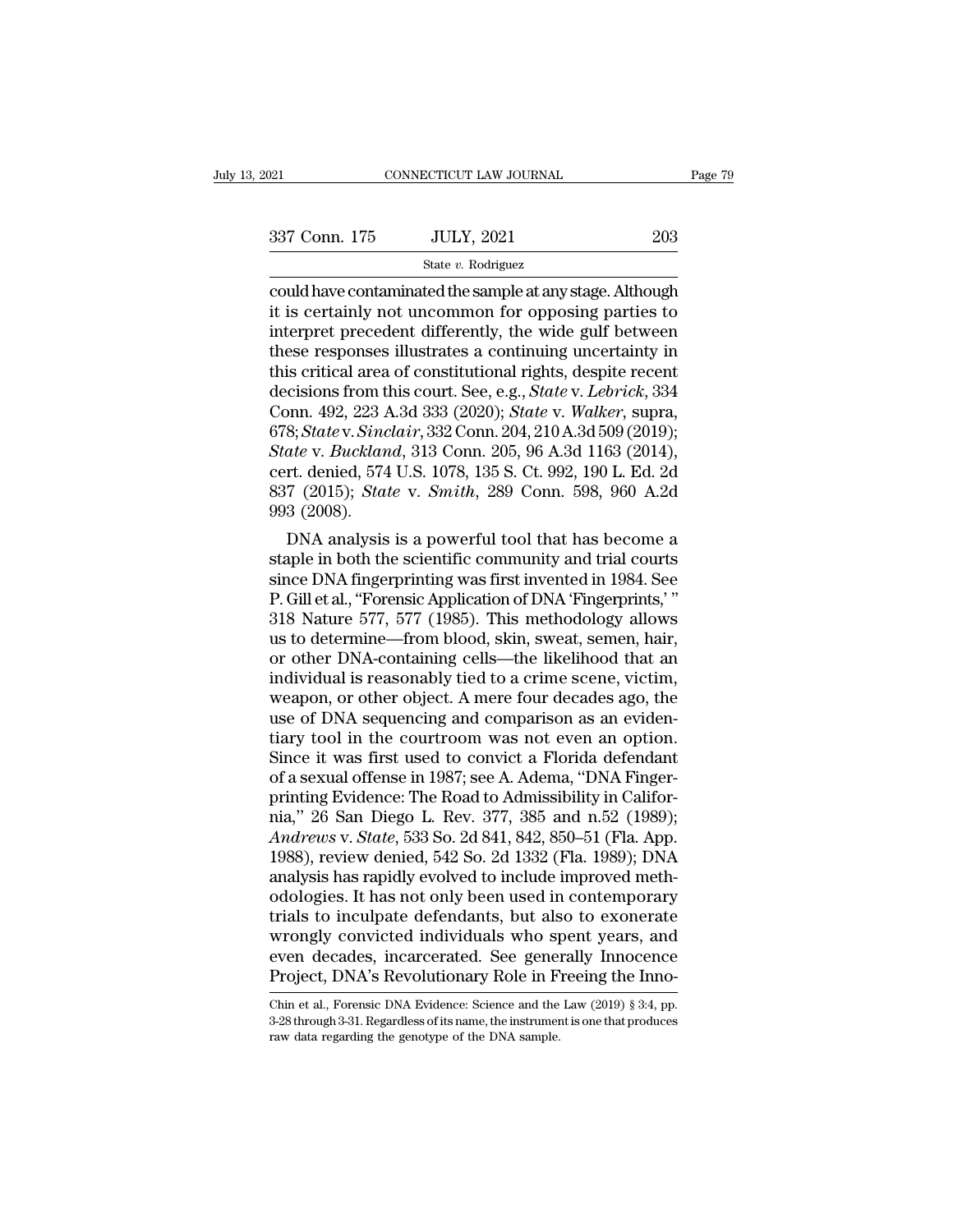|     | CONNECTICUT LAW JOURNAL | July 13, 2021 |
|-----|-------------------------|---------------|
| 204 | <b>JULY, 2021</b>       | 337 Conn. 175 |
|     | State v. Rodriguez      |               |

connectricut LAW JOURNAL<br>
204 JULY, 2021 337 Conn. 175<br>
<sup>204</sup> State v. Rodriguez<br>
cent (April 18, 2018), available at https://www.inno-<br>
cenceproject.org/dna-revolutionary-role-freedom (last<br>
visited Sontomber 22, 2020) 204 JULY, 2021 337 Conn. 175<br>
State v. Rodriguez<br>
Cent (April 18, 2018), available at https://www.inno-<br>
cenceproject.org/dna-revolutionary-role-freedom (last<br>
visited September 22, 2020). 204 JULY, 2021<br>
State v. Rodriguez<br>
cent (April 18, 2018), available :<br>
cenceproject.org/dna-revolutiona<br>
visited September 22, 2020).<br>
Although the last forty years ha  $\frac{\text{JULY, 2021}}{\text{State } v. \text{ Rodriguez}}$ <br>
nt (April 18, 2018), available at https://www.inno-<br>
nceproject.org/dna-revolutionary-role-freedom (last<br>
sited September 22, 2020).<br>
Although the last forty years have seen rapid evolu-<br>

State v. Rodriguez<br>
cent (April 18, 2018), available at https://www.inno-<br>
cenceproject.org/dna-revolutionary-role-freedom (last<br>
visited September 22, 2020).<br>
Although the last forty years have seen rapid evolu-<br>
tion of cent (April 18, 2018), available at https://www.inno-<br>cenceproject.org/dna-revolutionary-role-freedom (last<br>visited September 22, 2020).<br>Although the last forty years have seen rapid evolu-<br>tion of DNA analysis in the fiel cent (April 18, 2018), available at https://www.nno-<br>cenceproject.org/dna-revolutionary-role-freedom (last<br>visited September 22, 2020).<br>Although the last forty years have seen rapid evolu-<br>tion of DNA analysis in the field cenceproject.org/dna-revolutionary-role-freedom (last<br>visited September 22, 2020).<br>Although the last forty years have seen rapid evolu-<br>tion of DNA analysis in the field of science, the jurispru-<br>dence regarding constituti visited September 22, 2020).<br>
Although the last forty years have seen rapid evolution of DNA analysis in the field of science, the jurispru-<br>
dence regarding constitutionally permissible use of<br>
DNA evidence has evolved at Although the last forty years have seen rapid evolution of DNA analysis in the field of science, the jurispru-<br>dence regarding constitutionally permissible use of<br>DNA evidence has evolved at a more staid pace. Scant<br>bindin tion of DNA analysis in the field of science, the jurispru-<br>dence regarding constitutionally permissible use of<br>DNA evidence has evolved at a more staid pace. Scant<br>binding precedent from the United States Supreme<br>Court, c dence regarding constitutionally permissible use of<br>DNA evidence has evolved at a more staid pace. Scant<br>binding precedent from the United States Supreme<br>Court, combined with a lack of cohesion and clarity in<br>the available DNA evidence has evolved at a more staid pace. Scant<br>binding precedent from the United States Supreme<br>Court, combined with a lack of cohesion and clarity in<br>the available precedent, has resulted in uncertainty in<br>both stat binding precedent from the United States Supreme<br>Court, combined with a lack of cohesion and clarity in<br>the available precedent, has resulted in uncertainty in<br>both state and federal jurisdictions. This lack of guid-<br>ance Court, combined with a lack of cohesion and clarity in<br>the available precedent, has resulted in uncertainty in<br>both state and federal jurisdictions. This lack of guid-<br>ance has not gone unnoticed by this court; see *State* the available precedent, has resulted in uncertainty in<br>both state and federal jurisdictions. This lack of guid-<br>ance has not gone unnoticed by this court; see *State v*.<br>Walker, supra, 332 Conn. 706 ("[d]ue to the fractur both state and federal jurisdictions. This lack of guid-<br>ance has not gone unnoticed by this court; see *State* v.<br>Walker, supra, 332 Conn. 706 ("[d]ue to the fractured<br>nature of [Williams v. Illinois, 567 U.S. 50, 132 S. ance has not gone unnoticed by this court; see *State v.*<br> *Walker*, supra, 332 Conn. 706 ("[d]ue to the fractured<br>
nature of [*Williams v. Illinois*, 567 U.S. 50, 132 S. Ct.<br>
2221, 183 L. Ed. 2d 89 (2012)], courts have st nature of [*Williams v. Illinois*, 567 U.S. 50, 132 S. Ct.<br>2221, 183 L. Ed. 2d 89 (2012)], courts have struggled to<br>determine the effect of *Williams*, if any, on the legal<br>principles governing confrontation cause claims") 2221, 183 L. Ed. 2d 89 (2012)], courts have struggled to<br>determine the effect of *Williams*, if any, on the legal<br>principles governing confrontation cause claims"); by<br>federal courts of appeals; see *Washington* v. *Griffi* determine the effect of *Williams*, if any, on the legal<br>principles governing confrontation cause claims"); by<br>federal courts of appeals; see *Washington v. Griffin*,<br>876 F.3d 395, 409 (2d Cir. 2017) ("[w]e have already<br>no principles governing confrontation cause claims"); by<br>federal courts of appeals; see *Washington* v. *Griffin*,<br>876 F.3d 395, 409 (2d Cir. 2017) ("[w]e have already<br>noted the difficulty in identifying a single holding of<br>p eral courts of appeals; see *Washington* v. *Griffin*,<br>F.3d 395, 409 (2d Cir. 2017) ("[w]e have already<br>ed the difficulty in identifying a single holding of<br>nciple from the several opinions of the fractured<br>*liams* [c]ourt 876 F.3d 395, 409 (2d Cir. 2017) ("[w]e have already<br>noted the difficulty in identifying a single holding of<br>principle from the several opinions of the fractured<br>Williams [c]ourt, using the analytic approach that the<br>Supr

noted the difficulty in identifying a single holding of<br>principle from the several opinions of the fractured<br>Williams [c]ourt, using the analytic approach that the<br>Supreme Court recommends"), cert. denied, U.S.<br>, 138 S. Ct principle from the several opinions of the fractured<br>Williams [c]ourt, using the analytic approach that the<br>Supreme Court recommends"), cert. denied, U.S.<br>, 138 S. Ct. 2578, 201 L. Ed. 2d 299 (2018); and even<br>by ideologica Williams [c]ourt, using the analytic approach that the<br>Supreme Court recommends"), cert. denied, U.S.<br>, 138 S. Ct. 2578, 201 L. Ed. 2d 299 (2018); and even<br>by ideologically distinct members of the United States<br>Supreme Cou Supreme Court recommends"), cert. denied, U.S.<br>, 138 S. Ct. 2578, 201 L. Ed. 2d 299 (2018); and even<br>by ideologically distinct members of the United States<br>Supreme Court. See *Stuart v. Alabama*, U.S.<br>, 139 S. Ct. 36, 37, , 138 S. Ct. 2578, 201 L. Ed. 2d 299 (2018); and even<br>by ideologically distinct members of the United States<br>Supreme Court. See *Stuart* v. Alabama, U.S. ,<br>139 S. Ct. 36, 37, 202 L. Ed. 2d 414 (2018) (Gorsuch, J.,<br>dissent by ideologically distinct members of the United States<br>
Supreme Court. See *Stuart v. Alabama*, U.S.<br>
139 S. Ct. 36, 37, 202 L. Ed. 2d 414 (2018) (Gorsuch, J.,<br>
dissenting from the denial of certiorari) ("Respectfully,<br>
I Supreme Court. See *Stuart* v. Alabama, U.S. , 139 S. Ct. 36, 37, 202 L. Ed. 2d 414 (2018) (Gorsuch, J., dissenting from the denial of certiorari) ("Respectfully, I believe we owe lower courts struggling to abide our holdi 139 S. Ct. 36, 37, 202 L. Ed. 2d 414 (2018) (Gorsuch, J., dissenting from the denial of certiorari) ("Respectfully, I believe we owe lower courts struggling to abide our holdings more clarity than we have afforded them in dissenting from the denial of certiorari) ("Respectfully,<br>I believe we owe lower courts struggling to abide our<br>holdings more clarity than we have afforded them in<br>this area. Williams imposes on courts with crowded<br>docket I believe we owe lower courts struggling to abide our holdings more clarity than we have afforded them in this area. *Williams* imposes on courts with crowded dockets the job of trying to distill holdings on two separate holdings more clarity than we have affor<br>this area. Williams imposes on courts w<br>dockets the job of trying to distill holdings<br>rate and important issues from four com<br>ions. The errors here may be manifest,<br>understandable the and important issues from four competing opin-<br>ms. The errors here may be manifest, but they are<br>nderstandable and they affect courts across the coun-<br>y in cases that regularly recur.").<sup>2</sup><br>Justice Sotomayor joined Jus ions. The<br>understar<br>try in case<br> $\frac{1}{2}$ Justice Sof<br>certiorari.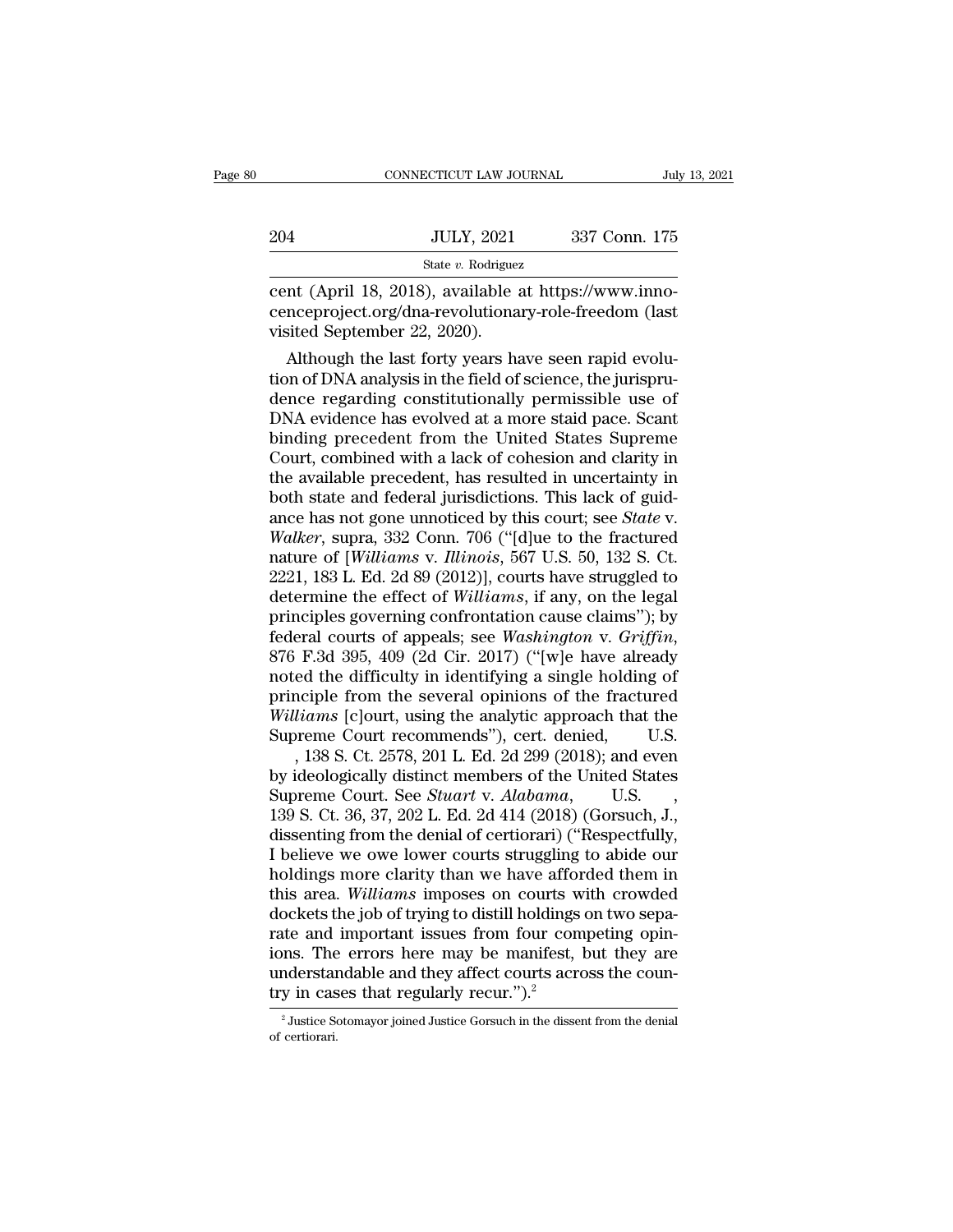| 2021          | CONNECTICUT LAW JOURNAL                                                                                                                                             | Page 81 |
|---------------|---------------------------------------------------------------------------------------------------------------------------------------------------------------------|---------|
| 337 Conn. 175 | <b>JULY, 2021</b>                                                                                                                                                   | 205     |
|               | State v. Rodriguez                                                                                                                                                  |         |
|               | In an effort to provide comprehensive guidance, this<br>concurrence (1) illustrates the DNA analysis process<br>as described to the United States Supreme Court (9) |         |

337 Conn. 175 JULY, 2021 205<br>
State v. Rodriguez<br>
In an effort to provide comprehensive guidance, this<br>
concurrence (1) illustrates the DNA analysis process<br>
as described to the United States Supreme Court, (2)<br>
details t 337 Conn. 175 JULY, 2021 205<br>
State v. Rodriguez<br>
In an effort to provide comprehensive guidance, this<br>
concurrence (1) illustrates the DNA analysis process<br>
as described to the United States Supreme Court, (2)<br>
details t 337 Conn. 175 JULY, 2021 205<br>
State v. Rodriguez<br>
In an effort to provide comprehensive guidance, this<br>
concurrence (1) illustrates the DNA analysis process<br>
as described to the United States Supreme Court, (2)<br>
details t Solen 113 **EVELT, 2022**<br>
State *v.* Rodriguez<br>
In an effort to provide comprehensive guidance, this<br>
concurrence (1) illustrates the DNA analysis process<br>
as described to the United States Supreme Court, (2)<br>
details the r state v. Rodriguez<br>In an effort to provide comprehensive guidance, this<br>concurrence (1) illustrates the DNA analysis process<br>as described to the United States Supreme Court, (2)<br>details the requirements of the confrontati In an effort to provide comprehensive guidance, this<br>concurrence (1) illustrates the DNA analysis process<br>as described to the United States Supreme Court, (2)<br>details the requirements of the confrontation clause as<br>establ concurrence (1) illustrates the DNA analysis process<br>as described to the United States Supreme Court, (2)<br>details the requirements of the confrontation clause as<br>established by *Crawford*<sup>3</sup> and how it applies to forensic<br> as described to the Un<br>details the requirement:<br>established by *Crawforr*<br>reports for non-DNA sul<br>stages of DNA analysi<br>requirements of the con<br>court's precedent. A substances, and (3) explain<br>alysis I believe are subject<br>confrontation clause in ligh<br>I<br>DNA ANALYSIS<br>vas before the United States S

I

quirements of the confrontation clause in light of this<br>urt's precedent.<br>I<br>DNA ANALYSIS<br>When *Williams* was before the United States Supreme<br>purt in December, 2011, the New York County District<br>ternor's Office and the New Court's precedent.<br>
I<br>
DNA ANALYSIS<br>
When *Williams* was before the United States Supreme<br>
Court in December, 2011, the New York County District<br>
Attorney's Office and the New York City Office of the<br>
Chief Medical Examine I<br>
DNA ANALYSIS<br>
When *Williams* was before the United States Supreme<br>
Court in December, 2011, the New York County District<br>
Attorney's Office and the New York City Office of the<br>
Chief Medical Examiner (OCME) submitted a DNA ANALYSIS<br>
When *Williams* was before the United States Supreme<br>
Court in December, 2011, the New York County District<br>
Attorney's Office and the New York City Office of the<br>
Chief Medical Examiner (OCME) submitted an a DNA ANALYSIS<br>When *Williams* was before the United States Supreme<br>Court in December, 2011, the New York County District<br>Attorney's Office and the New York City Office of the<br>Chief Medical Examiner (OCME) submitted an amici ENTERTATIONS<br>
When *Williams* was before the United States Supreme<br>
Court in December, 2011, the New York County District<br>
Attorney's Office and the New York City Office of the<br>
Chief Medical Examiner (OCME) submitted an a When *Williams* was before the United States Supreme<br>Court in December, 2011, the New York County District<br>Attorney's Office and the New York City Office of the<br>Chief Medical Examiner (OCME) submitted an amici<br>curiae brief Court in December, 2011, the New York County District<br>Attorney's Office and the New York City Office of the<br>Chief Medical Examiner (OCME) submitted an amici<br>curiae brief that, in part, described the DNA testing pro-<br>cess a Attorney's Office and the New York City Office of the<br>Chief Medical Examiner (OCME) submitted an amici<br>curiae brief that, in part, described the DNA testing pro-<br>cess at the OCME. Williams v. Illinois (No. 10-8505),<br>United Chief Medical Examiner (OCME) submitted an amici<br>curiae brief that, in part, described the DNA testing pro-<br>cess at the OCME. *Williams v. Illinois* (No. 10-8505),<br>United States Supreme Court Briefs, October Term,<br>2011, Am curiae brief that, in part, described the DNA testing process at the OCME. Williams v. Illinois (No. 10-8505), United States Supreme Court Briefs, October Term, 2011, Amicus Brief of the New York County District Attorney's cess at the OCME. *Williams v. Illinois* (No. 10-8505)<br>United States Supreme Court Briefs, October Term<br>2011, Amicus Brief of the New York County District<br>Attorney's Office et al., pp. 7–8. I find their descriptior<br>of DNA The States Supreme Court Briefs, October Term,<br>
11, Amicus Brief of the New York County District<br>
torney's Office et al., pp. 7–8. I find their description<br>
DNA analysis as it is performed at the OCME to be<br>
formative and EVIT, THREGE DTET OF THE THE WE TOTA COUNTS DESITE:<br>Attorney's Office et al., pp. 7–8. I find their description<br>of DNA analysis as it is performed at the OCME to be<br>informative and reiterate it here in order to provide cl

more different persons. The first stage is *evidence*<br>formative and reiterate it here in order to provide clear<br>context for the remainder of this concurrence.<sup>4</sup><br>"At the OCME, the testing of each item involves five<br>distin *examinative* and reiterate it here in order to provide clear<br>context for the remainder of this concurrence.<sup>4</sup><br>"At the OCME, the testing of each item involves five<br>distinct stages, each of which is performed by one or<br>mor example for the remainder of this concurrence.<sup>4</sup><br>
"At the OCME, the testing of each item involves five<br>
distinct stages, each of which is performed by one or<br>
more different persons. The first stage is *evidence*<br>
examin "At the OCME, the testing of each item involves five distinct stages, each of which is performed by one or more different persons. The first stage is *evidence* examination, in which a technician (technician 1) examines th "At the OCME, the testing of each item involves five distinct stages, each of which is performed by one or more different persons. The first stage is *evidence* examination, in which a technician (technician 1) examines t *Camination*, in which a technician (technician 1)<br>
xamines the sample for biological fluids and takes<br>
attings for DNA extraction. The second stage is *extrac-*<br> *on*, in which a technician (technician 2) adds chemical<br>
<sup></sup> examines the sample for biological fluids and takes<br>cuttings for DNA extraction. The second stage is *extrac-*<br>*tion*, in which a technician (technician 2) adds chemical<br> $\frac{3}{2}$  Crawford v. Washington, 541 U.S. 36, 124

*tion*, in which a technician (technician 2) adds chemical<br>
<sup>3</sup> *Crawford* v. *Washington*, 541 U.S. 36, 124 S. Ct. 1354, 158 L. Ed. 2d<br>
<sup>177</sup> (2004).<br>
<sup>4</sup> Methodologies vary among types of DNA samples (i.e., single sourc *COL*, III WHICH a technician (technician 2) adds chemical and  $\frac{3}{2}$  *Crawford* v. *Washington*, 541 U.S. 36, 124 S. Ct. 1354, 158 L. Ed. 2d 177 (2004).<br>
<sup>4</sup> Methodologies vary among types of DNA samples (i.e., single <sup>3</sup> Crawford v. Washington, 541 U.S. 36, 124 S. Ct. 1354, 158 L. Ed. 2d 177 (2004).<br>
<sup>4</sup> Methodologies vary among types of DNA samples (i.e., single source or mixtures) and analytical labs. This description is intended fo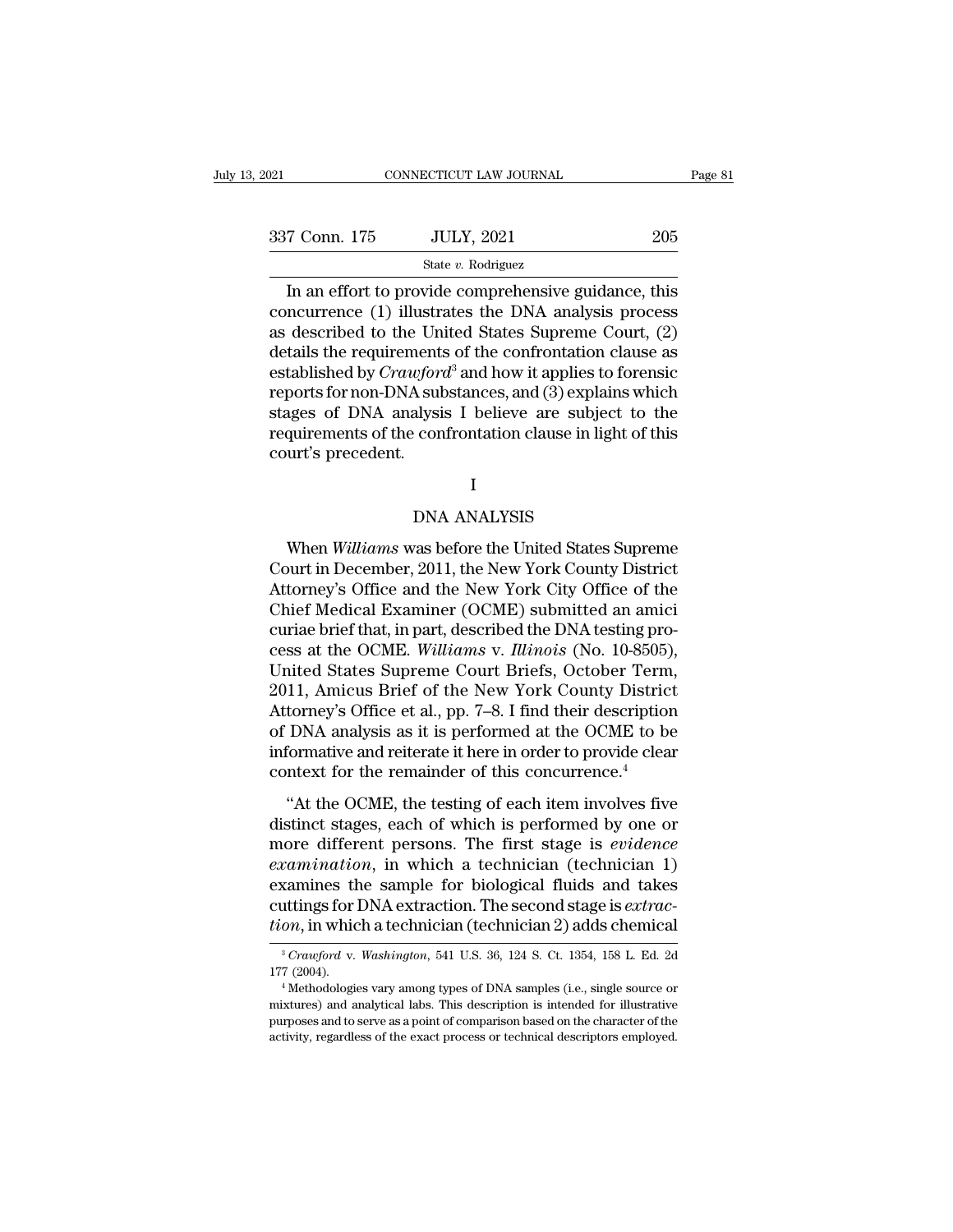# $\begin{tabular}{c} \multicolumn{2}{c|}{\text{CONNECTICUT LAW JOURNAL}} & July 13, 2021 \\ \hline \end{tabular}$   $\begin{tabular}{c} \multicolumn{2}{c|}{\text{JULY, 2021}} & 337 \text{ Conn. } 175 \\ \multicolumn{2}{c|}{\text{State $v$. Rodriguez}} \\ \end{tabular}$

### State *v.* Rodriguez

 $\begin{tabular}{ll} \multicolumn{1}{l}{{\text{CONRECTICUT LAW JOURNAL}}} & \multicolumn{1}{l}{\text{July 13, 2021}}\\ \hline & {\text{SUEY, 2021}} & \multicolumn{1}{l}{\text{337 Conn. 175}}\\ \hline & {\text{State $v$. Rodriguez}}\\ \hline \end{tabular}$ Free UP to the Sample that break open the cells and<br>state v. Rodriguez<br>reagents to the sample that break open the cells and<br>free up the DNA so it is accessible for testing. The third<br>stage is *quantitation*, in which a te  $\frac{\text{JULY, 2021}}{\text{State } v. \text{ Rodriguez}}$ <br>
State v. Rodriguez<br>
reagents to the sample that break open the cells and<br>
free up the DNA so it is accessible for testing. The third<br>
stage is *quantitation*, in which a technician (technic  $337$  Conn. 175<br>  $\frac{337}{2}$  Conn. 175<br>  $\frac{337}{2}$  Conn. 175<br>  $\frac{337}{2}$  Conn. 175<br>  $\frac{337}{2}$  Conn. 175<br>  $\frac{337}{2}$  Conn. 175<br>  $\frac{337}{2}$  Conn. 175<br>  $\frac{337}{2}$  Conn. 175<br>  $\frac{337}{2}$  Conn. 175<br>  $\frac{337}{2}$  Conn. 17 State v. Rodriguez<br>
State v. Rodriguez<br>
Treagents to the sample that break open the cells and<br>
free up the DNA so it is accessible for testing. The third<br>
stage is *quantitation*, in which a technician (technician<br>
3) mea State v. Rodriguez<br>
reagents to the sample that break open the cells and<br>
free up the DNA so it is accessible for testing. The third<br>
stage is *quantitation*, in which a technician (technician<br>
3) measures the amount of D reagents to the sample that break open the cells and<br>free up the DNA so it is accessible for testing. The third<br>stage is *quantitation*, in which a technician (technician<br>3) measures the amount of DNA that is present in th free up the DNA so it is accessible for testing. The third<br>stage is *quantitation*, in which a technician (technician<br>3) measures the amount of DNA that is present in the<br>sample. If there is a sufficient amount of DNA, th stage is *quantitation*, in which a technician (technician 3) measures the amount of DNA that is present in the sample. If there is a sufficient amount of DNA, the testing proceeds to stage four, *amplification*, in which 3) measures the amount of DNA that is present in the sample. If there is a sufficient amount of DNA, the test-<br>ing proceeds to stage four, *amplification*, in which<br>another technician (technician 4) uses a highly auto-<br>mat sample. If there is a sufficient amount of DNA, the test-<br>ing proceeds to stage four, *amplification*, in which<br>another technician (technician 4) uses a highly auto-<br>mated process to target, tag, and copy [sixteen] specifi ing proceeds to stage four, *amplification*, in which<br>another technician (technician 4) uses a highly auto-<br>mated process to target, tag, and copy [sixteen] specific<br>locations ('loci'), thereby raising them to a detectable another technician (technician 4) uses a highly auto-<br>mated process to target, tag, and copy [sixteen] specific<br>locations ('loci'), thereby raising them to a detectable<br>level. The fifth stage is *electrophoresis*, or DNA mated process to target, tag, and copy [sixteen] specific<br>locations ('loci'), thereby raising them to a detectable<br>level. The fifth stage is *electrophoresis*, or DNA typing,<br>in which two more technicians (technicians 5 an locations ('loci'), thereby raising them to a detectable<br>level. The fifth stage is *electrophoresis*, or DNA typing,<br>in which two more technicians (technicians 5 and 6)<br>run the amplified DNA through machines that illuminat level. The fifth stage is *electrophoresis*, or DNA typing,<br>in which two more technicians (technicians 5 and 6)<br>run the amplified DNA through machines that illuminate<br>the tagged areas and separate, label, and display each<br> in which two more technicians (technicians 5 and 6)<br>run the amplified DNA through machines that illuminate<br>the tagged areas and separate, label, and display each<br>locus. The result—an electropherogram—is a genetic<br>DNA profi run the amplified DNA through machines that illuminate<br>the tagged areas and separate, label, and display each<br>locus. The result—an electropherogram—is a genetic<br>DNA profile that is ready for comparison. Notably, each<br>techn the tagged areas and separate, label, and display each<br>locus. The result—an electropherogram—is a genetic<br>DNA profile that is ready for comparison. Notably, each<br>technician in stages one through five prepares work-<br>sheets locus. The result—an electropherogram—is a genetic<br>DNA profile that is ready for comparison. Notably, each<br>technician in stages one through five prepares work-<br>sheets contemporaneously with each task that is per-<br>formed, w DNA profile that is ready for comparison. Notably, each<br>technician in stages one through five prepares work-<br>sheets contemporaneously with each task that is per-<br>formed, which enable subsequent reviewers to verify<br>that eac technician in stages one through five prepa<br>sheets contemporaneously with each task th<br>formed, which enable subsequent reviewers<br>that each step was conducted in accordance w<br>lished procedures." (Emphasis added.) Id., p.<br>M. eets contemporaneously with each task that is per-<br>rmed, which enable subsequent reviewers to verify<br>at each step was conducted in accordance with estab-<br>hed procedures." (Emphasis added.) Id., p. 7; see also<br>Chin et al., formed, which enable subsequent reviewers to verify<br>that each step was conducted in accordance with estab-<br>lished procedures." (Emphasis added.) Id., p. 7; see also<br>M. Chin et al., Forensic DNA Evidence: Science and the<br>La

that each step was conducted in accordance with established procedures." (Emphasis added.) Id., p. 7; see also<br>M. Chin et al., Forensic DNA Evidence: Science and the<br>Law (2019) § 3:4, pp. 3-20 through 3-35.<br>The amici also lished procedures." (Emphasis added.) Id., p. 7; see also<br>M. Chin et al., Forensic DNA Evidence: Science and the<br>Law (2019) § 3:4, pp. 3-20 through 3-35.<br>The amici also highlighted that "each case involves<br>the separate tes M. Chin et al., Forensic DNA Evidence: Science and the<br>Law (2019) § 3:4, pp. 3-20 through 3-35.<br>The amici also highlighted that "each case involves<br>the separate testing of a minimum of two different sam-<br>ples (a crime sce Law (2019) § 3:4, pp. 3-20 through 3-35.<br>The amici also highlighted that "each case involves<br>the separate testing of a minimum of two different sam-<br>ples (a crime scene sample and a suspect exemplar),<br>and each process requ The amici also highlighted that "each case involves<br>the separate testing of a minimum of two different sam-<br>ples (a crime scene sample and a suspect exemplar),<br>and each process requires the participation of at least<br>six di the separate testing of a minimum of two different samples (a crime scene sample and a suspect exemplar), and each process requires the participation of at least six different technicians. That means that each case will in ples (a crime scene sample and a suspect exemplar),<br>and each process requires the participation of at least<br>six different technicians. That means that each case<br>will involve at least [twelve] technicians. Only at the<br>end and each process requires the participation of at least<br>six different technicians. That means that each case<br>will involve at least [twelve] technicians. Only at the<br>end of these processes does an analyst, who routinely<br>wil six different technicians. That means that each case<br>will involve at least [twelve] technicians. Only at the<br>end of these processes does an analyst, who routinely<br>will testify in court about the case, compare the two<br>elec ill testify in court about the case, compare the two<br>ectropherograms and prepare a report setting forth<br>er conclusions." Williams v. Illinois (No. 10-8505),<br>nited States Supreme Court Briefs, supra, pp. 7–8.<sup>5</sup><br><sup>5</sup>The expe electropherograms and prepare a report setting forth<br>her conclusions." Williams v. Illinois (No. 10-8505),<br>United States Supreme Court Briefs, supra, pp. 7–8.<sup>5</sup><br><sup>5</sup>The expert witness in Walker testified that a similar DNA

her conclusions." Williams v. Illinois (No. 10-8505),<br>United States Supreme Court Briefs, supra, pp. 7–8.<sup>5</sup><br><sup>5</sup> The expert witness in *Walker* testified that a similar DNA typing process<br>was used at the laboratory run by That the process involves the process involves four steps: (10. 10 0000),<br>
Inited States Supreme Court Briefs, supra, pp. 7–8.<sup>5</sup><br>
<sup>5</sup> The expert witness in *Walker* testified that a similar DNA typing process<br>
was used a The expert witness in *Walker* testified that a similar DNA typing process was used at the laboratory run by the Division of Scientific Services of the Department of Emergency Services and Public Protection. "She testifie <sup>5</sup> The expert witness in *Walker* testified that a similar DNA typing process was used at the laboratory run by the Division of Scientific Services of the Department of Emergency Services and Public Protection. "She test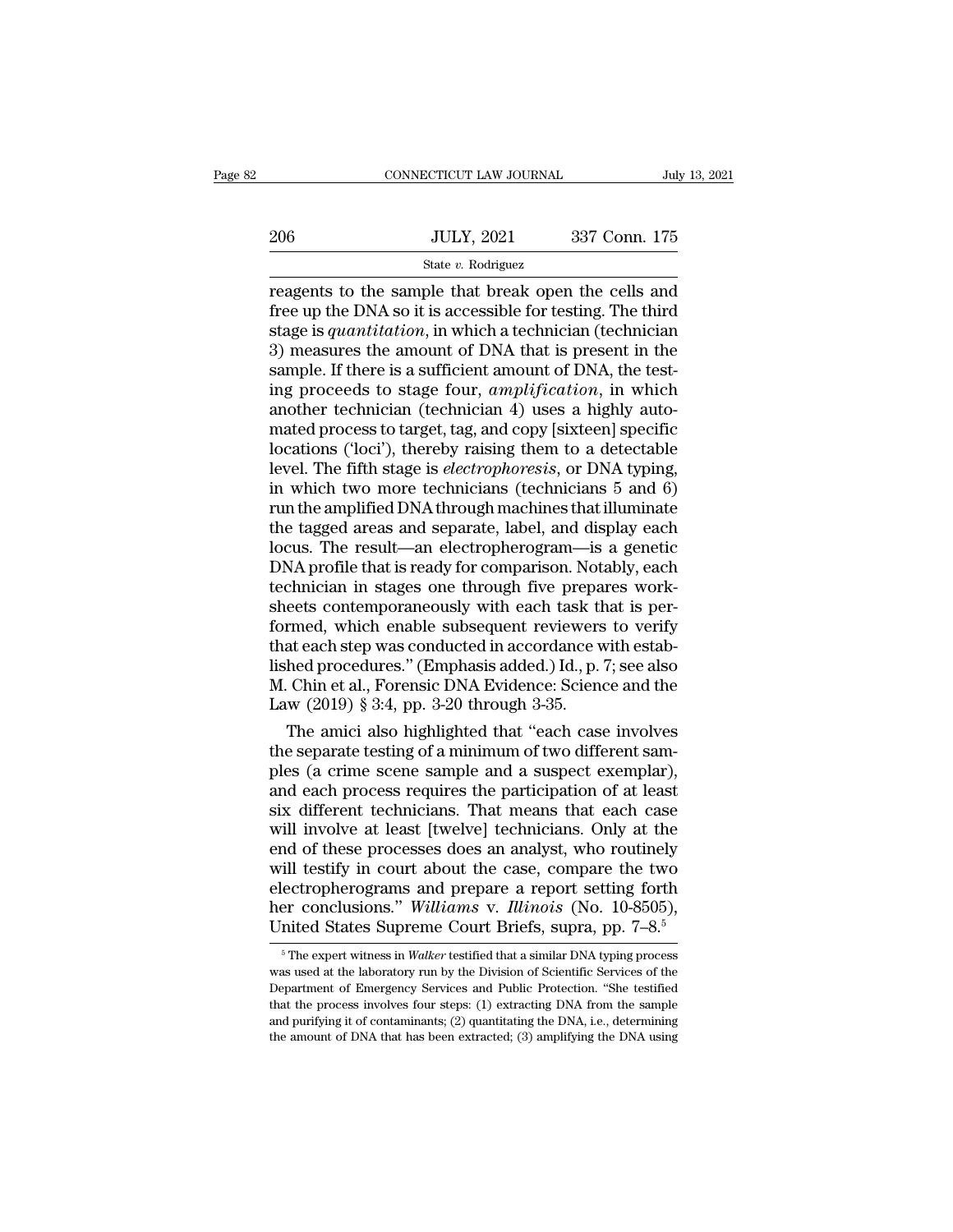$\begin{tabular}{ll} \multicolumn{1}{l}{{\small\bf CONRECTICUT LAW JOURNAL}} & \multicolumn{1}{l}{Page 83} \\\\ 7 & \multicolumn{1}{l}{{\small\bf Cont. 175}} & \multicolumn{1}{l}{{\small\bf JULY, 2021}} & \multicolumn{1}{l}{207} \\\hline & \multicolumn{1}{l}{\small\bf State $v$. Rodriguez} \end{tabular} \label{tab:2}$ The first four stages described above are conducted technicians who  $\begin{array}{ccc} \text{337 Conn. 175} & \text{JULY, 2021} & \text{207} \\ \text{State } v. \text{ Rodriguez} & \\ \text{The first four stages described above are conducted by techniques who each complete a discrete step of the DNA sample preparation, following highly prescribed methods. A technique then loads the sample into the data. \end{array}$  $\frac{337 \text{ Conn. } 175 \qquad \text{JULY, } 2021 \qquad \text{207}}{\text{State } v. \text{ Rodriguez}}$ <br>The first four stages described above are conducted by technicians who each complete a discrete step of the DNA sample preparation, following highly proscribed met 337 Conn. 175 JULY, 2021 207<br>
State v. Rodriguez<br>
The first four stages described above are conducted<br>
by technicians who each complete a discrete step of the<br>
DNA sample preparation, following highly proscribed<br>
methods. State v. Rodriguez<br>
The first four stages described above are conducted<br>
by technicians who each complete a discrete step of the<br>
DNA sample preparation, following highly proscribed<br>
methods. A technician then loads the s State v. Rodriguez<br>The first four stages described above are conducted<br>by technicians who each complete a discrete step of the<br>DNA sample preparation, following highly proscribed<br>methods. A technician then loads the sampl The first four stages described above are conducted<br>by technicians who each complete a discrete step of the<br>DNA sample preparation, following highly proscribed<br>methods. A technician then loads the sample into the<br>electroph by technicians who each complete a discrete step of the DNA sample preparation, following highly proscribed methods. A technician then loads the sample into the electrophoresis machine that, in step five, produces raw data DNA sample preparation, following highly proscribed<br>methods. A technician then loads the sample into the<br>electrophoresis machine that, in step five, produces raw<br>data that describe the genotype of the DNA sample. It<br>is at methods. A technician then loads the sample into the<br>electrophoresis machine that, in step five, produces raw<br>data that describe the genotype of the DNA sample. It<br>is at this point that an analyst becomes involved. The<br>ana electrophoresis machine that, in step five, produces raw<br>data that describe the genotype of the DNA sample. It<br>is at this point that an analyst becomes involved. The<br>analyst uses her skilled judgment—either through man-<br>u data that describe the genotype of the DNA sample. It<br>is at this point that an analyst becomes involved. The<br>analyst uses her skilled judgment—either through man-<br>ual computation or computer software—to conduct an<br>interpre is at this point that an analyst becomes involved. The<br>analyst uses her skilled judgment—either through man-<br>ual computation or computer software—to conduct an<br>interpretive analysis of the raw data to call the alleles<br>and analyst uses her skilled judgment—either through manual computation or computer software—to conduct an<br>interpretive analysis of the raw data to call the alleles<br>and generate a numerical DNA profile that is used for<br>compari ual computation or computer software—to conduct an<br>interpretive analysis of the raw data to call the alleles<br>and generate a numerical DNA profile that is used for<br>comparison. See, e.g., *People* v. John, 27 N.Y.3d 294,<br>300 interpretive analysis of the raw data to call the alleles<br>and generate a numerical DNA profile that is used for<br>comparison. See, e.g., *People* v. John, 27 N.Y.3d 294,<br>300, 52 N.E.3d 1114, 33 N.Y.S.3d 88 (2016). At a miniand generate a numerical DNA profile that is used for<br>comparison. See, e.g., *People v. John*, 27 N.Y.3d 294,<br>300, 52 N.E.3d 1114, 33 N.Y.S.3d 88 (2016). At a mini-<br>mum, there are two DNA profiles: one generated from<br>an un comparison. See, e.g., *People v. John*, 27 N.Y.3d 294,<br>300, 52 N.E.3d 1114, 33 N.Y.S.3d 88 (2016). At a mini-<br>mum, there are two DNA profiles: one generated from<br>an unknown sample—commonly collected from a crime<br>scene, we 300, 52 N.E.3d 1114, 33 N.Y.S.3d 88 (2016). At a mini-<br>mum, there are two DNA profiles: one generated from<br>an unknown sample—commonly collected from a crime<br>scene, weapon, or victim that potentially came from a<br>then unknow mum, there are two DNA profiles: one generated from<br>an unknown sample—commonly collected from a crime<br>scene, weapon, or victim that potentially came from a<br>then unknown perpetrator—and another from a known<br>sample, commonly an unknown sample—commonly collected from a crime<br>scene, weapon, or victim that potentially came from a<br>then unknown perpetrator—and another from a known<br>sample, commonly DNA collected from a suspect, often<br>via a buccal sw scene, weapon, or victim that potentially came from a<br>then unknown perpetrator—and another from a known<br>sample, commonly DNA collected from a suspect, often<br>via a buccal swab, pursuant to a warrant. The analyst<br>then compar then unknown perpetrator—and another from a known<br>sample, commonly DNA collected from a suspect, often<br>via a buccal swab, pursuant to a warrant. The analyst<br>then compares these DNA profiles to determine if they<br>match, whic sample, commonly DNA collected from a suspect, often<br>via a buccal swab, pursuant to a warrant. The analyst<br>then compares these DNA profiles to determine if they<br>match, which is "measured by a statistic expressing the<br>rarit via a buccal swab, pursuant to a warrant. The analyst<br>then compares these DNA profiles to determine if they<br>match, which is "measured by a statistic expressing the<br>rarity of that shared profile, known as the random<br>match p then compares these DNA profiles to determine if they<br>match, which is "measured by a statistic expressing the<br>rarity of that shared profile, known as the random<br>match probability statistic." M. Chin et al., supra, p. 5-<br>1. match, which is "measured by a statistic express<br>rarity of that shared profile, known as the r<br>match probability statistic." M. Chin et al., sup<br>1. Ultimately, the analyst states the probability<br>person chosen at random fro The analyst states the probability that a<br>
en at random from a population of unre-<br>
will possess a DNA profile that matches<br>
file collected as evidence. Id.<br>
II<br>
CONFRONTATION CLAUSE<br>
Punited States Supreme Court rejected

### II

Example will possess a DNA profile that matches<br>
e DNA profile collected as evidence. Id.<br>
II<br>
CONFRONTATION CLAUSE<br>
In 2004, the United States Supreme Court rejected the<br>
en accepted view "that the [c]onfrontation [c]laus the DNA profile collected as evidence. Id.<br>
II<br>
CONFRONTATION CLAUSE<br>
In 2004, the United States Supreme Court rejected the<br>
then accepted view "that the [c]onfrontation [c]lause<br>
applies of its own force only to in-court II<br>
CONFRONTATION CLAUSE<br>
In 2004, the United States Supreme Court rejected the<br>
then accepted view "that the [c]onfrontation [c]lause<br>
applies of its own force only to in-court testimony, and<br>
a thermal cycler machine, i. In 2004, the United States Supreme Court rejected the<br>then accepted view "that the [c]onfrontation [c]lause<br>applies of its own force only to in-court testimony, and<br>a thermal cycler machine, i.e., creating many copies of d In 2004, the United States Supreme Court rejected the<br>then accepted view "that the [c]onfrontation [c]lause<br>applies of its own force only to in-court testimony, and<br>a thermal cycler machine, i.e., creating many copies of d

then accepted view "that the [c]onfrontation [c]lause<br>applies of its own force only to in-court testimony, and<br>a thermal cycler machine, i.e., creating many copies of different regions of<br>the DNA; and (4) interpreting the applies of its own force only to in-court testimony, and a thermal cycler machine, i.e., creating many copies of different regions of the DNA; and (4) interpreting the data generated from these steps an constructing the nu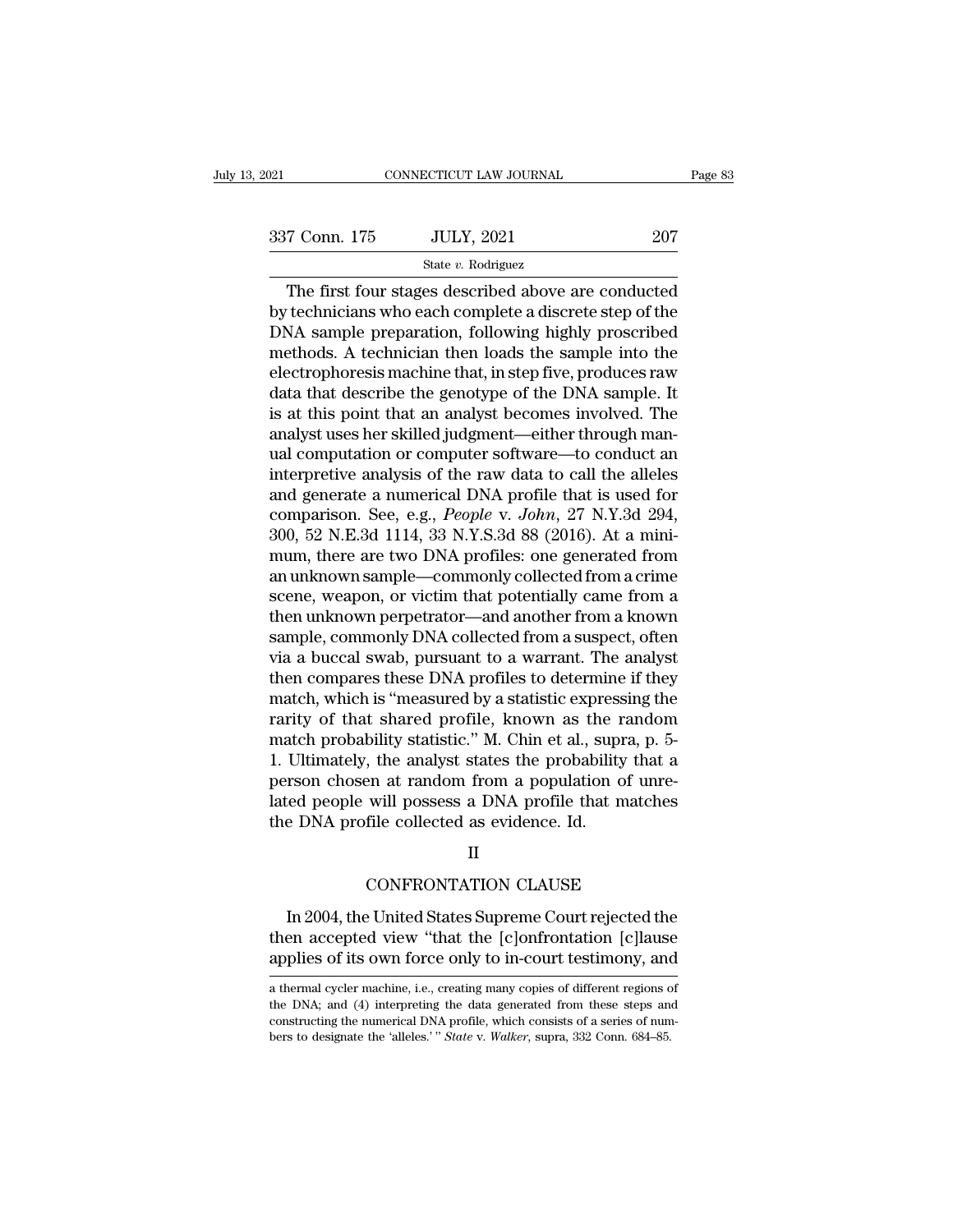# $\begin{tabular}{c} \multicolumn{2}{c|}{\text{CONNECTICUT LAW JOURNAL}} & July 13, 2021 \\ \hline \end{tabular}$   $\begin{tabular}{c} \multicolumn{2}{c|}{\text{JULY, 2021}} & 337 \text{ Conn. } 175 \\ \multicolumn{2}{c|}{\text{State $v$. Rodriguez}} \\ \end{tabular}$

## State *v.* Rodriguez

CONNECTICUT LAW JOURNAL<br>
208 JULY, 2021 337 Conn. 175<br>
31 State v. Rodriguez<br>
19 State v. Rodriguez<br>
19 State v. Rodriguez<br>
19 State v. Rodriguez<br>
20 And the Law of [e]vidence<br>
20 Creation of The Law of [e]vidence<br>
20 Crea 208 JULY, 2021 337 Conn. 175<br>
State v. Rodriguez<br>
that its application to out-of-court statements intro-<br>
duced at trial depends upon the law of [e]vidence<br>
....." (Internal quotation marks omitted.) Crawford<br>
v. Washingt 208 JULY, 2021 337 Conn. 175<br>
State v. Rodriguez<br>
that its application to out-of-court statements intro-<br>
duced at trial depends upon the law of [e]vidence<br>
. . . . . " (Internal quotation marks omitted.) *Crawford*<br>
v. *W* VOCAL 2021 337 Conn. 175<br>
State v. Rodriguez<br>
that its application to out-of-court statements intro-<br>
duced at trial depends upon the law of [e]vidence<br>
....." (Internal quotation marks omitted.) *Crawford*<br>
v. *Washington* State v. Rodriguez<br>
State v. Rodriguez<br>
that its application to out-of-court statements intro-<br>
duced at trial depends upon the law of [e]vidence<br>
. . . . " (Internal quotation marks omitted.) *Crawford*<br>
v. *Washington*, State v. Rodriguez<br>
that its application to out-of-court statements intro-<br>
duced at trial depends upon the law of [e]vidence<br>
. . . ." (Internal quotation marks omitted.) *Crawford*<br>
v. *Washington*, 541 U.S. 36, 50–51, that its application to out-of-court statements intro-<br>duced at trial depends upon the law of [e]vidence<br> $\dots$ ." (Internal quotation marks omitted.) *Crawford*<br>v. Washington, 541 U.S. 36, 50–51, 124 S. Ct. 1354, 158<br>L. Ed. duced at trial depends upon the law of [e]vidence<br>
. . . . " (Internal quotation marks omitted.) *Crawford*<br>
v. *Washington*, 541 U.S. 36, 50–51, 124 S. Ct. 1354, 158<br>
L. Ed. 2d 177 (2004). Instead, the United States Supre . . . . . " (Internal quotation marks omitted.) *Crawford*<br>v. *Washington*, 541 U.S. 36, 50–51, 124 S. Ct. 1354, 158<br>L. Ed. 2d 177 (2004). Instead, the United States Supreme<br>Court determined that "[the confrontation claus v. *Washington*, 541 U.S. 36, 50–51, 124 S. Ct. 1354, 158<br>L. Ed. 2d 177 (2004). Instead, the United States Supreme<br>Court determined that "[the confrontation clause]<br>applies to 'witnesses' against the accused—in other<br>words L. Ed. 2d 177 (2004). Instead, the United States Supreme<br>Court determined that "[the confrontation clause]<br>applies to 'witnesses' against the accused—in other<br>words, those who 'bear testimony.' . . . 'Testimony,' in<br>turn, Court determined that "[the confrontation clause]<br>applies to 'witnesses' against the accused—in other<br>words, those who 'bear testimony.' . . . 'Testimony,' in<br>turn, is typically '[a] solemn declaration or affirmation<br>made applies to 'witnesses' against the accused—in other<br>words, those who 'bear testimony.' . . . 'Testimony,' in<br>turn, is typically '[a] solemn declaration or affirmation<br>made for the purpose of establishing or proving some<br>f words, those who 'bear testimony.' . . . 'Testimony,' in<br>turn, is typically '[a] solemn declaration or affirmation<br>made for the purpose of establishing or proving some<br>fact.' . . . An accuser who makes a formal statement<br>t turn, is typically '[a] solemn declar:<br>made for the purpose of establishis<br>fact.' . . . An accuser who makes<br>to government officers bears testin<br>a person who makes a casual remarl<br>does not.'' (Citations omitted.) Id.,<br>*Wal* and the purpose of establishing of proving some<br>ct.'.... An accuser who makes a formal statement<br>government officers bears testimony in a sense that<br>berson who makes a casual remark to an acquaintance<br>es not." (Citations o Fruit state. Out-of-court statements a formal statement<br>to government officers bears testimony in a sense that<br>a person who makes a casual remark to an acquaintance<br>does not." (Citations omitted.) Id., 51; see also *State* 

a person who makes a casual remark to an acquaintance<br>does not." (Citations omitted.) Id., 51; see also *State* v.<br>Walker, supra, 332 Conn. 690.<br>This was a sea change in confrontation clause juris-<br>prudence. Out-of-court s *Roberts*, 1980); were now constitutionally inadmissible if they were testimore in the property (1980); were now constitutionally inadmissible if they were testimore in the property of the property (1980); were now constit Walker, supra, 332 Conn. 690.<br>
This was a sea change in confrontation clause juris-<br>
prudence. Out-of-court statements that were typically<br>
admitted under hearsay exceptions; see, e.g., *Ohio* v.<br> *Roberts*, 448 U.S. 56, 6 This was a sea change in confrontation clause juris-<br>prudence. Out-of-court statements that were typically<br>admitted under hearsay exceptions; see, e.g., *Ohio* v.<br>*Roberts*, 448 U.S. 56, 66, 100 S. Ct. 2531, 65 L. Ed. 2d<br>5 This was a sea change in confrontation clause juris-<br>prudence. Out-of-court statements that were typically<br>admitted under hearsay exceptions; see, e.g., *Ohio* v.<br>*Roberts*, 448 U.S. 56, 66, 100 S. Ct. 2531, 65 L. Ed. 2d<br>5 prudence. Out-of-court statements that were typically<br>admitted under hearsay exceptions; see, e.g., *Ohio* v.<br>*Roberts*, 448 U.S. 56, 66, 100 S. Ct. 2531, 65 L. Ed. 2d<br>597 (1980); were now constitutionally inadmissible if<br> admitted under hearsay exceptions; see, e.g., *Ohio v.*<br>*Roberts*, 448 U.S. 56, 66, 100 S. Ct. 2531, 65 L. Ed. 2d<br>597 (1980); were now constitutionally inadmissible if<br>they were testimonial. Put another way, even if a stat Roberts, 448 U.S. 56, 66, 100 S. Ct. 2531, 65 L. Ed. 2d<br>597 (1980); were now constitutionally inadmissible if<br>they were testimonial. Put another way, even if a state-<br>ment falls under a valid hearsay exception under the<br>ru 597 (1980); were now constitutionally inadmissible if they were testimonial. Put another way, even if a statement falls under a valid hearsay exception under the rules of evidence, it will nonetheless be inadmissible unde they were testimonial. Put another way, even if a statement falls under a valid hearsay exception under the rules of evidence, it will nonetheless be inadmissible under the confrontation clause if that statement is testimo Ent falls dider a vand heatsay exception dider the<br>les of evidence, it will nonetheless be inadmissible<br>der the confrontation clause if that statement is tes-<br>nonial in nature and the defendant's right to cross-<br>amination The confrontation clause if that statement is tes-<br>timonial in nature and the defendant's right to cross-<br>examination remains unsatisfied; hearsay safeguards<br>are not adequate to protect confrontation clause rights.<br>When a

examination remains unsatisfied;<sup>6</sup> hearsay safeguards<br>are not adequate to protect confrontation clause rights.<br>When assessing whether a statement is admissible<br>under the confrontation clause, the first, most basic<br> $\frac{1}{$ When assessing whether a statement is admissible<br>under the confrontation clause, the first, most basic<br> $\frac{1}{6}$  A defendant's right to cross-examine a witness regarding testimonial<br>statements may be satisfied in one of t When assessing whether a statement is admissible<br>under the confrontation clause, the first, most basic<br> $\frac{1}{6}$ A defendant's right to cross-examine a witness regarding testimonial<br>statements may be satisfied in one of tw under the confrontation clause, the first, most basic<br>  $\overline{ }$   $\overline{ }$   $\overline{ }$   $\overline{ }$  A defendant's right to cross-examine a witness regarding testimonial<br>
statements may be satisfied in one of two ways. First, the defen The contributation clause, the first, filost basic<br>  $\overline{a}$   $\overline{b}$  a defendant's right to cross-examine a witness regarding testimonial<br>
statements may be satisfied in one of two ways. First, the defendant's right<br>
may <sup>6</sup> A defendant's right to cross-examine a witness regarding testimonial statements may be satisfied in one of two ways. First, the defendant's right may be satisfied if the witness is available to testify and can be cros statements may be satisfied in one of two ways. First, the defendant's right may be satisfied if the witness is available to testify and can be cross-examined at trial. Second, the defendant's right may be satisfied if the may be satisfied if the witness is available to testify and can be cross-<br>examined at trial. Second, the defendant's right may be satisfied if the witness<br>is unavailable to testify at trial but the defendant had a prior o examined at trial. Second, the defendant's right may be satisfied if the witness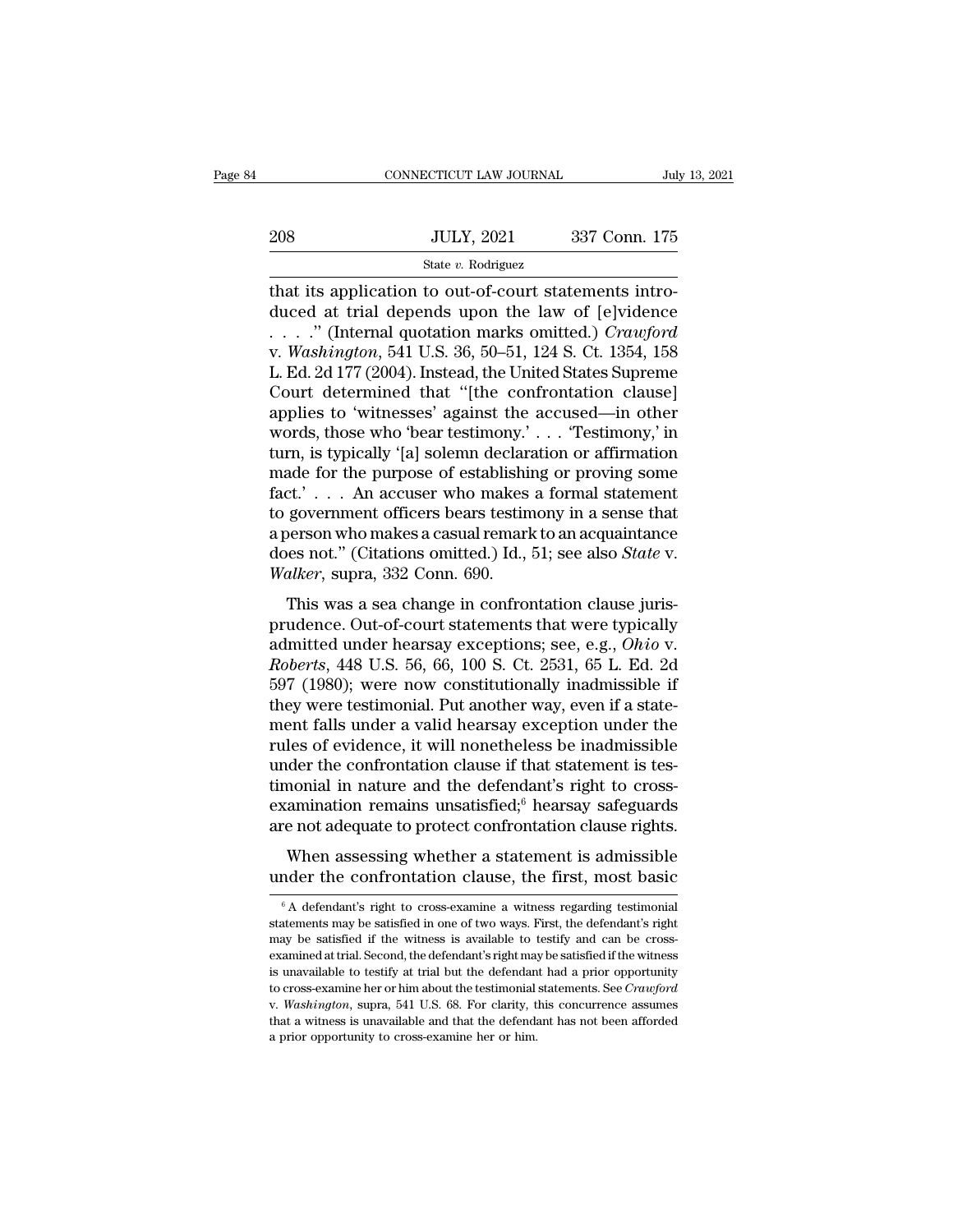$\begin{array}{ccc}\n & \text{COMPECTICUT LAW JOURNAL} \\
 & \text{337 Conn. } 175 & \text{JULY, } 2021 & \text{209} \\
 & \text{State } v. \text{ Rodriguez} \\
 \text{question is whether the witness is available. If the witness is available, then the defendant has an opportunity to cross example, then the definition of the requirements.\n\end{array}$  $\begin{array}{r} \text{337 Conn. 175} \quad \text{JULY, 2021} \quad \text{209} \ \text{State } v. \text{ Rodriguez} \ \text{question is whether the witness is available. If the witness is available, then the defendant has an opportunity to cross-examine, thereby satisfying the requirements of the confrontation clause. In addition, if the witness$ 337 Conn. 175 JULY, 2021 209<br>
State v. Rodriguez<br>
question is whether the witness is available. If the wit-<br>
ness is available, then the defendant has an opportunity<br>
to cross-examine, thereby satisfying the requirements<br> 337 Conn. 175 JULY, 2021 209<br>
State v. Rodriguez<br>
question is whether the witness is available. If the wit-<br>
ness is available, then the defendant has an opportunity<br>
to cross-examine, thereby satisfying the requirements<br> Solution is whether the witness is available. If the witness is available, then the defendant has an opportunity<br>to cross-examine, thereby satisfying the requirements of the confrontation clause. In addition, if the witne State v. Rodriguez<br>
question is whether the witness is available. If the wit-<br>
ness is available, then the defendant has an opportunity<br>
to cross-examine, thereby satisfying the requirements<br>
of the confrontation clause. question is whether the witness is available. If the witness is available, then the defendant has an opportunity<br>to cross-examine, thereby satisfying the requirements<br>of the confrontation clause. In addition, if the witnes ness is available, then the defendant has an opportunity<br>to cross-examine, thereby satisfying the requirements<br>of the confrontation clause. In addition, if the witness<br>is unavailable but the defendant had a prior opportuni to cross-examine, thereby satisfying the requirements<br>of the confrontation clause. In addition, if the witness<br>is unavailable but the defendant had a prior opportunity<br>to cross-examine that witness, then the confrontation<br> of the confrontation clause. In addition, if the witness<br>is unavailable but the defendant had a prior opportunity<br>to cross-examine that witness, then the confrontation<br>clause is also satisfied. In those instances, the admi is unavailable but the defendant had a prior opportunity<br>to cross-examine that witness, then the confrontation<br>clause is also satisfied. In those instances, the admissi-<br>bility of the witness' individual statements, whethe to cross-examine that witness, then the confrontation<br>clause is also satisfied. In those instances, the admissi-<br>bility of the witness' individual statements, whether tes-<br>timonial or not, is governed by the rules of evide clause is also satisfied. In those instances, the admissibility of the witness' individual statements, whether testimonial or not, is governed by the rules of evidence.<br>However, if the witness is unavailable and there was<br> bility of the witness' individual statements, whether tes-<br>timonial or not, is governed by the rules of evidence.<br>However, if the witness is unavailable and there was<br>no prior opportunity to cross-examine that witness,<br>the timonial or not, is governed by the rules of evidence.<br>However, if the witness is unavailable and there was<br>no prior opportunity to cross-examine that witness,<br>then the court must determine whether the statement<br>is testimo However, if the witness is unavailable and there was<br>no prior opportunity to cross-examine that witness,<br>then the court must determine whether the statement<br>is testimonial. If the statement is not testimonial, then<br>admissi no prior opportunity to cross-examine that witness,<br>then the court must determine whether the statement<br>is testimonial. If the statement is not testimonial, then<br>admission of the statement does not violate the confron-<br>tat then the court must determine whether the statement<br>is testimonial. If the statement is not testimonial, then<br>admission of the statement does not violate the confron-<br>tation clause and its admissibility is, once again, det is testimonial. If the statement is not testimonial, then<br>admission of the statement does not violate the confron-<br>tation clause and its admissibility is, once again, deter-<br>mined by the rules of evidence. If the statement admission of the statement does not violate the confrontation clause and its admissibility is, once again, determined by the rules of evidence. If the statement is testimonial, then its admission violates the confrontation tation clause and its admissibility is, once again, determined by the rules of evidence. If the statement is testimonial, then its admission violates the confrontation clause and the statement is inadmissible, even if it w mined by the rules of evidence. If the statement is<br>testimonial, then its admission violates the confronta-<br>tion clause and the statement is inadmissible, even if<br>it would otherwise be admissible under the rules of<br>evidenc tion clause and the statement is madmissible, even if<br>it would otherwise be admissible under the rules of<br>evidence. The entire analysis to determine if the protec-<br>tions offered by the confrontation clause apply turns<br>on w

It would otherwise be admissible under the rules of<br>evidence. The entire analysis to determine if the protec-<br>tions offered by the confrontation clause apply turns<br>on what it means for a statement to be *testimonial*.<br>The evidence. The entire analysis to determine if the protections offered by the confrontation clause apply turns<br>on what it means for a statement to be *testimonial*.<br>The United States Supreme Court has described vari-<br>ous fo tions offered by the confrontation clause apply turns<br>on what it means for a statement to be *testimonial*.<br>The United States Supreme Court has described vari-<br>ous formulations of this core class of "testimonial"<br>statement on what it means for a statement to be *testimonial*.<br>The United States Supreme Court has described vari-<br>ous formulations of this core class of "testimonial"<br>statements, including "[1] ex parte in-court testimony<br>or its f The United States Supreme Court has described various formulations of this core class of "testimonial"<br>statements, including "[1] ex parte in-court testimony<br>or its functional equivalent—that is, material such as<br>affidavi ous formulations of this core class of "testimonial"<br>statements, including "[1] ex parte in-court testimony<br>or its functional equivalent—that is, material such as<br>affidavits, custodial examinations, prior testimony that<br>th statements, including "[1] ex parte in-court testimony<br>or its functional equivalent—that is, material such as<br>affidavits, custodial examinations, prior testimony that<br>the defendant was unable to cross-examine, or similar<br>p or its functional equivalent—that is, material such as affidavits, custodial examinations, prior testimony that the defendant was unable to cross-examine, or similar pretrial statements that declarants would reasonably ex affidavits, custodial examinations, prior testimony that<br>the defendant was unable to cross-examine, or similar<br>pretrial statements that declarants would reasonably<br>expect to be used prosecutorially . . . [2] extrajudicial<br> the defendant was unable to cross-examine, or similar pretrial statements that declarants would reasonably expect to be used prosecutorially . . . [2] extrajudicial statements . . . contained in formalized testimonial mat pretrial statements that declarants would reasonably<br>expect to be used prosecutorially . . . [2] extrajudicial<br>statements . . . contained in formalized testimonial<br>materials, such as affidavits, depositions, prior testi-<br> expect to be used prosecutorially . . . [2] extrajudicial statements . . . contained in formalized testimonial materials, such as affidavits, depositions, prior testimony, or confessions . . . [3] statements that were mad statements . . . contained in formalized testimonial<br>materials, such as affidavits, depositions, prior testi-<br>mony, or confessions . . . [3] statements that were<br>made under circumstances which would lead an objec-<br>tive wit materials, such as affidavits, depositions, prior testi-<br>mony, or confessions . . . [3] statements that were<br>made under circumstances which would lead an objec-<br>tive witness reasonably to believe that the statement<br>would b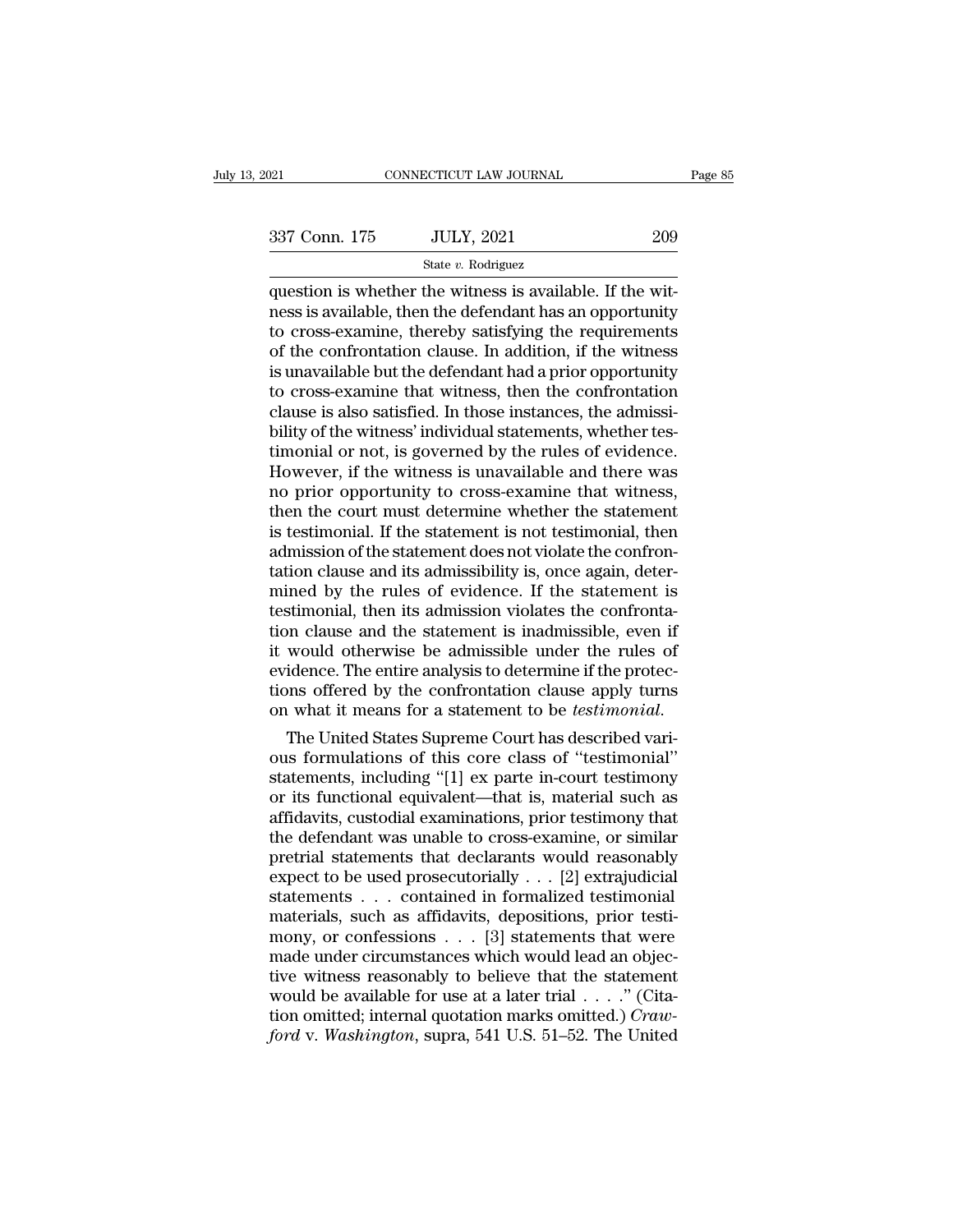# $\begin{tabular}{c} \multicolumn{2}{c|}{\text{CONNECTICUT LAW JOURNAL}} & July 13, 2021 \\ \hline \multicolumn{2}{c|}{\text{UULY, 2021}} & 337 \text{ Conn. } 175 \\ \multicolumn{2}{c|}{\text{State $v$. Rodriguez}} & \end{tabular}$

## State *v.* Rodriguez

CONNECTICUT LAW JOURNAL<br>
States Supreme Court has held, for example, that inter-<br>
States Supreme Court has held, for example, that inter-<br>
rogations by law enforcement officers solely directed<br>
at establishing the facts of 210 JULY, 2021 337 Conn. 175<br>
States Supreme Court has held, for example, that inter-<br>
rogations by law enforcement officers solely directed<br>
at establishing the facts of a past crime, in order to<br>
identify or provide evid 210 JULY, 2021 337 Conn. 175<br>
State v. Rodriguez<br>
States Supreme Court has held, for example, that inter-<br>
rogations by law enforcement officers solely directed<br>
at establishing the facts of a past crime, in order to<br>
ide 210 JULY, 2021 337 Conn. 175<br>
States Supreme Court has held, for example, that inter-<br>
rogations by law enforcement officers solely directed<br>
at establishing the facts of a past crime, in order to<br>
identify or provide evi States Supreme Court has held, for example, that inter-<br>
states Supreme Court has held, for example, that inter-<br>
rogations by law enforcement officers solely directed<br>
at establishing the facts of a past crime, in order States Supreme Court has held, for example, that inter-<br>rogations by law enforcement officers solely directed<br>at establishing the facts of a past crime, in order to<br>identify or provide evidence to convict the perpetrator,<br> States Supreme Court has held, for example, that inter-<br>rogations by law enforcement officers solely directed<br>at establishing the facts of a past crime, in order to<br>identify or provide evidence to convict the perpetrator,<br> at establishing the facts of a past crime, in order to<br>identify or provide evidence to convict the perpetrator,<br>fall squarely within the class of testimonial hearsay.<br>See Davis v. Washington, 547 U.S. 813, 826, 126 S. Ct.<br> identify or provide evidence to convict the perpetrator, fall squarely within the class of testimonial hearsay.<br>See *Davis* v. *Washington*, 547 U.S. 813, 826, 126 S. Ct. 2266, 165 L. Ed. 2d 224 (2006); *Crawford* v. *Wash* II squarely within the class of testimonial hearsay.<br>
e *Davis* v. *Washington*, 547 U.S. 813, 826, 126 S. Ct.<br>
66, 165 L. Ed. 2d 224 (2006); *Crawford* v. *Washington*,<br>
pra, 53. *Crawford*, however, "[left] for another d See *Davis v. Washington*, 547 U.S. 813, 826, 126 S. Ct.<br>2266, 165 L. Ed. 2d 224 (2006); *Crawford v. Washington*,<br>supra, 53. *Crawford*, however, "[left] for another day<br>any effort to spell out a comprehensive definition

2266, 165 L. Ed. 2d 224 (2006); *Crawford* v. *Washington*,<br>supra, 53. *Crawford*, however, "[left] for another day<br>any effort to spell out a comprehensive definition of<br>testimonial.'" *Crawford* v. *Washington*, supra, 6 supra, 53. Crawford, however, "[left] for another day<br>any effort to spell out a comprehensive definition of<br>"testimonial." Crawford v. Washington, supra, 68.<br>Subsequent United States Supreme Court decisions<br>began to clarif any effort to spell out a comprehensive definition of<br>
'testimonial.' " *Crawford* v. *Washington*, supra, 68.<br>
Subsequent United States Supreme Court decisions<br>
began to clarify what qualified as "testimonial" state-<br>
men Testimonial.'" Crawford v. Washington, supra, 68.<br>
Subsequent United States Supreme Court decisions<br>
began to clarify what qualified as "testimonial" state-<br>
ments in a piecemeal fashion, each focusing on whether<br>
the spec Subsequent United States Supreme Court decisions<br>began to clarify what qualified as "testimonial" state-<br>ments in a piecemeal fashion, each focusing on whether<br>the specific statement at issue was testimonial rather<br>than at began to clarify what qualified as "testimonial" statements in a piecemeal fashion, each focusing on whether<br>the specific statement at issue was testimonial rather<br>than attempting to provide a comprehensive definition<br>of " ments in a piecemeal fashion, each focusing on whether<br>the specific statement at issue was testimonial rather<br>than attempting to provide a comprehensive definition<br>of "testimonial" that could be applied in any type of<br>case the specific statement at issue was testimonial rather<br>than attempting to provide a comprehensive definition<br>of "testimonial" that could be applied in any type of<br>case. Statements made in the course of a police interro-<br>ga than attempting to provide a comprehensive definition<br>of "testimonial" that could be applied in any type of<br>case. Statements made in the course of a police interro-<br>gation, for example, "are nontestimonial when made<br> $\dots$  u of "testimonial" that could be applied in any type of<br>case. Statements made in the course of a police interro-<br>gation, for example, "are nontestimonial when made<br> $\ldots$  under circumstances objectively indicating that<br>the pr case. Statements made in the course of a police interrogation, for example, "are nontestimonial when made<br>  $\dots$  under circumstances objectively indicating that<br>
the primary purpose of the interrogation is to enable<br>
polic gation, for example, "are nontestimonial when made<br>  $\ldots$  under circumstances objectively indicating that<br>
the primary purpose of the interrogation is to enable<br>
police assistance to meet an ongoing emergency. They<br>
are t ... under circumstances objectively indicating that<br>the primary purpose of the interrogation is to enable<br>police assistance to meet an ongoing emergency. They<br>are testimonial when the circumstances objectively<br>indicate th the primary purpose of the interrogation is to enable<br>police assistance to meet an ongoing emergency. They<br>are testimonial when the circumstances objectively<br>indicate that there is no such ongoing emergency, and<br>that the p police assistance to meet an ongoing emergency. They<br>are testimonial when the circumstances objectively<br>indicate that there is no such ongoing emergency, and<br>that the primary purpose of the interrogation is to estab-<br>lish are testimonial when the circumstances objectively<br>indicate that there is no such ongoing emergency, and<br>that the primary purpose of the interrogation is to estab-<br>lish or prove past events potentially relevant to later<br>cr indicate that there is no such ongoing emergency, and<br>that the primary purpose of the interrogation is to estab-<br>lish or prove past events potentially relevant to later<br>criminal prosecution." *Davis* v. Washington, supra, at the primary purpose of the interrogation is to estab-<br>h or prove past events potentially relevant to later<br>iminal prosecution." *Davis* v. *Washington*, supra, 547<br>S. 822; see also id., 822 n.1 (noting that this conclu lish or prove past events potentially relevant to later<br>criminal prosecution." *Davis* v. Washington, supra, 547<br>U.S. 822; see also id., 822 n.1 (noting that this conclusion<br>does not imply "that statements made in the abs

criminal prosecution." *Davis* v. *Washington*, supra, 547<br>U.S. 822; see also id., 822 n.1 (noting that this conclusion<br>does not imply "that statements made in the absence<br>of any interrogation are necessarily nontestimonia U.S. 822; see also id., 822 n.1 (noting that this conclusion<br>does not imply "that statements made in the absence<br>of any interrogation are necessarily nontestimonial").<br>The results of forensic analysis are testimonial when does not mply "that statements made in the absence<br>of any interrogation are necessarily nontestimonial").<br>The results of forensic analysis are testimonial when,<br>regardless of the official title on the document, "[t]hey<br>are of any interrogation are necessarily nontestimonial").<br> *The results of forensic analysis are testimonial when*,<br> *regardless of the official title on the document*, "[t]hey<br> *are incontrovertibly a solemn declaration or a* The results of forensic analysis are testimonial when,<br>regardless of the official title on the document, "[t]hey<br>are incontrovertibly a solemn declaration or affirmation<br>made for the purpose of establishing or proving some regardless of the official title on the document, "[t]hey<br>are incontrovertibly a solemn declaration or affirmation<br>made for the purpose of establishing or proving some<br>fact." (Internal quotation marks omitted.) *Melendez-<br>* are incontrovertibly a solemn declaration or affirmation<br>made for the purpose of establishing or proving some<br>fact." (Internal quotation marks omitted.) *Melendez-<br>Diaz* v. *Massachusetts*, 557 U.S. 305, 310, 129 S. Ct. 25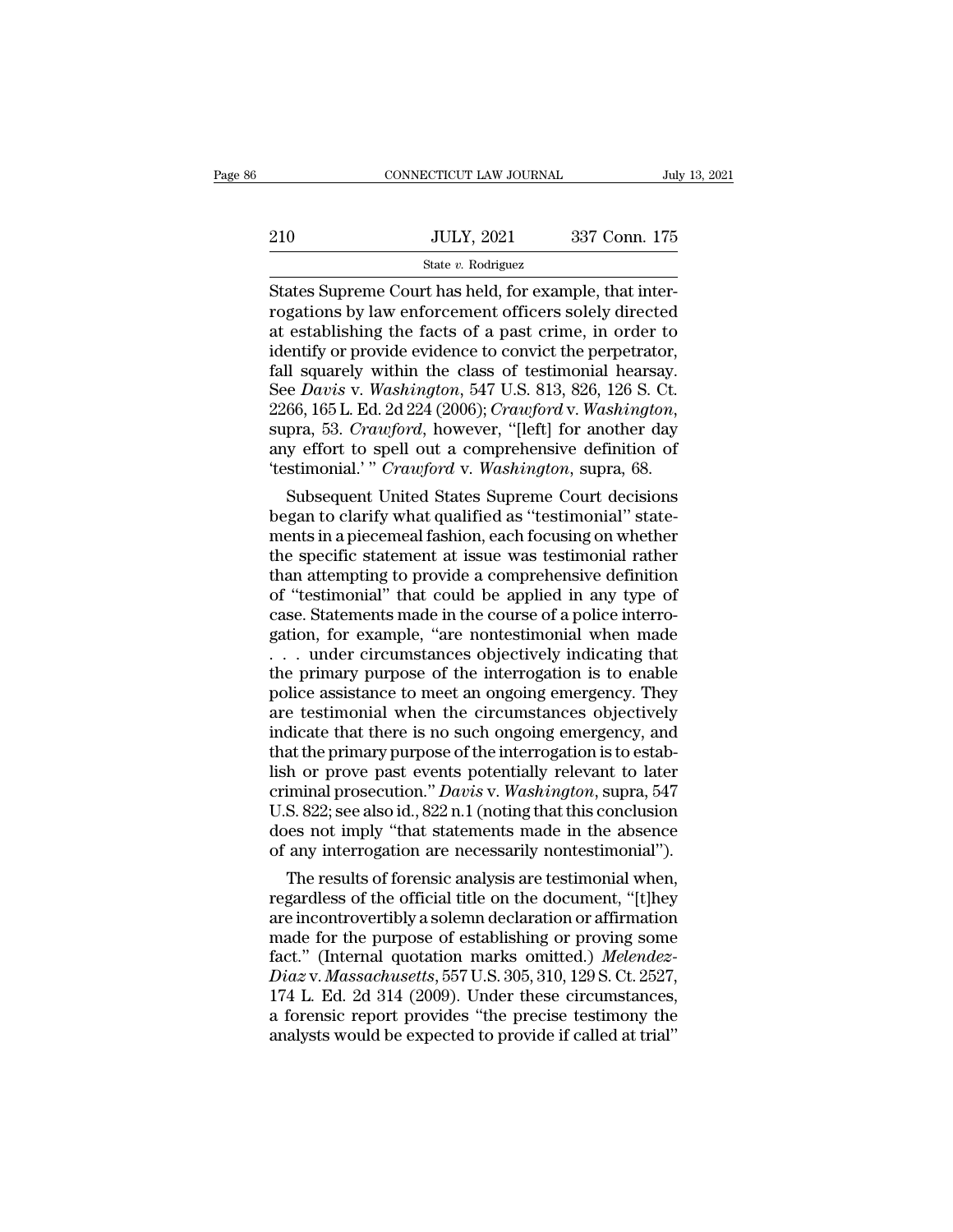$\begin{array}{ccc}\n 21 & \text{CONRECTICUT LAW JOURNAL} & \text{Page}\n \end{array}$ <br>  $\begin{array}{ccc}\n 337 & \text{Conn. } 175 & \text{JULY, } 2021 & 211 \\
 \hline\n & \text{State } v. \text{ Rodriguez} \\
 \text{and is "functionally identical to live, in-court testimony,} \end{array}$ <br>
doing 'precisely what a witness does on direct examination,'," Id. 310, 11. The absence of  $\begin{array}{ccc}\n 337 \text{ Conn. } 175 & \text{JULY, } 2021 & 211 \\
 \hline\n \text{State } v. \text{ Rodriguez} \\
 \text{and is "functionally identical to live, in-court testimony, } \text{doing 'precisely what a witness does on direct examination.''' Id., } 310-11. \text{ The absence of an oath, however, } \text{``} \text{His not dimension in determining if a statement is?} \end{array}$ 337 Conn. 175 JULY, 2021 211<br>
State v. Rodriguez<br>
and is "functionally identical to live, in-court testimony,<br>
doing 'precisely what a witness does on direct exami-<br>
nation.' " Id., 310–11. The absence of an oath, however 337 Conn. 175 JULY, 2021 211<br>
State v. Rodriguez<br>
and is "functionally identical to live, in-court testimony,<br>
doing 'precisely what a witness does on direct exami-<br>
nation.' " Id., 310–11. The absence of an oath, however State *v.* Rodriguez<br>
and is "functionally identical to live, in-court testimony,<br>
doing 'precisely what a witness does on direct exami-<br>
nation.' " Id., 310–11. The absence of an oath, however,<br>
"[i]s not dispositive in d <sup>coming</sup> identical to live, in-court testimony,<br>doing 'precisely what a witness does on direct exami-<br>nation.' " Id., 310–11. The absence of an oath, however,<br>"[i]s not dispositive in determining if a statement is<br>testimon and is "functionally identical to live, in-court testimony,<br>doing 'precisely what a witness does on direct exami-<br>nation.' " Id., 310–11. The absence of an oath, however,<br>"[i]s not dispositive in determining if a statemen doing 'precisely what a witness does on direct examination.'" Id., 310–11. The absence of an oath, however,<br>"[i]s not dispositive in determining if a statement is<br>testimonial." (Internal quotation marks omitted.) *Bull-*<br> nation.' " Id., 310–11. The absence of an oath, however,<br>"[i]s not dispositive in determining if a statement is<br>testimonial." (Internal quotation marks omitted.) *Bull-*<br>*coming* v. *New Mexico*, 564 U.S. 647, 664, 131 S. "[i]s not dispositive in determining if a statement is<br>testimonial." (Internal quotation marks omitted.) *Bull-*<br>*coming* v. *New Mexico*, 564 U.S. 647, 664, 131 S. Ct.<br>2705, 180 L. Ed. 2d 610 (2011). The formality of a f testimonial." (Internal quotation marks o<br>coming v. New Mexico, 564 U.S. 647, 6<br>2705, 180 L. Ed. 2d 610 (2011). The formal<br>sic report "suggests its evidentiary purp<br>"not the sole touchstone of our primary pu<br>..." (Interna From the triumvirate of *Davis*, *Melendez-Diaz*, and *all coming*, we can glean one charge of *Davis*, *Melendez-Diaz*, and *all coming*, we can glean one clear rule: a statement testimonial when it has the "primary purp  $B_{\text{S}}$  is the clear of  $\left(2011\right)$ . The formally of a force the sole correction is "not the sole touchstone of our primary purpose inquiry . . . . . " (Internal quotation marks omitted.) Id., 671 (Sotomayor, J., concu

is testimonic suggests its existency purpose, but it is<br>
"not the sole touchstone of our primary purpose inquiry<br>  $\ldots$ " (Internal quotation marks omitted.) Id., 671<br>
(Sotomayor, J., concurring in part).<br>
From the triumvi list are sole isotensistic of our primary parpose inquiry<br>  $\ldots$  ... ." (Internal quotation marks omitted.) Id., 671<br>
(Sotomayor, J., concurring in part).<br>
From the triumvirate of *Davis*, *Melendez-Diaz*, and<br> *Bullcomin* (Sotomayor, J., concurring in part).<br>
From the triumvirate of *Davis*, *Melendez-Diaz*, and<br> *Bullcoming*, we can glean one clear rule: a statement<br>
is testimonial when it has the "primary purpose of estab-<br>
lish[ing] or From the triumvirate of *Davis*, *Melendez-Diaz*, and *Bullcoming*, we can glean one clear rule: a statement is testimonial when it has the "primary purpose of establish[ing] or prov[ing] past events potentially relevant From the triumvirate of *Davis*, *Melendez-Diaz*, and *Bullcoming*, we can glean one clear rule: a statement is testimonial when it has the "primary purpose of establish[ing] or prov[ing] past events potentially relevant t Bullcoming, we can glean one clear rule: a statement<br>is testimonial when it has the "primary purpose of estab-<br>lish[ing] or prov[ing] past events potentially relevant to<br>a later criminal prosecution." (Internal quotation m is testimonial when it has the "primary purpose of establish[ing] or prov[ing] past events potentially relevant to a later criminal prosecution." (Internal quotation marks omitted.) Id., 659 n.6 (opinion announcing judgmen lish[ing] or prov[ing] past events potentially relevant to<br>a later criminal prosecution." (Internal quotation marks<br>omitted.) Id., 659 n.6 (opinion announcing judgment);<br>*State* v. *Sinclair*, supra, 332 Conn. 220. This do a later criminal prosecution." (Internal quotation marks<br>omitted.) Id., 659 n.6 (opinion announcing judgment);<br>*State* v. *Sinclair*, supra, 332 Conn. 220. This doctrine<br>may be applied in a relatively straightforward manne omitted.) Id., 659 n.6 (opinion announcing judgment);<br>State v. Sinclair, supra, 332 Conn. 220. This doctrine<br>may be applied in a relatively straightforward manner<br>when a single individual makes a statement or a single<br>expe State v. Sinclair, supra, 332 Conn. 220. This doctrine<br>may be applied in a relatively straightforward manner<br>when a single individual makes a statement or a single<br>expert conducts an analysis and issues a forensic<br>report. may be applied in a relatively straightforward manner<br>when a single individual makes a statement or a single<br>expert conducts an analysis and issues a forensic<br>report. In such cases, the person who made the state-<br>ment or a when a single individual makes a statement or a single<br>expert conducts an analysis and issues a forensic<br>report. In such cases, the person who made the state-<br>ment or authored the report that had the primary pur-<br>pose of e expert conducts an analysis and issues a forensic<br>report. In such cases, the person who made the state-<br>ment or authored the report that had the primary pur-<br>pose of establishing a fact to be used in a criminal pros-<br>ecuti report. In such cases, the person who made the statement or authored the report that had the primary pur-<br>pose of establishing a fact to be used in a criminal prosecution would need to be present at the trial and<br>subject t ment or authored the report that had the primary pur-<br>pose of establishing a fact to be used in a criminal pros-<br>ecution would need to be present at the trial and<br>subject to cross-examination, or, if unavailable for trial, pose of establishing a fact to be used in a criminal prosecution would need to be present at the trial and<br>subject to cross-examination, or, if unavailable for trial,<br>the defendant must have had a previous opportunity to<br>c ecution would need to be present at the trial and<br>subject to cross-examination, or, if unavailable for trial,<br>the defendant must have had a previous opportunity to<br>cross-examine the witness regarding the statement. See<br>*Cr* subject to cross-examination, or, if unavailable for trial,<br>the defendant must have had a previous opportunity to<br>cross-examine the witness regarding the statement. See<br> $Crawford$  v. Washington, supra, 541 U.S. 68 ("Where<br>test the defendant must have had a previous opportunity to<br>cross-examine the witness regarding the statement. See<br>*Crawford* v. *Washington*, supra, 541 U.S. 68 ("Where<br>testimonial evidence is at issue . . . the [s]ixth<br>[a]men cross-examine the witness regarding the statement. See<br> *Crawford* v. *Washington*, supra, 541 U.S. 68 ("Where<br>
testimonial evidence is at issue  $\ldots$  the [s]ixth<br>
[a]mendment demands what the common law required:<br>
unavai Crawford v. Washington, supra, 541 U.S. 68 ("Where<br>testimonial evidence is at issue  $\dots$  the [s]ixth<br>[a]mendment demands what the common law required:<br>unavailability and a prior opportunity for cross-exami-<br>nation"). This testimonial evidence is at issue . . . . the [s]ixth<br>[a]mendment demands what the common law required:<br>unavailability and a prior opportunity for cross-exami-<br>nation"). This doctrine, on the other hand, becomes less<br>clear [a]mendment demands what the common law required:<br>unavailability and a prior opportunity for cross-exami-<br>nation"). This doctrine, on the other hand, becomes less<br>clear when it is applied to more complicated scientific<br>pro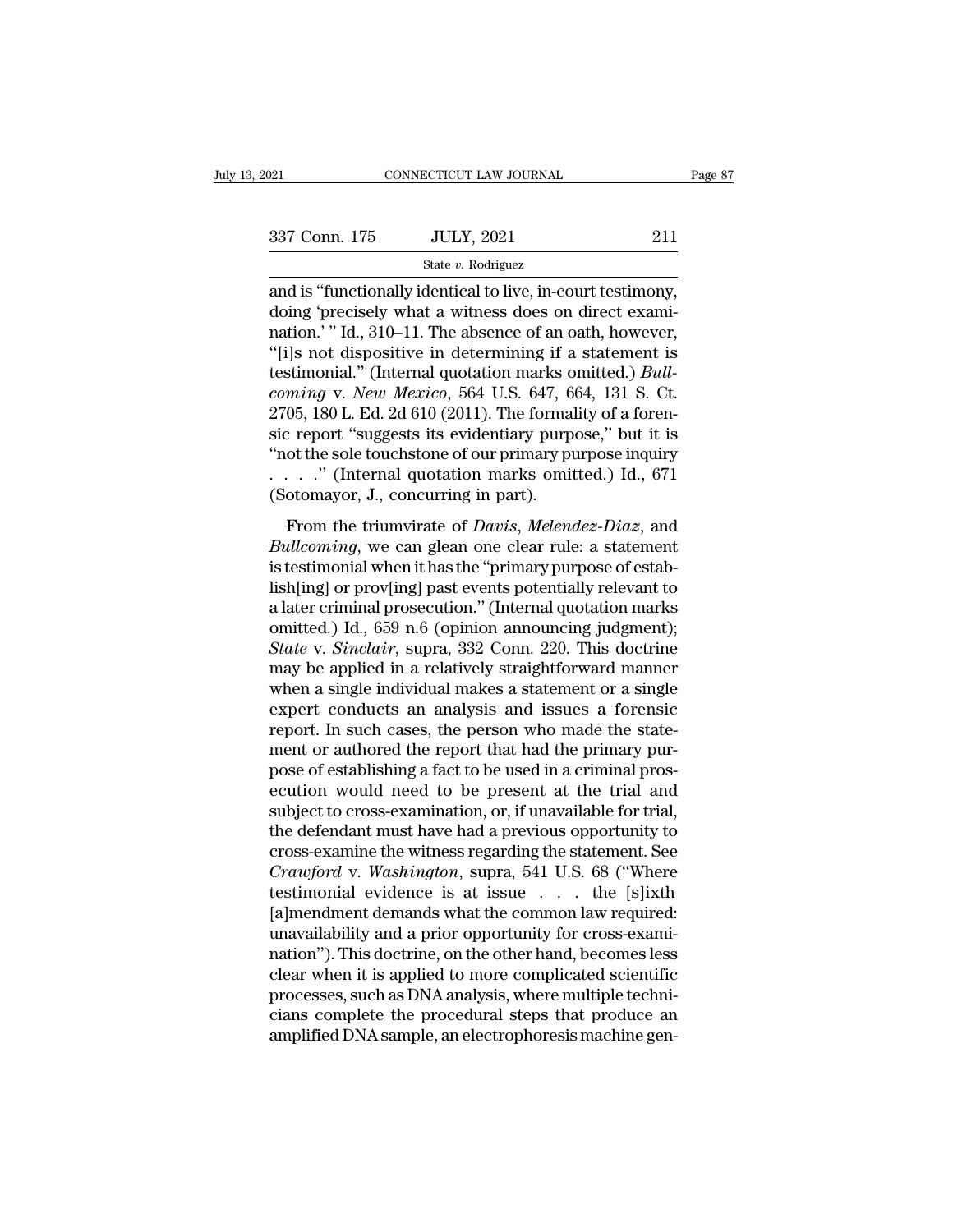|     | CONNECTICUT LAW JOURNAL                                                                                                                                      | July 13, 2021 |
|-----|--------------------------------------------------------------------------------------------------------------------------------------------------------------|---------------|
| 212 | <b>JULY, 2021</b>                                                                                                                                            | 337 Conn. 175 |
|     | State $v$ . Rodriguez                                                                                                                                        |               |
|     | erates raw data based on the sample, and analysts sub-<br>jectively apply their scientific expertise to interpret the<br>row data and generate a DNA profile |               |

312 JULY, 2021 337 Conn. 175<br>State v. Rodriguez<br>erates raw data based on the sample, and analysts sub-<br>jectively apply their scientific expertise to interpret the<br>raw data and generate a DNA profile. Fig. 337<br>
Fig. 2021 337<br>
State v. Rodriguez<br>
Fraction and a Discrep and a DNA profile.<br>
Traw data and generate a DNA profile.<br>
THE State *t*. Rounguez<br>
aw data based on the sample, and analysts sub-<br> *i* apply their scientific expertise to interpret the<br>
a and generate a DNA profile.<br>
III<br>
IMPLICATIONS FOR DNA EVIDENCE<br>
Inited States Supreme Court add

### III

The United States Supreme Court addressed forensic<br>
New data and generate a DNA profile.<br>
III<br>
IMPLICATIONS FOR DNA EVIDENCE<br>
The United States Supreme Court addressed forensic<br>
alyses, i.e., analysis of seized substances raw data and generate a DNA profile.<br>
III<br>
III<br>
IMPLICATIONS FOR DNA EVIDENCE<br>
The United States Supreme Court addressed forensic<br>
analyses, i.e., analysis of seized substances and analysis<br>
of blood alcohol content, in *M* III<br>
IMPLICATIONS FOR DNA EVIDENCE<br>
The United States Supreme Court addressed forensic<br>
analyses, i.e., analysis of seized substances and analysis<br>
of blood alcohol content, in *Melendez-Diaz* and *Bull-*<br> *coming*, and DN III<br>
IMPLICATIONS FOR DNA EVIDENCE<br>
The United States Supreme Court addressed forensic<br>
analyses, i.e., analysis of seized substances and analysis<br>
of blood alcohol content, in *Melendez-Diaz* and *Bull-<br>
coming*, and DNA IMPLICATIONS FOR DNA EVIDENCE<br>The United States Supreme Court addressed forensic<br>analyses, i.e., analysis of seized substances and analysis<br>of blood alcohol content, in *Melendez-Diaz* and *Bull-*<br>*coming*, and DNA analysi The United States Supreme Court addressed forensic<br>analyses, i.e., analysis of seized substances and analysis<br>of blood alcohol content, in *Melendez-Diaz* and *Bull-*<br>*coming*, and DNA analysis came into the limelight soon The United States Supreme Court addressed forensic<br>analyses, i.e., analysis of seized substances and analysis<br>of blood alcohol content, in *Melendez-Diaz* and *Bull-<br>coming*, and DNA analysis came into the limelight soon<br>a analyses, i.e., analysis of seized substances and analysis<br>of blood alcohol content, in *Melendez-Diaz* and *Bull-*<br>*coming*, and DNA analysis came into the limelight soon<br>after. See, e.g., *Williams* v. *Illinois*, supra, of blood alcohol content, in *Melendez-Diaz* and *Bull-coming*, and DNA analysis came into the limelight soon after. See, e.g., *Williams* v. *Illinois*, supra, 567 U.S. 50. The complexity of DNA analysis and the uncertain coming, and DNA analysis came into the limelight soon<br>after. See, e.g., *Williams v. Illinois*, supra, 567 U.S. 50.<br>The complexity of DNA analysis and the uncertainty of<br>how the primary purpose test applied to its myriad<br>d after. See, e.g., *Williams v. Illinois*, supra, 567 U.S. 50.<br>The complexity of DNA analysis and the uncertainty of<br>how the primary purpose test applied to its myriad<br>discrete analytical steps resulted in severely fractur The complexity of DNA analysis and the uncertainty of<br>how the primary purpose test applied to its myriad<br>discrete analytical steps resulted in severely fractured<br>opinions in *Williams*, a plurality opinion with concur-<br>ren how the primary purpose test applied to its myriad<br>discrete analytical steps resulted in severely fractured<br>opinions in *Williams*, a plurality opinion with concur-<br>rences and a dissent, and "no clear consensus as to what<br> discrete analytical steps resulted in severely fractured<br>opinions in *Williams*, a plurality opinion with concur-<br>rences and a dissent, and "no clear consensus as to what<br>constitute[s] a testimonial statement in this conte opinions in *Williams*, a plurality opinion with concur-<br>rences and a dissent, and "no clear consensus as to what<br>constitute[s] a testimonial statement in this context."<br>(Internal quotation marks omitted.) *Washington v.*<br> rences and a dissent, and "no clear consensus as to what<br>constitute[s] a testimonial statement in this context."<br>(Internal quotation marks omitted.) Washington v.<br>Griffin, supra, 876 F.3d 406; see also Young v. United<br>Stat constitute[s] a testimonial statement in this context."<br>(Internal quotation marks omitted.) Washington v.<br>Griffin, supra, 876 F.3d 406; see also Young v. United<br>States, 63 A.3d 1033, 1042–43 (D.C. 2013). Ordinarily,<br>"[w]he (Internal quotation marks omitted.) Washington v.<br> *Griffin*, supra, 876 F.3d 406; see also Young v. United<br> *States*, 63 A.3d 1033, 1042–43 (D.C. 2013). Ordinarily,<br>
"[w]hen a fragmented [c]ourt decides a case and no<br>
si Griffin, supra, 876 F.3d 406; see also *Young v. United*<br>States, 63 A.3d 1033, 1042–43 (D.C. 2013). Ordinarily,<br>"[w]hen a fragmented [c]ourt decides a case and no<br>single rationale explaining the result enjoys the assent<br>o States, 63 A.3d 1033, 1042–43 (D.C. 2013). Ordinarily,<br>"[w]hen a fragmented [c]ourt decides a case and no<br>single rationale explaining the result enjoys the assent<br>of five [j]ustices, the holding of the [c]ourt may be<br>viewe "[w]hen a fragmented [c]ourt decides a case and no<br>single rationale explaining the result enjoys the assent<br>of five [j]ustices, the holding of the [c]ourt may be<br>viewed as the position taken by those members who<br>concurred single rationale explaining the result enjoys the assent<br>of five [j]ustices, the holding of the [c]ourt may be<br>viewed as the position taken by those members who<br>concurred in the judgments on the narrowest grounds."<br>(Intern of five [j]ustices, the holding of the [c]ourt may be<br>viewed as the position taken by those members who<br>concurred in the judgments on the narrowest grounds."<br>(Internal quotation marks omitted.) *United States* v.<br>*James*, viewed as the position taken by those members who<br>concurred in the judgments on the narrowest grounds."<br>(Internal quotation marks omitted.) *United States v.*<br>James, 712 F.3d 79, 95 (2d Cir. 2013), cert. denied, 572<br>U.S. 1 concurred in the judgments on the narrowest grounds."<br>(Internal quotation marks omitted.) *United States* v.<br>*James*, 712 F.3d 79, 95 (2d Cir. 2013), cert. denied, 572<br>U.S. 1134, 134 S. Ct. 2660, 189 L. Ed. 2d 208 (2014). (Internal quotation marks omitted.) *United States* v.<br>
James, 712 F.3d 79, 95 (2d Cir. 2013), cert. denied, 572<br>
U.S. 1134, 134 S. Ct. 2660, 189 L. Ed. 2d 208 (2014). "As<br>
we recently observed, the court in *Williams* ma James, 712 F.3d 79, 95 (2d Cir. 2013), cert. denied, 572<br>U.S. 1134, 134 S. Ct. 2660, 189 L. Ed. 2d 208 (2014). "As<br>we recently observed, the court in *Williams* made it<br>impossible to identify the narrowest ground [on which U.S. 1134, 134 S. Ct. 2660, 189 L. Ed. 2d 208 (2014). "As<br>we recently observed, the court in *Williams* made it<br>impossible to identify the narrowest ground [on which<br>the justices agreed] because the analyses of the various we recently observed, the court in *Williams* made it<br>impossible to identify the narrowest ground [on which<br>the justices agreed] because the analyses of the various<br>opinions are irreconcilable....Consequently...<br>we must r impossible to identify the narrowest ground [on which<br>the justices agreed] because the analyses of the various<br>opinions are irreconcilable.... Consequently ...<br>we must rely on Supreme Court precedent before *Wil-<br>liams* t the justices agreed] because the analyses of the various<br>opinions are irreconcilable. . . . Consequently . . .<br>we must rely on Supreme Court precedent before Will-<br>liams to the effect that a statement triggers the protec-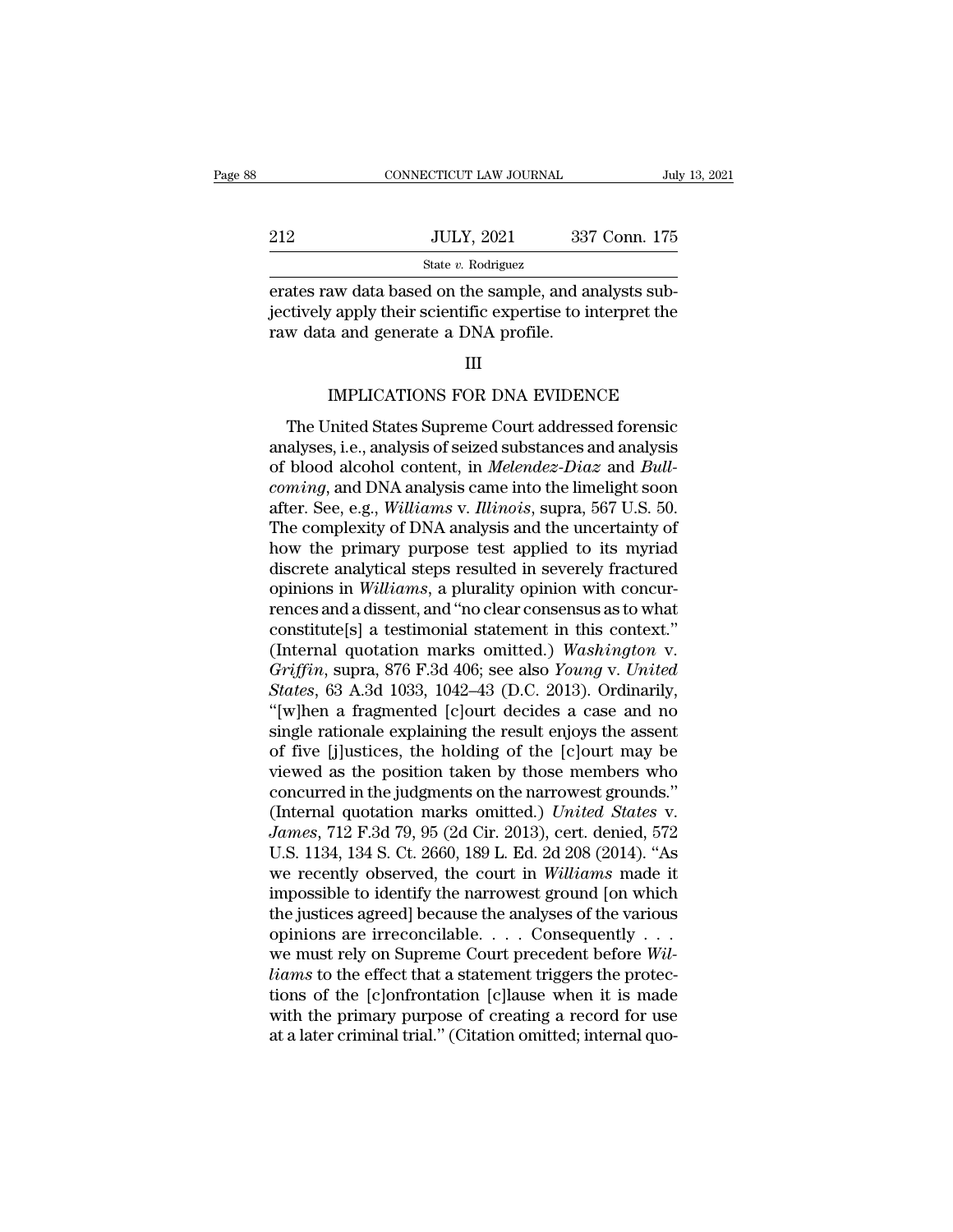| 2021          | CONNECTICUT LAW JOURNAL | Page 89 |
|---------------|-------------------------|---------|
| 337 Conn. 175 | <b>JULY, 2021</b>       | 213     |
|               | State $v$ . Rodriguez   |         |

337 Conn. 175 JULY, 2021 213<br>
<sup>State v. Rodriguez</sup><br>
tation marks omitted.) *State* v. *Walker*, supra, 332 Conn.<br>
706; see *State* v. *Sinclair*, supra, 332 Conn. 225; see<br>
also *United States* v. *James*, supra, 95–96. also *United States ULY, 2021*<br>
<u>States</u> *v. Rodriguez*<br> **Lation marks omitted.) States** *v. Walker*, supra, 332<br>
T06; see *State v. Sinclair*, supra, 332 Conn. 22<br>
also *United States v. James*, supra, 95–96.<br>
Despi 7 Conn. 175 JULY, 2021 213<br>
State v. Rodriguez<br>
ion marks omitted.) *State* v. *Walker*, supra, 332 Conn.<br>
6; see *State* v. *Sinclair*, supra, 332 Conn. 225; see<br>
so *United States* v. *James*, supra, 95–96.<br>
Despite a la

State v. Rodriguez<br>
tation marks omitted.) *State* v. Walker, supra, 332 Conn.<br>
706; see *State* v. *Sinclair*, supra, 332 Conn. 225; see<br>
also *United States* v. *James*, supra, 95–96.<br>
Despite a lack of clear guidance f Tration marks omitted.) *State* v. *Walker*, supra, 332 Conn.<br>
706; see *State* v. *Sinclair*, supra, 332 Conn. 225; see<br>
also *United States* v. *James*, supra, 95–96.<br>
Despite a lack of clear guidance from *Williams* as<br> ration marks omnted.) *State v. Walker*, supra, 332 Com.<br>
706; see *State v. Sinclair*, supra, 332 Com. 225; see<br>
also *United States v. James*, supra, 95–96.<br>
Despite a lack of clear guidance from *Williams* as<br>
to what a *coming* require the state of clear guidance from *Williams* as<br> *coming* a lack of clear guidance from *Williams* as<br> *coming* require the confrontation clause, one common theme has<br> *coming* require [s] every witness in also *Untied States v. James*, supra, 35–30.<br>
Despite a lack of clear guidance from *Williams* as<br>
to what aspects of DNA analysis trigger the protections<br>
of the confrontation clause, one common theme has<br>
risen to the su Despite a lack of clear guidance from *Williams* as<br>to what aspects of DNA analysis trigger the protections<br>of the confrontation clause, one common theme has<br>risen to the surface: "neither *Melendez-Diaz* nor *Bull-*<br>*comi* to what aspects of DNA analysis trigger the protections<br>of the confrontation clause, one common theme has<br>risen to the surface: "neither *Melendez-Diaz* nor *Bull-<br>coming* require[s] every witness in the chain of custody<br>t of the confrontation clause, one common theme has<br>risen to the surface: "neither *Melendez-Diaz* nor *Bull-<br>coming* require[s] every witness in the chain of custody<br>to testify." *State* v. *Buckland*, supra, 313 Conn. 214; risen to the surface: "neither *Melendez-Diaz* nor *Bull-*<br>coming require[s] every witness in the chain of custody<br>to testify." *State* v. *Buckland*, supra, 313 Conn. 214; see<br>also *Washington* v. *Griffin*, supra, 876 F. coming require[s] every witness in the chain of custody<br>to testify." *State* v. *Buckland*, supra, 313 Conn. 214; see<br>also *Washington* v. *Griffin*, supra, 876 F.3d 407 ("the<br>Supreme Court has never held that the [c]onfro to testify." *State* v. *Buckland*, supra, 313 Conn. 214; see<br>also *Washington* v. *Griffin*, supra, 876 F.3d 407 ("the<br>Supreme Court has never held that the [c]onfrontation<br>[c]lause requires an opportunity to [cross-exami also *Washington* v. *Griffin*, supra, 876 F.3d 407 ("the<br>Supreme Court has never held that the [c]onfrontation<br>[c]lause requires an opportunity to [cross-examine]<br>each lab analyst involved in the process of generating a<br>D Supreme Court has never held that the [c]onfrontation [c]lause requires an opportunity to [cross-examine] each lab analyst involved in the process of generating a DNA profile and comparing it with another"). *Melendez-Diaz* [c] lause requires an opportunity to [cross-examine]<br>each lab analyst involved in the process of generating a<br>DNA profile and comparing it with another"). *Melendez-<br>Diaz* made this explicitly clear, stating: "[W]e do not each lab analyst involved in the process of generating a<br>DNA profile and comparing it with another"). Melendez-<br>Diaz made this explicitly clear, stating: "[W]e do not<br>hold, and it is not the case, that anyone whose testim DNA profile and comparing it with another"). *Melendez-<br>Diaz* made this explicitly clear, stating: "[W]e do not<br>hold, and it is not the case, that anyone whose testimony<br>may be relevant in establishing the chain of custod Diaz made this explicitly clear, stating: "[W]e do not<br>hold, and it is not the case, that anyone whose testimony<br>may be relevant in establishing the chain of custody,<br>authenticity of the sample, or accuracy of the testing hold, and it is not the case, that anyone whose testimony<br>may be relevant in establishing the chain of custody,<br>authenticity of the sample, or accuracy of the testing<br>device, must appear in person as part of the prosecu-<br> may be relevant in establishing the chain of custody,<br>authenticity of the sample, or accuracy of the testing<br>device, must appear in person as part of the prosecu-<br>tion's case. While  $\ldots$  [i]t is the obligation of the pro authenticity of the sample, or accuracy of the testing<br>device, must appear in person as part of the prosecu-<br>tion's case. While . . . [i]t is the obligation of the prose-<br>cution to establish the chain of custody . . . thi device, must appear in person as part of the prosecution's case. While . . . [i]t is the obligation of the prosecution to establish the chain of custody . . . this does not mean that everyone who laid hands on the evidenc tion's case. While  $\ldots$  [i]t is the obligation of the prosecution to establish the chain of custody  $\ldots$  this does not mean that everyone who laid hands on the evidence must be called.  $\ldots$  [G]aps in the chain [of cust not mean that everyone who laid hands on the evidence<br>must be called. . . . [G]aps in the chain [of custody]<br>normally go to the weight of the evidence rather than<br>its admissibility." (Citations omitted; internal quotation must be called. . . . [G]aps in the chain [of custody]<br>normally go to the weight of the evidence rather than<br>its admissibility." (Citations omitted; internal quotation<br>marks omitted.) Melendez-Diaz v. Massachusetts,<br>supra normally go to the weight of the evidence rather than<br>its admissibility." (Citations omitted; internal quotation<br>marks omitted.) Melendez-Diaz v. Massachusetts,<br>supra, 557 U.S. 311 n.1. This court has recently rein-<br>forced its admissibility." (Citations omitted; internal quotation<br>marks  $\omega$  omitted.) *Melendez-Diaz* v. *Massachusetts*,<br>supra, 557 U.S. 311 n.1. This court has recently rein-<br>forced that view, observing that "[not] all analys marks omitted.) *Melendez-Diaz* v. *Massachusetts*,<br>supra, 557 U.S. 311 n.1. This court has recently rein-<br>forced that view, observing that "[not] all analysts who<br>participate in the process of generating a DNA profile<br>ne supra, 557 U.S. 311 n.1. This court has recently rein-<br>forced that view, observing that "[not] all analysts who<br>participate in the process of generating a DNA profile<br>necessarily must testify," and concluding that "where<br>t forced that view, observing that "[n<br>participate in the process of genera<br>necessarily must testify," and conc<br>the generation of a DNA profile is<br>one analyst with the requisite person<br>testify." (Internal quotation marks<br>*Wa* Fulcipate in the process of generating a DNA profile<br>cessarily must testify," and concluding that "where<br>e generation of a DNA profile is testimonial, at least<br>leanalyst with the requisite personal knowledge must<br>stify." ( recessarily must testify, and concluding that where<br>the generation of a DNA profile is testimonial, at least<br>one analyst with the requisite personal knowledge must<br>testify." (Internal quotation marks omitted.) *State* v.<br>W the generation of a DNA profile is testimonial, at least<br>one analyst with the requisite personal knowledge must<br>testify." (Internal quotation marks omitted.) *State* v.<br>Walker, supra, 332 Conn. 719.<br>Although trial courts h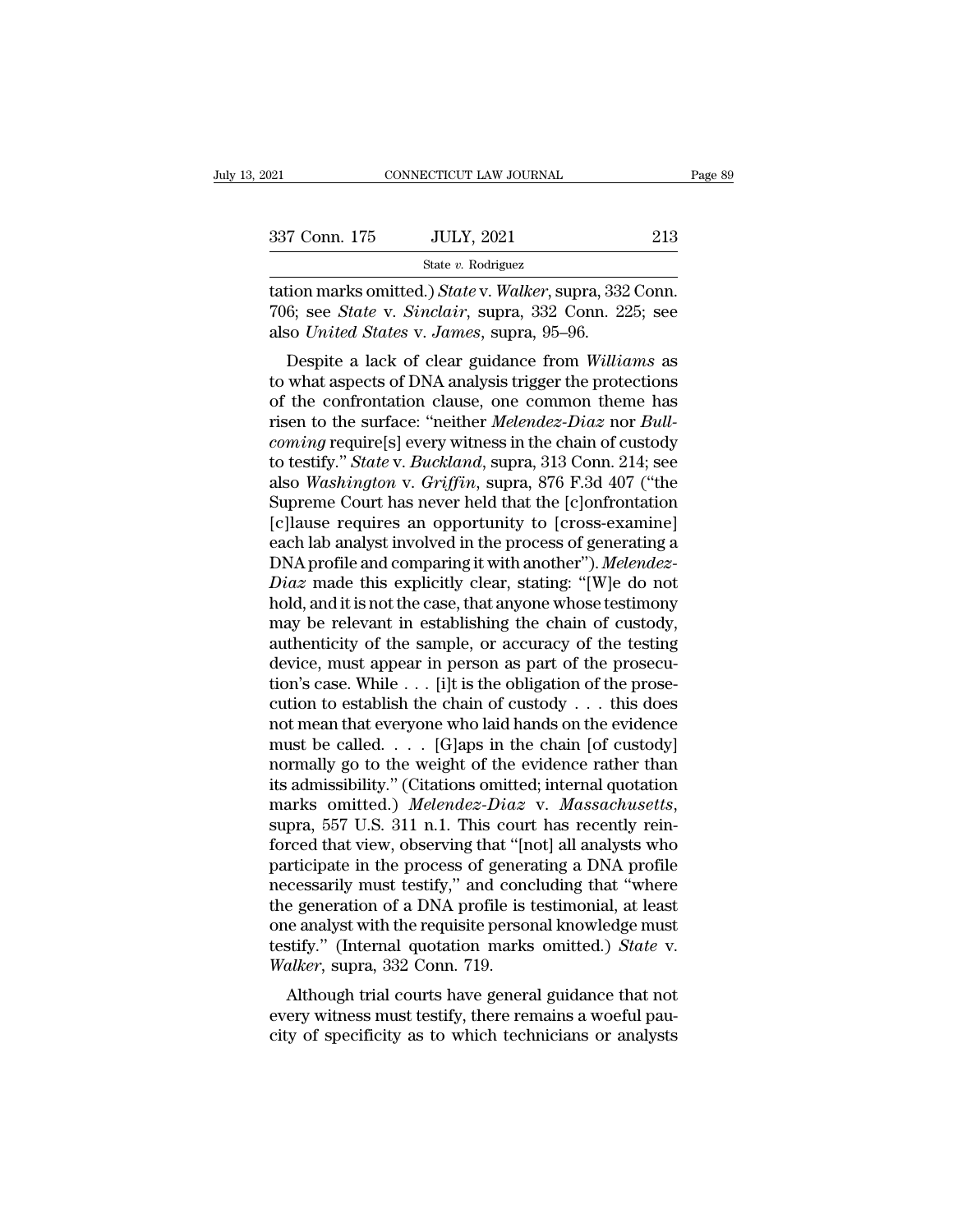|     | CONNECTICUT LAW JOURNAL                                                                                                                                                        | July 13, 2021 |
|-----|--------------------------------------------------------------------------------------------------------------------------------------------------------------------------------|---------------|
| 214 | <b>JULY, 2021</b>                                                                                                                                                              | 337 Conn. 175 |
|     | State v. Rodriguez                                                                                                                                                             |               |
|     | are required to testify under the confrontation clause.<br>In order to provide some clarity as to when and how the<br>confrontation clause applies in such cases. I review the |               |

214 JULY, 2021 337 Conn. 175<br>
State v. Rodriguez<br>
are required to testify under the confrontation clause.<br>
In order to provide some clarity as to when and how the<br>
confrontation clause applies in such cases, I review the<br> 214 JULY, 2021 337 Conn. 175<br>
State v. Rodriguez<br>
are required to testify under the confrontation clause.<br>
In order to provide some clarity as to when and how the<br>
confrontation clause applies in such cases, I review the<br>  $f_{\text{state } v. \text{ Rodriguez}}$ <br>  $f_{\text{state } v. \text{ Rodriguez}}$ <br>  $f_{\text{after } v. \text{ Rodriguez}}$ <br>  $f_{\text{after } v. \text{Euler}}$ <br>  $f_{\text{other } v. \text{Euler}}$ <br>  $f_{\text{other } v. \text{Euler}}$ <br>  $f_{\text{other } v. \text{Euler}}$ <br>  $f_{\text{other } v. \text{Euler}}$ <br>  $f_{\text{other } v. \text{Euler}}$ <br>  $f_{\text{other } v. \text{Euler}}$ <br>  $f_{\text{other } v. \text{Euler}}$ <br>  $f_{\text{other } v. \text{Euler$ State v. Rodriguez<br>
State v. Rodriguez<br>
are required to testify under the confrontation clause.<br>
In order to provide some clarity as to when and how the<br>
confrontation clause applies in such cases, I review the<br>
following state v. Rodriguez<br>are required to testify under the confrontation clause.<br>In order to provide some clarity as to when and how the<br>confrontation clause applies in such cases, I review the<br>following three types of "stateme are required to testify under the confrontation clause.<br>In order to provide some clarity as to when and how the<br>confrontation clause applies in such cases, I review the<br>following three types of "statements" that come from<br> In order to provide some clarity as to when and how the confrontation clause applies in such cases, I review the following three types of "statements" that come from the process of DNA analysis: (1) technicians who are inv confrontation clause applies in such cases, I review the<br>following three types of "statements" that come from<br>the process of DNA analysis: (1) technicians who are<br>involved in the preliminary stages to prepare a sample<br>for following three types of "statements" that come from<br>the process of DNA analysis: (1) technicians who are<br>involved in the preliminary stages to prepare a sample<br>for analysis, (2) electrophoresis machines that generate<br>raw the process of DNA analysis: (1) technicians who are<br>involved in the preliminary stages to prepare a sample<br>for analysis, (2) electrophoresis machines that generate<br>raw data, and (3) analysts who apply their expertise to<br>d involved in the preliminary stages to prepare a sample<br>for analysis, (2) electrophoresis machines that generate<br>raw data, and (3) analysts who apply their expertise to<br>draw conclusions based on the raw data and inculpate—<br> for analysis, (2) electroy<br>raw data, and (3) analy,<br>draw conclusions based<br>or exculpate—suspects<br>only the third categor<br>protections afforded by<br>sixth amendment. Technicians—whether referred to as technicians or

### A

### Technicians

analysts in a specific laboratory—are the individuals sixth amendment.<br>
A<br>
Technicians<br>
Technicians<br>
Technicians<br>
Technicians<br>
Where the referred to as technicians or<br>
analysts in a specific laboratory—are the individuals<br>
who start with a known or unknown DNA sample that<br>
wa A<br>
Technicians<br>
Technicians —whether referred to as technicians or<br>
analysts in a specific laboratory—are the individuals<br>
who start with a known or unknown DNA sample that<br>
was collected outside of the laboratory and who Technicians—whether referred to as technicians or<br>analysts in a specific laboratory—are the individuals<br>who start with a known or unknown DNA sample that<br>was collected outside of the laboratory and who there-<br>after prepare Fechnicians—whether referred to as technicians or<br>analysts in a specific laboratory—are the individuals<br>who start with a known or unknown DNA sample that<br>was collected outside of the laboratory and who there-<br>after prepare Technicians—whether referred to as technicians or<br>analysts in a specific laboratory—are the individuals<br>who start with a known or unknown DNA sample that<br>was collected outside of the laboratory and who there-<br>after prepare analysts in a specific laboratory—are the individuals<br>who start with a known or unknown DNA sample that<br>was collected outside of the laboratory and who there-<br>after prepare that sample to be placed into an electro-<br>phoresi who start with a known or unknown DNA sample that<br>was collected outside of the laboratory and who there-<br>after prepare that sample to be placed into an electro-<br>phoresis machine. Sample preparation is often con-<br>ducted by was collected outside of the laboratory and who there-<br>after prepare that sample to be placed into an electro-<br>phoresis machine. Sample preparation is often con-<br>ducted by several individuals, each of whom follows<br>detaile after prepare that sample to be placed into an electro-<br>phoresis machine. Sample preparation is often con-<br>ducted by several individuals, each of whom follows<br>detailed standard operating procedures to conduct a<br>discrete st phoresis machine. Sample preparation is often conducted by several individuals, each of whom follows<br>detailed standard operating procedures to conduct a<br>discrete step of the process. In many instances, labora-<br>tory protoco ducted by several individuals, each of whom follows<br>detailed standard operating procedures to conduct a<br>discrete step of the process. In many instances, labora-<br>tory protocol requires that technicians document their<br>steps detailed standard operating procedures to conduct a<br>discrete step of the process. In many instances, labora-<br>tory protocol requires that technicians document their<br>steps in writing for quality control and quality assurance discrete step of the process. In many instances, laboratory protocol requires that technicians document their<br>steps in writing for quality control and quality assurance<br>purposes. See, e.g., A.B.A., Standards for Criminal J tory protocol requires that technicians document their<br>steps in writing for quality control and quality assurance<br>purposes. See, e.g., A.B.A., Standards for Criminal Jus-<br>tice: DNA Evidence (3d Ed. 2007) standard 16-3.2, p steps in writing for quality control and quality assurance<br>purposes. See, e.g., A.B.A., Standards for Criminal Jus-<br>tice: DNA Evidence (3d Ed. 2007) standard 16-3.2, p.<br>70. In conducting his or her individual step in the l purposes. See, e.g., A.B.A., Standards for Criminal Justice: DNA Evidence (3d Ed. 2007) standard 16-3.2, p.<br>70. In conducting his or her individual step in the larger<br>sample preparation process, each individual technician<br> tice: DNA Evidence (3d Ed. 2007) standard 16-3.2, p.<br>70. In conducting his or her individual step in the larger<br>sample preparation process, each individual technician<br>is making a narrow "statement," e.g., "I received the<br>s 70. In conducting his or her individual step in the larger<br>sample preparation process, each individual technician<br>is making a narrow "statement," e.g., "I received the<br>sample following the quantification stage conducted by sample preparation process, each individual technician<br>is making a narrow "statement," e.g., "I received the<br>sample following the quantification stage conducted by<br>technician X, conducted amplification pursuant to the<br>stan is making a narrow "statement," e.g., "I received the sample following the quantification stage conducted by technician X, conducted amplification pursuant to the standard operating procedure of this laboratory, and then p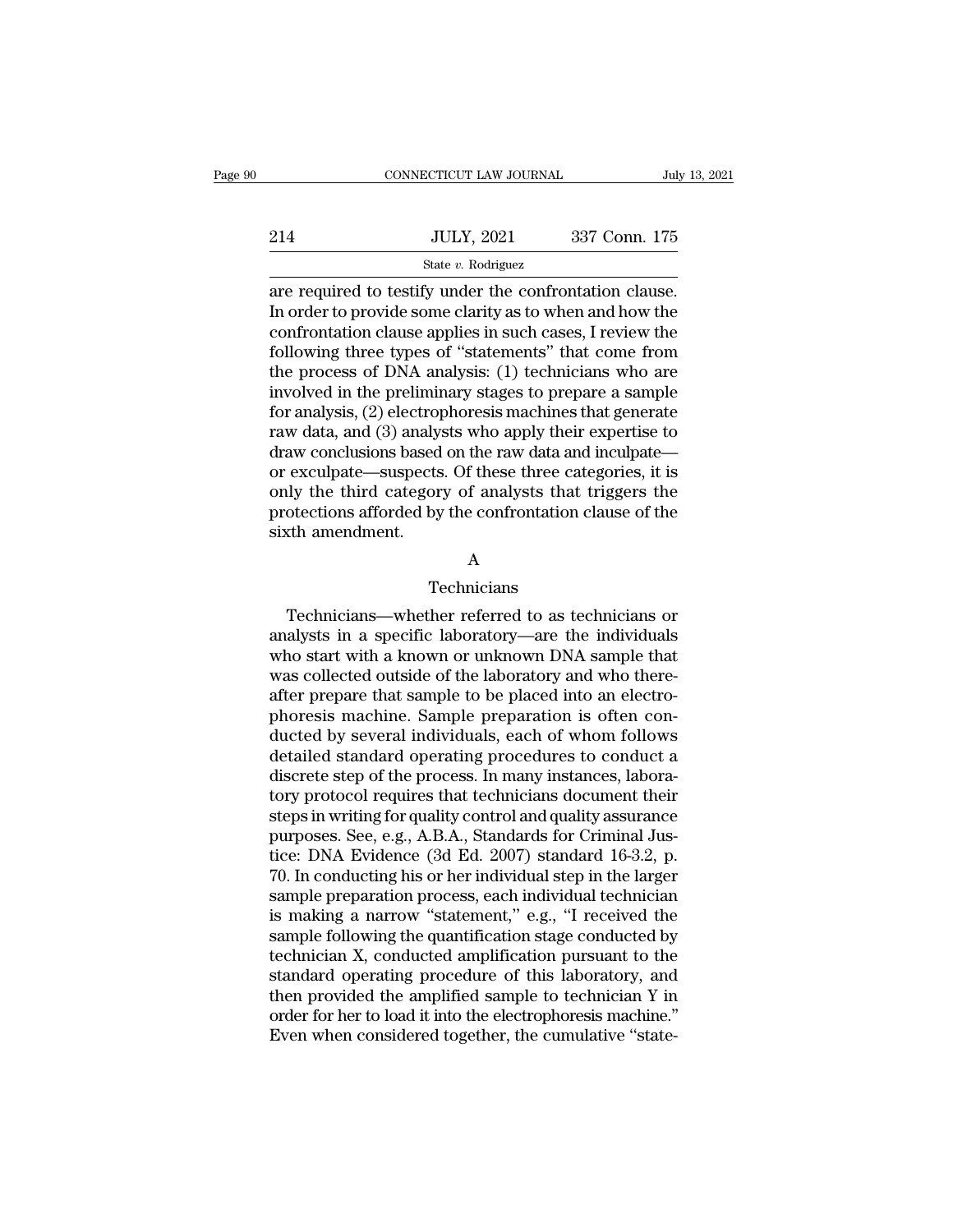| 2021          | CONNECTICUT LAW JOURNAL                                                                                                                                           | Page 91 |
|---------------|-------------------------------------------------------------------------------------------------------------------------------------------------------------------|---------|
|               |                                                                                                                                                                   |         |
| 337 Conn. 175 | <b>JULY, 2021</b>                                                                                                                                                 | 215     |
|               | State $v$ . Rodriguez                                                                                                                                             |         |
|               | ment" of the technicians involved in the preparatory<br>stages is, at most, that the DNA sample loaded into<br>the electrophorogic machine was extracted from the |         |

 $337$  Conn. 175 JULY, 2021 215<br>
State v. Rodriguez<br>
ment" of the technicians involved in the preparatory<br>
stages is, at most, that the DNA sample loaded into<br>
the electrophoresis machine was extracted from the<br>
original s 337 Conn. 175 JULY, 2021 215<br>
State v. Rodriguez<br>
ment" of the technicians involved in the preparatory<br>
stages is, at most, that the DNA sample loaded into<br>
the electrophoresis machine was extracted from the<br>
original sam 337 Conn. 175 JULY, 2021 215<br>
State v. Rodriguez<br>
ment" of the technicians involved in the preparatory<br>
stages is, at most, that the DNA sample loaded into<br>
the electrophoresis machine was extracted from the<br>
original sam State v. Rodriguez<br>
State v. Rodriguez<br>
State v. Rodriguez<br>
States Supreme Court, the preparatory<br>
States Supreme Court, however, has not<br>
The United States Supreme Court, however, has not<br>
not not not the confrontation c ment" of the technicians involved in the preparatory<br>stages is, at most, that the DNA sample loaded into<br>the electrophoresis machine was extracted from the<br>original sample delivered to the laboratory for analysis.<br>The Uni

stages is, at most, that the DNA sample loaded into<br>
the electrophoresis machine was extracted from the<br>
original sample delivered to the laboratory for analysis.<br>
The United States Supreme Court, however, has not<br>
conclud the electrophoresis machine was extracted from the original sample delivered to the laboratory for analysis.<br>The United States Supreme Court, however, has not concluded whether the confrontation clause applies to "statemen original sample delivered to the laboratory for analysis.<br>
The United States Supreme Court, however, has not<br>
concluded whether the confrontation clause applies to<br>
"statements" made by technicians. In the absence of<br>
clea The United States Supreme Court, however, has not concluded whether the confrontation clause applies to "statements" made by technicians. In the absence of clear guidance, I am persuaded by the plurality in Williams, whic The United States Supreme Court, however, has not<br>concluded whether the confrontation clause applies to<br>"statements" made by technicians. In the absence of<br>clear guidance, I am persuaded by the plurality in *Wil-<br>liams*, concluded whether the confrontation clause applies to<br>
"statements" made by technicians. In the absence of<br>
clear guidance, I am persuaded by the plurality in Wil-<br>
liams, which reasoned that, "[w]hen lab technicians<br>
are "statements" made by technicians. In the absence of<br>clear guidance, I am persuaded by the plurality in Wil-<br>liams, which reasoned that, "[w]hen lab technicians<br>are asked to work on the production of a DNA profile,<br>they of clear guidance, I am persuaded by the plurality in *Williams*, which reasoned that, "[w]hen lab technicians<br>are asked to work on the production of a DNA profile,<br>they often have no idea what the consequences of their<br>work liams, which reasoned that, "[w]hen lab technicians<br>are asked to work on the production of a DNA profile,<br>they often have no idea what the consequences of their<br>work will be.... It is also significant that in many<br>labs, n are asked to work on the production of a DNA profile,<br>they often have no idea what the consequences of their<br>work will be.... It is also significant that in many<br>labs, numerous technicians work on each DNA profile.<br>... Wh they often have no idea what the consequences of their<br>work will be.... It is also significant that in many<br>labs, numerous technicians work on each DNA profile.<br>... When the work of a lab is divided up in such a<br>way, it is *Illinois*, suppress the also significant that in many<br> *Iabs*, numerous technicians work on each DNA profile.<br>  $\ldots$  When the work of a lab is divided up in such a<br>
way, it is likely that the sole purpose of each technici labs, numerous technicians work on each DNA profile.<br>
. . . When the work of a lab is divided up in such a<br>
way, it is likely that the sole purpose of each technician<br>
is simply to perform his or her task in accordance wit ... When the work of a lab is divided up in such a<br>way, it is likely that the sole purpose of each technician<br>is simply to perform his or her task in accordance with<br>accepted procedures." (Citations omitted.) *Williams v.* way, it is likely that the sole purpose of each technician<br>is simply to perform his or her task in accordance with<br>accepted procedures." (Citations omitted.) Williams v.<br>Illinois, supra, 567 U.S. 85 (plurality opinion); se is simply to perform his or her task in accordance with<br>accepted procedures." (Citations omitted.) *Williams v.*<br>*Illinois*, supra, 567 U.S. 85 (plurality opinion); see also<br>*Melendez-Diaz v. Massachusetts*, supra, 557 U.S accepted procedures." (Citations omitted.) *Williams v.*<br> *Illinois*, supra, 567 U.S. 85 (plurality opinion); see also<br> *Melendez-Diaz v. Massachusetts*, supra, 557 U.S. 357<br>
(Kennedy, J., dissenting) ("[l]aboratory analys Illinois, supra, 567 U.S. 85 (plurality opinion); see also<br>
Melendez-Diaz v. Massachusetts, supra, 557 U.S. 357<br>
(Kennedy, J., dissenting) ("[l]aboratory analysts who<br>
conduct routine scientific tests are not the kind of c *Melendez-Diaz* v. *Massachusetts*, supra, 557 U.S. 357 (Kennedy, J., dissenting) ("[l]aboratory analysts who conduct routine scientific tests are not the kind of conventional witnesses to whom the [c]onfrontation [c]laus (Kennedy, J., dissenting) ("[I]aboratory analysts who<br>conduct routine scientific tests are not the kind of con-<br>ventional witnesses to whom the [c]onfrontation [c]lause<br>refers"). Even when a technician may have "mixed<br>mot conduct routine scientific tests are not the kind of conventional witnesses to whom the [c]onfrontation [c]lause<br>refers"). Even when a technician may have "mixed<br>motives"—to simply perform his or her task and to be<br>a link ventional witnesses to whom the [c]onfrontation [c]lause<br>refers"). Even when a technician may have "mixed<br>motives"—to simply perform his or her task and to be<br>a link in the chain that will eventually lead to evidence<br>that refers"). Even when a technician may have "mixed<br>motives"—to simply perform his or her task and to be<br>a link in the chain that will eventually lead to evidence<br>that may be used at trial—a court must "examin[e] the<br>statemen motives"—to simply perform his or her task and to be<br>a link in the chain that will eventually lead to evidence<br>that may be used at trial—a court must "examin[e] the<br>statements and actions of all participants" to determine<br> a link in the chain that will eventually lead to evidence<br>that may be used at trial—a court must "examin[e] the<br>statements and actions of all participants" to determine<br>the primary purpose of a statement. Michigan v. Bry-<br> that may be used at trial—a court must "examin[e] the<br>statements and actions of all participants" to determine<br>the primary purpose of a statement. Michigan v. Bry-<br>ant, 562 U.S. 344, 368, 370, 131 S. Ct. 1143, 179 L. Ed.<br> statements and actions of all participants" to determine<br>the primary purpose of a statement. *Michigan* v. *Bry-*<br>ant, 562 U.S. 344, 368, 370, 131 S. Ct. 1143, 179 L. Ed.<br>2d 93 (2011). "*Melendez-Diaz* and *Bullcoming* tog the primary purpose of a statement. *Michigan v. Bry-*<br>ant, 562 U.S. 344, 368, 370, 131 S. Ct. 1143, 179 L. Ed.<br>2d 93 (2011). "*Melendez-Diaz* and *Bullcoming* together<br>suggest that a laboratory analysis is testimonial *on* ant, 562 U.S. 344, 368, 370, 131 S. Ct. 1143, 179 L. Ed.<br>2d 93 (2011). "*Melendez-Diaz* and *Bullcoming* together<br>suggest that a laboratory analysis is testimonial *only*<br>when the circumstances under which the analysis wa 2d 93 (2011). "*Melendez-Diaz* and *Bullcoming* together suggest that a laboratory analysis is testimonial *only* when the circumstances under which the analysis was prepared, viewed objectively, establish that the primary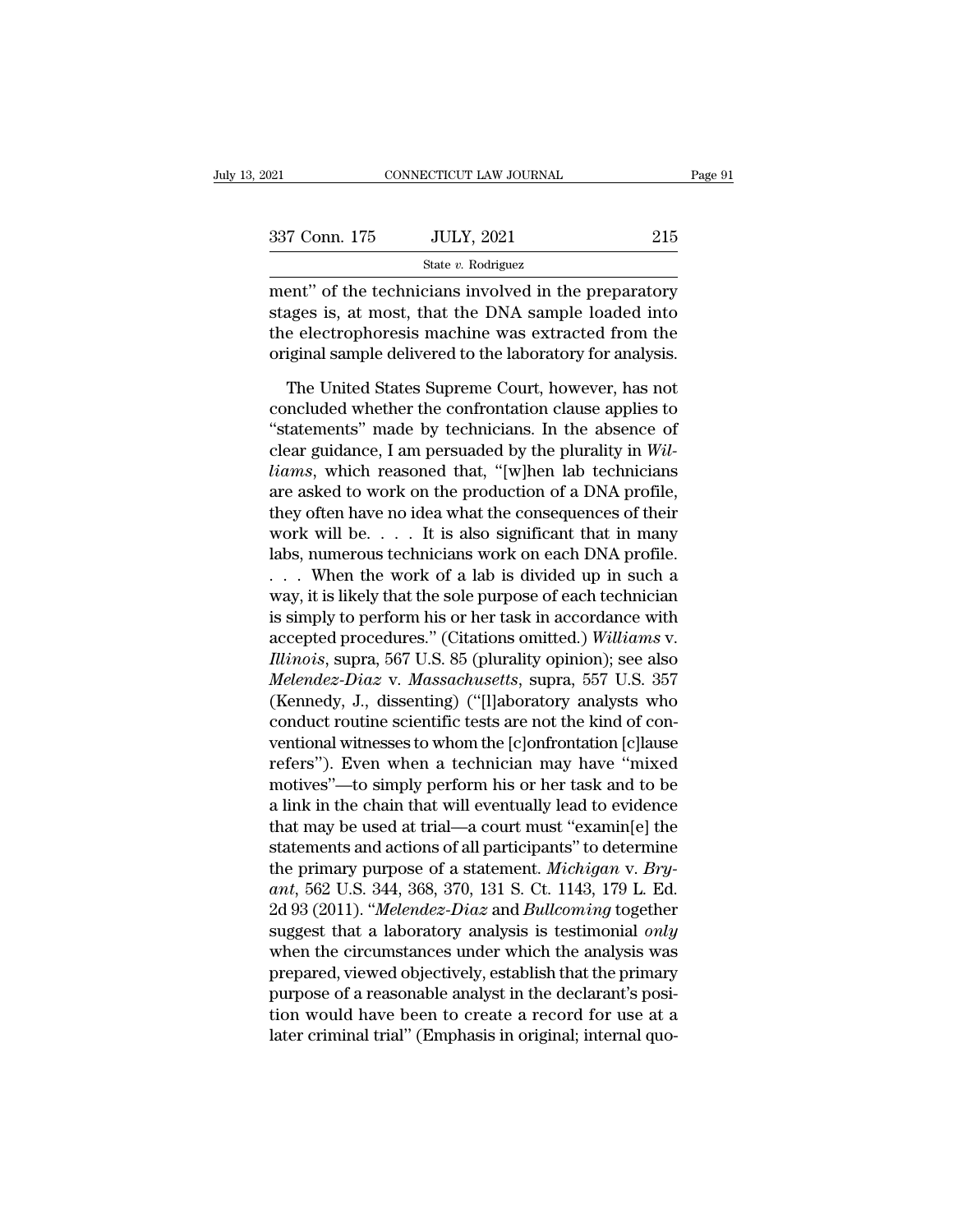|               | CONNECTICUT LAW JOURNAL                              |               | July 13, 2021 |
|---------------|------------------------------------------------------|---------------|---------------|
|               |                                                      |               |               |
| $216\,$       | <b>JULY, 2021</b>                                    | 337 Conn. 175 |               |
|               | State v. Rodriguez                                   |               |               |
| 876 F.3d 405. | tation marks omitted.) Washington v. Griffin, supra, |               |               |
|               | In my view, the "statements" made by technicians     |               |               |

 $JULY, 2021$  337 Conn. 175<br>
State v. Rodriguez<br>
ion marks omitted.) Washington v. Griffin, supra,<br>
6 F.3d 405.<br>
In my view, the "statements" made by technicians<br>
Il short of providing testimony against the petitioner<br>
caus 216 JULY, 2021 337 Conn. 175<br>
State v. Rodriguez<br>
tation marks omitted.) Washington v. Griffin, supra,<br>
876 F.3d 405.<br>
In my view, the "statements" made by technicians<br>
fall short of providing testimony against the petiti State v. Rodriguez<br>
station marks omitted.) Washington v. Griffin, supra,<br>
876 F.3d 405.<br>
In my view, the "statements" made by technicians<br>
fall short of providing testimony against the petitioner<br>
because, in and of them tation marks omitted.) *Washington* v. *Griffin*, supra,<br>876 F.3d 405.<br>In my view, the "statements" made by technicians<br>fall short of providing testimony against the petitioner<br>because, in and of themselves, they do not ha F.3d 405.<br>In my view, the "statements" made by technicians<br>fall short of providing testimony against the petitioner<br>because, in and of themselves, they do not have the pri-<br>mary purpose of "establish[ing] or prov[ing] pas In my view, the "statements" made by technicians<br>fall short of providing testimony against the petitioner<br>because, in and of themselves, they do not have the pri-<br>mary purpose of "establish[ing] or prov[ing] past events<br>p In my view, the "statements" made by technicians<br>fall short of providing testimony against the petitioner<br>because, in and of themselves, they do not have the pri-<br>mary purpose of "establish[ing] or prov[ing] past events<br>p fall short of providing testimony against the petitioner<br>because, in and of themselves, they do not have the pri-<br>mary purpose of "establish[ing] or prov[ing] past events<br>potentially relevant to later criminal prosecution" because, in and of themselves, they do not have the pri-<br>mary purpose of "establish[ing] or prov[ing] past events<br>potentially relevant to later criminal prosecution" and,<br>therefore, are not subject to the requirements of t mary purpose of "establish[ing] or prov[ing] past events<br>potentially relevant to later criminal prosecution" and,<br>therefore, are not subject to the requirements of the con-<br>frontation clause. (Internal quotation marks omit potentially relevant to later criminal prosecution" and,<br>therefore, are not subject to the requirements of the con-<br>frontation clause. (Internal quotation marks omitted.)<br>Bullcoming v. New Mexico, supra, 564 U.S. 659 n.6<br>( therefore, are not subject to the requirements of the con-<br>frontation clause. (Internal quotation marks omitted.)<br>*Bullcoming* v. *New Mexico*, supra, 564 U.S. 659 n.6<br>(opinion announcing judgment).<sup>7</sup> This court has prefrontation clause. (Internal quotation marks omitted.)<br> *Bullcoming* v. *New Mexico*, supra, 564 U.S. 659 n.6<br>
(opinion announcing judgment).<sup>7</sup> This court has pre-<br>
viously indicated its agreement with this reasoning, st Bullcoming v. New Mexico, supra, 564 U.S. 659 n.6<br>(opinion announcing judgment).<sup>7</sup> This court has pre-<br>viously indicated its agreement with this reasoning, stat-<br>ing that "the analysts involved in the preliminary test-<br>in viously indicated its agreement with this reasoning, stating that "the analysts involved in the preliminary testing stages, specifically, the extraction, quantitation or amplification stages, are not necessary witnesses." ing that "the analysts involved in the preliminary test-<br>ing stages, specifically, the extraction, quantitation or<br>amplification stages, are not necessary witnesses."<br>(Internal quotation marks omitted.) *State* v. *Walker* ing stages, specifically, the extraction, quantitation or<br>amplification stages, are not necessary witnesses."<br>(Internal quotation marks omitted.) *State* v. Walker,<br>supra, 332 Conn. 719; see also *People* v. John, supra,<br>2 amplification stages, are not necessary witnesses."<br>(Internal quotation marks omitted.) *State* v. *Walker*,<br>supra, 332 Conn. 719; see also *People* v. *John*, supra,<br>27 N.Y.3d 313 ("[m]ore succinctly, nothing in this reco nesses''). pra, 552 com. The, see also Feople V. 550m, supra,<br>N.Y.3d 313 ("[m]ore succinctly, nothing in this record<br>pports the conclusion that the analysts involved in the<br>eliminary testing stages, specifically, the extraction,<br>ant  $\alpha$  increases ( $\mu$  prote saccinetry, normig in this record supports the conclusion that the analysts involved in the preliminary testing stages, specifically, the extraction, quantitation or amplification stages, are ne

Buppons are concrusion that are analysis involved in the<br>preliminary testing stages, specifically, the extraction,<br>quantitation or amplification stages, are necessary wit-<br>nesses").<br>As statements made by technicians regard premiumary ecsing stages, specifically, are extraction,<br>quantitation or amplification stages, are necessary wit-<br>nesses").<br>As statements made by technicians regarding the<br>preparation of samples for DNA analysis constitute messes").<br>
As statements made by technicians regarding the<br>
preparation of samples for DNA analysis constitute non-<br>
testimonial hearsay and, therefore, are not subject to<br>
the requirements of the confrontation clause, cou As statements made by technicians regarding the<br>preparation of samples for DNA analysis constitute non-<br>testimonial hearsay and, therefore, are not subject to<br>the requirements of the confrontation clause, courts<br>should tur As statements made by technicians regarding the<br>preparation of samples for DNA analysis constitute non-<br>testimonial hearsay and, therefore, are not subject to<br>the requirements of the confrontation clause, courts<br>should tur preparation of samples for DNA analysis constitute non-<br>testimonial hearsay and, therefore, are not subject to<br>the requirements of the confrontation clause, courts<br>should turn to evidentiary rules to determine if those<br>sta testimonial hearsay and, therefore, are not subject to<br>the requirements of the confrontation clause, courts<br>should turn to evidentiary rules to determine if those<br>statements are admissible to establish that the DNA<br>loaded the requirements of the confrontation clause, courts<br>should turn to evidentiary rules to determine if those<br>statements are admissible to establish that the DNA<br>loaded into the electrophoresis machine was extracted<br>and ana aded into the electrophoresis machine was extracted<br>individual analyzed from the known or unknown sample deliv-<br>red to the laboratory. Requiring the prosecution to<br>stablish the chain of custody should, in a typical case,<br>and analyzed from the known or unknown sample delivered to the laboratory. Requiring the prosecution to establish the chain of custody should, in a typical case,  $\frac{1}{7}$  This scenario is distinguishable from that present

ered to the laboratory. Requiring the prosecution to<br>establish the chain of custody should, in a typical case,<br><sup>7</sup>This scenario is distinguishable from that presented in *Melendez-Diaz*<br>v. *Massachusetts*, supra, 557 U.S. establish the chain of custody should, in a typical case,<br>
<sup>7</sup>This scenario is distinguishable from that presented in *Melendez-Diaz*<br> *v. Massachusetts*, supra, 557 U.S. 313. In that case, the statement made by<br>
the unava <sup>7</sup> This scenario is distinguishable from that presented in *Melendez-Diaz* v. *Massachusetts*, supra, 557 U.S. 313. In that case, the statement made by the unavailable analyst that a substance found on the defendant was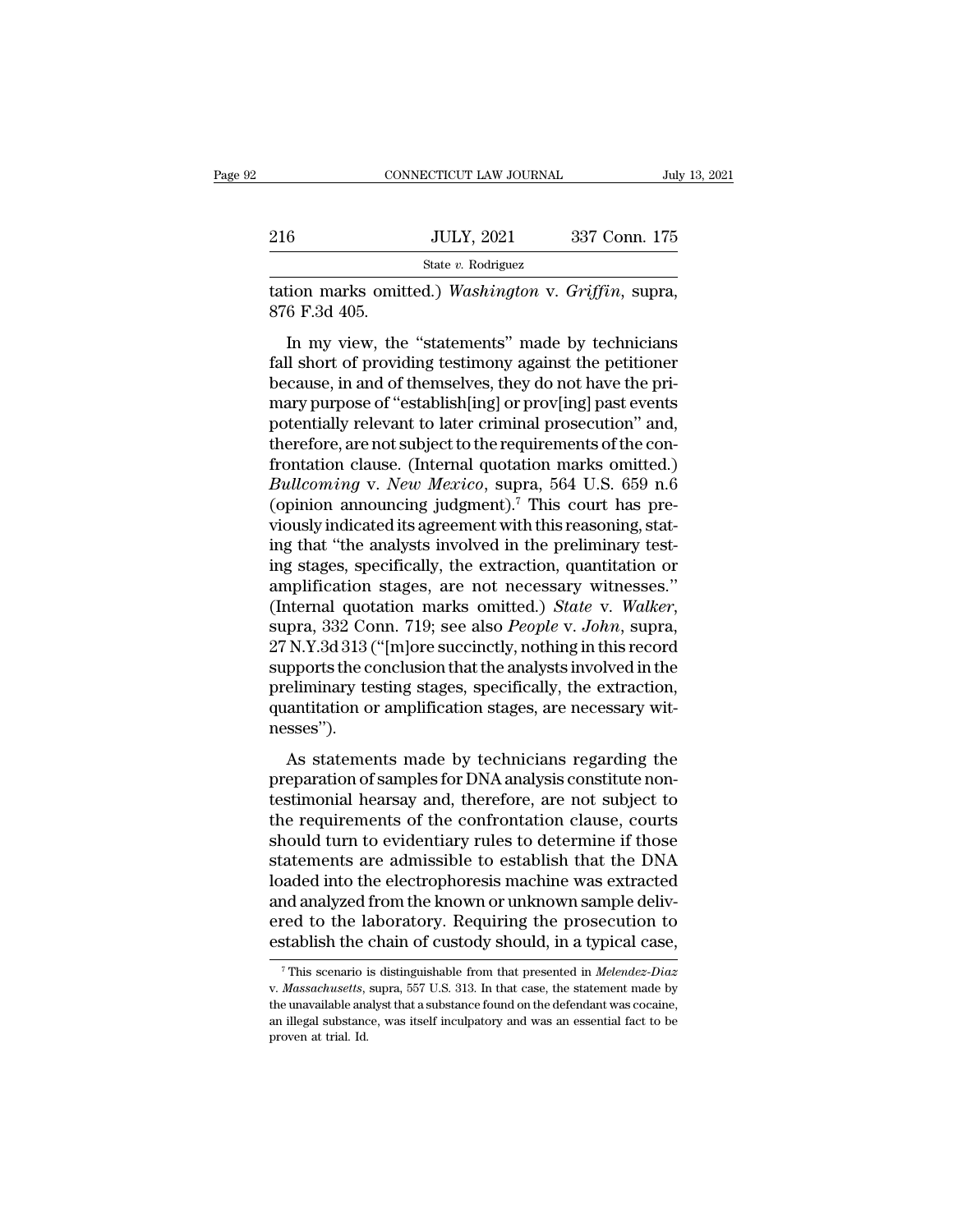be sufficient to meet its evidentiary burden for this<br>
portion of the DNA analysis. See *State v. Rosado*, 107<br>
conn. App. 517, 522, 045, 4.24, 1028, cort. dopied. 287 portion of the DNA analysis. See *State* v. *Rosado*, 107<br>
portion of the DNA analysis. See *State* v. *Rosado*, 107<br>
conn. App. 517, 532, 945 A.2d 1028, cert. denied, 287<br>
conn. 919, 951, 4.2d 571.(2008). In determining w 337 Conn. 175 JULY, 2021 217<br>
State v. Rodriguez<br>
be sufficient to meet its evidentiary burden for this<br>
portion of the DNA analysis. See *State* v. Rosado, 107<br>
Conn. App. 517, 532, 945 A.2d 1028, cert. denied, 287<br>
Conn 337 Conn. 175 JULY, 2021 217<br>
State v. Rodriguez<br>
De sufficient to meet its evidentiary burden for this<br>
portion of the DNA analysis. See *State* v. *Rosado*, 107<br>
Conn. App. 517, 532, 945 A.2d 1028, cert. denied, 287<br>
Co State v. Rodriguez<br>
State v. Rodriguez<br>
be sufficient to meet its evidentiary burden for this<br>
portion of the DNA analysis. See *State* v. Rosado, 107<br>
Conn. App. 517, 532, 945 A.2d 1028, cert. denied, 287<br>
Conn. 919, 951 siate v. Roanguez<br>be sufficient to meet its evidentiary burden for this<br>portion of the DNA analysis. See *State* v. Rosado, 107<br>Conn. App. 517, 532, 945 A.2d 1028, cert. denied, 287<br>Conn. 919, 951 A.2d 571 (2008). In dete be sufficient to meet its evidentiary burden for this portion of the DNA analysis. See *State* v. *Rosado*, 107 Conn. App. 517, 532, 945 A.2d 1028, cert. denied, 287 Conn. 919, 951 A.2d 571 (2008). In determining whether portion of the DNA analysis. See *State* v. *Rosado*, 107<br>Conn. App. 517, 532, 945 A.2d 1028, cert. denied, 287<br>Conn. 919, 951 A.2d 571 (2008). In determining whether<br>the prosecution meets its burden, "[t]he court must co Conn. App. 517, 532, 945 A.2d 1028, cert. denied, 287<br>Conn. 919, 951 A.2d 571 (2008). In determining whether<br>the prosecution meets its burden, "[t]he court must con-<br>sider the nature of the article, the circumstances sur-<br> the prosecution meets its burden, "[t]he court must consider the nature of the article, the circumstances surrounding its preservation and custody and the likelihood of intermeddlers tampering with it . . . . ."<br>(Internal sider the nature of the article, the circumstances sur-<br>rounding its preservation and custody and the likeli-<br>hood of intermeddlers tampering with it . . . ."<br>(Internal quotation marks omitted.) *State* v. *Coccomo*,<br> $302$ rounding its preservation and custody and the likelihood of intermeddlers tampering with it . . . . "<br>(Internal quotation marks omitted.) *State* v. *Coccomo*, 302 Conn. 664, 685, 31 A.3d 1012 (2011); see also *State* v. hood of intermeddlers tampering with it . . . . ."<br>(Internal quotation marks omitted.) *State* v. *Coccomo*,<br>302 Conn. 664, 685, 31 A.3d 1012 (2011); see also *State*<br>v. *Petitt*, 178 Conn. App. 443, 452, 175 A.3d 1274 (2 (Internal quotation marks omitted.) *State v. Coccomo*,<br>302 Conn. 664, 685, 31 A.3d 1012 (2011); see also *State*<br>v. *Petitt*, 178 Conn. App. 443, 452, 175 A.3d 1274 (2017)<br>("[a]s a general rule, it may be said that the p 302 Conn. 664, 685, 31 A.3d 1012 (2011); see also *State* v. *Petitt*, 178 Conn. App. 443, 452, 175 A.3d 1274 (2017) ("[a]s a general rule, it may be said that the prosecution is not required or compelled to prove each an v. *Petitt*, 178 Conn. App. 443, 452, 175 A.3d 1274 (2017)<br>("[a]s a general rule, it may be said that the prosecution<br>is not required or compelled to prove each and every<br>circumstance in the chain of custody beyond a reaso ("[a]s a general rule, it may be said that the prosecution<br>is not required or compelled to prove each and every<br>circumstance in the chain of custody beyond a reason-<br>able doubt; the reasonable doubt must be to the whole<br>ev is not required or compelled to prove each and every<br>circumstance in the chain of custody beyond a reason-<br>able doubt; the reasonable doubt must be to the whole<br>evidence and not to a particular fact in the case" (inter-<br>na circumstance in the chain of custody beyond a reason-<br>able doubt; the reasonable doubt must be to the whole<br>evidence and not to a particular fact in the case" (inter-<br>nal quotation marks omitted)), cert. denied, 327 Conn.<br> able doubt; the reasonable doubt must be to the whole<br>evidence and not to a particular fact in the case" (inter-<br>nal quotation marks omitted)), cert. denied, 327 Conn.<br>1002, 176 A.3d 1195 (2018). In addition, the complexit evidence and not to a particular fact in the case" (inter-<br>nal quotation marks omitted)), cert. denied, 327 Conn.<br>1002, 176 A.3d 1195 (2018). In addition, the complexity<br>of DNA itself acts as an inherent check on chain of<br> nal quotation marks omitted)), cert. denied, 327 Conn.<br>1002, 176 A.3d 1195 (2018). In addition, the complexity<br>of DNA itself acts as an inherent check on chain of<br>custody because when an inadvertent error in sample<br>prepara 1002, 176 A.3d 1195 (2018). In addition, the complexity<br>of DNA itself acts as an inherent check on chain of<br>custody because when an inadvertent error in sample<br>preparation occurs, "any hypothetical missteps of the<br>[techni or DNA itself acts as an inherent check on chain of<br>custody because when an inadvertent error in sample<br>preparation occurs, "any hypothetical missteps of the<br>[technicians] in the multiple stages preliminary to the<br>DNA typi custody because when an inadvertent error in sample<br>preparation occurs, "any hypothetical missteps of the<br>[technicians] in the multiple stages preliminary to the<br>DNA typing at the electrophoresis stage would result<br>in eith preparation occurs, "any hypothetical missteps of the<br>[technicians] in the multiple stages preliminary to the<br>DNA typing at the electrophoresis stage would result<br>in either no DNA profile or an incomplete DNA profile,<br>or o [technicians] in the multiple stages preliminary to the<br>DNA typing at the electrophoresis stage would result<br>in either no DNA profile or an incomplete DNA profile,<br>or one readily inconsistent with [the known sample]."<br>*Peo* DNA typing at the electrophoresis stage would result<br>in either no DNA profile or an incomplete DNA profile,<br>or one readily inconsistent with [the known sample]."<br>*People v. John*, supra, 27 N.Y.3d 313; see also *Williams*<br> in either no DNA profile or an incomplete DNA profile<br>or one readily inconsistent with [the known sample].'<br>People v. John, supra, 27 N.Y.3d 313; see also Williams<br>v. Illinois, supra, 567 U.S. 86 (plurality opinion) ("it i ople v. John, supra, 27 N.Y.3d 313; see also Williams<br>Illinois, supra, 567 U.S. 86 (plurality opinion) ("it is<br>conceivable that shoddy lab work would somehow<br>oduce a DNA profile that just so happened to have<br>e precise gene of cross-examing each technician are "to weed out not only the fraudulent analyst, but the incompetent one as well". Meandow  $\frac{1}{n}$  is doned to have the precise genetic makeup of [the] petitioner").<br>I do not dismiss co

inconceivable that shoddy lab work would somehow<br>produce a DNA profile that just so happened to have<br>the precise genetic makeup of [the] petitioner").<br>I do not dismiss concerns that the defendant's goals<br>of cross-examinin produce a DNA profile that just so happened to have<br>the precise genetic makeup of [the] petitioner").<br>I do not dismiss concerns that the defendant's goals<br>of cross-examining each technician are "to weed out<br>not only the fr the precise genetic makeup of [the] petitioner").<br>
I do not dismiss concerns that the defendant's goals<br>
of cross-examining each technician are "to weed out<br>
not only the fraudulent analyst, but the incompetent<br>
one as wel I do not dismiss concerns that the defendant's goals<br>of cross-examining each technician are "to weed out<br>not only the fraudulent analyst, but the incompetent<br>one as well"; *Melendez-Diaz* v. *Massachusetts*, supra,<br>557 U.S I do not dismiss concerns that the defendant's goals<br>of cross-examining each technician are "to weed out<br>not only the fraudulent analyst, but the incompetent<br>one as well"; *Melendez-Diaz* v. *Massachusetts*, supra,<br>557 U.S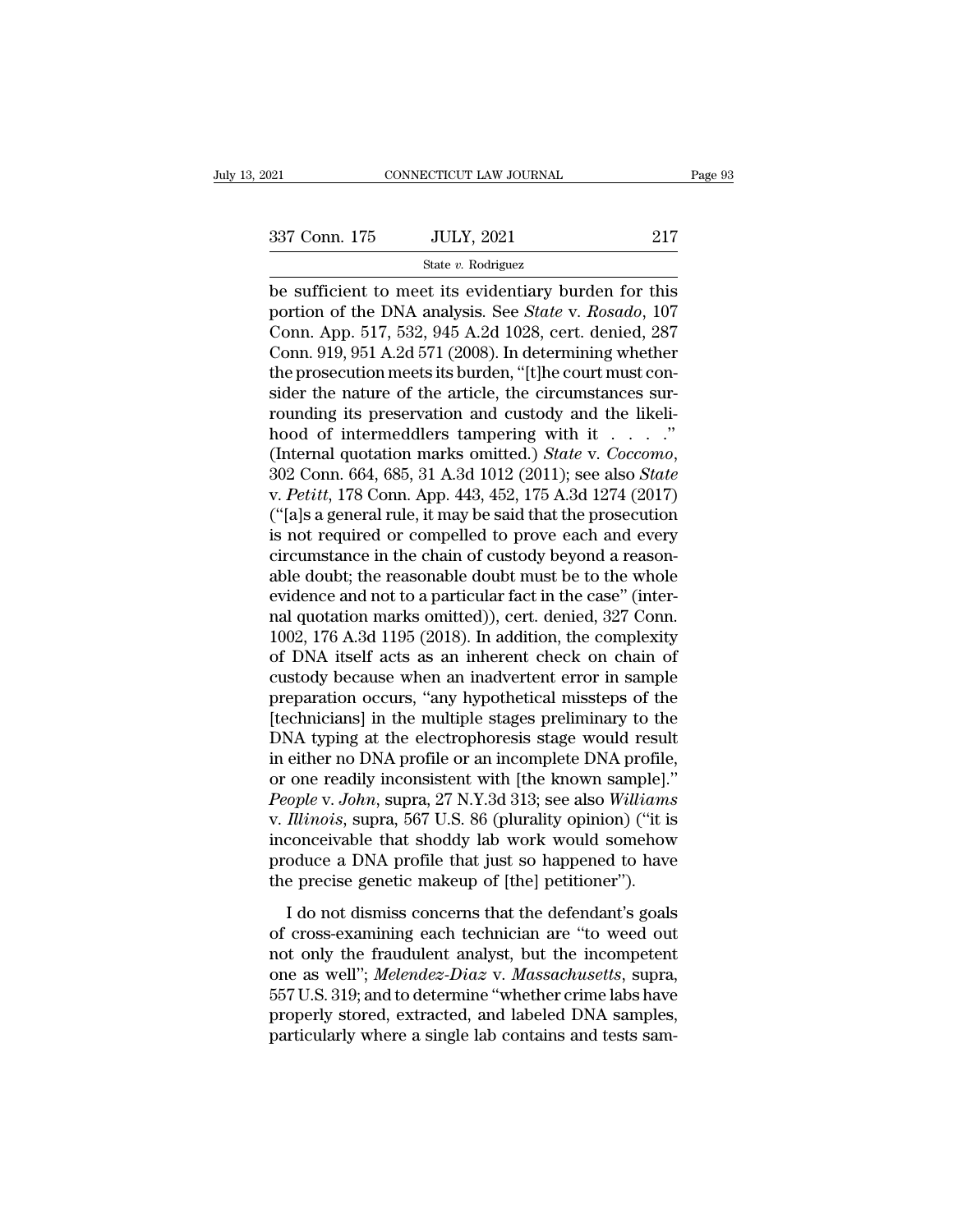|     | CONNECTICUT LAW JOURNAL | July 13, 2021 |  |
|-----|-------------------------|---------------|--|
|     |                         |               |  |
| 218 | <b>JULY, 2021</b>       | 337 Conn. 175 |  |
|     | State v. Rodriguez      |               |  |

FROM CONNECTICUT LAW JOURNAL July 13, 2021<br>
218 JULY, 2021 337 Conn. 175<br>
State v. Rodriguez<br>
ples from the victim, the crime scene, and the accused<br>
....... (Citation omitted.) Washington v. Griffin,<br>
suppe 876 E 34.411 ( 218 JULY, 2021 337 Conn. 175<br>
<sup>State v. Rodriguez</sub><br>
ples from the victim, the crime scene, and the accused<br>
. . . . . " (Citation omitted.) *Washington* v. *Griffin*,<br>
supra, 876 F.3d 411 (Katzmann, C. J., concurring). The</sup> 218 JULY, 2021 337 Conn. 175<br>
State v. Rodriguez<br>
ples from the victim, the crime scene, and the accused<br>
. . . . . " (Citation omitted.) *Washington v. Griffin*,<br>
supra, 876 F.3d 411 (Katzmann, C. J., concurring). These<br> are common concerns in the authentication of any piece state v. Rodriguez<br>ples from the victim, the crime scene, and the accused<br>. . . . . . . " (Citation omitted.) *Washington v. Griffin*,<br>supra, 876 F.3d 411 (Katzmann, C. J., concurring). These<br>concerns, however, are not un ples from the victim, the crime scene, and the accused<br>
. . . . . " (Citation omitted.) *Washington* v. *Griffin*,<br>
supra, 876 F.3d 411 (Katzmann, C. J., concurring). These<br>
concerns, however, are not unique to DNA analysi supra, 876 F.3d 411 (Katzmann, C. J., concurring). These<br>concerns, however, are not unique to DNA analysis, but<br>are common concerns in the authentication of any piece<br>of physical evidence and are properly addressed through concerns, however, are not unique to DNA analysis, but<br>are common concerns in the authentication of any piece<br>of physical evidence and are properly addressed through<br>chain of custody analysis. See, e.g., *State* v. *Coccom* are common concerns in the authentication of any piece<br>of physical evidence and are properly addressed through<br>chain of custody analysis. See, e.g., *State v. Coccomo*,<br>supra, 302 Conn. 694 (establishing chain of custody<br>f of physical evidence and are properly addressed through<br>chain of custody analysis. See, e.g., *State* v. *Coccomo*,<br>supra, 302 Conn. 694 (establishing chain of custody<br>for defendant's blood drawn for blood alcohol content<br> chain of custody analysis. See, e.g., *State* v. *Coccomo*, supra, 302 Conn. 694 (establishing chain of custody for defendant's blood drawn for blood alcohol content analysis). The mere fact that the physical evidence in t supra, 302 Conn. 694 (establishing chain of custody<br>for defendant's blood drawn for blood alcohol content<br>analysis). The mere fact that the physical evidence in<br>these cases is DNA is not sufficient to subject nontesti-<br>mon for defendant's blood drawn for blood alcohol content<br>analysis). The mere fact that the physical evidence in<br>these cases is DNA is not sufficient to subject nontesti-<br>monial statements to the strictures of the confrontati analysis). The mere fact that the physical evidence in<br>these cases is DNA is not sufficient to subject nontesti-<br>monial statements to the strictures of the confrontation<br>clause. See *Bullcoming* v. *New Mexico*, supra, 564 these cases is DNA is not sufficient to subject nontesti-<br>monial statements to the strictures of the confrontation<br>clause. See *Bullcoming* v. *New Mexico*, supra, 564 U.S.<br>669 (Sotomayor, J., concurring in part) ("[w]hen monial statements to the strictures of the confrontation<br>clause. See *Bullcoming* v. *New Mexico*, supra, 564 U.S.<br>669 (Sotomayor, J., concurring in part) ("[w]hen the<br>primary purpose of a statement is not to create a rec clause. See *Bullcoming* v. *New Mexico*, supra, 564 U.S.<br>669 (Sotomayor, J., concurring in part) ("[w]hen the<br>primary purpose of a statement is not to create a record<br>for trial . . . the admissibility of [the] statement 669 (Sotomayor, J., concurring in part) ("[w]hen the<br>primary purpose of a statement is not to create a record<br>for trial  $\ldots$  the admissibility of [the] statement is the<br>concern of state and federal rules of evidence, not primary purpose of a statement is not to create a record<br>for trial . . . the admissibility of [the] statement is the<br>concern of state and federal rules of evidence, not the<br>[c]onfrontation [c]lause'' (citation omitted; int for trial . . . the admissibility of [the] statement is the concern of state and federal rules of evidence, not the [c]onfrontation [c]lause" (citation omitted; internal quotation marks omitted)). Defendants seeking to eli concern of state and federal rules of evidence, not the [c]onfrontation [c]lause" (citation omitted; internal<br>quotation marks omitted)). Defendants seeking to elicit<br>testimony from technicians are not left without recourse [c]onfrontation [c]lause" (citation omitted; internal<br>quotation marks omitted)). Defendants seeking to elicit<br>testimony from technicians are not left without recourse,<br>however; they retain the power to subpoena technicians quotation marks omitted)). Defendants seeking to elicit<br>testimony from technicians are not left without recourse,<br>however; they retain the power to subpoena technicians<br>to testify about specific aspects of the chain of cus testimony from technicians are not left without recourse,<br>however; they retain the power to subpoena technicians<br>to testify about specific aspects of the chain of custody<br>that the defendant believes cast doubt on its relia however; they retain the power to subpoena technicians<br>to testify about specific aspects of the chain of custody<br>that the defendant believes cast doubt on its reliability<br>and, therefore, supports his or her argument that t to testify about specific aspects of the chain of custody<br>that the defendant believes cast doubt on its reliability<br>and, therefore, supports his or her argument that the<br>DNA that was prepared and loaded in to the electro-<br> that the defendant believes cast doubt on its reliability<br>and, therefore, supports his or her argument that the<br>DNA that was prepared and loaded in to the electro-<br>phoresis machine did not originate from the sample<br>provide and, therefore, supports his or her argument that the DNA that was prepared and loaded in to the electro-<br>phoresis machine did not originate from the sample<br>provided to the laboratory. Cf. Melendez-Diaz v. Massa-<br>chusetts DNA that was prepared and loaded in to the electro-<br>phoresis machine did not originate from the sample<br>provided to the laboratory. Cf. Melendez-Diaz v. Massa-<br>chusetts, supra, 313–14 ("The text of the [sixth amend-<br>ment] c phoresis machine did not originate from the sample<br>provided to the laboratory. Cf. Melendez-Diaz v. Massa-<br>chusetts, supra, 313–14 ("The text of the [sixth amend-<br>ment] contemplates two classes of witnesses—those<br>against t mplates two classes of witnesses—tho:<br>lefendant and those in his favor. The prosproduce the former; the defendant  $may$  can<br>Emphasis in original; footnote omitted.)<br>B<br>Machine Generated Raw Data<br>pncluded that statements made  $must$  produce the former; the defendant  $may$  call<br>
e latter." (Emphasis in original; footnote omitted.)).<br>  $B$ <br>
Machine Generated Raw Data<br>
Having concluded that statements made by techni-<br>
ans are nontestimonial and, there

B

the latter." (Emphasis in original; footnote omitted.)).<br>
B<br>
Machine Generated Raw Data<br>
Having concluded that statements made by technicians are nontestimonial and, therefore, not subject to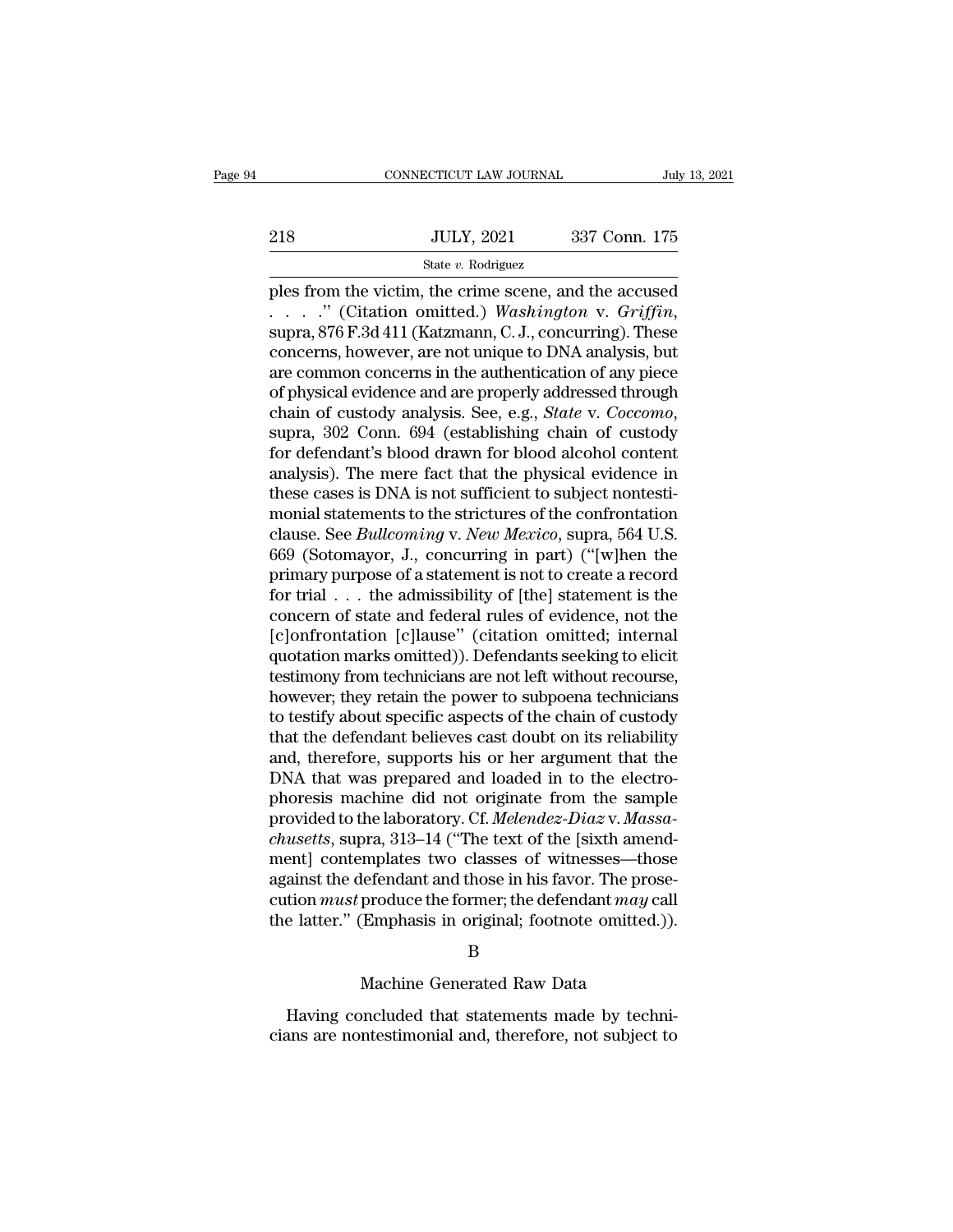$t_{\text{21}}$  connectricut LAW JOURNAL Page 95<br>  $\frac{337 \text{ Conn. } 175 \qquad \text{JULY, } 2021 \qquad \text{219}}{\text{State } v. \text{ Rodriguez}}$ <br>
the requirements of the confrontation clause, I now<br>
turn to the next stage in the DNA analysis: raw data 337 Conn. 175 JULY, 2021 219<br>
State v. Rodriguez<br>
the requirements of the confrontation clause, I now<br>
turn to the next stage in the DNA analysis: raw data<br>
produced by an electrophoresis machine. The United<br>
States Supre  $\frac{337 \text{ Conn. } 175 \qquad \text{JULY, } 2021 \qquad \text{219}}{\text{State } v. \text{ Rodriguez}}$ <br>
the requirements of the confrontation clause, I now<br>
turn to the next stage in the DNA analysis: raw data<br>
produced by an electrophoresis machine. The United<br>
Sta  $337$  Conn. 175 JULY, 2021 219<br>
State v. Rodriguez<br>
the requirements of the confrontation clause, I now<br>
turn to the next stage in the DNA analysis: raw data<br>
produced by an electrophoresis machine. The United<br>
States Sup State v. Rodriguez<br>
the requirements of the confrontation clause, I now<br>
turn to the next stage in the DNA analysis: raw data<br>
produced by an electrophoresis machine. The United<br>
States Supreme Court has not issued a deci state v. Rodriguez<br>the requirements of the confrontation clause, I now<br>turn to the next stage in the DNA analysis: raw data<br>produced by an electrophoresis machine. The United<br>States Supreme Court has not issued a decision the requirements of the confrontation clause, I now<br>turn to the next stage in the DNA analysis: raw data<br>produced by an electrophoresis machine. The United<br>States Supreme Court has not issued a decision directly<br>related to turn to the next stage in the DNA analysis: raw data<br>produced by an electrophoresis machine. The United<br>States Supreme Court has not issued a decision directly<br>related to machine generated raw data in this particular<br>conte produced by an electrophoresis machine. The United<br>States Supreme Court has not issued a decision directly<br>related to machine generated raw data in this particular<br>context, but its silence provides insight as to how it<br>cou States Supreme Court has not issued a decision directly<br>related to machine generated raw data in this particular<br>context, but its silence provides insight as to how it<br>could resolve this issue. In 2007, the United States C related to machine generated raw data in this particular<br>
context, but its silence provides insight as to how it<br>
could resolve this issue. In 2007, the United States Court<br>
of Appeals for the Fourth Circuit held that "the context, but its silence provides insight as to how it<br>could resolve this issue. In 2007, the United States Court<br>of Appeals for the Fourth Circuit held that "the raw<br>data generated by the [chromatograph] machines do<br>not c could resolve this issue. In 2007, the United States Court<br>of Appeals for the Fourth Circuit held that "the raw<br>data generated by the [chromatograph] machines do<br>not constitute 'statements,' and the machines are not<br>'decla of Appeals for the Fourth Circuit held that "the raw<br>data generated by the [chromatograph] machines do<br>not constitute 'statements,' and the machines are not<br>'declarants.' As such, no out-of-court statement impli-<br>cating th data generated by the [chromatograph] machines do<br>not constitute 'statements,' and the machines are not<br>'declarants.' As such, no out-of-court statement impli-<br>cating the [c]onfrontation [c]lause was admitted into<br>evidenc not constitute 'statements,' and the machines are not<br>
'declarants.' As such, no out-of-court statement impli-<br>
cating the [c]onfrontation [c]lause was admitted into<br>
evidence through the [expert testimony]. Any concerns<br> 'declarants.' As such, no out-of-court statement implicating the [c]onfrontation [c]lause was admitted into<br>evidence through the [expert testimony]. Any concerns<br>about the reliability of such machine-generated infor-<br>matio cating the [c]onfrontation [c]lause was admitted into<br>evidence through the [expert testimony]. Any concerns<br>about the reliability of such machine-generated infor-<br>mation is addressed through the process of authen-<br>tication evidence through the [expert testimony]. Any concerns<br>about the reliability of such machine-generated infor-<br>mation is addressed through the process of authen-<br>tication not by hearsay or [c]onfrontation [c]lause anal-<br>ysis about the reliability of such machine-generated infor-<br>mation is addressed through the process of authen-<br>tication not by hearsay or [c]onfrontation [c]lause anal-<br>ysis." *United States* v. *Washington*, 498 F.3d 225, 231<br> mation is addressed through the process of authen-<br>tication not by hearsay or [c]onfrontation [c]lause anal-<br>ysis." *United States v. Washington*, 498 F.3d 225, 231<br>(4th Cir. 2007), cert. denied, 557 U.S. 934, 129 S. Ct. 2 tication not by hearsay or [c]onfrontation [c]lause analysis." *United States v. Washington*, 498 F.3d 225, 231 (4th Cir. 2007), cert. denied, 557 U.S. 934, 129 S. Ct. 2856, 174 L. Ed. 2d 600 (2009). "[T]he petition for ce ysis." United States v. Washington, 498 F.3d 225, 231 (4th Cir. 2007), cert. denied, 557 U.S. 934, 129 S. Ct. 2856, 174 L. Ed. 2d 600 (2009). "[T]he petition for certiorari [in *Washington*] was still pending when the [Uni (4th Cir. 2007), cert. denied, 557 U.S. 934, 129 S. Ct. 2856,<br>174 L. Ed. 2d 600 (2009). "[T]he petition for certiorari<br>[in *Washington*] was still pending when the [United<br>States Supreme] Court issued *Melendez-Diaz*. Thou 174 L. Ed. 2d 600 (2009). "[T]he petition for certiorari<br>[in *Washington*] was still pending when the [United<br>States Supreme] Court issued *Melendez-Diaz*. Though<br>the [c]ourt granted petitions for certiorari in other cases [in *Washington*] was still pending when the [United States Supreme] Court issued *Melendez-Diaz*. Though the [c]ourt granted petitions for certiorari in other cases and remanded them for reconsideration in light of *Melen* States Supreme] Court issued *Melendez-Diaz*. Though<br>the [c]ourt granted petitions for certiorari in other cases<br>and remanded them for reconsideration in light of *Mel-<br>endez-Diaz*, the [United States] Supreme Court denied the [c]ourt granted petitions for certiorari in other cases<br>and remanded them for reconsideration in light of *Mel-*<br>*endez-Diaz*, the [United States] Supreme Court denied<br>the petition in *Washington*. In the wake of these and remanded them for reconsideration in light of *Mel-*<br> *endez-Diaz*, the [United States] Supreme Court denied<br>
the petition in *Washington*. In the wake of these various<br>
decisions, the [United States Court of Appeals f *endez-Diaz*, the [United States] Supreme Court denied<br>the petition in *Washington*. In the wake of these various<br>decisions, the [United States Court of Appeals for the]<br>Fourth Circuit has not overruled *Washington*. Sever the petition in *Washington*. In the wake of these various<br>decisions, the [United States Court of Appeals for the]<br>Fourth Circuit has not overruled *Washington*. Several<br>courts have held that *Washington*'s approach is sti decisions, the [United States Court of Appeals for the]<br>Fourth Circuit has not overruled *Washington*. Several<br>courts have held that *Washington*'s approach is still<br>sound after *Melendez-Diaz*, *Bullcoming*, and *Wil-<br>lia* (2014). and after *Melendez-Diaz*, *Bullcoming*, and *Wil-<br>ums.*" (Footnotes omitted.) B. Sites, "Rise of the<br>achines: Machine-Generated Data and the Confronta-<br>nn Clause," 16 Colum. Sci. & Tech. L. Rev. 36, 55–56<br>014).<br>Furthermo *liams.*" (Footnotes omitted.) B. Sites, "Rise of the Machines: Machine-Generated Data and the Confrontation Clause," 16 Colum. Sci. & Tech. L. Rev. 36, 55–56 (2014).<br>Furthermore, the United States Supreme Court also indi

Machines: Machine-Generated Data and the Confrontation Clause," 16 Colum. Sci. & Tech. L. Rev. 36, 55–56 (2014).<br>Furthermore, the United States Supreme Court also indicated in *Bullcoming* that its holding did not apply to *Mexico, Supera, 16 Colum.* Sci. & Tech. L. Rev. 36, 55–56 (2014).<br> *Murthermore, the United States Supreme Court also indicated in <i>Bullcoming that its holding did not apply to machine generated raw data. <i>Bullcoming v. N*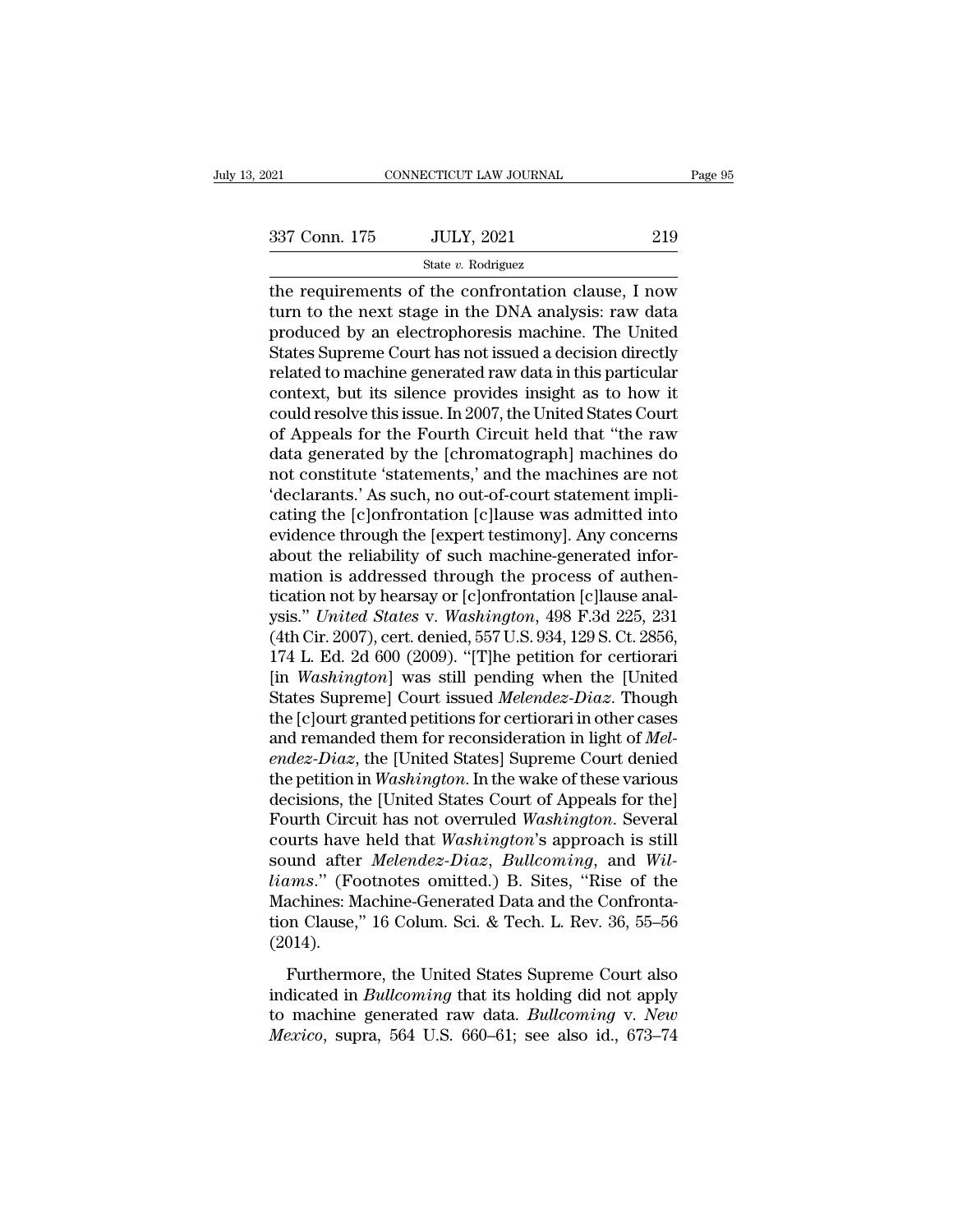|         | CONNECTICUT LAW JOURNAL | July 13, 2021 |  |
|---------|-------------------------|---------------|--|
|         |                         |               |  |
| $220\,$ | <b>JULY, 2021</b>       | 337 Conn. 175 |  |
|         | State v. Rodriguez      |               |  |

CONNECTICUT LAW JOURNAL July 13, 2021<br>
220 JULY, 2021 337 Conn. 175<br>
State v. Rodriguez<br>
(Sotomayor, J., concurring in part) ("[T]his is not a case<br>
in which the [s]tate introduced only [machine gener-220 JULY, 2021 337 Conn. 175<br>
State v. Rodriguez<br>
(Sotomayor, J., concurring in part) ("[T]his is not a case<br>
in which the [s]tate introduced only [machine gener-<br>
ated] results, such as a printout from a gas chromato-<br>
T 220 JULY, 2021 337 Conn. 175<br>
State v. Rodriguez<br>
(Sotomayor, J., concurring in part) ("[T]his is not a case<br>
in which the [s]tate introduced only [machine gener-<br>
ated] results, such as a printout from a gas chromato-<br>
g 220 JULY, 2021 337 Conn. 175<br>
State v. Rodriguez<br>
(Sotomayor, J., concurring in part) ("[T]his is not a case<br>
in which the [s]tate introduced only [machine gener-<br>
ated] results, such as a printout from a gas chromato-<br>
g State v. Rodriguez<br>
(Sotomayor, J., concurring in part) ("[T]his is not a case<br>
in which the [s]tate introduced only [machine gener-<br>
ated] results, such as a printout from a gas chromato-<br>
graph.... Thus, we do not decid State v. Roanguez<br>
(Sotomayor, J., concurring in part) ("[T]his is not a case<br>
in which the [s]tate introduced only [machine gener-<br>
ated] results, such as a printout from a gas chromato-<br>
graph.... Thus, we do not decide (Sotomayor, J., concurring in part) ("[T]his is not a case<br>in which the [s]tate introduced only [machine gener-<br>ated] results, such as a printout from a gas chromato-<br>graph. . . . Thus, we do not decide whether . . . a<br>[s in which the [s]tate introduced only [machine generated] results, such as a printout from a gas chromatograph. . . . Thus, we do not decide whether  $\ldots$  a [s]tate could introduce (assuming an adequate chain of custody fo ated] results, such as a printout from a gas chromatograph. . . . Thus, we do not decide whether . . . a<br>[s]tate could introduce (assuming an adequate chain of custody foundation) raw data generated by a machine<br>in conjun graph. . . . . Thus, we do not decide whether . . . a<br>[s]tate could introduce (assuming an adequate chain of<br>custody foundation) raw data generated by a machine<br>in conjunction with the testimony of an expert witness."<br>(Ci [s]tate could introduce (assuming an adequate chain of custody foundation) raw data generated by a machine in conjunction with the testimony of an expert witness."<br>(Citation omitted.)) Noting that "the United States Suprem custody foundation) raw data generated by a machine<br>in conjunction with the testimony of an expert witness."<br>(Citation omitted.)) Noting that "the United States<br>Supreme Court has not addressed the issue of whether<br>the intr in conjunction with the testimony of an expert witness."<br>
(Citation omitted.)) Noting that "the United States<br>
Supreme Court has not addressed the issue of whether<br>
the introduction of raw data generated by a machine<br>
fall (Citation omitted.)) Noting that "the United States<br>Supreme Court has not addressed the issue of whether<br>the introduction of raw data generated by a machine<br>falls within the confines of *Crawford* or *Melendez-Diaz*<br>[and Supreme Court has not addressed the issue of whether<br>the introduction of raw data generated by a machine<br>falls within the confines of *Crawford* or *Melendez-Diaz*<br>[and that] [b]oth the majority and the concurrence in<br>*Bu* the introduction of raw data generated by a machine<br>
falls within the confines of *Crawford* or *Melendez-Diaz*<br>
[and that] [b]oth the majority and the concurrence in<br> *Bullcoming* emphasized  $\ldots$  that the holding of tha falls within the confines of *Crawford* or *Melendez-Diaz* [and that] [b]oth the majority and the concurrence in *Bullcoming* emphasized  $\ldots$  that the holding of that case was limited to human statements and actions and [and that] [b]oth the majority and the concurrence in *Bullcoming* emphasized . . . that the holding of that case was limited to human statements and actions and did not necessarily apply to raw, machine produced data," th *Bullcoming* emphasized . . . that th case was limited to human statements did not necessarily apply to raw, m data," this court has held that "machine" [are] not subject to the [restriction] in ford, Melendez-Diaz, and Bu of maximized to the natural statements and declores and<br>d not necessarily apply to raw, machine produced<br>ta," this court has held that "machine generated data<br>rel not subject to the [restriction] imposed by *Craw-<br>md*, *Me* at the recessarity appty to take, matchine produced<br>data," this court has held that "machine generated data<br>[are] not subject to the [restriction] imposed by *Craw-<br>ford, Melendez-Diaz*, and *Bullcoming." State v. Buck-*<br>

[are] not subject to the [restriction] imposed by *Craw-<br>ford, Melendez-Diaz*, and *Bullcoming.*" *State* v. *Buck-<br>land,* supra, 313 Conn. 216, 221.<br>Other reports and documentation could be offered<br>at trial related to th ford, *Melendez-Diaz*, and *Bullcoming.*" *State* v. *Buckland*, supra, 313 Conn. 216, 221.<br>Other reports and documentation could be offered at trial related to the calibration and maintenance of an electrophoresis machin *land*, supra, 313 Conn. 216, 221.<br> *land*, supra, 313 Conn. 216, 221.<br> **Other reports and documentation could be offered at trial related to the calibration and maintenance of an electrophoresis machine that are also not** other reports and documentation could be offered<br>at trial related to the calibration and maintenance of<br>an electrophoresis machine that are also not subject to<br>the requirements of the confrontation clause. "Mainte-<br>nance a Other reports and documentation could be offered<br>at trial related to the calibration and maintenance of<br>an electrophoresis machine that are also not subject to<br>the requirements of the confrontation clause. "Mainte-<br>nance a at trial related to the calibration and maintenance of<br>an electrophoresis machine that are also not subject to<br>the requirements of the confrontation clause. "Mainte-<br>nance and calibration records fall in the portion of the an electrophoresis machine that are also not subject to<br>the requirements of the confrontation clause. "Mainte-<br>nance and calibration records fall in the portion of the<br>spectrum in which humans play an active role in the<br>da the requirements of the confrontation clause. "Maintenance and calibration records fall in the portion of the<br>spectrum in which humans play an active role in the<br>day-to-day operation of machines, but where courts<br>should st nance and calibration records fall in the portion of the<br>spectrum in which humans play an active role in the<br>day-to-day operation of machines, but where courts<br>should still have no difficulty concluding that they gen-<br>eral spectrum in which humans play an active role in the<br>day-to-day operation of machines, but where courts<br>should still have no difficulty concluding that they gen-<br>erally are not subject to the [c]onfrontation [c]lause.<br>. . . day-to-day operation of machines, but where courts<br>should still have no difficulty concluding that they gen-<br>erally are not subject to the [c]onfrontation [c]lause.<br>. . . Though these records are made as formal asser-<br>tion should still have no difficulty concluding that they generally are not subject to the [c]onfrontation [c]lause.<br>
. . . Though these records are made as formal assertions that would normally be used for their truth at<br>
tria erally are not subject to the [c]onfrontation [c]lause.<br>  $\ldots$  Though these records are made as formal assertions that would normally be used for their truth at<br>
trial, courts should conclude that they generally will<br>
not . . . Though these records are made as formal assertions that would normally be used for their truth at trial, courts should conclude that they generally will not trigger a [c]onfrontation [c]lause right because the statem tions that would normally be used for their truth at<br>trial, courts should conclude that they generally will<br>not trigger a [c]onfrontation [c]lause right because the<br>statements in them are not testimonial. Many courts<br>that trial, courts should conclude that they generally will<br>not trigger a [c]onfrontation [c]lause right because the<br>statements in them are not testimonial. Many courts<br>that have considered the issue have come to this conclu-<br>s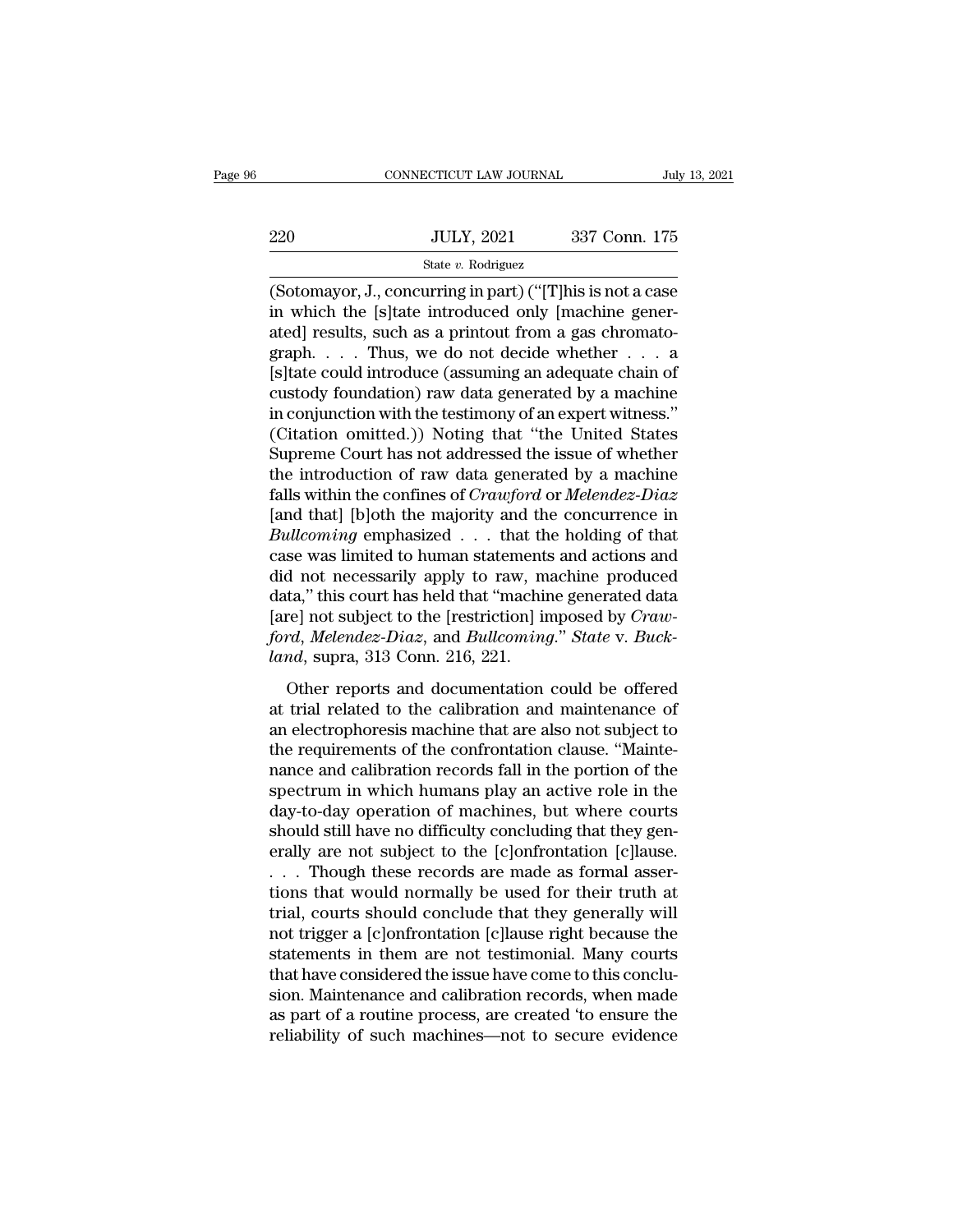For use in any *particular* criminal proceeding. The fact<br>that the scientific test results and the observations of<br>the tochniques might be relevant to future proceeding. 337 Conn. 175 JULY, 2021 221<br>
State v. Rodriguez<br>
for use in any *particular* criminal proceeding. The fact<br>
that the scientific test results and the observations of<br>
the technicians might be relevant to future prosecutio 337 Conn. 175 JULY, 2021 221<br>
State v. Rodriguez<br>
for use in any *particular* criminal proceeding. The fact<br>
that the scientific test results and the observations of<br>
the technicians might be relevant to future prosecutio 337 Conn. 175 JULY, 2021 221<br>
<sup>State v. Rodriguez<br>
for use in any *particular* criminal proceeding. The fact<br>
that the scientific test results and the observations of<br>
the technicians might be relevant to future prosecuti</sup> Since 1888 and the scale, 1991<br>
State v. Rodriguez<br>
for use in any *particular* criminal proceeding. The fact<br>
that the scientific test results and the observations of<br>
the technicians might be relevant to future prosecut State v. Rodriguez<br>
for use in any *particular* criminal proceeding. The fact<br>
that the scientific test results and the observations of<br>
the technicians might be relevant to future prosecutions<br>
of *unknown* defendants [i for use in any *particular* criminal proceeding. The fact<br>that the scientific test results and the observations of<br>the technicians might be relevant to future prosecutions<br>of *unknown* defendants [is], at most, an ancillar that the scientific test results and the observations of<br>the technicians might be relevant to future prosecutions<br>of *unknown* defendants [is], at most, an ancillary con-<br>sideration . . . . . " (Emphasis in original; footn the technicians might be relevant to future prosecutions<br>of *unknown* defendants [is], at most, an ancillary con-<br>sideration . . . . . " (Emphasis in original; footnote<br>omitted.) B. Sites, supra, 16 Colum. Sci. & Tech. L. *Diaz Diaz Diaz Diaz Diaz Diazoneta Consideration ....*.'" (Emphasis in original; footnote omitted.) B. Sites, supra, 16 Colum. Sci. & Tech. L. Rev. 76–77, quoting *People* v. *Pealer*, 20 N.Y.3d 447, 455, 985 sideration . . . . . " (Emphasis in original; footnote<br>omitted.) B. Sites, supra, 16 Colum. Sci. & Tech. L. Rev.<br>76–77, quoting *People v. Pealer*, 20 N.Y.3d 447, 455, 985<br>N.E.2d 903, 962 N.Y.S.2d 592, cert. denied, 571 U. omitted.) B. Sites, supra, 16 Colum. Sci. & Tech. L. Rev.<br>76–77, quoting *People v. Pealer*, 20 N.Y.3d 447, 455, 985<br>N.E.2d 903, 962 N.Y.S.2d 592, cert. denied, 571 U.S. 846,<br>134 S. Ct. 105, 187 L. Ed. 2d 77 (2013); see al 76–77, quoting *People v. Pealer*, 20 N.Y.3d 447, 455, 985<br>N.E.2d 903, 962 N.Y.S.2d 592, cert. denied, 571 U.S. 846,<br>134 S. Ct. 105, 187 L. Ed. 2d 77 (2013); see also *Melendez-<br>Diaz v. Massachusetts*, supra, 557 U.S. 311 N.E.2d 903, 962 N.Y.S.2d 592, cert. denied, 571 U.S. 846,<br>134 S. Ct. 105, 187 L. Ed. 2d 77 (2013); see also *Melendez-<br>Diaz v. Massachusetts*, supra, 557 U.S. 311 n.1 ("[a]ddi-<br>tionally, documents prepared in the regular c 134 S. Ct. 105, 187 L. Ed. 2d 77 (2013); see also *Melendez-<br>Diaz* v. *Massachusetts*, supra, 557 U.S. 311 n.1 ("[a]dditionally, documents prepared in the regular course of<br>equipment maintenance may well qualify as nontes Diaz v. Massachusetts, supra, 557 U.S. 311 n.1 ("[a]dditionally, documents prepared in the regular course of<br>equipment maintenance may well qualify as nontestimo-<br>nial records"); *State* v. *Swinton*, 268 Conn. 781, 833–36 tionally, documents prepared in the regular course of<br>equipment maintenance may well qualify as nontestimo-<br>nial records"); *State* v. *Swinton*, 268 Conn. 781, 833–36,<br>847 A.2d 921 (2004) (error in admission of bite mark<br> equipment maintenance may well qualify as nontestimonial records"); *State* v. *Swinton*, 268 Conn. 781, 833–36, 847 A.2d 921 (2004) (error in admission of bite mark overlays created through Adobe Photoshop because state d rial records"); *State* v. *Swinton*, 268 Conn. 781, 833–36, 847 A.2d 921 (2004) (error in admission of bite mark overlays created through Adobe Photoshop because state did not present foundation testimony of adequacy of p 847 A.2d 921 (2004) (error in admission of bite mark<br>overlays created through Adobe Photoshop because<br>state did not present foundation testimony of adequacy<br>of programs did not violate defendant's confrontation<br>rights but, overlays created through Adobe Photoshop because<br>state did not present foundation testimony of adequacy<br>of programs did not violate defendant's confrontation<br>rights but, rather, was evidentiary in nature); *People* v.<br>*Pea* state did not present foundation testimony of adequacy<br>of programs did not violate defendant's confrontation<br>rights but, rather, was evidentiary in nature); *People* v.<br>*Pealer*, supra, 456 ("[w]e endorse this [widely held progeny'').

### C<sub>c</sub>

### Analysts

The achines are nontestimonial under *Crawford* and its<br>ogeny").<br>C<br>Analysts<br>Having concluded that both technicians' "state-<br>ents" and machine generated raw data are not testi-<br>anial and therefore, that their admissibility progeny").<br>
C<br>
Analysts<br>
Having concluded that both technicians' "state-<br>
ments" and machine generated raw data are not testi-<br>
monial and, therefore, that their admissibility is<br>
governed by the rules of ovidence (e.g., c C<br>
Malysts<br>
Having concluded that both technicians' "state-<br>
ments" and machine generated raw data are not testi-<br>
monial and, therefore, that their admissibility is<br>
governed by the rules of evidence (e.g., chain of custo G<br>Analysts<br>Having concluded that both technicians' "state-<br>ments" and machine generated raw data are not testi-<br>monial and, therefore, that their admissibility is<br>governed by the rules of evidence (e.g., chain of custody<br>o Analysts<br>
Having concluded that both technicians' "state-<br>
ments" and machine generated raw data are not testi-<br>
monial and, therefore, that their admissibility is<br>
governed by the rules of evidence (e.g., chain of custody Having concluded that both technicians' "state-<br>ments" and machine generated raw data are not testi-<br>monial and, therefore, that their admissibility is<br>governed by the rules of evidence (e.g., chain of custody<br>or authentic Having concluded that both technicians' "state-<br>ments" and machine generated raw data are not testi-<br>monial and, therefore, that their admissibility is<br>governed by the rules of evidence (e.g., chain of custody<br>or authentic ments" and machine generated raw data are not testi-<br>monial and, therefore, that their admissibility is<br>governed by the rules of evidence (e.g., chain of custody<br>or authentication) and not the confrontation clause, I<br>now t monial and, therefore, that their admissibility is<br>governed by the rules of evidence (e.g., chain of custody<br>or authentication) and not the confrontation clause, I<br>now turn to statements made by the third category of<br>witne governed by the rules of evidence (e.g., chain of custody<br>or authentication) and not the confrontation clause, I<br>now turn to statements made by the third category of<br>witnesses, the analysts. To be clear, I describe analyst or authentication) and not the confrontation clause, I<br>now turn to statements made by the third category of<br>witnesses, the analysts. To be clear, I describe analysts<br>as the individuals who take raw data produced by an<br>elec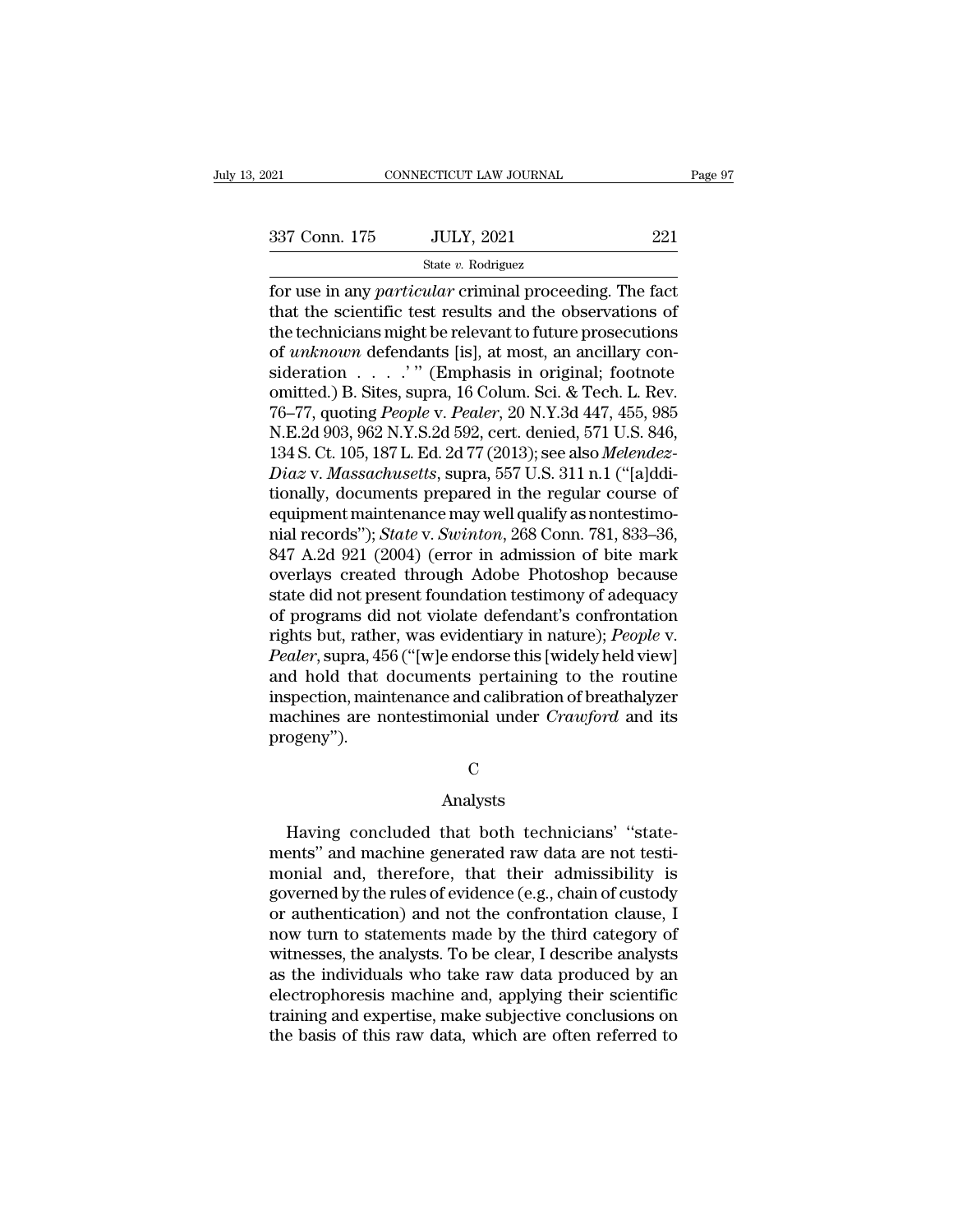# $\begin{tabular}{c} \multicolumn{1}{c|}{\text{CONNECTICUT LAW JOURNAL}} & July 13, 2021 \\ \cline{2-2} \multicolumn{1}{c|}{\text{July 13, 2021}} & \multicolumn{1}{c|}{\text{July 13, 2021}} \\ \cline{2-2} \multicolumn{1}{c|}{\text{Sate $v$. Rodriguez}} & \multicolumn{1}{c|}{\text{Total image}} \\ \cline{2-2} \end{tabular}$

## State *v.* Rodriguez

cONNECTICUT LAW JOURNAL July 13, 2021<br>
222 JULY, 2021 337 Conn. 175<br>
337 Conn. 175<br>
337 Conn. 175<br>
235 Guess See M. Chin et al., supra, § 3:4, pp. 3-31<br>
34 Chrough 3-35 Once this step has occurred the resulting 222 JULY, 2021 337 Conn. 175<br>
State v. Rodriguez<br>
as generating numerical identifiers and/or the calling<br>
of the alleles. See M. Chin et al., supra, § 3:4, pp. 3-31<br>
through 3-35. Once this step has occurred, the resultin 222 JULY, 2021 337 Conn. 175<br>
State v. Rodriguez<br>
as generating numerical identifiers and/or the calling<br>
of the alleles. See M. Chin et al., supra, § 3:4, pp. 3-31<br>
through 3-35. Once this step has occurred, the resultin 222 JULY, 2021 337 Conn. 175<br>
State v. Rodriguez<br>
as generating numerical identifiers and/or the calling<br>
of the alleles. See M. Chin et al., supra, § 3:4, pp. 3-31<br>
through 3-35. Once this step has occurred, the resultin state v. Rodriguez<br>
State v. Rodriguez<br>
as generating numerical identifiers and/or the calling<br>
of the alleles. See M. Chin et al., supra, § 3:4, pp. 3-31<br>
through 3-35. Once this step has occurred, the resulting<br>
conclus State v. Rodriguez<br>as generating numerical identifiers and/or the calling<br>of the alleles. See M. Chin et al., supra, § 3:4, pp. 3-31<br>through 3-35. Once this step has occurred, the resulting<br>conclusions are referred to as as generating numerical identifiers and/or the calling<br>of the alleles. See M. Chin et al., supra, § 3:4, pp. 3-31<br>through 3-35. Once this step has occurred, the resulting<br>conclusions are referred to as the DNA profile. The of the alleles. See M. Chin et al., supra, § 3:4, pp. 3-31<br>through 3-35. Once this step has occurred, the resulting<br>conclusions are referred to as the DNA profile. The<br>statements made by analysts about how the DNA profile<br> through 3-35. Once this step has occurred, the resulting<br>conclusions are referred to as the DNA profile. The<br>statements made by analysts about how the DNA profile<br>was developed from the raw data and the conclusions<br>that ca conclusions are referred to as the DNA profile. The<br>statements made by analysts about how the DNA profile<br>was developed from the raw data and the conclusions<br>that can be drawn from the DNA profile—which may<br>also be includ statements made by analysts about how the DNA profile<br>was developed from the raw data and the conclusions<br>that can be drawn from the DNA profile—which may<br>also be included in a written report—are clearly testi-<br>monial as t was developed from the raw data and the conclusions<br>that can be drawn from the DNA profile—which may<br>also be included in a written report—are clearly testi-<br>monial as they have the primary purpose of creating a<br>record for that can be drawn from the DNA profile—which may<br>also be included in a written report—are clearly testi-<br>monial as they have the primary purpose of creating a<br>record for use at trial that conveys the likelihood that<br>the so also be included in a written report—are clearly testi-<br>monial as they have the primary purpose of creating a<br>record for use at trial that conveys the likelihood that<br>the source of DNA found at the crime scene came from<br>t monial as they have the primary purpose of creating a<br>record for use at trial that conveys the likelihood that<br>the source of DNA found at the crime scene came from<br>the defendant. *State* v. *Walker*, supra, 332 Conn. 710.<br> record for use at trial that conveys the likelihood that<br>the source of DNA found at the crime scene came from<br>the defendant. *State* v. *Walker*, supra, 332 Conn. 710.<br>This is the step of DNA analysis that is subject to th the source of DNA found at the crime scene came from<br>the defendant. *State* v. *Walker*, supra, 332 Conn. 710.<br>This is the step of DNA analysis that is subject to the<br>strict requirements of the confrontation clause, and<br>th the defendant. *State* v. *Walker*, supra, 332 Conn. 710.<br>This is the step of DNA analysis that is subject to the<br>strict requirements of the confrontation clause, and<br>these are the individuals who the prosecution must call This is the step of DNA analysis that is subject to the<br>strict requirements of the confrontation clause, and<br>these are the individuals who the prosecution must call<br>as witnesses. See *People* v. John, supra, 27 N.Y.3d 313<br> strict requirements of the confrontation<br>these are the individuals who the prosec<br>as witnesses. See *People* v. John, supra<br>("we conclude that it is the generated nur<br>ers and the calling of the alleles at the<br>the DNA typin ese are the individuals who the prosecution must call<br>witnesses. See *People v. John*, supra, 27 N.Y.3d 313<br>we conclude that it is the generated numerical identifi-<br>s and the calling of the alleles at the final stage of<br>e as witnesses. See *People* v. John, supra, 27 N.Y.3d 313<br>("we conclude that it is the generated numerical identifi-<br>ers and the calling of the alleles at the final stage of<br>the DNA typing that effectively accuses [the] de

("we conclude that it is the generated numerical identifiers<br>ers and the calling of the alleles at the final stage of<br>the DNA typing that effectively accuses [the] defendant<br>of his role in the crime charged").<br>There could ers and the calling of the alleles at the final stage of<br>the DNA typing that effectively accuses [the] defendant<br>of his role in the crime charged").<br>There could be up to three analysts in even a straight-<br>forward case invo the DNA typing that effectively accuses [the] defendant<br>of his role in the crime charged").<br>There could be up to three analysts in even a straight-<br>forward case involving one known and one unknown<br>DNA sample: (1) the anal by provaint of case involving one known and one unknown<br>NA sample: (1) the analyst who develops the DNA<br>rofile for the known sample, (2) the analyst who devel-<br>ps the DNA profile for the unknown sample,<sup>8</sup> and (3)<br><sup>8</sup>The DNA sample: (1) the analyst who develops the DNA profile for the known sample, (2) the analyst who develops the DNA profile for the unknown sample,<sup>8</sup> and (3)  $\frac{}{\ }$ <sup>8</sup> The *Williams* plurality, which, for the reasons st

**Profile for the known sample,** (2) the analyst who develops the DNA profile for the unknown sample,<sup>8</sup> and (3)  $\frac{1}{\pi}$  The *Williams* plurality, which, for the reasons stated in the body of this opinion is not binding ops the DNA profile for the unknown sample,<sup>8</sup> and (3)<br><sup>8</sup> The *Williams* plurality, which, for the reasons stated in the body of this<br>opinion is not binding precedent, concluded that DNA profiles and reports<br>regarding un Ops the DINA profile for the unknown sample," and (3)<br>
<sup>8</sup> The *Williams* plurality, which, for the reasons stated in the body of this<br>
opinion is not binding precedent, concluded that DNA profiles and reports<br>
regarding <sup>8</sup> The *Williams* plurality, which, for the reasons stated in the body of this opinion is not binding precedent, concluded that DNA profiles and reports regarding unknown samples collected from crime scenes or victims ar by opinion is not binding precedent, concluded that DNA profiles and reports regarding unknown samples collected from crime scenes or victims are not testimonial when they are produced before any suspect was identified. In For the purpose of finding a rapist who was on the boose. And the profile regarding unknown samples collected from crime scenes or victims are not testimonial when they are produced before any suspect was identified. In th testimonial when they are produced before any suspect was identified. In that case, "[t]he report [on a vaginal swab from a rape victim of an unknown assailant] was sought not for the purpose of obtaining evidence to be us that case, "[t]he report [on a vaginal swab from a rape victim of an unknown assailant] was sought not for the purpose of obtaining evidence to be used against [the] petitioner, who was not even under suspicion at the time assailant] was sought not for the purpose of obtaining evidence to be used against [the] petitioner, who was not even under suspicion at the time, but for the purpose of finding a rapist who was on the loose. And the profi against [the] petitioner, who was not even under suspicion at the time, but<br>for the purpose of finding a rapist who was on the loose. And the profile<br>that [was produced from the semen on the vaginal swab] was not inherentl for the purpose of finding a rapist who was on the loose. And the profile that [was produced from the semen on the vaginal swab] was not inherently inculpatory." Williams v. Illinois, supra, 567 U.S. 58. (plurality opinio that [was produced from the semen on the vaginal swab] was not inherently inculpatory." Williams v. Illinois, supra, 567 U.S. 58. (plurality opinion). This distinction is puzzling. While one purpose of conducting DNA anal inculpatory." Williams v. *Illinois*, supra, 567 U.S. 58. (plurality opinion).<br>This distinction is puzzling. While one purpose of conducting DNA analysis<br>may be to identify a rapist who is at large, a purpose of at least e This distinction is puzzling. While one purpose of conducting DNA analysis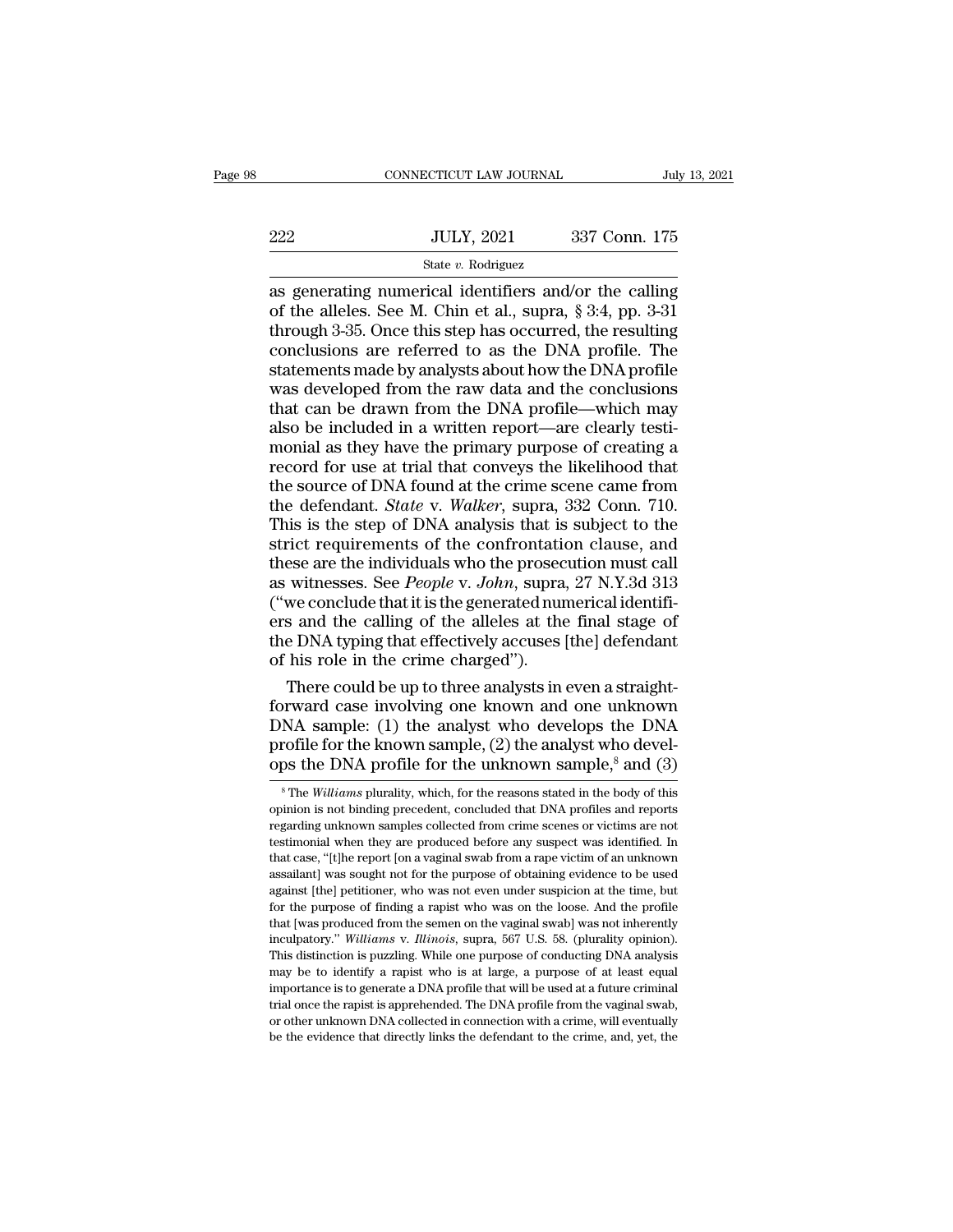| 021           | CONNECTICUT LAW JOURNAL |     | Page 99 |
|---------------|-------------------------|-----|---------|
| 337 Conn. 175 | <b>JULY, 2021</b>       | 223 |         |
|               | State $v$ . Rodriguez   |     |         |

 $t_{\text{221}}$  connectricut LAW JOURNAL Page 99<br>  $\frac{337 \text{ Conn. } 175 \qquad \text{JULY, } 2021 \qquad \text{223}}{\text{State } v. \text{ Rodriguez}}$ <br>
the analyst who compares the two DNA profiles to<br>
determine if they match.<sup>9</sup> For cases involving more DNA  $\begin{array}{r} \text{337 Conn. 175} \text{JULY, 2021} \text{State } v. \text{ Rodriguez} \end{array}$ <br>
the analyst who compares the two DNA profiles to<br>
determine if they match.<sup>9</sup> For cases involving more DNA<br>
samples, the number of analysts could be even greater.  $\begin{tabular}{ll} \multicolumn{1}{l}{{\text{337 Conn. 175 \quad & \text{JULY, 2021 \quad & \text{223}}}}\\ & \multicolumn{1}{l}{\text{State $v$. Rodrigues}}\\ \hline \multicolumn{1}{l}{\text{the analyst who compares the two DNA profiles to} }\\ \hline \multicolumn{1}{l}{\text{determine if they match.}^9 \text{ For cases involving more DNA} }\\ \multicolumn{1}{l}{\text{samples, the number of analysts could be even greater.}}\\ \hline \multicolumn{1}{l}{\text{State processes}~\text{involled}}\\ & \multicolumn{1}{l}{\text{State processes}~\text{involled}}\\ \h$ 337 Conn. 175 JULY, 2021 223<br>
State v. Rodriguez<br>
the analyst who compares the two DNA profiles to<br>
determine if they match.<sup>9</sup> For cases involving more DNA<br>
samples, the number of analysts could be even greater.<br>
State p the analyst who compares the two DNA profiles to<br>determine if they match.<sup>9</sup> For cases involving more DNA<br>samples, the number of analysts could be even greater.<br>State prosecutors have argued that requiring multiple<br>rationa determine if they match.<sup>9</sup> For cases involving more DNA<br>samples, the number of analysts could be even greater.<br>State prosecutors have argued that requiring multiple<br>rationale in *Williams* would exclude DNA profiles of un

samples, the number of analysts could be even greater.<br>State prosecutors have argued that requiring multiple<br>rationale in *Williams* would exclude DNA profiles of unknown samples<br>from the requirements of the confrontation State prosecutors have argued that requiring multiple<br>rationale in *Williams* would exclude DNA profiles of unknown samples<br>from the requirements of the confrontation clause in all instances in which<br>there is no identified profiles for both known and unknown samples<br>prationale in *Williams* would exclude DNA profiles of unknown samples<br>from the requirements of the confrontation clause in all instances in which<br>there is no identified suspect. rationale in Williams would exclude DNA profiles of unknown samples<br>from the requirements of the confrontation clause in all instances in which<br>there is no identified suspect. For this reason, I am persuaded that the<br>confr from the requirements of the confrontation clause in all instances in which<br>there is no identified suspect. For this reason, I am persuaded that the<br>confrontation clause requirements apply equally to analysts who create DN there is no identified suspect. For this reason, I am persuaded that the confrontation clause requirements apply equally to analysts who create DNA profiles for both known and unknown samples. See id., 135 (Kagan, J., diss confrontation clause requirements apply equally to analysts who create DNA profiles for both known and unknown samples. See id., 135 (Kagan, J., dissenting) ("We have previously asked whether a statement was made for the profiles for both known and unknown samples. See id., 135 (Kagan, J., dissenting) ("We have previously asked whether a statement was made for the primary purpose of establishing past events potentially relevant to later c dissenting) ("We have previously asked whether a statement was made for<br>the primary purpose of establishing past events potentially relevant to later<br>criminal prosecution—in other words, for the purpose of providing eviden criminal prosecution—in other words, for the purpose of providing evidence.<br>
. . . None of our cases has ever suggested that, in addition, the statement<br>
must be meant to accuse a previously identified individual . . . ."

<sup>9</sup> The *Williams* plurality concluded that expert testimony regarding statements in a DNA report produced by an outside laboratory, and relied on by an expert witness in forming his testimony, but when the report itself was the meant to accuse a previously identified individual  $\ldots$ ." (Citations omitted; internal quotation marks omitted.)).<br>
<sup>9</sup> The *Williams* plurality concluded that expert testimony regarding statements in a DNA repor mutted; internal quotation marks omitted.)).<br>
<sup>9</sup> The *Williams* plurality concluded that expert testimony regarding statements in a DNA report produced by an outside laboratory, and relied on<br>
by an expert witness in for The *Williams* plurality concluded that expert testimony regarding statements in a DNA report produced by an outside laboratory, and relied on by an expert witness in forming his testimony, but when the report itself was n when expert witness in forming his testimony, but when the report itself was not introduced into evidence, "does not violate the [c]onfrontation [c]lause because that provision has no application to out-of-court statements Laboratory but, instead, testified that it matched the community was not introduced into evidence, "does not violate the [c]onfrontation [c]lause because that provision has no application to out-of-court statements that a The figure because that provision has no application to out-of-court statements that are not offered to prove the truth of the matter asserted." Williams v. *Illinois*, supra, 567 U.S. 57–58 (plurality opinion). Claiming plurality based its conclusion of the matter asserted." Williams v. *Illinois*, supra, 567 U.S. 57–58 (plurality opinion). Claiming that the expert witness did not vouch for the accuracy of the report from the outside labo *Ellinois*, supra, 567 U.S. 57–58 (plurality opinion). Claiming that the expert witness did not vouch for the accuracy of the report from the outside laboratory but, instead, testified that it matched the known profile so witness did not vouch for the accuracy of the report from the outside laboratory but, instead, testified that it matched the known profile so that the fact finder could assess the accuracy of the expert's statement, the pl laboratory but, instead, testified that it matched the known profile so that the fact finder could assess the accuracy of the expert's statement, the plurality based its conclusion on the long accepted exception to hearsay the fact finder could assess the accuracy of the expert's statement, the plurality based its conclusion on the long accepted exception to hearsay evidence that "an expert witness may voice an opinion based on facts concern plurality based its conclusion on the long accepted exception to hearay<br>plurality based its conclusion on the long accepted exception to hearay<br>evidence that "an expert witness may voice an opinion based on facts<br>concernin perduced that "an expert witness may voice an opinion based on facts concerning the events at issue in a particular case even if the expert lacks firsthand knowledge of those facts." Id., 67. Hearsay exceptions, however, d concerning the events at issue in a particular case even if the expert lacks firsthand knowledge of those facts." Id., 67. Hearsay exceptions, however, do not satisfy the confrontation clause. "[W]here the testifying expe effirsthand knowledge of those facts." Id., 67. Hearsay exceptions, however, do not satisfy the confrontation clause. "[W]here the testifying expert explicitly refers to, relies on, or vouches for the accuracy of the other refers to, relies on, or vouches for the accuracy of the other expert's findings,<br>the testifying expert has introduced out-of-court statements that, if offered<br>for their truth and are testimonial in nature, are subject to the testifying expert has introduced out-of-court statements that, if offered<br>for their truth and are testimonial in nature, are subject to the confrontation<br>clause." *State v. Walker*, supra, 332 Conn. 694; see also *Stat* for their truth and are testimonial in nature, are subject to the confrontation clause." *State* v. *Walker*, supra, 332 Conn. 694; see also *State* v. *Sinclair*, supra, 332 Conn. 226 ("[B]usiness and public records are g clause." *State* v. *Walker*, supra, 332 Conn. 694; see also *State* v. *Sinclair*, supra, 332 Conn. 226 ("[B]usiness and public records are generally admissible absent confrontation not because they qualify under an excep supra, 332 Conn. 226 ("[B]usiness and public records are generally admissible absent confrontation not because they qualify under an exception to the hearsay rules, but because—having been created for the administration o be absent confrontation not because they qualify under an exception to the hearsay rules, but because—having been created for the administration of an entity's affairs and not for the purpose of establishing or proving som omitted.) The hearsay rules, but because—having been created for the administration of an entity's affairs and not for the purpose of establishing or proving some fact at trial—they are not testimonial. . . . Nonetheless, the hearsay rules, but because—having been created for the administration of an entity's affairs and not for the purpose of establishing or proving some fact at trial—they are not testimonial. . . . Nonetheless, such reco fact at trial—they are not testimonial. . . . Nonetheless, such records will be deemed testimonial if they were created for the purpose of establishing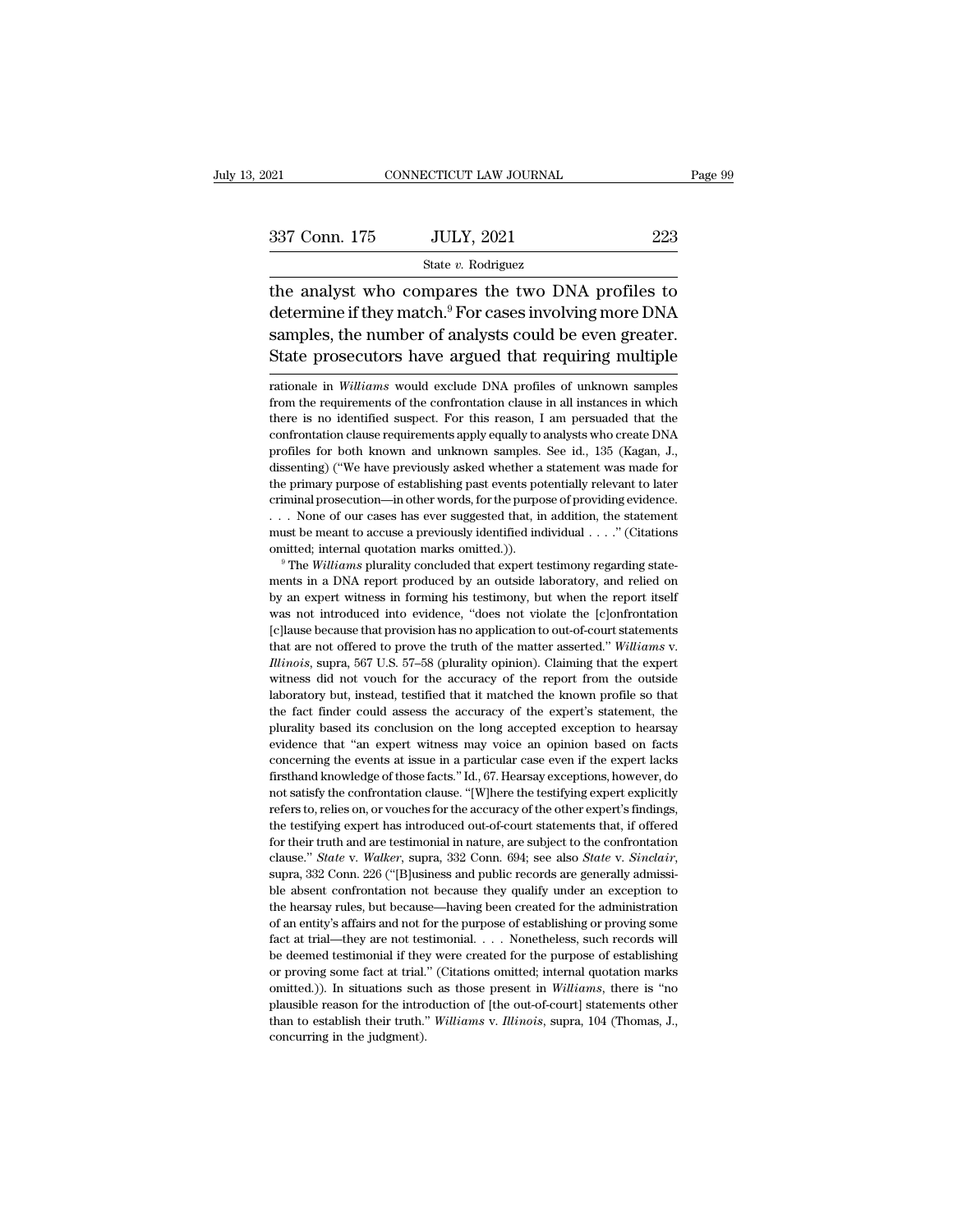# 19 CONNECTICUT LAW JOURNAL<br>224 JULY, 2021 337 Conn. 175<br>324 State v. Rodriguez

## State *v.* Rodriguez

CONNECTICUT LAW JOURNAL<br>
224 JULY, 2021 337 Conn. 175<br>
327 Conn. 175<br>
324 JULY, 2021 337 Conn. 175<br>
327 Conn. 175<br>
328 State v. Rodriguez<br>
328 Connection and alaboratory. See, e.g., *Williams v. Illinois*,<br>
567 U.S. 117, 1 Some on a laboratory. See, e.g., *Williams* v. *Illinois*, supra, 567 U.S. 117–18 (Thomas, J., concurring in the judgment). It is only the analysts, however, who perform the calling of the alleles and compare the DNA  $\frac{\text{JULY, 2021}}{\text{State } v. \text{ Rodriguez}}$ <br>
analysts to testify at a criminal trial is overly burdensome on a laboratory. See, e.g., *Williams v. Illinois*, supra, 567 U.S. 117–18 (Thomas, J., concurring in the judgment). It is only t State v. Rodriguez<br>
State v. Rodriguez<br>
analysts to testify at a criminal trial is overly burdensome on a laboratory. See, e.g., *Williams v. Illinois*,<br>
supra, 567 U.S. 117–18 (Thomas, J., concurring in the judgment). It State v. Rodriguez<br>
analysts to testify at a criminal trial is overly burden-<br>
some on a laboratory. See, e.g., *Williams v. Illinois*,<br>
supra, 567 U.S. 117–18 (Thomas, J., concurring in the<br>
judgment). It is only the ana analysts to testify at a criminal trial is overly burdensome on a laboratory. See, e.g., *Williams v. Illinois*, supra, 567 U.S. 117–18 (Thomas, J., concurring in the judgment). It is only the analysts, however, who perfor some on a laboratory. See, e.g., *Williams v. Illinois*,<br>supra, 567 U.S. 117–18 (Thomas, J., concurring in the<br>judgment). It is only the analysts, however, who per-<br>form the calling of the alleles and compare the DNA<br>profi supra, 567 U.S. 117–18 (Thomas, J., concurring in the judgment). It is only the analysts, however, who perform the calling of the alleles and compare the DNA profiles, which, in turn, leads to the accusation against the d judgment). It is only the analysts, however, who perform the calling of the alleles and compare the DNA<br>profiles, which, in turn, leads to the accusation against<br>the defendant, and the defendant's sixth amendment<br>right to form the calling of the alleles and compare the DNA<br>profiles, which, in turn, leads to the accusation against<br>the defendant, and the defendant's sixth amendment<br>right to confront his or her accusers outweighs any<br>burden o profiles, which, in turn, leads to the accusation against<br>the defendant, and the defendant's sixth amendment<br>right to confront his or her accusers outweighs any<br>burden on the laboratory or the prosecution. "[A] labo-<br>rator right to confront his or her accusers outweighs any<br>burden on the laboratory or the prosecution. "[A] laboratory that uses  $a \dots$  multiple-analyst model may<br>adapt its operation so that a single analyst is qualified<br>to test burden on the laboratory or the prosecution. "[A] laboratory that uses a . . . multiple-analyst model may adapt its operation so that a single analyst is qualified to testify as to the DNA profile testing." *People* v. Jo ratory that uses a . . . multiple-analyst model may<br>adapt its operation so that a single analyst is qualified<br>to testify as to the DNA profile testing." *People v. John*,<br>supra, 27 N.Y.3d 313. First, and perhaps most effec adapt its operation so that a single analyst is qualified<br>to testify as to the DNA profile testing." *People v. John*,<br>supra, 27 N.Y.3d 313. First, and perhaps most effective,<br>a laboratory could assign a single analyst to to testify as to the DNA profile testing." *People v. John*, supra, 27 N.Y.3d 313. First, and perhaps most effective, a laboratory could assign a single analyst to a case to draw all conclusions that would require testimon supra, 27 N.Y.3d 313. First, and perhaps most effective,<br>a laboratory could assign a single analyst to a case to<br>draw all conclusions that would require testimony to<br>comply with the confrontation clause, thereby necessi-<br>t a laboratory could assign a single analyst to a case to<br>draw all conclusions that would require testimony to<br>comply with the confrontation clause, thereby necessi-<br>tating only a single witness to testify about all DNA<br>prof draw all conclusions that would require testimony to<br>comply with the confrontation clause, thereby necessi-<br>tating only a single witness to testify about all DNA<br>profiles and comparisons at the defendant's trial. Sec-<br>ond, comply with the confrontation clause, thereby necessitating only a single witness to testify about all DNA profiles and comparisons at the defendant's trial. Second, an analyst could observe the final stage of analysis for tating only a single witness to testify about all DNA<br>profiles and comparisons at the defendant's trial. Sec-<br>ond, an analyst could observe the final stage of analysis<br>for each DNA profile which he or she did not personall profiles and comparisons at the defendant's trial. Second, an analyst could observe the final stage of analysis<br>for each DNA profile which he or she did not personally<br>conduct, which would enable him or her to be cross-<br>ex ond, an analyst could observe the final stage of analysis<br>for each DNA profile which he or she did not personally<br>conduct, which would enable him or her to be cross-<br>examined at trial as to why certain subjective, scientif for each DNA profile which he or she did not personally<br>conduct, which would enable him or her to be cross-<br>examined at trial as to why certain subjective, scientific<br>decisions were made that led to the specific conclusion conduct, which would enable him or her to be cross-<br>examined at trial as to why certain subjective, scientific<br>decisions were made that led to the specific conclusions<br>in the DNA profile developed and its comparison.<br>Final examined at trial as to why certain subjective, scientific<br>decisions were made that led to the specific conclusions<br>in the DNA profile developed and its comparison.<br>Finally, in recognition that analysts leave employment,<br>m decisions were made that led to the specific conclusions<br>in the DNA profile developed and its comparison.<br>Finally, in recognition that analysts leave employment,<br>move away, or regrettably pass away before a case gets<br>to tr 10 Ove away, or regrettably pass away before a case gets<br>
10 trial, a testifying analyst could conduct his or her<br>
10 This third manner in which to comply with the confrontation clause is<br>
10 This third manner in which to to trial, a testifying analyst could conduct his or her own, independent analysis of the raw data and draw independent conclusions about the DNA profiles.<sup>10</sup> See,  $\frac{10 \text{ This third manner in which to comply with the confrontation clause is particularly significant when a DNA profile is produced from an unknown sample and there are no immediately identifiable suggests. In some cases,$ 

own, independent analysis of the raw data and draw<br>independent conclusions about the DNA profiles.<sup>10</sup> See,<br><sup>10</sup> This third manner in which to comply with the confrontation clause is<br>particularly significant when a DNA pr independent conclusions about the DNA profiles.<sup>10</sup> See,<br><sup>10</sup> This third manner in which to comply with the confrontation clause is<br>particularly significant when a DNA profile is produced from an unknown<br>sample and there Independent conclusions about the DNA promiss. See,<br>
<sup>10</sup> This third manner in which to comply with the confrontation clause is<br>
particularly significant when a DNA profile is produced from an unknown<br>
sample and there are <sup>10</sup> This third manner in which to comply with the confrontation clause is particularly significant when a DNA profile is produced from an unknown sample and there are no immediately identifiable suspects. In some cases, <sup>10</sup> This third manner in which to comply with the confrontation clause is particularly significant when a DNA profile is produced from an unknown sample and there are no immediately identifiable suspects. In some cases, parametary stages and there are no inmediately identifiable suspects. In some cases, it may be years or even decades before a suspect is identified, and then years from that point until the suspect is arrested, charged, an in the peaks of even decades before a suspect is identified, and then years from that point until the suspect is arrested, charged, and tried. In those cases, it is highly likely that the original analyst who created the D those cases, it is highly likely that the original analyst who created the DNA profile from the unknown sample is not available to testify, but another analyst who will testify can use his or her independent analysis to dr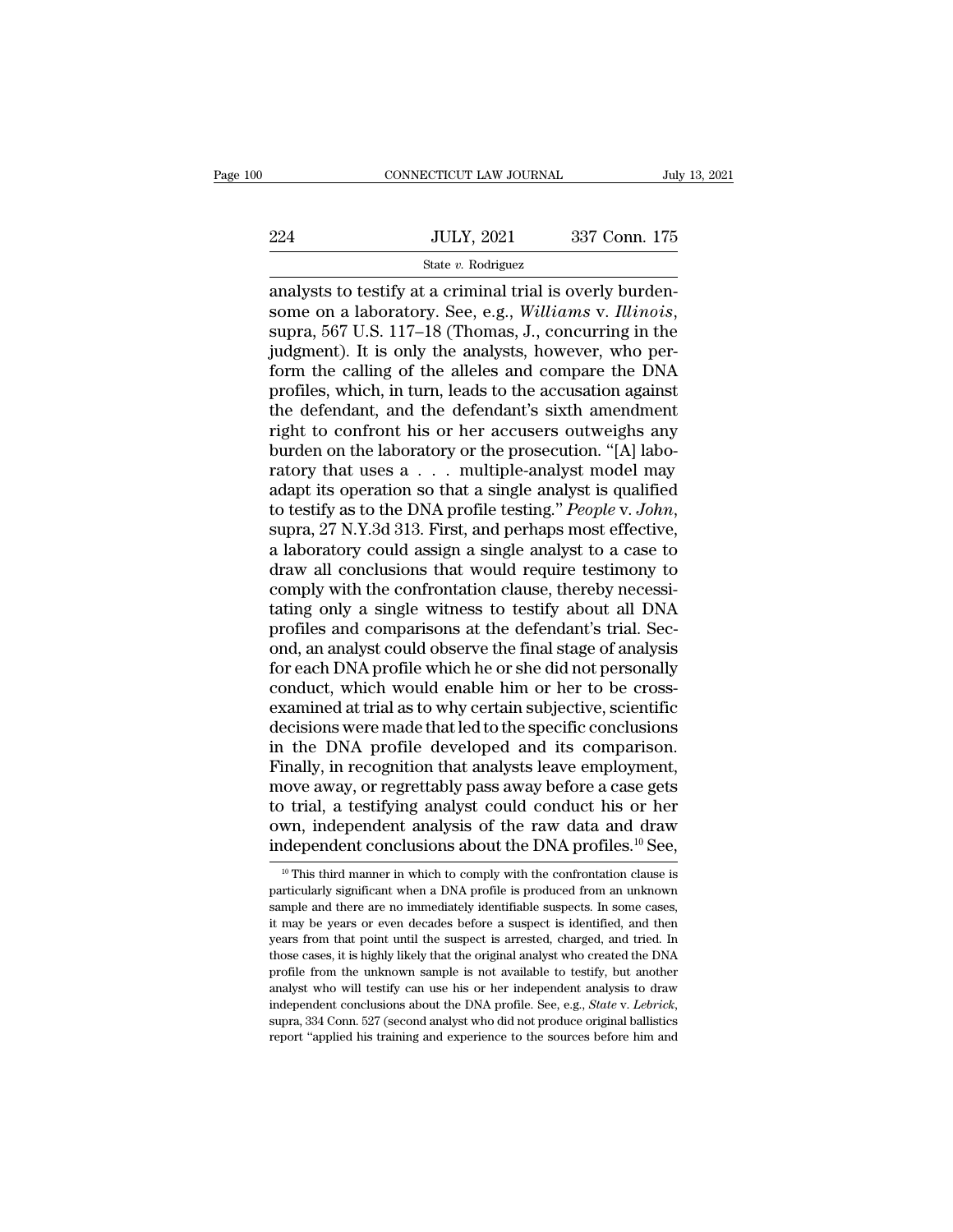e.g., *State* v. *Lebrick*, supra, 334 Conn. 528 ("[w]here<br>
[an] [expert witness] present[s] [her] own independent<br>
[independent] rather than morely transmitting testine  $\begin{array}{ll} \text{337 Conn. 175} & \text{JULY, 2021} & \text{225} \\ & \text{State } v. \text{ Rodriguez} \\ \hline \text{e.g., } State \text{ v. } Lebrick, \text{ supra, 334 Conn. 528 ("[where [an] [expert witness] present[s] [her] own independent [judgments], rather than merely transmitting testing, rather than merely transmitting testing, rather than the number of errors in the image.} \end{array}$  $\begin{array}{r} \text{337 Conn. } 175 \text{ \textcolor{red}{\text{5001}} \text{ \textcolor{red}{\text{51}} \text{ \textcolor{red}{\text{52}} \text{ \textcolor{red}{\text{52}}}} \text{ \textcolor{red}{\text{52}} \text{ \textcolor{red}{\text{52}} \text{ \textcolor{red}{\text{52}}}} \text{ \textcolor{red}{\text{52}} \text{ \textcolor{red}{\text{63}} \text{ \textcolor{red}{\text{64}} \text{ \textcolor{red}{\text{65}}}} \text{ \textcolor{red}{\text{65}} \text{ \textcolor{red}{\text{66}}$ 337 Conn. 175 JULY, 2021 225<br>
state v. Rodriguez<br>
e.g., *State* v. *Lebrick*, supra, 334 Conn. 528 ("[w]here<br>
[an] [expert witness] present[s] [her] own independent<br>
[judgments], rather than merely transmitting testimo-<br> Solution 1:5 Solution 1:5 Solution 1:5 Solution 2:5 State v. Rodriguez<br>
e.g., *State* v. *Lebrick*, supra, 334 Conn. 528 ("[w]here<br>
[an] [expert witness] present[s] [her] own independent<br>
[judgments], rather than merely t state v. *Lebrick*, supra, 334 Conn. 528 ("[w]here<br>[an] [expert witness] present[s] [her] own independent<br>[judgments], rather than merely transmitting testimo-<br>nial hearsay, and [is] then subject to cross-examination,<br>ther e.g., *State* v. *Lebrick*, supra, 334 Conn. 528 ("[w]here [an] [expert witness] present[s] [her] own independent [judgments], rather than merely transmitting testimonial hearsay, and [is] then subject to cross-examination [an] [expert witness] present[s] [her] own independent<br>[judgments], rather than merely transmitting testimo-<br>nial hearsay, and [is] then subject to cross-examination,<br>there is no [c]onfrontation [c]lause violation" (inter [judgments], rather than merely transmitting testimonial hearsay, and [is] then subject to cross-examination, there is no [c]onfrontation [c]lause violation" (internal quotation marks omitted)); *People v. John*, supra, 2 mial hearsay, and [is] then subject to cross-examination,<br>there is no [c]onfrontation [c]lause violation" (internal<br>quotation marks omitted)); *People v. John*, supra, 27<br>N.Y.3d 315 ("[w]e conclude that an analyst who witthere is no [c]onfrontation [c]lause violation" (internal<br>quotation marks omitted)); *People v. John*, supra, 27<br>N.Y.3d 315 ("[w]e conclude that an analyst who wit-<br>nessed, performed or supervised the generation of<br>defenda quotation marks omitted)); *People* v. *John*, supra, 27<br>N.Y.3d 315 ("[w]e conclude that an analyst who wit-<br>nessed, performed or supervised the generation of<br>defendant's DNA profile, or who used his or her inde-<br>pendent a N.Y.3d 315 ("[w]e conclude that an analyst who wit-<br>nessed, performed or supervised the generation of<br>defendant's DNA profile, or who used his or her inde-<br>pendent analysis on the raw data, as opposed to a testi-<br>fying ana nessed, performed or supervised the generation of<br>defendant's DNA profile, or who used his or her inde-<br>pendent analysis on the raw data, as opposed to a testi-<br>fying analyst functioning as a conduit for the con-<br>clusions defendant's DNA profile, or who used his or her inde-<br>pendent analysis on the raw data, as opposed to a testi-<br>fying analyst functioning as a conduit for the con-<br>clusions of others, must be available to testify''). Under<br> pendent analysis on the raw data, as opposed to a testifying analyst functioning as a conduit for the conclusions of others, must be available to testify"). Under each of these three scenarios, at least one analyst would b fying analyst functioning as a conduit for the conclusions of others, must be available to testify"). Under each of these three scenarios, at least one analyst would be available to testify at trial about the DNA profiles, comparison.<sup>11</sup> and a defendant could effectively cross-examine the<br>analyst to elicit details regarding the subjective, scien-<br>tific decisions that resulted in their development and<br>comparison.<sup>11</sup><br>treach[ed] an independent judgment, the

generated the [original DNA] reports, what information they contained, or whether [the testifying expert's] opinions [are] consistent with the [original DNA] reports." *State* v. *Lebrick*, supra, 527. <sup>11</sup> This applicatio whether [the testifying expert's] opinions [are] consistent with the [original DNA] reports." *State* v. *Lebrick*, supra, 527.<br><sup>11</sup> This application of the confrontation clause to the conclusions of analysts in the final DNA] reports." *State v. Lebrick*, supra, 527.<br>
<sup>11</sup> This application of the confrontation clause to the conclusions of analysts in the final stages of DNA analysis is consistent with this court's conclusions and holding <sup>11</sup> This application of the conformation clause to the conclusions of analysts in the final stages of DNA analysis is consistent with this court's conclusions and holding in *State v. Walker*, supra, 332 Conn. 678. In th Figure 1. The final stages of DNA analysis is consistent with this court's conclusions and holding in *State v. Walker*, supra, 332 Conn. 678. In that case, the expert witness developed a DNA profile by interpreting raw da conclusions and holding in *State* v. *Walker*, supra, 332 Conn. 678. In that case, the expert witness developed a DNA profile by interpreting raw data generated from DNA extracted from an unknown sample collected from th case, the expert witness developed a DNA profile by interpreting raw data

analyst to elicit details regarding the subjective, scientific decisions that resulted in their development and comparison.<sup>11</sup><br>
reach[ed] an independent judgment, the basis of which could be tested<br>
through cross-examinat comparison.<sup>11</sup><br>
reach[ed] an independent judgment, the basis of which could be tested<br>
through cross-examination" (internal quotation marks omitted)); *Young v.*<br>
United States, supra, 63 A.3d 1049 ("the prosecution may b **EXECUT EXECUTE:**<br>
Teach[ed] an independent judgment, the basis of which could be tested<br>
through cross-examination" (internal quotation marks omitted)); *Young v.*<br>
United States, supra, 63 A.3d 1049 ("the prosecution may reach[ed] an independent judgment, the basis of which could be tested<br>through cross-examination" (internal quotation marks omitted)); *Young v.*<br>United States, supra, 63 A.3d 1049 ("the prosecution may be allowed to call<br>a through cross-examination" (internal quotation marks omitted)); *Young v. United States*, supra, 63 A.3d 1049 ("the prosecution may be allowed to call a substitute expert to testify when the original expert who performed t United States, supra, 63 A.3d 1049 ("the prosecution may be allowed to call a substitute expert to testify when the original expert who performed the testing is no longer available (through no fault of the government), ret a substitute expert to testify when the original expert who performed the assistant expert to testify when the original expert who performed the lesting is not an option, and the original test was documented with sufficien admitted into evidence, either as an exhibit or through the conductions in the server as is not an option, and the original test was documented with sufficient detail for another expert to understand, interpret, and evalua is not an option, and the original test was documented with sufficient detail<br>for another expert to understand, interpret, and evaluate the results" (inter-<br>nal quotation marks omitted)). In such cases, "neither [the orig for another expert to understand, interpret, and evaluate the results" (internal quotation marks omitted)). In such cases, "neither [the original DNA report] nor any of the statements or conclusions contained therein [are] nal quotation marks omitted)). In such cases, "neither [the original DNA report] nor any of the statements or conclusions contained therein [are] admitted into evidence, either as an exhibit or through the conduit of [the report] nor any of the statements or conclusions contained therein [are] admitted into evidence, either as an exhibit or through the conduit of [the testifying expert's] live, in-court testimony. . . . [T]he jury [is] not reports.'' *State* v. *Lebrick*, supra, 527. If  $\mu$  *Stater as an exhibit or through the conduit of [the testifying expert's] live, in-court testimony.... [T]he jury [is] not informed of the nature of the reports on which* of the nature of the reports on which [the testifying witness] relied, who generated the [original DNA] reports, what information they contained, or whether [the testifying expert's] opinions [are] consistent with the [or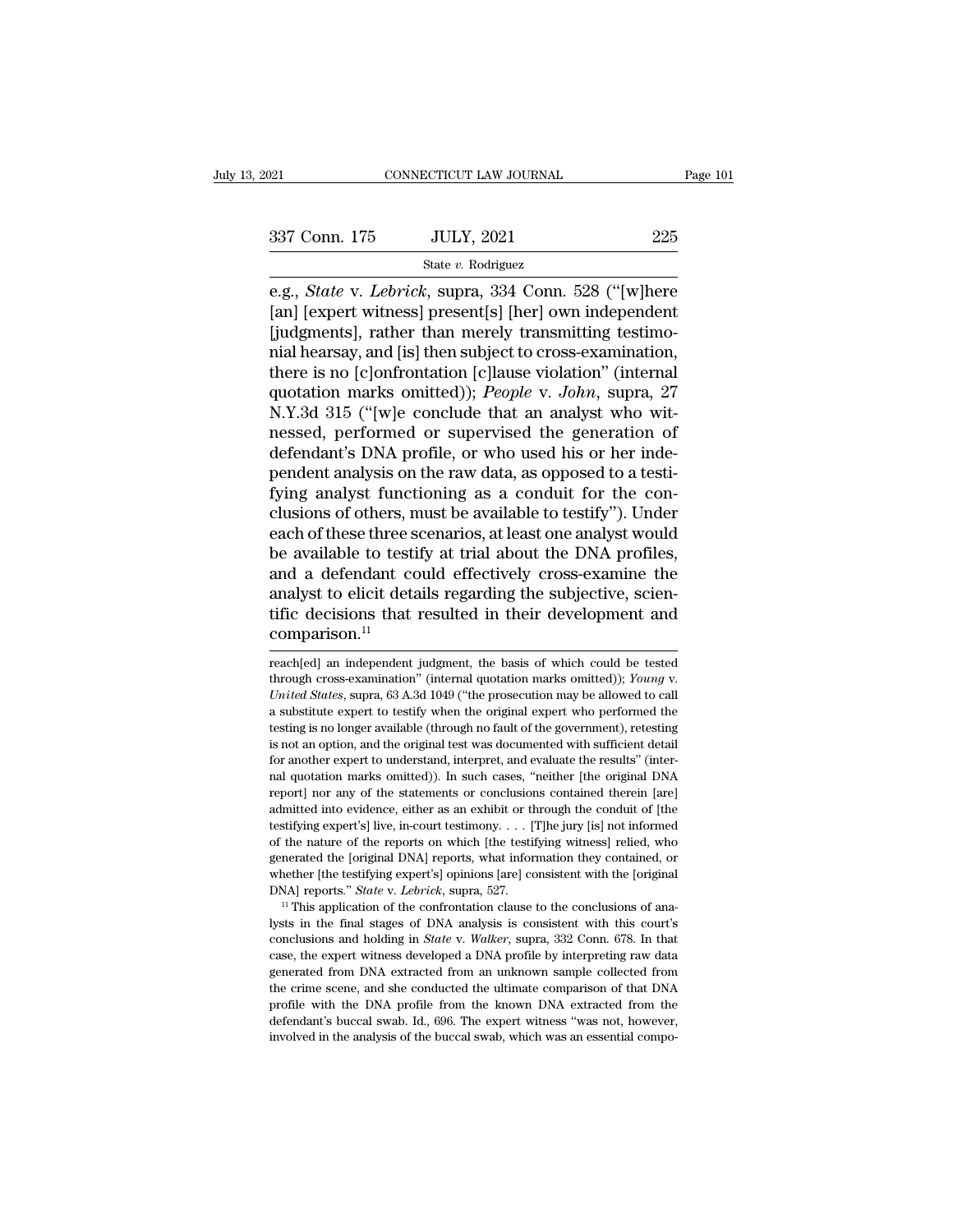|     | CONNECTICUT LAW JOURNAL | July 13, 2021 |
|-----|-------------------------|---------------|
| 226 | <b>JULY, 2021</b>       | 337 Conn. 175 |
|     | State v. Rodriguez      |               |
|     | ΙV                      |               |
|     | <b>CONCLUSION</b>       |               |

## IV

### **CONCLUSION**

 $\frac{1220}{\text{State } v. \text{ Rodriguez}}$ <br>  $\frac{1}{\text{U}}$ <br>  $\frac{1}{\text{U}}$ <br>  $\frac{1}{\text{U}}$ <br>  $\frac{1}{\text{U}}$ <br>  $\frac{1}{\text{U}}$ <br>  $\frac{1}{\text{U}}$ <br>  $\frac{1}{\text{U}}$ <br>  $\frac{1}{\text{U}}$ <br>  $\frac{1}{\text{U}}$ <br>  $\frac{1}{\text{U}}$ <br>  $\frac{1}{\text{U}}$ <br>  $\frac{1}{\text{U}}$ <br>  $\frac{1}{\text{U}}$ <br>  $\frac{1}{\text{U}}$ <br> State v. Rodriguez<br>
IV<br>
CONCLUSION<br>
The confrontation clause does not require that evi-<br>
dence be infallible or even reliable, but guarantees a<br>
defendant the right to assess the reliability of hearsay<br>
statements that ar IV<br>CONCLUSION<br>The confrontation clause does not require that evi-<br>dence be infallible or even reliable, but guarantees a<br>defendant the right to assess the reliability of hearsay<br>statements that are testimonial in nature th CONCLUSION<br>The confrontation clause does not require that evi-<br>dence be infallible or even reliable, but guarantees a<br>defendant the right to assess the reliability of hearsay<br>statements that are testimonial in nature throu The confrontation clause does not require that evi-<br>dence be infallible or even reliable, but guarantees a<br>defendant the right to assess the reliability of hearsay<br>statements that are testimonial in nature through cross-<br>e The confrontation clause does not require that evi-<br>dence be infallible or even reliable, but guarantees a<br>defendant the right to assess the reliability of hearsay<br>statements that are testimonial in nature through cross-<br>e dence be infallible or even reliable, but guarantees a<br>defendant the right to assess the reliability of hearsay<br>statements that are testimonial in nature through cross-<br>examination. See Williams v. Illinois, supra, 567 U.S defendant the right to assess the reliability of hearsay<br>statements that are testimonial in nature through cross-<br>examination. See *Williams v. Illinois*, supra, 567 U.S.<br>113 (Thomas, J., concurring in the judgment); *Stat coming*, and *k* are testimonial in nature through cross-<br>examination. See *Williams* v. *Illinois*, supra, 567 U.S.<br>113 (Thomas, J., concurring in the judgment); *State* v.<br>*Walker*, supra, 332 Conn. 690. Courts around t examination. See *Williams* v. *Illinois*, supra, 567 U.S.<br>113 (Thomas, J., concurring in the judgment); *State* v.<br>*Walker*, supra, 332 Conn. 690. Courts around the country<br>have grappled with the application of confrontat 113 (Thomas, J., concurring in the judgment); *State v.*<br>Walker, supra, 332 Conn. 690. Courts around the country<br>have grappled with the application of confrontation<br>clause precedent established by *Melendez-Diaz*, *Bull-Walker*, supra, 332 Conn. 690. Courts around the country<br>have grappled with the application of confrontation<br>clause precedent established by *Melendez-Diaz*, *Bull-*<br>*coming*, and *Williams* to DNA evidence, and have<br>soug have grappled with the application of confrontation clause precedent established by *Melendez-Diaz*, *Bull-coming*, and *Williams* to DNA evidence, and have sought to satisfy a defendant's right to confrontation while sens *clause precedent established by Melendez-Diaz, Bull-coming, and Williams to DNA evidence, and have sought to satisfy a defendant's right to confrontation while sensibly placing some limit on the number of analysts that ar* coming, and Williams to DNA evidence, and have<br>sought to satisfy a defendant's right to confrontation<br>while sensibly placing some limit on the number of<br>analysts that are necessary to testify at trial. See Wil-<br>liams v. Il sought to satisfy a defendant's right to confrontation<br>while sensibly placing some limit on the number of<br>analysts that are necessary to testify at trial. See Wil-<br>liams v. Illinois, supra, 89 (Breyer, J., concurring); Peo while sensibly placing some limit on the number of<br>analysts that are necessary to testify at trial. See *Wil-<br>liams v. Illinois*, supra, 89 (Breyer, J., concurring); *Peo-*<br>ple v. John, supra, 27 N.Y.3d 314. Despite the sh analysts that are necessary to testify at trial. See Wil-<br>liams v. Illinois, supra, 89 (Breyer, J., concurring); Peo-<br>ple v. John, supra, 27 N.Y.3d 314. Despite the sheer<br>number of judges and justices dedicating time and e liams v. *Illinois*, supra, 89 (Breyer, J., concurring); *People v. John*, supra, 27 N.Y.3d 314. Despite the sheer number of judges and justices dedicating time and effort to this complex area of the law, a major issue rem molecular this complex area of the law, a major issue remains:<br>
fow does the [c]onfrontation [c]lause apply to crime<br>
poratory reports and underlying technical statements<br>
ade by laboratory technicians?" Williams v. Illino to this complex area of the law, a hiajor issue remains.<br>
"How does the [c]onfrontation [c]lause apply to crime<br>
laboratory reports and underlying technical statements<br>
made by laboratory technicians?" *Williams v. Illinoi* 

mow does the [c]onfrontation [c]ause apply to critie<br>laboratory reports and underlying technical statements<br>made by laboratory technicians?" Williams v. Illinois,<br>supra, 89 (Breyer, J., concurring).<br>While no single opinion raboratory reports and underlying technical statements<br>made by laboratory technicians?" Williams v. Illinois,<br>supra, 89 (Breyer, J., concurring).<br>While no single opinion from either the United States<br>Supreme Court or this from this court of the comparison making her opinion possible. There was no comparited the comparison making her opinion possible. There was no comparited the comparison making her opinion possible. There was no comparited Supreme Court or this court states in a comprehensive<br>manner which stages of DNA analysis do or do not<br>implicate the confrontation clause, recent decisions<br>from this court clearly dictate that the technicians<br>nent of the c manner which stages of DNA analysis do or do not<br>implicate the confrontation clause, recent decisions<br>from this court clearly dictate that the technicians<br>nent of the comparison making her opinion possible. There was no co

implicate the confrontation clause, recent decisions<br>from this court clearly dictate that the technicians<br>ment of the comparison making her opinion possible. There was no compari-<br>son without the buccal swab analysis. Rath from this court clearly dictate that the technicians<br>
ment of the comparison making her opinion possible. There was no compari-<br>
son without the buccal swab analysis. Rather, the known processing group<br>
conducted this anal participated in nor observed this analysis. Rather, the known processing group conducted this analysis and provided the resulting DNA profile to [the expert witness] for her to use in her comparison. [The expert witness] n nent of the comparison making her opinion possible. There was no comparison without the buccal swab analysis. Rather, the known processing group conducted this analysis and provided the resulting DNA profile to [the expert From without the buccal swab analysis. Rather, the known processing group conducted this analysis and provided the resulting DNA profile to [the expert witness] for her to use in her comparison. [The expert witness] neithe conducted this analysis and provided the resulting DNA profile to [the expert witness] for her to use in her comparison. [The expert witness] neither participated in nor observed this analysis." Id. In addition, "[there wa witness] for her to use in her comparison. [The expert witness] neither 696–97.